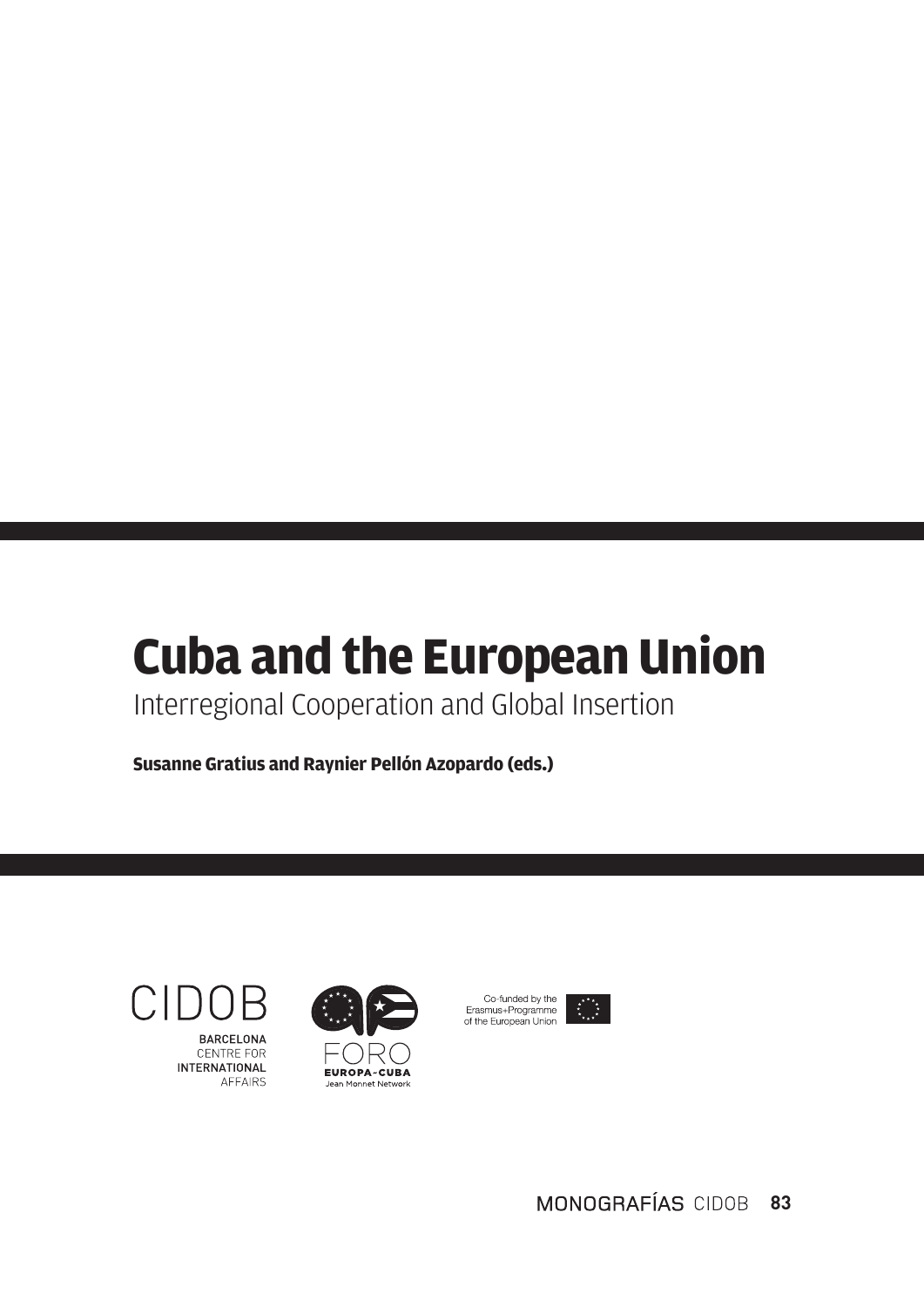© 2022 CIDOB

CIDOB edicions Elisabets, 12 08001 Barcelona Tel.: 933 026 495 www.cidob.org cidob@cidob.org

Print: Prodigitalk ISBN: 978-84-18977-01-5 Legal Deposit: B 6636-2022

Barcelona, March 2022

Cover photo: Jeremy Bezanger. Vedado Mercados-Cuba. February 2021

This project has been funded with support from the European Commission (project number 600478-EPP-1-2018-1-ES-EPPJMO-NETWORK). The European Commission's support for the production of this publication does not constitute an endorsement of the contents, which reflect the views only of the authors, and the Commission cannot be held responsible for any use which may be made of the information contained therein.

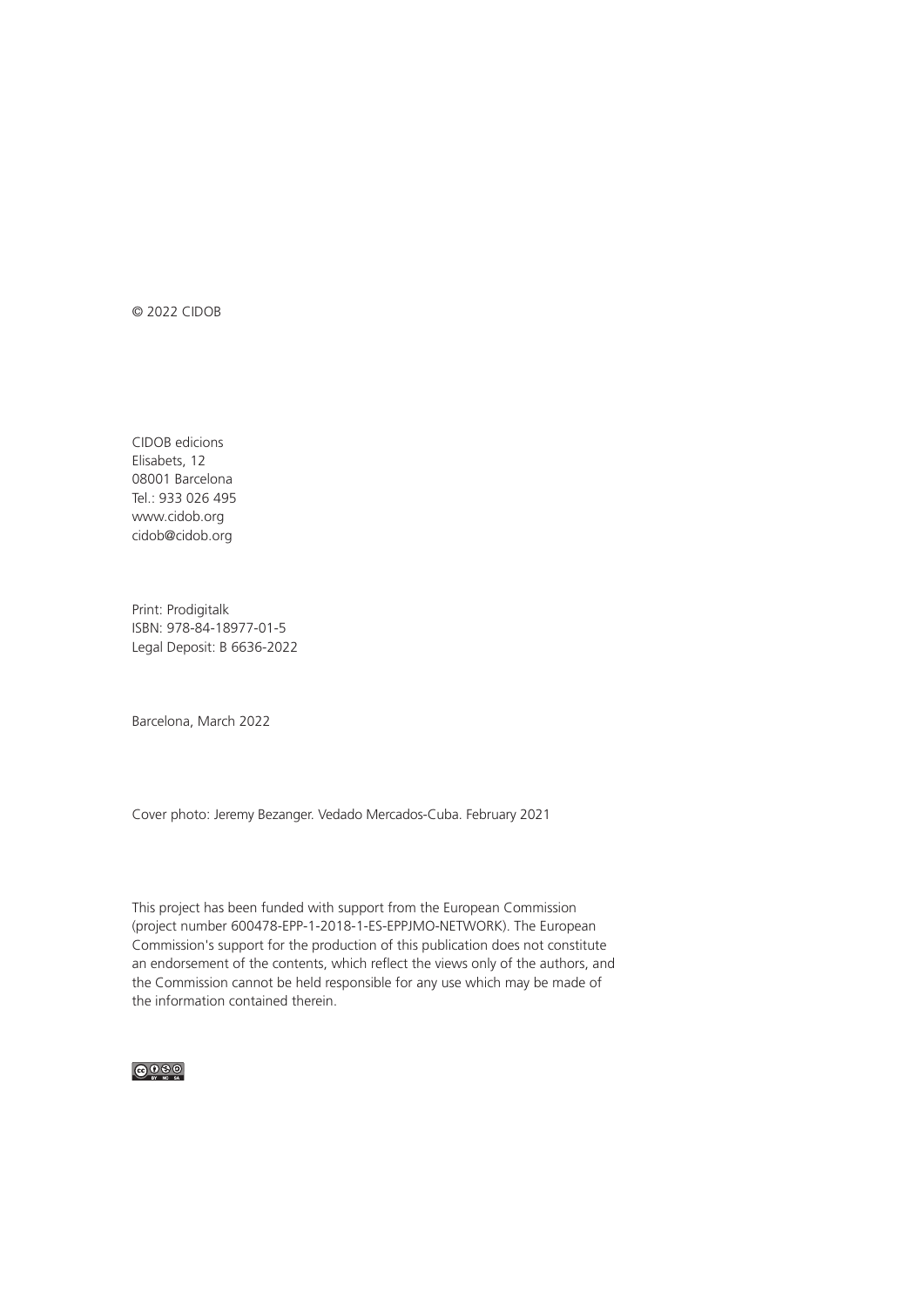### **CONTENTS**

| ABSTRACTS                                                                                                | 5   |
|----------------------------------------------------------------------------------------------------------|-----|
| INTRODUCTION AND PRESENTATION OF THE BOOK                                                                |     |
| Susanne Gratius and Raynier Pellón Azopardo                                                              | 9   |
| PART I: CUBA-EU INTERREGIONAL COOPERATION                                                                | 15  |
| Cuba-EU-Spain: The worthwhile path to a respectful,<br>stable, long-term relationship                    |     |
| <b>Cuba in the Caribbean: Post-Cotonou scenarios</b>                                                     |     |
| <b>EU-Cuba bilateral cooperation: Challenges and opportunities</b>                                       |     |
| <b>Post-PDCA Cuba-Italy bilateral relations</b><br>in the context of Euro-Atlantic politics and COVID-19 |     |
| PART II: REGIONAL AND GLOBAL INSERTION                                                                   | 105 |
| <b>Cuba between Latin America and the Caribbean:</b><br>A sui generis model of international insertion   |     |
| The OAS and the repoliticisation of the Cuban question<br>in the Americas                                |     |
| After the protests and the pandemic:<br><b>Reassessing the international profile of post-Castro Cuba</b> |     |
| <b>ABOUT THE AUTHORS</b>                                                                                 | 173 |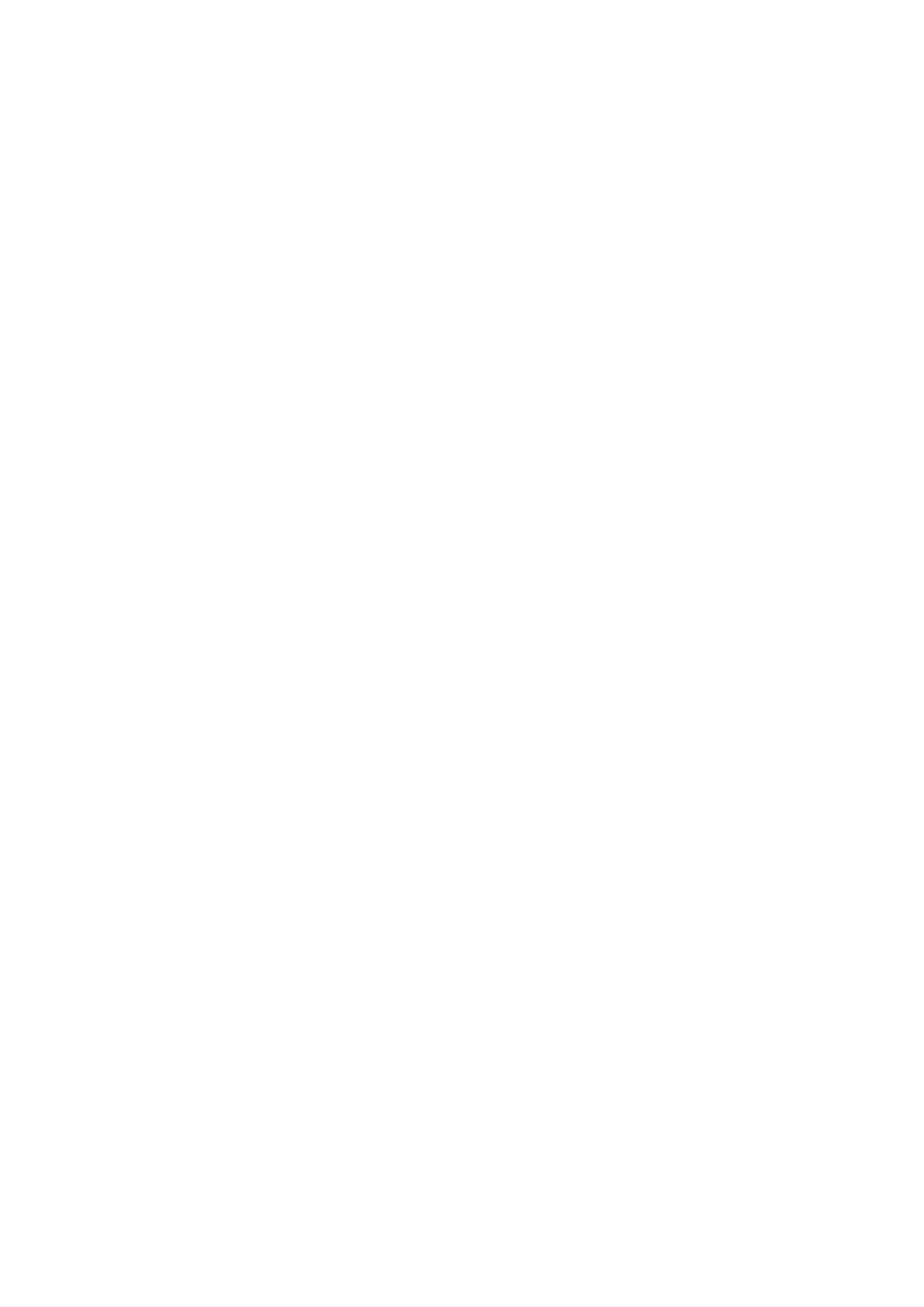### Cuba-EU-Spain: The worthwhile path to a respectful, stable, long-term relationship **Raynier Pellón Azopardo**

This chapter assesses the challenges and possibilities facing Cuba, the EU and its members if they are to build a mutually beneficial, respectful, stable, long-term relationship that can contribute to the island's international insertion and accompany the economic, political and institutional updating of the Cuban socialist system. The analysis identifies key variables and actors in the evolution of Cuba–EU relations and the prevailing perceptions in the European institutions that either contribute to or hamper their constructive development.

### Cuba in the Caribbean: Post-Cotonou scenarios **Dr. Katarzyna Dembicz, Dr. Tomasz Rudowski**

This chapter aims to set out the possible scenarios for Cuba's inclusion in the Caribbean agenda following the post-Cotonou agreements. To do so, it considers the socio-cultural and political geographical specificities of the parties to the new agreement, along with their international relations and historical legacy. The individual conditions in which the Cuban government might sign up to the new agreement are identified by using a SWOT analysis, which takes in Cuba's strengths and weaknesses and potential opportunities and threats.

### EU–Cuba bilateral cooperation: Challenges and opportunities **Eduardo Perera Gómez**

Despite being a constant battleground since bilateral relations were established, EU–Cuba cooperation has managed to avoid some of the risks predicted after the signing of the Political Dialogue and Cooperation Agreement (PDCA). And yet, it faces several threats and multiple challenges: an unfavourable international context; the internal situation in Cuba, exacerbated by COVID-19; and the reactions of the EU institutions, particularly the European Parliament (EP). But there are also opportunities – cooperation has increased, along with Cuba's needs and the EU's commitment. Ultimately, cooperation, which has coexisted with conflict throughout EU–Cuba relations, must prevail.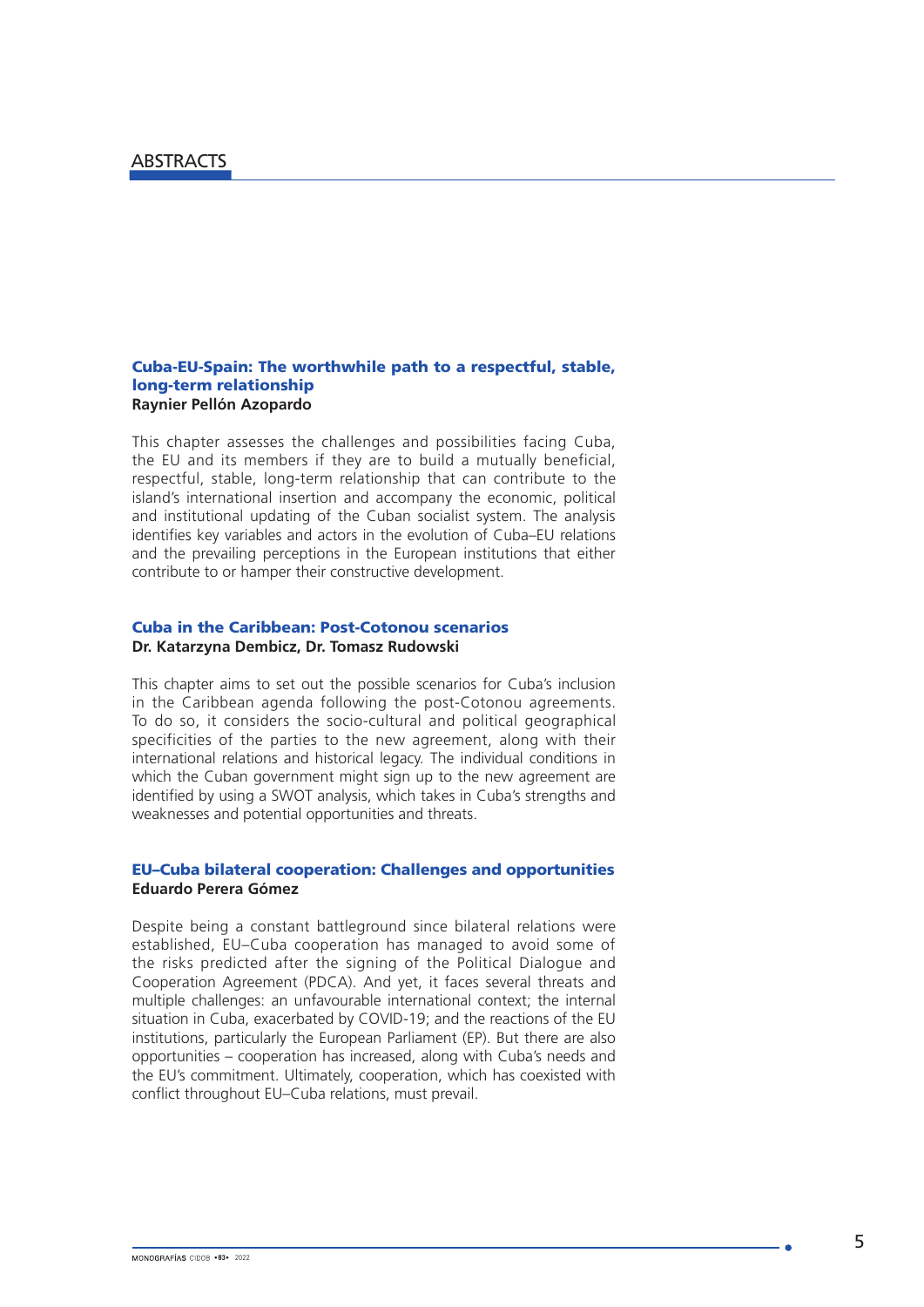### Post-PDCA Cuba–Italy bilateral relations in the context of Euro-Atlantic politics and COVID-19 **Claudia Sánchez Savín**

Relations with the European Union are important to Cuba, but within them it gives particular priority to its ties with Italy, due to the role the country has played in various areas of Cuba's social development. This chapter aims to explain the expressions of Cuba–Italy bilateral ties in the context of the global COVID-19 pandemic, the changing international context, the balance of powers and the post-PDCA (Political Dialogue and Cooperation Agreement) landscape.

### Cuba between Latin America and the Caribbean: A sui generis model of international insertion **Susanne Gratius, Anna Ayuso**

The relationship between Cuba and the EU plays out within a specific bi-regional context. Cuba retains a special status in Latin America and the Caribbean (LAC) due to its one-party system and ongoing conflict with the United States. This in turn conditions its relationship with Europe. Fitting somewhere between the "second and third worlds" during the Cold War, Cuba has a dual Caribbean and Latin American identity. This has allowed it to participate in initiatives in both geographical areas, despite its bilateral conflict with the United States and its exclusion from much of the inter-American system. This chapter explores the particular characteristics of Cuba's regional insertion that help explain the issues it has faced with regard to inclusion in integration processes in Latin America and the Caribbean and the only partial progress made on returning it to the inter-American system. It analyses how its US-independent integration model has conditioned the relationship with neighbouring countries and the costs and benefits this has entailed. It also studies how Cuba's relationship with Latin America and the Caribbean during and since the Cold War has influenced its relationship with the European Union. Finally, the prospects for Cuba's full continental integration are examined in a context of crisis and the overhaul of Latin American regionalism.

### The OAS and the repoliticisation of the Cuban question in the Americas **Marie Laure Geoffray**

This chapter addresses the way the issue of Cuba is dealt with at the OAS General Secretariat. Since Luis Almagro's election as Secretary General in 2015, scholars and experts alike have noted a shift in the role of the OAS General Secretariat, as Almagro's politics have become very much attuned with those of the White House and State Department under President Donald Trump. This was not what was expected, as Almagro's candidacy was strongly promoted by former Uruguayan president José Mujica and was even supported by Venezuelan president Nicolás Maduro. This chapter aims to understand the Secretary General's newfound policy direction, which I will analyse as a form of repoliticisation of the institution and of the function of the Secretary General.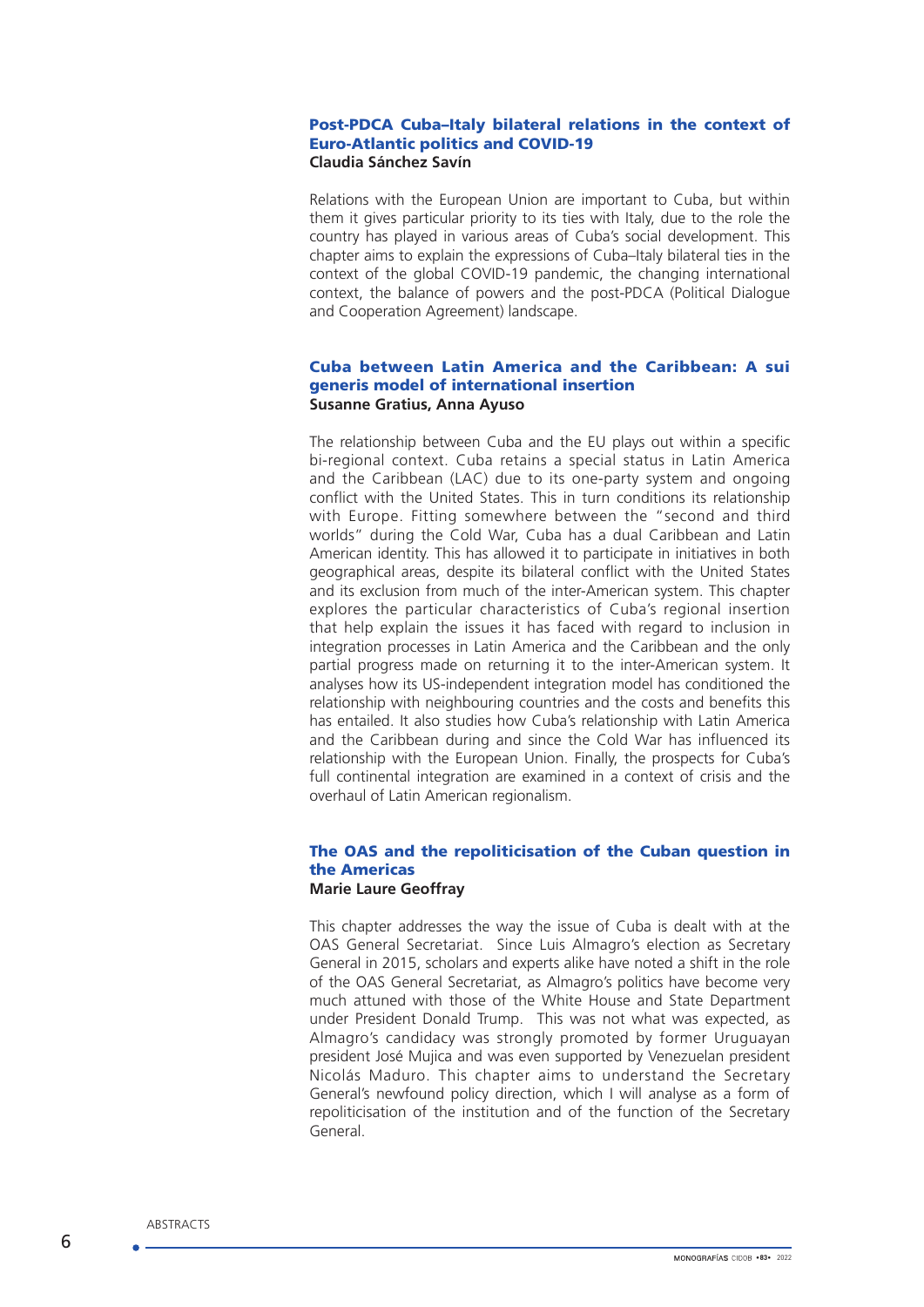### After the protests and the pandemic: Reassessing the international profile of post-Castro Cuba **Bert Hoffmann, Laurence Whitehead**

As Cuba enters 2022, economic crisis and social tensions loom large. This chapter reviews the external difficulties that interact with and reinforce the island's domestic issues. Looking beyond the immediate situation it reflects on underlying international pressures and constraints that will shape the options for the Cuban nation over the next decade. Its analysis encompasses Cuba's relations with the US and with the EU, as well as those with Venezuela, Mexico, China, Russia and Canada, and it asks to what extent Cuban-made COVID-19 vaccines can re-boost the country's soft-power projection. Putting the Cuban case in comparative perspective, the island's regime – and its international profile – are in many ways still unlike any other, and predictive schemas based on false analogies risk being misleading.

- 6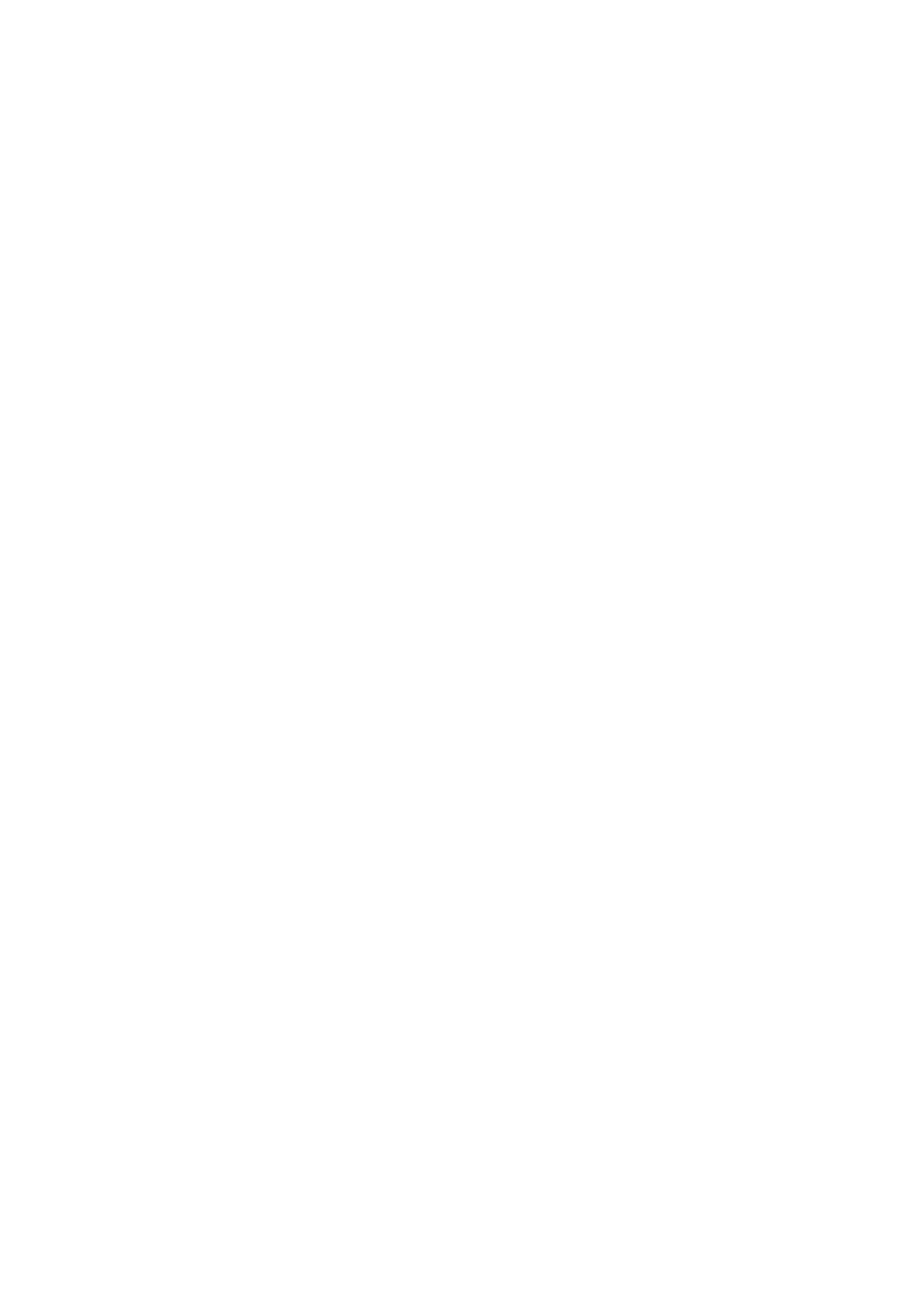## **Susanne Gratius and Raynier Pellón Azopardo**

*Europe-Cuba Forum, Jean Monnet Network*

**Ever since official relations were established between the then**<br> **European Economic Community (EEC) and Cuba in September**<br>
1988, shortly before the end of the Cold War, they have been<br>
conditioned by major changes in th European Economic Community (EEC) and Cuba in September conditioned by major changes in their respective regional environments and the global context.

After the Berlin Wall fell, the EEC's external action towards Cuba went through various stages of rapprochement and estrangement. Several attempts were made to negotiate a bilateral agreement, but all failed, preventing the development of a stable, mutually beneficial, longterm relationship. The disappearance of the Soviet Union (USSR)– for decades Cuba's main international ally – helped open up new spaces for cooperation between the island and the European Union (EU), which became an important trading partner and the largest provider of cooperation to Cuba from the 1990s onwards. Russia's share of trade with Cuba fell from 68% in 1990 to just 6.1% in 2020, while EU member states' contribution rose to 36%, ahead of China with 11%.

The Political Dialogue and Cooperation Agreement (PDCA) signed between Cuba, the EU and its member states in December 2016 began a new stage of constructive engagement. This instrument, which formally replaced the Common Position established in 1996, discontinues the policy of imposing inefficient unilateral conditionalities on bilateral relations and the achievement of the goals the parties set within the framework. It achieves a better match between FU policy and the level of relations member states have maintained with Cuba in the economic, political and cooperation fields. By the time the parties signed the PDCA in December 2016, 22 EU member states already had official bilateral cooperation agreements with the island and inter-ministerial political meetings were being held with 24.

In their 33 years of official relations, both Cuba and the EU have changed, along with their regional and international environments. The EU has faced various processes of regional change, among which stand out the challenge of enlargement and the integration of the post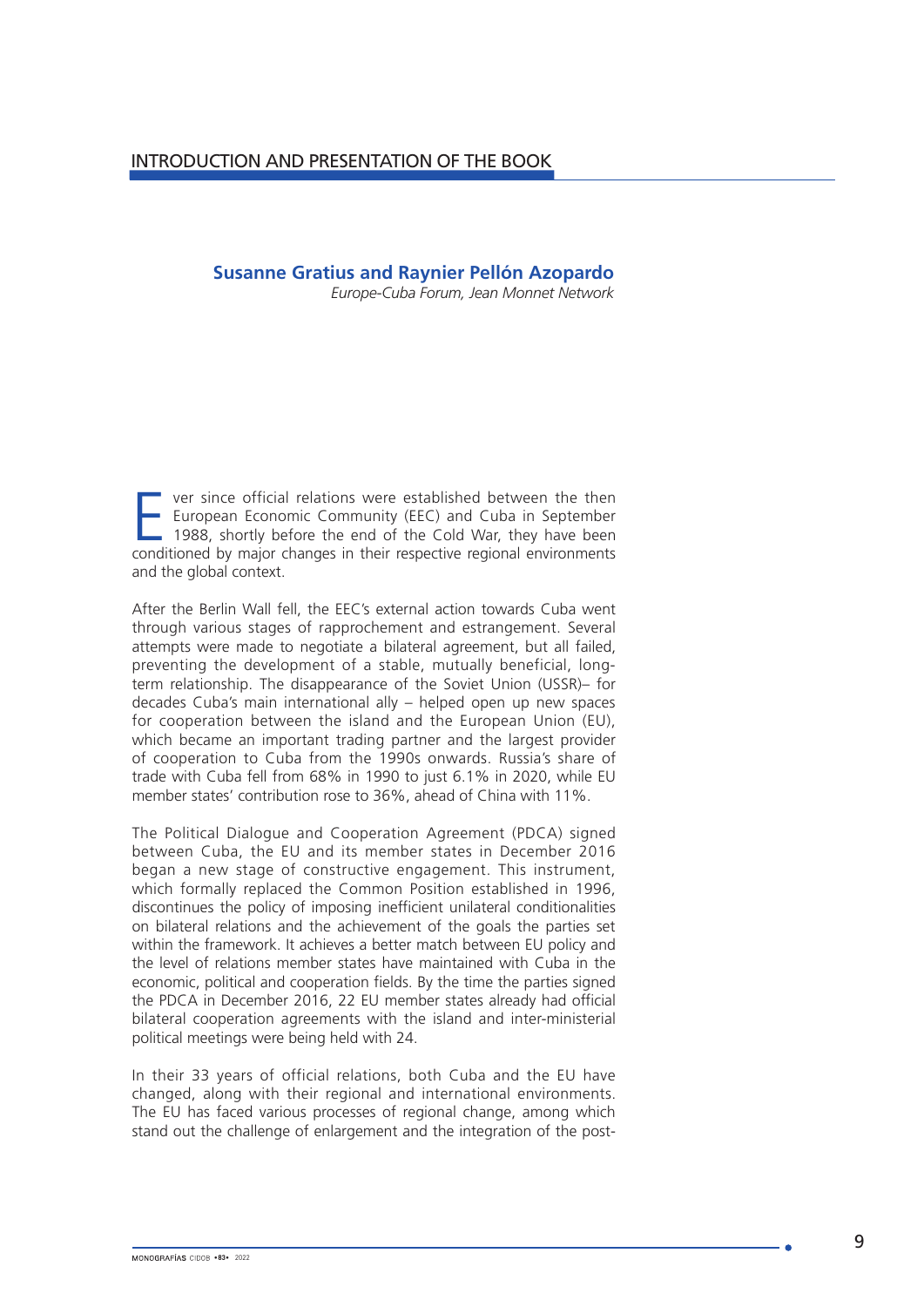socialist countries of Eastern Europe, neighbourly relations with Russia, the development problems on its southern border with Africa, and Brexit.

The integration process continued to develop, despite the rise of populist and right-wing governments in the aftermath of the 2008 economic and financial crisis, the largescale arrival of migrants in 2014 and the multifactorial impacts of the COVID-19 pandemic from 2020 onwards. These events led institutional priorities to be redrawn, economic recovery programmes to be enacted and the espousal of a more solidaritybased approach that encourages short-term fiscal expansion, common indebtedness and a "green and digital Europe".

Cuba, meanwhile, was engaged in significant political, economic and social reforms within the framework of a singular socialist system and with the expectation of boosting its international insertion. Greater depth was given to the changes begun in the 1990s by the Guidelines of the economic and social policy of the Party in 2011 and the new Constitution of the Republic in 2019, which influenced Cuban society's social relations, inter-institutional ties, property relations and even civic culture. Politically, generational handover took place in the leadership of the government and the party.

Among the socioeconomic and political changes most noted from Europe were the recognition of private property and the promotion of forms of foreign direct investment, international economic partnership contracts and mixed or wholly foreign-owned enterprises. The monetary and exchange rate unification implemented since January 1st 2021 was another decisive step for the country's financial structure, along with increased flexibility in the Cuban labour market, the easing of restrictions on self-employment and greater autonomy in the socialist state enterprise, which remains the main actor in the Cuban economic system. The first Cuban micro, small and medium-sized enterprises (MSMEs) with their own legal personality emerged, with the private sector tending to predominate.

The full acceptance Cuba today enjoys in many of the Latin American and Caribbean organisations and forums shows that the 60-year US policy of isolation and economic coercion has failed. Indeed, Washington's approach has faced growing opposition since the 1970s, and during the Ford and Carter administrations there were even signs of negotiations that might lead to the normalisation of relations with Cuba. In the Organization of American States (OAS), Resolution 1 on "Freedom of Action", which was supported by the government of Gerald Ford and approved in July 1975 at the 16th OAS Meeting of Consultation, left the establishment of relations with Cuba to the discretion of each country. Chile, Peru, Ecuador, Panama, Argentina, Venezuela and Colombia all opened diplomatic channels with Cuba in the first half of the 1970s; while Guyana, Jamaica, Barbados and Trinidad and Tobago made a collective decision to re-establish relations in 1972.<sup>1</sup>

Cuba's regional insertion has been achieved through its active contribution to ALBA since 2004 and its alliance with Venezuela, its incorporation first into the Rio Group in 2008, and then into CELAC, its participation in the Association of Caribbean States (ACS), in the Summits of the Americas, in CARIFORUM and the holding of bilateral summits with the Caribbean

1. The government of Cuba was expelled from the OAS using Resolution 6 from the Punta del Este meeting in 1962, which cited the alleged incompatibility of its ideology with the inter-American system and its relations with the USSR and China. The exclusion remained in force until 2009, long after the socialist bloc had disappeared and China had begun to play its own major role in the region's commercial, financial and cooperative relations.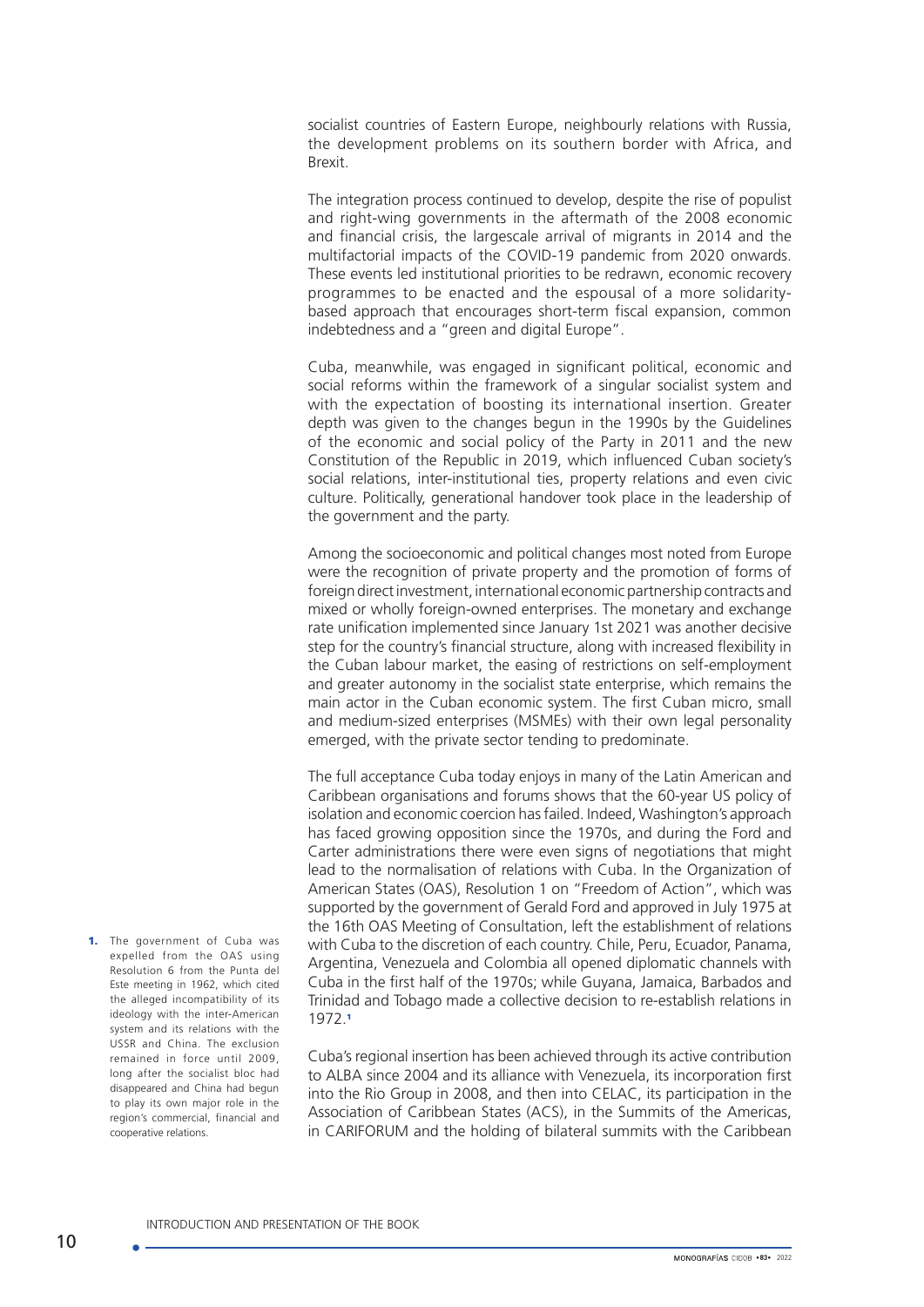Community (CARICOM) since 2002. The island is also a member of organisations of an economic nature: it joined the Latin American and Caribbean Economic System in 1996, the Latin American Integration Association (ALADI) in 1998, and became an extra-regional partner of the Central American Bank for Economic Integration in 2017.

Cuba has also managed to diversify its economic, political and cooperation relations beyond the regional sphere, and the Ibero-American Summits recognised the island as a full member state in 1991. Within this framework, the principles of sovereignty and non-intervention were strengthened, and each people's right to the freedom to build its own political and institutional system in peace, stability and justice was recognised. As a full member of CELAC Cuba also participates in all the summits and ministerial meetings between the EU, Latin America and the Caribbean.

In terms of South–South cooperation, Cuba has played a leading role in the Non-Aligned Movement (NAM), which brings together 118 countries, while in 2021 it joined China's Belt and Road Initiative and became an Observer State in the Eurasian Economic Community. The island's international prestige grew when the world was suffering peaks of COVID-19 contagion and Cuba sent 57 medical brigades abroad to territories including Italy, Andorra and several so-called European overseas territories in the Caribbean Sea. Cuba was the first Latin American country to have its own vaccine and the first in the world to develop a COVID-19 vaccination programme for children with proven levels of efficacy.

Barack Obama recognised the failure of the US policy of isolating Cuba and in December 2014 the parties initiated a new framework for bilateral relations, which, in turn, influenced other international actors to change their approaches to the island. The thaw included the restoration of diplomatic relations between the United States and Cuba, opening the way to the signing of 23 agreements in various areas. These include immigration policy, law implementation and enforcement, tackling drug trafficking, environmental protection, health, agriculture and dealing with oil spills, among others.<sup>2</sup>

Each year Cuba presents a Resolution at the United Nations General Assembly: "Necessity of ending the economic, commercial and financial embargo imposed by the United States of America against Cuba". For over 20 years it has been approved by an overwhelming majority. In 2016 the United States abstained and the Resolution received 191 votes in favour, none against and just two abstentions. And yet, the extraterritorial nature of the Helms-Burton Act (HBA), first applied in 1996, continued to hinder Cuba's international insertion and its relations with the FU. During the Obama presidency a number of sanctions were applied under the HBA, with several European institutions affected. Fines were issued to the Dutch bank ING in 2012, the Italian bank Intesa Sanpaolo in 2013 and in May 2014 the French bank BNP Paribas received a record sanction of \$8.97 billion.

The Trump administration (2017–2021) revived a stagnant Cold War discourse that was embodied in a package of unprecedented coercive measures against Cuba. President Joe Biden's perpetuation of this policy continues to hinder the island's international insertion and makes the 2. In this context, postal services, direct flights and agreements were signed with telecommunications, cruise and hotel management companies and port authorities in four states.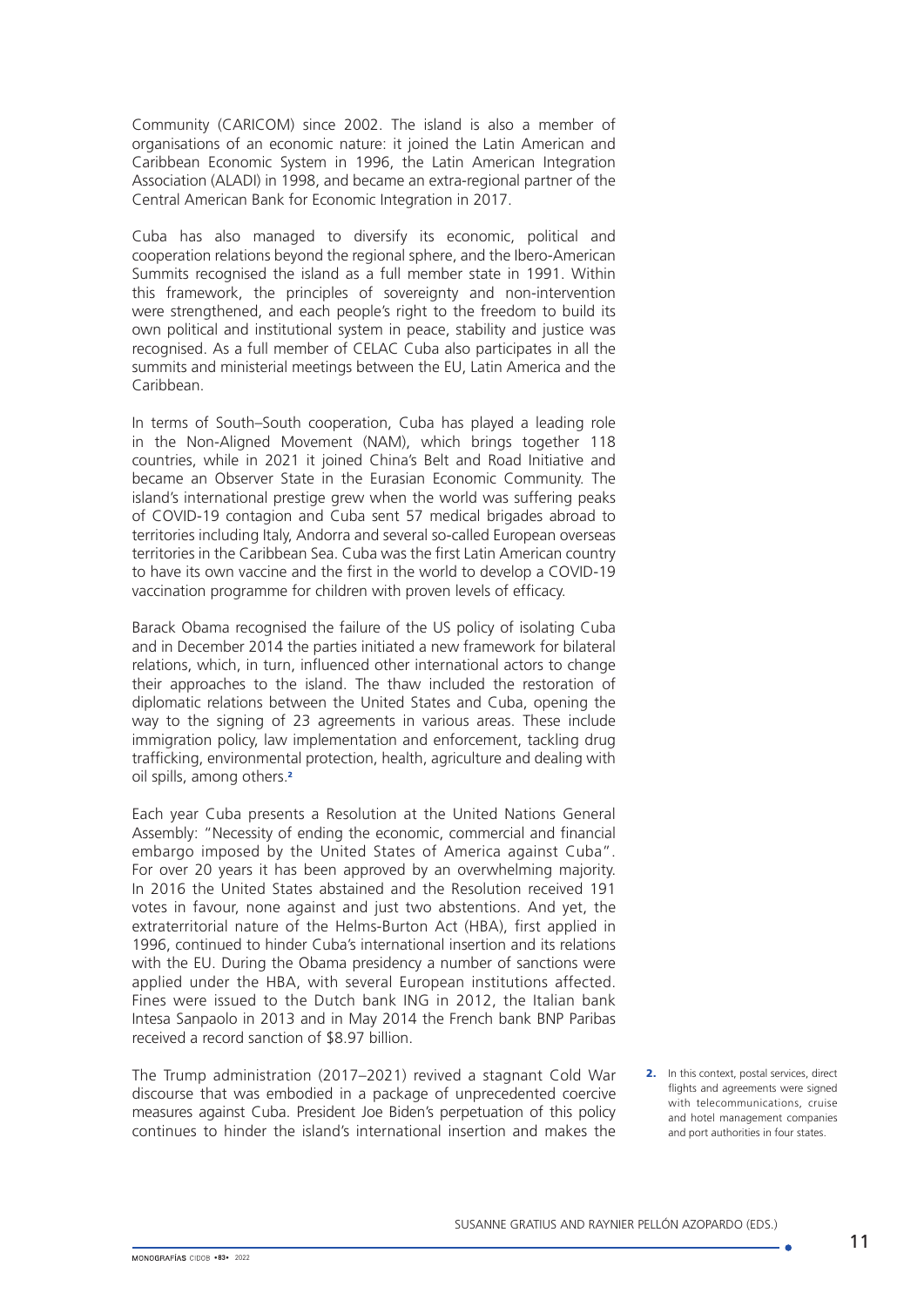European business and financial sector the target of sanctions that violate basic norms of international law. The US executive continues to impose a number of measures that are currently worsening the socioeconomic situation resulting from COVID-19 in Cuba. Among them are the activation of Title III of the HBA, which shattered the 1998 agreement between the EU and the US, the island's return to the list of state sponsors of terrorism, which creates additional difficulties buying or receiving goods from Cuba, the restrictions on family remittances, the unilateral closure of consular services and the measures restricting travel from the United States to Cuba.

Cuban society has had exceptional conditions imposed upon it by the tightening of the blockade/embargo, the multifactorial impacts of the COVID pandemic and the effects of the reforms to its system. The economy lost 13% of its GDP between 2020 and 2021 in an international context affected by the rising prices of a number of products and services, including fuel, food and freight.

It was in this complex scenario that the protests of July 11th took place in Cuba, whose outcome once again strained the political atmosphere between Brussels and Havana. Conservative European Parliament (EP) forces questioned the PDCA's effectiveness and sought to convince the Council to undermine the existing framework and abandon constructive engagement in order to return to unsuccessful unilateral policies and pressure even as Cuba is in the midst of major economic, political and institutional changes.

The relationship between Cuba and the EU remains conditioned by the asymmetries between the two actors, Cuba's slight economic weight compared to the EU bloc, the limitations resulting from the impacts of the global crisis, later aggravated by COVID-19, the different natures of the political and economic systems and the costly strategic calculations forced upon Cuba by US policy.

For domestic, regional and international reasons Latin America and the Caribbean (LAC) seems to have dropped down the list of the EU's external priorities, while at the same time the EU's position tends to mean it cedes ground to China's strong presence in the region. However, the EU retains a highly structured relational power, including a dense network of association, trade, political and cooperation agreements with 23 of the region's 33 countries – this gives it some advantage over China. The EU is the region's third-most important trade partner and the largest investor in the region by stock of foreign direct investment (FDI).

Amid this welter of domestic, regional and international changes, Cuba and the EU managed to deepen and expand their political, social and economic ties. The European Union is consolidating itself as the main donor of development aid to Cuba. Its major commercial involvement and foreign direct investment are concentrated in sectors such as tourism, industry, transportation, energy, food and mining. The cross-cutting and strategic axes of cooperation include sustainable development, gender, national capacity building, good governance, human rights and knowledge management.

With an academic perspective, the Foro Europa-Cuba Jean Monnet Network has sought to boost the phase of constructive engagement and, inspired by the principles of the PDCA, to accompany Cuba in the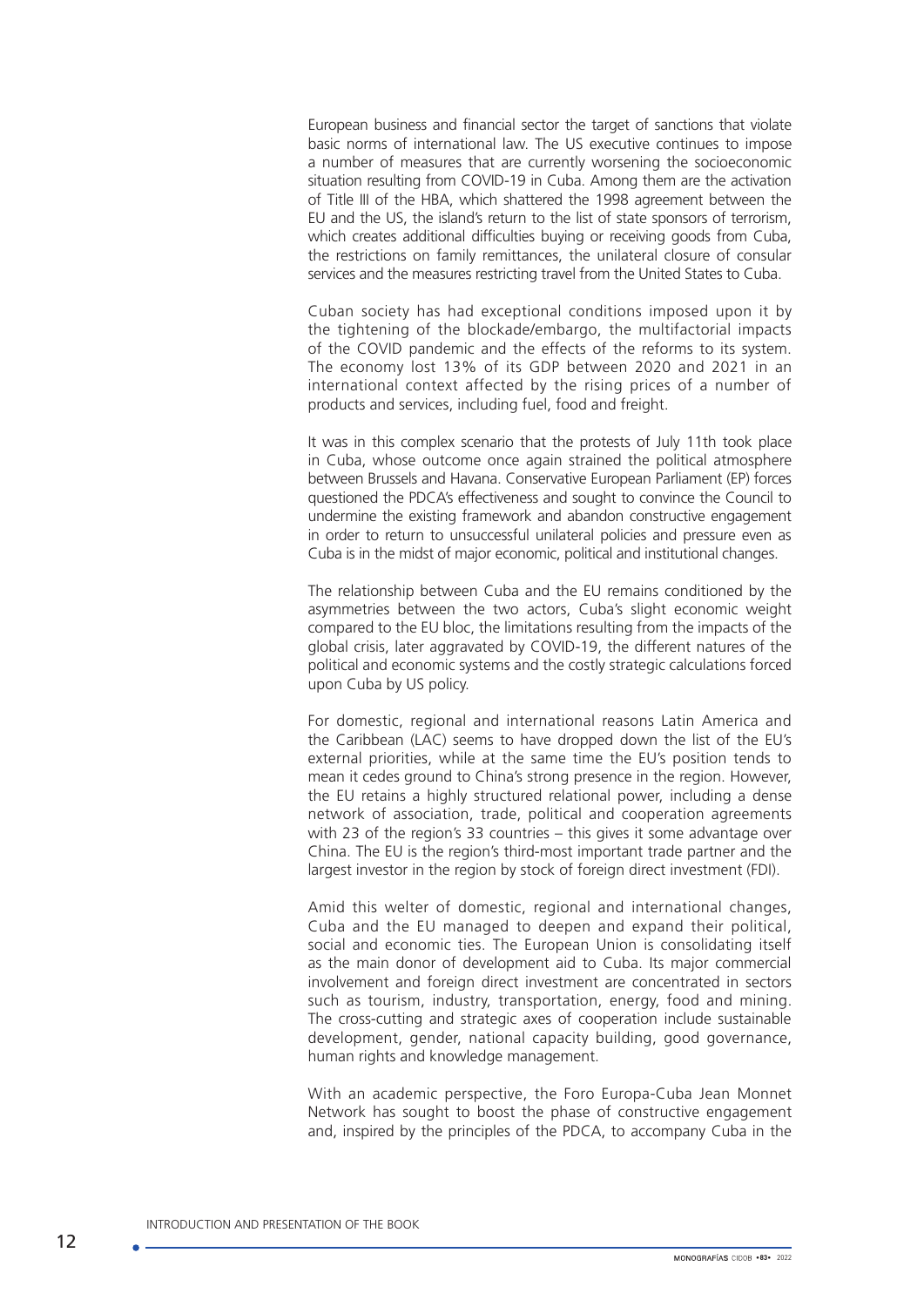processes of economic, political and institutional change that could promote its global, regional and interregional insertion.

Taking an interregional view this book presents and analyses the regional and international factors that have affected the bilateral relationship over several decades. It highlights the challenges Cuba faces if it is to transform its pattern of external insertion – an indispensable step in overcoming the structural obstacles hindering the achievement of a prosperous and sustainable society.

The publication is divided into two broad chapters, one on the bilateral relationship in the interregional context, which includes four articles, and the second on regional and global insertion, which contains three contributions from Cuban and European authors.

**Raynier Pellón Azopardo**, of the International Policy Research Centre (CIPI) in Havana, Cuba, assesses the variables and actors in the current domestic and international setting that encourage or hinder the development of a stable, long-term and mutually beneficial bilateral relationship between Cuba, the EU and its member states. Using historical–logical and analytical–synthetic research and documentary analysis, the author sets out the possibilities for the EU to accompany the updating of the Cuban economic, political and institutional model and its regional and global insertion from a constructive position that is relatively autonomous of US policy.

**Katarzyna Dembicz and Tomasz Rudowski** from the Institute of Iberian and Ibero-American Studies at the University of Warsaw describe the possible scenarios for Cuba's inclusion in the Caribbean agenda following the post-Cotonou agreements. To do so, they consider the socio-cultural and political geographical specificity of the parties to the new agreement, their international relations and the historical legacy. A SWOT analysis is the key tool used, which allows the specific conditions to be identified in which the Cuban government could sign up to the new agreement, including Cuba's strengths and weaknesses and the potential opportunities and threats that may emerge.

**Eduardo Perera Gómez** of the University of Havana highlights the risks that Cuba and the EU managed to overcome after the signing of the PDCA and envisages the existing threats and challenges to the development of bilateral relations. Among them, he stresses the unfavourable international context; the domestic situation in Cuba, exacerbated by COVID-19; and the reactions of the EU institutions, in particular the European Parliament (EP). Cuba's necessity, the EU's commitment and the higher levels of cooperation show that there are also opportunities.

**Claudia Sánchez Savín**, Junior Researcher at CIPI, presents us with a balance sheet of Cuba–Italy bilateral relations, examined in terms of their historical evolution and taking in the fields of cooperation, solidarity and economic and political ties. Taking a critical International Relations perspective, the author highlights extraordinary events like two Cuban medical brigades arriving in Italy in March 2020 in response to a request from local authorities in Lombardy and Turin. At the most difficult time in the COVID-19 crisis, Cuba responded with genuine international solidarity.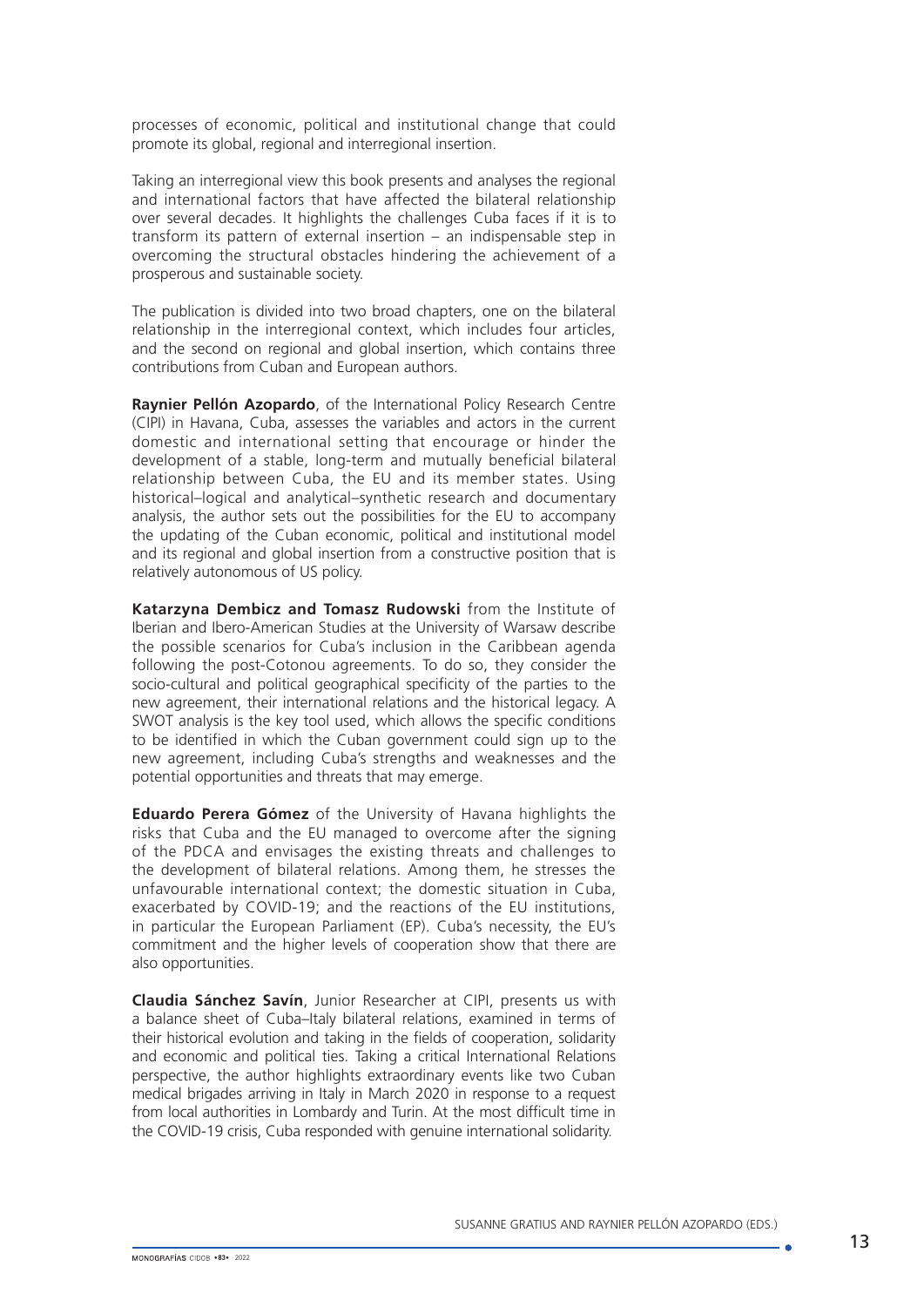As part of the second chapter, **Anna Ayuso** (CIDOB) and **Susanne Gratius** (UAM) investigate the specific features of Cuba's regional insertion that may go some way to explaining its problems participating in Latin American and Caribbean integration processes and the only partial progress in returning it to the inter-American system. It analyses how its US-independent insertion model has conditioned its relationship with neighbouring countries and what costs and benefits it has brought. They also study how Cuba's relationship with Latin America and the Caribbean (LAC) during and after the Cold War has influenced its ties with the European Union. Finally, the prospects are explored for its full continental insertion at a time of crisis and change in Latin American regionalism.

**Marie-Laure Geoffray,** from IHEAL-Sorbonne Nouvelle, applies the theoretical approach of politicisation – a Political Science term referring to the polarisation or politicisation of certain subjects and issues – to analyse the role of the Secretary General of the Organization of American States (OAS), Luis Almagro, in the debate over Cuba at the OAS. The author asserts that the Secretary General's discourse and actions have placed the Cuban issue on the organisation's agenda and contributed to dividing or polarising the member states on the issues of the island's political system and human rights. Geoffray concludes that Luis Almagro's mandate has caused a significant shift: pragmatic multilateralism has been replaced by rekindled debates over the Cuban government and stronger ties with the US-based exile community and civil society. In the author's opinion, the OAS should explore the spaces in which to develop a low-profile multilateralism, political commitment, dialogue and negotiation and strive to depoliticise the debate on Cuba.

**Laurence Whitehead** (Nuffield College, University of Oxford), and **Bert Hoffmann** of GIGA Hamburg focus on the acute domestic governance challenges now facing the Cuban system and the external difficulties that interact with and reinforce those internal issues. The authors identify short-term risks associated with both dynamics, but also highlight an underlying structure in Cuba that has survived for several decades and may well continue to generate stagnation and dysfunction over the coming years. The paper looks beyond the immediate challenges to reflect on the fundamental international pressures and limitations that will shape the Cuban nation's options over the coming decade.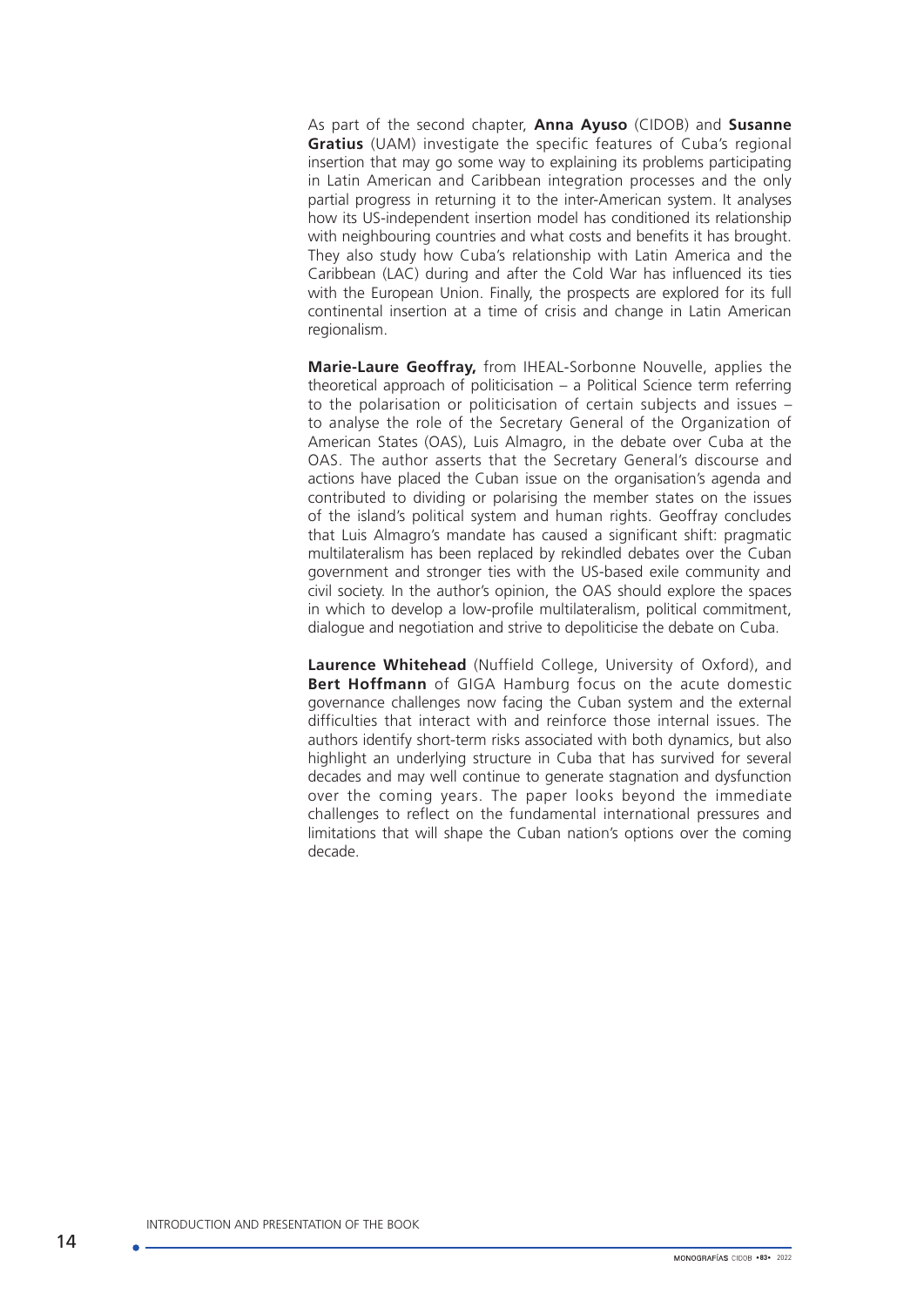# PART I: CUBA-EU INTERREGIONAL **COOPERATION**

• CUBA-EU-SPAIN: THE WORTHWHILE PATH TO A RESPECTFUL, STABLE, LONG-TERM RELATIONSHIP

*Raynier Pellón Azopardo*

• CUBA IN THE CARIBBEAN: POST-COTONOU **SCENARIOS** 

*Katarzyna and Tomasz Rudowski*

• EU–CUBA BILATERAL COOPERATION: CHALLENGES AND OPPORTUNITIES

*Eduardo Perera Gómez*

• POST-PDCA CUBA–ITALY BILATERAL RELATIONS IN THE CONTEXT OF EURO-ATLANTIC POLITICS AND COVID-19

*Claudia Sánchez Savín* 

**Sec**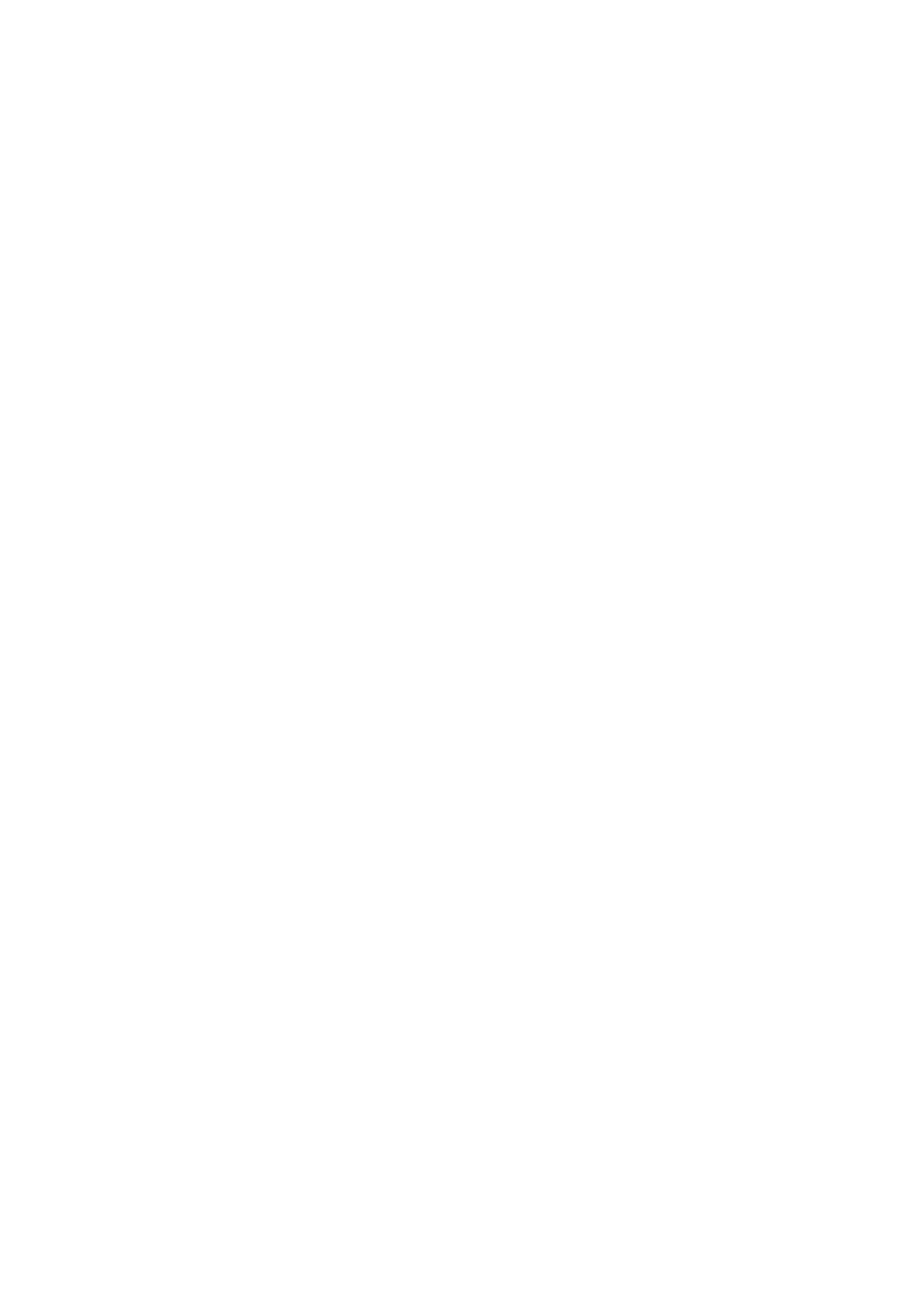### **Raynier Pellón Azopardo**

*International Policy Research Centre (CIPI)*

### 1. Introduction

The Political Dialogue and Cooperation Agreement (PDCA) between Cuba, the EU and its member states, in force since 2017, established the conditions for developing stable and long-term ties between the parties.

The new instrument, which formally replaces the Common Position established in 1996, discontinues the policy of imposing inefficient unilateral conditionalities on the conducting of bilateral relations and the achievement of the goals the parties set within the framework. It achieves a better fit between EU policy and the level of relations its member states have maintained with Cuba in the economic, political and cooperation fields.

However, Cuba's foreign integration is taking place in an extremely complex international political setting, determined above all by the tightening of US sanctions against the island, which worsened the severe impacts of the COVID-19 pandemic. Meanwhile, conservative forces in the European Parliament (EP) question the PDCA's effectiveness and seek to present the Council with a familiar dilemma: whether to accompany the updating of Cuba's economic, political and institutional model and its international insertion based on *constructive engagement*, or to undermine the framework agreement and return to unsuccessful unilateral policies and pressure.<sup>1</sup>

This chapter assesses the challenges and possibilities facing Cuba, the EU and its members if they are to build a mutually beneficial, respectful, stable, long-term relationship that can contribute to the island's international insertion and accompany the economic, political and institutional updating of the Cuban socialist system being led by Cuban society and its authorities. The analysis identifies some of the key variables and actors in the evolution of Cuba–EU relations and the prevailing perceptions in the European institutions that either contribute to or hamper their constructive development.

1. Constructive engagement: understood as cooperation without prior conditions (Ayuso and Gratius, 2020:104).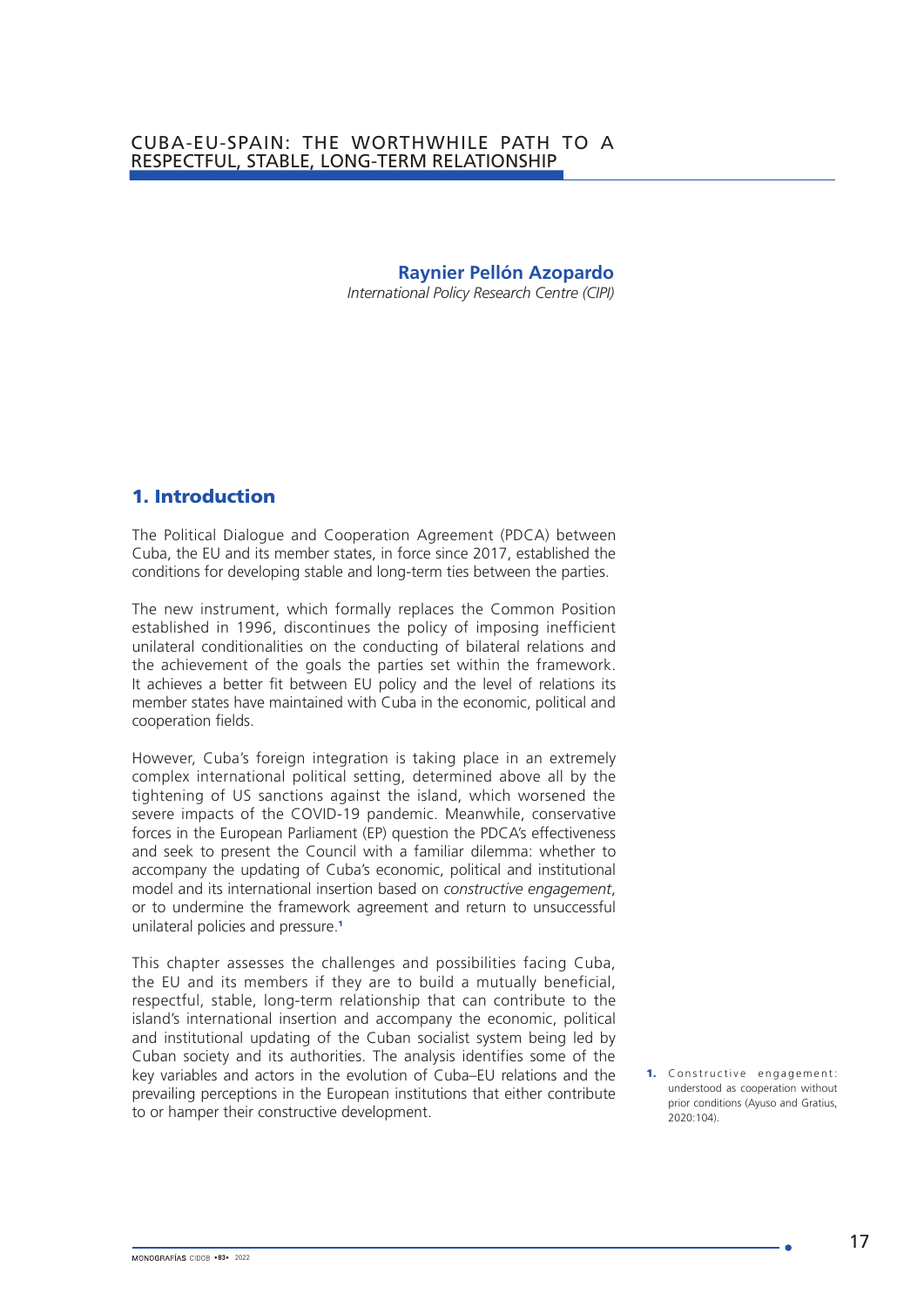### 2. Updating the economic, political and institutional model: a key factor in Cuba's international insertion

The PDCA is being implemented in a particularly dynamic socio-political and economic context in Cuba, whose evolution is being led, autonomously, by society and its governmental authorities.

Although the reform process began in 2007, as Triana argues (2017: 11), there were really two key moments in its genesis. First, was the approval of the "Guidelines of the economic and social policy" in 2011,<sup>2</sup> which contained a diagnosis of the main problems and a programme of transformations. Then, in 2016, two other documents that defined the vision and strategic axes for the development were discussed, these were the "Conceptualization of the Cuban Economic and Social Model of Socialist Development" and the "Bases of the Economic and Social Development Plan until 2030", which was approved in 2017 (Communist Party of Cuba, 2017).

The changes initiated with the Guidelines issued by the Communist Party of Cuba (PCC) in 2011 found expression in the approval of a new Constitution in 2019<sup>3</sup> and continued with a legislative dynamic that has progressively revealed the depth and irreversible nature of the changes taking place in the Cuban socialist model. The popular debates raised around a new constitution, later approved in a national referendum with 86.85% of the votes also showed that the transformations in Cuba are an expression of popular will and a response not only to a set of circumstances, but to a long-term strategy.

Among the socioeconomic and political changes most noted from Europe were the recognition of private property and the promotion of forms of foreign direct investment, international economic partnership contracts and mixed or wholly foreign-owned enterprises (Communist Party of Cuba*,* 2017: 20). The monetary and exchange rate unification implemented since January 1st 2021 was another decisive step for the country's financial structure, along with increased flexibility in the Cuban labour market, the easing of restrictions on self-employment and greater autonomy in the socialist state enterprise (Consejo de Ministros-Banco Nacional de Cuba, 2021).

Other developments in the governing bodies brought greater decentralisation and autonomy to government management in order to encourage dynamism and the use of new powers at the provincial and municipal levels (Constitución de la República de Cuba, chapter IV, 2019). The new electoral law approved by the Cuban Parliament in July 2019 was a key step in that direction (Gaceta Oficial, 2019),<sup>4</sup> and the eighth Congress of the Communist Party of Cuba (PCC) held on April 18th and 19th culminated in a historic handover of leadership to new generations within a framework of political stability (Communist Party of Cuba, 2021). US media speculation about possible family succession in Cuba's political power structures proved to be misplaced.

Even in the context of the COVID-19 pandemic, whose severe impacts were worsened by the tightening of US sanctions against Cuban society, the legislative branch did not halt the processes that derived from the new Cuban Constitution.

[files/documentos/1%20lineamientos](https://www.tsp.gob.cu/sites/default/files/documentos/1%20lineamientos-politica-partido-cuba.pdf)[politica-partido-cuba.pdf](https://www.tsp.gob.cu/sites/default/files/documentos/1%20lineamientos-politica-partido-cuba.pdf) [https://www.google.com/url?sa=t&r](https://www.google.com/url?sa=t&rct=j&q=&esrc=s&source=web&cd=&cad=rja&uact=8&ved=2ahUKEwjmsoG1zOX1AhWQtqQKHU1GDxEQFnoECAgQAQ&url=https%3A%2F%2Fwww.ohchr.org%2FDocuments%2FIssues%2FDevelopment%2FSR%2FFinancingDevelopment%2FStates%2FCuba_NV_EN.docx&usg=AOvVaw1jigdkaJIdvYhb2vzw4MPV) [ct=j&q=&esrc=s&source=web&cd=&](https://www.google.com/url?sa=t&rct=j&q=&esrc=s&source=web&cd=&cad=rja&uact=8&ved=2ahUKEwjmsoG1zOX1AhWQtqQKHU1GDxEQFnoECAgQAQ&url=https%3A%2F%2Fwww.ohchr.org%2FDocuments%2FIssues%2FDevelopment%2FSR%2FFinancingDevelopment%2FStates%2FCuba_NV_EN.docx&usg=AOvVaw1jigdkaJIdvYhb2vzw4MPV) [cad=rja&uact=8&ved=2ahUKEwjms](https://www.google.com/url?sa=t&rct=j&q=&esrc=s&source=web&cd=&cad=rja&uact=8&ved=2ahUKEwjmsoG1zOX1AhWQtqQKHU1GDxEQFnoECAgQAQ&url=https%3A%2F%2Fwww.ohchr.org%2FDocuments%2FIssues%2FDevelopment%2FSR%2FFinancingDevelopment%2FStates%2FCuba_NV_EN.docx&usg=AOvVaw1jigdkaJIdvYhb2vzw4MPV) [oG1zOX1AhWQtqQKHU1GDxEQFn](https://www.google.com/url?sa=t&rct=j&q=&esrc=s&source=web&cd=&cad=rja&uact=8&ved=2ahUKEwjmsoG1zOX1AhWQtqQKHU1GDxEQFnoECAgQAQ&url=https%3A%2F%2Fwww.ohchr.org%2FDocuments%2FIssues%2FDevelopment%2FSR%2FFinancingDevelopment%2FStates%2FCuba_NV_EN.docx&usg=AOvVaw1jigdkaJIdvYhb2vzw4MPV) [oECAgQAQ&url=https%3A%2F%2](https://www.google.com/url?sa=t&rct=j&q=&esrc=s&source=web&cd=&cad=rja&uact=8&ved=2ahUKEwjmsoG1zOX1AhWQtqQKHU1GDxEQFnoECAgQAQ&url=https%3A%2F%2Fwww.ohchr.org%2FDocuments%2FIssues%2FDevelopment%2FSR%2FFinancingDevelopment%2FStates%2FCuba_NV_EN.docx&usg=AOvVaw1jigdkaJIdvYhb2vzw4MPV) [Fwww.ohchr.org%2FDocuments%](https://www.google.com/url?sa=t&rct=j&q=&esrc=s&source=web&cd=&cad=rja&uact=8&ved=2ahUKEwjmsoG1zOX1AhWQtqQKHU1GDxEQFnoECAgQAQ&url=https%3A%2F%2Fwww.ohchr.org%2FDocuments%2FIssues%2FDevelopment%2FSR%2FFinancingDevelopment%2FStates%2FCuba_NV_EN.docx&usg=AOvVaw1jigdkaJIdvYhb2vzw4MPV) [2FIssues%2FDevelopment%2FSR%](https://www.google.com/url?sa=t&rct=j&q=&esrc=s&source=web&cd=&cad=rja&uact=8&ved=2ahUKEwjmsoG1zOX1AhWQtqQKHU1GDxEQFnoECAgQAQ&url=https%3A%2F%2Fwww.ohchr.org%2FDocuments%2FIssues%2FDevelopment%2FSR%2FFinancingDevelopment%2FStates%2FCuba_NV_EN.docx&usg=AOvVaw1jigdkaJIdvYhb2vzw4MPV) [2FFinancingDevelopment%2FStates](https://www.google.com/url?sa=t&rct=j&q=&esrc=s&source=web&cd=&cad=rja&uact=8&ved=2ahUKEwjmsoG1zOX1AhWQtqQKHU1GDxEQFnoECAgQAQ&url=https%3A%2F%2Fwww.ohchr.org%2FDocuments%2FIssues%2FDevelopment%2FSR%2FFinancingDevelopment%2FStates%2FCuba_NV_EN.docx&usg=AOvVaw1jigdkaJIdvYhb2vzw4MPV)

2. [https://www.tsp.gob.cu/sites/default/](https://www.tsp.gob.cu/sites/default/files/documentos/1%20lineamientos-politica-partido-cuba.pdf)

[aw1jigdkaJIdvYhb2vzw4MPV](https://www.google.com/url?sa=t&rct=j&q=&esrc=s&source=web&cd=&cad=rja&uact=8&ved=2ahUKEwjmsoG1zOX1AhWQtqQKHU1GDxEQFnoECAgQAQ&url=https%3A%2F%2Fwww.ohchr.org%2FDocuments%2FIssues%2FDevelopment%2FSR%2FFinancingDevelopment%2FStates%2FCuba_NV_EN.docx&usg=AOvVaw1jigdkaJIdvYhb2vzw4MPV) 3. [https://www.gacetaoficial.gob.cu/](https://www.gacetaoficial.gob.cu/es/constitucion-de-la-republica-de-cuba-proclamada-el-10-de-abril-de-2019) [es/constitucion-de-la-republica-de](https://www.gacetaoficial.gob.cu/es/constitucion-de-la-republica-de-cuba-proclamada-el-10-de-abril-de-2019)[cuba-proclamada-el-10-de-abril](https://www.gacetaoficial.gob.cu/es/constitucion-de-la-republica-de-cuba-proclamada-el-10-de-abril-de-2019)[de-2019](https://www.gacetaoficial.gob.cu/es/constitucion-de-la-republica-de-cuba-proclamada-el-10-de-abril-de-2019)

[%2FCuba\\_NV\\_EN.docx&usg=AOvV](https://www.google.com/url?sa=t&rct=j&q=&esrc=s&source=web&cd=&cad=rja&uact=8&ved=2ahUKEwjmsoG1zOX1AhWQtqQKHU1GDxEQFnoECAgQAQ&url=https%3A%2F%2Fwww.ohchr.org%2FDocuments%2FIssues%2FDevelopment%2FSR%2FFinancingDevelopment%2FStates%2FCuba_NV_EN.docx&usg=AOvVaw1jigdkaJIdvYhb2vzw4MPV)

4. The law stipulates that provincial governors and deputy governors are to be chosen by election. The *intendente* is one of the new figures that form this level of government.

The PDCA is being implemented in a particularly dynamic socio-political and economic context in Cuba.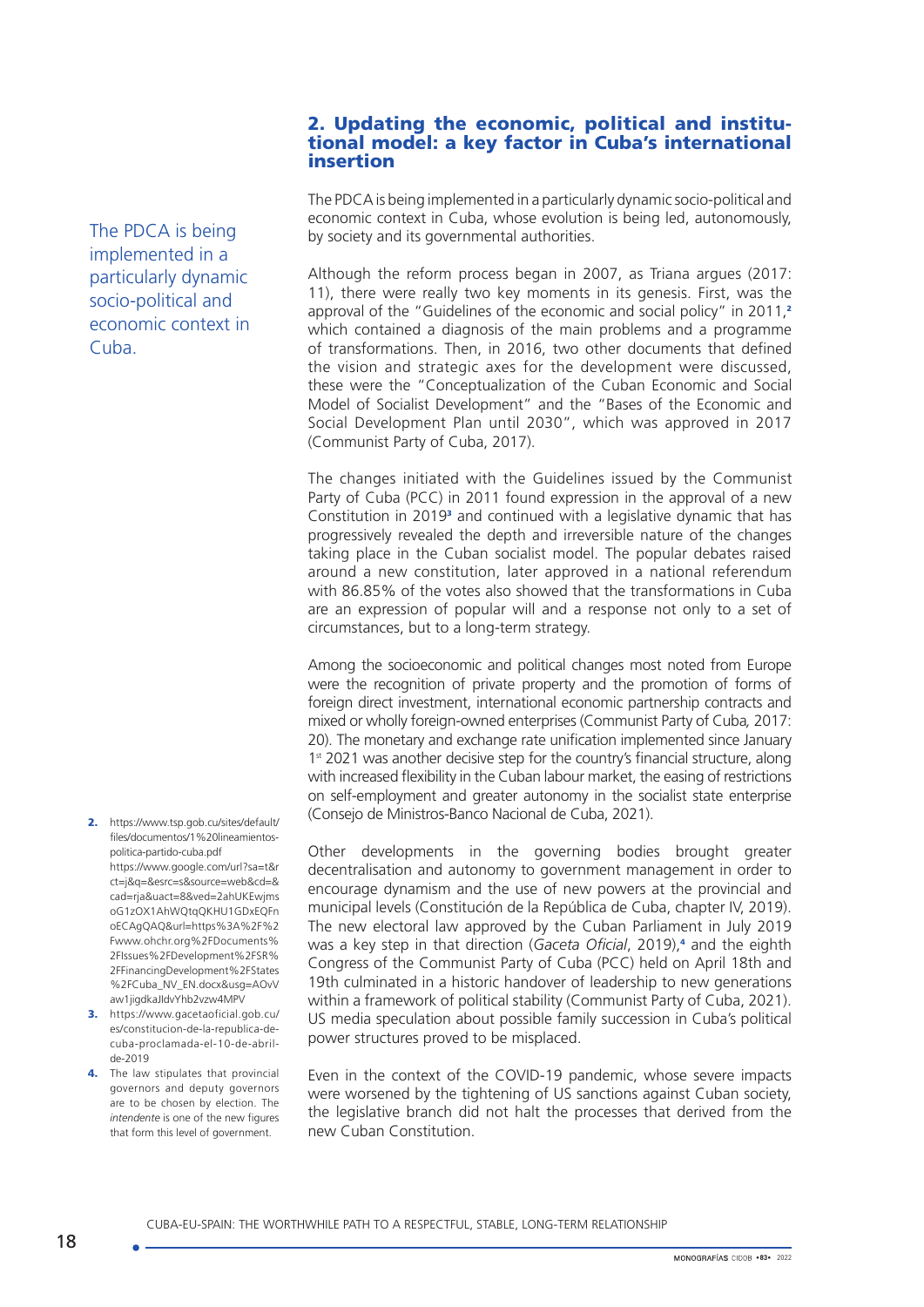In September 2021, the first 35 micro, small and medium-sized enterprises (MSMEs) with their own legal personality were approved, 32 of which were private and three state-owned. By October 21st, 217 had been approved, of which seven were state-owned and seven were non-agricultural cooperatives. The other applications are being processed and so far none have been declined. According to the Ministry of Economy and Planning of Cuba (2021) the creation of MSMEs is part of a process that aims to unleash the potential of all forms of management recognised by the Cuban model, which should contribute to the country's socioeconomic development.

Another step was also taken to create connections between Cuba and its emigrants, this time in terms of economic relations. The II Cuba 2021 Business Forum, which met on the first two days of December, included the panel Opportunities for Cubans Residing Abroad.<sup>5</sup> Among the investment opportunities presented were as goods and service providers to Cuban entities, either via consignment contracts, leasing operations, as small machinery or mini-industry operators (particularly in the food processing and production sectors) and as clients for Cuban exports. For Cuban citizens living abroad who retain their Cuban residency, there was the additional possibility of participating in the creation of MSMEs. These foreign investment projects may take the form of a joint venture, benefit from wholly foreign capital, or use an international economic partnership contract (*Prensa Latina*, 2021a).

Within these legislative dynamics and in response to the constitutional requirements, in October 2021 the Cuban parliament approved a new Law on Criminal Procedure that strengthened the guarantees of the accusatorial system and the rights of victims. According to Toledo Santander, President of the Constitutional and Legal Affairs Committee, the draft Law on Criminal Procedure (Tribunal Supremo Popular, 2021), like the draft laws on the Courts of Justice, the Administrative Process and the Code of Processes, reflects the most up-to-date judicial and investigative practices at international level, are tempered to the Cuban reality and were drawn up based on constitutional principles and guarantees to the Cuban people (*Granma*, 2021).

In line with international treaties the draft Law on Criminal Procedure (Tribunal Supremo Popular, 2021: 3–4)<sup>6</sup> includes an express declaration on the prohibition of enforced disappearance, torture, cruel, inhuman or degrading treatment and punishment; as well as deprivation of liberty, with the exception of the circumstances established in law and in line with the necessary formalities. The principle of the presumption of innocence was bolstered and the burden of proof placed on the accuser. The bill expressly declares respect for the defendant's dignity and physical, mental and moral integrity and the right not to be subjected to coercion or violence to force them to provide testimony.

One of the expected pieces of legislation causing most debate in Cuban society is the new Family Code. The draft is being subjected to consultation by specialists prior to debate in the [National Assembly of](https://www.parlamentocubano.gob.cu/)  [People's Power](https://www.parlamentocubano.gob.cu/) and in 2022 it will go to a popular referendum. The document considers the science of family law, judicial practice in Cuba and other legislative advances from other countries. Article 2 recognises the various forms of family organisation, based on affective relationships

- **5.** This panel aimed to promote their participation in business and to explain how to enjoy all the privileges and guarantees established by the investment law.
- **6.** Cuba is a state party to 44 international human rights instruments. In 2020, it was elected to the Human Rights Council for the fifth time, receiving 170 votes at the UN General Assembly.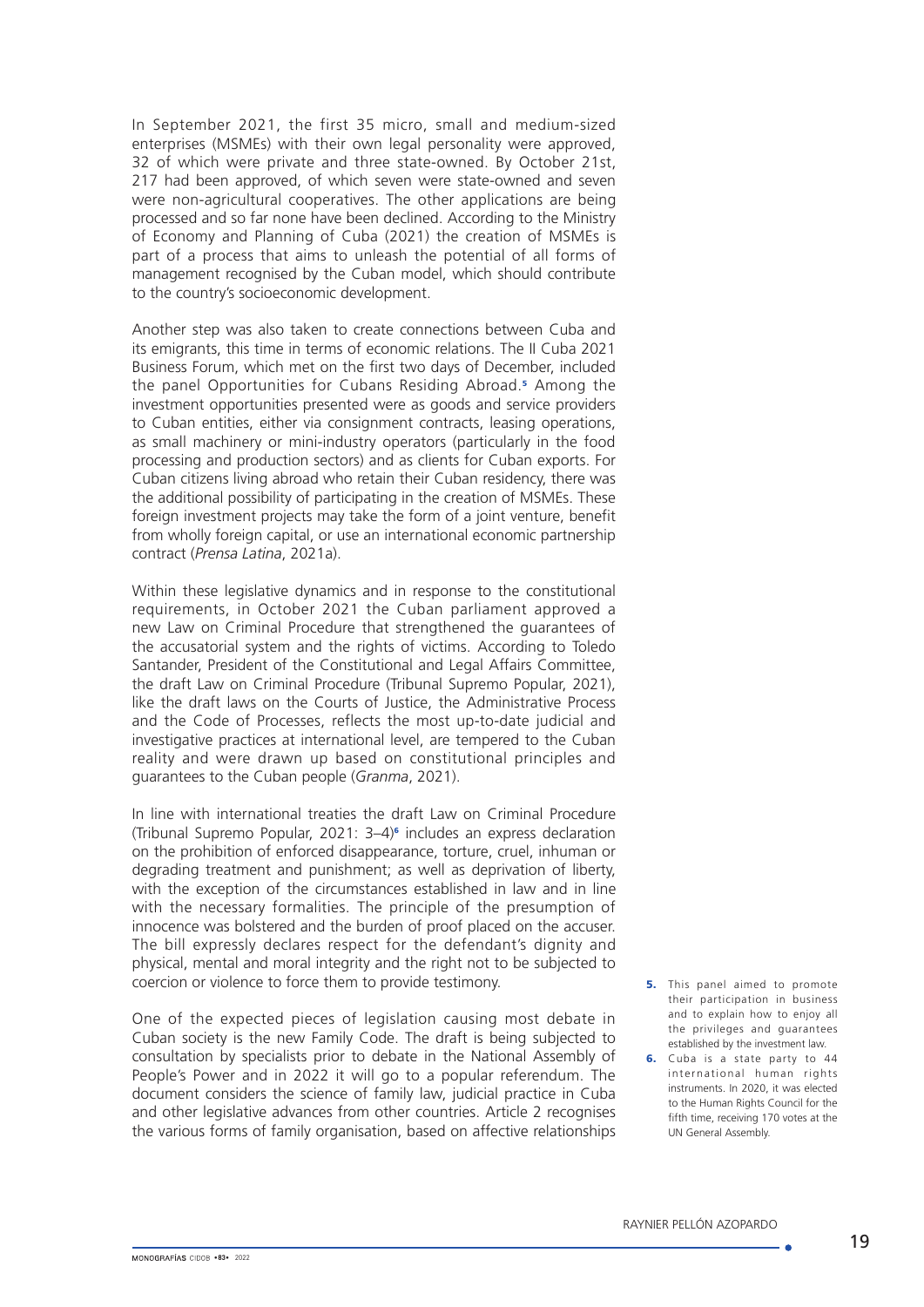between relatives, whatever their nature and between spouses or unmarried partners (*Anteproyecto Código de Las Familias*, 2021: 2).

When analysing the updating of the Cuban economic, political and institutional model and its possible impact on Cuba's international insertion, it is essential to mention the internal and external obstacles the model faces in this new stage of its development. In economic relations, there are the delays in paying suppliers; the bureaucracy that prevents proactive business practice; and the inadequate training of entrepreneurs and members of the Cuban financial sector on how to make appropriate decisions about capital and within the framework of the different approved forms of foreign direct investment (FDI) (Minrex, 2018). In this regard, President Díaz-Canel continued the work begun by Raúl Castro, who urged that the excessive delays in negotiating processes should be ended and that the false fears of foreign capital should be shed in order to accelerate business approval processes and increase the flexibility of the mechanisms. As a result, the rules on foreign investment were updated in order to improve transparency on levels of approval and reduce the time needed to respond to investment, cooperation or commercial proposals (Pellón, 2020: 120).

While the proposed direct investment objectives have not been achieved – which also calls for internal analysis – it is worth noting that the foreign investment process in Cuba was not halted by the Trump administration's restrictive measures. In 2018 and 2019, businesses making investment commitments worth over €4.5 billion were approved, and in the first half of 2019 partnerships were signed worth over  $\epsilon$ 1.3 billion (Malmierca, 2019).

Bearing in mind the analyses of Cuban and foreign experts on the practical effectiveness of the economic, political and institutional changes mentioned (Triana, 2017; Bacaria and Serrano, 2020; Botella, 2020; Hoffmann, 2021; Sánchez, 2021; Chofre, 2021; Alonso and Vidal, 2020; Anaya and García, 2021) it can be concluded that the Cuban socio-political and economic context has shown significant dynamism over the past decade. Its notable results include generational change at the top of the country's political leadership and greater economic plurality and decentralisation in government activity, which has acquired legal guarantees for its activity. At the same time, citizens' rights and guarantees have been strengthened by the protection granted by the new Constitution of the Republic and are expressed in multiple acts of legislation, a number of which stand out for their recency: the new Electoral Law, the Law on Criminal Procedure, the laws on the Courts of Justice, the Administrative Process, and the Code of Processes, the Decree-Law on Animal Welfare, the new Family Code, and the Migration Law.

The scenario described presents new possibilities for cooperation and economic relations between Cuba and the EU and its member states. The emergence of new economic actors on the Cuban scene and the development of new governmental competences at the municipal and provincial level increases the diversity of the parties on the island whose interaction could grow with the EU and its member states. Indeed, the PDCA addresses the participation of government institutions, local authorities, international organisations, member states' development agencies and even civil society in cooperative relations with Cuba and their management.

The Cuban sociopolitical and economic context has shown significant dynamism over the past decade.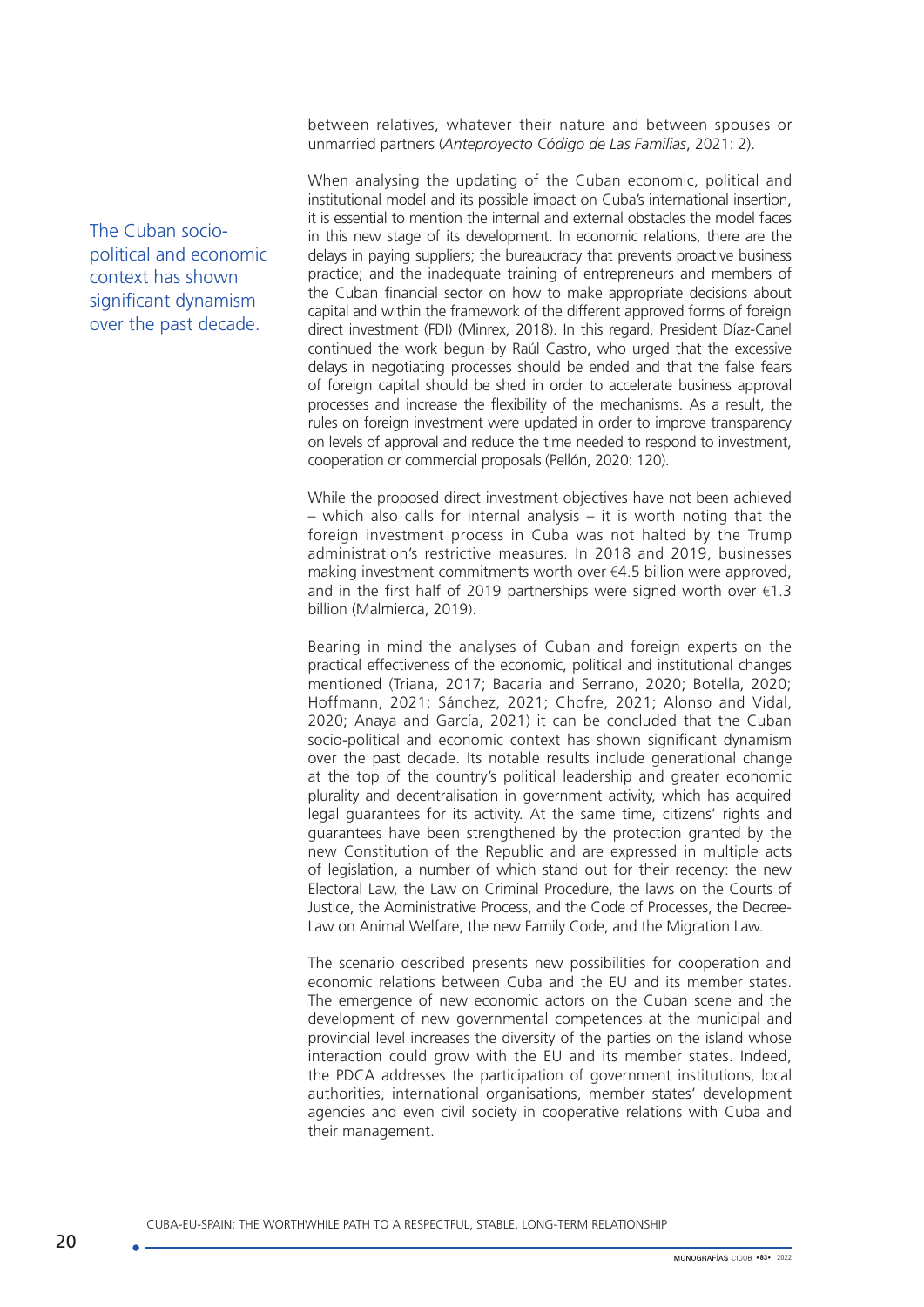### The transatlantic relationship and its impact on Cuba–EU cooperation

US aggressions against Cuba are the main obstacle to the international insertion of the country's model and test Europe's determination to maintain relative autonomy in its policy towards Cuba.

The Trump administration revived a stagnant Cold War discourse that was embodied in a package of unprecedented coercive measures against Cuba. That the Biden administration continues with this policy not only contradicts his campaign promises on Cuba, it also undermines the supposed rebuilding of the transatlantic alliance.

After years of tensions, at the 2021 Munich Security Conference Joe Biden claimed that the "transatlantic alliance is back" (Biden, 2021). As such, and hoping to start a new chapter in its relations with the EU, Washington returned to the Paris Climate Agreement and expressed its willingness to resume negotiations with Iran, both of which pacts Trump had abandoned, turning his back on US allies. Among the cracks in the transatlantic relationship is the application of Title III of the Helms-Burton Act (HBA), which increased the tactical contradictions between the US and the EU over Cuba and ignored the agreement they signed in 1998.<sup>7</sup>

The application of Title III of the HBA, the 243 coercive measures the Trump administration implemented against the Cuban people – and which President Biden has maintained – continue to make the European business and financial sector the target of sanctions that have no basis in European or Cuban laws, and that violate basic norms of international law (López-Levy, 2019; Pellón, 2021)

In September 2020, the United Nations (UN) General Assembly requested that the Secretary-General, in consultation with the relevant bodies and agencies of the system, prepare a report on the implementation of resolution 74/7, entitled "Necessity of ending the economic, commercial and financial embargo imposed by the United States of America against Cuba". The EU's response to the consultation by the Secretary-General lamented the Trump administration's decision to activate Title III and resume the application of Title IV: "We believe this clearly violates the 1998 Agreement between the European Union and the United States" (UNGA, 2020).

The EU also recalled that it has fulfilled – and continues to fulfil – the commitments it made in that agreement and called on the US to do the same. In view of the activation of Titles III and IV of the Helms-Burton Act, the report underlines the intention to use all available instruments and options to protect the economic activities of EU nationals and companies, including their investments. These issues are covered by Regulation (EC) No. 2271/96, the provisions of which may be invoked by EU operators adversely affected by the extraterritorial effects of the Helms-Burton Act. (UNGA, 2020).

Since 1962 – that is, over almost six decades – a number of provisions have determined the extraterritorial nature of this hostile policy. On March 24th of that year, the Treasury Department established a ban on the entry into US territory of any product made totally or partially with

US aggressions against Cuba are the main obstacle to the international insertion of the country's model.

7. At the EU-US Summit held in London on May 18<sup>th</sup> 1998, a set of measures was agreed, including the suspension of the application of Titles III and IV of the Helms-Burton Act (HBA), the commitment of the United States not to enact such extraterritorial laws in the future, and an understanding on disciplines to strengthen investment protection: taken together this is known as "the 1998 Agreement". President Trump activated Title III in 2019 and it is maintained by President Biden.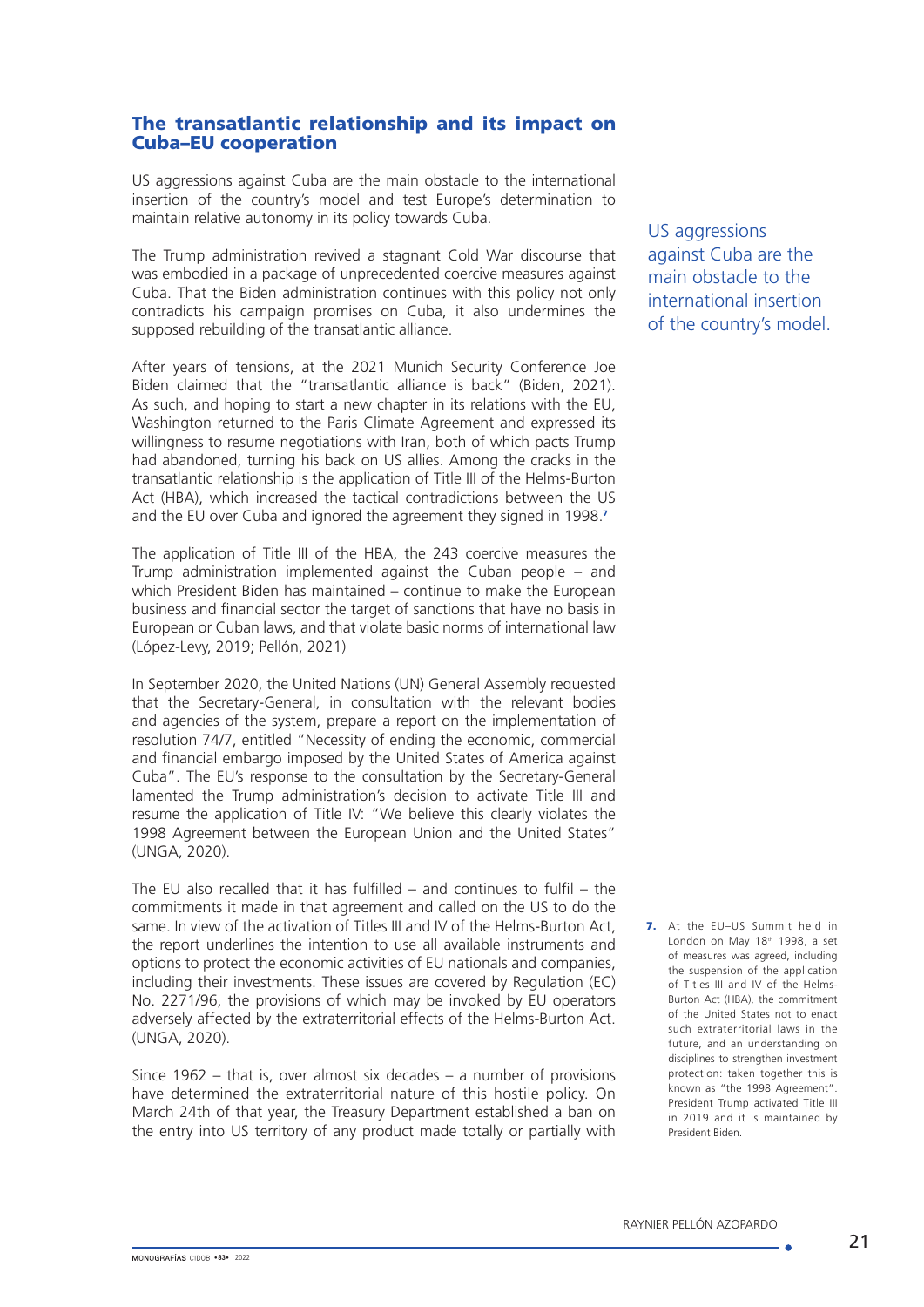Cuban raw materials or products, even if they come from a third country. The measure had a major impact on trade with some of Cuba's most important partners, particularly the nations of western Europe. From that point on, they would be unable to use Cuban sugar or nickel in their export products for the large US market. In practice, this was one of the blockade's first extraterritorial measures.

The provision added to Washington's long list of sanctions against Cuba, which included banning US subsidiary companies from trading with the Caribbean nation from any other territory. The policy also restricted the exportation to Cuba of equipment, products or any technology with more than 10% US components and prohibited ships that trade with Cuba from entering US ports. Punitive measures were also taken against institutions and nationals from other territories involved in trade relations with the island. In October 2020, Cuban Foreign Minister Bruno Rodríguez put the accumulated damages over almost six decades of blockade at over \$144.41 bn dollars.

In the name of the Monroe Doctrine (1823),<sup>8</sup> Trump not only sought to undermine the Cuban system, he also wanted the EU to follow Washington's lead in both content and form. Since 2019, US citizens and companies have filed dozens of lawsuits against several European companies, including the Sol Meliá hotel chain. This activity conflicts directly with the PDCA successfully implemented by Cuba, the EU and its member states since 2017.

US attempts to involve the EU and its member states in imposing coercive and unilateral measures against Cuba have occurred so often throughout history that they cannot be considered coincidental. At least three unequivocal events show that the United States has constructed scenarios of confrontation with Cuba in order to demand a reaction from its ally and frustrate the paths of dialogue. As collateral damage they have limited the autonomy of European foreign policy.

First came the so-called "crisis of the embassies" in July 1990, which caused the failure of the first initiatives towards the signing of a framework agreement between the EC and Cuba between May 1989 and June 1990 (Perera, 2017: 63–64). The US Interest Section in Cuba organised a plot that began on July 9th in Havana, when five Cubans entered the Czech and Slovak Embassy to apply for asylum (Minrex, 1990). The aim was to create an image of instability, persecution and disrespect for human rights in Cuba.<sup>10</sup> It resulted in the temporary suspension of Spanish cooperation and, at the request of the Spanish government, on July 20th the EEC also suspended cooperation actions with the island.

The second event led to the European Commission's decision on May 8th 1996 not to present a mandate for the negotiation of an agreement with Cuba. The downing of the Brothers to the Rescue planes on February 24th after they violated Cuban airspace on several occasions was the basis of the argument used by groups opposed to the negotiation within the EU. Thirdly, the Common Position proposed by Aznar in November 1996 also originally had an important US component. According to the newspaper *El País* of November 13th 1996,11 US Special Envoy Eizenstat promised that if Aznar supported

US attempts to involve the EU and its member states in imposing coercive and unilateral measures against Cuba have occurred so often throughout history.

- 8. Under which any act by Europeans to extend their system to America is seen as a danger to US security.
- 9. The statements by members of anti-revolutionary groups who participated in the origins of this plot, in which five citizens entered the Czechoslovak Embassy on July 9th, were revealing. In an interview televised in Cuba on July 19th they described the participation of US officials and the complicity of European diplomats in the events.
- 10. See: the speech by Fidel Castro (1990) at an event on July 26th 1990, where he gave a detailed explanation of the events associated with the crisis of the embassies.
- 11. [See: Vidal-Folch, 1](http://elpais.com/autor/xavier_vidal-folch/a/)996.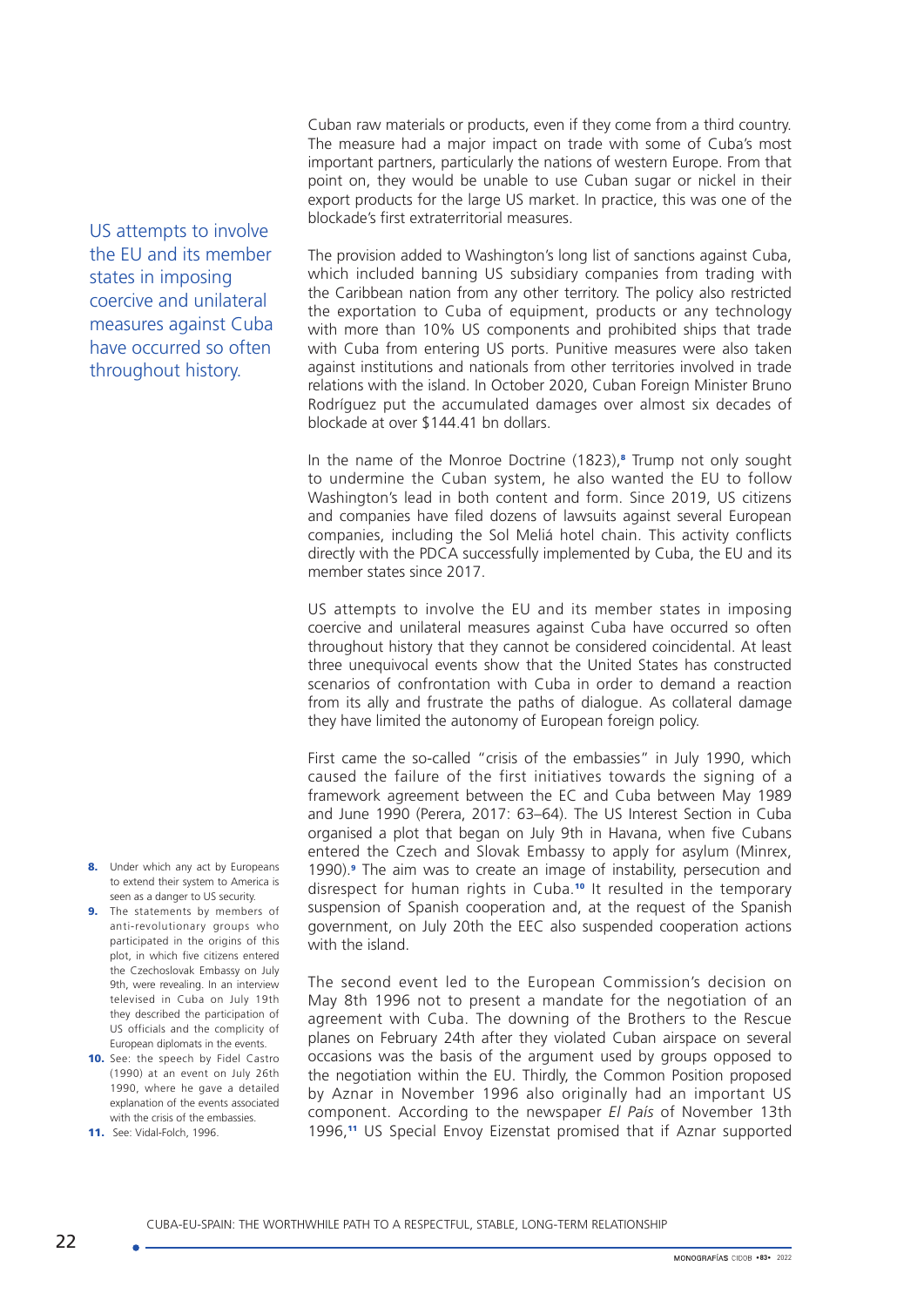the US approach to Cuba, Washington would grant successive semiannual postponements to the application of the Helms-Burton Act, which tightens the embargo on Cuba and hounds European investments on the island. Eizenstat was referring to the application of Title III of that law (Pellón, 2015: 125). The unilateral sanctions applied by the EU against Cuba in 2003 were more of the same.

The signing of the PDCA between Cuba, the EU and its member states broke the chain of events that had time and again blocked the path of dialogue and opens up the possibility for the EU to accompany Cuba in updating its economic, political and institutional model based on a mutually beneficial, stable and long-term relationship.

However, once again, the demonstrations of July 11th 2021 in Cuba, whose genesis and development was instigated to a large extent from the United States, once again strained the political atmosphere between the EU and Cuba. First, the United States cut off the regular flow of migrants between the two countries, then it pressured all Cuba's foreign suppliers to stop goods reaching the country, it went after the fuel producers to cut off energy, it took advantage of the impact of the pandemic and, eventually, via USAID, and specifically the National Endowment for Democracy (NED), it used digital platforms to organise a communications operation employing supposed "opinion leaders" trained for years in a number of capital cities, including several in Europe (Cabañas, 2021).

The exceptional conditions imposed on Cuba by the pandemic and the tightening of the blockade were the context in which the events of July 11<sup>th</sup> took place. In 2019 and 2020, Washington approved 243 measures to tighten the blockade against Cuba, including 55 since the COVID-19 pandemic started, making it even clearer that the aim was to bring 11 million Cubans to submission through hunger and the denial of other needs (Cabañas, 2021). Closing the official channels for remittances to be sent from the United States was a significant aggravating factor for Cuban families in a socioeconomic context that was already complex due to the effects of the pandemic.

Alejandro Gil, the Minister of Economy and Planning, told the National Assembly of People's Power that the Cuban Economy lost 13% of its GDP in 2020 and so far in 2021, and it is expected that \$700 million less than planned will be recouped by the end of the 2021 financial year, including the lost income from tourism. The minister specified that \$1.35 bn dollars have been invested to buy food "well below the level of demand" in an international context shaped by rising prices for a range of products, such as fuel, food and even freight (Figueredo Reinaldo et al., 2021).

The demonstrations that took place on July 11th increased support in the European Parliament (EP) for unilateral condemnations of Cuba. The European People's Party Group (EPP), the parliament's largest force with 187 seats, has regularly questioned the effectiveness of the PDCA and obstructed constructive moves. Ideology remains a key component of its reading of Cuba's domestic context and the Cuba–EU bilateral framework. This biased view simplifies or distorts conceptions about the exercise of political power in Cuba, the true legitimacy of the existing system and the conscious commitment of the society to build a socialist model with its own characteristics.

The signing of the PDCA between Cuba, the EU and its member states broke the chain of events that had time and again blocked the path of dialogue.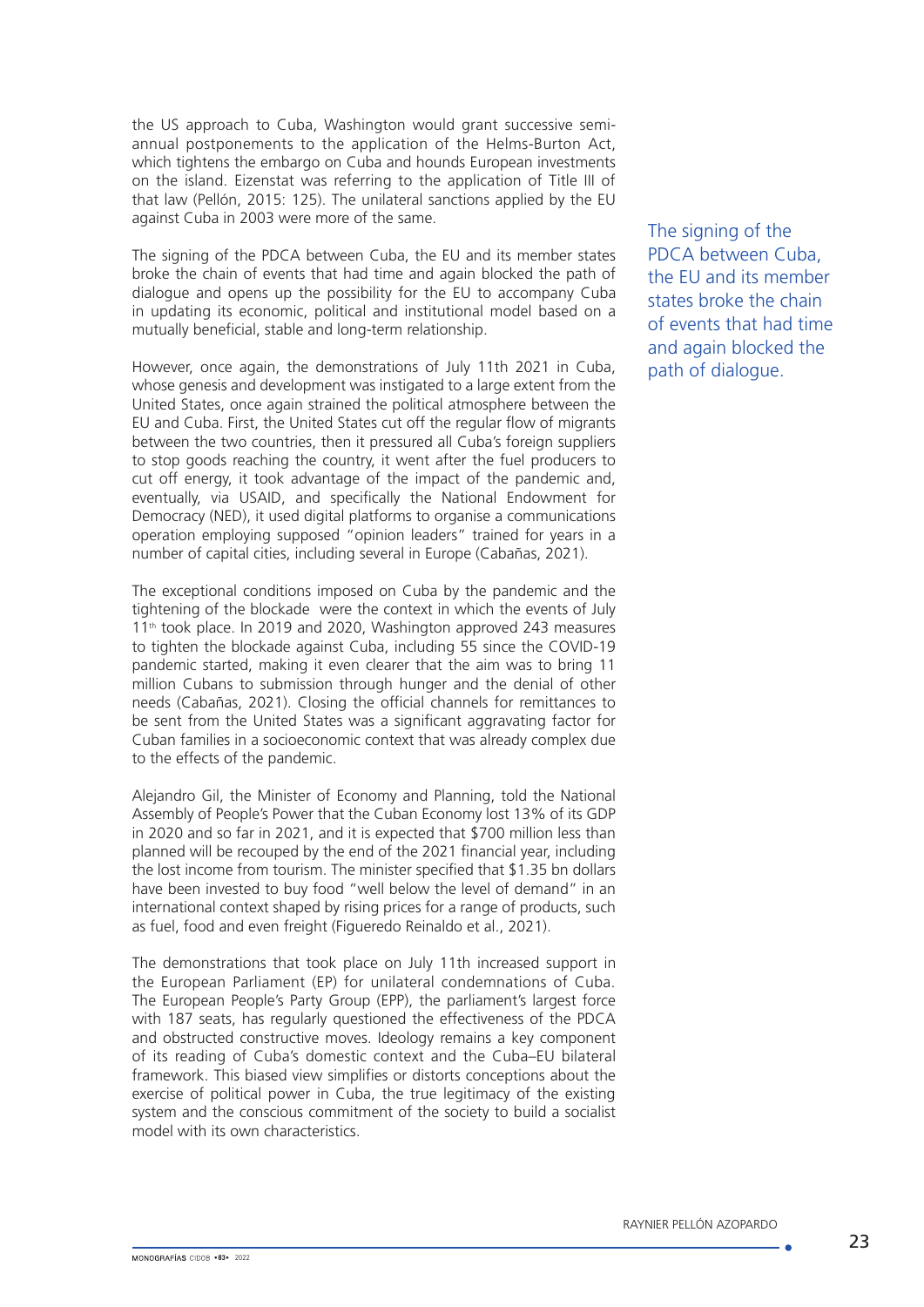While the resolutions are ultimately approved, they receive increasing numbers of abstentions and votes against. This shows that there may be less resistance from the groups in the European Parliament who oppose dialogue with Cuba.

- 12. [https://www.europarl.europa.eu/](https://www.europarl.europa.eu/doceo/document/RC-9-2021-0341_ES.html) [doceo/document/RC-9-2021-0341\\_](https://www.europarl.europa.eu/doceo/document/RC-9-2021-0341_ES.html) [ES.html](https://www.europarl.europa.eu/doceo/document/RC-9-2021-0341_ES.html)
- 13. [https://www.europarl.europa.eu/](https://www.europarl.europa.eu/doceo/document/TA-9-2021-0389_ES.html) [doceo/document/TA-9-2021-0389\\_](https://www.europarl.europa.eu/doceo/document/TA-9-2021-0389_ES.html) [ES.html](https://www.europarl.europa.eu/doceo/document/TA-9-2021-0389_ES.html)
- 14. [https://www.europarl.](https://www.europarl.europa.eu/news/es/press-room/20211210IPR19224/el-pe-reclama-a-cuba-la-liberacion-inmediata-de-todos-los-presos-de-conciencia) [europa.eu/news/es/press](https://www.europarl.europa.eu/news/es/press-room/20211210IPR19224/el-pe-reclama-a-cuba-la-liberacion-inmediata-de-todos-los-presos-de-conciencia)[room/20211210IPR19224/](https://www.europarl.europa.eu/news/es/press-room/20211210IPR19224/el-pe-reclama-a-cuba-la-liberacion-inmediata-de-todos-los-presos-de-conciencia) [el-pe-reclama-a-cuba-la-liberacion](https://www.europarl.europa.eu/news/es/press-room/20211210IPR19224/el-pe-reclama-a-cuba-la-liberacion-inmediata-de-todos-los-presos-de-conciencia)[inmediata-de-todos-los-presos-de](https://www.europarl.europa.eu/news/es/press-room/20211210IPR19224/el-pe-reclama-a-cuba-la-liberacion-inmediata-de-todos-los-presos-de-conciencia)[conciencia](https://www.europarl.europa.eu/news/es/press-room/20211210IPR19224/el-pe-reclama-a-cuba-la-liberacion-inmediata-de-todos-los-presos-de-conciencia)

However, a comparative analysis of the most recent votes relating to the human rights situation in Cuba shows that, while the resolutions are ultimately approved, they receive increasing numbers of abstentions and votes against. This shows that there may be less resistance from the groups in the European Parliament who oppose dialogue with Cuba when the island's control of the pandemic is consolidated, certain services are restored and a path towards economic growth takes shape as borders open in a context of political stability. This stabilisation is already visible. The trend would not, however, prevent new resolutions being adopted in the short term, as conservative forces still predominate in the European Parliament and the customary double standards persist on human rights (Carrillo, 2021).

The European Parliament resolution of November 15th 2018 on the human rights situation in Cuba laid bare the divisions that this approach had already created between the political groups in the EP prior to July 11th 2021: it was approved with 325 votes in favour, 240 against and 44 abstentions (European Parliament, 2018). The greatest polarisation was between the EPP, which contributed 167 votes in favour, and the S&D with 146 against. Other groups exhibited greater internal divisions, such as the Greens/European Free Alliance (Greens*/*EFA), with 22 votes in favour, 14 against and 11 abstentions. The European Parliament resolution of June 10th 2021 on human rights and the political situation in Cuba (2021/2745(RSP)) was adopted with 386 votes in favour, 236 against, and 59 abstentions. No significant change was yet appreciable in the voting patterns.<sup>12</sup>

The July 11th demonstrations in Cuba changed the balance considerably. The resolution of September 16th 2021 received more votes in favour than that of June 10th, with 426 votes in favour, 146 against and 115 abstentions.<sup>13</sup>

However, in the resolution approved on December 16th 2021 there were more abstentions and votes against (RC9-0589/2021), with 393 votes in favour, 150 against and 119 abstentions, a sign of a trend that could grow in the short and medium term.<sup>14</sup>

The resolution approved by the European Parliament on December 16th 2021 perhaps inadvertently demonstrated an important trend that was crystallised on the same day in the US Congress and which favours the normalisation of relations between Washington and Cuba. The US Congress questioned the Biden administration about why it was copying its predecessor's policy towards Cuba, rather than developing its own agenda. Representatives James P. McGovern (D-MA), Barbara Lee (D-CA), Gregory Meeks (D-NY) and Bobby Rush (D-IL) submitted a letter to the Biden–Harris administration signed by 114 members of the US Congress on, among whose demands are:

- To suspend US regulations that prevent food, medicines and other humanitarian aid from reaching the Cuban people,
- remove all restrictions on family and non-family remittances,
- re-staff the US Embassy in Havana, taking the necessary measures to ensure the safety of US personnel,
- resume consular services in Cuba and revoke the Trump administration's measures restricting travel to Cuba, as they make it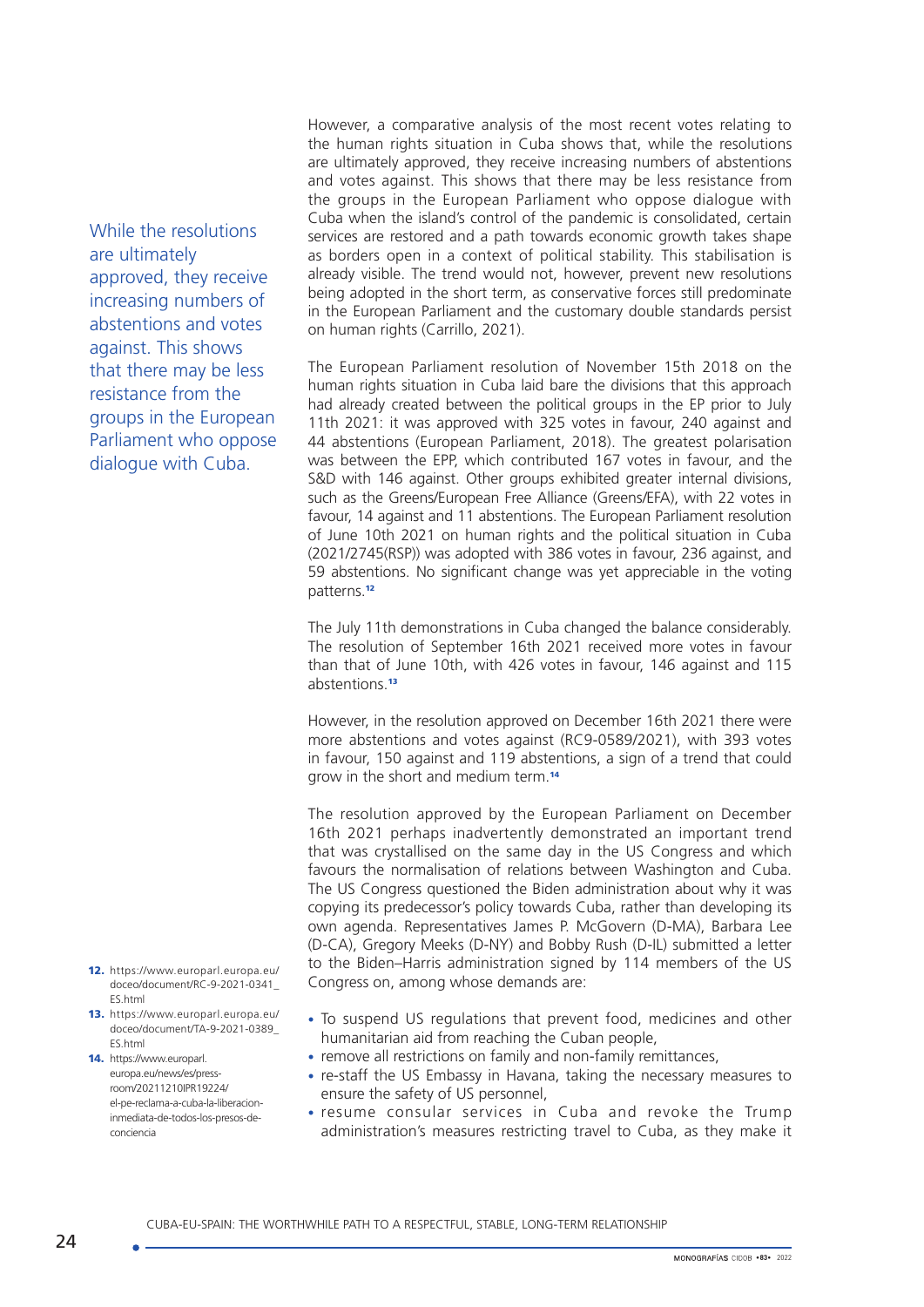difficult for Cuban–Americans to visit and reunite with their relatives on the island, particularly those who have family outside Havana,

• remove Cuba from the list of state sponsors of terrorism, as this designation is another obstacle in the road to improving relations and creates additional difficulties for purchasing or receiving humanitarian supplies (WOLA, 2021).

The participation of a wide range of civil society organisations was also crucial to increase normalisation and outreach work in Congress. Organisations and networks such as the Washington Office on Latin America (WOLA), the Center for Democracy in the Americas (CDA), the Latin America Working Group (LAWG), the ACERE alliance, Massachusetts Peace Action, Cuban-American groups including Cuban-Americans for Engagement (CAFE) and religious groups such as the Presbyterian (U.S.A.) Office of Public Witness, among many others, engaged in activities to provide members of Congress with key information demonstrating the value of re-establishing dialogue-based US policy towards Cuba. WOLA's Assistant Director for Cuba, Mariakarla Nodarse, emphasised**:** "Hitting pause on the Cuba policy review in the name of democracy and human rights is not achieving either. On the contrary, it is prolonging the suffering of the Cuban people when it is clear that there are ample opportunities to improve the situation on the island by breaking the inertia and acting constructively" (WOLA, 2021).

While the Biden administration continues to implement Trump's policies, EU action towards Cuba is likely to follow the line of its Action Plan on Human Rights and Democracy 2020–2024, which focuses on the protection and empowerment of individuals, support for human rights defenders, monitoring of cases of violation of freedom of association, assembly and expression – including artistic – support for the promotion of economic rights, particularly in the private sector, support for the abolition of the death penalty and the promotion of women's rights and gender equality.

### 4. The feasibility of autonomous EU policy towards Cuba

The EU's positions on the US blockade against Cuba have shown a coherent progression.<sup>15</sup> In the last three years, notable actions include the EU Foreign Affairs Council's reiteration of its opposition to the application of extraterritorial measures on April 8th 201916 and Federica Mogherini's two joint statements issued on April 17th opposing the application of Title III, alongside the EU Commissioner for Trade and the Canadian foreign minister<sup>17</sup> The governments of Spain, the United Kingdom, Portugal and France also issued statements expressing their opposition to it. The current EU High Representative for Foreign Affairs and Security Policy, Josep Borrell, has urged US President Joe Biden to remove the economic and commercial blockade against Cuba and expressed his regret at the decision to include Cuba in the list of state sponsors of terrorism (*Prensa Latina*, 2021)

In contrast to the economic, financial and commercial siege by the US, the EU's participation in Cuba's development strategy continues to be The participation of a wide range of civil society organisations was also crucial to increase normalisation and outreach work in Congress.

- 15. Members have voted against the practice en bloc at the United Nations since 1992.
- 16. [https://www.consilium.europa.eu/](https://www.consilium.europa.eu/es/meetings/fac/2019/04/08/) [es/meetings/fac/2019/04/08/](https://www.consilium.europa.eu/es/meetings/fac/2019/04/08/)
- 17. http://www.acn.cu/ bloqueo/43985-canada-y-la-unioneuropea-protegeran-sus-empresasde-la-aplicacion-de-la-helms-burton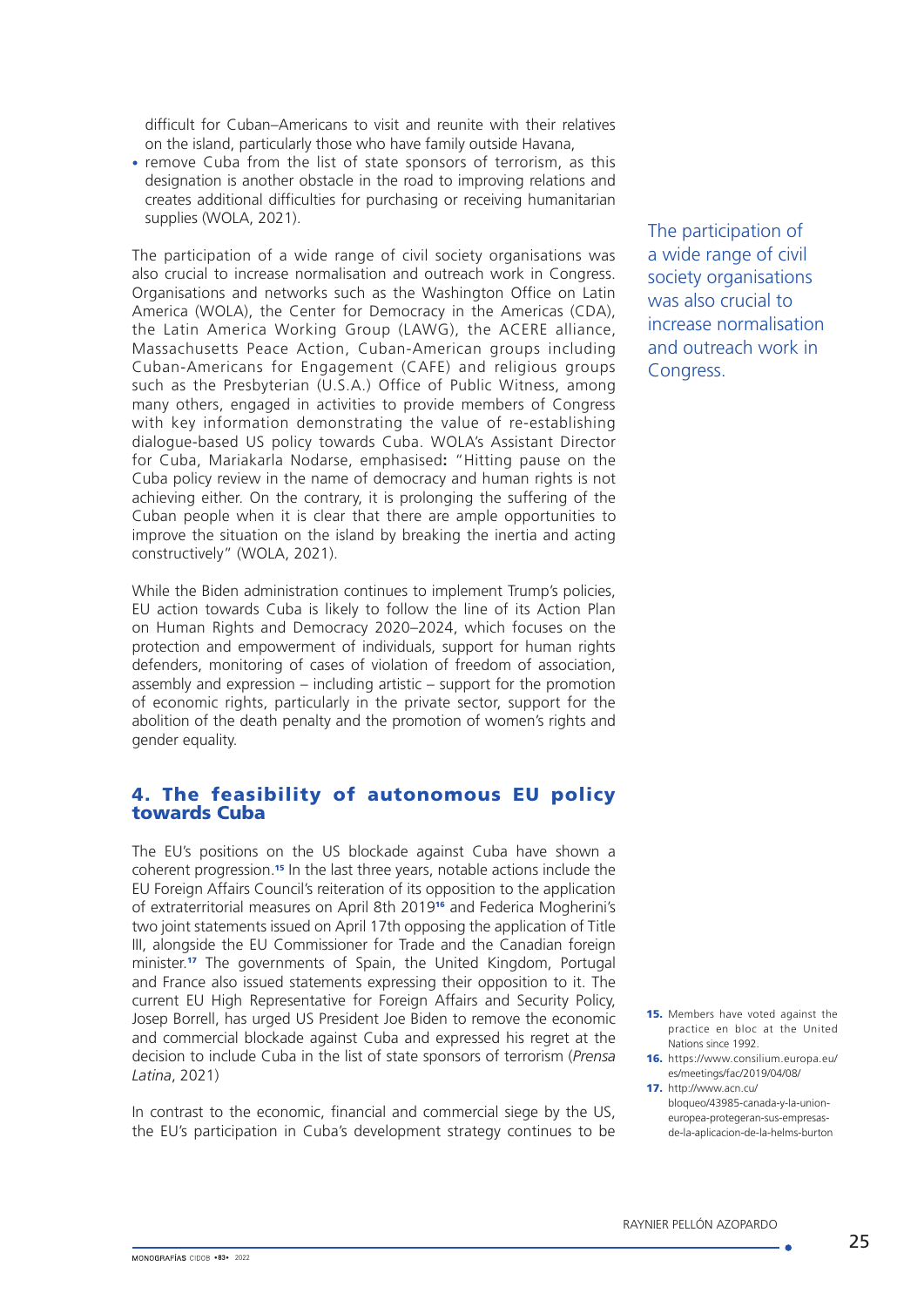significant, with concrete results achieved in terms of trade, cooperation and investment. The European Union has consolidated itself as the main donor of development aid to Cuba and it also constitutes an important trading partner and the geographical area that provides most foreign investment to Cuba, which is concentrated in strategic sectors such as tourism, industry, transportation, energy, the food industry and mining.

Cuba and the EU have also reaffirmed their desire to cooperate on the 2030 Agenda for Sustainable Development, in line with their respective capacities. They agree on the need to achieve balanced development in the economic, social and environmental spheres. Among the crosscutting and strategic axes of cooperation are sustainable development, gender, national capacity building, good governance, human rights and knowledge management.<sup>18</sup>

The EU's status as key donor is based on the Development Cooperation Instrument (DCI) for the 2014–2020 period and the regulation establishing it. In April 2021, a memorandum of intent was signed approving the Financing and Cooperation Projects Agreement between the Republic of Cuba and the European Union (EU), which is worth €61,500,000 (*EFE*, 2019).

The Multi-Year Indicative Programme (2014–2020), shaped in accordance with Cuba's priorities, focusses on three key sectors. A fund of €19,650,000 was allocated to the first – food security and sustainable agriculture; the second, renewable energies, was assigned  $€18$ million. The third, meanwhile, targets Cuba's economic modernisation and, in this sense, the €4 million donated on June 21st 2019 for the development of a single window of foreign trade in Cuba was instructive. The instrument aims to achieve greater dynamism and efficiency in the management of trade and investment.<sup>19</sup> Planning the next cooperation cycle (2021–2027) brings new challenges. New synergies will need to be built between the different priority sectors and interventions that have significant impact on local communities, contributing to their development, as set out in the Economic Social Strategy for boosting the economy and tackling the global crisis caused by COVID-19, which was recently approved in the National Economic and Social Plan of Cuba 2030.

Other areas also receive EU cooperation, including disaster prevention, digitalisation and e-government, and there is support for civil society, where exchanges of experts and university cooperation are increasing through the Erasmus+ programme.

Under the PDCA, the parties institutionalised dialogue in five specific areas: human rights, unilateral coercive measures, non-proliferation of weapons of mass destruction, control of conventional weapons, and sustainable development. Its implementation on the basis of mutual respect, sovereign equality and non-interference in domestic affairs has improved the understanding of the parties' respective realities and positions. All the political dialogues were preceded by meetings with Cuban and European civil society (Navarro, 2019). This helped demystify skewed visions of Cuban civil society held in the EU by showing a broad and diverse range of civil actors whose legitimate participation in Cuba's economic, political, social and cultural destinies is both significant and

The EU's participation in Cuba's development strategy continues to be significant. with concrete results achieved in terms of trade, cooperation and investment.

- 18. Initial statements by Cuba in the Third Subcommittee on Cuba-European Union Cooperation (online). [Accessed on 07.02.2022]: [https://www.mincex.gob.cu/index.](https://www.mincex.gob.cu/index.php/site/data/?lang=es&location=Noticia&title=Declaraciones+iniciales+de+Cuba+en+el+Tercer+Subcomit%C3%A9+de+Cooperaci%C3%B3n+Cuba-Uni%C3%B3n+Europea#) [php/site/data/?lang=es&location=N](https://www.mincex.gob.cu/index.php/site/data/?lang=es&location=Noticia&title=Declaraciones+iniciales+de+Cuba+en+el+Tercer+Subcomit%C3%A9+de+Cooperaci%C3%B3n+Cuba-Uni%C3%B3n+Europea#) [oticia&title=Declaraciones+iniciales](https://www.mincex.gob.cu/index.php/site/data/?lang=es&location=Noticia&title=Declaraciones+iniciales+de+Cuba+en+el+Tercer+Subcomit%C3%A9+de+Cooperaci%C3%B3n+Cuba-Uni%C3%B3n+Europea#) [+de+Cuba+en+el+Tercer+Subcomi](https://www.mincex.gob.cu/index.php/site/data/?lang=es&location=Noticia&title=Declaraciones+iniciales+de+Cuba+en+el+Tercer+Subcomit%C3%A9+de+Cooperaci%C3%B3n+Cuba-Uni%C3%B3n+Europea#) [t%C3%A9+de+Cooperaci%C3%B](https://www.mincex.gob.cu/index.php/site/data/?lang=es&location=Noticia&title=Declaraciones+iniciales+de+Cuba+en+el+Tercer+Subcomit%C3%A9+de+Cooperaci%C3%B3n+Cuba-Uni%C3%B3n+Europea#) [3n+Cuba-Uni%C3%B3n+Europea#](https://www.mincex.gob.cu/index.php/site/data/?lang=es&location=Noticia&title=Declaraciones+iniciales+de+Cuba+en+el+Tercer+Subcomit%C3%A9+de+Cooperaci%C3%B3n+Cuba-Uni%C3%B3n+Europea#)
- 19. Donation reported by the EU Commissioner for International Cooperation and Development at the Cuba business forum held in Havana.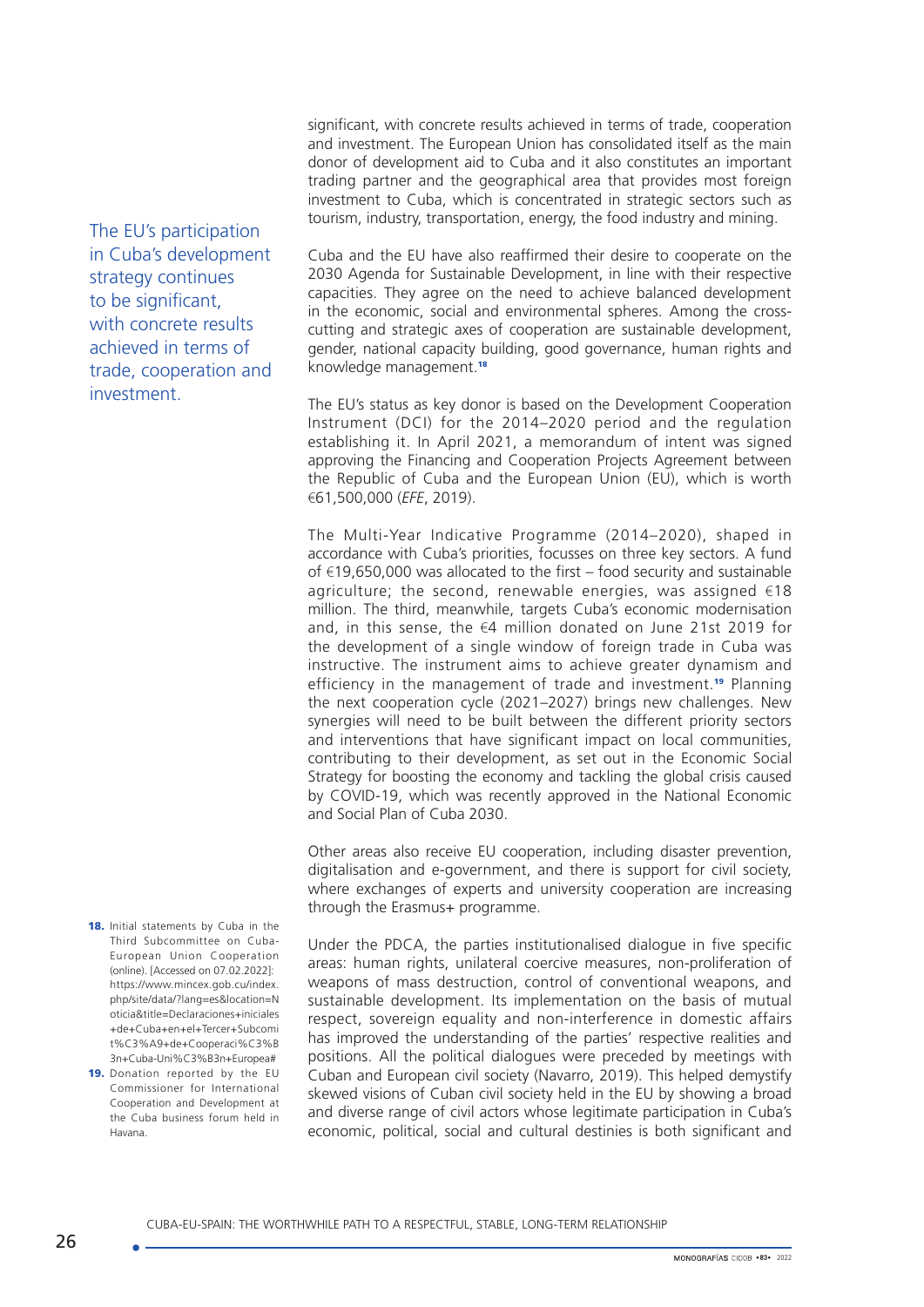growing. Under the PDCA umbrella, the spaces and forms of interaction for the societies on both sides are invaluable sources of consensus, mutual learning and exchanges of best practices.

The dialogues also reveal areas of harmony and potential for cooperation. These include combating the production, trafficking and consumption of illicit drugs; security and environmental protection; confronting racial discrimination, xenophobia and related intolerance; and gender and children's rights. On October 8th 2018, the first seminar of its kind took place, at which representatives of Cuban and European NGOs exchanged views, particularly on gender equality and LGBTI issues.

Despite US pressure, the link between the EU and Cuba shows that progressing towards a mutually beneficial, stable and long-term relationship is possible. However, the imperatives of the EU's internal policy and the urgencies of its foreign policy have caused Latin American to fall down the list of its external priorities. When analysing the prospects for EU–LAC relations, an essential factor is the priority that LAC represents for the EU. While the European Parliament's Motion for a Resolution on the implementation of the Common Foreign and Security Policy - Annual Report 2020 proposes that recognising the relationship with LAC is fundamental to the EU's geopolitical strategy in the world,<sup>20</sup> this is not consistent with the omission of any mention of the region among the European Commission's priorities for 2019–2024, while explicit mention is made of other regions of the world.<sup>21</sup>

Cuba also shows a desire to diversify its international partners, with China and Russia key figures. China is the island's second-largest trading partner and has granted significant credit lines to the country, while Russia is also increasing its investments and trade relations, particularly in the transport, energy and metallurgy sectors. Political and diplomatic relations take place with both actors at the highest level and there are signs of broad levels of coordination and cooperation in international affairs (Pellón, 2021: 118). The Cuban government has also shown significant interest and given priority to the Eurasian Economic Community. Amid the multisectoral impacts resulting from the pandemic and the strengthening of the US siege, the solidarity shown by these actors has been highly important for Cuba, along with that of countries like Mexico, Venezuela, Bolivia, Nicaragua, Vietnam and solidarity groups from various regions of the world, including several European countries (*Granma*, 2021b).

On March 23rd 2020, several associations of Cubans residing in Europe published an open letter to the presidents and prime ministers of the countries of the European Union asking them to intercede with the US government over the lifting of the blockade of Cuba. They also condemned the reinforcement of this policy since Donald Trump reached the White House and pointed out that the circumstances of the COVID-19 pandemic made it doubly genocidal to maintain the blockade. On March 28th 2020, the UK-based Cuba Solidarity Campaign (cubasolidarity.org.uk) published an open letter calling for the US blockade against the island to be lifted in return for the Caribbean island's support for the global fight against COVID-19. As of April  $7<sup>th</sup>$  2020, it had registered around 12,667 signatures in support of the request, including 24 members of the UK parliament.<sup>22</sup>

Under the PDCA umbrella, the spaces and forms of interaction for the societies on both sides are invaluable sources of consensus, mutual learning and exchanges of best practices.

- 20. [https://www.europarl.europa.eu/](https://www.europarl.europa.eu/doceo/document/A-9-2020-0266_ES.html) [doceo/document/A-9-2020-0266\\_](https://www.europarl.europa.eu/doceo/document/A-9-2020-0266_ES.html) [ES.html](https://www.europarl.europa.eu/doceo/document/A-9-2020-0266_ES.html)
- 21. [https://ec.europa.eu/info/strategy/](https://ec.europa.eu/info/strategy/priorities-2019-2024/stronger-europe-world_es) [priorities-2019-2024/stronger](https://ec.europa.eu/info/strategy/priorities-2019-2024/stronger-europe-world_es)[europe-world\\_es](https://ec.europa.eu/info/strategy/priorities-2019-2024/stronger-europe-world_es)
- 22. [https://www.granma.cu/](https://www.granma.cu/mundo/2021-07-29/aumenta-solidaridad-con-cuba-ante-tiempos-dificiles-29-07-2021-23-07-02) [mundo/2021-07-29/aumenta](https://www.granma.cu/mundo/2021-07-29/aumenta-solidaridad-con-cuba-ante-tiempos-dificiles-29-07-2021-23-07-02)[solidaridad-con-cuba-ante-tiempos](https://www.granma.cu/mundo/2021-07-29/aumenta-solidaridad-con-cuba-ante-tiempos-dificiles-29-07-2021-23-07-02)[dificiles-29-07-2021-23-07-02](https://www.granma.cu/mundo/2021-07-29/aumenta-solidaridad-con-cuba-ante-tiempos-dificiles-29-07-2021-23-07-02)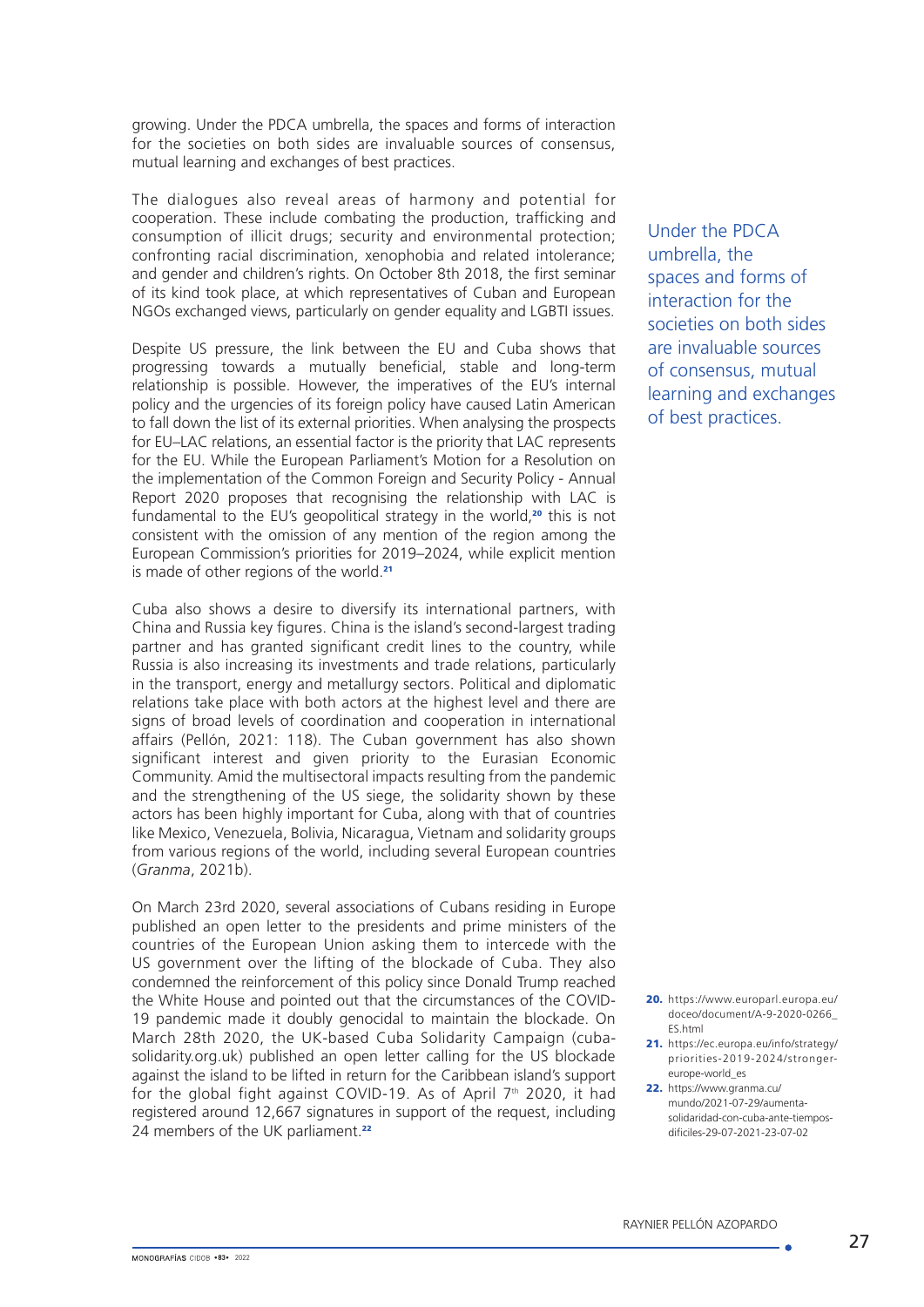Objective possibilities opened up for investment, cooperation and the sale of Cuban medical products and services.

Cuba's health system and biotechnology emerged as international leaders during the difficult context of the pandemic. Cuba was the first Latin American country to have its own vaccine (Vicent, 2021) and the first in the world to develop a COVID-19 vaccination programme among children. Cuba is the country with the highest percentage of its population vaccinated in the Americas and the highest rate of daily inoculation in the world, supported by a primary healthcare system that reaches every municipality and neighbourhood in the country (Guerra, 2021). Its COVID-19 fatality rate of 0.85% is well below the averages of 2% in Latin America and the rest of the world. Its international prestige grew when, as the world was suffering high levels of contagion, Cuba sent 57 medical brigades abroad, to territories including Italy, the principality of Andorra and several of the so-called European overseas territories located in the Caribbean Sea.

It would be irrational to question the results of this: objective possibilities opened up for investment, cooperation and the sale of Cuban medical products and services. The worthwhile question is whether international actors with interests in these areas will manage to circumvent the threats of the US or will wait for Washington's permission to explore the possibilities that open up in Cuba.

In Europe some are taking definite steps to embrace what they see as a promising sector. Indeed, through the Franco-Cuban Counterpart Fund, the French Development Agency will invest €45 million in Cuba's Finlay Institute. The French Ambassador to Cuba, Patrice Paoli, highlighted the importance of this collaborative project and stressed that the qualitative and quantitative increase in meningitis and pneumonia vaccine production capacities will directly benefit the people of Cuba and developing countries (*AFP*, 2021).

In December 2021, the Spanish company Meliá Cuba formalised a mutually beneficial pact with the Cuban Medical Services Marketer, which aimed at enhancing quality of life and well-being options in accommodation facilities. Francisco Camps, representative of Meliá Cuba, and Yamila de Armas, president of the Cuban Medical Services Marketer, signed a document setting out the advantages of the agreement for both companies and for the restoration of tourism to Cuba (*Expreso*, 2021).

### 5. Spain's Cuba policy and the worthwhile path of dialogue

Spain plays a significant role in Cuba's international insertion and has a larger network of economic, political and social relations with the island than any other EU state.

In the current context, and as a result of greater political polarisation in Spain, Cuba is once again gaining prominence as a domestic political issue, with the opposition using it to question the government's management. Accurately addressing Spain's policy towards Cuba and its effects on EU policy means stepping back from the political rhetoric and acknowledging that broad consensus has existed on a number of important issues, as socio-historical praxis shows.

This practical history shows that bilateral consultation based on mutual respect, as deployed by governments of both the Spanish Socialist

CUBA-EU-SPAIN: THE WORTHWHILE PATH TO A RESPECTFUL, STABLE, LONG-TERM RELATIONSHIP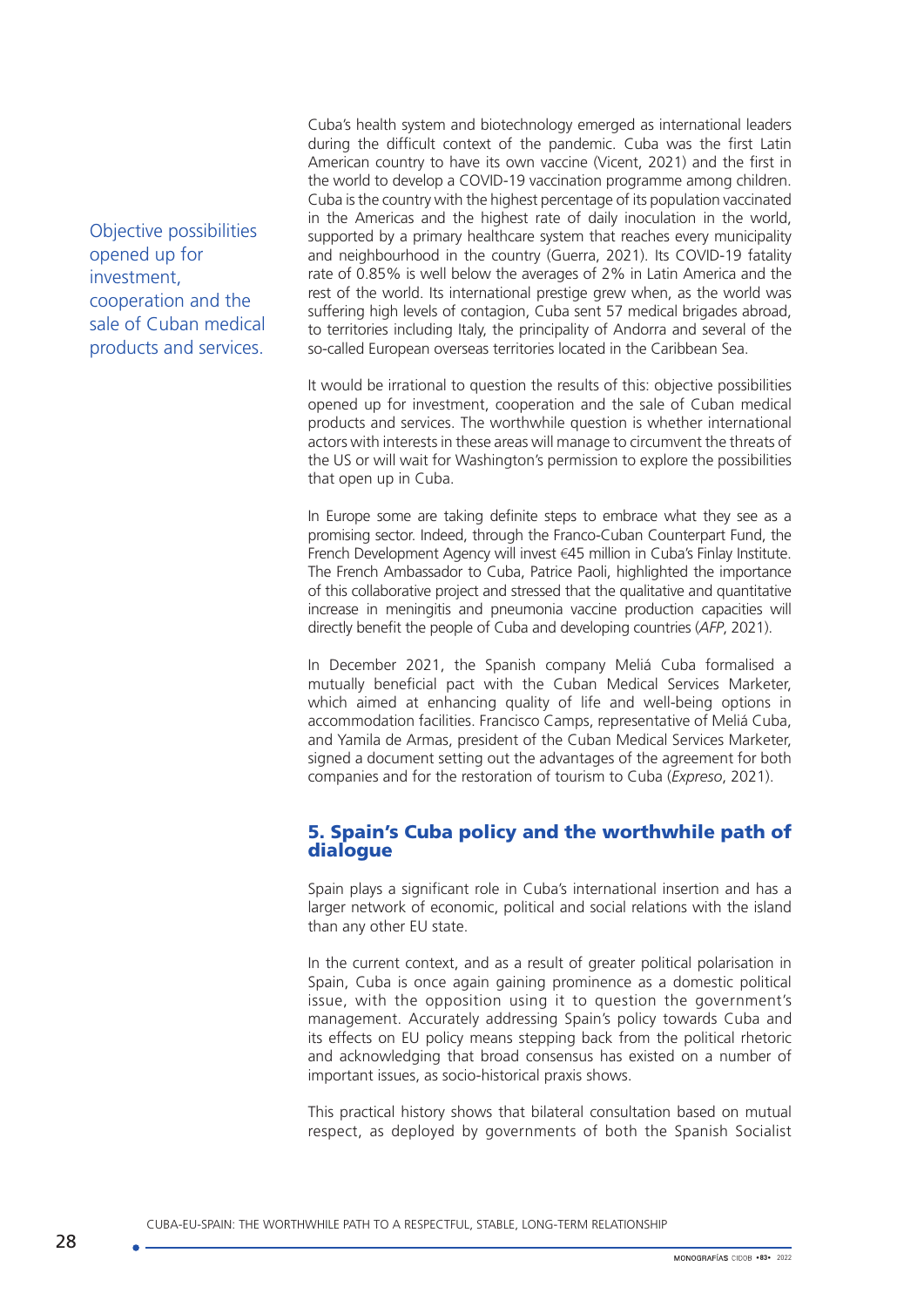Workers' Party (PSOE) and the People's Party (PP), has been the only instrument that has contributed to achieving each sides' shared and respective objectives.

The Agreement between The Kingdom of Spain and the Republic of Cuba on the Promotion and Reciprocal Protection of Investments signed in 1994 during the PSOE administration showed a strategic commitment to Spanish–Cuban economic relations that paved the way to the negotiations over another major agreement aimed at avoiding double taxation, which was signed in 1999 under the government of José María Aznar. Spain's economic presence in Cuba and its continued development is an expression of a degree of autonomy. That is not to say that it has been immune to political considerations or ignorant of the imperatives of the transatlantic relationship or Spain's shared principles with the United States. Notwithstanding tactical differences – related, in the economic field, above all with cooperation and credit policies – the PSOE and PP have tended to agree that, as well as their intrinsic value, economic relations with Cuba create the conditions for promoting the market economy, greater economic pluralism in Cuban society and the structural reforms they see as necessary for developing democracy in Cuba.

Both forces have engaged in political dialogue with the Cuban authorities at the highest level, which is the only tool for channelling matters of common interest and in practice the most effective. The legalisation of the Association of Spanish Entrepreneurs in Cuba (AEE) in 1994, the only organisation of its type in Cuba, the short-lived agreement for the creation of the Spanish Cultural Center in Havana in 1995, the incorporation in 1996 of a defence attaché with residence in the Spanish Embassy – making Spain the first EU country with a military attaché in Cuba – all came about following respectful dialogue and agreement with the Cuban authorities, and there are other examples. Both sides have also recognised Cuba as a full member of the Ibero-American Summits. They have opted for dialogue and agreement in line with the 1991 Declaration of Guadalajara, which reaffirmed the principles of sovereignty and nonintervention, recognising each people's right to build their political and institutional system freely in peace, stability and justice.<sup>23</sup>

Meanwhile, the first Spanish state visit to Havana in 2019 was replete with symbolism, but also showed evidence of a strategic and long-term vision. According to a report by Radio Televisión Española (RTVE, 2017), the subject of the visit was raised when Mariano Rajoy's government hosted the Cuban Minister of Foreign Affairs, Bruno Rodríguez, at the Moncloa Palace during an official visit to Spain in April 2017. The Cuban Minister was also received at the Palace of Zarzuela by King Felipe VI and later at the foreign office by then Spanish minister, Alfonso Dastis, who confirmed the desire for Felipe VI and Rajoy to visit Havana "as soon as possible". The king and queen of Spain eventually visited under the mandate of Pedro Sánchez after the PSOE took the presidency of the Spanish government in 2018 following a vote of no confidence against the PP.

The Cuban state's stance towards the Spanish government has remained constant: it favours a relationship based on mutual benefit, nondiscrimination and interference in internal affairs and the preservation of socio-cultural and family ties. It is a position shared by large swathes of Spanish and Cuban civil society.

Spain's economic presence in Cuba and its continued development. That is not to say that it has been immune to political considerations or ignorant of the imperatives of the transatlantic relationship or Spain's shared principles with the United States.

23. See: Cumbres Iberoamericanas  $(1991 - 2016)$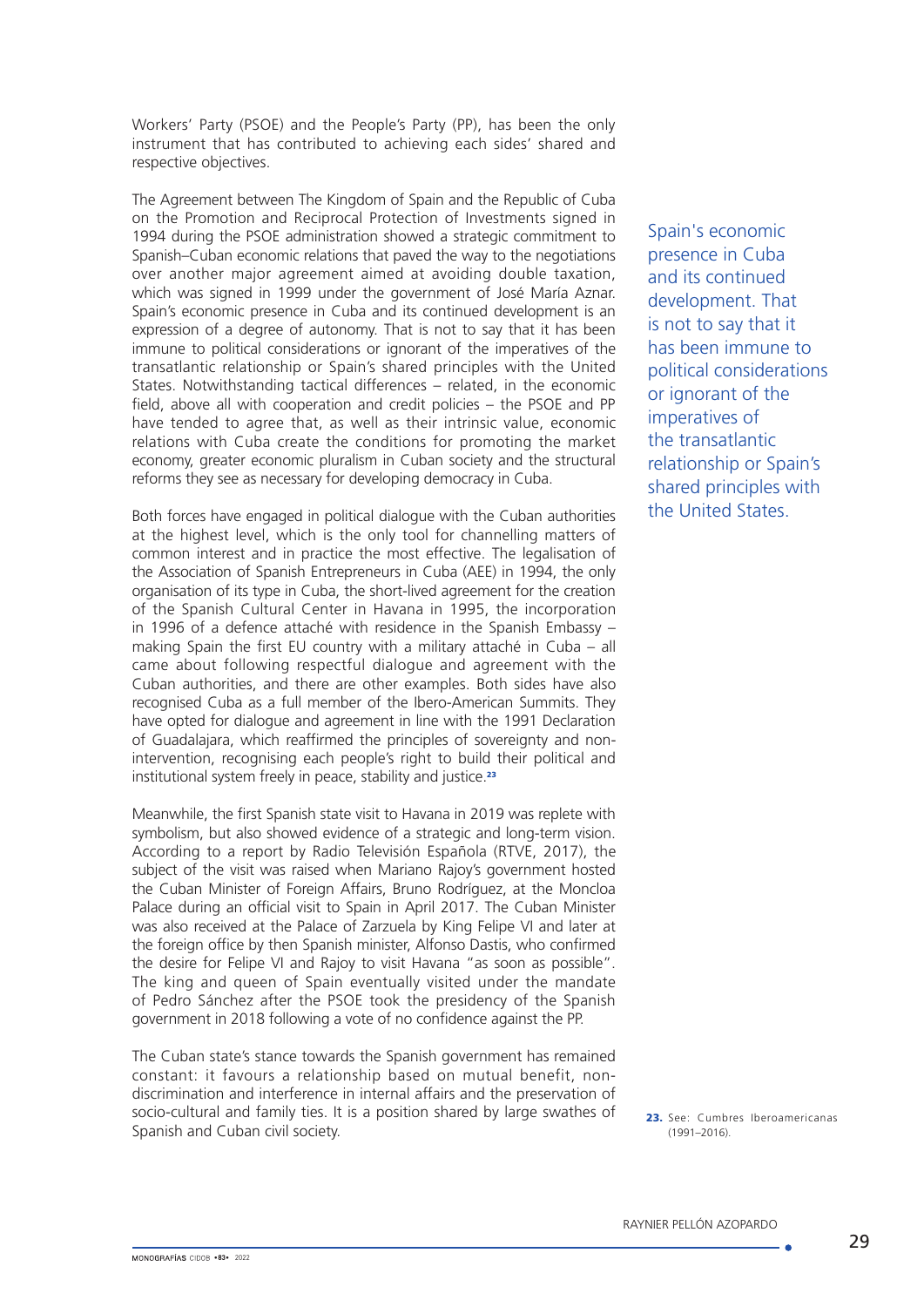In parallel, the interventionist and coercive policies against Cuba conceived in Spain and the EU have visibly failed, such as the attempts in 1995 and 1996 to promote reform of the Cuban penal code using conditionality; the Common Position of 1996; and the 2003 sanctions, which were ultimately eliminated and gave way to the PDCA in 2016.

The path of agreement, dialogue and cooperation facilitated by the PDCA continues to be the most effective instrument for developing stable and long-term ties.

However, in accordance with national interests, in harmony with the Cuban socialist model and retaining a full commitment to national sovereignty, some of the changes Spanish and European forces demanded in the 1990s are today a reality. The opening up to selfemployment, the emergence of small and medium-sized private enterprises and the reform of the Cuban penal code have all taken place. The path of agreement, dialogue and cooperation facilitated by the PDCA continues to be the most effective instrument for developing stable and long-term ties, for achieving the common objectives identified by the parties, and as the clearest expression of a degree of autonomy in Spanish and EU policy towards Cuba.

### **Conclusions**

Cuba's capacity to update its socio-economic model within an effective framework is a key factor in its international insertion and its relations with the FU.

The EU institutions house a range of views on the development of these processes. The crucial thing is to identify the prevailing position at all times. Underlying these patterns are the stances of key players in the Council, the Commission and the European Parliament and the manifestations of those stances, which have fluctuated between pressure policies and the constructive engagement that predominates today.

The current strength of constructive engagement is attributable to two objective factors. First, the past and present failure of the conditionalities and unilateral sanctions used against Cuba to increase influence and promote interests on the island. Second, there is the continuing determination of Cuban society and authorities to update the economic, political and institutional model, which simultaneously impacts all the island's social relations, inter-institutional ties, property relations, mentalities and civic culture. This is the context that encourages the EU's presence and the effort to generate as much interaction as possible between EU actors and wider Cuban society from a position that is constructive and based on mutual respect.

Human rights remains an area where the stances and approaches profoundly diverge. Handling the issue in an effective, constructive and non-discriminatory way is an essential prerequisite for progressing on bilateral and multilateral cooperation and, above all, this can help create a climate of mutual trust, which is indispensable in bilateral relations.

Meanwhile, US aggression continues to be the fundamental obstacle to Cuba's international insertion and its commercial, cooperative and investment relations with the EU.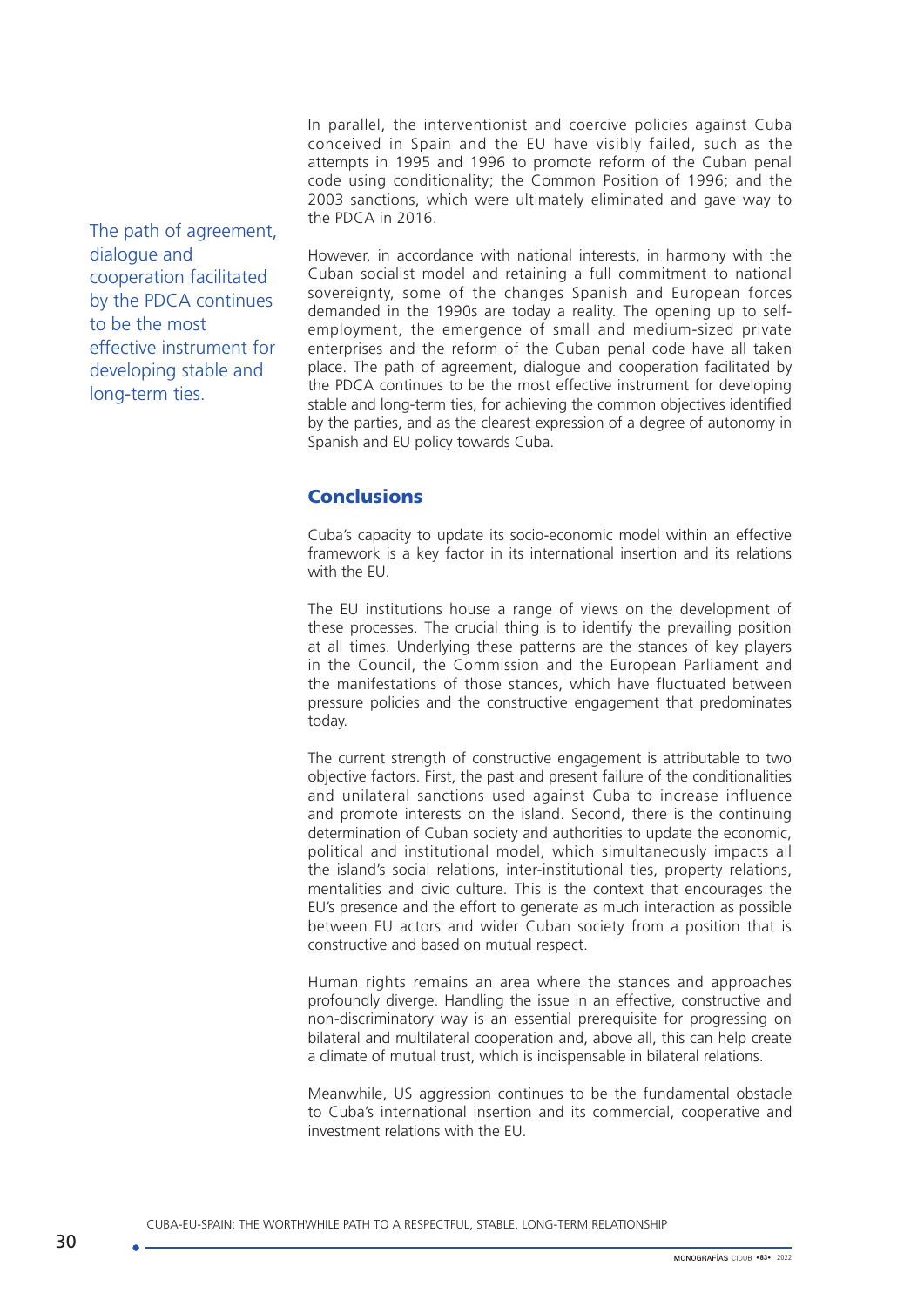In an international arena affected by the pandemic, President Biden has clearly rejected the path of dialogue and eschewed his campaign promises on Cuba – and not in order to promote greater political or economic plurality on the island and much less to defend human rights. He aims to thwart the progress made in transforming the Cuban model, to frustrate the advance of a process that is autonomous and does not place US interests first. The goal is to ensure Washington is a key player in Cuba's domestic processes. The essence of the conflict between the United States and Cuba remains domination versus sovereignty.

In the context of renewed cooperation, Cuba–EU relations face a complex internal, bilateral and international scenario. The PCDA has proven to be a suitable tool and indispensable foundation for fulfilling both sides' shared and respective objectives. It is a path that is undoubtedly strewn with challenges, but also with opportunities for developing a stable and long-term relationship.

### **References**

*AFP*. "Francia aporta 45 millones de euros para la producción de vacunas en Cuba", 23/09/2021 (online). [Accessed on 8.12.2021]: https:// www.france24.com/es/minuto-a-minuto/20210922-francia-aporta-45 millones-de-euros-para-la-producci%C3%B3n-de-vacunas-en-cuba

Ayuso, Anna & Gratius, Susanne. "Las respuestas de la Unión Europea a las transiciones inversas en Cuba y Venezuela". *Anuario Latinoamericano Ciencias Políticas y Relaciones Internacionales*, vol. 9, 2020.

Alonso, José Antonio & Vidal, Pavel. "La reforma económica en Cuba: atrapada en el medio" in: Alonso, José Antonio (coord.), *Cooperación entre la UE y Cuba para las reformas económicas y productivas. Desafíos de la reforma económica en Cuba*. CIDOB edicions. Barcelona, 2020 (online). [Accessed on 03.11.2021]: https://www.cidob.org/es/articulos/ monografias/cuba/la\_reforma\_economica\_en\_cuba\_atrapada\_en\_el\_ medio

Anaya Cruz, Betsy & García Álvarez, Anicia. "Política social en Cuba: logros y retos desde la administración pública" in: Bert Hoffmann (ed.). *Políticas sociales y reforma institucional en la Cuba pos-COVID*. Verlag Barbara Budrich GmbH, Opladen, Berlin and Toronto, 2021 (online). [Accessed on 01.11.2021]: [www.budrich.eu](http://www.budrich.eu) ([https://doi.](https://doi.org/10.3224/84741695) [org/10.3224/84741695\)](https://doi.org/10.3224/84741695).

*Anteproyecto Código de Las Familias*. (Versión 22- 01 Código de Las Familias /08/2021) (online). [Accessed on 03.12.2021]: [https://www.](https://www.parlamentocubano.gob.cu/Código-de-las-familias.pdf) [parlamentocubano.gob.cu/Código-de-las-familias.pdf](https://www.parlamentocubano.gob.cu/Código-de-las-familias.pdf)

Biden, J. "Remarks by President Biden at the 2021 Virtual Munich Security Conference", 2021 (online). [Accessed on 03.06.2021]: [https://](https://www.whitehouse.gov/briefing-room/speeches-remarks/2021/02/19/remarks-by-president-biden-at-) [www.whitehouse.gov/briefing-room/speeches-remarks/2021/02/19/](https://www.whitehouse.gov/briefing-room/speeches-remarks/2021/02/19/remarks-by-president-biden-at-) [remarks-by-president-biden-at-](https://www.whitehouse.gov/briefing-room/speeches-remarks/2021/02/19/remarks-by-president-biden-at-)

Bacaria, J. & Serrano, E. "La transformación de la economía cubana, frente al Acuerdo de Diálogo Político y Cooperación entre la Unión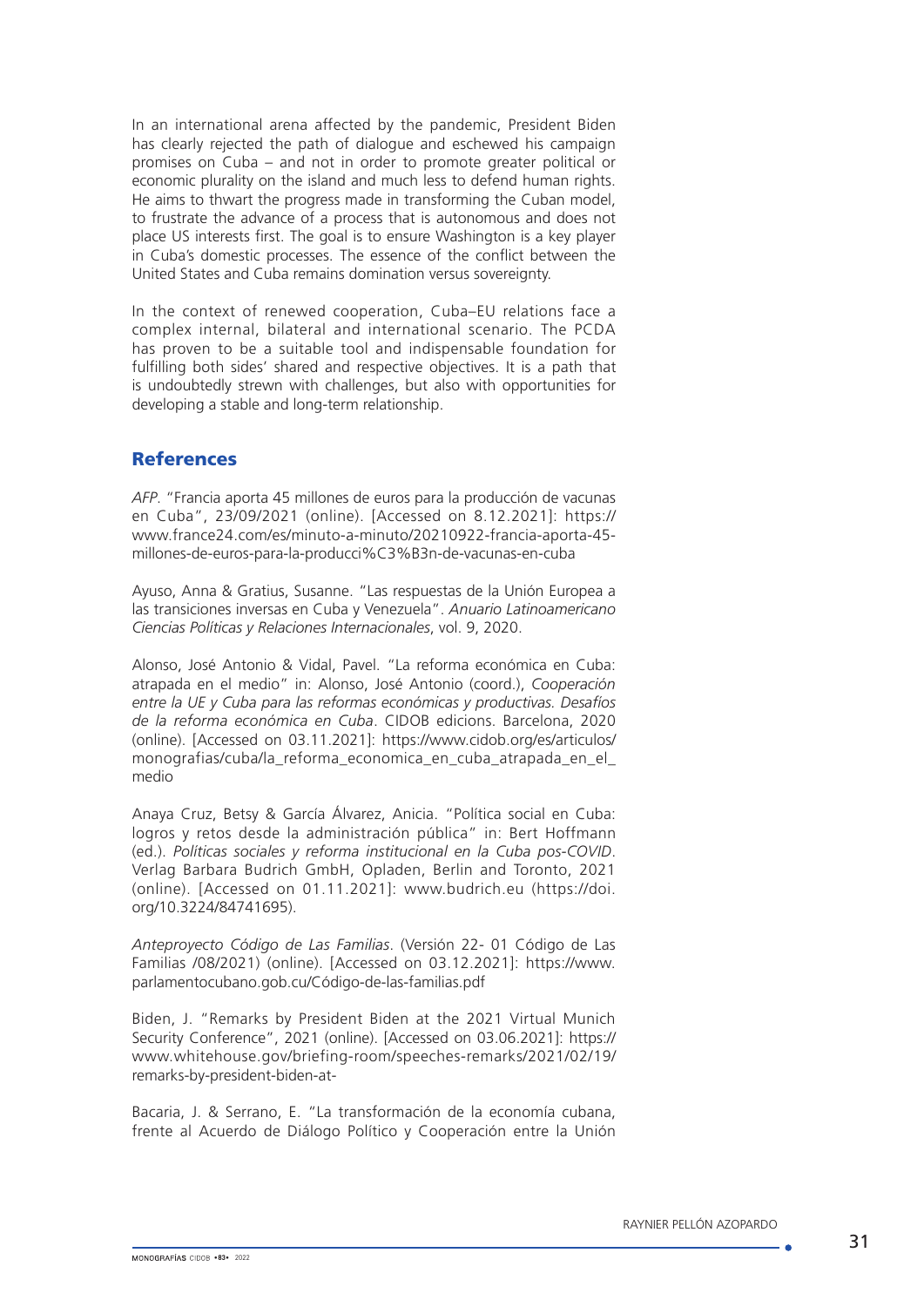Europea y Cuba", *Monografías CIDOB*, Barcelona Centre for International Affairs, 2020 (online). [Accessed on 23.12.2020]: https:// bit.ly/3BDp5ap

Botella, Elisa. "Revisitando la cuestión agraria en Cuba (1959- 2018): ¿una alternativa campesina en la era global?" in: Alonso, José Antonio (coord.), *Cooperación entre la UE y Cuba para las reformas económicas y productivas. Desafíos de la reforma económica en Cub*a. CIDOB edicions. Barcelona, 2020 (online). [Accessed on 09.11.2021]: [https://www.cidob.org/articulos/monografias/cuba/](https://www.cidob.org/articulos/monografias/cuba/revisitando_la_cuestion_agraria_en_cuba_1959_2018_una_alternativa_campesina_en_la_era_global) [revisitando\\_la\\_cuestion\\_agraria\\_en\\_cuba\\_1959\\_2018\\_una\\_alternativa\\_](https://www.cidob.org/articulos/monografias/cuba/revisitando_la_cuestion_agraria_en_cuba_1959_2018_una_alternativa_campesina_en_la_era_global) [campesina\\_en\\_la\\_era\\_global](https://www.cidob.org/articulos/monografias/cuba/revisitando_la_cuestion_agraria_en_cuba_1959_2018_una_alternativa_campesina_en_la_era_global)

Cabañas, José Ramón. Opening statement at the webinar "Las relaciones UE- Cuba: retos y potencialidades para el desarrollo de vínculos estables y a largo plazo", organised by CIDOB in collaboration with CIPI and the CIEI within the framework of the Foro Europa Cuba Jean Monnet Network, 2021 (online). [Accessed on 11.12.2021]: https:cipi.cu/ artículo-palabras-de-apertura-del-webinar-las-relaciones-ue-cuba-retospotencialidades-para-el-desarrollo-de-vínculos-estables-y-a-largo-plazo

Carrillo, Leyla. "El silencio del Parlamento Europeo (4)", Centre de Investigaciones de Política Internacional, 2020 (online). [Accessed on 22.12.2021]:

<http://www.cipi.cu/articuloel-silencio-del-parlamento-europeo-4>

Castro, Fidel. "Discurso en el acto por el 26 de julio de 1990" (online). [Accessed on 23.12.2021]: [http://www.cuba.cu/gobierno/](http://www.cuba.cu/gobierno/discursos/1990/esp/f260790e.html) [discursos/1990/esp/f260790e.html](http://www.cuba.cu/gobierno/discursos/1990/esp/f260790e.html)

Chofre-Sirvent, José. *"*La Constitución de Cuba de 2019 y el constitucionalismo socialista: realidades y desafíos" in: Bert Hoffmann (ed.). *Políticas sociales y reforma institucional en la Cuba pos-COVID*. Verlag Barbara Budrich GmbH, Opladen, Berlin and Toronto, 2021 (online). [Accessed on 01.11.2021]: [www.budrich.eu](http://www.budrich.eu) ([https://doi.](https://doi.org/10.3224/84741695) [org/10.3224/84741695](https://doi.org/10.3224/84741695)).

Communist Party of Cuba. "Conceptualización del modelo económico y social cubano de desarrollo socialista, PCC", *Cubadebate*, (July 2017) (online). [Accessed on 23.12.2020]: https://bit.ly/3pjGZZA

Communist Party of Cuba. *Informe central al 8vo. Congreso del PCC*. Havana: Versiones Taquigráficas-Presidencia de la República, 2021 (online). [Accessed on 02.09.2021]: https://bit.ly/38Q7mQJ

Consejo de Ministros-Banco Nacional de Cuba (2021) Resolución 139 de 2021 de Banco Central de Cuba. *Gaceta Oficial de la República de Cuba*, extraordinaria, no. 31, of the 16<sup>th</sup> of April 2021 (online). [Accessed on 04.9.2021]:<https://bit.ly/3BHppoB>

Constitución de la República de Cuba (2019), original at: https:// aceproject.org/ero en/regions/americas/CU/Cuba%20%28reformas%20 hasta%202003%29.pdf/view; English translation by the Constitute Project (online). [Accessed on 18.03.2021]: [https://www.](https://www.constituteproject.org/constitution/Cuba_2019.pdf?lang=en) [constituteproject.org/constitution/Cuba\\_2019.pdf?lang=en](https://www.constituteproject.org/constitution/Cuba_2019.pdf?lang=en)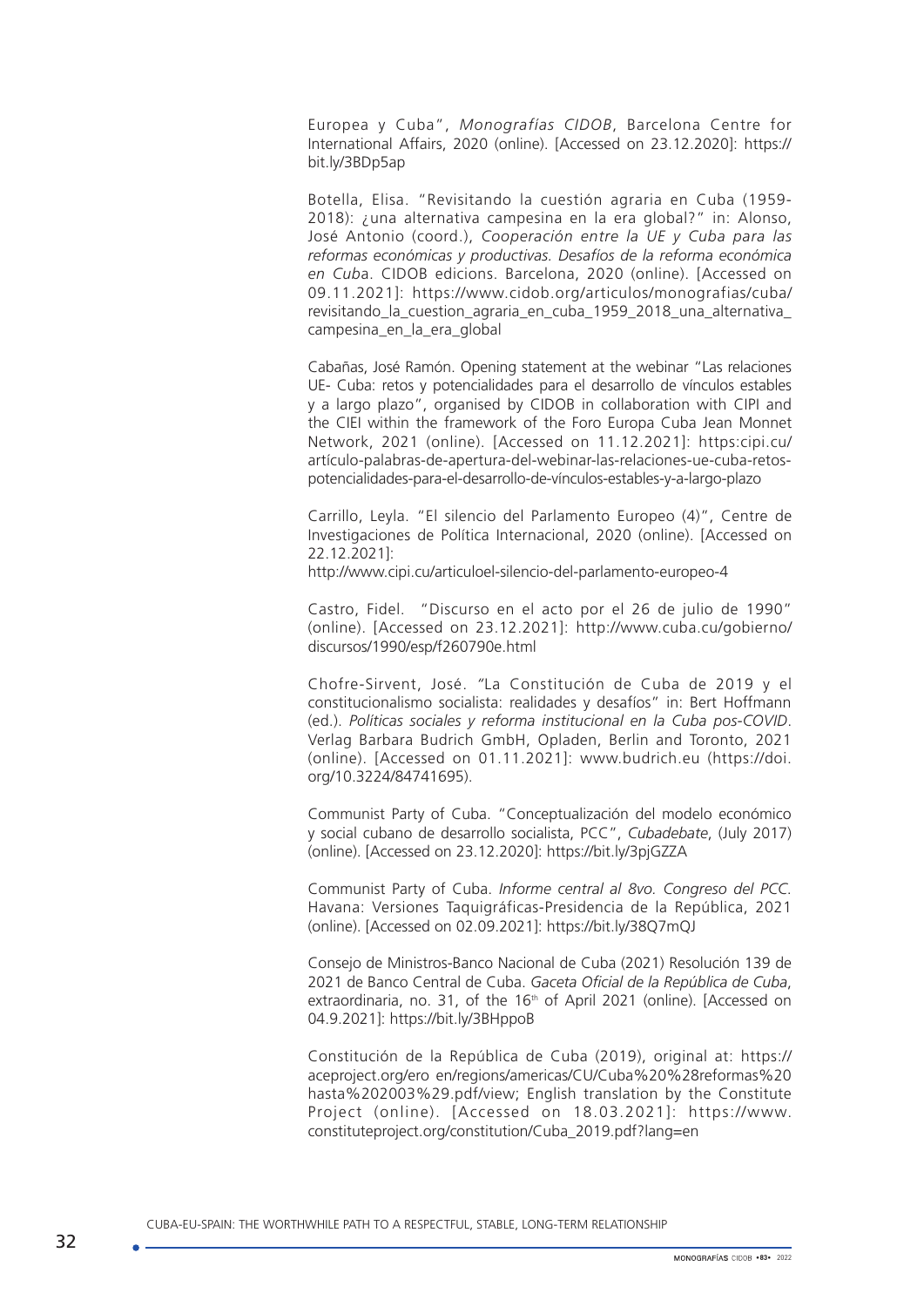Cumbres Iberoamericanas (1991–2016). *Recopilación de sus declaraciones. Comunicados y Planes de Acción*. Secretaría General Iberoamericana. Tomo I.

*EFE*. "La UE donará a Cuba más de 60 millones de euros para proyectos de cooperación", 2019 (online). [Accessed on 05.09.2021]: [https://www.](https://www.efe.com/efe/cono-sur/latinoamerica/la-ue-donara-a-cuba-mas-de-60-millones-euros-para-proyectos-cooperacion/50000764-3954718) [efe.com/efe/cono-sur/latinoamerica/la-ue-donara-a-cuba-mas-de-60](https://www.efe.com/efe/cono-sur/latinoamerica/la-ue-donara-a-cuba-mas-de-60-millones-euros-para-proyectos-cooperacion/50000764-3954718) [millones-euros-para-proyectos-cooperacion/50000764-3954718](https://www.efe.com/efe/cono-sur/latinoamerica/la-ue-donara-a-cuba-mas-de-60-millones-euros-para-proyectos-cooperacion/50000764-3954718)

European Parliament. "Situación de los derechos humanos en Cuba. Resolución del Parlamento Europeo, de 15 de noviembre de 2018, sobre la situación de los derechos humanos en Cuba (2018/2926(RSP)". *Diario de la Unión Europea*, (online). [Accessed on 02.09.2021]: https://bit. ly/3yEVQ50

*Expreso*. Meliá Cuba ofrecerá servicios de bienestar en sus instalaciones, 06.12.2021 (online). [Accessed on 06.12.2021]:

https://www.expreso.info/noticias/hoteles/86183 melia cuba ofrecera servicios de bienestar en sus instalaciones

Figueredo Reinaldo, Oscar; García Acosta, Dinella; Izuierdo Ferrer, Lissett & Pérez, Irene. "Alejandro Gil: Economía cubana ha perdido 13% de su PIB entre el 2020 y lo que va de 2021", *Cubadebate* (online). [Accessed on 28.10.2021]: http://www.cubadebate.cu/noticias/2021/10/27/ alejandro-gil-economia-cubana-ha-perdido-13-de-su-pib-entre-el-2020 y-lo-que-va-de-2021/

*Gaceta Oficial,* No. 60 Ordinaria de 2019, Ley Electoral (online). [Accessed on 13.12. 2020]: www.gacetaoficial.gob.cu/es/ley-127-de-2019-de-asamblea-nacional-del-poder-popular

*Granma*. "Hacia una nueva Ley del Proceso Penal más moderna miércoles", 2021a (online). [Accessed on 8.12.2021]: [https://www.](https://www.granma.cu/cuestion-de-leyes/2021-06-02/hacia-una-nueva-ley-del-proceso-penal-mas-moderna-02-06-2021-23-06-18) [granma.cu/cuestion-de-leyes/2021-06-02/hacia-una-nueva-ley-del](https://www.granma.cu/cuestion-de-leyes/2021-06-02/hacia-una-nueva-ley-del-proceso-penal-mas-moderna-02-06-2021-23-06-18)[proceso-penal-mas-moderna-02-06-2021-23-06-18](https://www.granma.cu/cuestion-de-leyes/2021-06-02/hacia-una-nueva-ley-del-proceso-penal-mas-moderna-02-06-2021-23-06-18)

*Granma*. "Aumenta solidaridad con Cuba en tiempos difíciles", 2021b (online). [Accessed on 05.12.2021]: [https://www.granma.cu/](https://www.granma.cu/mundo/2021-07-29/aumenta-solidaridad-con-cuba-ante-tiempos-dificiles-29-07-2021-23-07-02) [mundo/2021-07-29/aumenta-solidaridad-con-cuba-ante-tiempos](https://www.granma.cu/mundo/2021-07-29/aumenta-solidaridad-con-cuba-ante-tiempos-dificiles-29-07-2021-23-07-02)[dificiles-29-07-2021-23-07-02](https://www.granma.cu/mundo/2021-07-29/aumenta-solidaridad-con-cuba-ante-tiempos-dificiles-29-07-2021-23-07-02)

Guerra, Ángel. "Cuba, puntero de América en vacunación", Editorial Ciencias Médicas, 2021 (online). [Accessed on 06.12.2021]: [http://www.](http://www.ecimed.sld.cu/2021/10/29/cuba-puntero-de-america-en-vacunacion/) [ecimed.sld.cu/2021/10/29/cuba-puntero-de-america-en-vacunacion/](http://www.ecimed.sld.cu/2021/10/29/cuba-puntero-de-america-en-vacunacion/)

Hoffmann, Bert (ed.). *Políticas sociales y reforma institucional en la Cuba pos-COVID*. Verlag Barbara Budrich GmbH, Opladen, Berlin and Toronto, 2021 (online). [Accessed on 01.11.2021]: [www.budrich.eu](http://www.budrich.eu) [\(https://doi.](https://doi.org/10.3224/84741695) [org/10.3224/84741695\)](https://doi.org/10.3224/84741695)

López Levy, A. "Cuba y el gobierno de Trump: Retorno al conflicto e implicaciones para la relación triangular con Europa", *Análisis Carolina*, 2019 (online). [Accessed on 24.02.2020]: https://www. fundacioncarolina.es/wp-content/uploads/2019/06/AC-8.pdf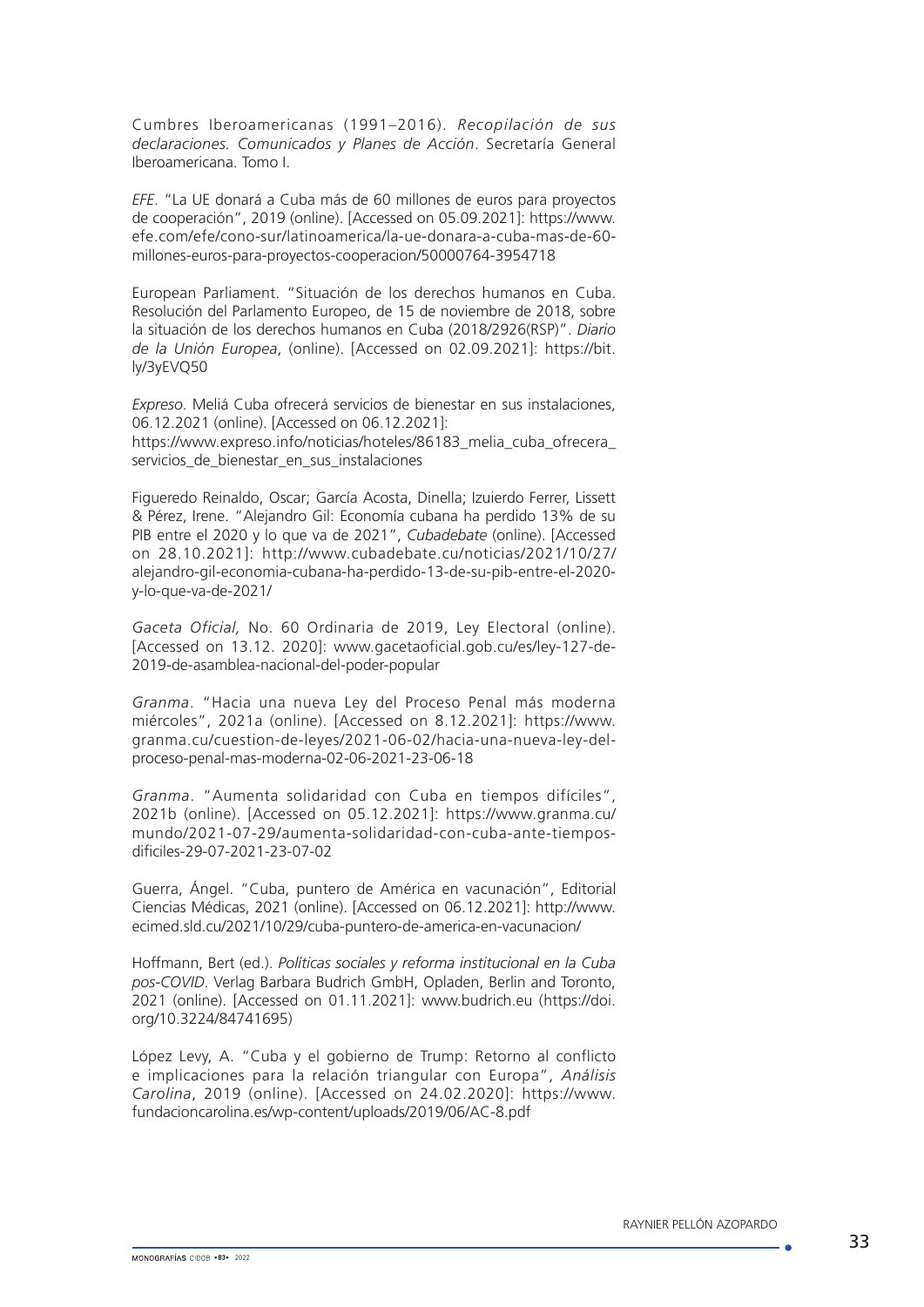Malmierca, R. "Palabras del ministro Rodrigo Malmierca Díaz en la apertura del 'Foro de Negocios Cuba'", 22.06.2019 (online). [Accessed on 2.8.2021]: https://bit.ly/2Vbz7jn

Ministerio de Economía y Planificación de Cuba. "Aprobadas las Primeras 35 Mipymes en Cuba", 2021 (online). [Accessed on 08.12.2021]: [www.](http://www.mep.gob.cu/es/noticia/aprobadas-las-primeras-35-mipymes-en-cuba) [mep.gob.cu/es/noticia/aprobadas-las-primeras-35-mipymes-en-cuba](http://www.mep.gob.cu/es/noticia/aprobadas-las-primeras-35-mipymes-en-cuba)

Minrex. "Nota emitida por la Cancillería cubana el 21 de julio de 1990, en ocasión de referirse a la Nota 197 de la Embajada de España", Archivo Central del MINREX, 1990.

Minrex. "Inversión extranjera en Cuba, obstáculos y progresos", 07.12.2018 (online). [Accessed on 02.08.2021]:<https://bit.ly/3naC2UZ>

Navarro, A. "'Estamos reforzando de manera sustancial nuestras relaciones', Discurso del Embajador Alberto Navarro en recepción ofrecida por el Día de Europa", 13.05.2019 (online). [Accessed on 02.09.2021]: <https://bit.ly/3zBQOYe>

Pellón, Raynier. "Convergencias de EE.UU. y sus aliados trasatlánticos respecto a Cuba ¿cambio o continuidad?" *Revista de Estudios Estratégicos*, No. 03, first semester, 2015, pp.123–137 (online). [Accessed on 18.08.2020]: [http://www.cipi.cu/articuloconvergencias-de-eeuu-y-sus](http://www.cipi.cu/articuloconvergencias-de-eeuu-y-sus-aliados-trasatlanticos-respecto-cuba)[aliados-trasatlanticos-respecto-cuba](http://www.cipi.cu/articuloconvergencias-de-eeuu-y-sus-aliados-trasatlanticos-respecto-cuba)

Pellón, R. "Retos y oportunidades en la implementación del nuevo acuerdo de diálogo y cooperación con la UE: Una mirada desde Cuba", *Nueva etapa entre Cuba y la UE: Escenarios de future*. CIDOB Edicions, 2017 (online). [Accessed on 08.03.2021]: https://www.cidob.org/es/articulos/monografias/ nueva etapa entre cuba y la ue escenarios de futuro/ retos\_y\_oportunidades\_en\_la\_implementacion\_del\_nuevo\_acuerdo\_de\_ dialogo\_v\_cooperacion\_con\_la\_ue\_una\_mirada\_desde\_cuba

Pellón, R. "Cuba y la Unión Europea: cinco años de diálogos frente a la hostilidad de EE.UU". *Cuadernos de Nuestra América*. Havana**,** No. 01, Nueva época 2021 (online). [Accessed on 02.12.2021]: [https://cna.cipi.](https://cna.cipi.cu/cna/article/view/46) [cu/cna/article/view/46](https://cna.cipi.cu/cna/article/view/46)

Pellón, R. "Relaciones Cuba-UE: balance y perspectivas en un contexto global cambiante", CIPI (online). [Accessed on 16.02.2022]: https://bit. ly/3BmIKwi

Perera, Eduardo. *La política de la UE hacia Cuba: Construcción, inmovilismo y cambio (1899- 2017)*. Ruth Casa Editorial, 2017.

*Prensa Latina*. "Unión Europea llama a eliminar bloqueo de EE.UU. contra Cuba", 5 February 2021 (online). [Accessed on 02.03.2021]: https://bit. ly/3CawNcm

*Prensa Latina*. "Cubanos residentes en el exterior pueden invertir en su país", 2021 (online). [Accessed on 01.12.2021]: [https://www.](https://www.prensa-latina.cu/2021/12/01/cubanos-residentes-en-el-exterior-pueden-invertir-en-su-pais-) [prensa-latina.cu/2021/12/01/cubanos-residentes-en-el-exterior-pueden](https://www.prensa-latina.cu/2021/12/01/cubanos-residentes-en-el-exterior-pueden-invertir-en-su-pais-)[invertir-en-su-pais-](https://www.prensa-latina.cu/2021/12/01/cubanos-residentes-en-el-exterior-pueden-invertir-en-su-pais-)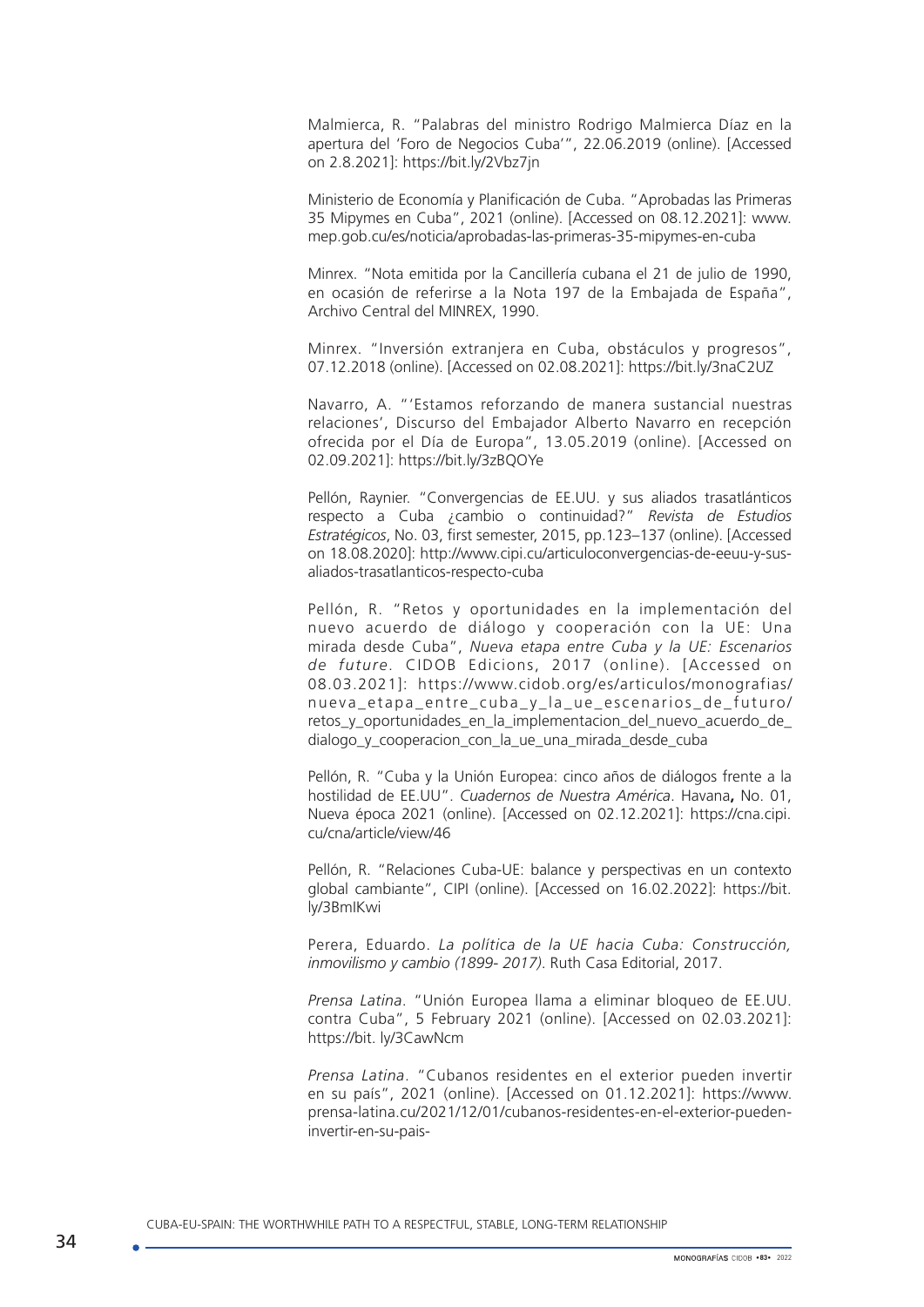Tribunal Supremo Popular*, Proyecto de Ley del Proceso Penal, 14.05.2021 (online) [Accessed on 16.02.2022]: https://www. parlamentocubano.gob.cu/wp-content/uploads/Proyecto-LPP.-14-5-21. docx.pdf*

RTVE. "El rey y Rajoy visitarán Cuba "lo antes posible" por primera vez", 2017 (online). [Accessed on 10.06.2017]: [https://www.](https://www.rtve.es/noticias/20170417/rey-recibe-zarzuela-ministro-exteriores-cubano/1524561.shtml) [rtve.es/noticias/20170417/rey-recibe-zarzuela-ministro-exteriores](https://www.rtve.es/noticias/20170417/rey-recibe-zarzuela-ministro-exteriores-cubano/1524561.shtml)[cubano/1524561.shtml](https://www.rtve.es/noticias/20170417/rey-recibe-zarzuela-ministro-exteriores-cubano/1524561.shtml)

Sánchez, Francisco. *"*El cambio estable en Cuba después del referéndum constitucional" in: Bert Hoffmann (ed.). *Políticas sociales y reforma institucional en la Cuba pos-COVID*. Verlag Barbara Budrich GmbH, Opladen, Berlin and Toronto, 2021 (online). [Accessed on 01.11.2021]: [www.budrich.eu](http://www.budrich.eu) (<https://doi.org/10.3224/84741695>).

Triana, Juan. "Las transformaciones económicas y sociales en Cuba", *Nueva etapa entre Cuba y la UE. Escenarios de futuro*. CIDOB edicions, 2017.

UNGA – United Nations General Assembly, "Report of the Secretary-General "Necessity of ending the economic, commercial and financial embargo imposed by the United States of America against Cuba", A/75/81, 21st September 2020 (online). [Accessed on 23.12.2021]: https://undocs.org/pdf?symbol=en/A/75/81

Vicent, Mauricio. "Cuba autoriza Abdala, su vacuna contra la covid-19 en medio del peor brote de la pandemia", *El País*, 09-07-2021 (online). [Accessed on 05.12.2021]: [https://elpais.com/sociedad/2021-07-09/](https://elpais.com/sociedad/2021-07-09/cuba-autoriza-su-primera-vacuna-contra-la-covid-19-en-medio-del-peor-brote-de-la-pandemia.html) [cuba-autoriza-su-primera-vacuna-contra-la-covid-19-en-medio-del-peor](https://elpais.com/sociedad/2021-07-09/cuba-autoriza-su-primera-vacuna-contra-la-covid-19-en-medio-del-peor-brote-de-la-pandemia.html)[brote-de-la-pandemia.html](https://elpais.com/sociedad/2021-07-09/cuba-autoriza-su-primera-vacuna-contra-la-covid-19-en-medio-del-peor-brote-de-la-pandemia.html)

[Vidal-Folch](http://elpais.com/autor/xavier_vidal-folch/a/), Xavier. "España propone a la Unión Europea cortar el crédito y la cooperación con La Habana, *El País*, 1996 (online). [Accessed on 23.12.2021]: www.[elpais.com/diario/1996/11/13/](http://elpais.com/diario/1996/11/13/internacional/847839617_850215.html) [internacional/847839617\\_850215.html](http://elpais.com/diario/1996/11/13/internacional/847839617_850215.html)

WOLA. "114 miembros del Congreso de Estados Unidos instan al gobierno de Biden-Harris a dar prioridad a la crisis humanitaria en Cuba", 2021 (online). [Accessed on 16.12.2021]: https://www.wola.org/ es/2021/12/miembros-de-congreso-instan-a-biden-priorizar-cuba/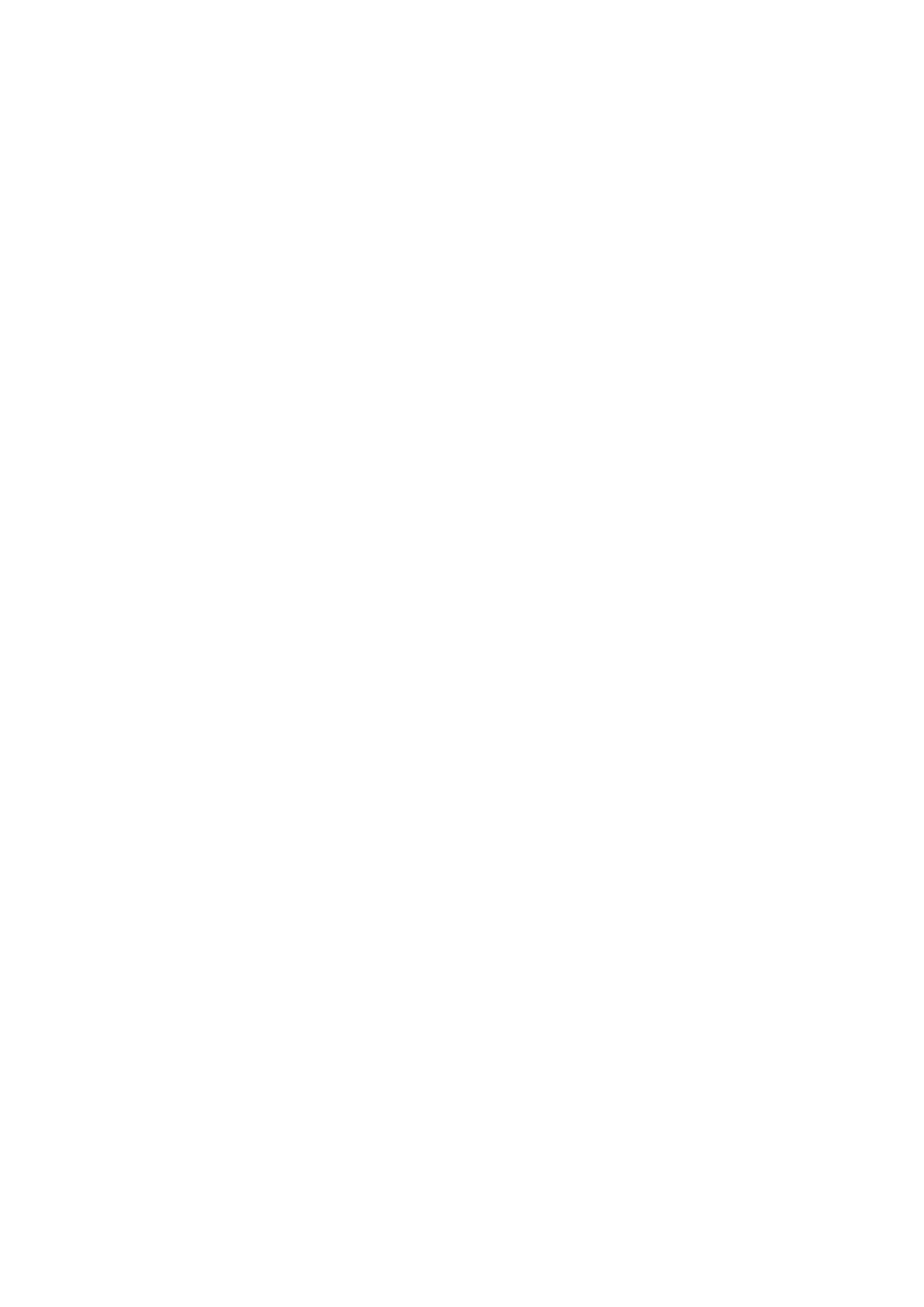## **Katarzyna Dembicz**

*Institute of Iberian and Ibero-American Studies, University of Warsaw*

#### **Tomasz Rudowski**

*Institute of Iberian and Ibero-American Studies, University of Warsaw*

## Introduction

The European Union's relations with African, Caribbean and Pacific states are an example of the formation of new ties in international economic and political relations that date back to the genesis of the colonial era. The institutional framework of these relationships is constantly evolving to adapt to a greater or lesser degree to the economic and political realities. As a research subject it is, thus, both important and – owing to recent developments – relevant (Whiteman, 2017; Montoute, 2017; Kennes, 2018; Boidin, 2020).

Above all the chapter seeks to outline the potential scenarios for Cuba's inclusion in the Caribbean agenda following the agreements made to replace the Cotonou Agreement, which was signed on June 23<sup>rd</sup> 2000 by the African, Caribbean and Pacific Group of States (ACP) on the one hand and the European Union and its member states, on the other. With the Cotonou Agreement expiring in 2020, negotiations over a new agreement began in 2018 and concluded at the beginning of 2021. The final document, bearing the title "Partnership agreement between [the European Union/the European Union and its Member States], of the one party, and Members of the Organization of African, Caribbean and Pacific States, of the other part" (EC, 2021a) was "published for information purposes only and may undergo further modifications" and "will be final upon Signature by the Parties". It is not, therefore, definitive. Nevertheless, the debate over Cuba's role in the Caribbean agenda should be addressed in terms of the context determined by the post-Cotonou agreement, of which Cuba will form part. The document officially published by the European Commission lists the following Caribbean countries as signatories: Antigua and Barbuda, the Commonwealth of The Bahamas, Barbados, Belize, the Republic of Cuba, the Commonwealth of Dominica, the Dominican Republic, Grenada, the Cooperative Republic of Guyana, the Republic of Haiti, Jamaica, Saint Kitts and Nevis, Saint Lucia, Saint Vincent and the Grenadines, the Republic of Suriname and the Republic of Trinidad and Tobago.

Despite being the largest island state in the region, Cuba was not part of the ACP–EU agreement signed in Cotonou. The post-Cotonou document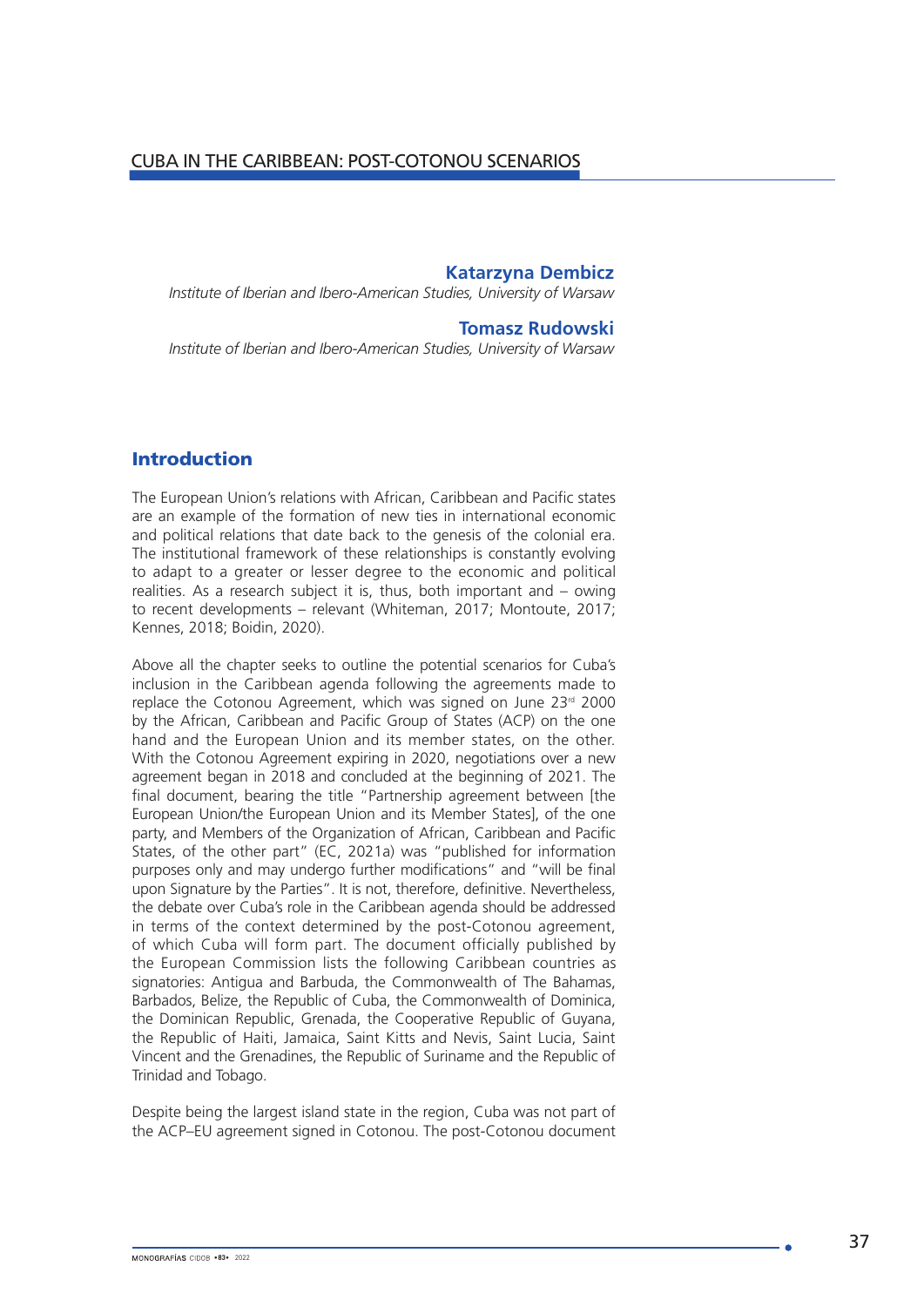The socio-cultural and politico-geographical specificity of the parties to the agreement, their international relations and historical legacy are crucial factors in creating scenarios for Cuba's possible inclusion in the Caribbean agenda in post-Cotonou conditions.

proposes a number of new solutions, among other things reformulating the problems to be faced and solved jointly, with the environment and climate change gaining importance. Meanwhile, recognising that each geographical region requires specific strategies, it includes Regional Protocols for that purpose. The new proposal thus has a regional and local perspective. It includes the cultural dimensions of the different topics and areas of work and recognises the contribution that first and indigenous peoples can make in building bridges for dialogue and problem-solving. Specifically, these subjects are addressed in article 37 on "Culture and sustainable development" and article 38 on "Cultural diversity and mutual understanding" (EC, 2021b: 29).

We are convinced that the socio-cultural and politico-geographical specificity of the parties to the agreement, their international relations and historical legacy are crucial factors in creating scenarios for Cuba's possible inclusion in the Caribbean agenda in post-Cotonou conditions. This chapter is therefore structured around the following themes:

- 1. The Caribbean: the difficulties "taming" its diversity within a regional integration process
- 2. Cuba and Caribbean integration: history and challenges
- 3. Lomé, Cotonou and the new post-Cotonou agreements
- 4. The Caribbean in the post-Cotonou landscape
- 5. SWOT analysis of Cuba's inclusion in the post-Cotonou Caribbean agenda
- 6. Possible scenarios for Cuba's insertion in the post-Cotonou Caribbean agenda.

We start from the assumption that contemporary critical thinking on traditional development and economic growth models was taken into consideration when formulating the proposed new agreement, making the vision set out in the document much better suited to the challenges of the environmental crisis and the UN's SDGs. Meanwhile, US – Cuba continuous political conflict makes the Island a special case and raises doubts about whether it can fully participate in the process of Caribbean integration and intergovernmental collaboration. First, we will examine regional integration and dialogue, which the Caribbean Regional Protocol emphasises as a key issue, and we will refer to the experiences of Cuba and Caribbean to date. We aim to show the possible scenarios for Cuba's inclusion in the Caribbean agenda and the challenges to be faced, paying attention to Cuba's historical relationship with the Caribbean region and the EU. A SWOT analysis will be used to consider the significant factors for Cuba's possible incorporation in post-Cotonou, showing the individual conditions behind any decision the country makes in the context of strengths and weaknesses as well potential opportunities and threats. This will help us construct possible scenarios.

## 1. The Caribbean: the difficulties "taming" its diversity within a regional integration process

Latin America has a long tradition and great experience of regional integration, but the processes cannot be said to have been fruitful in terms of achieving their goals. Worthy of note among the most effective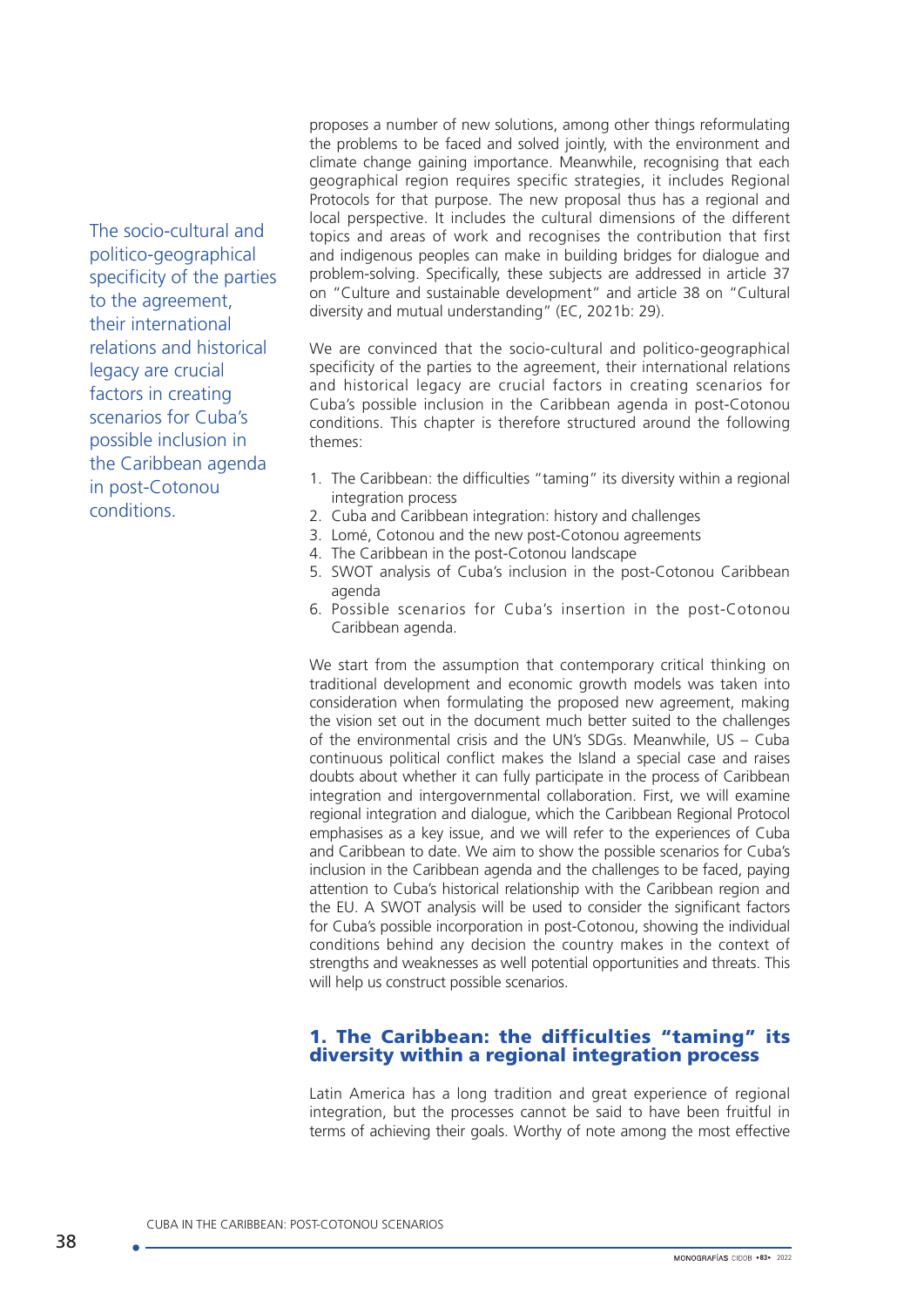and efficient agreements are the OECS (The Organization of Eastern Caribbean States*)* and CARICOM and its CSME (CARICOM Single Market and Economy). These Caribbean regional organisations unite countries whose economies may be similar but which are in other ways less compatible. Yet, common problems and similar historical backgrounds have created favourable conditions for uniting the community, which hopes that building regional alliances will strengthen its international negotiating position. However, after more than 50 years experimenting with integration, the Caribbean countries have not been able to advance in the creation of a de facto union to encompass the entire insular Spanish-, French, English- and Dutch-speaking Caribbean. Geographical features, the island nature of most of the states and high levels of fragmentation all stand in the way of the effective movement of people and goods. Meanwhile, the idea of Caribbeanness<sup>1</sup> (caribeidad) – and the correspondence and identification with it  $-$  is an important factor to consider, just as identification with the idea of Europeanness is in the case of European integration.

As with its predecessors, in the post-Cotonou agreement the term Caribbean describes the geographical location of the signatory countries in a region considered to be in development. Since Lomé, the perceptions of the regions that form part of the ACP Group and their relationship with the EU have changed. What was seen as a vertical North–South relationship has become much more horizontal, with greater emphasis on the individual characteristics of each side. Nevertheless, the post-Cotonou agreement's Caribbean Regional Protocol gives only a small degree of prominence to the Caribbean's complexity and its multifaceted character. The signatories to the protocol include Caribbean island and continental states that are often rivals, as Jean Casimir accurately describes in *La invención del Caribe*, presenting us with a vision of the Caribbean both as a Balkanised region and one that is self-centred. The Balkanised Caribbean is formed of disparate units, a kind of Babel (Mori, 2003: 69) in which Caribbean identity is reduced to geographical and perhaps geopolitical ties. The self-centred Caribbean, meanwhile, is self-defined and has its own characteristics (Mori, 2003: 69–70). For Casimir, this vision is oriented towards the full development of local potential and its internal dynamism. It is the postcolonial Caribbean that has managed to establish its own regional structures and is aware that, despite their differences, its components form part of a single nature or follow the same interests (Mori, 2003: 69–70).

To be able to talk about the Caribbean and the scenarios for Cuba's participation in regional integration processes, the term "Caribbean" must be defined. The starting assumption must be that the complexity of the Caribbean region and the multiple interpretations of "Caribbean" are important factors in constructing interstate relations. From a geographical perspective, we can confirm that the Caribbean is a space of small dimensions, extremely complex, and of historical and contemporary geostrategic importance. As Nuñez Jimenez (1995) points out, it is a region with a young identity that is in the process of construction and crystallisation, and where influx factors have played a paramount role.

As a subject of international relations the Caribbean was emancipated very late, with the process beginning in the 1960s. The creation in 1965

The Caribbean countries have not been able to advance in the creation of a de facto union to encompass the entire insular Spanish-, French, English- and Dutch-speaking **Caribbean** 

1. We will use this term following Andrzej Dembicz (1979), rather than Caribbeanness.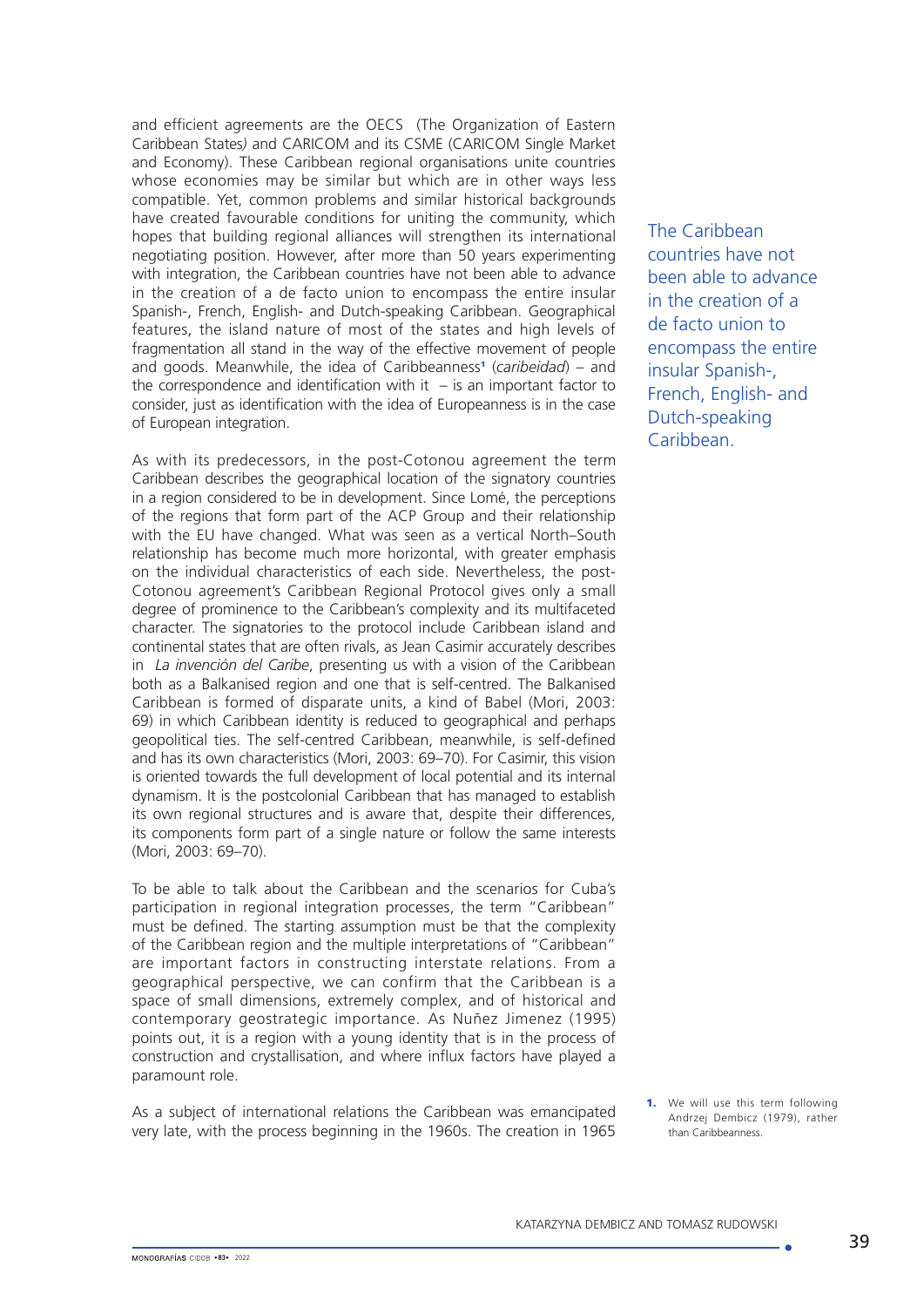The ACS is the essence of the self-centred Caribbean – it is the mature fruit of the ideas around constructing a regional identity.

of CARIFTA (The Caribbean Free Trade Association), the subsequent founding of CARICOM - Caribbean Community in 1973, and finally the modification of the name of ECLAC in 1984 (according to resolution 1984/67), to include "Caribbean" in the UN body's name (making it the Economic Commission for Latin America and the Caribbean) were significant events that enabled the Caribbean as a region and community of states to become part of international relations. This process culminated in the creation in 1994 of the Association of Caribbean States (ACS).

The ACS has helped establish the term Greater Caribbean (*El Gran Caribe*) in the international nomenclature, with the continental states bordering the Caribbean Sea becoming part of the region's collective imaginary. Although the ACS is an institution of a consultative nature and has in recent years been fairly passive, it aims to "identify and promote the implementation of policies and programmes designed to: (a) harness, utilise and develop the collective capabilities of the Caribbean Region; (b) develop the potential of the Caribbean Sea through interaction among Member States and with third parties; (c) promote an enhanced economic space for trade and investment …; (d) establish, consolidate and augment, as appropriate, institutional structures and cooperative arrangements responsive to the various cultural identities … within the region" (ACS, 1994). In Casimir's terms, the ACS is the essence of the self-centred Caribbean – it is the mature fruit of the ideas around constructing a regional identity.

The definition of the Caribbean has changed over time. Descriptions once focused mostly on cultural elements, while in other cases they were closely linked to the region's experiences with slavery and plantations. Eric Williams, the historian and politician, was in the latter group, and tended to describe the Caribbean as the group of islands surrounded by continental countries where a plantation economy developed with the use of slave and cheap labour from Africa and other parts of the world (Williams, 1978). Meanwhile, Shirdath Ramphal helps us understand the current state of regional integration in the Caribbean. To paraphrase, the Caribbean should be understood in terms of ever-widening circles. The narrowest includes the ex-British and ex-Dutch territories and those still suffering from colonial domination. The second is wider and covers the islands of the "old" Caribbean, which shared the early experience of colonisation and freedom: the islands of Hispaniola (originally Haiti, which contains the states of Haiti and the Dominican Republic) and Cuba. Finally, in a wider circle, the margins of Caribbean identity become blurred or confused: this is where the states of Central and South America lie, stretching from Mexico to Venezuela and the Guianas. Inspired by Ramphal, Andrzej Dembicz, one of the earliest scholars to address the issue at hand, made the visionary proposal in 1979 that this "wider Caribbean" was the circle of kinship that had in many ways been forging a real political economic future, as well as becoming a region of study (Gaztambide, 2006: 16).

This last description of the Caribbean is undoubtedly reflected in the integration and cooperation scheme proposed by Iván Ogando who, like Shirdath Ramphal and Andrzej Dembicz, uses the concept of circles of influence, as shown in Figure 1 below.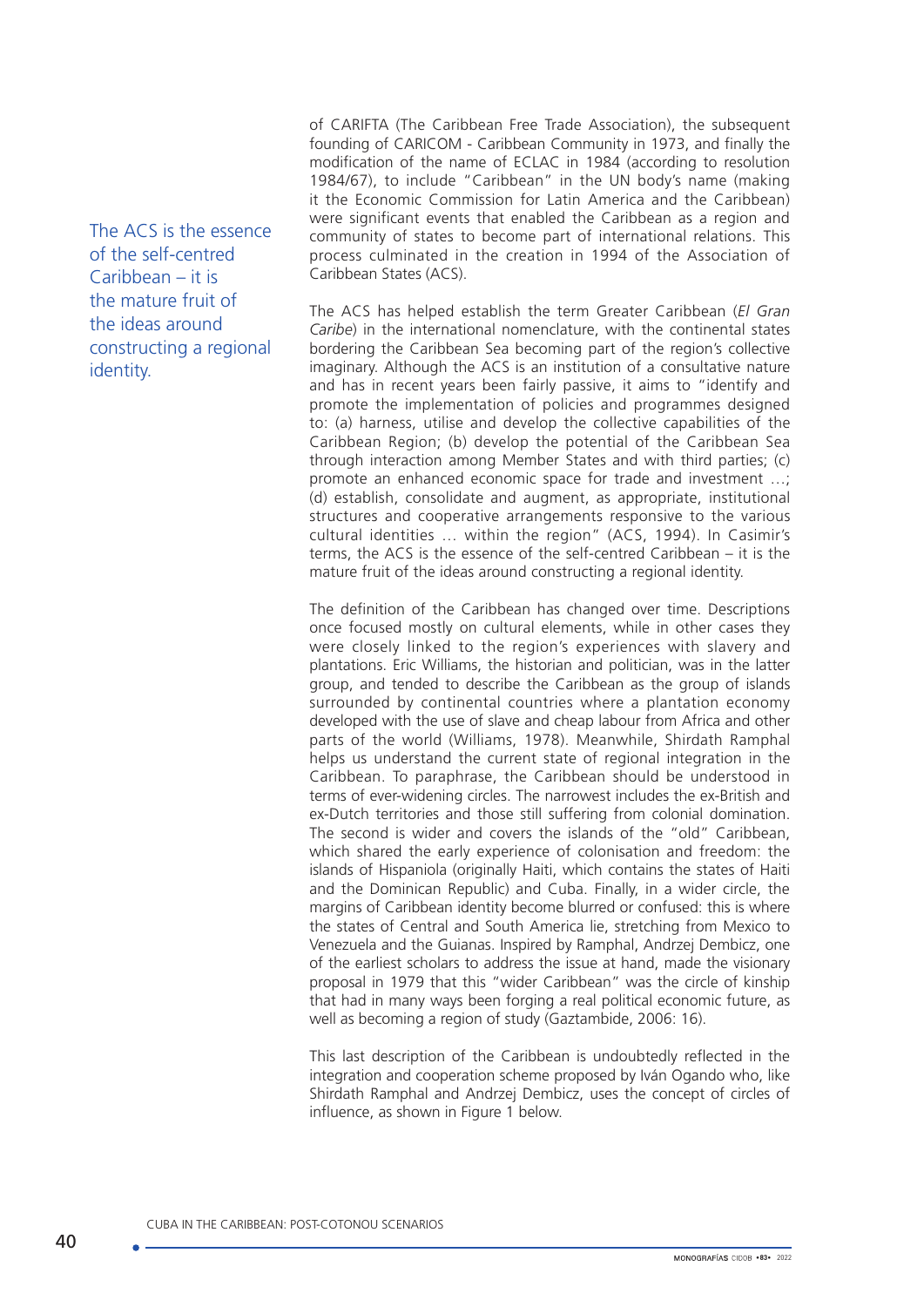



Source: Iván Ogando Director of FLACSO - RD Caribbean integration and the EU in the Post-Cotonou context (online).<br>(Accessed on 08.13.2021): https://www.youtube.com/watch?v=i9bCF0bX4jQ&t=4121s

The correlation between the size of the circles and the level of integration of the structures should be underlined: the broader the regional circle, the weaker the ties and integration progress. It is a process Joseph Nye (1964: 54–55) defined in the following terms: what constitute parts in a whole or create interdependence can be separated into economic integration (formation of a transnational economy), social integration (formation of a transnational society) and political integration (formation of transnational political interdependence).

We will analyse the three pillars of integration in an attempt to answer the question of whether it will be difficult to carry out an effective regional integration and cooperation process in the "wider Caribbean", a region of antagonism, disparity and disharmony.

Transnationalism, according to the Encyclopaedia Britannica, is an economic, political and cultural process that extends beyond the boundaries of nation-states. Transnationalism can therefore be understood as the creation and maintenance of multiple ties across borders and boundaries. Political, economic and social transnationalism are associated with the loss of some national sovereignty, a very important factor for regions in the process of building their identity. As a region in the midst of political formation and identity crystallisation, the deep attachment to sovereignty and national sentiments in the Caribbean may hinder the creation of a close intergovernmental union. It should be noted that among the 25 members of the ACS (excluding associates) figure territories that obtained their independence both very early, such as Haiti in 1804, and very late – Belize in 1981. Political instability also affects the sense of sovereignty. Various governments in the region have experienced multiple coups and their societies have suffered dictatorships and political military interventions. Territorial conflicts undermine sovereignty, as several ACS members can attest. Belize is one example of a country involved in a territorial dispute (with Guatemala), but there have been others, and still more remain.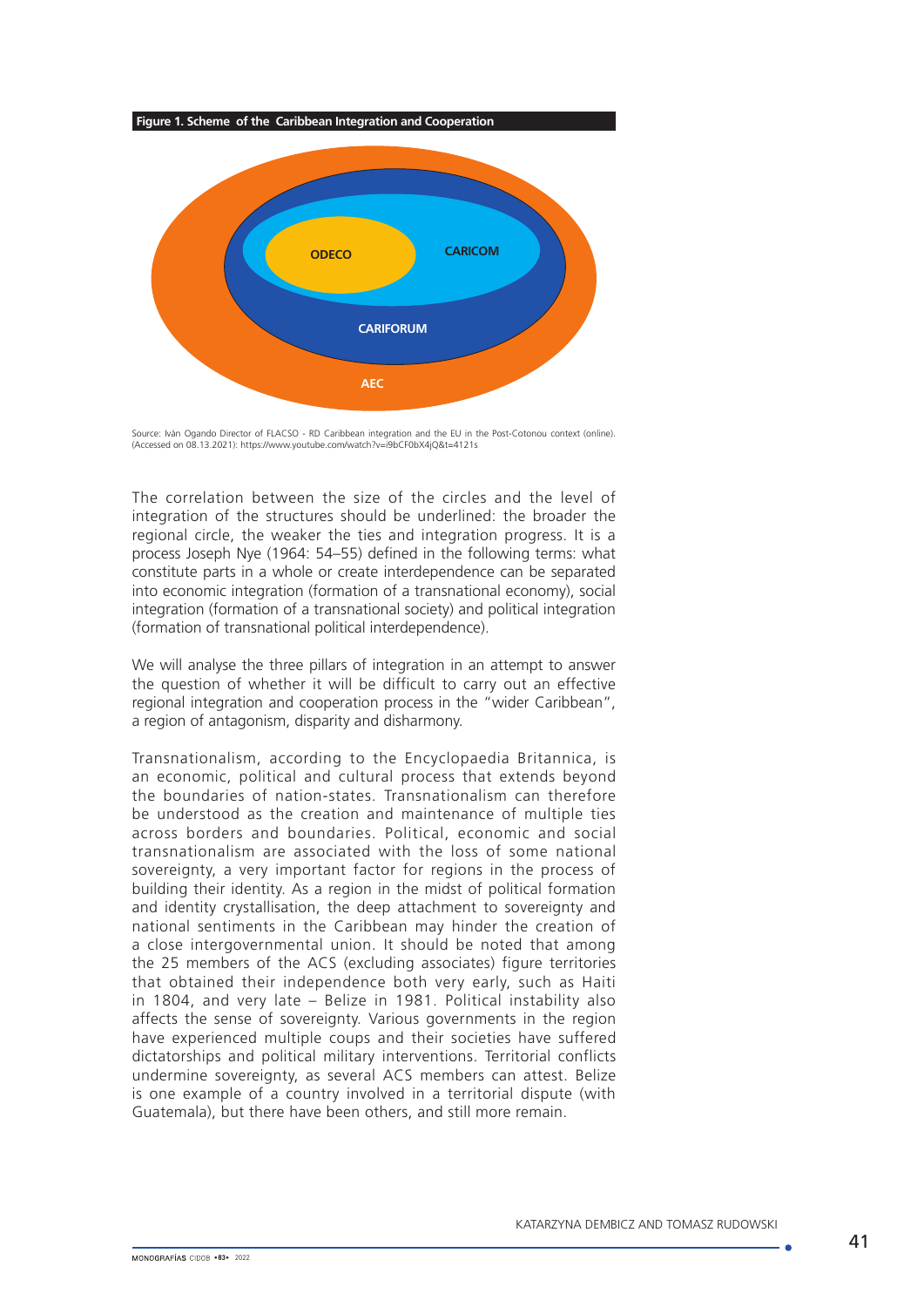In the case of the Caribbean region, achieving transnational political interdependence that encompasses the Greater and Lesser Antilles or the Greater Caribbean will be difficult.

In short, in the case of the Caribbean region, achieving transnational political interdependence that encompasses the Greater and Lesser Antilles or the Greater Caribbean will be difficult. This is because different political historical factors exist that affect the sovereigntybuilding process, create splits and resentments and cause colonial memories to resurface in Caribbean peoples' collective memory. The associate members of the ACS are the clearest evocation of this, as all are overseas territories of European Union member states.

European colonisation influenced the Caribbean's economic formation and gave it a common characteristic – the slave and plantation economy. The different administrative and trade formulas the empires applied carved out different development paths. Out of the great ethnic and cultural variety and the formation of local identities, it is possible to distinguish distinct routes towards socio-political and economic development: the paths of Haiti, the Dominican Republic, Cuba, Puerto Rico, Jamaica, the English Caribbean, the French Caribbean and the Dutch Caribbean. Amid this diversity there are peoples who feel greater attachment to Europe and their island homeland than to the project of a Caribbean patria. This may be seen in the words of the Trinidadian writer V.S. Naipaul that "nothing was created in the West Indies … and these small islands will never create", and the way some Francophone Antilleans consider themselves "French people of colour" (Mori, 2003).

Creating a Caribbean transnational economy will be a difficult, but not impossible, process, as shown by the functioning of CARICOM and the OECS (Organisation of Eastern Caribbean States), in which integration is advanced and monetary unification is in place. However, in both cases the member states belong to the narrowest circle, in Ramphal's terms, which includes former British, French and Dutch colonies and the territories that remain under domination. As well as co-creating a transnational economy, the member states of these two organisations are part of an extra-regional transnational policy, as Commonwealth members or overseas territories of European powers.

The social framework is the third space of change Nye (1964) identifies in an integration process. In general, it seems reasonable to call Caribbean societies transnational because they have experienced intense migration flows and because multiple ties have been formed and maintained across borders and boundaries. Intra- and inter-regional migratory movements, the creation of diasporas outside the islands and their strong socio-economic connection with island societies forge this process. As Jorge Duany (2010: 269) has written, transnationalism entails imagining communities beyond the nation-state, transforming social relations and generating practices that challenge the stationary models of physical and cultural space. The mass dispersal and resettlement of people beyond their places of birth disturbed the links established between territories, states and citizenships. Caribbean diasporas maintain a strong sociocultural bond with their places of birth and help support local economies in their country of origin. A good example is the Dominican Republic, which has a diaspora of over 2 million people in the US and which received remittances worth over \$8 billion in 2020 (Banco Central de la República Dominicana, 2021). Beyond the economic data, a society's transnationality can be analysed by looking at the place the country of origin occupies for its citizens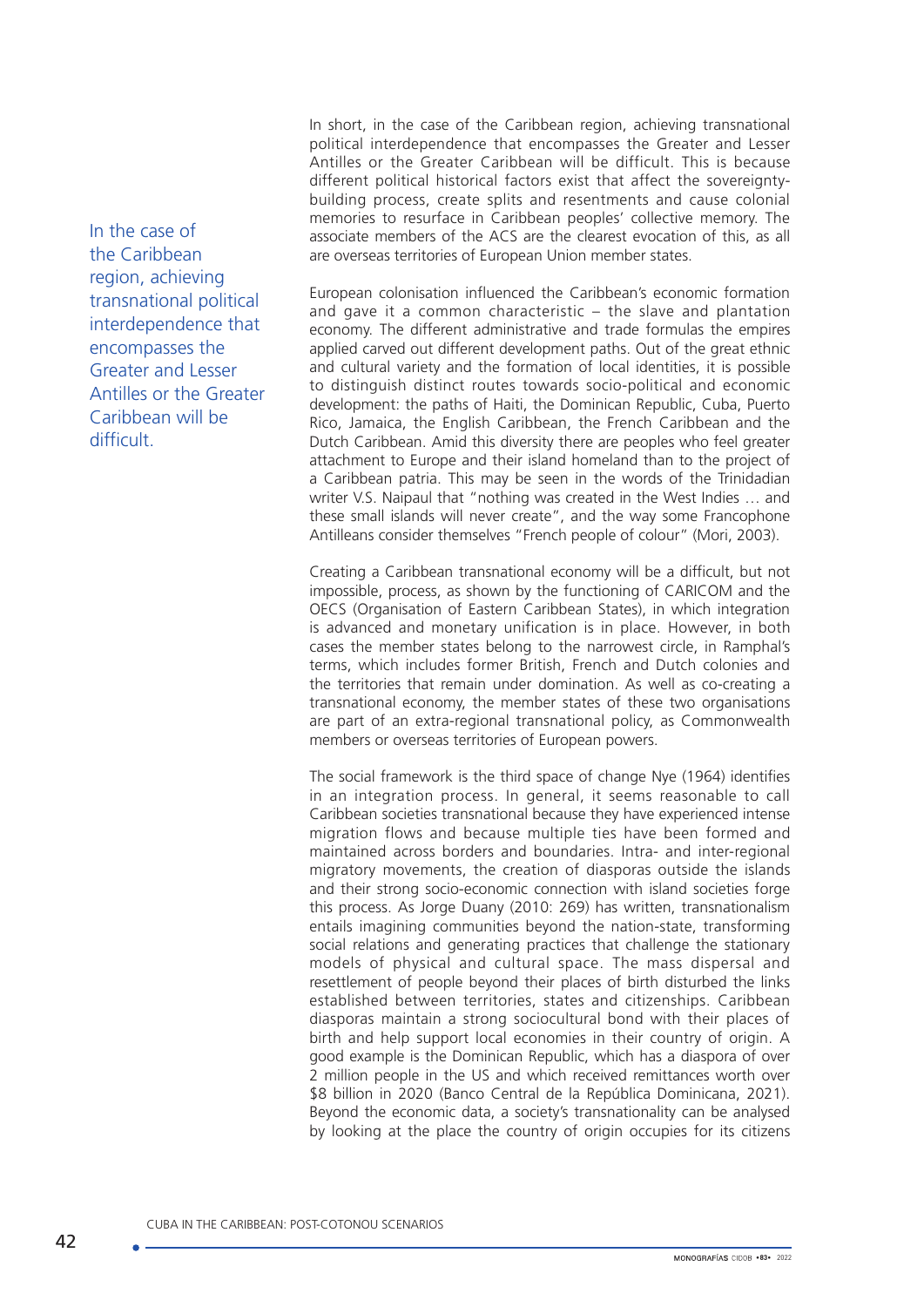residing abroad. In his studies on Caribbean transnational corporations, Jorge Duany (2010) paints a rather complex picture, indicating the obstacles a society may face before achieving full convergence between the home population and those who have emigrated, and concludes that despite the pressures of globalisation, most people's daily lives continue to be framed by nation-states, even those who live outside their native country (Duany, 2010: 278). Thus, despite their increasing irrelevance to cultural practices and identities, in the contemporary world state demarcations retain importance and, in short, migrants transnationalism depends largely on the pre-existing political and economic links in place between states of origin and reception.

This brief regional overview of the three dimensions of integration explains the atomisation of this process in the Caribbean. The region's history shows that it is a space that is seeking out alliances, and that global dynamics and the globalisation process favour this process. As Serbín (2018b) points out, the global governance that has prevailed until now has been constructed around Western-promoted values. But the criticism it is now facing has prompted new proposals that involve different international actors and leaders. This is what lies behind the Dominican Republic's alliance with SICA, the Caribbean states' cooperation within the ALBA and PetroCaribe frameworks, and the changed view of the partnership with the EU. The Caribbean side remains mired in strong divisions between the Global North and South, which continues to endure the economic and political domination of the former colonial empires and the United States and is constantly seeking to crystallise an identity and original path of its own. All of this will make it a difficult counterpart for the EU. The need to respond to social demands, to look inside the states and finally find a strategy that allows advantage to be taken of the region's great diversity and the system it represents are major challenges. As long as the integration bodies – many of which include the same actors – remain numerous and increasingly fragmented, establishing a shared Caribbean agenda will be difficult. In an area formed of small nations, this is somewhat inevitable.

## 2. Cuba and Caribbean integration: history and challenges

All integration processes – whether political, social or economic – require flexibility among the parties in the process and the capacity for consensus. Obviously, the wider the range of political objectives, historical experiences and cultural diversity, the greater the possibility of hostility breaking out and, as a result, the cooperation processes finding obstacles and gaps. The Caribbean region contains such heterogeneity. As Gérard Pierre-Charles notes, few of the world's regions have experienced a shock of the magnitude and duration of the European colonisation of the Caribbean. The rivalry between European empires made the Caribbean politically and linguistically fragmented, and almost without exception the islands evolved with scant contact with the others. This lack of connection with each other led them to be connected almost exclusively with the metropole. As time passed, the region evolved within the US's field of attraction (Pierre-Charles, 1981: 14, 20–21), remained politically and economically dependent on the West and functioned on the margins of international relations. It

The Caribbean side remains mired in strong divisions between the Global North and South, which continues to endure the economic and political domination of the former colonial empires and the United States and is constantly seeking to crystallise an identity and original path of its own. All of this will make it a difficult counterpart for the EU.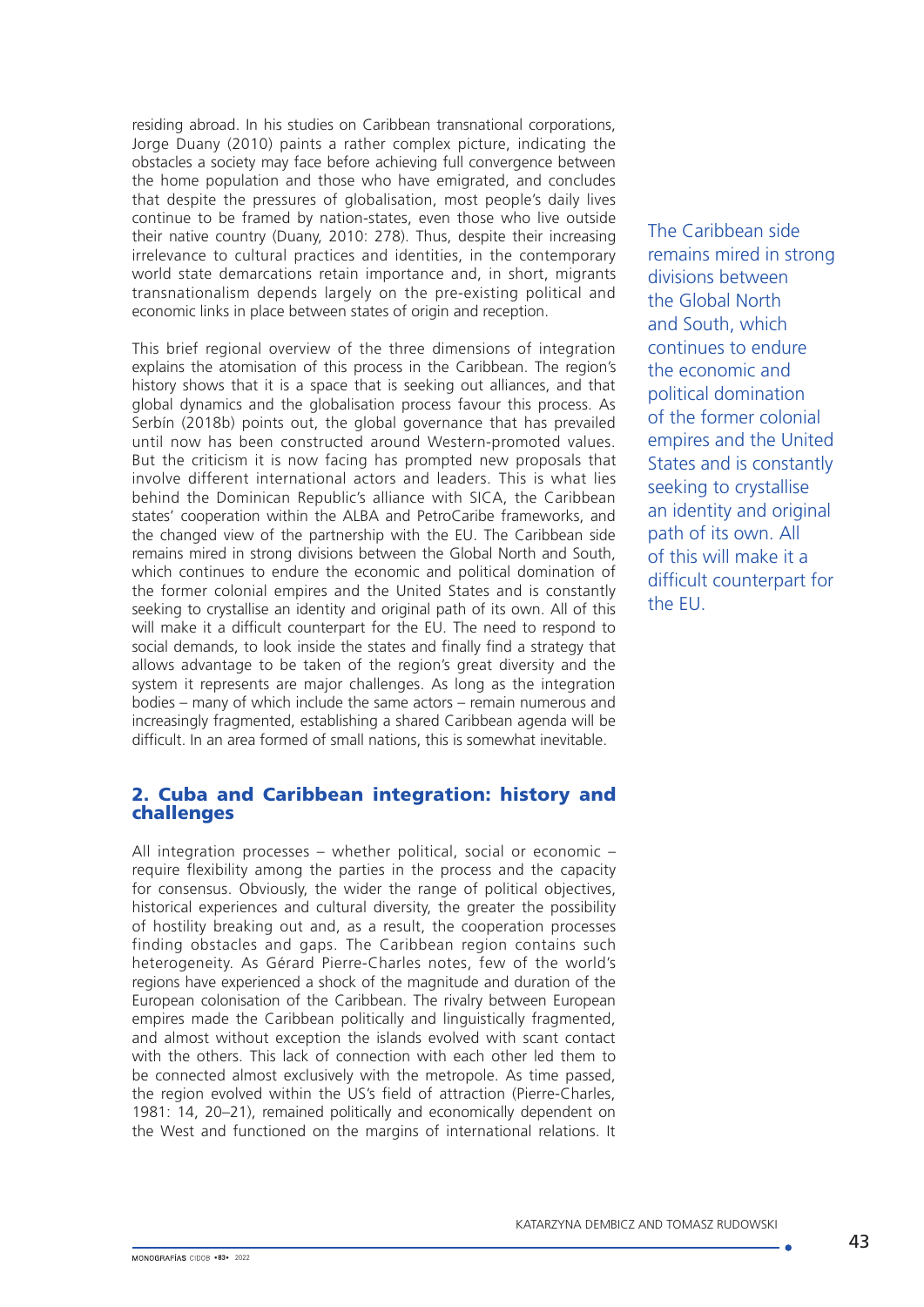The Soviet bloc's disintegration required the objectives and assumptions of Cuban foreign policy to be redefined.

was in these historical circumstances that the Cuban Revolution broke out, which not only radically changed Cuban society, but drove change for the Caribbean region and Latin America as a whole. From 1959 onwards, Cuba's new foreign policy was based on a revolutionary and anti-imperialist nationalism. Through secessionist endeavours, Cuba sought autonomy and sovereignty in its relations with the US. This policy left the island isolated within the inter-American system and in 1962 its government was excluded from the OAS. As a result, in 1964 American countries agreed to sever diplomatic and consular relations with Cuba as well as suspending trade, except for food and medicines (Domínguez, 1989: 115–116). From 1959 to 1989, Cuba based its policy on three pillars: membership of the group of socialist countries (from 1972 it formed part of the Council for Mutual Economic Assistance, CMEA); active participation in the Movement of Non-Aligned Countries (founding member) and solidarity with the countries in what was then called the Third World; and strengthening ties with Latin America and the Caribbean. It was an extremely active policy and in the mid-1970s, the OAS sanctions against the island were lifted (Arrighi, 2009). In 1975, for the first time since 1959, Cuba joined a regional cooperation organisation – the Latin American Economic System (SELA).

The Soviet bloc's disintegration required the objectives and assumptions of Cuban foreign policy to be redefined. Even today, the political regime's survival is the main aim of any action taken, with economic and social issues secondary. Other important issues are: the lifting of the US trade blockade; sustainable economic development based on fair integration with the world economy, avoiding additional dependencies; deepening of South–South cooperation; development of unity and cooperation with the countries of Latin America and the Caribbean, and solidarity with nations that oppose the US. Medical diplomacy and humanitarian aid are examples of the use of soft power that has helped Havana acquire a symbolic capital that earns it international support and extends its autonomy (Feinsilver, 2008: 273–285; Kruijt, 2019: 293).

Cuba has demonstrated its capacity for cooperation within regional international organisations (it forms part of ALADI, ACS, CELAC and the Summits of the Americas). While it also plays a key role in ALBA, which can be seen as an attempt to create its own regional structure (Preciado Coronado, 2011; Serbín, 2018a).

During the Cold War, Caribbean countries' policies towards Cuba reflected their stances on US domination of the region. In the early 1970s, the four largest countries in the region (Jamaica, Guyana, Trinidad and Tobago, and Barbados) established diplomatic relations with Cuba, and over time the Caribbean became the advocate for lifting the economic sanctions against the increasingly influential island. After the revolution in Grenada in 1979, Cuba became the country's main partner and when the US intervened militarily in Grenada in 1983 Cuba's relations with the region cooled (Martínez Reinosa, 2011: 206–215). The change in Cuban policy in the 1990s made relations with regions such as the European Union and the Caribbean more of a priority. This was the point at which Cuba ceased to be a regional threat and a "Trojan horse" for the USSR in the minds of the small Caribbean countries (Servín, 2004: 11–12). From that moment on, Cuba could count on greater support from Caribbean countries when engaging with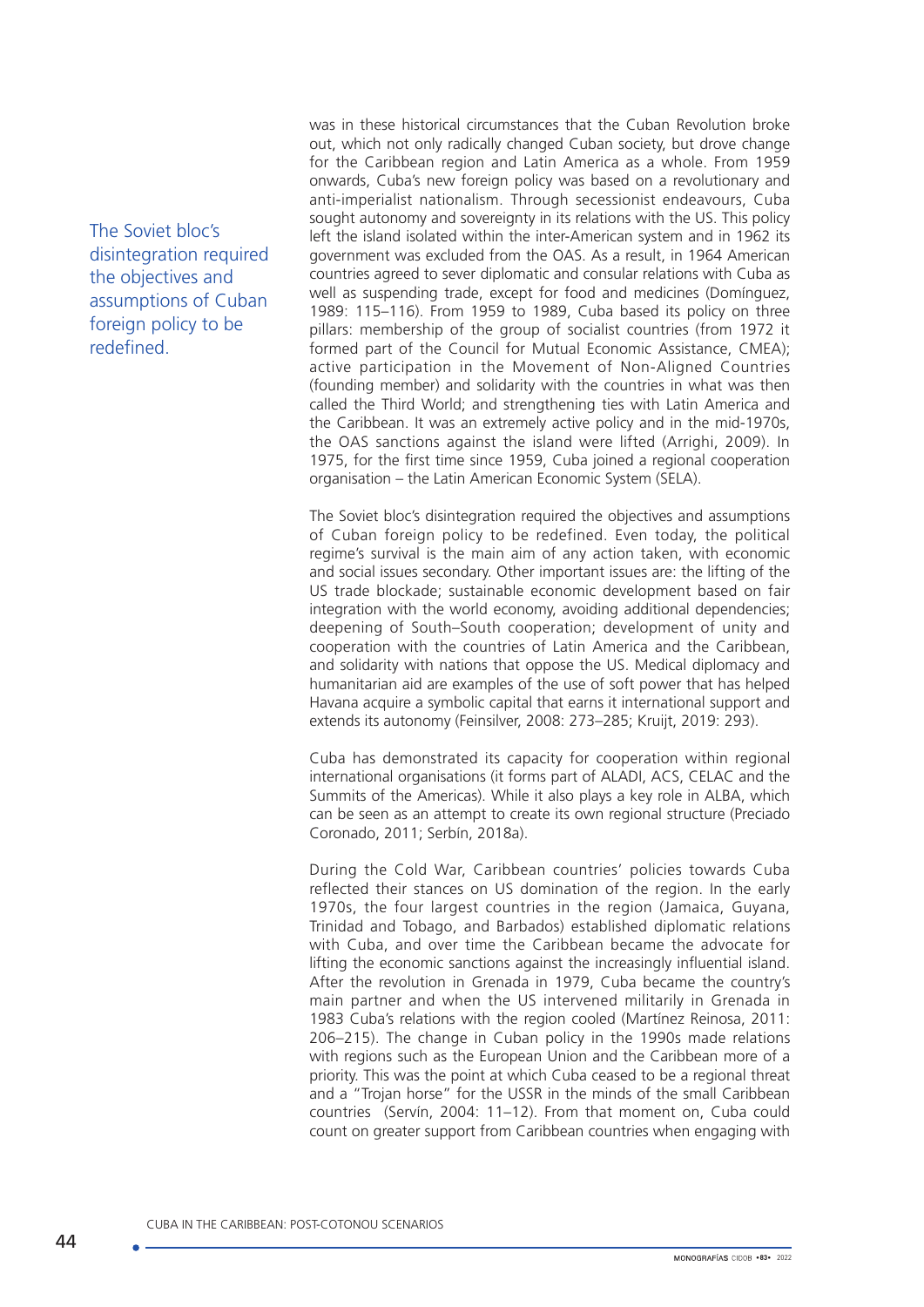the EU and fighting the Helms–Burton Act, as well as gaining support for its denunciations of the US blockade.

To recap, beginning in the 1990s, Cuba undertook a full reactivation of its relations with the Caribbean and entered a stage of building collaboration towards new proposals and forms of integration. In 1994, it was one of the founders of the ACS and consolidated its bilateral ties with CARICOM. From 1990 onwards, CARICOM decided to cooperate with Cuba but did not grant it observer status. In 2000, the Protocol to the Trade and Economic Agreement between CARICOM and Cuba was signed, followed in 2017 by the Second Protocol as a way to strengthen existing trade links. Starting in 2002, every three years Summits of Heads of State and Government are held within the framework of the CARICOM–Cuba mechanism (Martínez Reinosa 2011: 216–221). The 7th CARICOM–Cuba Summit took place in 2020 in a context shaped by the acute global crisis. The meeting analysed the challenges facing the Caribbean due to the COVID-19 pandemic and the measures needed to contain it. Rogelio Sierra, Cuba's Deputy Minister of Foreign Affairs, stressed that the ties that unite Cuba and the Caribbean are based on principles like mutual respect and independence, and values such as solidarity, friendship, fraternity, gratitude and full support for the Caribbean, all of which, he says, were proposed by the historic leader of the Cuban Revolution (Serna Duque, 2020).

The ACP Group is not excluded from Cuba's international activism. Since 1997, Cuba has been emitting signs of interest in joining the organisation's work, as well as the Lomé Convention. The Caribbean and African countries that had maintained good relations with Cuba for years supported the idea. Another significant element in the maturing of Cuban relations with CARICOM is its participation since 1998 in CARIFORUM (Caribbean Forum), with the permission of the foreign ministers of the EU member states. CARIFORUM is where relations between CARICOM and the European Union are managed – including, since 2008, free trade agreements (FTAs) – and as a subgroup of the Organisation of African, Caribbean and Pacific States (OACPS), it provides the basis for economic dialogue with the EU (Silva, 2014). In October 2008, the EU signed an Economic Partnership Agreement with CARIFORUM, with the inclusion of 15 Caribbean states. The agreement has been in provisional application since December 29<sup>th</sup> 2008. Cuba is an observer member of CARIFORUM but does not participate in the Cotonou Agreements (Trillard, 2012: 13–14). The stubborn insistence of countries like Finland, the Netherlands, Sweden and the UK made full membership conditional on advances in democratisation and human rights protection. Cuba has repeatedly declared its willingness to join the EU–ACP agreement and on February  $8<sup>th</sup>$  2000 asked to join the Cotonou Agreement, only for the request to be withdrawn on April  $26<sup>th</sup>$  of the same year after the Netherlands. Sweden and Great Britain had proposed to use their veto in the Council of the EU. Cuba nevertheless became a member of the ACP Group on December 14th 2000, but without joining the Cotonou Agreement it is unable to benefit from it. However, since 2007 it has benefited from EU regional and thematic funding outside the EDF (Kennes, 2018: 5). In December 2002, when Fidel Castro again declared his willingness to join the Cotonou Agreement the CARICOM countries supported him and asked the EU to initiate a procedure to involve Cuba in the agreement without

Beginning in the 1990s, Cuba undertook a full reactivation of its relations with the Caribbean and entered a stage of building collaboration towards new proposals and forms of integration.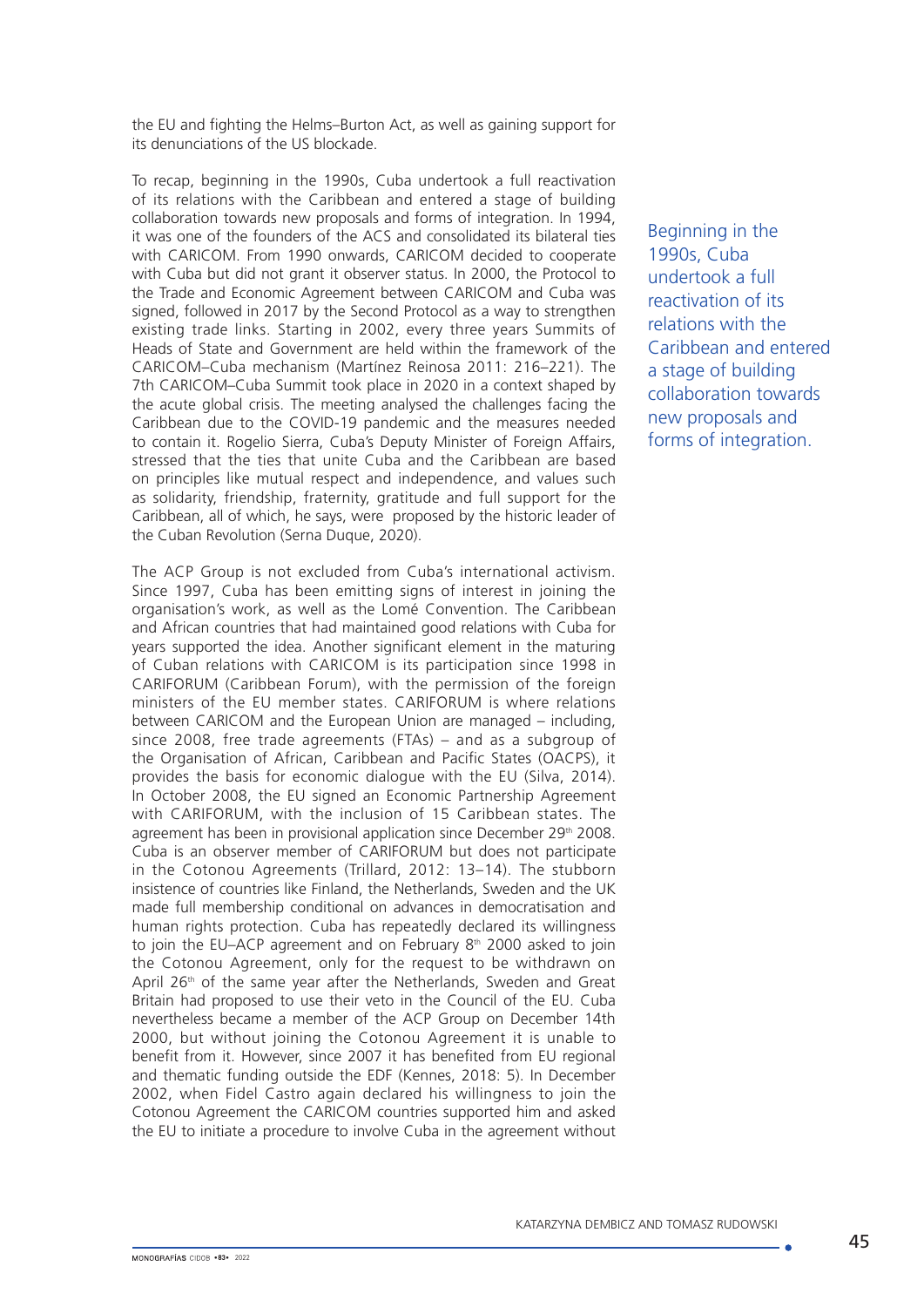preconditions. However, the largescale repression against the opposition movement on the island in March and April 2003 led the European Commission to suspend the procedure on May  $1<sup>st</sup>$  of the same year. The Cuban government once again withdrew its request to join the Cotonou Agreement, while also rejecting all aid from the EU, accusing European governments of complicity with the United States in the invasion of Iraq (Ojeda Revah, 2012).

Having closed its doors to Europe at the beginning of the new millennium the government in Havana needed to seek new alliances, including in the Caribbean. It thus became an enthusiastic participant in building new initiatives like CELAC and ALBA. Cuban researchers tend to write in highly apologetic tones about ALBA, calling it the epitome and model of new anti-liberal integration (García Lorenzo, 2012; Fernández Tabío, 2014). Several Caribbean countries have been members and have benefited from PetroCaribe, the energy cooperation agreement largely financed by Venezuela and aimed at Caribbean states, including those in Central America. Cuba was a very active participant in both initiatives.

The crisis in Venezuela and the political weakening of progressive left-wing governments in the region affected Cuba's position in the international arena and reduced Latin American investment on the island. Despite these obstacles, Cuba continued to collaborate with the ACP Group and the Caribbean countries. Indeed, many of these states have on several occasions expressed their gratitude to the island for its solidarity and contributions to the anti-apartheid movement, to work on reducing illiteracy and the fight against diseases within the framework of health cooperation, and in the fields of sport and natural disaster risk mitigation. Roberto Azevêdo, Director-General of the ACP, said that the "eradication of poverty, the confrontation and adaptation to climate change and the promotion of social policies that generate equality, should be central axes to develop cooperation among our nations". As of 2019, over 190,000 Cuban aid workers have provided services in ACP Group countries and 30,000 young people from these countries have been trained (Prensa ACP, 2019).

Various obstacles and constraints stand in the way of Cuba's integration within the Caribbean. The Cuban scientist Jacqueline Laguardia Martínez (2018) has listed the key factors:

- Unstable regional economic climate:
- High indebtedness ratios of Caribbean SIDS, shortage of FDI, rising unemployment and low productivity;
- High intra-regional transport costs:
- Ignorance in the Caribbean about the business opportunities in Cuba and its economic, institutional and legal specificities;
- Cuban ignorance of the opportunities and attractive elements of stronger economic ties with the Caribbean;
- Dominance of "competition" over "complementation";
- Historically determined economic ties with other partners;
- Insufficient financing and credit mechanisms;
- Language barriers:
- US blockade on Cuba;
- Fear of Cuba's size and potential.

Having closed its doors to Europe at the beginning of the new millennium the government in Havana needed to seek new alliances, including in the Caribbean.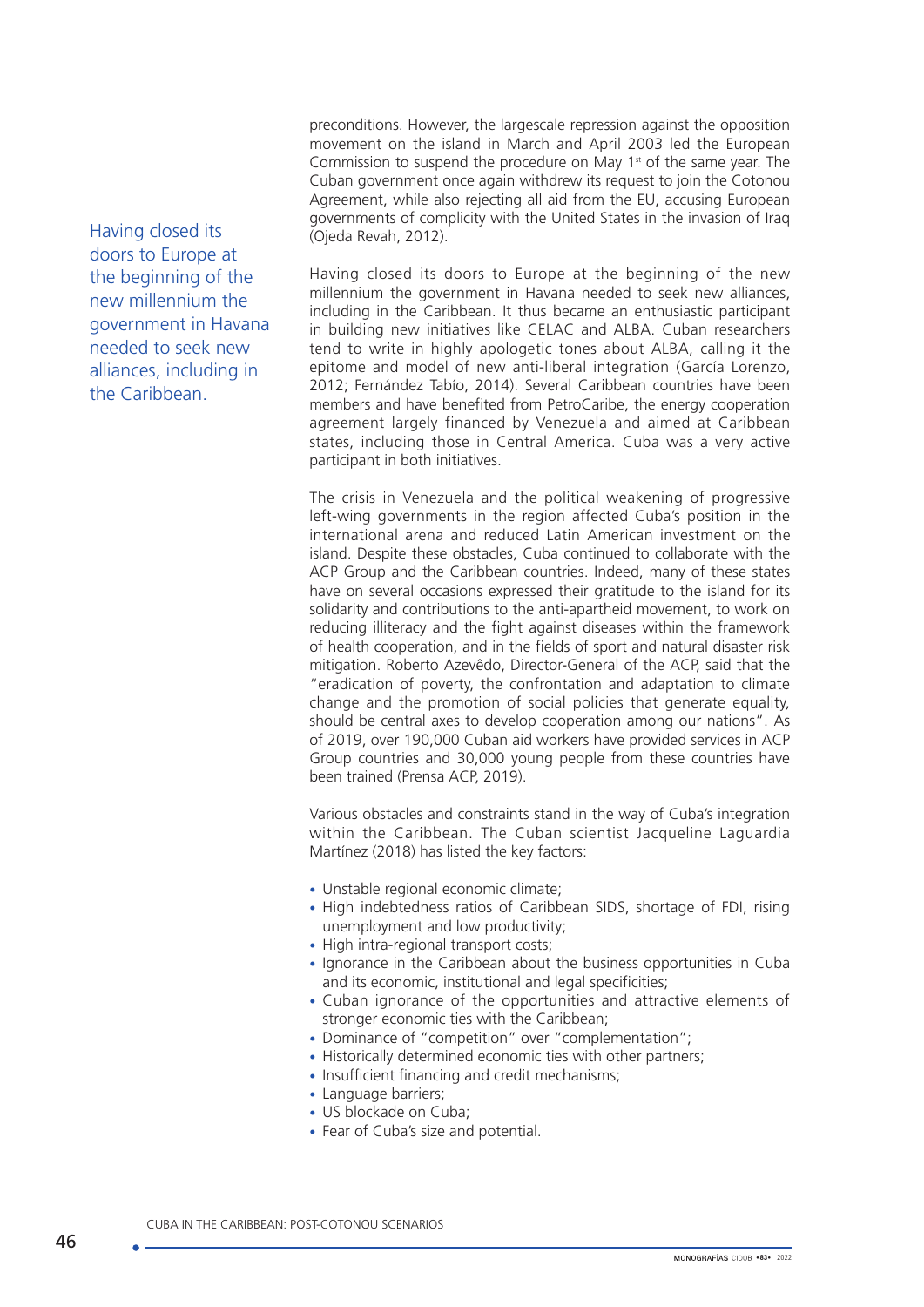In her work on Cuban–Caribbean relations, Martínez (2018) also lists the crucial interventions to improve such a process:

- Identify spaces for complementation, rather than competition;
- Promote economic links between Cuba and the rest of the Caribbean;
- Promote trade in services and multi-destination tourism;
- Continue to increase transport options, especially maritime;
- Capitalise on positive experiences in joint cooperative economic relations (trust, ability to work together);
- Interest the business sector in exploring interregional markets;
- Deepen knowledge about the region;
- Think about "the Caribbean" from a socio-economic development perspective that looks beyond its historical and cultural significance.

## 3. Lomé, Cotonou and the new post–Cotonou agreements

The ACP was formed in 1975 as a result of the signing of the Georgetown Agreement, which established the African, Caribbean and Pacific Group of States. In the same year these countries reach an agreement with the European Community and signed the first Lomé Convention. The signatories were nine members of the European Economic Community (EEC) and 46 of its former colonies in the African, Caribbean and Pacific regions. The signatories from the Caribbean were: the Bahamas, Barbados, Grenada, Guyana, Jamaica and Trinidad and Tobago. Over time, the ACP Group grew to 79 countries. The first fiveyear agreement (Lomé I) was followed by others: Lomé II (1980–1984), Lomé III (1985–1989), Lomé IV (1990–1994) and Lomé IV bis/revised (1995–1999). The Lomé Conventions were based on three pillars: trade, development cooperation and political dialogue. And while the instruments and procedures were modified in several ways, the basic configuration remained the same, despite the different agreements having different mechanisms and objectives. Among the hallmarks of the Lomé agreements were the unilateral trade preferences granted by Europe to the ACP countries and the European provision of development aid through the EDF. Both provided incentives for ACP countries to maintain and strengthen the relationship (Montoute, 2017; Whiteman, 2017). One point worth emphasising is that customs duties were abolished for almost all industrial products and lifted or reduced for agricultural products.

Certain difficulties emerge when evaluating the Lomé agreements. Despite the advantages ACP products obtained in the European market and the development aid granted, this preferential treatment did not significantly affect the socioeconomic development levels of the former European colonies. Indeed, ACP countries' share of European trade fell significantly – from 6.7% to 3% – during the 1976 to 1998 period. Another problem that remained to be resolved was the low diversity of the export basket, with only ten products accounting for 60% of total exports from ACP countries. The Lomé Conventions reflected the whole framework of North–South cooperation, but over time they evolved into a very complicated instrument of relations, with too many objectives, instruments and procedures. Commonly, the outcomes of EU–ACP cooperation are seen as actions with long delays, high levels

The outcomes of EU–ACP cooperation are seen as actions with long delays, high levels of bureaucracy, reduced efficiency and low impact on a somewhat questionable development.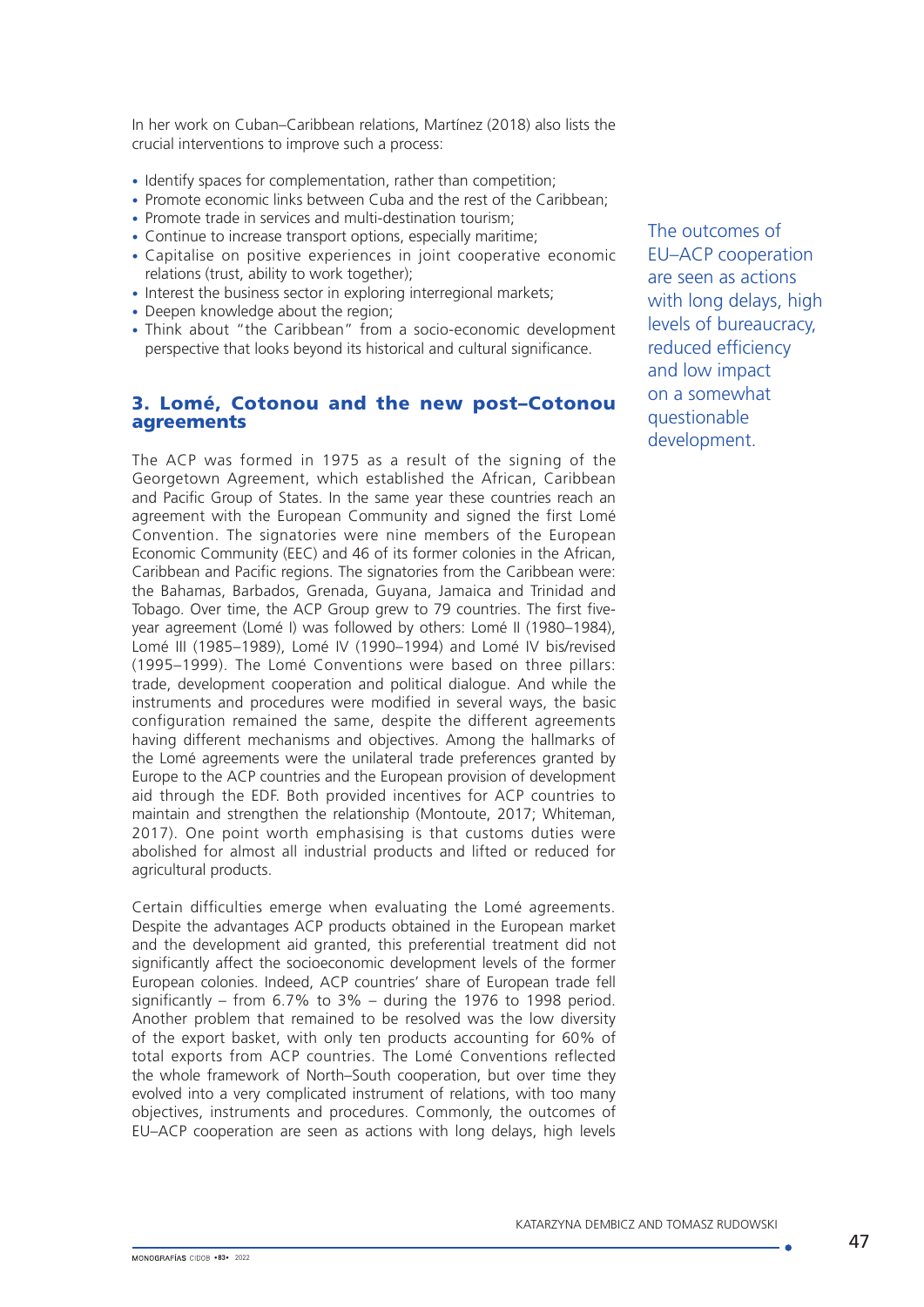of bureaucracy, reduced efficiency and low impact on a somewhat questionable development (ECDPM, 2001: 3).

After 20 years of cooperation experience, the European Commission used Lomé as a heading beneath which to undertake a comprehensive review process that covered the agreement's three pillars: trade, political dialogue and development cooperation. The idea was to set up a renewed and improved cooperation structure for the 21st century (Kennes, 2018: 3). This process led to the writing of the so-called *Green Paper* (EC, 1996) and laid the groundwork for the negotiations over the successor agreement (1998–2000) signed on June 23<sup>rd</sup> 2000 in Cotonou, the capital of Benin.

The Cotonou Agreement consists of a preamble, a substantive text divided into six parts, six annexes and protocols with annexes. The first part contains general provisions on the objectives, principles and parties in the agreement, with non-governmental institutions and organisations also invited (see article 4). The second part consists of institutional provisions and the third refers to economic cooperation and development strategies. The fourth part covers the provisions on financial cooperation. The fifth deals with the least developed countries, islands and enclaves, while the sixth and final section refers to the final provisions.

The Cotonou Agreement's main objectives are reducing poverty in order to eradicate it definitively, supporting the sustainable economic, cultural and social development of the partner countries and facilitating the progressive integration of their respective economies into the world economy (article 19). The tasks meant to contribute to implementing these goals must be carried out according to the following principles:

- the partners in the agreement are equal:
- ACP countries determine their own development policies;
- cooperation is not only between governments parliaments, local authorities, civil society, the private sector and economic and social actors also play roles; and
- cooperation agreements and priorities vary according to certain factors, such as countries' levels of development.

The Cotonou Agreement was based on four pillars:

1. A strengthened political dimension: political dialogue, conflict prevention and resolution by peaceful means, respect for human rights, democratic principles and the rule of law. It is important to highlight that the violation of the democratic clause (article 9) allows consultation mechanisms to be activated (article 96) and the consequent potential suspension of cooperation. As early as the first year of the agreement, the article 96 procedure was applied to Zimbabwe, Haiti, Fiji and Côte d'Ivoire. Since 2000 this article has been used 15 times. It is likely that even if Cuba were part of the agreement it would struggle to obtain economic benefits from it, among other reasons due to civil liberties limitations and the persecution of the opposition in 2003, as a result of which the EU took measures against the Cuban government within the framework of the Common Position;

The Cotonou Agreement's main objectives are reducing poverty in order to eradicate it definitively, supporting the sustainable economic, cultural and social development of the partner countries and facilitating the progressive integration of their respective economies into the world economy.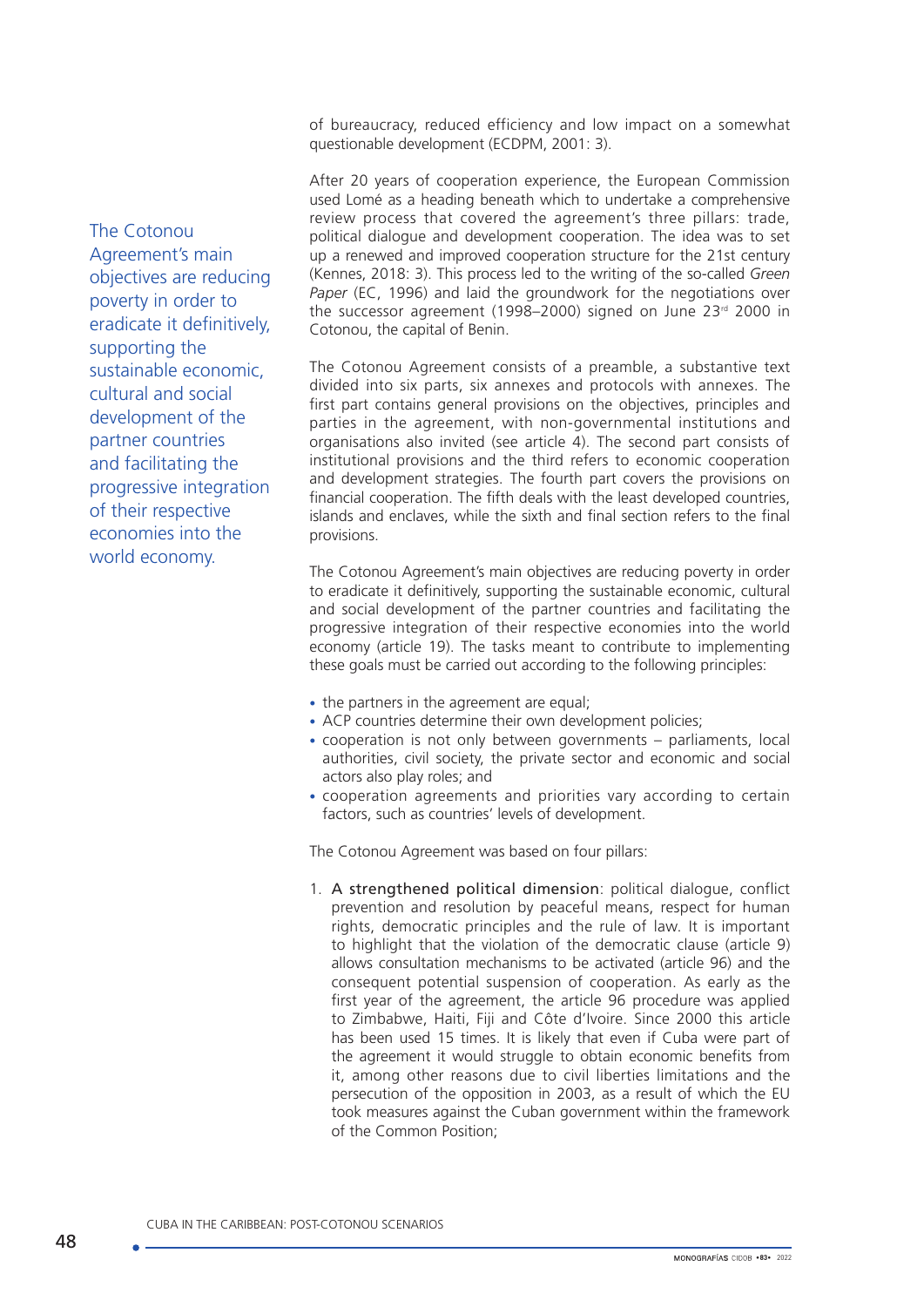- 2. Greater participation: participation in cooperation between civil society and the private sector to use aid funds more effectively, via initiatives to aid the region's economic development, such as private sector development, investments, sectoral policy, reforms, social and cultural development and regional cooperation and integration;
- 3. A more strategic cooperation approach focused on reducing poverty; new economic and trade associations, new trade agreements and EPAs (article 36), protection of intellectual property (article 46), protection of the environment (article 49), compliance with labour standards (article 50);
- 4. Improved financial cooperation: suspension of Stabex (the export income stabilisation system) and SYSMIN (the mining sector support programme), the possibility of offsetting export income losses involving raw materials and agricultural goods; EDF project and programme financing.

Under the provisions of the Cotonou Agreement, development cooperation aims to implement and advance local economic, cultural, environmental and institution-building strategies. ACP–EC/EU cooperation development policy strategies will aim at:

- a) achieving rapid and sustained job-creating economic growth, developing the private sector, increasing employment, improving access to productive economic activities and resource [sic], and fostering regional cooperation and integration;
- b) promoting human and social development helping to ensure that the fruits of growth are widely and equitably shared and promoting gender equality;
- c) promoting [sic] cultural values of communities and specific interactions with economic, political and social elements;
- d) promoting institutional reforms and development, strengthening the institutions necessary for the consolidation of democracy, good governance and for efficient and competitive market economies; and building capacity for development and partnership; and
- e) promoting environmental sustainability, regeneration and best practices, and the preservation of natural resource base" (*Official Journal*, 2000: article 20).

A Western vision of civilisation prevails in the Cotonou Agreement, when it comes to understanding development, economic growth and, above all, the correlation between civil society and the market economy (article 1). Cotonou installed a European vision of development as a universal standard. Gerrit W. Gong, the US International Relations researcher of Chinese origin, has written about these "standards of civilisation" non-European countries were required to meet to join the family of civilised nations (Gong 1984: 92–93; cf. Rudowski, 2018). Article 20 promotes a traditional "top-down" development model, which contrasts with today's alternative proposals. Then, in the guise of promoting sustainable development and the Millennium Development Goals, article 10 of the Cotonou Agreement stresses the importance of market economies, industrialisation and competitiveness in the fight against poverty, at a time when the majority of these countries are feeling the effects of a climate catastrophe. Another oddity lies in article 24, which deals with tourism's importance and major role in the sustainable development of the ACP states. Suffice to say that the present global pandemic Under the provisions of the Cotonou Agreement, development cooperation aims to implement and advance local economic, cultural, environmental and institution-building strategies.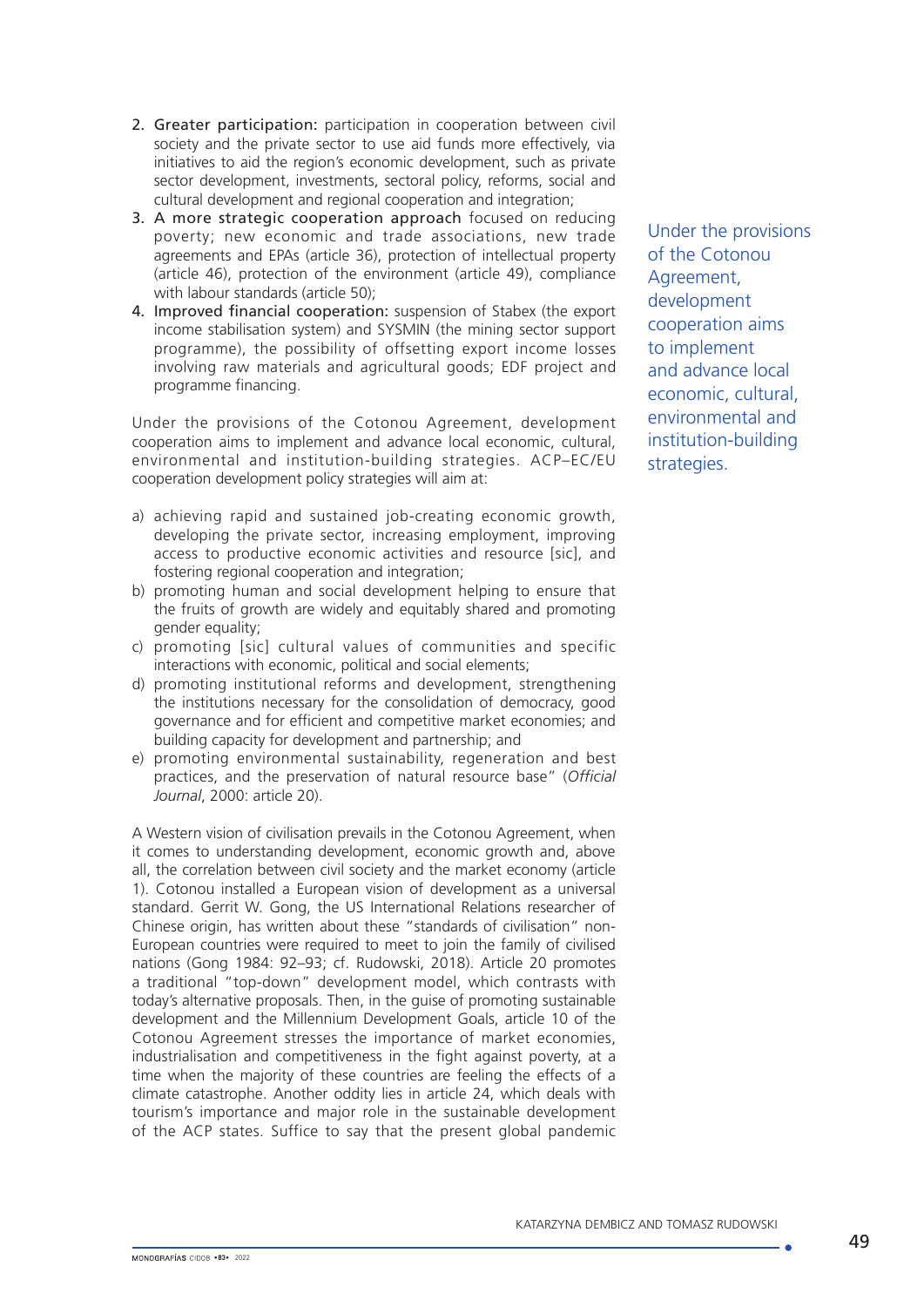has demonstrated the profound economic and social dependence of various ACP countries on the tourism sector and confirmed that services need to be diversified in order to combat poverty and technological backwardness – with Cuba a clear example.

The post-Cotonou agreement manages EU–ACP relations in a more horizontal and reciprocal manner, giving greater emphasis to the strengthening of multilateral spaces and alliances.

Foreign investment and private sector development were an important issue in the Cotonou Agreement. At national and/or regional level EU–ACP cooperation should support the necessary economic and institutional reforms and policies. But, at the same time, in order to create an environment that is conducive to private investment and the development of a dynamic, viable and competitive private sector, it was required that cooperation should include:

- a) the promotion of public–private sector dialogue and cooperation;
- b) the development of entrepreneurial skills and business culture;
- c) privatisation and enterprise reform; and
- d) development and modernisation of mediation and arbitration systems" (*Official Journal*, 2000: article 21).

When the Cotonou Agreement was revised in 2005 new elements were introduced, such as the political dimension, development strategies, investment mechanism and management procedures (Serrano Caballero, 2012: 178). In 2007 a focus was also placed on issues such as: climate change, food security, HIV/AIDS, sustainable fishing, strengthening security in fragile regions and achieving the Millennium Development Goals (replaced in 2016 by 17 Sustainable Development Goals) (EC, 2020a).

On December 3rd 2020, the EU and the OACPS reached a political agreement on the Cotonou Agreement's replacement, which was signed on April 15<sup>th</sup> 2021. The post-Cotonou agreement establishes common values and principles for the EU and OACPS in the following priority areas: democracy and human rights, peace and security, human and social development, sustainable economic development and growth, climate change, and migration and mobility (article 1, paragraph 3) (EC, 2020b). It may be said to represent a major philosophical change in EU–ACP relations. In the "old" agreement, the goals focused on the economic and social development of the ACP Group and cooperation was constructed within the North–South relations paradigm. The post-Cotonou agreement manages EU–ACP relations in a more horizontal and reciprocal manner, giving greater emphasis to the strengthening of multilateral spaces and alliances. The new "3+1" structure that characterises the post-Cotonou treaty serves to strengthen the EU's relations with Africa, the Caribbean and the Pacific, while retaining all the benefits of the OACPS–EU association. The new structure of the post-Cotonou Agreement is thus formed of two parts:

- 1. the foundation agreement (for all parties) establishes common values and principles, defines priority areas and strategies for joint work; and
- 2. the complementary regional protocols determine the specific approach for joint actions based on the needs of each region.

The "new" agreement changes the funding mechanism for cooperation – which has no specific fund in place. The EDF has been integrated into the EU budget and there will be programmable funds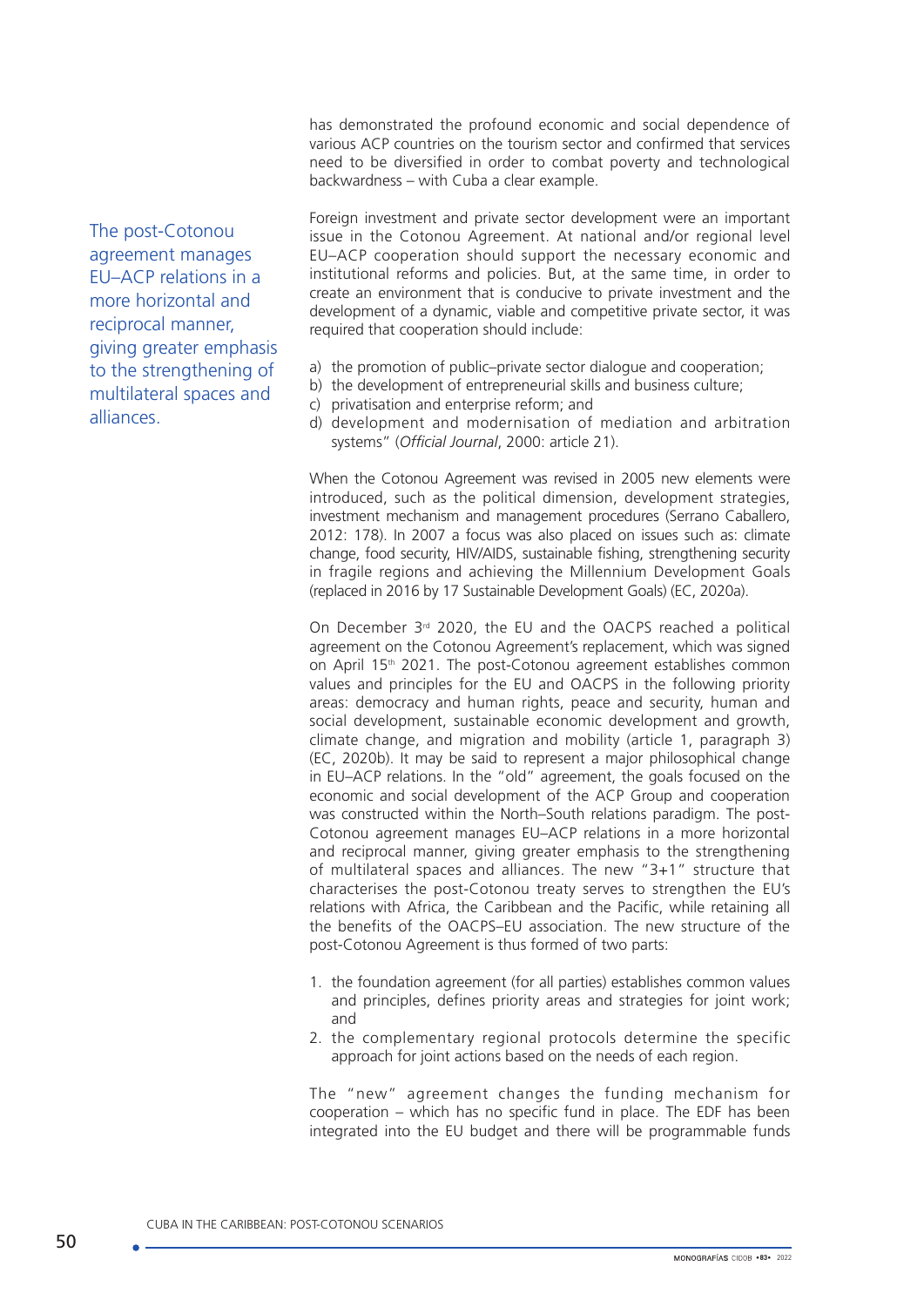within the European Union's Multiannual Financial Framework. EU– ACP cooperation will be financed through the EU budget and the proposed Neighbourhood, Development and International Cooperation Instrument (NDICI).<sup>2</sup> The NDICI promotes the strongest initiatives that encourage development and intra-regional projects and is formed around three key pillars: geographical, thematic and rapid response. Other components of this instrument are monetary aid; external action and common security; and cooperation with overseas territories. EU external development aid is valued at €79.5 billion (Morgan, 2021). The advantages of the new financing mechanism include the multiannual financial cycle, the possibility of transferring interannual funds, including various mechanisms within the same instrument, ease of disbursement procedures (simplification), greater coherence in cooperation, less fragmentation of cooperation and greater complementarity. There has also been criticism of the changes, with several weaknesses raised, such as the lack of co-management of programming, less predictability of available funds, lack of intra-ACP allocation, and competition for funds with least developed countries (LDCs) (Ogando, 2020).

According to the European Commission, one of the main advantages of the new agreement is that it undoubtedly helps form a more modern association in which to seek solutions to global issues, such as the environment and climate, migration and mobility, and peace and security, as the new agreement may be a tool for implementing the Paris Agreement and promoting the UN's 2030 Agenda and SDGs. Another important point the EC highlights is the specific focus on sustainable growth – including job creation – and private sector investments and development (EC, 2021a). Among the most difficult topics for negotiators to reach agreement on were health, gender, sexual and reproductive rights and migration (EP, 2021).

The trade provisions of the post-Cotonou agreement are strikingly asymmetric. According to Iana Dreyer, founder editor of Borderlex.eu: "the asymmetry in terms of whose interests and whose discourse has prevailed in this negotiation is glaring. We all know the background of the Cotonou framework is a legacy from the colonial era. But it's high time we all move into the 21st century" (Dreyer, 2021). Unfortunately, the colonial legacy is evident in the language of the agreement, which at times takes a moralising tone, as is notable in article 41 on "Mobilisation of sustainable and responsible investment". In article 42, paragraph 3 on "Investment facilitation and protection" it is easy to see whose interests are the more protected: "The Parties, in line with their respective strategies, agree on the importance of providing legal certainty and adequate protection to established investments the treatment of which shall be non-discriminatory in nature and shall include effective dispute prevention and resolution mechanisms. In that regard, they reaffirm the importance of concluding international investment agreements that fully preserve their sovereign right to regulate investment for legitimate public policy purposes." The negotiating process was fraught with obstacles and difficulties, which have impacted the final text, as the chief OACPS negotiator and Togolese Minister of Foreign Affairs, Robert Dussey, admitted, saying that if more solidarity had been shown a better outcome could have been achieved: "We did not agree with each other. But the EU knew very well what it wanted" (Wilhelm, 2021).

The trade provisions of the post-Cotonou agreement are strikingly asymmetric. The colonial legacy is evident in the language of the agreement.

2. The instrument is intended for all countries, not just the ACP.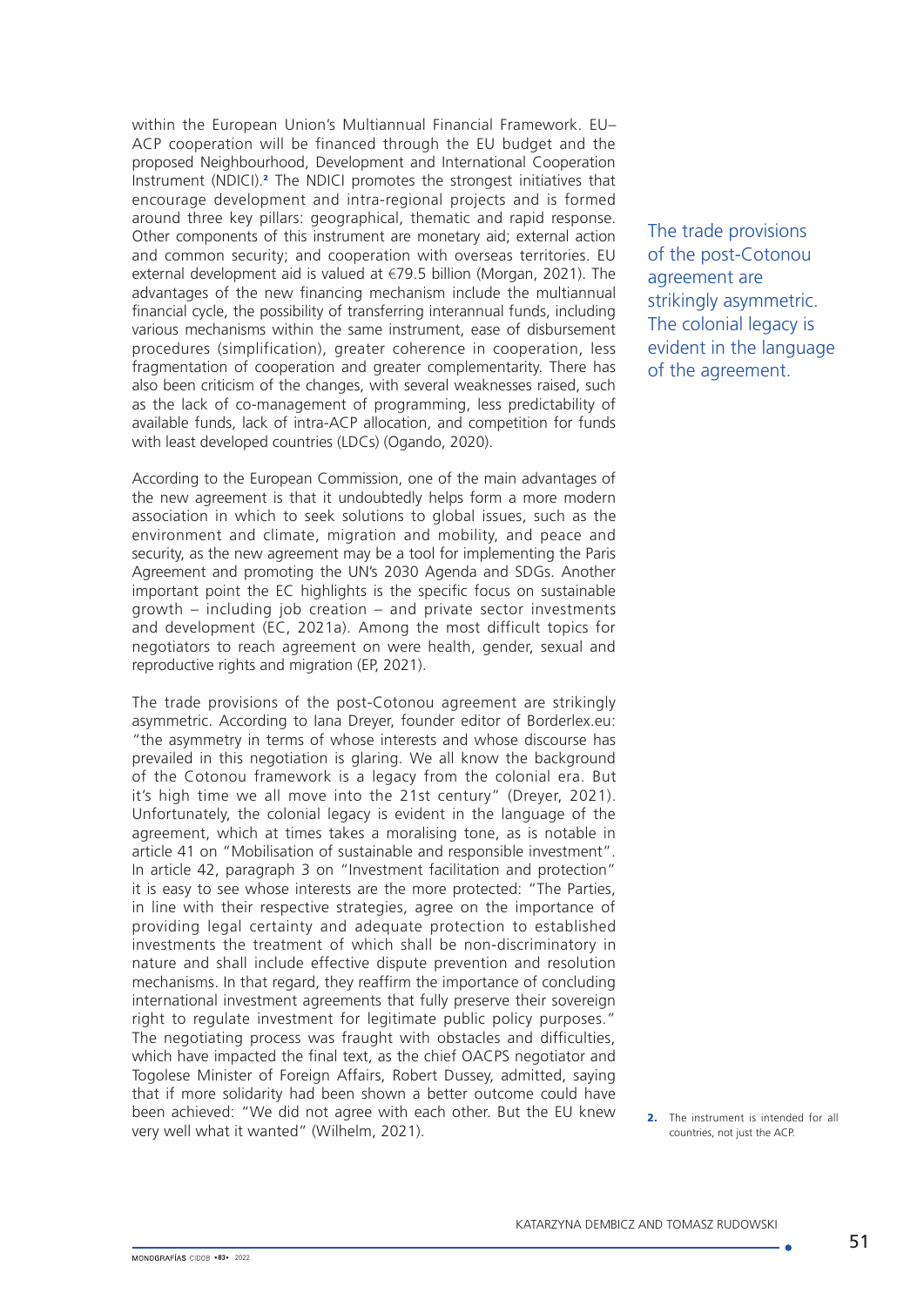## 4. The Caribbean in the post-Cotonou world scenario

The basis of the new agreement between the EU and the Organisation of African, Caribbean and Pacific States appears much more general than its predecessor.

The work on the replacement for the Cotonou Agreement took place in far from ordinary circumstances, with the global health situation not the only conditioning factor. First and foremost, the European Union was facing new internal challenges, such as Brexit and the new appointments in the European Council, as well as the growing number of global problems and the increasing multipolarity of the international arena. The text of the new post-Cotonou agreement contains traces of all of them.

The basis of the new agreement between the EU and the Organisation of African, Caribbean and Pacific States, which represents the shared values and principles of all the signatory countries, appears much more general than its predecessor. The specific issues on which each of the ACP regions should take action can be found in the regional protocols, a novel element in the ACP–EU agreements. The regional protocols are a product of the parties' geographical diversity and highlight the specific challenges for each area. The Caribbean Regional Protocol includes the following:

- a) strengthen their [regional] political partnership;
- b) deepen economic relations, promote transformation and diversification, support inclusive and sustainable economic growth and development through trade, investment, private sector development and sustainable industrialisation;
- c) improve environmental sustainability and climate resilience, pursue the sustainable management of natural resources and strengthen disaster management;
- d) build inclusive, peaceful and secure societies, with a special focus on advancing human rights, gender equality, justice and governance, including financial governance, and citizen security;
- e) invest in human and social development, addressing poverty and growing inequalities, manage migration, leveraging the diaspora's … investment, and ensuring that no one is left behind (EC, 2021b: 119).

While the first two points – calling for greater integration, including economic – repeat the goals of the "old" partnership, those that follow set out contemporary concerns, focusing on the human being, its economic activity and legal conditions, well-being and relationship with nature. The human rights mentioned include third and fourth generation rights, meaning the document reflects the changing times and responds to the expectations of the Caribbean's new generations, several of whose states have young demographic structures (e.g. Haiti, the Dominican Republic and Jamaica), or are ageing (e.g. Cuba and Barbados). Part of article 32 of the Caribbean Regional Protocol is relevant in this regard (EC, 2021b: 139):

The Parties shall contribute to the protection, promotion and fulfilment of human rights in compliance with international law. They shall promote and contribute to the universal ratification and implementation of international human rights instruments, implement those instruments which they subscribe to, and consider accession to those to which they are not yet party. They shall apply in full the non-discrimination principle as set out in Article 9 of the General Part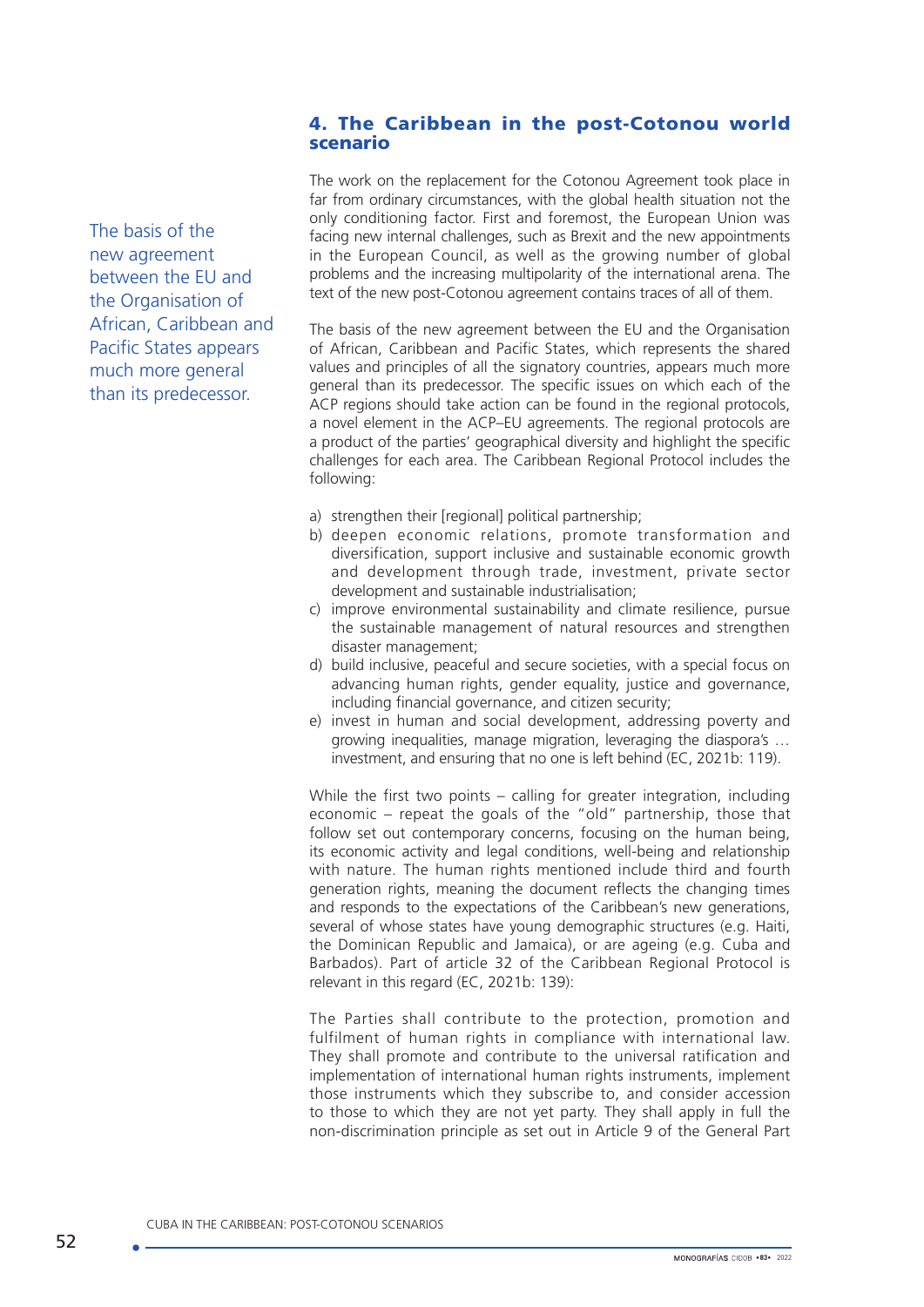of the Agreement placing a priority on adopting and implementing comprehensive equality and anti-discrimination laws.

Like the entire first chapter of the protocol, this aligns with the values presented in the main part of the agreement and should have implications for the expansion of the rights of minorities, including LGBT+ people, who face discrimination in various countries across the region and where homosexual practices may even incur prison sentences. This is the case in Jamaica, Barbados, Guyana, Saint Vincent and the Grenadines, Dominica and Saint Kitts and Nevis, all of which have laws in force that criminalise sexual relations between people of the same sex as crimes of "sodomy" or "gross indecency", while Grenada's legislation uses the category of "unnatural crime" (Pascali, 2021). Interestingly, Antigua and Barbuda and Saint Lucia only consider homosexual relations between men illegal (Pascali, 2021).

The Caribbean Regional Protocol calls for economic activities in Caribbean countries to be transformed and rebuilt in line with the SDGs and the green and blue economies. The text's level of generality gives Caribbean countries significant flexibility. And it should be recalled that this is a region that depends on oil supplies and bases its economy on tourism and income from favourable tax laws for non-resident individuals and companies. It is an area where major needs exist for new technologies to be applied in the energy sector, for economic diversification and to fight the effects of natural disasters. These issues are acquiring vital importance, as article 30 of the protocol mentions (EC, 2021b: 137).

For decades, Caribbean countries have been working together within the frameworks of international organisations such as CARICOM, the FAO and UN to mitigate natural disasters and epidemics that affect local agriculture. Climate change, environmental collapse and health security are now "hot" issues, and the successful experiences and best practices in formulating migration policies, international cooperation and human development can make the Caribbean a leader among ACP countries. The coming years will be crucial for the Caribbean region to prevent. anticipate and adapt to the effects of climate change, which has a severe effect on its lands and peoples. Equally important is to reap the benefits of the sustainable use of marine resources, also known as the "blue economy", to harness the region's growth potential and reduce inequalities.

The "new" agreement takes the Caribbean's socio-economic heterogeneity into account and gives special treatment to Haiti, the region's poorest country. It also underlines the need to strengthen relations with the EU's overseas territories. Politically, economically and financially linked to Europe, they are detached from CARICOM and other regional organisations – although not from Caribbean reality. As a clear trace of the colonial legacy, their presence may be said to cast a permanent shadow over the establishment of a sincere and frank dialogue between Europe and the Caribbean, but they also produce conflicting interests that create divisions within the region.

In summary, as well as the mentioned subjects, the Caribbean Regional Protocol proposes several areas of joint work to respond to the pending challenges of achieving greater regional integration and cooperation. The text's level of generality gives Caribbean countries significant flexibility.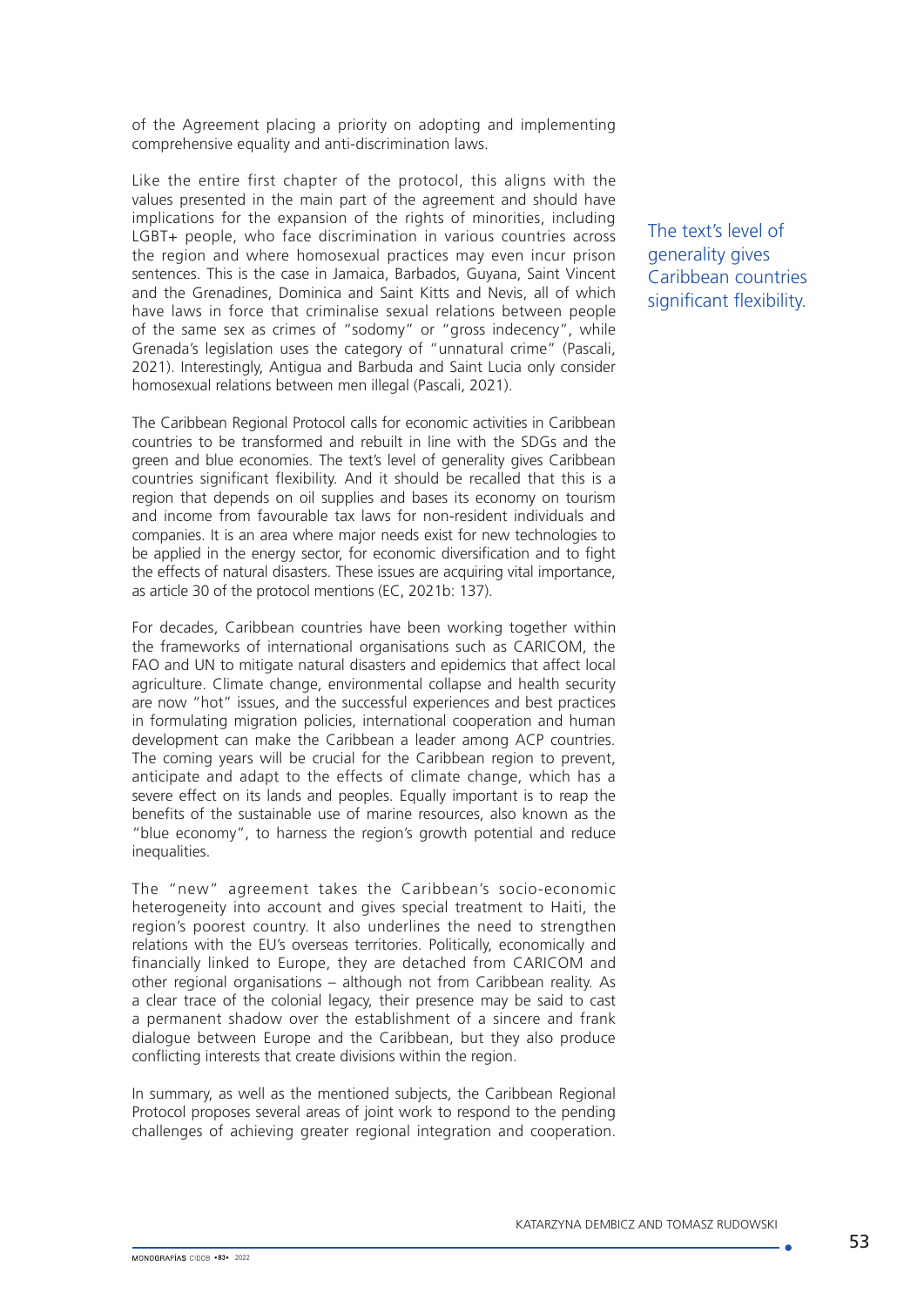They may be arranged into three groups: economic, such as the development of the private sector, investment, agriculture, tourism and the extractive and cultural industries; legal, by strengthening justice and institutions, decreasing crime and improving citizen security; and human development, through improved social services, education, health and housing.

Analysing the text of the protocol, we believe that it will be very difficult to reconcile the economic and environmental objectives. Caribbean countries' economies are highly dependent on mass tourism and on extractive agricultural, maritime and mining activities. All of these economic activities present environmental risks and make island societies vulnerable – the text of the agreement itself mentions this challenge. The pandemic and global lockdown laid bare the severely dependent position of the Caribbean states, and yet the post-Cotonou agreement seems to give no answer to these problems. The paths of development and action it emphasises for the Caribbean region list environment concerns alongside extractivism, tourism and economic growth. And while it includes a level of concern for the human being, the same is not true for nature – the good without which no human being can exist. This dissonance may turn out to be the main topic of discussion as the agreement awaits ratification – all the more so when its form of financing changes. Until now CARICOM and its members have been the programmes' main beneficiaries, but the incorporation of Haiti and the Dominican Republic altered the gravity within the system, something Cuba's inclusion will undoubtedly deepen. As well as being the largest territory in the Caribbean, Cuba is a leading actor in Latin American relations, with extensive experience of multilateral work and South–South dialogue. But that will not be the only factor that weakens the role of CARICOM. CARIFORUM's loss of purpose will be another factor, as will the United Kingdom's exit from the EU. The UK was a conservative influence, which opposed Cuba joining the Cotonou Agreements and safeguarded the interests of its former colonies. Its absence will create new opportunities for the Spanish-speaking territories and possibly increase CARICOM countries' independence of decision-making, as they will no longer feel obliged to support London's interests over those of the EU. This new international setting presents a major opportunity for Cuba to forge Caribbean alliances and ensure its entry to the post-Cotonou agreements is effective. The possible scenarios in which this kind of partnership could take place and the effects of it will be addressed below.

## 5. SWOT analysis of Cuba's inclusion in the post-Cotonou Caribbean agenda

With the precondition that it joins the EU–ACP partnership under the post-Cotonou agreement, various possible scenarios may be constructed for Cuba's incorporation into the Caribbean agenda. In order to do so various factors must be considered. A SWOT (strengths, weaknesses, opportunities, threats) analysis will allow us to do this in a way that is both detailed and summarised. This methodological tool allows information to be organised and framed in a very strict categorisation structure, in which the first two factors – strengths and weaknesses –

It will be very difficult to reconcile the economic and environmental objectives.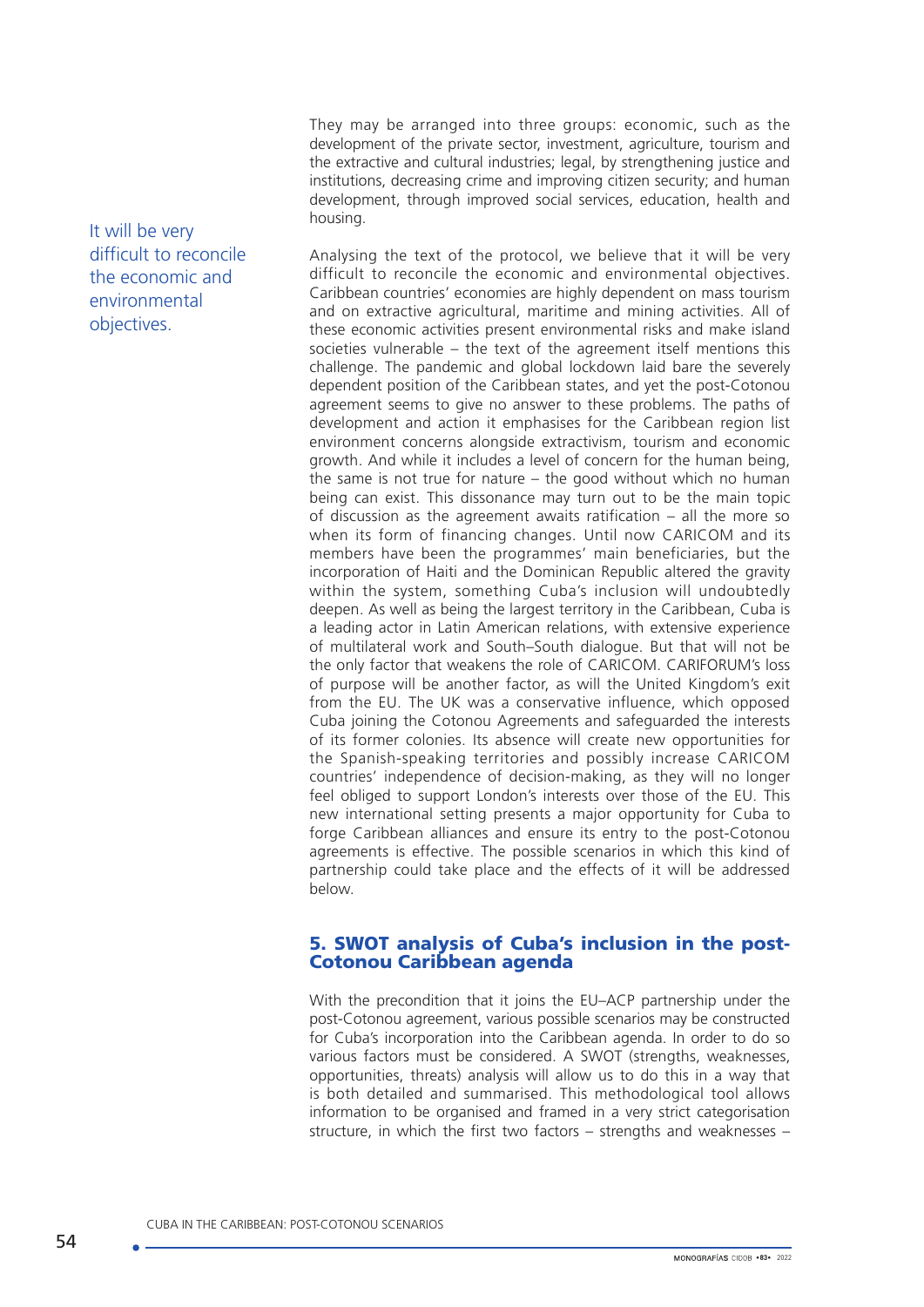correspond to the internal situation, while the other two – opportunities and threats – relate to the external environment (Matusiak, 2011). The SWOT analysis is also used to detect the possibilities for change in a region that is considered to be innovative or to possess the qualities to become so. With all this in mind, the crucial factors for and against the inclusion of Cuba in the post-Cotonou Caribbean agenda are set out below, accompanied by a brief comment.

### **A. Strengths of Cuba (endogenous)**

## • Active Cuban foreign policy, especially in the Latin American region

Cuba is sometimes described as a small country with a great power's foreign policy. The main objective of this policy is to guarantee the island's sovereignty. Closer relations with the countries of the Global South and the Latin American and Caribbean region form a key part of the current survival strategy, along with active engagement in international forums to develop multilateralism. Cuba's policy of solidarity has earned it prestige among the countries of the Global South, which gives it greater room for manoeuvre in international forums.

#### • Cuba as a bridge to Latin America

The situation whereby Cuba is the interlocutor between Latin America and the Anglo-Caribbean countries increases the island's regional importance. Cuban activism and its linguistic and cultural unity with Latin America bring the Caribbean islands closer to the American continent.

## • Well-trained, experienced diplomats

Cuba has a good school of diplomacy, which assists in its active foreign policy to combat its international isolation and protect its interests. Cuba's diplomatic corps is skilled and well-trained, has experience of dialogue with authoritarian, military and liberal regimes and success in international dialogue forums.

#### • Cuba's smart/soft power

Multiple researchers have described how effectively Cuba uses its soft power, including in combined strategies with hard power (the advantage/predominance of the former is more apparent).<sup>3</sup> Medical internationalism, literacy programmes and disaster relief bring positive results for the island on many levels, gaining it prestige and helping build international alliances (Feinsilver, 2008; Kruijt, 2019; Kruijt, 2020; Werlau, 2013).

#### • The Caribbean's largest economy

Cuba has both the Caribbean's highest economic potential (2020 GDP of \$103 bn at current prices; income level: upper middle) and population (over 11 million inhabitants) (World Bank, 2021). The Cuban regime updated the country's economic model to permit private property, real estate sales and the development of the private sector. Local SME entrepreneurs are ready and willing to develop their economic activity, as demonstrated by the boom in activities in the 2012–2018 period. Local entrepreneurs have connections to the

**3.** Cuban hard power mainly consists of providing military support to states engaged in revolutionary struggle.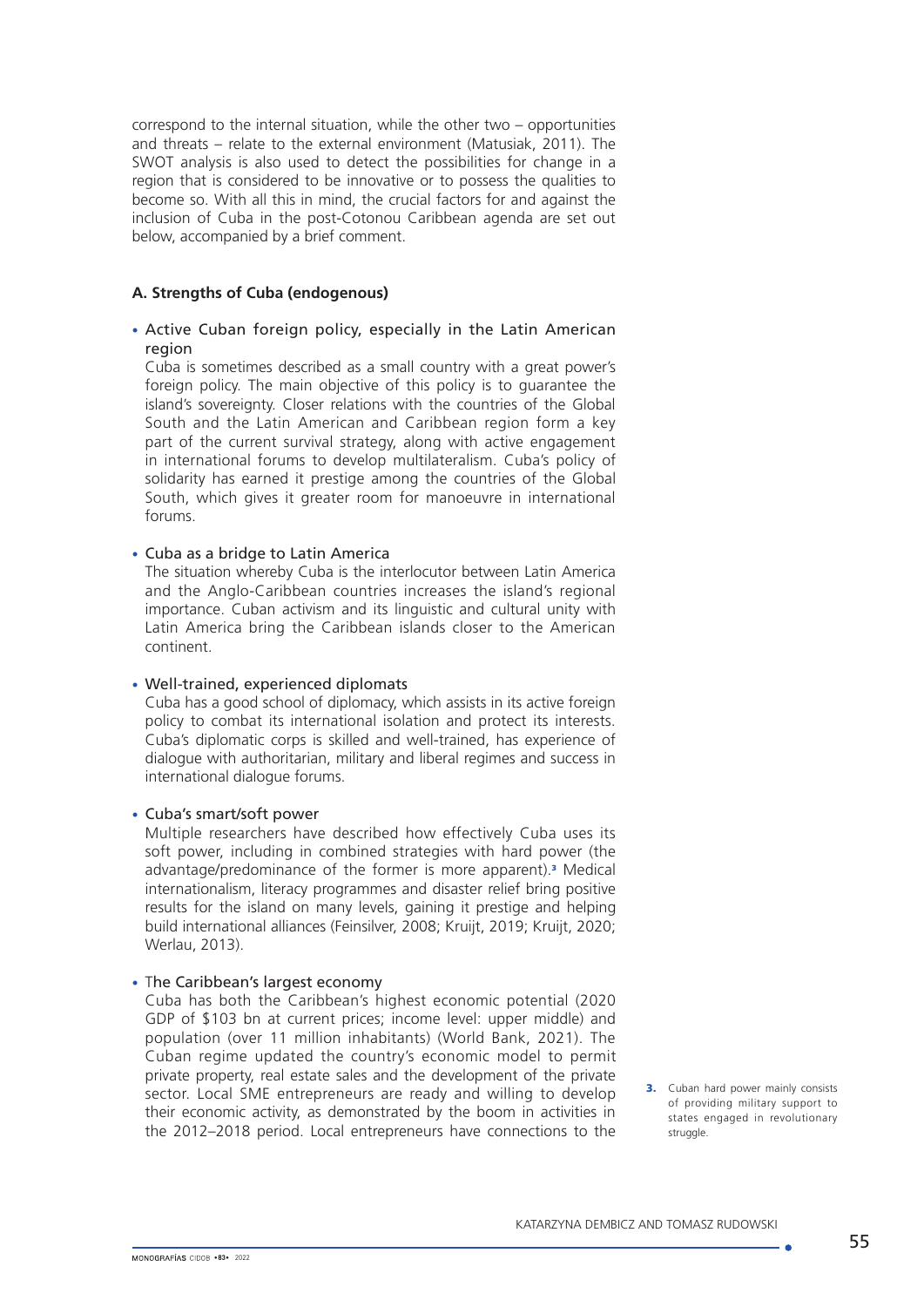Caribbean market, as shown by the private trips to Panama, Guyana and other destinations to acquire products that are then sold in Cuba. The agro-industry sector has great potential, but requires investment, as does the biomedical sector, which is competitive and open to collaboration.

### • A country with social freedoms and rights to a dignified life

Cubans enjoy a spectrum of individual freedoms that are limited in other Caribbean states, where homosexual relations and abortion remain criminalised, while the rights of women and of older adults in Cuba also have greater importance. The Cuban Constitution also guarantees the rights to: water, a healthy environment, healthy food and the consumption of high quality goods.

#### **B. Cuba's weaknesses (endogenous)**

#### • Political system

As a one-party state dominated by the PCC, Cuba's lack of political pluralism is clear. It has little experience of local self-management and a stagnant bureaucracy (in almost all the country's sectors). Introducing reforms and innovation to this "fossilised" system will be no easy task, as shown by the slow pace with which domestic institutions and laws change. The new Constitution's archaic language also reflects this, with article 5 a good example: "The Communist Party of Cuba, unique, Martiano, Fidelista, and Marxist-Leninist, the organized vanguard of the Cuban nation, sustained in its democratic character as well as its permanent linkage to the people, is the superior driving force of the society and the State. It organizes and orients the communal forces towards the construction of socialism and its progress toward a communist society" (Constitución de la República de Cuba, 2019).

### • Lack of political freedoms

Freedom of expression, including freedoms of the press and assembly, are limited.

#### • Economic system

Cuba's economic system is incompatible with the free market and capitalist system that dominate the world stage, as the 2019 Constitution states: "Cuba [is committed to] never returning to capitalism as a regime sustained by the exploitation of man by man, and that it is only in socialism and communism that a human being can achieve his or her full dignity" (Constitución de la República de Cuba, 2019). The Vietnamese experience suggests that this need not be a hindrance, but the technological backwardness and ideological subjugation of the economy certainly are. Cuba's is an extremely politicised economy.

#### • Monolingual, fearful entrepreneurs

Cuba's entrepreneurial world is notably monolingual, which does not facilitate international cooperation. Meanwhile, Omar Everleny Pérez (González, 2020) says that Cuban institutions should change their attitude towards international cooperation, which is often seen as a dangerous concession that opens the door to subversion.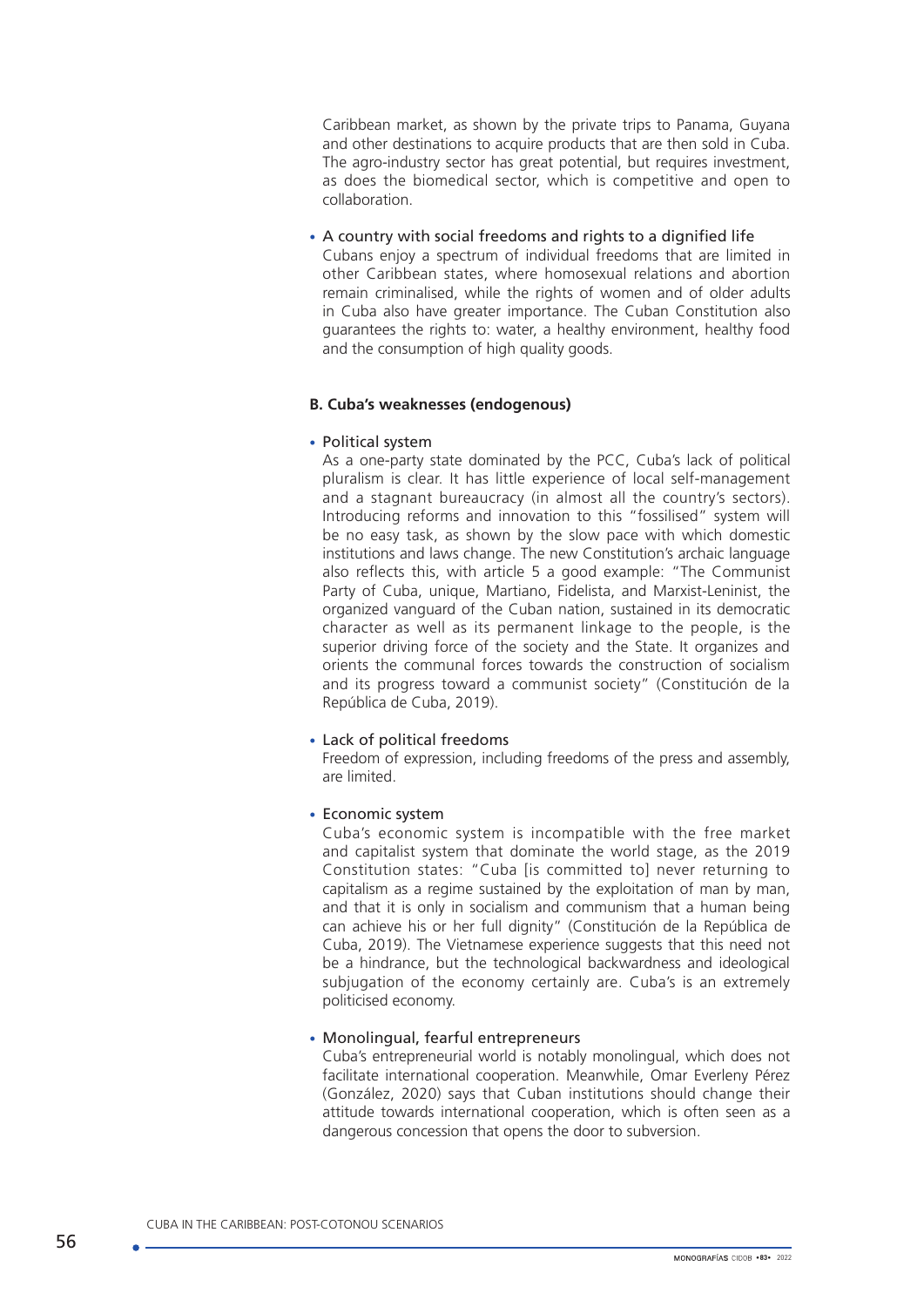### • Exports

Without an asymmetric transitory fix, the post-Cotonou agreement currently has questionable value for Cuba, as the weak performance of Cuban exports and the imbalance in the trade in goods with the EU demonstrate.

### • Lack of experience as a financial beneficiary of the Cotonou Agreement

Cuba has no background as a financial beneficiary of the Cotonou Agreement (EDF, EPAs), but it does have experience of cooperation with EU countries and has received assistance from European programmes and national development agencies – especially French and German.

## **C. Opportunities (from external factors)**

#### • Advances in innovation

Fulfilling the UN's recommendations on sustainable development will contribute to developing a regional innovation strategy that will have a positive impact on technological innovation in Cuba.

#### • Deeper international cooperation with Caribbean partners and the EU

The multidimensional nature of the activity in the agreement and the fact that the EU is Cuba's main trading partner will undoubtedly help strengthen Cuba's ties with the EU and the Caribbean, and it can probably consolidate a position as a regional leader. Meanwhile, the incorporation of the Caribbean's largest territory can help revitalise the process.

## • Support for Cuba's international demands

All the signatory countries of the post-Cotonou agreement have so far voted in favour of ending the US blockade. There is, thus, support for Cuba's international position and activity, not only with regard to the embargo/blockade but also in terms of international solidarity in fields such as education and health.

## • Financial benefits

European Union programmes focused on constructing a stable regional cooperation system undoubtedly represent a source of funding that will bring economic benefits to both Cuba and the entire Caribbean region. All the more so when the funds are allocated to specific issues in order to achieve the sustainable development goals of the 2030 Agenda.

#### • Economic development and inclusion in the international market

If progress is made in the mentioned areas, Cuba will have the opportunity to enact an economic transformation, activating sectors of the agro-industry, revitalising the pharmaceutical and biochemical sectors, and thereby diversifying its economy. At the same time, there will be more joint participation of foreign institutions in its territory, just like in the rest of the Caribbean.

#### • Effective achievement of the UN's SDGs

Joint action by Caribbean countries, the funding of environmentally friendly projects and the possibility of technological change will all be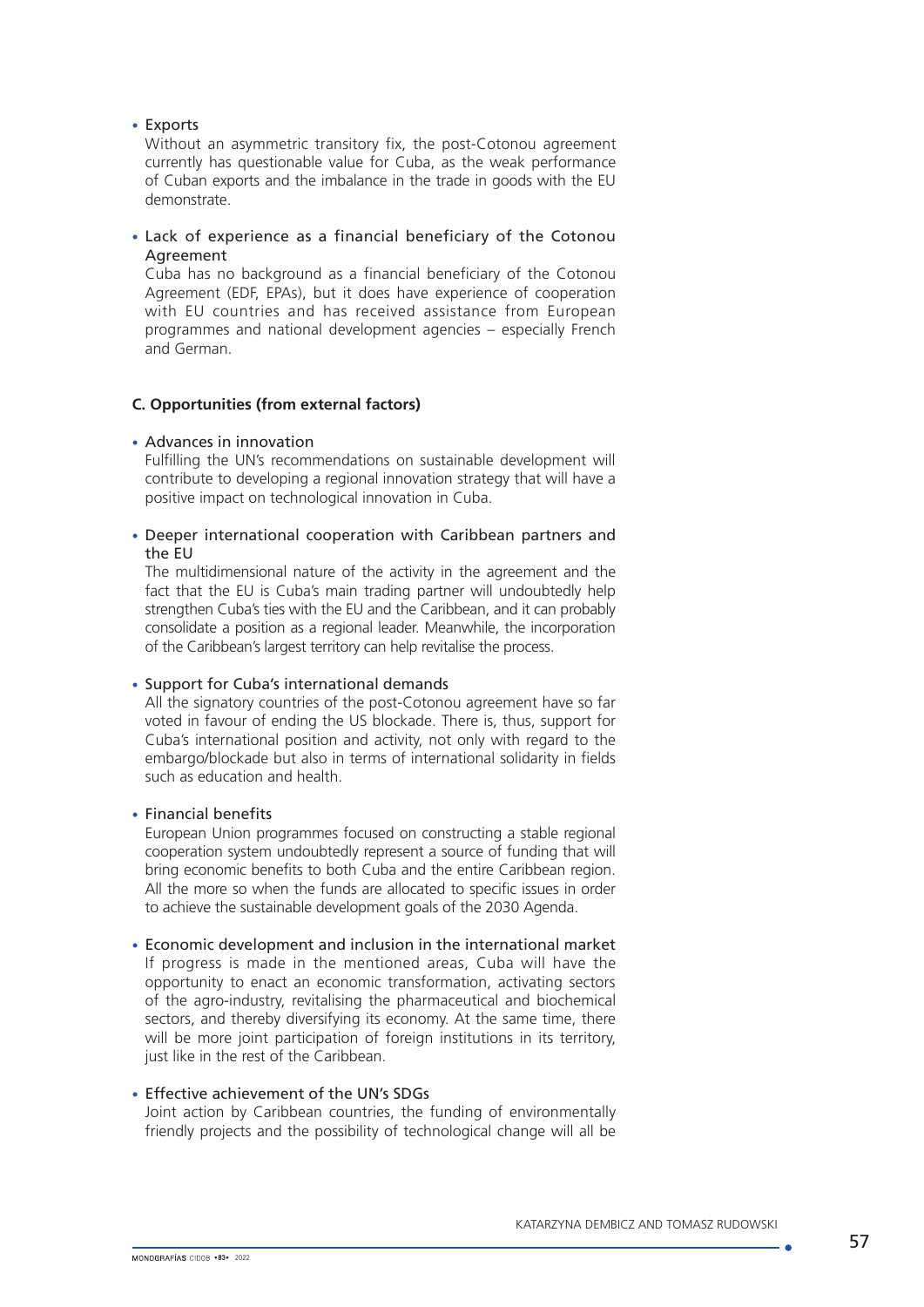factors in Cuba joining the countries working effectively to achieve the SDGs. All the more so now, when, due to its economic situation, Cuba is developing local investments in solar and wind energy in cooperation with China and the EU.

#### • Greater regional and global importance

At this stage of Caribbean–EU relations, Cuba could be like the Dominican Republic in Lomé IV or it could be much more. Its diplomatic capacities and relations with China, Russia, Venezuela, Mexico and Anglo-Caribbean countries would broaden both its own interests and South–South and South–North relations.

## • Decreased US presence

Greater cooperation with the ACP and the EU can reduce the effects of the US sanctions imposed on Cuba.

## **D. Threats (from external factors)**

#### • US sanctions imposed on Cuba

The political, economic and financial framework of the US sanctions can be considered a set of barriers that limit Cuba's effective inclusion in the Caribbean Agenda, cooperation with the EU and the other ACP countries.

#### • Mutual distrust within the countries of the region

Distrust of the Dominican Republic grew among CARIFORUM countries when it became part of ACP–EU cooperation. Cuba's entry may also create suspicion, on the one hand for being the largest territory and having the profile of a leader, but also because it maintains relations with countries that some Caribbean states see as political economic adversaries.

• Potential limiting of the Cuban state's sovereignty and autonomy

The agreement alludes to the sovereignty and autonomy of the signatory parties, but every integration process requires some degree of sovereignty and decision-making autonomy to be delegated. With Cuba firmly committed to defending both values, it may become passive within the organisation, while at the same time separating the Cuban state from the main currents of change.

#### • Decline in international acceptance of the Cuban model

Article 1 of the Constitution tells us: "Cuba is a democratic, independent and sovereign socialist State of law and social justice, organized by all and for the good of all, as an indivisible and unitary republic, founded by the labor, dignity, humanism, and ethic of its citizens for the enjoyment of liberty, equity, justice, and equality, solidarity, and individual and collective well-being and prosperity", but many organisations and institutions question its political system and define it as an "authoritarian regime". A report by The Economist Intelligence Unit (EIU), which measures the state of liberal democracy using an index of 0 to 10, ranks Cuba second-bottom in Latin America, with its score of 2.84 placing it 140th of the 167 countries studied. Regionally, only Venezuela ranks lower (2.76; 143rd place)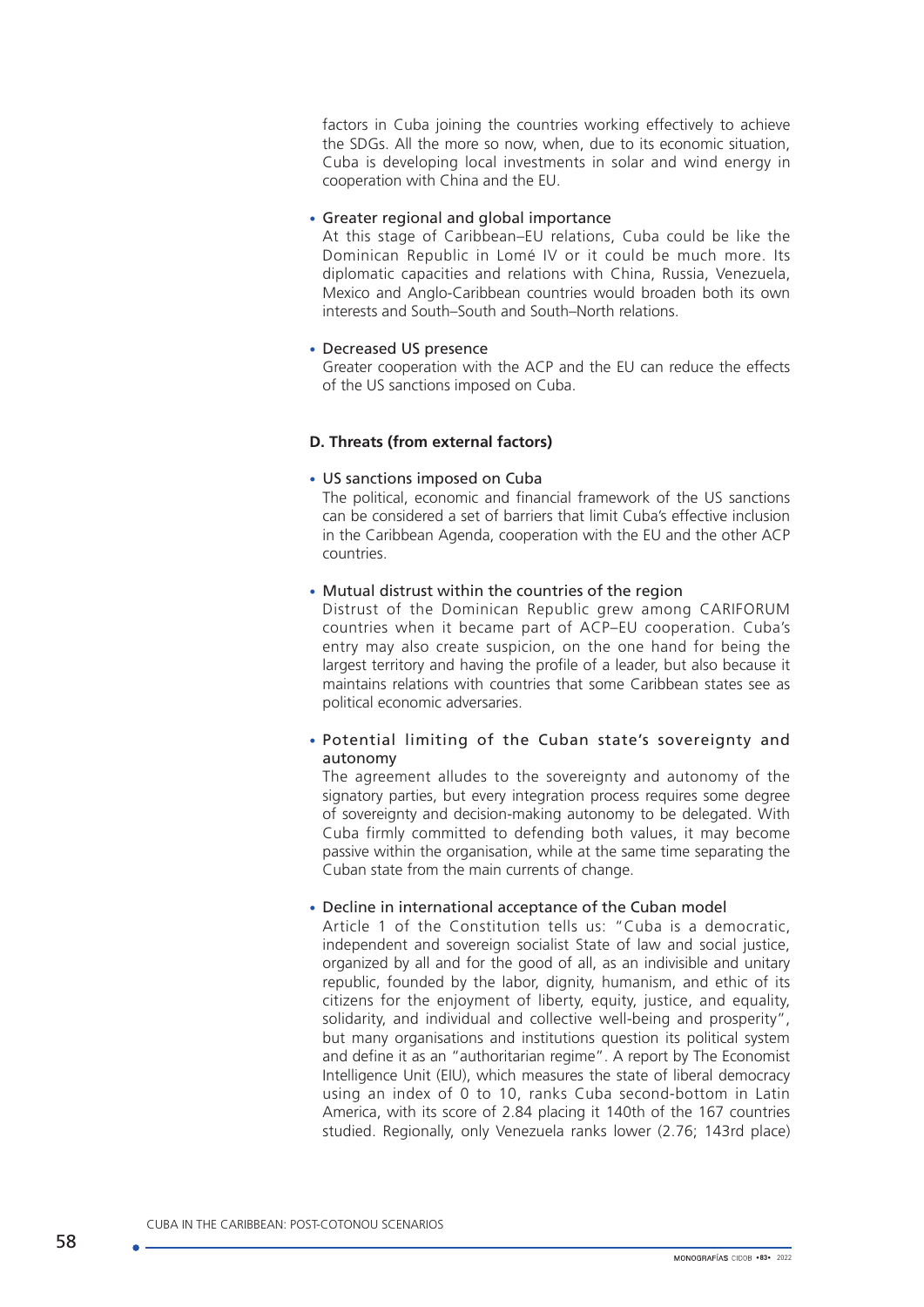(EIU, 2021). Its failed economy and fossilised political system makes Cuba less and less attractive to foreign investors.

### • Ignorance in the Caribbean about cooperation opportunities with Cuba

Caribbean businesspeople and officials have little knowledge of Cuban business opportunities and institutional and legal specificities, which may negatively affect the development of cooperation and weaken Cuba's position in the region.

#### • Potential disruptions to project funding

The elimination of the EDF and financing for programmes through the "Global Europe" Neighbourhood, Development and International Cooperation Instrument (NDICI) mean that fluctuations may occur in the levels of financing, alongside the decreasing predictability of the funds allocated to Cuba and the Caribbean – despite the Economic Partnership Agreement the EU signed with CARIFORUM in October 2008.

The summary of the strengths, weaknesses, opportunities and threats is presented below:

| Figure 2: SWOT analysis                                                                                                                                                                                                               |                                                                                                                                                                                                                                                                                                                                                          |  |
|---------------------------------------------------------------------------------------------------------------------------------------------------------------------------------------------------------------------------------------|----------------------------------------------------------------------------------------------------------------------------------------------------------------------------------------------------------------------------------------------------------------------------------------------------------------------------------------------------------|--|
| <b>STRENGHTS</b><br>Active Cuban foreign policy<br>Cuba as a bridge to Latin Ametrica<br>skilled diplomacy<br>Cuba's power/soft power<br>The Caribbean's largest economy<br>Country with social freedoms & rigths to a dignified life | <b>OPPORTUNITIES</b><br>Advances in innovation<br>Deeper cooperation with Caribbean partners and the EU Support<br>for Cuba's international demands<br><b>Financial benefits</b><br>Economic development and inclusion in the global market<br>Effective achievement of the UN's SDGs<br>Greater regional and global importance<br>Decreased US presence |  |
| <b>SWOT</b>                                                                                                                                                                                                                           |                                                                                                                                                                                                                                                                                                                                                          |  |
| <b>WEAKNESSES</b><br>Political system<br>Lack of political freedoms<br>Economic system<br>Monolingual, fearful entrepreneurs<br><b>Exports</b><br>Lack of experience as a financial beneficiary<br>of the Cotonou Agreement           | <b>THREATS</b><br>US sanctions imposed on Cuba<br>Mutual distrust within the countries of the region<br>Potential limiting of the Cuban state's sovereignty<br>Decline in the international acceptance of the Cuban model<br>Ignorance in the Caribbean about cooperation<br>opportunities with Cuba<br>Potential disruptions to project funding         |  |

Source: Compiled by the Authors.

## 6. Possible scenarios for Cuba's inclusion in the post-Cotonou Caribbean agenda

Taking the strengths and weaknesses to be internal conditioning factors and the opportunities and threats to be exogenous (from the external environment), the literature proposes four strategies for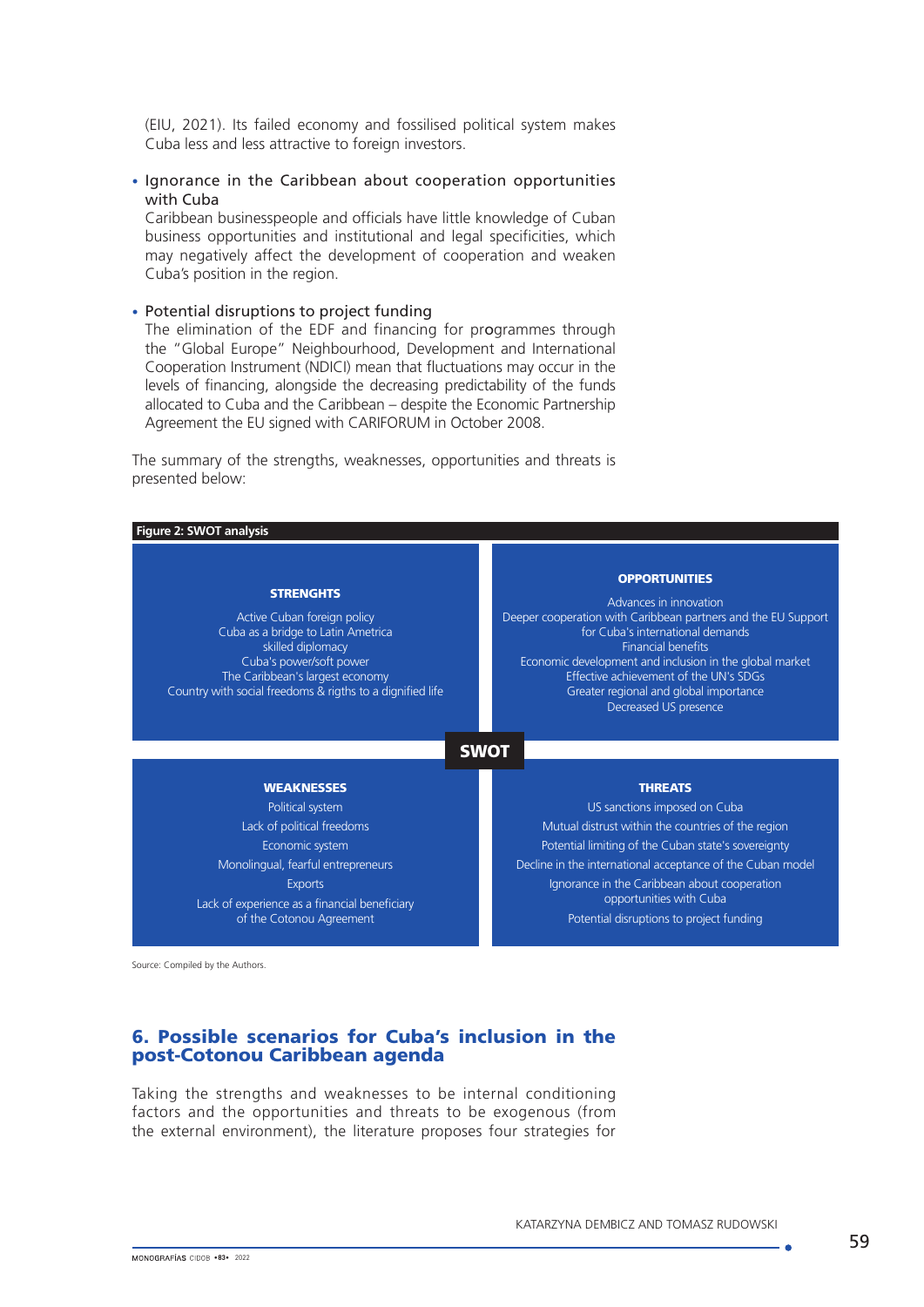action depending on the correlation of these factors. In other words: Will the strengths allow the opportunities to be taken advantage of? Will the strengths allow the threats to be balanced or reduced? Will the weaknesses reduce the chance of taking advantage of the opportunities? And will the weaknesses increase the risk of the threats?:

**Aggressive:** strengths predominate and are positively correlated with the opportunities emerging from the environment.

**Conservative**: the subject of analysis operates in an unfavourable (hostile) environment but its strengths are correlated with any threats, allowing it to respond decisively to them. However, there is no prospect for development as the strengths do not match the opportunities.

**Competitive**: weaknesses prevail over strengths but the subject of analysis operates in a friendly (favourable) environment, enabling it to maintain its position. However, endogenous weakness prevents it from taking advantage of the opportunities offered by the environment, leading it to focus on eliminating internal weaknesses.

**Defensive:** weaknesses are closely linked to external threats and there is a consequent high possibility of collapse. This strategy focusses on the entity's survival.

We have based the SWOT analysis on the answers to the questions above, correlating each of the factors and elements defined and mentioned and evaluating their level of influence on a scale from 0 to 2, where "0" means no influence and "2" is the maximum correlation of the factors. By doing this, we obtain the score within the framework for the four areas of values, from which it is clear that the competitive strategy is the most likely:

| Figure 3. Results of the SWOT analysis |                                                     |                                          |
|----------------------------------------|-----------------------------------------------------|------------------------------------------|
|                                        | <b>OPPORTUNITIES</b>                                | <b>THREATS</b>                           |
| <b>STRENGHTS</b>                       | 50 POINTS<br>(Aggresive strategy)                   | 31 POINTS<br>(Conservative strategy)     |
| <b>WEAKNESSES</b>                      | 53 POINTS<br>(Competitive strategy-<br>most likely) | <b>38 POINTS</b><br>(Defensive strategy) |

Source: compiled by Authors.

Cuba's formal incorporation into the European Union–ACP cooperation structures will have multiple repercussions. At international level it undoubtedly represents a step towards recognition and acceptance of Cuba's current policy and the changes that have taken place on the island over the last decade. At the same time, it will be a clear signal to the world that certain global problems require the abandonment of singular foreign policies that aim to punish and isolate countries whose visions of political and economic development differ from those of the EU. The direct effects of Cuba's entry into the post-Cotonou system will first be felt at national level, followed by the effects on the Caribbean area and its integration system. The region thus receives a new member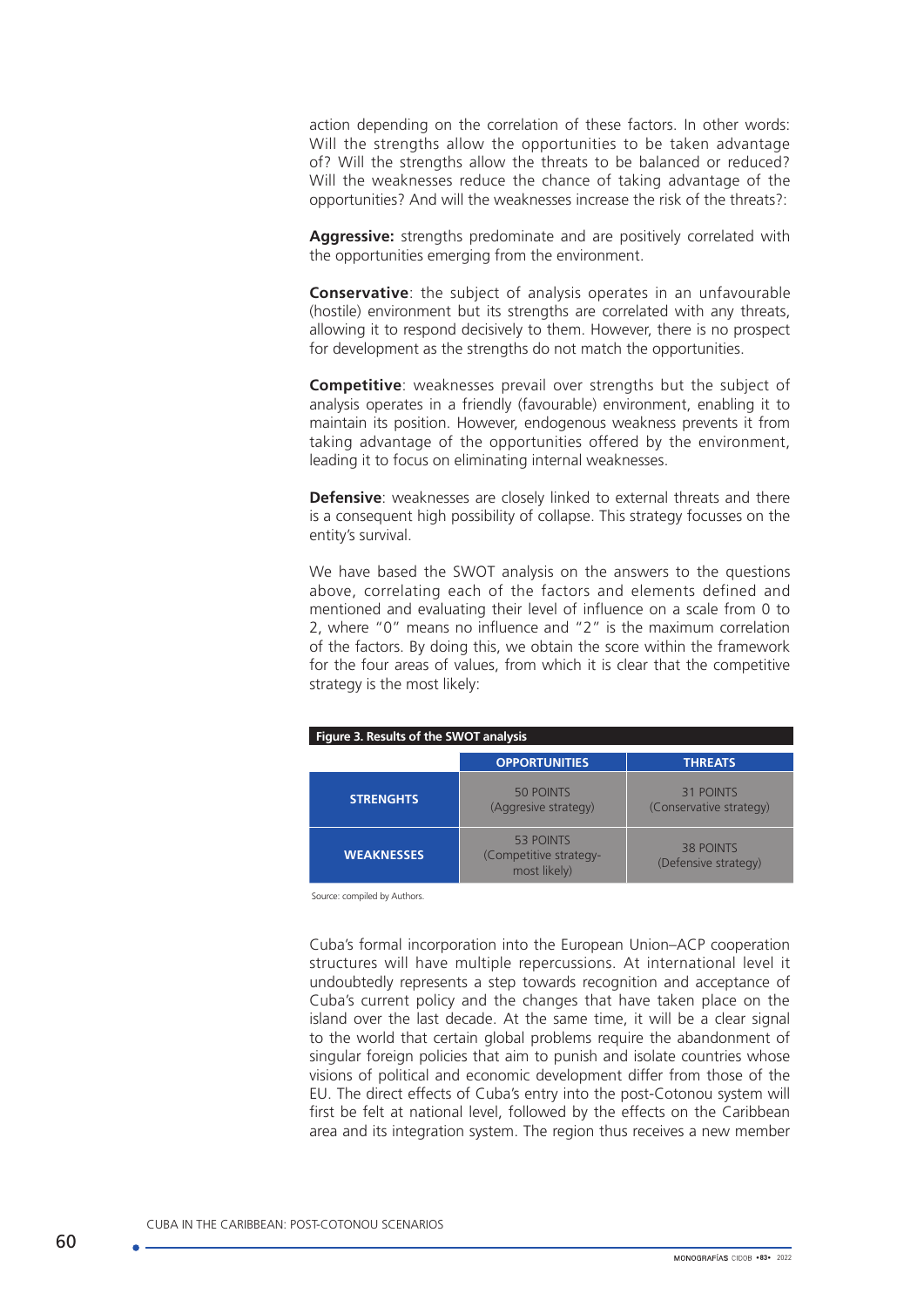that has been isolated until now, but whose demographic, territorial, military and political weight exceed those of its counterparts. Cuba's post-1959 international activity may be characterised as both open and aiming to fully preserve its national sovereignty. We may wonder then, what positions Cuba is likely to take within the framework of the Caribbean agenda, without giving up the fundamental principles of its socioeconomic and political regime.

The SWOT analysis shows that Cuba is operating in a favourable environment that provides it with support and the possibility of acting aggressively or opting for a competitive strategy.

Cuba undoubtedly possesses internal strengths that are correlated with opportunities, especially within the framework of the new agreement. Its incorporation seems likely to be successful, as long as its neighbours are able to act without distrust and without fear of the stances of third countries (like the United States), and as long as Cuba is able to overcome or limit the effects of its greatest weakness (its current political system). In this happens, Cuba can become a regional leader and a key Caribbean partner for the European Union. It is, however, possible that its internal weaknesses may acquire great significance and make it impossible for Cuba to take full advantage of the opportunities that emerge from the post-Cotonou partnership and the Caribbean region that will take shape.

The competitive strategy, potentially the most likely scenario for Cuba in its Caribbean relations, requires internal obstacles to be removed in order to fully take advantage of the internal strengths and opportunities offered by the environment. The analysis clearly indicates that internal factors (considered to be weaknesses), such as the current political system, the lack of political freedoms, the economic system in place and the timidity of entrepreneurs are threats to the possible financing of projects resulting from the post-Cotonou agreement. This helps explain Cuba's extremely cautious approach to the association: in short, this type of change could cause the dismantling of the domestic political economic system. At the same time, Cuba faces certain internal issues that favour its inclusion in the Caribbean agenda. If the projects in these fields do not receive funding the consequences could be grave, and a two-speed Caribbean could emerge: one that benefits from EU funds and a second that is denied these advantages. This would widen the divide that already exists, which Casimir (1996) describes in terms of antagonisms. It is a pessimistic scenario that can be avoided if Cuba broadens and deepens its strategic relations with the countries of the Global South, either within the post-Cotonou framework or outside it.

In our opinion, the most likely scenario is that, after taking some time to understand the possible benefits and threats and having been able to negotiate some important issues, Cuba will eventually sign the post-Cotonou agreement. It is worth recalling, in this regard, that above all the Cuban authorities seek to ensure the survival of the political regime. The EU is aware of this, which is why the EU ambassador to Cuba, Alberto Navarro, has said that to safeguard the bilateral relationship Cuba could use a protocol to ensure that where contradictions, confusion and differences arise between post-Cotonou and the Political Dialogue and Cooperation Agreement, the PDCA

The most likely scenario is that, after taking some time to understand the possible benefits and threats and having been able to negotiate some important issues, Cuba will eventually sign the post-Cotonou agreement.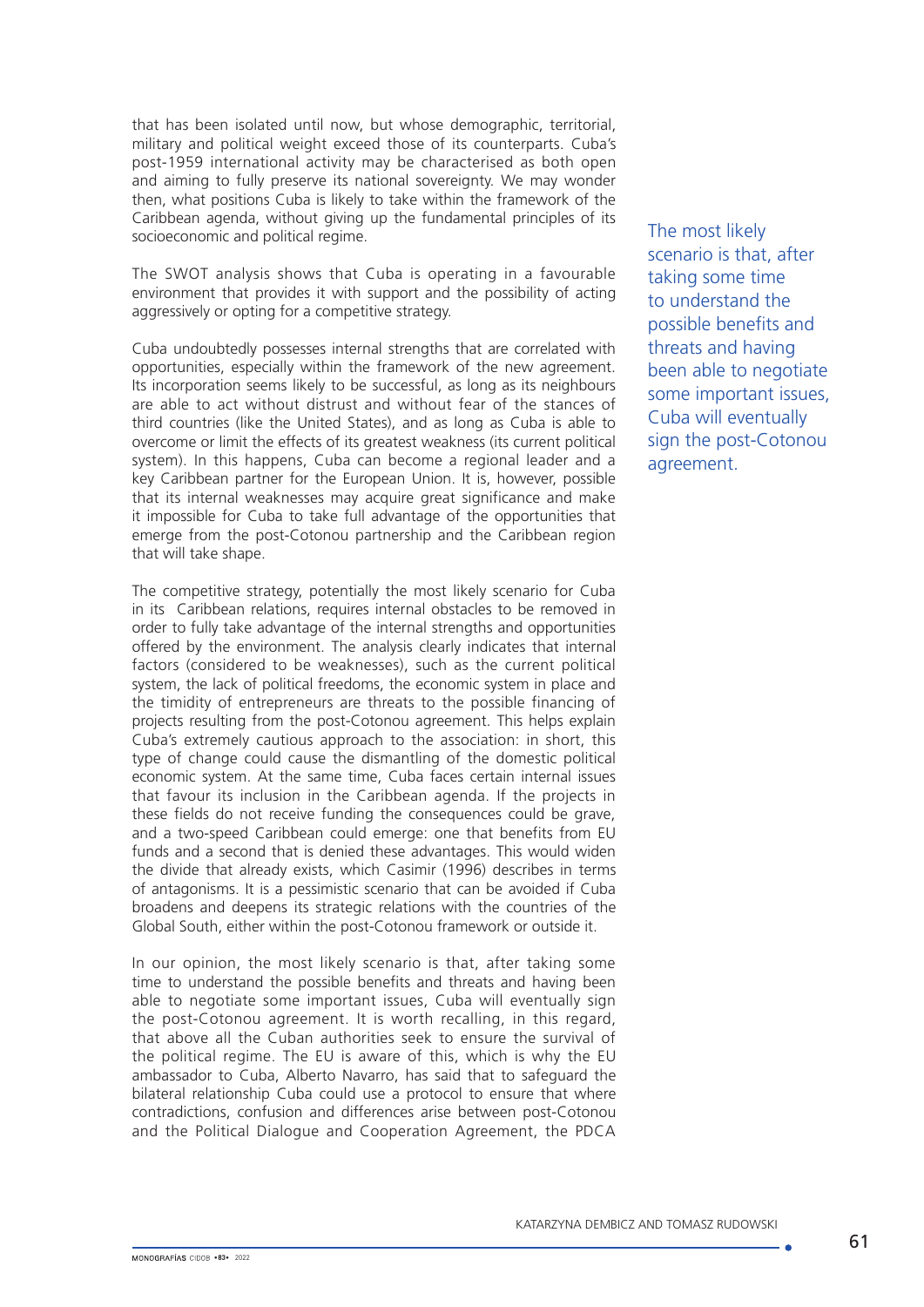always prevails (González, 2020). This would give rise to possible negotiations and suggests that the EU takes Cuba to be the main actor in its relations with the Caribbean.

Cuba is actively working towards regional integration and will certainly not want a two-speed Caribbean to emerge. It should also be mentioned that the island has for many years had a strategic patron: first it was the US, and then following the Cuban Revolution came the USSR and Venezuela. But the situation in Venezuela means that Cuba will be forced to seek a new partner, such as the European Union. Closer relations with the EU may help limit the negative effects of the US embargo and make better use of relations with China and Latin American and Caribbean countries. Meanwhile, the potential for political change in Brazil in the next presidential elections means future cooperation between the two countries should not be ruled out.

Acceding to the post-Cotonou agreement will be no easy decision for the Cuban government, but as Carlos Alzugaray, a former Cuban diplomat, says, Cuba should take advantage of this new situation (González, 2020). He believes that enough experience and critical mass have already been accumulated to be able to take better advantage of the economic advantages of Cotonou. Meanwhile, US aggressiveness forces Cuba to be more proactive in seeking out alternatives that reduce the harm done by the blockade. Alzugaray adds that it would also be beneficial to both parties for Cuba to play a full part in the negotiation processes alongside its Caribbean, African and Pacific friends. The conditions are propitious, given that the European Council and Commission generally look favourably on the development of cooperation without restrictions of a political nature. On the new ACP–EU agreement Alzugaray has said that the experience of many ACP Group governments shows that, while certain political conditions exist, there is capacity to negotiate with European counterparts without making concessions that limit sovereignty (González, 2020). Cuba's strategy will thus probably focus on eliminating internal weaknesses in order to take better advantage of opportunities in the environment in the future, with political factors likely to play the key role in the Cuban government's position on post-Cotonou.

# References

ACS – Association of Caribbean States. Convention Establishing the Association of Caribbean States, 1994 (online). [Date accessed 30.08.2021]: http://www.acs-aec.org/index.php?q=documents/ legal/1994/convention-establishing-the-association-of-caribbean-states-acs

ARRIGHI, Jean. "El sistema interamericano y la defensa de la democracia". *Revista Agenda Internacional*, no. 27 (2009), pp. 69–94.

BANCO CENTRAL DE LA REPÚBLICA DOMINICANA, 2021 (online). [Date accessed 10.08.2021]: https://www.bancentral.gov.do

BOIDIN, Jean-Claude. "ACP-EU Relations: The End of Preferences? A Personal Assessment of the Post-Cotonou Agreement", *ECDPM DISCUSSION PAPER*, no. 289 (2020), (online). [Date accessed

Cuba's strategy will thus probably focus on eliminating internal weaknesses in order to take better advantage of opportunities in the environment in the future.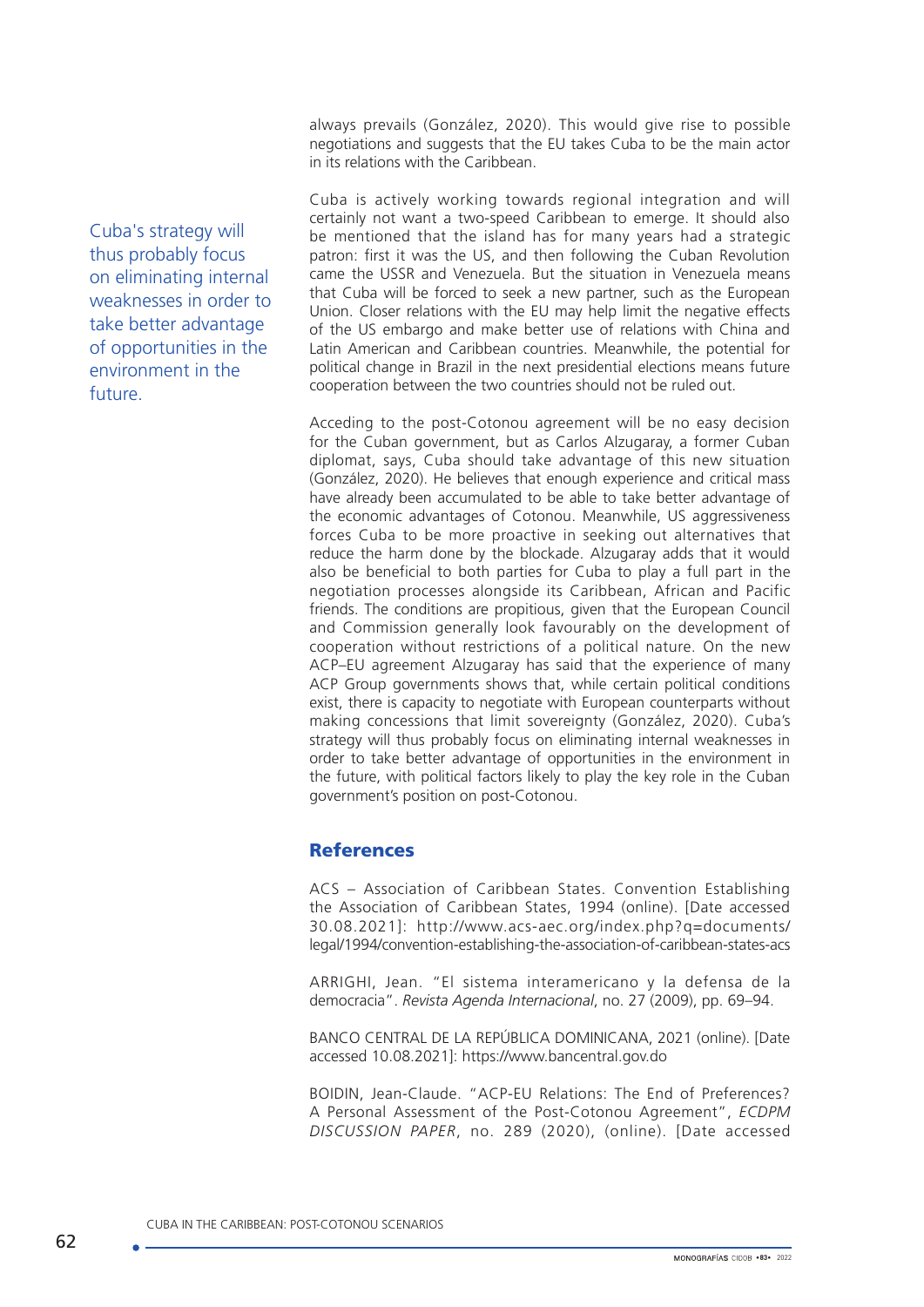01.09.2021]: [https://ecdpm.org/wp-content/uploads/ACP-EU-Relations-](https://ecdpm.org/wp-content/uploads/ACP-EU-Relations-End-Preferences-Personal-Assessment-Post-Cotonou-Agreement-ECDPM-Discussion-Paper-289-2020.pdf)[End-Preferences-Personal-Assessment-Post-Cotonou-Agreement-ECDPM-](https://ecdpm.org/wp-content/uploads/ACP-EU-Relations-End-Preferences-Personal-Assessment-Post-Cotonou-Agreement-ECDPM-Discussion-Paper-289-2020.pdf)[Discussion-Paper-289-2020.pdf](https://ecdpm.org/wp-content/uploads/ACP-EU-Relations-End-Preferences-Personal-Assessment-Post-Cotonou-Agreement-ECDPM-Discussion-Paper-289-2020.pdf)

CASIMIR, Jean. *La invención del Caribe,* Rio Piedras: UPR, 1996.

Constitución de la República de Cuba (1976 with amendments in 2002), original at: https://aceproject.org/ero en/regions/americas/CU/Cuba%20 %28reformas%20hasta%202003%29.pdf/view; English translation by the Constitute Project (online). [Accessed on 18.03.2021]: [https://www.](https://www.constituteproject.org/constitution/Cuba_2002.pdf?lang=en) [constituteproject.org/constitution/Cuba\\_2002.pdf?lang=en](https://www.constituteproject.org/constitution/Cuba_2002.pdf?lang=en)

Constitución de la República de Cuba de 2019, original at: http://www. cuba.cu/gobierno/cuba.htm. [Accessed on 18.03.2021]

DEMBICZ, Andrzej. "Definición geográfica del Caribe" in: *Premisas geográficas de la integración socioeconómica del Caribe*, Havana: Academia de Ciencias de Cuba, 1979, pp. 11–29.

DOMÍNGUEZ, Jorge I. *To Make a World Safe for Revolution: Cuba's Foreign Policy*, New York: Harvard University Press, 1989.

DREYER, Iana. "Opinion: Post-Cotonou agreement trade provisions are shockingly asymmetrical", 16.04.2021, (online). [Accessed on 1.08.2021]: https://borderlex.net/2021/04/16/opinion-post-cotonouagreement-trade-provisions-are-shockingly-asymmetrical/

DUANY, Jorge. "Las diásporas de las Antillas hispánicas: una comparación transnacional". *Revista del CESLA,* no. 13 (2010), pp. 265–289.

EC - European Commission. "Green Paper on Relations between the European Union and the ACP countries on the Eve of the 21st Century - Challenges and Options for a New Partnership". COM (96) 570 final, 20 November 1996.

EC – European Commission. Summaries of EU Legislation: Cotonou Agreement, 2020a, (online). [Date accessed 06.08.2021]: https://eur-lex. europa.eu/legal-content/EN/TXT/?uri=LEGISSUM%3Ar12101

EC – European Commission. "Post-Cotonou: Negotiators reach a political deal on a new EU/Africa-Caribbean-Pacific Partnership Agreement", Press release, 3rd December de 2020, Brussels: EC, 2020b, (online). [Date accessed 10.08.2021]: https://ec.europa.eu/commission/ presscorner/detail/en/ip\_20\_2291

EC – European Commission. "Questions and Answers on the new EU/ Africa-Caribbean-Pacific Partnership Agreement", Brussels: 2021a, (online). [Date accessed 10.09.2021]: [https://ec.europa.eu/commission/](https://ec.europa.eu/commission/presscorner/detail/en/qanda_21_1553) [presscorner/detail/en/qanda\\_21\\_1553](https://ec.europa.eu/commission/presscorner/detail/en/qanda_21_1553)

EC - European Commission. Partnership Agreement Between [The European Union/The European Union and its Member States], Of the one Part, and Members of the Organisation of African, Caribbean and Pacific States, of the Other Part, 2021b (online). [Accessed on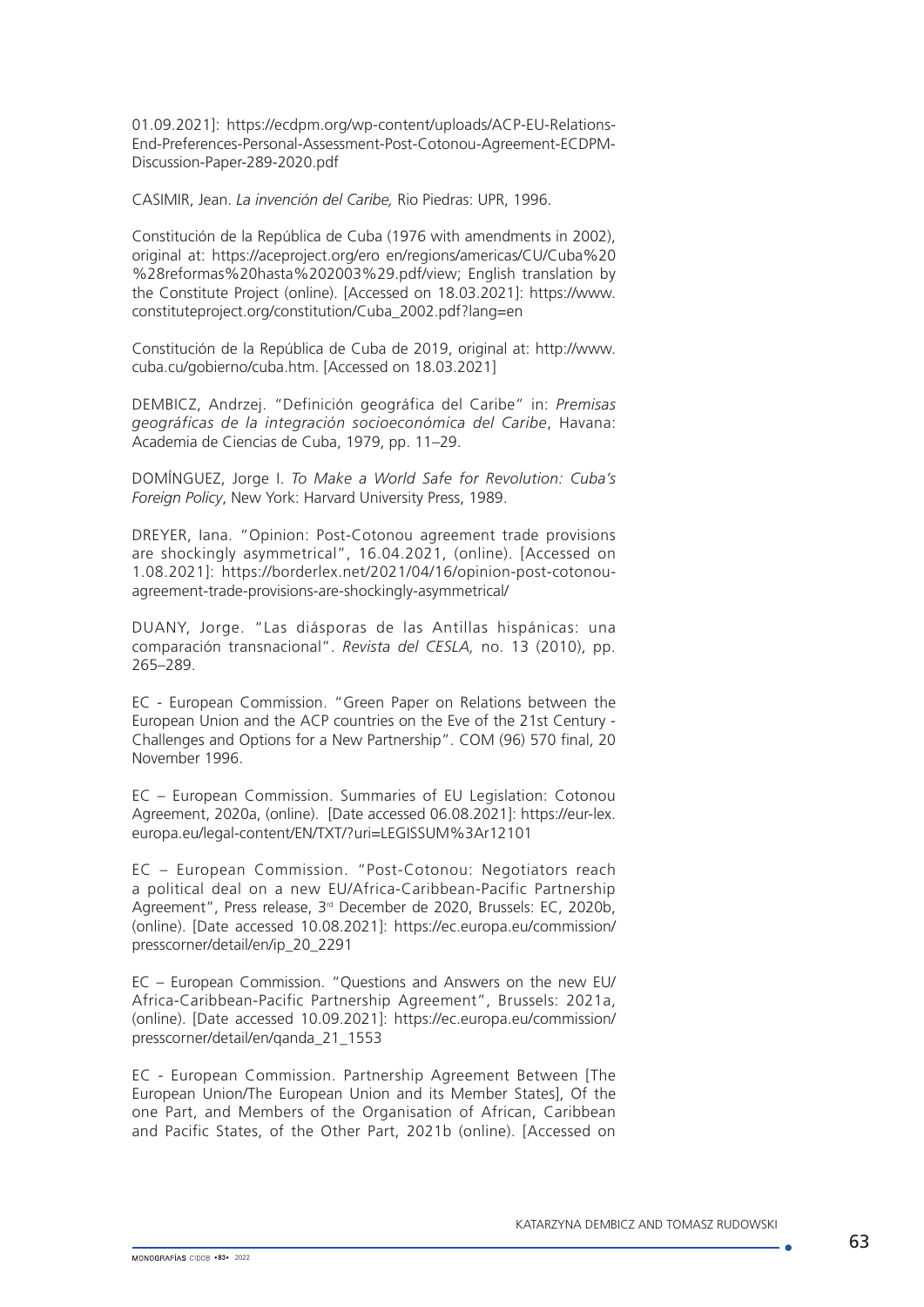11.08.2021]: https://ec.europa.eu/international-partnerships/ system/files/negotiated-agreement-text-initialled-by-eu-oacps-chiefnegotiators-20210415\_en.pdf

ECDPM - European Centre for Development Policy Management. *Cotonou Infokit. History and Evolution of ACP-EU Cooperation*, Maastricht, 2001.

EP - European Parliament. "After Cotonou: Towards a new agreement with the African, Caribbean and Pacific states", Brussels, 2021 (online). [Accessed on 5.09.2021]: https://www.europarl.europa.eu/RegData/ etudes/BRIE/2021/698029/EPRS\_BRI(2021)698029\_EN.pdf

EIU – The Economist Intelligence Unit. Democracy Index 2020: In sickness and in health? (online). [Accessed on 21.08.2021]: https:// www.eiu.com/n/campaigns/democracy-index-2020/

FEINSILVER, Julie M. "Cuba's Medical Diplomacy", in: Mauricio A. Font, (ed.) *Changing Cuba/Changing World*, New York: Bildner Center for Western Hemisphere Studies, 2008.

FERNÁNDEZ TABÍO, Luis R. "La Alianza Transpacífico en la estrategia de Estados Unidos para América Latina y el Caribe", in: Andrés Serbin, Laneydi Martínez, H. Ramanzani Jr., (ed.) *¿Atlántico vs. Pacífico?: América Latina y el Caribe, los cambios regionales y los desafíos globales*, *Anuario de la Integración Regional de América Latina y el Gran Caribe*, Buenos Aires: CRIES, 2014.

GARCÍA LORENZO, Tania. "El ALBA visto desde Caribe. Entre la realidad y los sueños", in: Andrés Serbin, Laneydi Martínez, H. Ramanzani Jr., (eds.) *El regionalismo "post-liberal" en América Latina y el Caribe: nuevos actores, nuevos temas, nuevos desafíos, Anuario de la Integración Regional de América Latina y el Gran Caribe*, Buenos Aires: CRIES, 2012.

GAZTAMBIDE, Antonio. "La invención del Caribe a partir de 1898 (las definiciones del Caribe revisadas". *Jangwa Pana. Revista de Antropología*, no. 5 (2006), pp. 1–23.

GONG, Gerrit W. *The Standard of 'Civilization' in International Society*. Oxford: Clarendon, 1984.

GONZÁLEZ, Ivet. "¿Firmará Cuba el nuevo acuerdo de la ACP con la UE?", IPS-Inter Press Service, 19<sup>th</sup> February 2020, (online). [Accessed on 20.08.2021]: https://ipsnoticias.net/2020/02/firmara-cuba-nuevoacuerdo-la-acp-la-ue/

KENNES, Walter. "How Brexit may affect ACP-EU relations: an historical perspective". *ECDPM DISCUSSION PAPER*, no. 220 (2018) (online). [Accessed on 16.08.2021]: https://ecdpm.org/publications/brexit-affectacp-eu-relations-historical-perspective/

KRUIJT, Dirk. "Cuba y sus lazos con América Latina y el Caribe, 1959 – presente". *Revista uruguaya de ciencia política*, vol. 28 (2019), pp. 279–301.

CUBA IN THE CARIBBEAN: POST-COTONOU SCENARIOS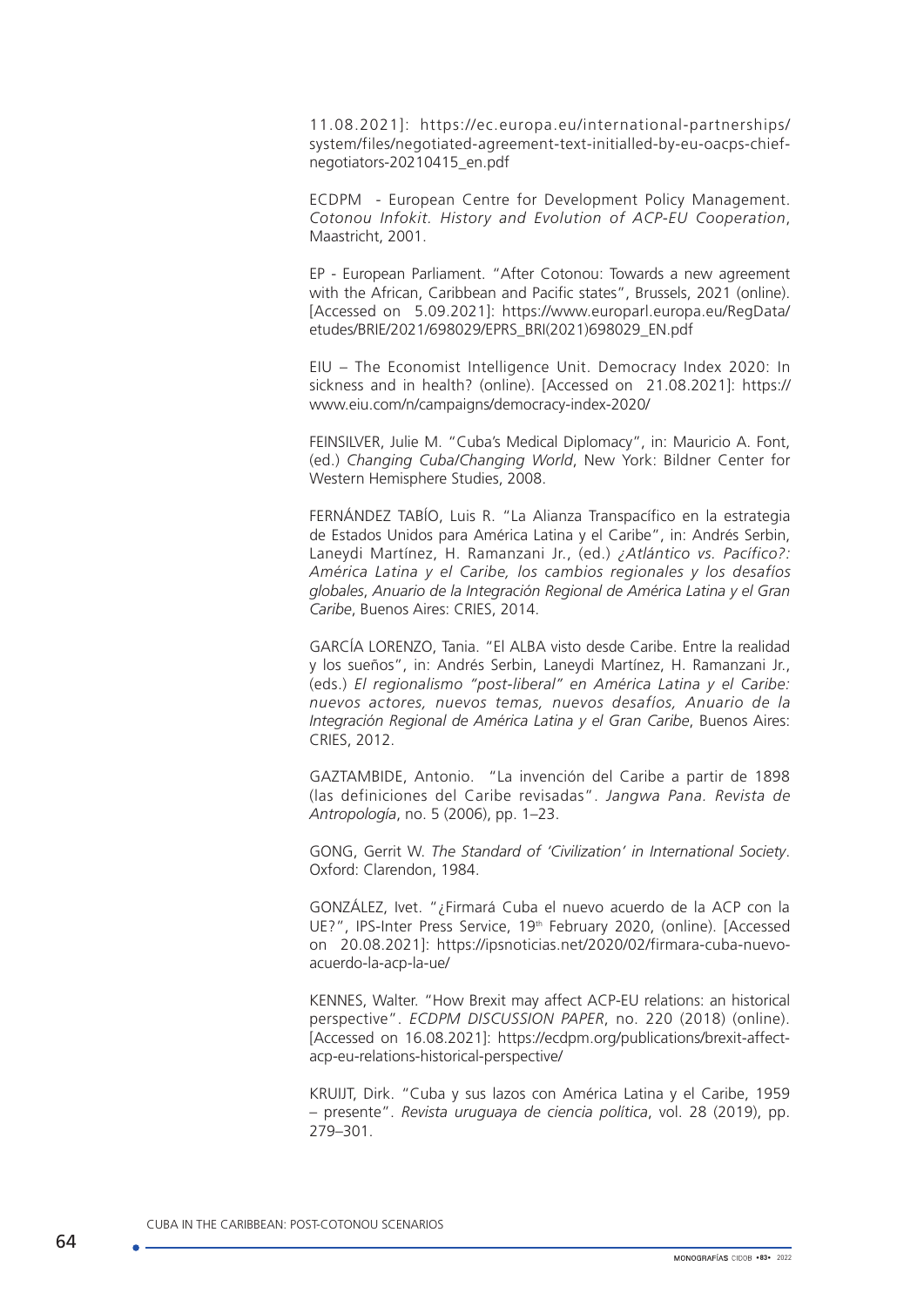KRUIJT, Dirk. "Cuba's Defence Diplomacy: Hard and soft power, 1959-2018" in: *Defence Diplomacy and National Security Strategy: Views from the Global South*, African Sun Media, 2020, pp. 67–85.

MARTÍNEZ REINOSA, Milagros. "Las Relaciones de Cuba con el Caribe" in: Milagros Martínez Reinosa, Jacqueline Laguardia, (ed.) *El Caribe a los 50 años de la Revolución Cubana*, Havana: Editorial de Ciencias Sociales, 2011, pp. 201–230.

MATUSIAK, Krzysztof (ed.). *Innowacje i transfer technologii. Słownik pojęć*. Warsaw: Polska Agencja Rozwoju Przedsi*ę*biorczo*ś*ci, 2011.

MONTOUTE, Annita (ed.). *The Caribbean in the European Union-Community of Latin American and Caribbean States Partnership*. Hamburg: EU-LAC FOUNDATION, 2017.

MORGAN, Elizabeth. "OACPS/EU Post-Cotonou Agreement – text initialling ceremony", *CARICOM TODAY*, 15 April 2021 (online). [Accessed on 02.09.2021]: https://today.caricom.org/2021/04/15/oacpseu-post-cotonou-agreement-text-initialling-ceremony-brussels-april-15/

MORI, Roberto. *Hostos insepulto: ensayos en la búsqueda de la utopía inconclusa*. Santo Domingo: Isla Negra Editores, 2003 (online). [Accessed on 20.06.2021]:<https://books.google.co.cr/>

NUÑEZ JIMENEZ, Antonio. *El Caribe, consideraciones culturales y geográficas.* 1995 [paper]

NYE, Joseph. "Integración regional comparada: concepto y medición". *Revista Integración BID – INTAL*, November (1969) pp. 50–86.

OJEDA REVAH, Mario. "Cuba y la Unión Europea: Una perspectiva histórica. Latinoamérica". *Revista de estudios Latinoamericanos*, no. 54, (2012), pp. 9–36 (online). [Accessed on 17.08.2021]: [http://](http://www.scielo.org.mx/scielo.php?script=sci_arttext&pid=S1665-85742012000100002&lng=es&tlng=es) [www.scielo.org.mx/scielo.php?script=sci\\_arttext&pid=S1665-](http://www.scielo.org.mx/scielo.php?script=sci_arttext&pid=S1665-85742012000100002&lng=es&tlng=es) [85742012000100002&lng=es&tlng=es.](http://www.scielo.org.mx/scielo.php?script=sci_arttext&pid=S1665-85742012000100002&lng=es&tlng=es)

*OFFICIAL JOURNAL OF THE EUROPEAN COMMUNITIES*, "Partnership Agreement between the members of the African, Caribbean and Pacific Group of States of the one part, and the European Community and its Member States, of the other part, signed in Cotonou on 23 June 2000. L 317/3, 15.12.2000 (online). [Accessed on 25.01. 2022]: https:// eur-lex.europa.eu/resource.html?uri=cellar:eebc0bbc-f137-4565-952d-3e1ce81ee890.0004.04/DOC\_2&format=PDF

PASCALI, Marina. "En nueve países caribeños es ilegal ser homosexual", *Statista*, 10th June 2021 (online). [Accessed on 21.06.2021]: https:// es.statista.com/grafico/18532/paises-que-criminalizan-las-relacioneshomosexuales-en-america-latina/

PIERRE-CHARLES, Gérard. *El Caribe contemporáneo*. Mexico City: Siglo 21, 1981.

PRECIADO CORONADO, Jaime; UC, Pablo. "Cuba and the New Inter-American System", in: Gary Prevost and Carlos Olivia Campos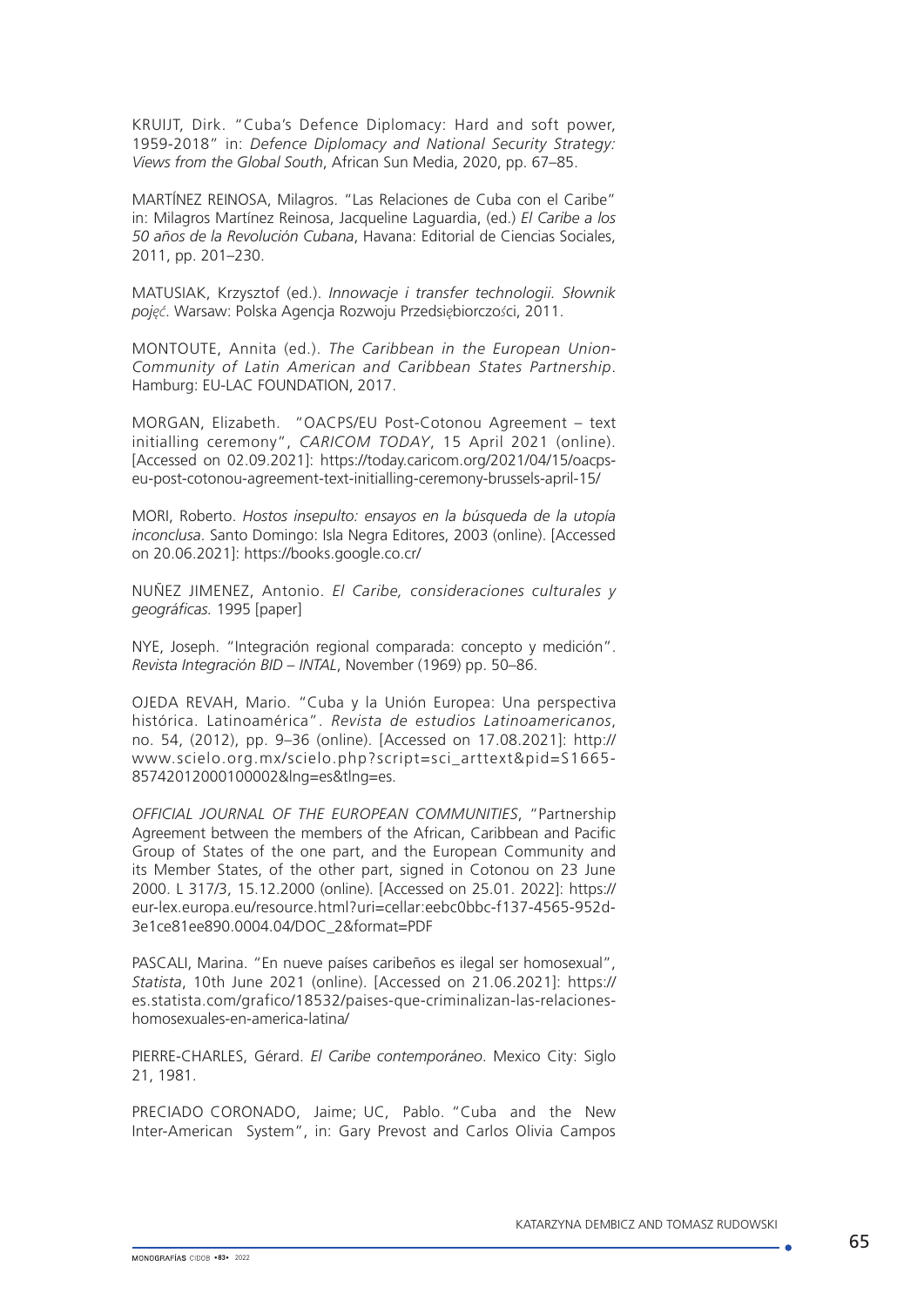(eds.), *Cuban-Latin American Relations in the Context of a Changing Hemisphere*. Amherst: Cambria Press, 2011, pp. 73–99.

PRENSA ACP. "ACP Group Thanks Cuba for Solidarity and Cooperation", 12<sup>th</sup> February 2019 (online). [Accessed on 06.08.2021]: http://www.acp.int/content/acp-group-thanks-cuba-solidarity-andcooperation

ROMERO, Antonio F. "Los desafíos de la reconfiguración regional: Una perspectiva caribeña" in: Andrés Serbin, (ed.) *¿Fin de ciclo y reconfiguración regional? América Latina y las relaciones entre Cuba y los Estados Unidos.* Buenos Aires: Coordinadora Regional de Investigaciones Económicas y Sociales, 2016, pp. 65–85.

RUDOWSKI, Tomasz. "Vías a la modernidad. Noción y concepto de desarrollo en América Latina: un marco teórico", in: Mirosława Czerny & Ciro Alfonso Serna Mendoza (eds.), *Globalización y desarrollo sostenible*. Warsaw: WUW, 2018, pp. 69–82.

SERBÍN, Andrés. "Cuba and Latin America and the Caribbean", in: H. Michael Erisman and John M. Kirk (eds.), Cuban Foreign Policy. Transformation under Raúl Castro. Lanham: Rowman and Littlefield, 2018a, pp. 77–94.

SERBÍN, Andrés (ed.). *América Latina frente a un nuevo orden mundial: poder, globalización y respuestas regionales*. Barcelona: Icaria Editorial, 2018b, (online). [Accessed on 10.09.2021]: http://www.cries.org/ wp-content/uploads/2018/06/CRIESnuevo-orden-mundialFINALWEB1.pdf

SERNA DUQUE, Santiago. Se celebra la VII Cumbre de Jefes de Estado y de Gobierno del mecanismo CARICOM-Cuba, Anadolu Agency, 08.12.2020, (online). [Accessed on 1.10.2021]: https://www.aa.com. tr/es/mundo/se-celebra-la-vii-cumbre-de-jefes-de-estado-y-de-gobiernodel-mecanismo-caricom-cuba/2069846

SERRANO CABALLERO, Enriqueta. "Negociación de los acuerdos de asociación económica de la Unión Europea con el Grupo África, Caribe y Pacífico (2000-2008)". *Revista de El Colegio de San Luis*, vol. II, no. 3, January–June (2012), pp. 172–217.

SERVÍN, Elisa. "Propaganda y Guerra Fría: la campaña anticomunista en la prensa mexicana de medio siglo". *Signos Históricos*, no. 11, January– June (2004), pp. 125–145.

SILVA, Sacha. "Implementation Challenges: Insights from the First CARIFORUM-EU EPA Five-Year Review". *GREAT Insights Magazine*, vol. 3 (2014).

TRILLARD, André et al. *Raport fait au nom de la commission des affaires étrangères, de la défense et des forces armées sur le projet de loi, adopté par l'Assemblée nationale, autorisant la ratification de l'accord de partenariat économique entre la Communauté européenne et ses États membres d'une part, et les Etats du Cariforum d'autre part*, Sénat, 12th December 2012, (online). [Accessed on 10.09.2021]: [https://www.](https://www.senat.fr/rap/l12-211/l12-2111.pdf) [senat.fr/rap/l12-211/l12-2111.pdf](https://www.senat.fr/rap/l12-211/l12-2111.pdf)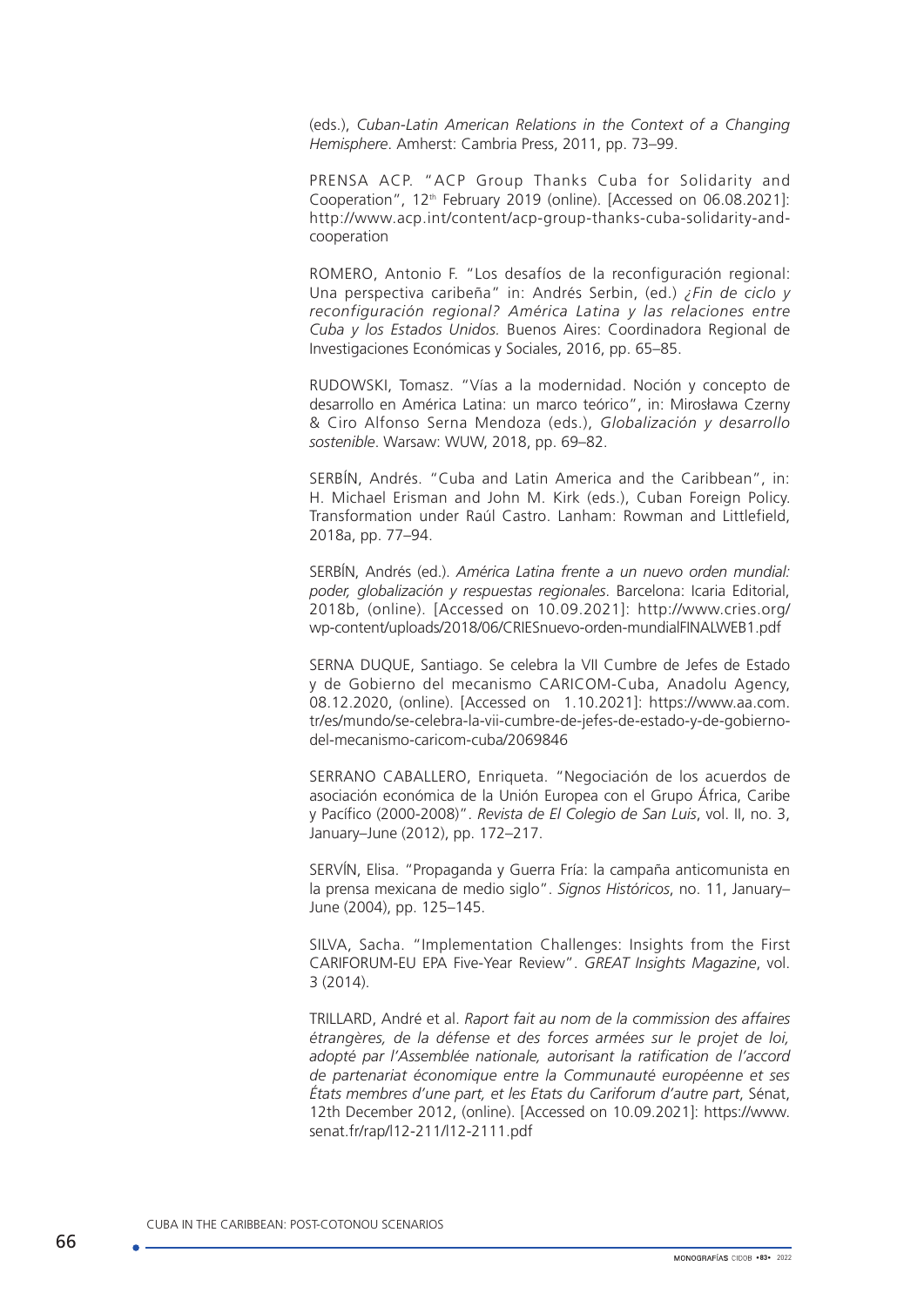WERLAU, Maria C. "Cuba's Health-Care Diplomacy: The Business of a Humanitarian". *World Affairs*, 175, no. 6 (2013), pp. 57–68.

WHITEMAN, Kaye. "A History of the ACP-EU Relationship: The Origins and Spirit of Lomé", in: Annita Montoute, and Kudrat Virk (eds.), *The ACP Group and the EU Development Partnership: Beyond the North-South Debate*. Cham: Palgrave Macmillan, 2017, pp. 33–52.

WILHELM, Jan Philipp. "Cotonou 2.0: A bad trade deal for Africa?". *Deutsche Welle*, 12.05.2021, (online). [Accessed on 15.09.2021]: https:// www.dw.com/en/cotonou-20-a-bad-trade-deal-for-africa/a-57503372

WORLD BANK. Cuba - Data, 2021 (online). [Accessed on 13.08.2021]: https://data.worldbank.org/country/CU

. A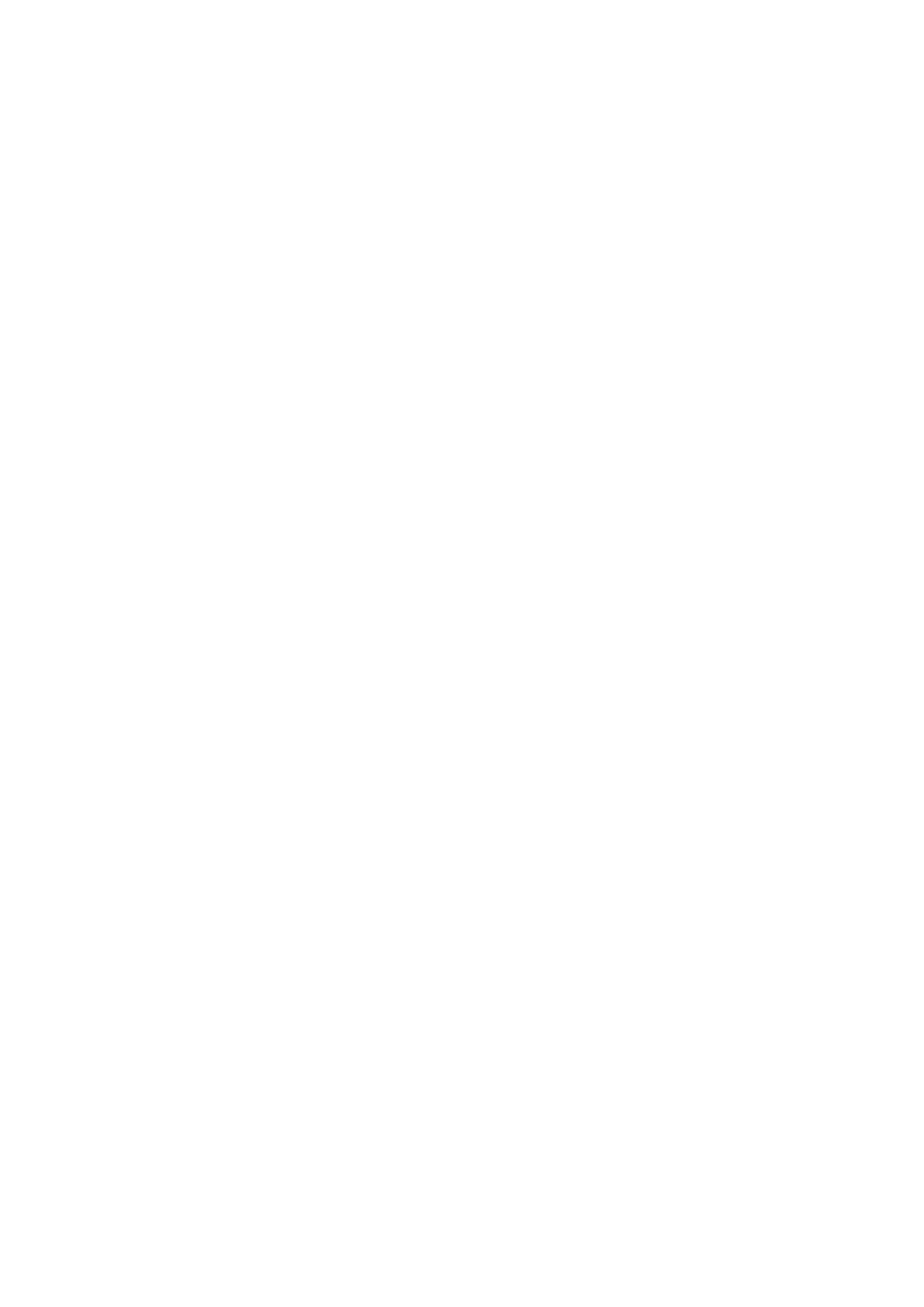## **Eduardo Perera Gómez**

*University of Havana* 

## Introduction

Between the establishment of relations between the European Economic Community (EEC) and Cuba in September 1988 and the signing of the Political Dialogue and Cooperation Agreement (PDCA) in 2016 (Council of the European Union, 2016), cooperation was the main source of friction on the bilateral agenda. This was due to the political conditions the European institutions imposed in return for cooperation, both in terms of implementation and its fit within an institutionalised relationship.

The adoption of the current framework agreement solves this issue by establishing a contractual framework for permanent financial, technical and economic cooperation between the European Union (EU) and Cuba. Unlike the fourth-generation instruments that currently regulate the EU's links with almost all Latin American states, political concerns – a key EU interest – and cooperation – a key Cuban interest – are given precedence over trade liberalisation. In other words, cooperation is not only an important part of the agreement, it is central to the relationship itself<sup>1</sup>.

There are a number of possible reasons for this, but two are particularly relevant.

On the one hand, development cooperation with the specific political goals of democratisation and human rights is a key EU foreign policy tool in its relations with the "third world", and one with specific and major global impact. Some internal hesitancy notwithstanding, at the end of the first decade of the 21st century the established consensus in the EU was that the conditionality imposed on Cuba for over 20 years – a reluctance to negotiate an agreement due to the "lack of conditions" (Perera Gómez, 2017: 66), the Common Position (Council of the European Union, 1996) and diplomatic sanctions (Perera Gómez, 2017: 151–173) – had reached a dead-end without showing results, and an about-turn was needed. Cuba thus qualified for the EU to try out a new tactical approach with the same political objectives and strategy: a more pragmatic policy with a sense of opportunity seemed likely.

**<sup>1.</sup>** This is the reason why the author makes permanent reference to the PDCA, as the legal instrument that regulates EU's cooperation with Cuba as a whole, and refers to it or to the cooperation indistinctly, except for specific clarifications.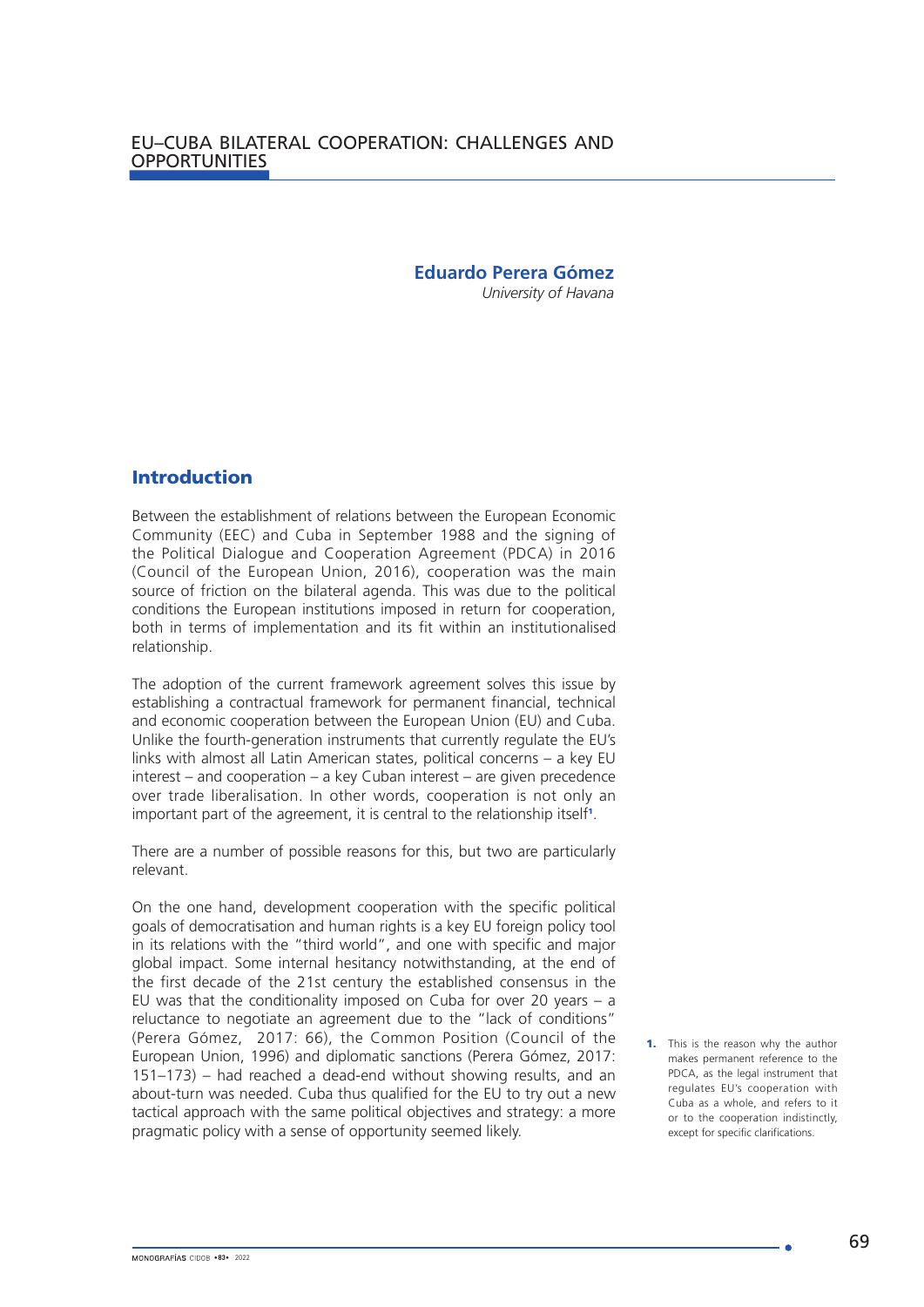The thaws and advances in cooperation, both temporary and more permanent, have been connected to the economic reform processes launched in Cuba.

On the other hand, Cuba's economy and society have faced major and recurring needs for cooperation funding, as unresolved structural and cyclical issues have led to resource scarcity. Cuban foreign policy has always seen the EU as a priority partner. Indeed, in spite of the democratic conditionalities the EU has imposed for granting international cooperation since the so-called third-generation agreements first adopted in the 1990s, it remains an attractive donor due to its international heft in this field and the fact that it contains various member states with which Cuba has maintained commercial, diplomatic and cooperation relations that may be complemented by European Commission funds. Then there is the political value the Cuban government has attached since the 1990s to no longer being one of the few countries in the world not contractually linked to the EU.

# 1. EU-Cuba cooperation: a brief historical overview

A historical view of the European Union's cooperation with Cuba shows two trends taking shape over time.

First, the thaws and advances in cooperation, both temporary and more permanent, have been connected to the economic reform processes launched in Cuba. This was the case in 1995: the Cuban government promoted a series of reforms in response to the crisis produced by the transition in eastern Europe, and a Communication from the Commission to the Council and the European Parliament was issued, which proposed opening negotiations on the signing of a framework cooperation agreement with Cuba (Commission of the European Communities, 1995). It was also the case at the start of the second decade of the 21st century when, following Raúl Castro's rise to president of the Councils of State and Ministers, the Economic and Social Policy Guidelines (*Lineamientos de la Política Económica y Social*) were approved by the 6th Congress of the Communist Party of Cuba (PCC) (Communist Party of Cuba, 2011), and other conceptual, political and social issues were addressed in the decisions of the PCC's First National Conference (Communist Party of Cuba, 2012).

For the EU, these reform processes have been the spur to boost its presence and participation in the Cuban market and have provided an opportunity to pursue its foreign policy goals using its economy – its main strength – as a foundation, while gaining influence and making the most of its competitive advantages over the United States.

But, with greater or lesser degrees of certainty and accuracy, these processes have also been perceived by the EU as precursors of political change towards the proposed "peaceful transition" to democracy in Cuba (Perera Gomez, 2017: 82). In 1995 the Commission's calculations tended in this direction (Commission of the European Communities, 1995), as they did in the process that led to the signing of the PDCA, following the novel and significant decisions taken by the PCC Conference, such as limiting tenure in key roles in the party, state and government to a maximum of two consecutive five-year terms.

Secondly, the main institutional advances leading to the adoption of regulatory instruments in EU–Cuba cooperative relations – which coincide

EU–CUBA BILATERAL COOPERATION: CHALLENGES AND OPPORTUNITIES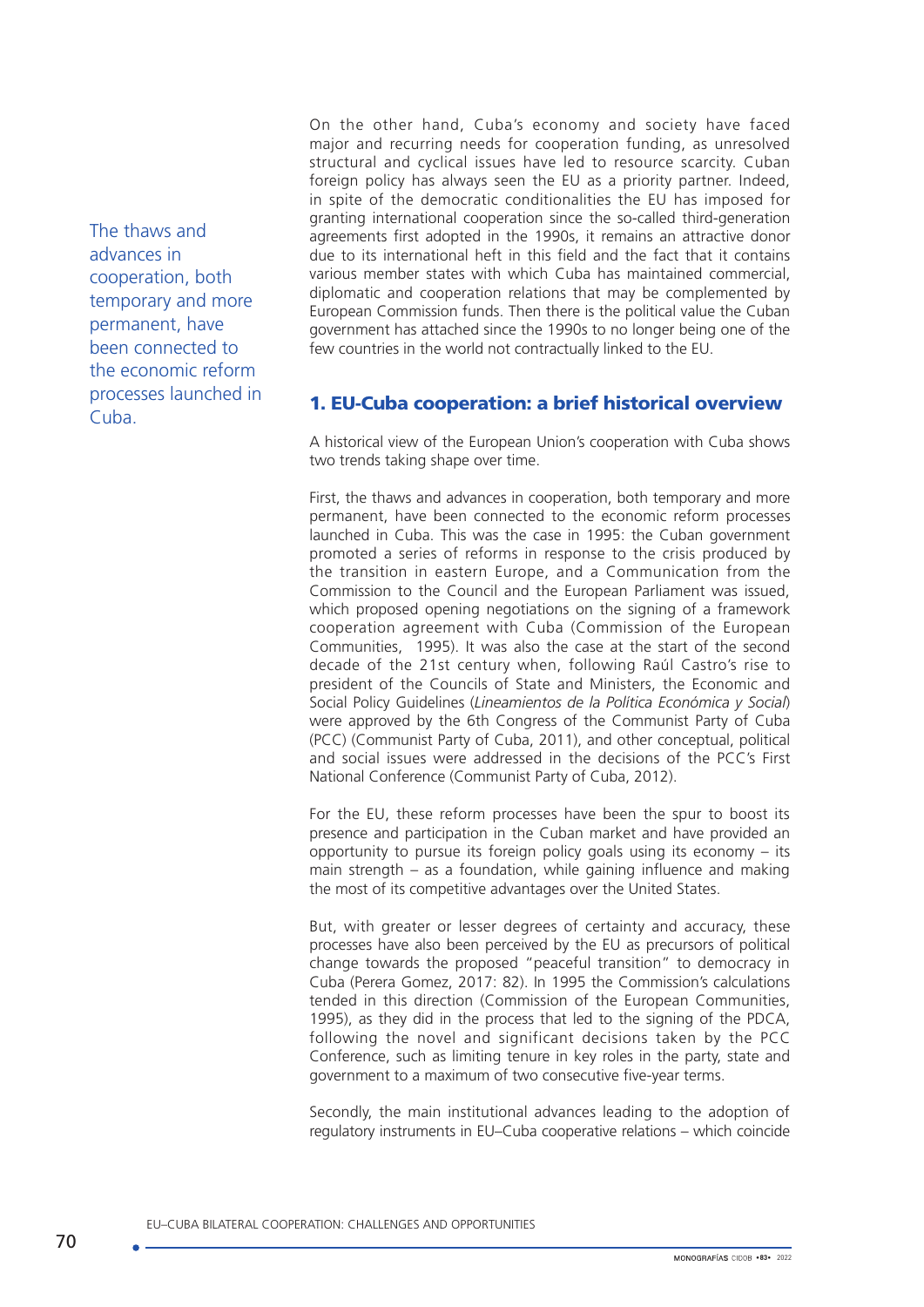with the two key historic moments in relations since they were formally established – merely codified already-existing practices. This was the case with the 1996 Common Position, but also, essentially, with the PDCA.

Until relations between the EC and Cuba were established in 1988, the island had no access to the financial and technical cooperation designed for the developing countries of Asia and Latin America (LDC-ALA) created in 1976. Cuba benefitted only from the limited trade facilities agreed under the EEC's Generalised Scheme of Preferences (GSP), which it had been using since 1973, barely a year after its establishment.

As well as a lack of reciprocal knowledge in both the EEC and Cuba, perceptions were skewed by the Cold War and limitations arose from Cuba's membership of the Council for Mutual Economic Assistance (Comecon) and the historical dispute with the United States, a strategic ally for the EEC and its successor. Indeed, ideologically speaking, all EEC member countries were antagonistic towards Cuba while the Cold War bipolar order was in place. But unlike the United States, they maintained relations in several fields: economic, diplomatic (with the exceptions of Germany pre-1975 under the Hallstein Doctrine<sup>2</sup> and Ireland until 1999) and cooperative, especially before Cuba joined Comecon. There were multiple reasons for this, such as the liberal tradition, more or less independent foreign policy positions within the dominant global order, shared cultural and historical heritage, usually associated with strong ties remaining from the colonial era, Latin cultural connections and philosophical objections to the embargo as an instrument of pressure, which meant that political conditionalities were never applied to trade. Then there is the predominance of negotiation as a resource in the EU's external projection.

Cuba ranked even lower among Europe's external economic priorities than a Latin America historically placed in a second tier due to a system structured around member states' individual foreign relations policies – with Spain and Portugal having only recently joined. By the time the EEC established diplomatic relations with Cuba around the time the Cold War ended, its institutionalised ties with Latin America were just over 15 years old, having initially materialised in 1974 in several political dialogue and cooperation platforms: the Parlatino–European Parliament Inter-parliamentary Conferences (1974); the San José Dialogue (1984); and the European Union–Rio Group meetings (1987) institutionalised in 1990; as well as the spaces created for negotiated peace processes to emerge and develop in Central America (Sanahuja, 2000). These platforms were essentially political and had been supported by the implementation of European Political Co-operation (EPC) in 1970 – the forerunner of the Common Foreign and Security Policy (CFSP) signed in 1992.

Incipient EEC development cooperation towards the region was also emerging, through the signing of first- and second-generation cooperation agreements with most of the countries in the area. Interparliamentary conferences aside, Cuba was excluded from the mechanisms in place between Europe and Latin America, which were characterised by a notable mismatch between the political commitment of EPC and their economic content, as well as by a level of development assistance well below that granted to other geographical areas.

Cuba was excluded from the mechanisms in place between Europe and Latin America.

2. Named after Walter Hallstein, Secretary of State for Foreign Affairs of the Federal Republic of Germany (FRG) from 1951 to 1958. This foreign policy doctrine was in force from 1954 to 1969 and established that the FRG should not maintain diplomatic relations with any state that recognised the German Democratic Republic, except the USSR.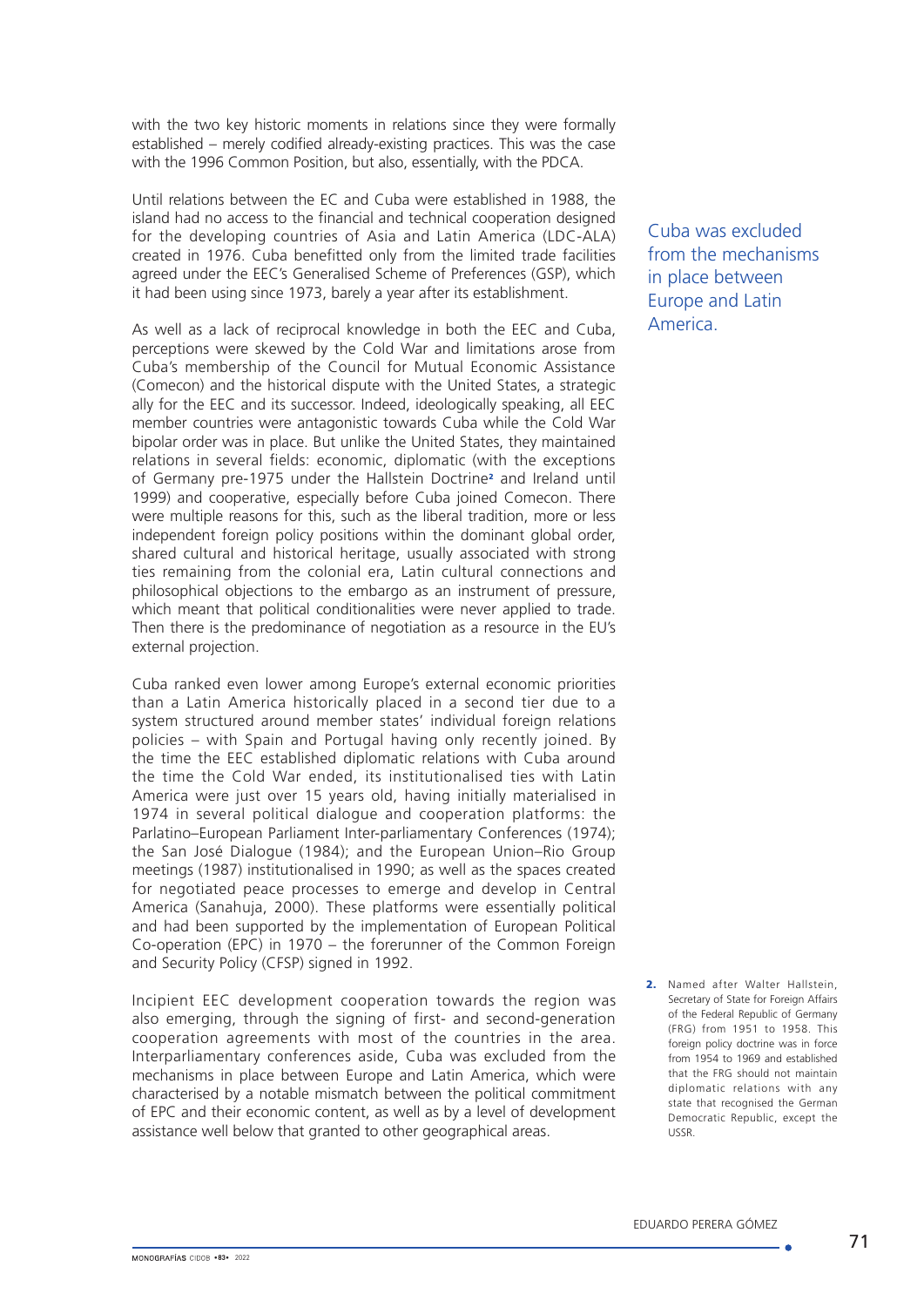From 1993 onwards the EU's policy towards Cuba showed signs of changing.

Cuba was also left out of the EU's cooperation with the Caribbean, the other region of which the island forms part. This was not addressed until 1998, when the Cuban government decided to join the negotiations over the Cotonou Agreement (1998–2000). Its participation had been insisted upon by the Caribbean countries associated with the then applicable Lomé Convention, the African, Caribbean and Pacific (ACP) group of countries and some European figures (Perera Gómez, 2017: 133–135). For political reasons, the Cuban government showed much greater interest in signing a bilateral agreement with the EU than in multilateral participation. Its reticence derived from the perception of the Lomé system as a model of collective neo-colonialism and from some political risks, such as the commitment to a particularly constrictive democracy clause and Cuba's negotiating identity being "dissolved" by the large and heterogeneous ACP group (Perera Gomez, 2017: 136).

That official EEC–Cuba relations were established at almost the same time as socialism collapsed in eastern Europe contributed to the extreme politicisation of the bilateral atmosphere: as the end of the Cold War brought the supposed triumph of liberal ideology and the de-ideologisation of international relations, Cuba preserved the political, economic and social orientation of its system (Fukuyama, 2011; Huntington, 2015).

This politicisation formed the basis of the system of the conditions the EEC insisted on for constructing contractual ties with Cuba via a framework cooperation agreement. It was reflected in the tone of resolutions such as those adopted by the European Parliament on December 15<sup>th</sup> 1988 and February 15<sup>th</sup> 1990, as well as in statements by senior European officials (Perera Gómez, 2017: 63–66). Negotiation of a cooperation agreement thus became the main point of disagreement on the bilateral agenda.

Until 1993, bilateral relations suffered from poor definition and continual setbacks and little progress was made in the field of cooperation. The EEC's action towards Cuba veered from snubs and the adoption and suspension of specific cooperation initiatives to demands and expectations of change. In both the EU and Cuba the prevailing conceptions showed a degree of inertia compared to the pre-1991 era, with schematic ideological considerations placed before the pragmatic needs induced by a changed world. Thus, until 1993, less than 1% of all funding granted to Cuba by the EEC and its member states came via European Commission cooperation (Perera Gomez, 2017: 106–107).

However, from 1993 onwards – and as early as the previous year in some fields – the EU's policy towards Cuba showed signs of changing. Activity increased in areas of cooperation through the implementation of specific initiatives and humanitarian aid, through a flow of resources that grew progressively over subsequent years.

Official data shows that in the mid-1990s the European Commission became Cuba's main source of international cooperation, particularly when the country was granted access to EU regional cooperation programmes for Latin America (Tvevad, 2015: 20). Nevertheless, this amounted to annual volumes donated of around €20 million, whose modest size is clearly shown by the fact that in the same period the

EU–CUBA BILATERAL COOPERATION: CHALLENGES AND OPPORTUNITIES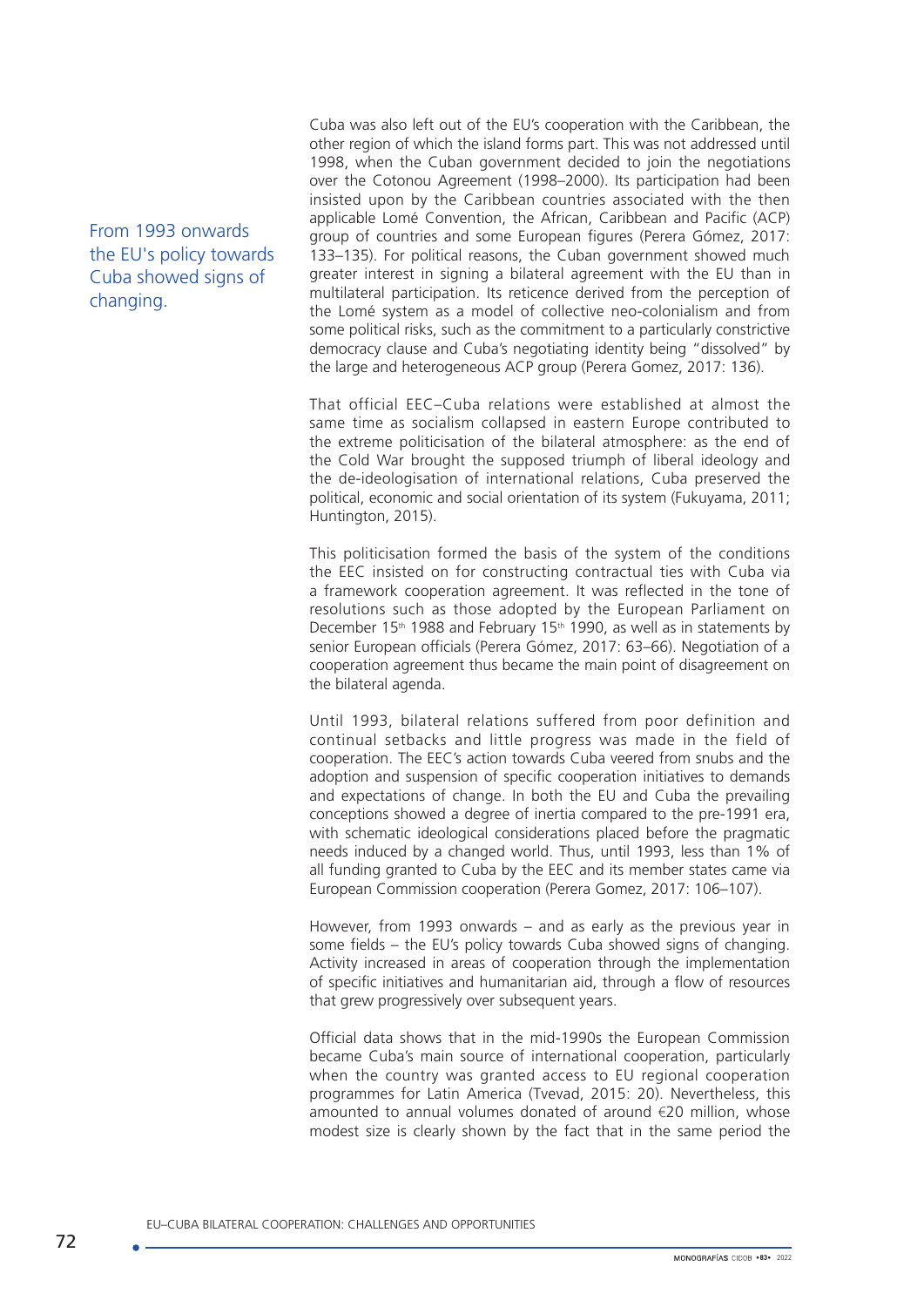Dominican Republic received around €150 million per five-year period within the framework of the Lomé Convention. Tvevad points out that between 1993 and 2003 the Commission provided €145 million in assistance to Cuba, mainly in the fields of humanitarian aid, food security, NGO co-financing and economic cooperation (Tvevad, 2015: 20–21). For a ten year-period, in the fields mentioned the resources represented by this figure were frankly minimal.

The €145 million mentioned is the entire sum granted to Cuba by the European Commission for the specified period. As such it includes several categories, with cooperation funding, in a strict sense, added to the resources granted for humanitarian aid, which were particularly high at that stage.

Cooperation was scarce because it was neither regulated by ad hoc financial protocols nor covered by any agreement. While the European Commission's cooperation commitments did not surpass \$750,000 (0.43% of the total) between 1980 and 1993, humanitarian aid reached around \$63 million (35.85%) and official development assistance (ODA) from the EEC countries that were members of the Development Assistance Committee (DAC) of the Organisation for Economic Cooperation and Development (OECD) amounted to \$112 million (63.72%). All this added up to a total of \$175,770,000 for the period in question (Perera Gomez, 2017:106).

Significantly, however, funds from the EEC/EU and its member states never completely dried up: the Commission provided funds for specific projects and one-off initiatives, while member states contributed ODA. The exception was the 2003–2008 period, after Fidel Castro announced in July 2003 that Cuba would reject official cooperation from the EU and its member states (Castro Ruz, 2003) – an unprecedented countermeasure in response to the diplomatic sanctions adopted by the Council following the imprisonment and lengthy custodial sentences handed to leaders of the illegal opposition during the so-called Black Spring. These sanctions – limiting high-level government visits; a lower profile for member states' participation in cultural events; inviting Cuban dissidents to member states' national day celebrations; and re-evaluating the Common Position every six months – were suspended in 2005 and definitively abolished in 2008. Even between 1996 and 2002, when the Common Position was in force, certain cooperation resources were allocated to Cuba.

Humanitarian aid, which, as mentioned, is not strictly speaking development cooperation and should not be considered as such, rose significantly between 1993 and 2003, supported by the opening in Havana of a delegation of the European Communities Humanitarian Office (ECHO). In this period, over €45 million of resources were mobilised, according to the data available (Perera Gómez, 2017: 150), with the aim of contributing to alleviating the consequences for the island of the collapse of European socialism, health issues (the neuropathy epidemic), climatological catastrophes (the so-called Storm of the Century) and a whole series of events related to the downturn in the economy. Despite not being properly speaking development cooperation funds, at times they effectively played their role, to the extent that certain funds in this category were used to

Funds from the EEC/EU and its member states never completely dried up.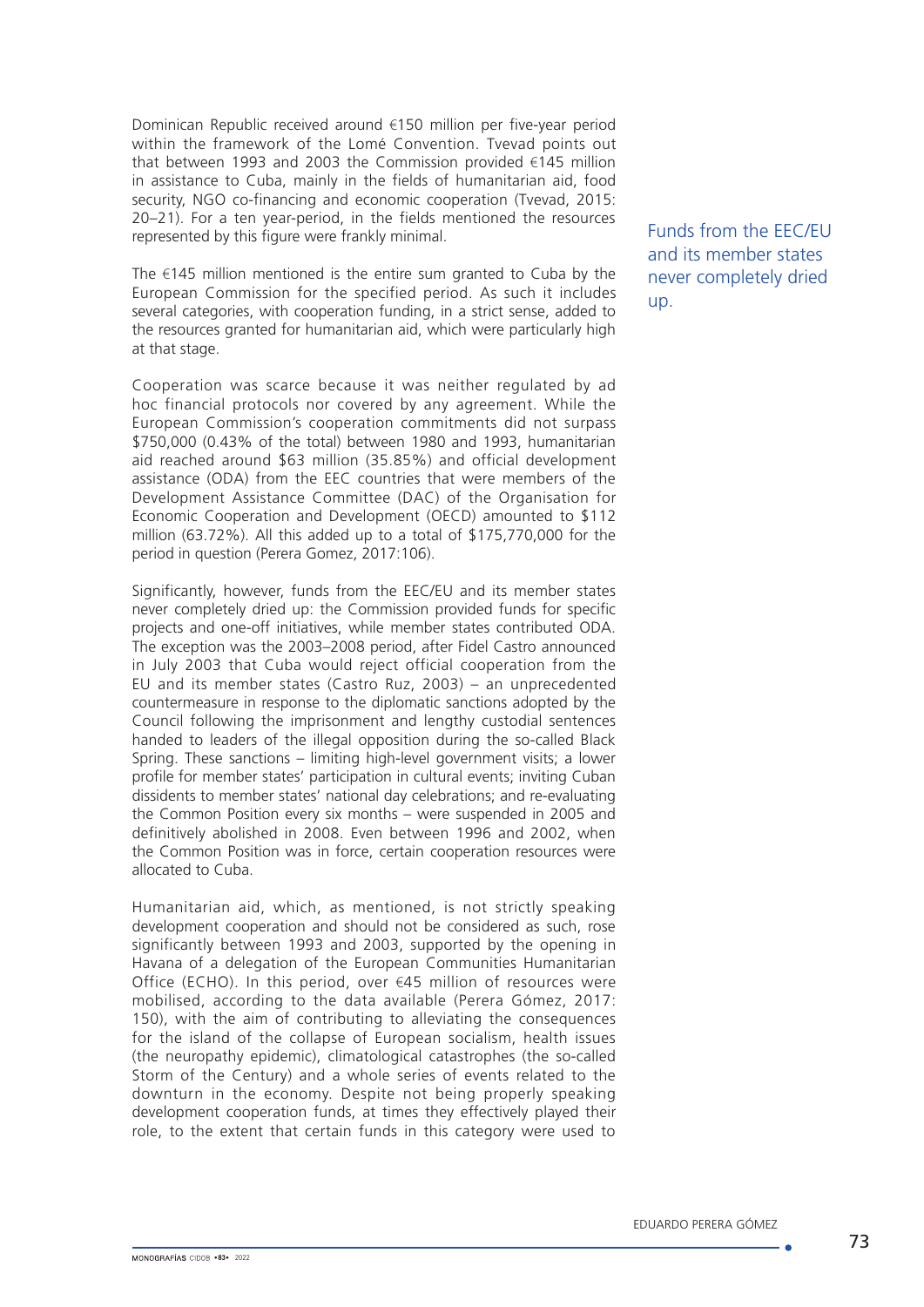remedy emergency situations in sensitive sectors such as the national production of medicines. Indeed, in 1993 Cuba received 60% of all EU humanitarian aid to Latin America: of the 12,245 billion ECU granted to Latin America for this purpose that year, Cuba received 7,805 billion (Commission of the European Communities, 1994) – not enough to boast about, but an indication of the significant deterioration of the situation on the island.

Humanitarian aid was also affected by the conflictive state of Cuba–EU relations at the time, while the volume of funding allocated by the European Commission for this purpose was gradually reduced as the situation in Cuba showed signs of improvement from the mid-1990s onwards.

Also significant was the activity of a broad and unusual movement of non-governmental organisations (NGOs) that managed to activate previously unexplored or little explored mechanisms of insertion into European cooperation policy, with a view to obtaining financing for specific development projects at local level. Even after the Cuban government suspended all cooperation with the EU and its member states in 2003, non-governmental cooperation continued for a short period of time. The accusations that Cuba indirectly received cooperation funds from the EU and its member states via this channel – presented as hypocrisy and double standards – prompted change on the Cuban government's part. While it did not completely suspend them, it did begin to very closely examine the source of the funds mobilised through NGOs for cooperation projects carried out on the island.

The sanctions and diplomatic measures adopted by the Council in June 2003 were no more effective than the Common Position was in its day. On the one hand, certain member states, like Belgium and Luxembourg, did not comply with them to the letter and so cooperation was not suspended with these countries. But when the Cuban government responded by restricting the access of diplomats from the EU and member states who invited Cuban opposition figures to their national days to all levels of party, state and government the 27 had evidence that the policy agreed in the Council at the behest of José María Aznar's Spanish government had compromised their bilateral relations without achieving its goals.

Despite being suspended in 2005, the diplomatic measures remained in force and provoked another impasse until their definitive lifting in 2008.

That this stage was ultimately left behind, EU policy was unblocked and bilateral relations were relaunched was related to the global context determined by the September 11th 2001 terrorist attacks and the behaviour of some concomitant variables: Spain–US and EU–US relations, the EU's internal process, its expansion to the east, the changes in the Latin American regional situation and domestic changes in Cuba

After the impasse of 2003–2008 – probably the most infertile period in the history of EU–Cuba relations – bilateral cooperation was gradually restarted with various member states. Intense diplomatic activity by the sectors involved on both sides took advantage of the Cuban, Latin American, European and international contexts of the time to build a

The sanctions and diplomatic measures adopted by the Council in June 2003 were no more effective than the Common Position was in its day.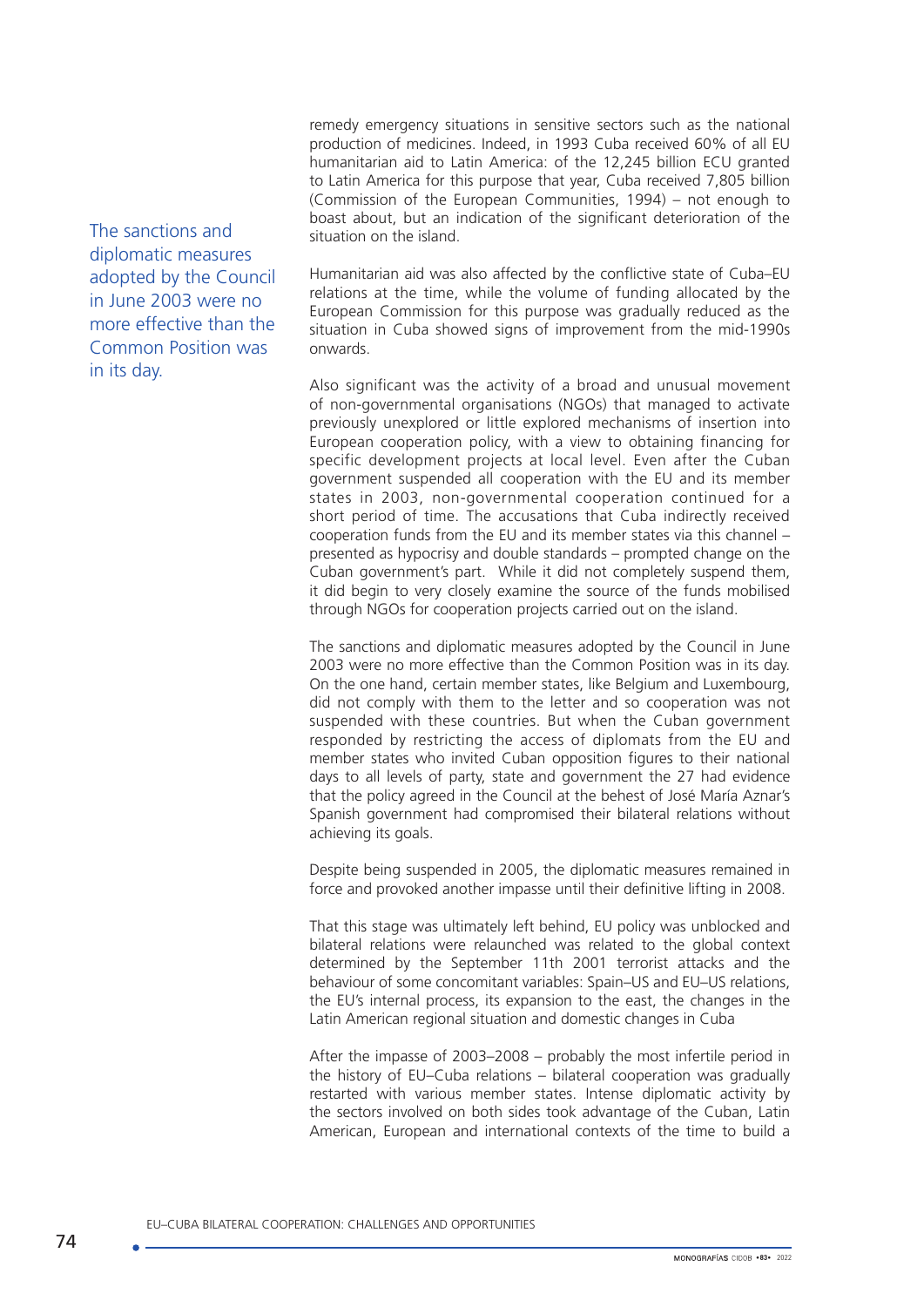new consensus that became the germ of the current stage. The neverinterrupted cooperation with Belgium and Luxembourg was joined in 2007 by the resumption of collaboration with Spain. Later, Austria, Cyprus, Italy, Portugal, the United Kingdom, France and the Netherlands followed, with over half of EU member states collaborating with Cuba today.

As discussed, member states' cooperation was already significant prior to 2003, with no definite consequences for the establishment of wider cooperation with the EU. However, in this new phase, the accumulation of bilateral state–state cooperation instruments with over half of EU members became a factor in destructuring the Common Position, as this contradicted its binding nature and showed the disjuncture between the policies implemented at the different levels of sovereignty (state and supranational), despite both ultimately involving the same actors.

# 2. The prospects for EU–Cuba cooperation: Challenges and opportunities

As the PDCA's signing drew closer, some of the risks the instrument faced became apparent (Perera Gomez, 2017: 224–226)

On the one hand there was what might be seen as the institutional risk stemming from the results of the process of ratifying the agreement, whose "mixed" (EU and member state) nature required it to be submitted for the approval of the legislative bodies at both levels. The first and most important of these was achieved relatively quickly and easily, with the EP approving the PDCA with Cuba on July  $5<sup>th</sup>$  2017 (European Parliament, 2017a). However, its assent was accompanied by the adoption of a non-legislative resolution (European Parliament, 2017b) that showed that, after a period in which the EP had seemed to join the general EU consensus in support of the change of policy towards Cuba, the predominance of conservative forces in the chamber meant that it would remain a particularly active critic of the Cuban government.

With Lithuania's vote in favour still outstanding, full ratification by the 27 national parliaments remains pending. But the institutional risk has been greatly minimised by placing 90% of the agreement's provisions within areas of EU competence. With ratification by the European Parliament achieved, this whole broad section of the PDCA entered into force on a provisional basis in 2017 and there it has remained.

There was also the risk of inaction – unlikely due to its absurdity, but not impossible if the parties or any single one of them regarded signing the PDCA as a goal achieved rather than a means of pursuing specific objectives. In practice so far the agreement has operated as a functional means for Cuba's development strategy in sectors that are also important for EU cooperation: food security, energy and climate change, culture and social inclusion, disaster preparedness and higher education, among others. It also suits specific political interests on both sides: for Cuba, the very existence of the agreement itself; for the EU, an institutionalised political dialogue and the possibility of influencing the situation on the island more directly than by previous means (the Common Position).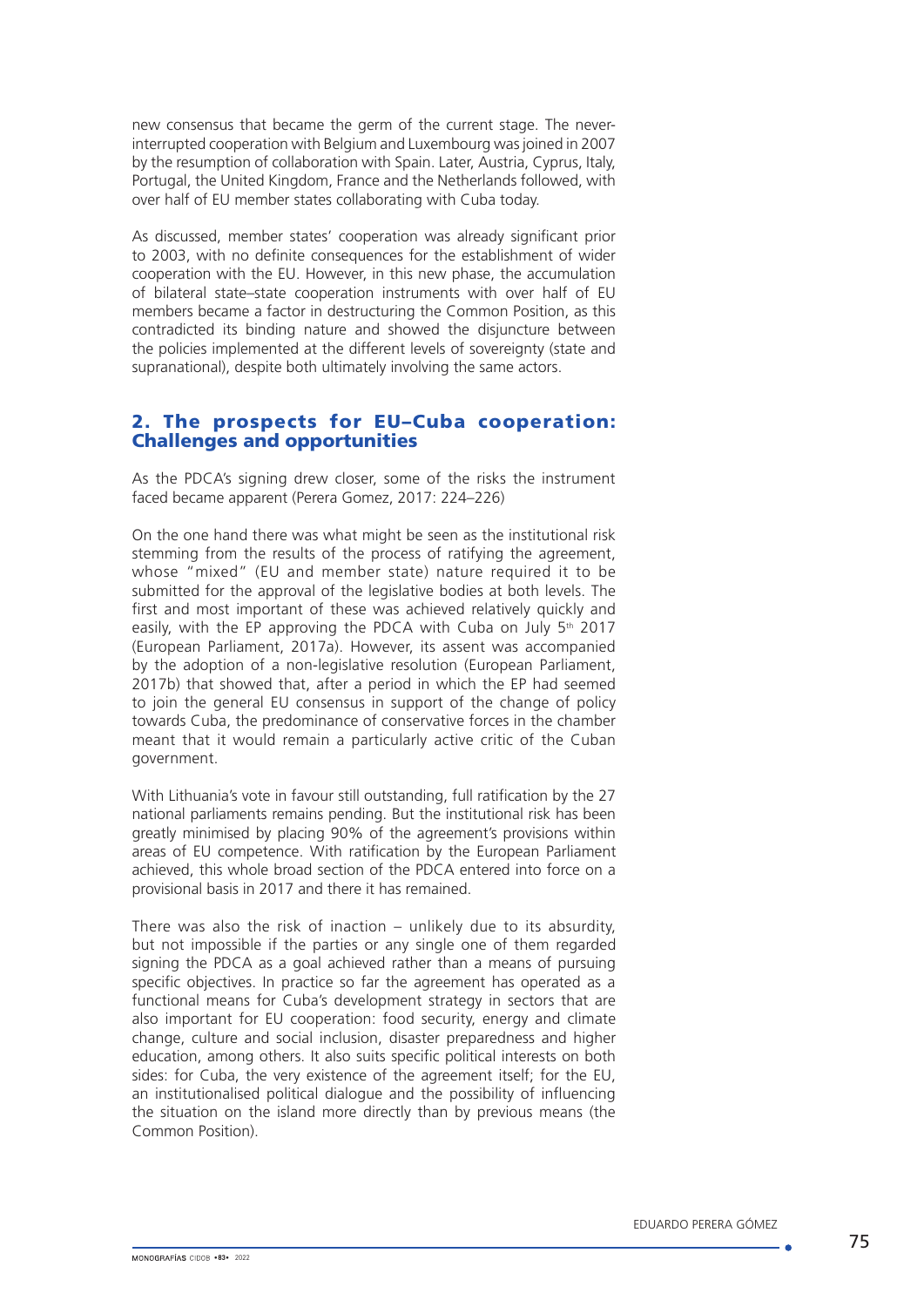While the agreement is designed to evolve and provides a basis for working on its own upgrading time will be needed, along with the proper deployment of the current instrument, which has yet to be rolled out to its full potential.

3. The 8th Congress of the PCC adopted an agreement on the state of the implementation of the Guidelines and their updating for the 2021–2026 period. According to the available information, of the original Guidelines approved in 2011, 30% were implemented, 40% are being implemented and the remaining 30% are at the proposal and approval stage. In the updated version, of the 274 previous guidelines, 17 were maintained, 165 were modified, 92 were deleted and 19 were added, bringing the total to 201.

Another foreseeable risk was that the PDCA would become a sort of status quo in the EU–Cuba bilateral relationship without evolving to a higher level. The situation remaining as it is would certainly not be a desirable outcome. In parallel to the agreement's implementation and in line with its results, a path of evolution must be drawn up to put EU–Cuba relations in their rightful place – in other words, at least as strong as relations between the EU and all Cuba's neighbours. While the agreement is designed to evolve and provides a basis for working on its own upgrading that depends on the EU and its member states, on Cuba, on all the actors involved and on how the possibility is used, time will be needed, along with the proper deployment of the current instrument, which has yet to be rolled out to its full potential.

Finally, though the possibility may seem remote, the history of EEC/ EU–Cuba relations makes it necessary to consider the risks of regression. Included among these risks are inaction and non-evolution, which would amount to stagnation in the period of strongest and fastest progress in EU–Cuba relations. It would be a great shame if the road was to become tortuous again, but it is also true that many challenges await, including not missing the opportunity to use the current momentum generated by the implementation of the agreement.

The EU's cooperation with Cuba faces a range of threats and challenges.

The first is an unfavourable international context. Conditions today differ substantially from those in place when the agreement was negotiated and signed and the period immediately after its entry into force. While Ayuso and Gratius (2017) warned of this, the hemispheric situation they reviewed has only worsened: the ideological profiles of the region's governments have changed, the situation in Venezuela has deteriorated and Joe Biden has made little alteration to US policy – indeed, relations may even be more hostile. In this sense, EU policy on its relationship with Cuba seems still to be going against the grain (Ayuso and Gratius, 2017).

These factors are added to the period of domestic crisis Cuba is going through, exacerbated by the COVID-19 pandemic. The pace of the reforms envisaged in the 2011 Guidelines has slowed significantly, where it has not stopped,<sup>3</sup> and many of the government's measures aimed at alleviating the crisis – opening the so-called "freely convertible currency stores", monetary and exchange unification – have worsened its effects on the economy and on major swathes of the population, exacerbating the effects of the fall in tourism, the US limitations on the sending of family remittances and the impacts of shortages.

In addition to the various ways the United States exerts real influence over events in Cuba, the situation described above has generated public discontent, particularly among the most disadvantaged groups. This was reflected in civil society protest movements of varied nature and scope, led to the demonstrations of July 11th 2021 and is likely to emerge in other forms. The repressive aspects of the Cuban government's response to these events have brought negative repercussions. On the one hand, they undermined the backing for the government at international level. On the other, the existence of a legal framework that binds the parties and establishes penalties for non-compliance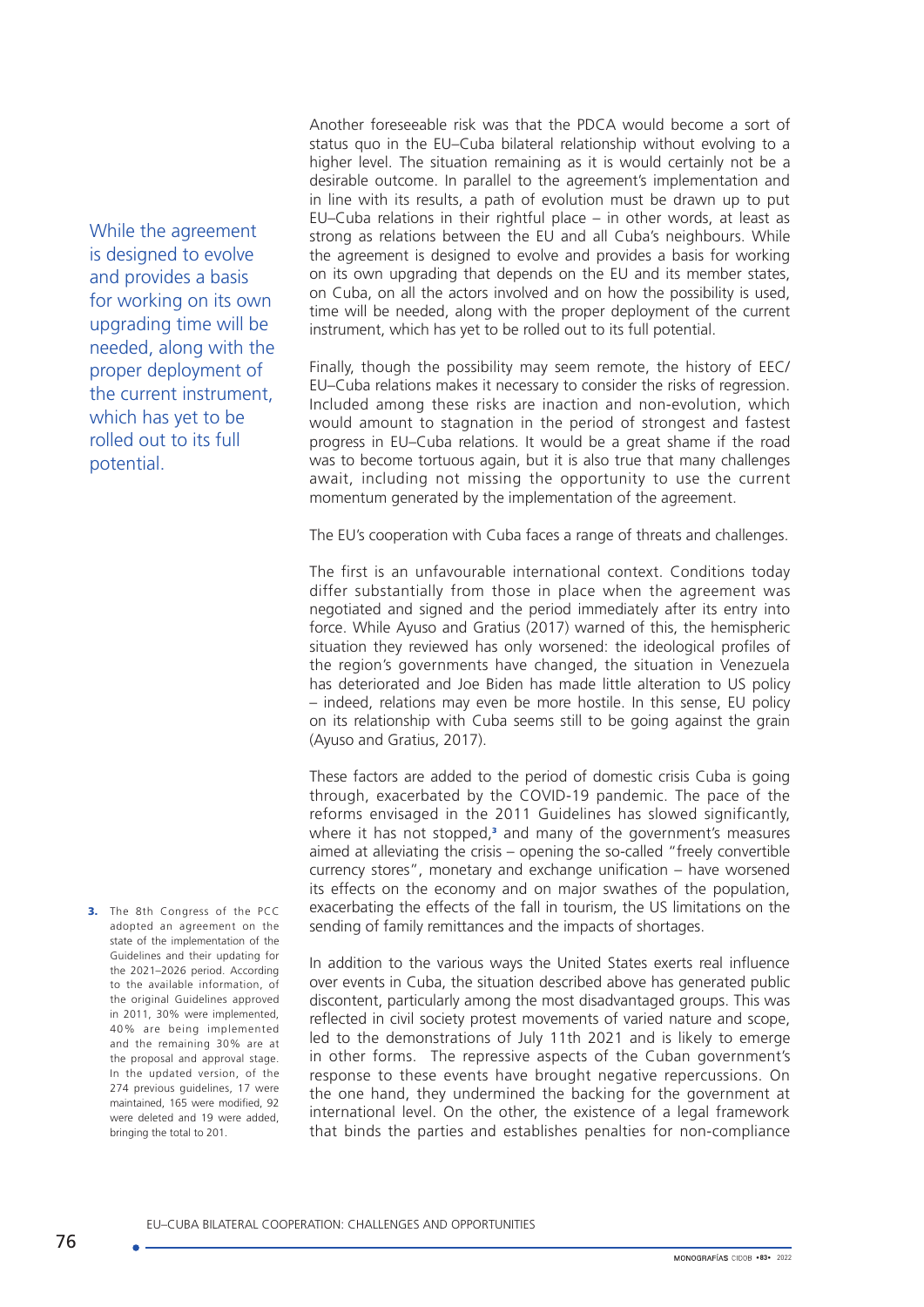or violation of its provisions could be problematic for the sectors in the EU that are most committed to bilateral cooperation. The Cuban government's reaction has, thus, been reflected in the EU's institutional outreach, which had been considerably nuanced and even somewhat diluted since a new stage in bilateral cooperation began around 2010.

A Declaration by the European Union's High Representative on the events of July 11th in Cuba calls "on the Cuban government to respect the human rights and freedoms enshrined in universal Human Rights Conventions", as well as urging it to "to release all arbitrarily detained protesters, to listen to the voices of its citizens, and to engage in an inclusive dialogue on their grievances", adding that "[a]ddressing the Cuban people's grievances requires internal economic reforms" (High Representative, 2021a).

Meanwhile, paragraph 14 of a European Parliament resolution from September 16th 2021

Recalls that the PDCA contains a human rights clause – a standard essential element of EU international agreements – which allows the agreement to be suspended in the event of violations of human rights provisions; [and] calls on the European Union to trigger Article 85(3b) to call an immediate meeting of the joint committee in the light of the breaches of the agreement on the part of the Cuban Government, which constitutes a 'case of special urgency' (European Parliament, 2021b).

This reiterates the warning previously made in the non-legislative resolution that accompanied the PDCA's ratification (European Parliament, 2017b) and was repeated in the resolution of June 10th 2021 (European Parliament, 2021a), which called for it to be activated.

These pronouncements are examples (among others) of how the issue of arbitrary detentions and political prisoners, as well as human rights, are being reactivated on the EU's agenda with Cuba. In truth, they had never completely disappeared, but had been channelled down other routes, such as the bilateral political dialogue on human rights included in the PDCA, which has given rise to three bilateral meetings whose specific content has not been revealed.

So far, the action–reaction processes present in the bilateral framework do not seem to have affected cooperation with the EU or had significant consequences for relations with it or its member states – the delegation in Havana has continued to work in a normal manner – but they still pose a challenge. Faced with the repercussions of the adverse domestic situation and pressures from abroad, the Cuban government has closed ranks and hardened its position and does not seem likely to soften its stance. The EU and its institutions, meanwhile, will respond to this and any possible repercussions by taking at least a declaratory position focussing on the subjects of the political situation and human rights in Cuba. The Cuban government finds this intolerable and it has soured the atmosphere and tensed the bilateral discourse (*Prensa Latina*, 2021a and *EFE*, 2021), which had already considerably relaxed since cooperation was resumed and in which allegations are being revived that the more recent state of relations seemed to have buried. In the European

The action–reaction processes present in the bilateral framework do not seem to have affected cooperation with the EU but they still pose a challenge.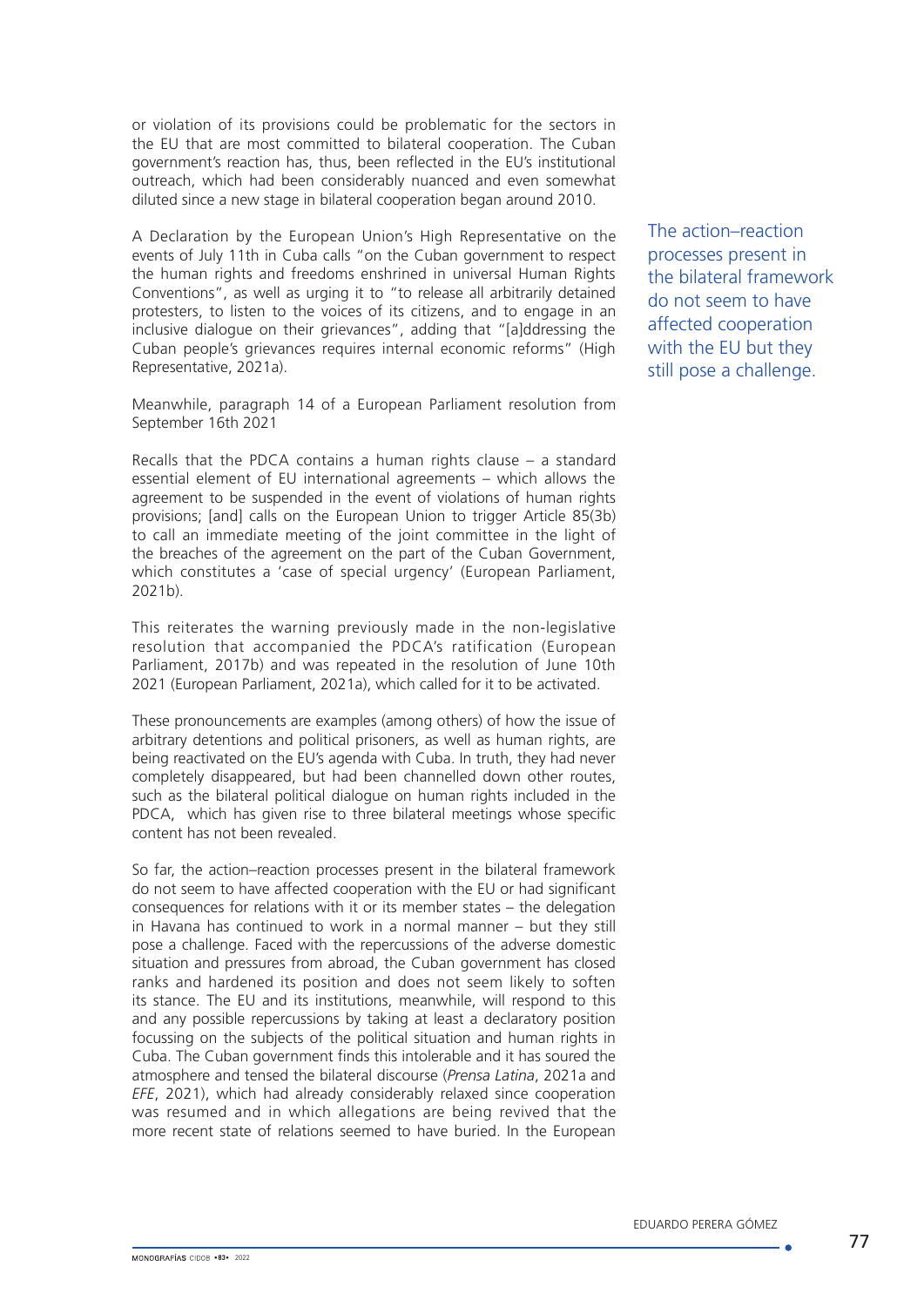Parliament, at least, the rhetoric has been stepped up, something that is particularly noticeable in the difference in the language used in the nonlegislative resolution (European Parliament, 2017b) and the more recent ones (European Parliament, 2021a and 2021b). This may be expected to go further if Cuba's domestic situation gets more complicated.

However, some factors must be considered that may mitigate the forecasts made above. The position of the European Council and Commission, as expressed through the High Representative, seems still to favour maintaining cooperation and dialogue with Cuba. In a speech to the European Parliament during the debate over the approval of the resolution adopted on June 10<sup>th</sup> 2021 the High Representative pointed out that the agreement has "has created new spaces for the participation of Cuban civil society" and added that "I cannot think of a better instrument", as it set out "a policy of critical engagement with that country". He gave assurances that the instrument "allows us to accompany the country in political, economic and social reform" (Brzozowski, 2021a). Borrell also criticised the US blockade against Cuba, highlighting the impact of escalating the economic siege on a private sector already hard hit by Donald Trump's decrees (*Cubadebate*, 2021).

The words of Josep Borrell's Declaration cited above are also worth consideration. It ends "The EU stands ready to support all efforts addressed to improve the living conditions of Cubans, **in the context of our partnership established under the EU-Cuba Political Dialogue and Cooperation Agreement**" (High Representative, 2021a).<sup>4</sup> This position, along with the other terms of the Declaration, was reiterated in the plenary debate on the European Parliament Resolution of September 16th 2021 with the addition: "It is our belief that **we need to continue to talk to each other. Our previous policy, the common position of our [sic] 1996 did not reap results**" (High Representative, 2021b).<sup>5</sup>

Another element to consider is that article 85, paragraph 3 of the PDCA, which was invoked by the European Parliament in its resolution of September 16<sup>th</sup> 2021, states that "It is understood that suspension would be a measure of last resort" (Council of the European Union, 2016). It does, thus, appear to be an option on the agenda, at least for the time being.

The interinstitutional balance seems still to favour the European Council and Commission over the Parliament, which is expected to remain dominated by its conservative wing. However, the EP's resolutions, which constitute instruments of political pressure, often go against what might be considered the EU's established policy – although they are nonbinding in nature. A European Parliament resolution could undoubtedly be used at certain junctures on an ad hoc basis by other EU institutions in order to endorse a specific action, but this does not look likely to be the case at the moment. It does not appear that any Joint Committee of the PDCA has yet been convened to settle the "case of special urgency" and decide on "appropriate measures", as the agreement establishes and the EP resolution of September 16<sup>th</sup> requires.

Finally, there has been a continuation of the trend in place since the new era of relations with the EU and the negotiation of the agreement began, whereby the bilateral rhetoric and communication models used

The position of the European Council and Commission seems still to favour maintaining cooperation and dialogue with Cuba.

EU–CUBA BILATERAL COOPERATION: CHALLENGES AND OPPORTUNITIES

4. Emphasis added by authors. **5.** Emphasis added by authors.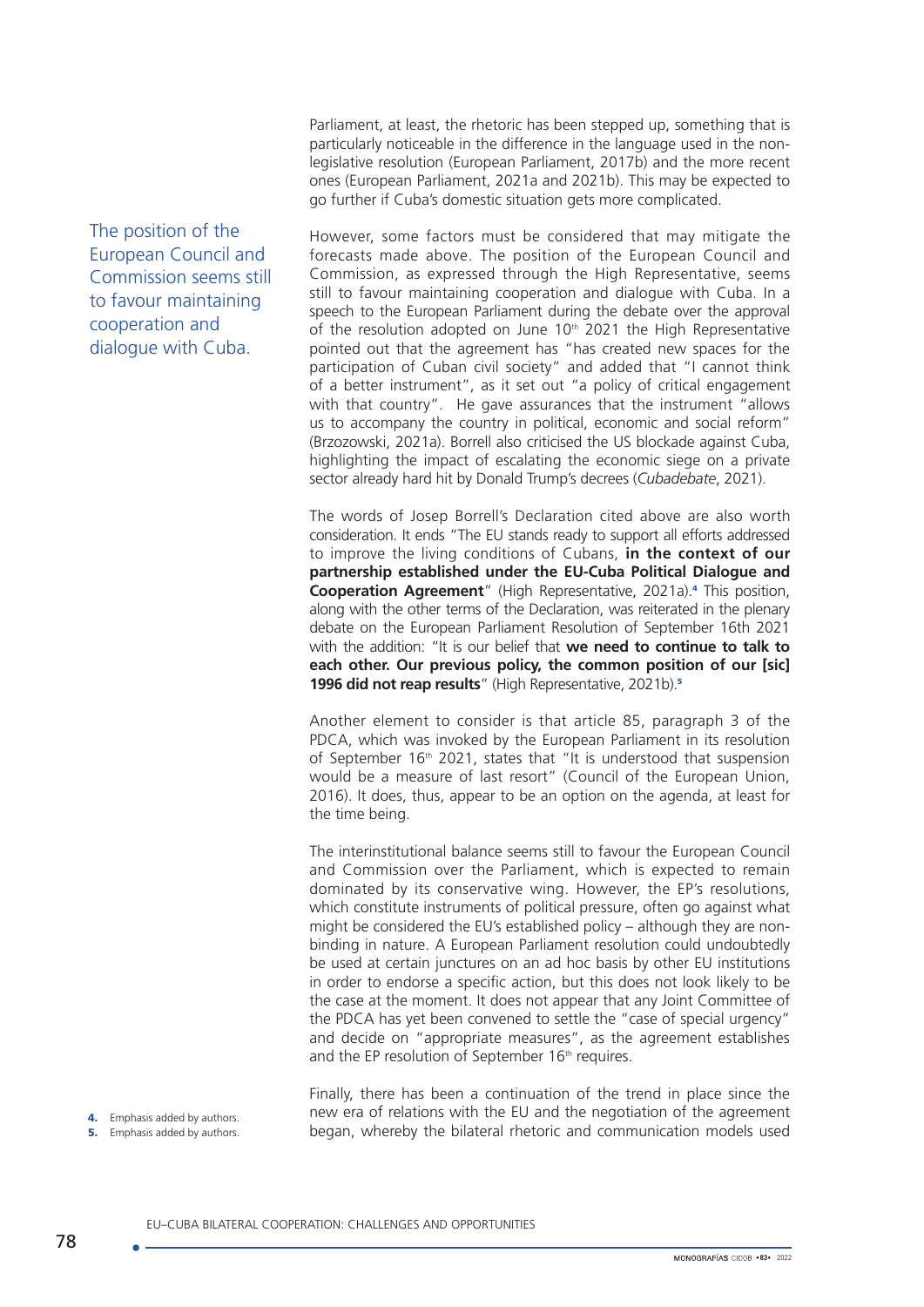to conduct relations shifted from confrontation in the public arena to the diplomatic channels (Perera Gómez, 2017).

The more or less frequently inflammatory rhetoric and events that trigger action and reaction are either contained within diplomatic channels – High Representative: Ministry of Foreign Affairs; European Parliament: National Assembly of People's Power – or they are expressed on social networks. Cuba's official press occasionally relays the government's reactions along with information on the political dialogue sessions held with the EU, meetings of the Council or the Joint Committee and the implementation of certain projects within the bilateral cooperation framework. Meanwhile, the alternative press and opposition media more often than not take such radical and confrontational positions – calling for the PDCA to be suspended or to discontinue not only cooperation, but also dialogue – that they tend to be given little consideration.

An additional challenge is the Cuban government's capacity and political will to promote the reform process, given that, as noted above, such processes have previously had a direct and positive impact on the progress in EU–Cuba cooperation. Following the events of July 11th, the economic reforms have received a new but moderate boost. The combined pressure of shortages and social combustability led to the temporary easing of the restrictions on medicines and food being brought into the country by international travellers, something broad swathes of the public had demanded. While this helps ease the acute shortages in these two areas, the COVID-19 pandemic has limited its effect. Greater in scope and part of what could be considered an economic strategy, the regulations on the constitution of micro, small and medium-sized enterprises (MSMEs) were approved, expanding the private sector's fields of activity, despite the limitations established in relation to foreign capital and the import and export trade. As well as being a condition for maintaining government legitimacy at the domestic level, continuing, extending and deepening the reforms will also be a significant factor in whether cooperation with the EU stagnates or progresses. The two statements by the High Representative cited above reflect this. Specifically, "We welcome the lifting of restrictions for travellers, allowing them to bring unlimited amounts of food and medicines, as a first step in the right direction" (High Representative, 2021a); and "Last summer, Havana outlined further steps towards market liberalisation. The EU has consistently offered to support the reforms", before going on to list a series of sectors that benefit from European Commission cooperation programmes (High Representative, 2021b).

But as well as the challenges and threats mentioned above, there are also opportunities for EU–Cuba cooperation to develop. Twenty-five years without cooperation established an inertia that made a dramatic reversal of the direction of travel difficult, but networks have been woven, commitments have been established and projects of mutual interest are already underway.

One of the key opportunities is the current state of cooperation itself and the progress made since it was structured into the wording of a framework agreement. Since 2008, the EU, which is Cuba's main development cooperation partner, has committed over €200 million to supporting the country's development in three priority sectors: sustainable agriculture and food security; the environment, renewable energy and

Continuing, extending and deepening the reforms will also be a significant factor in whether cooperation with the EU stagnates or progresses.

Since 2008 the EU is Cuba's main development cooperation partner.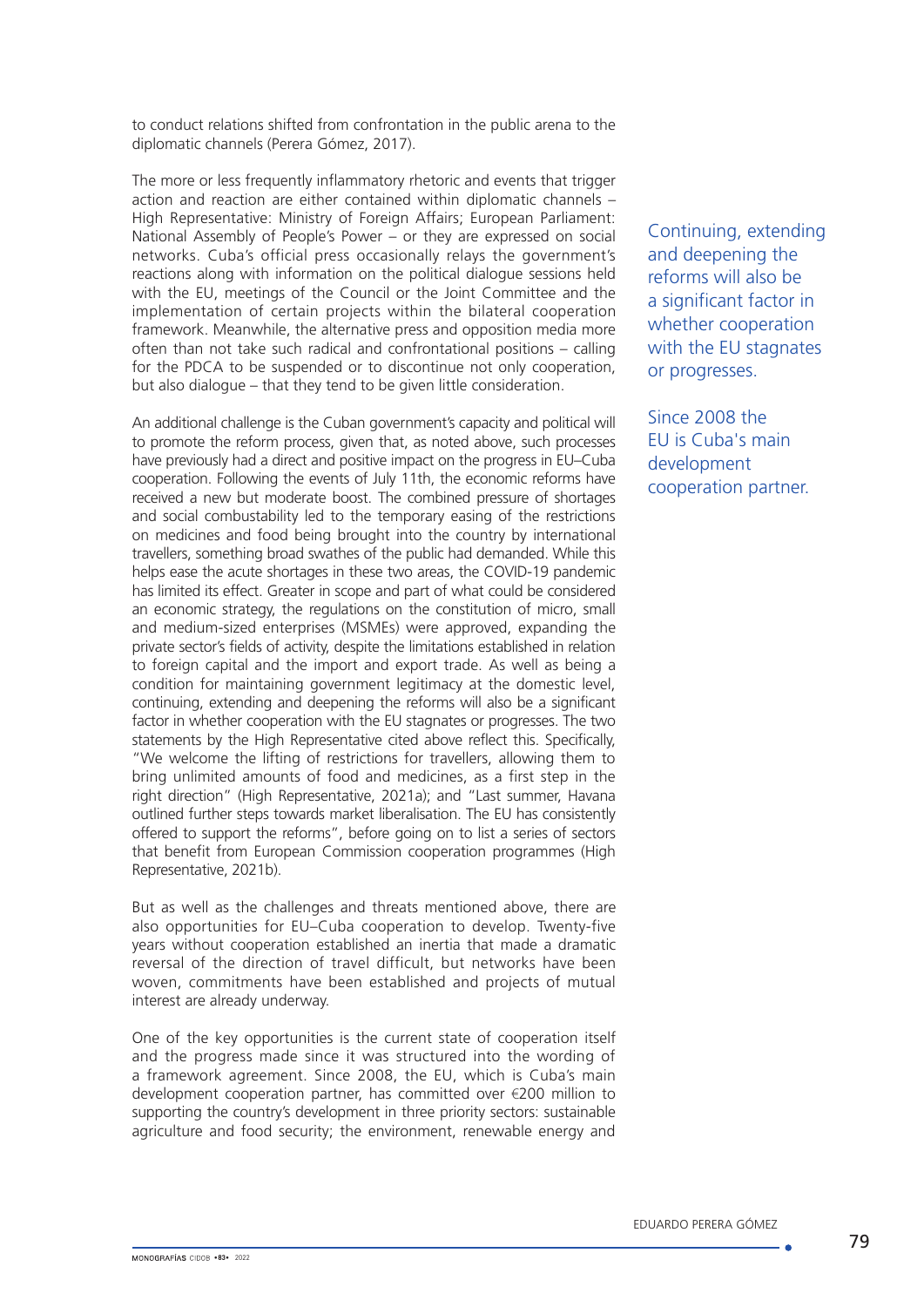climate change; and economic and social modernisation (European External Action Service, 2019). In November 2017, when the PDCA entered into force, the cooperation portfolio amounted to less than  $€40$  million, which was mobilised based on the thematic lines of the EU budget for projects in specific areas of priority interest (food security, disaster prevention and mitigation and heritage) (Perera Gomez, 2017).

The most recent data published on bilateral cooperation appears in the brochure *Cooperación de la Unión Europea con Cuba. Contribuyendo a la Agenda 2030 para el Desarrollo Sostenible,* produced by the EU delegation in Havana. It notes that at the end of 2019 the value of ongoing projects exceeded €139 million, more than four times the average over the previous ten years, thanks to the funds committed to the sustainable food security programme, renewable energy contracts and the mobilisation of complementary regional funding for investments in various sectors and areas of climate change and culture. At the same time, Cuba began to participate in more multi-country programmes. More difficult to quantify economically, these relate to exchanges of public policy experiences in Latin America (Eurosocial, ElPacto, Euroclima+, Alinvest and Adelante) and programmes in the fields of higher education (Erasmus+) and research (Horizon 2020) (European Union Delegation to Cuba, 2019: 18).

By September 2021, EU cooperation with Cuba had reached €155 million, 2.5 times its previous volume and the largest proportional increase in cooperation among recipients in the Caribbean region.<sup>6</sup> This is significant given the particular features of the EU–ACP link in the Cotonou Agreement, which includes a financial protocol, and the existence of an economic partnership agreement with the area, neither of which mechanisms includes Cuba. Thus, as well as increasing participation in multi-country programmes as a partner, Cuba currently has access to all the regional cooperation instruments for the Caribbean from which it was previously excluded.

The PDCA is largely responsible for this growth, providing the general framework for the necessary contacts between the parties at different levels, as well as for the creation and implementation of projects and the performance of specific activities. Indeed, its very existence has encouraged high-level visits to take place within the bilateral framework: Federica Mogherini visited in January 2018 and September 2019, Pedro Sánchez in November 2018 and the king and queen of Spain in November 2019, to give a few examples. But EU–Cuba cooperation seems at times to follow its own dynamics, relatively independently of both the PDCA and the circumstances of both partners, as well as from their respective contexts. Although the PDCA provides the framework and is the basic condition that facilitates the roll-out of bilateral cooperation, the everyday and ongoing dialogue between the EU delegation in Havana, the government and civil society organisations are the most important and necessary vehicle.<sup>7</sup>

6. Data provided in a Whatsapp conversation with Juan Garay, Head of Cooperation at the European Union's Mission in Cuba, September 13th 2021. 7. Ibid.

What is more, cooperation involves specific key issues that are sometimes more strategic than the sectors to which the cooperation itself is directed. Since the summer of 2020, for example, over €10 million has been allocated to collaboration to fight the COVID-19 pandemic. Programmes have been adjusted in the circumstances created

# EU–Cuba cooperation seems at times to follow its own dynamics, relatively independently.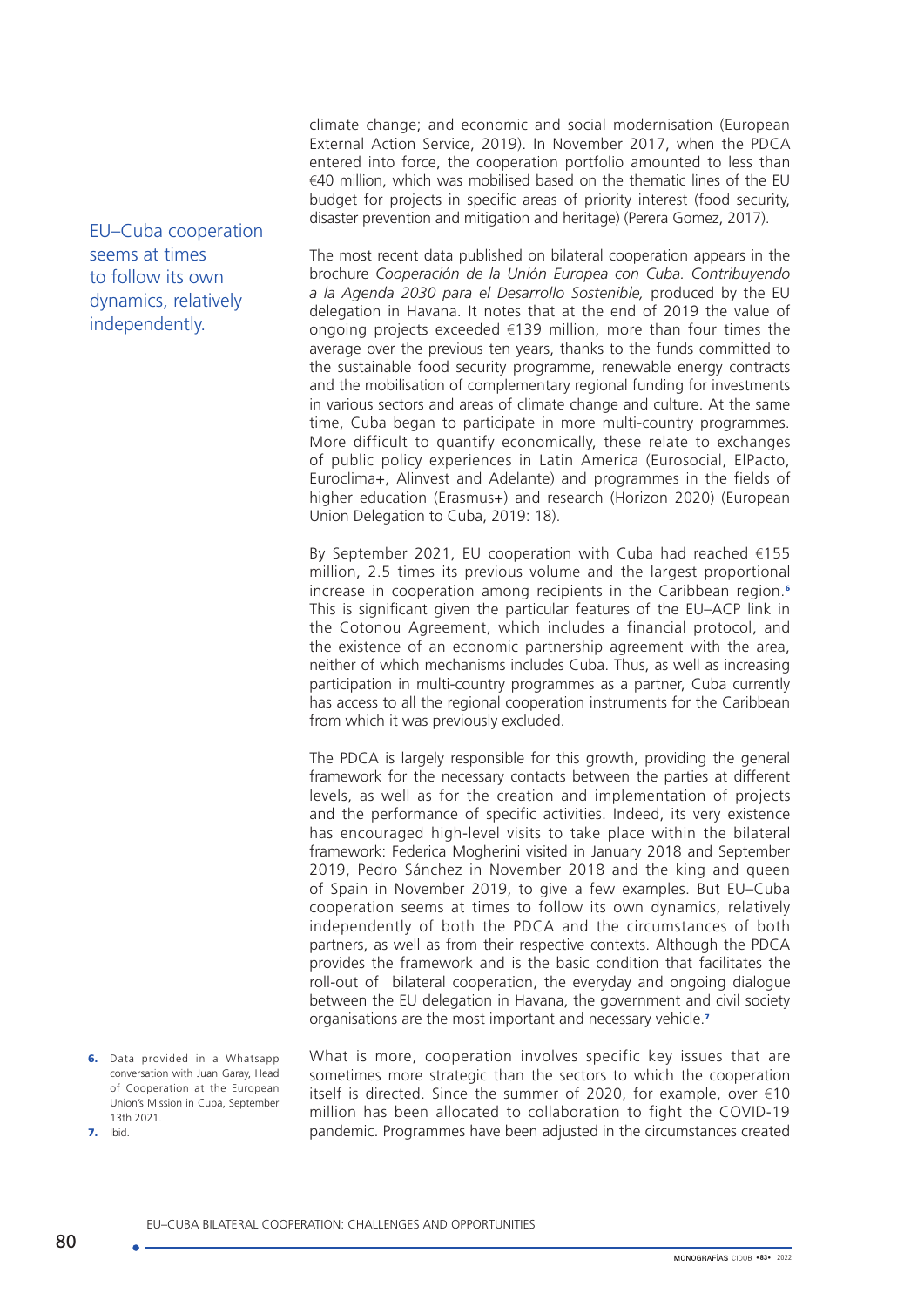by the pandemic. Of the  $\epsilon$ 10 million mentioned above,  $\epsilon$ 2.5 million have been channelled through civil society, managed by a European NGO and involve Bio Cuba Farma and the Pan American Health Organization (PAHO). At the same time, a 2021–2027 dialogue group has been created to provide €14 million support for Cuban biotechnology.<sup>8</sup>

As well as the above, the Combiomed Digital Medical Technology Company received consumables for the production of intensive care monitors and pulse oximeters with support from "Salvando vidas y mitigando el impacto en salud de la emergencia de COVID-19 en Cuba", a European Union (EU) project in the country, developed jointly with the office of the Pan American Health Organization/World Health Organization (PAHO/WHO) to strengthen the capacity of the Ministry of Public Health (MINSAP) to respond to the pandemic (Pan American Health Organization, 2021).

In parallel, major cooperation is taking place with the member states. One example is the announcement in September 2021 that France will grant Cuba funding of €45 million to increase the island's capacity to produce vaccines against meningitis and pneumonia, particularly for use in Africa (*AFP*, 2021) – a clear example of triangular cooperation.

At present, Cuba urgently needs all the cooperation it can get, including from the EU. In fact, EU cooperation may be preferable because it is institutionalised, stable, secure and has been stripped of the imperatives – sanctions and the Common Position – that previously bound it, while the EU also continues to distance itself from the commitments and pressures emanating from its transatlantic connections – a major influence at other times. The EU thus makes a visible commitment to the agreement that seems to follow the high-political interests established in the field of EU–Cuba bilateral cooperation, making it possible to smoothly overcome the potential obstacles that have and continue to emerge (attacks on the PDCA from a range of media outlets, European Parliament resolutions, political statements by the High Representative for CFSP).

This could also be due to a degree of inertia that is characteristic of how the EU institutions function. Given the number of years it took for the consensus to build in the Council of the EU that led to the lifting of diplomatic measures in 2003, as well as the negotiation and signing of the PDCA and the resulting discontinuation of the Common Policy, it seems logical that reversing it should take just as long, if not longer. It also seems unrealistic, as it would be unprecedented. No EU cooperation agreement with Latin America has yet been suspended by the EU or denounced by any of the parties, while the suspensions that have taken place under the Cotonou Agreement involving certain countries have been partial, and have basically related to the implementation of the convention's financial protocol.<sup>9</sup>

Such suspensions occur when the EU considers that the fundamental principles underpinning the cooperation agreement and its democracy clause in particular have been violated. Hence the requirements to that effect in the EP resolutions adopted on June 10<sup>th</sup> and September 16<sup>th</sup> 2021 cited above. Still, as approval depends directly on the Council, where different member state governments have different positions, it seems

Cuba urgently needs all the cooperation it can get, including from the EU.

8. Ibid.

9. Applies to the following countries from the dates indicated: Comoros: 31/12/2016; Gabon: 23/07/2016; Equatorial Guinea: 30/06/2001; the Solomon Islands: 09/10/2012; Kiribati: 16/09/2015; Madagascar: 3 1 / 1 2 / 2 0 1 8 ; Micronesia: 25/02/2010; Mozambique: 31/01/2015. [https://www.google.](file:https://www.google.com/search%3Fchannel%3Dcrow5%26client%3Dfirefox-b-d%26q%3Dacuerdos%2Bsuspendidos%2Bpor%2Bla%2BUE) [com/search?channel=crow5&client=](file:https://www.google.com/search%3Fchannel%3Dcrow5%26client%3Dfirefox-b-d%26q%3Dacuerdos%2Bsuspendidos%2Bpor%2Bla%2BUE) [firefox-b-d&q=acuerdos+suspendido](file:https://www.google.com/search%3Fchannel%3Dcrow5%26client%3Dfirefox-b-d%26q%3Dacuerdos%2Bsuspendidos%2Bpor%2Bla%2BUE) [s+por+la+UE](file:https://www.google.com/search%3Fchannel%3Dcrow5%26client%3Dfirefox-b-d%26q%3Dacuerdos%2Bsuspendidos%2Bpor%2Bla%2BUE)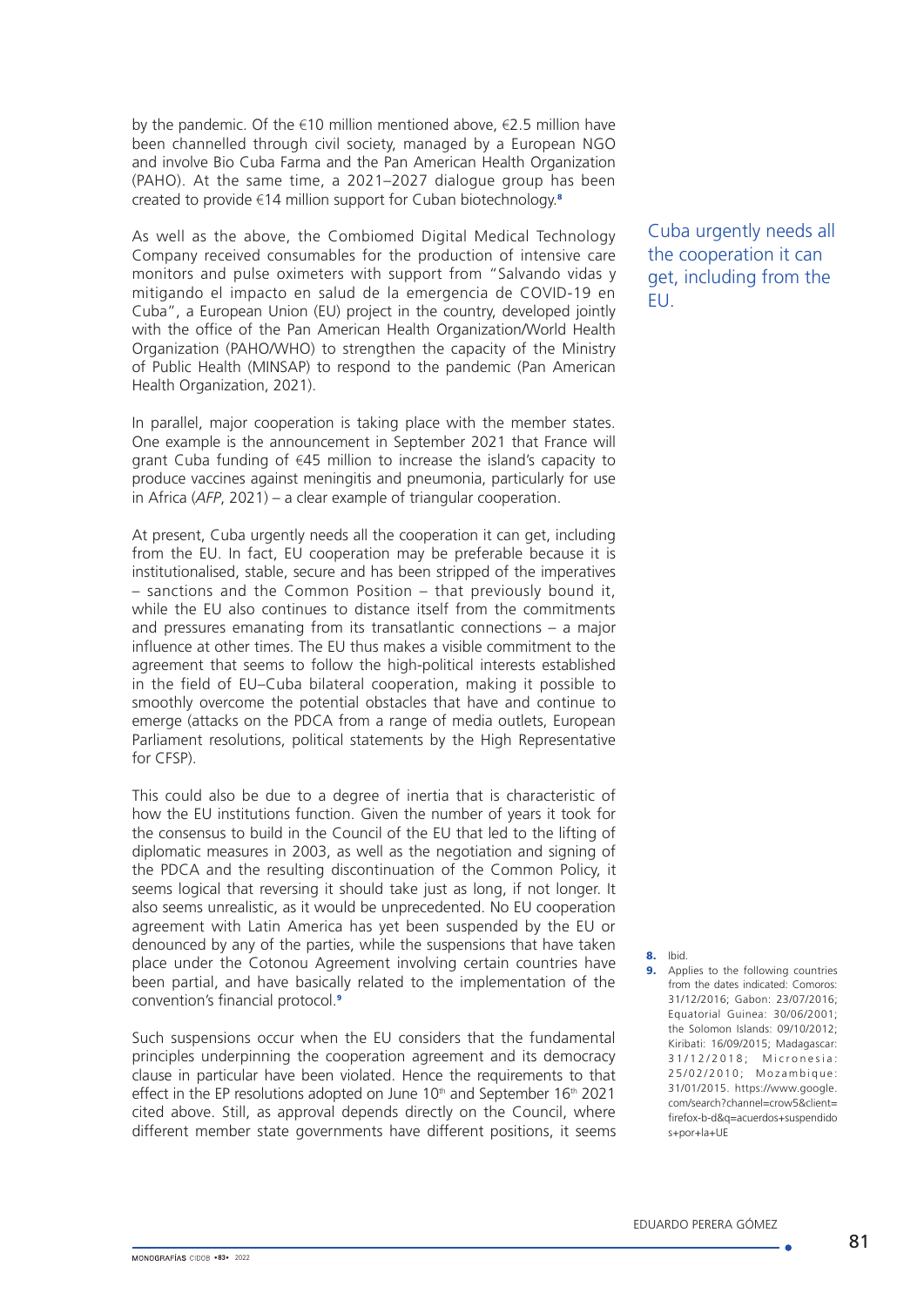impossible to establish a common pattern for 27 such dissimilar actors with such diverse interests – a product of the hybrid nature of the EU and its structural deficiencies (Perera Gómez, 2017). This diversity was visible in the member states' varied reactions to the events in Cuba of July 11th 2021 and to the aborted march called for November 15<sup>th</sup>, as well as in the fact that the EP's demands have found no echo in the Council.

This connects to the subject of cooperation with member states. The PDCA is in provisional operation because it remains unratified by Lithuania, a country subjected to the renewed US interference in European politics under the Donald Trump administration, as revealed in early March 2020 when a letter became public from Secretary of State Mike Pompeo to Lithuanian Prime Minister Saulius Skvernelis asking him not to ratify the EU–Cuba agreement (*Deutsche Welle*, 2020). Similar revelations have not emerged during Joe Biden's presidency, but his policy towards Cuba has not differed greatly from that of his predecessor.

In any case, the entry into force of the part of the agreement involving the member states is important but not decisive for the future of cooperation. The PDCA's largest and most important parts concern relations with the EU, which means, as noted above, that over 90% of the agreement is being provisionally implemented. The question is: for long can it remain provisional? No institutionally established limit appears to exist. Failure to definitively enter into force in its entirety could in practice lead to something like the inverse of the situation before the PDCA was signed: whereby institutionalised relations existed with the EU but not with the member states. The majority of member states, including the most important among them, have had agreed and operational bilateral channels in place since cooperation ties were re-established with Spain in 2007. It is the integrated institutionalisation of bilateral cooperation with the member states that would be called into question and excluded. As regulated in the agreement, this would involve a quantitative and qualitative leap focused, for our present purposes, on "sectoral policies" and accompanied and complemented by their own dialogues.

Member state ODA was always considerably higher than European Commission funding, contributing around two-thirds of the total. This has been a constant throughout the history of European integration. Above all it is because member states allocate a proportionately greater volume of resources to their own cooperation interests – countries, regions and areas of traditional influence – than they pool for EU activities in this field. The PDCA did not change this, and it does not seem likely to be affected by the fact that not all member states have ratified the agreement.

Each state seems likely to continue with its own cooperation outside the agreement or even to take advantage of the broad and advantageous framework it establishes for cooperation relations with the EU, free from the obstacles posed by the Common Position. That the CP was not fully respected by the member states either established a precedent and demonstrated that their own bilateral cooperation interests might be placed before those of the EU. However, even in the current climate, member states support the agreement and EU cooperation based on the

The entry into force of the part of the agreement involving the member states is important but not decisive for the future of cooperation.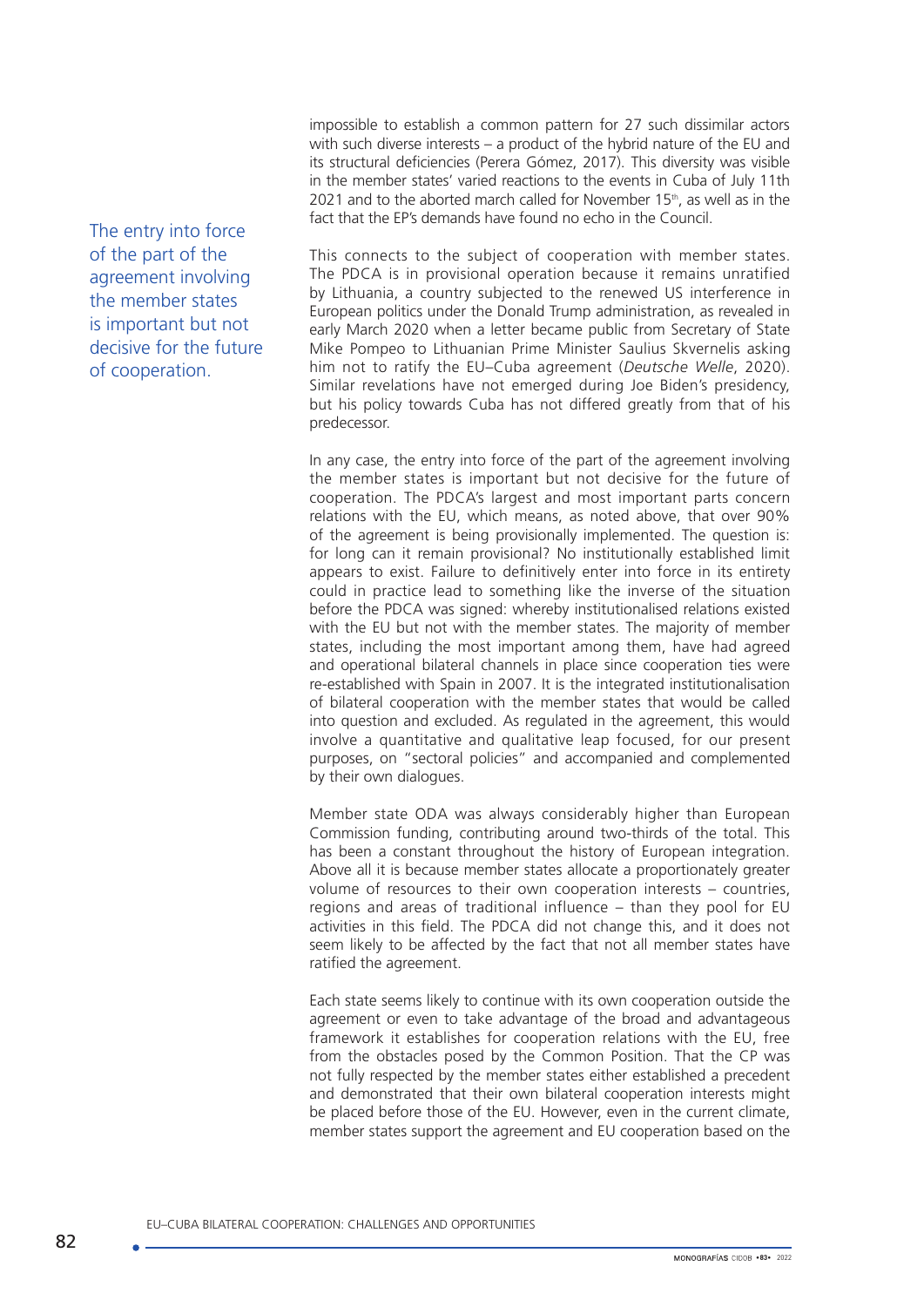approval given in the Council, while continuing their own cooperation without needing the corresponding part of the PDCA to enter into force.

The PDCA's generality as an instrument for guiding current cooperation and the somewhat elastic nature of the cooperation it promotes and covers (breadth of actors, sectors, purposes, means, etc.) can continue to provide an adequate platform for highly diverse ways of achieving it and alternative routes when others are blocked. This may be a handicap, to the extent that the opportunities to effectively implement all the commitments and guidelines contemplated in it may be scarce or limited, but it could also be considered its principal virtue – or one of them.

In short, the EU's cooperation with Cuba has the potential to continue developing, but it also faces challenges and threats that can and should be overcome with political will on both sides. Efforts should be made to surmount the adverse conditions of their respective situations and find solutions to them, as well as to those facing the international environment. In practice, cooperation must prevail over conflict.

## **References**

*AFP* (2021b): "Francia aporta 45 millones de euros para la producción de vacunas en Cuba", Havana, 22/09/21 (online). [Accessed on 18.01.2022]: [https://www.france24.com/es/](https://www.france24.com/es/minuto-a-minuto/20210922-francia-aporta-45-millones-de-euros-para-la-producci%C3%B3n-de-vacunas-en-cuba) [minuto-a-minuto/20210922-francia-aporta-45-millones-de-euros-para](https://www.france24.com/es/minuto-a-minuto/20210922-francia-aporta-45-millones-de-euros-para-la-producci%C3%B3n-de-vacunas-en-cuba)[la-producci%C3%B3n-de-vacunas-en-cuba](https://www.france24.com/es/minuto-a-minuto/20210922-francia-aporta-45-millones-de-euros-para-la-producci%C3%B3n-de-vacunas-en-cuba)

Ayuso, Anna & Susane Gratius (2017): "¿Nadar a contracorriente? El futuro del acuerdo de la Unión Europea con Cuba". *Nueva etapa entre Cuba y la UE. Escenarios de futuro*, CIDOB, Barcelona (online). [Accessed on 18.01.2022]: [https://www.cidob.org/es/articulos/monografias/](https://www.cidob.org/es/articulos/monografias/nueva_etapa_entre_cuba_y_la_ue_escenarios_de_futuro/nadar_a_contracorriente_el_futuro_del_acuerdo_de_la_union_europea_con_cuba) nueva etapa entre cuba y la ue escenarios de futuro/nadar a [contracorriente\\_el\\_futuro\\_del\\_acuerdo\\_de\\_la\\_union\\_europea\\_con\\_cuba](https://www.cidob.org/es/articulos/monografias/nueva_etapa_entre_cuba_y_la_ue_escenarios_de_futuro/nadar_a_contracorriente_el_futuro_del_acuerdo_de_la_union_europea_con_cuba)

Brzozowski, Alexandra (2021), "Borrell defends agreement with Cuba in European Parliament", *Euractiv*, 9/6/21 (online). [Accessed on 18.01.2022]: https://www.euractiv.com/section/global-europe/news/ borrell-defends-agreement-with-cuba-in-european-parliament/

Castro Ruz, Fidel (2003): "Discurso pronunciado por el Comandante en Jefe Fidel Castro Ruz, Presidente de la República de Cuba, en el acto por el aniversario 50 del asalto a los cuarteles Moncada y Carlos Manuel de Céspedes, efectuado en Santiago de Cuba, el 26 de julio de 2003" (online). [Accessed on 18.01.2022]: [http://cuba.cu/gobierno/](http://cuba.cu/gobierno/discursos/2003/esp/f260703e.html) [discursos/2003/esp/f260703e.html](http://cuba.cu/gobierno/discursos/2003/esp/f260703e.html).

Commission of the European Communities (1994): *Informe sobre la Ayuda Humanitaria 1993*, Publications Office of the European Communities, Luxembourg.

Commission of the European Communities (1995): "Comunicación de la Comisión al Consejo y al Parlamento Europeo. Relaciones entre la Unión Europea y Cuba", (95), 306 final, Brussels.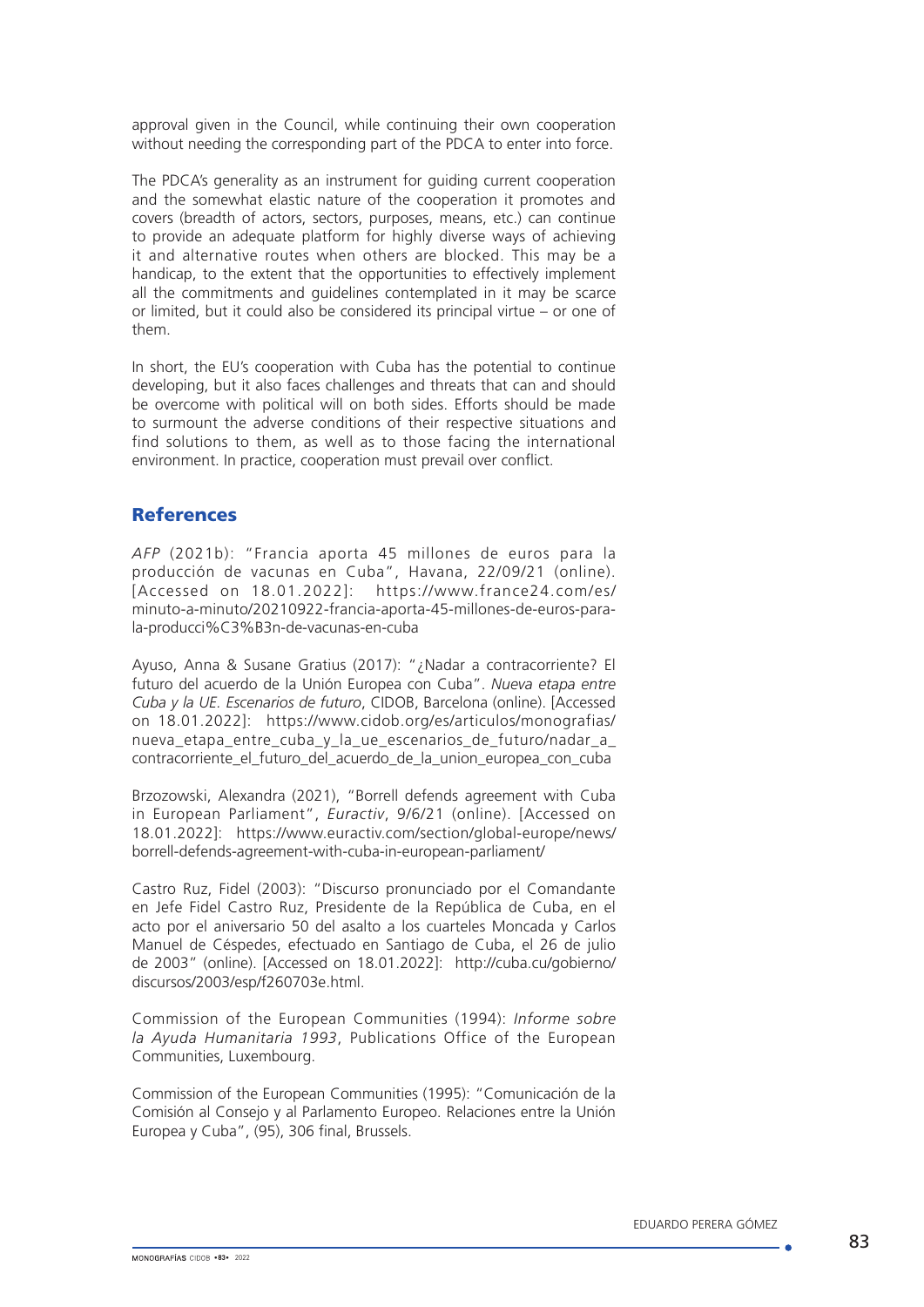Communist Party of Cuba (2011): Lineamientos de la Política Económica y Social del Partido y la Revolución, aprobados por el VI Congreso del PCC, Havana (online). [Accessed on 18.01.2022]: http://www.cuba.cu/ gobierno/documentos/2011/esp/l160711i.pdf

Communist Party of Cuba (2012): Objetivos de trabajo del Partido Comunista de Cuba aprobados por la Primera Conferencia Nacional. Havana, 29th January 2012 (online). [Accessed on 18.01.2022]: https:// files.sld.cu/sccs/files/2012/02/tabloide\_objetivos\_conferencia.pdf

Council of the European Union (1996): "Posición Común de 2 de diciembre de 1996 definida por el Consejo en virtud del artículo J.2 del Tratado de la Unión Europea, sobre Cuba (96/697/PESC)". *Diario Oficial*  (L 322), 12th December.

Council of the European Union (2016): "Political Dialogue and Cooperation Agreement between the European Union and its Member States, of the one part, and the Republic of Cuba, of the other part". *Official Journal of the European Union*, L 337 I/3, 13.12.2016.

*Cubadebate* (2021): "Unión Europea defiende acuerdo con Cuba y critica bloqueo estadounidense", Havana, 08/06/21 (online). [Accessed on 18.01.2022]: [http://www.cubadebate.cu/noticias/2021/06/08/union](http://www.cubadebate.cu/noticias/2021/06/08/union-europea-defiende-acuerdo-con-cuba-y-critica-bloqueo-estadounidense/)[europea-defiende-acuerdo-con-cuba-y-critica-bloqueo-estadounidense/](http://www.cubadebate.cu/noticias/2021/06/08/union-europea-defiende-acuerdo-con-cuba-y-critica-bloqueo-estadounidense/)

*Deutsche Welle* (2020): "Estados Unidos pide a Lituania que no ratifique el acuerdo UE-Cuba", 06/03/20 (online). [Accessed on 18.01.2022]: [https://www.dw.com/es/estados-unidos-pide-a-lituania-que-no-ratifique](https://www.dw.com/es/estados-unidos-pide-a-lituania-que-no-ratifique-el-acuerdo-ue-cuba/a-52668814)[el-acuerdo-ue-cuba/a-52668814](https://www.dw.com/es/estados-unidos-pide-a-lituania-que-no-ratifique-el-acuerdo-ue-cuba/a-52668814)

*EFE* (2021): "El Parlamento cubano rechaza resolución sobre derechos humanos de Eurocámara". SWI, 16th September (online). [Accessed on 18.01.2022]: [https://www.swissinfo.ch/spa/cuba-ue\\_el-parlamento](https://www.swissinfo.ch/spa/cuba-ue_el-parlamento-cubano-rechaza-resoluci%C3%B3n-sobre-derechos-humanos-de-euroc%C3%A1mara/46955066)[cubano-rechaza-resoluci%C3%B3n-sobre-derechos-humanos-de](https://www.swissinfo.ch/spa/cuba-ue_el-parlamento-cubano-rechaza-resoluci%C3%B3n-sobre-derechos-humanos-de-euroc%C3%A1mara/46955066)[euroc%C3%A1mara/46955066](https://www.swissinfo.ch/spa/cuba-ue_el-parlamento-cubano-rechaza-resoluci%C3%B3n-sobre-derechos-humanos-de-euroc%C3%A1mara/46955066)

European External Action Service (2019): *EU-Cuba Relations*. Brussels (online). [Accessed on 18.01.2022]: [https://eeas.europa.eu/sites/default/](https://eeas.europa.eu/sites/default/files/cuba_factsheet_revised.pdf) [files/cuba\\_factsheet\\_revised.pdf](https://eeas.europa.eu/sites/default/files/cuba_factsheet_revised.pdf)

European Parliament (2017a): Celebración del Acuerdo de Diálogo Político y de Cooperación entre la UE y Cuba (Aprobación). Resolución legislativa del Parlamento Europeo, de 5 de julio de 2017, sobre el proyecto de Decisión del Consejo relativa a la celebración, en nombre de la Unión, del Acuerdo de Diálogo Político y de Cooperación (12502/2016 – C8-0517/2016 – 2016/0298(NLE)). P8\_TA(2017)0296 (online). [Accessed on 18.01.2022]: https://www.europarl.europa.eu/ RegData/seance\_pleniere/textes\_adoptes/definitif/2017/07-05/0296/ P8\_TA(2017)0296\_ES.pdf

European Parliament (2017b): Celebración del Acuerdo de Diálogo Político y de Cooperación entre la UE y Cuba (Resolución). Resolución no legislativa del Parlamento Europeo, de 5 de julio de 2017, sobre el proyecto de Decisión del Consejo relativa a la celebración, en nombre de la Unión, del Acuerdo de Diálogo Político y de

EU–CUBA BILATERAL COOPERATION: CHALLENGES AND OPPORTUNITIES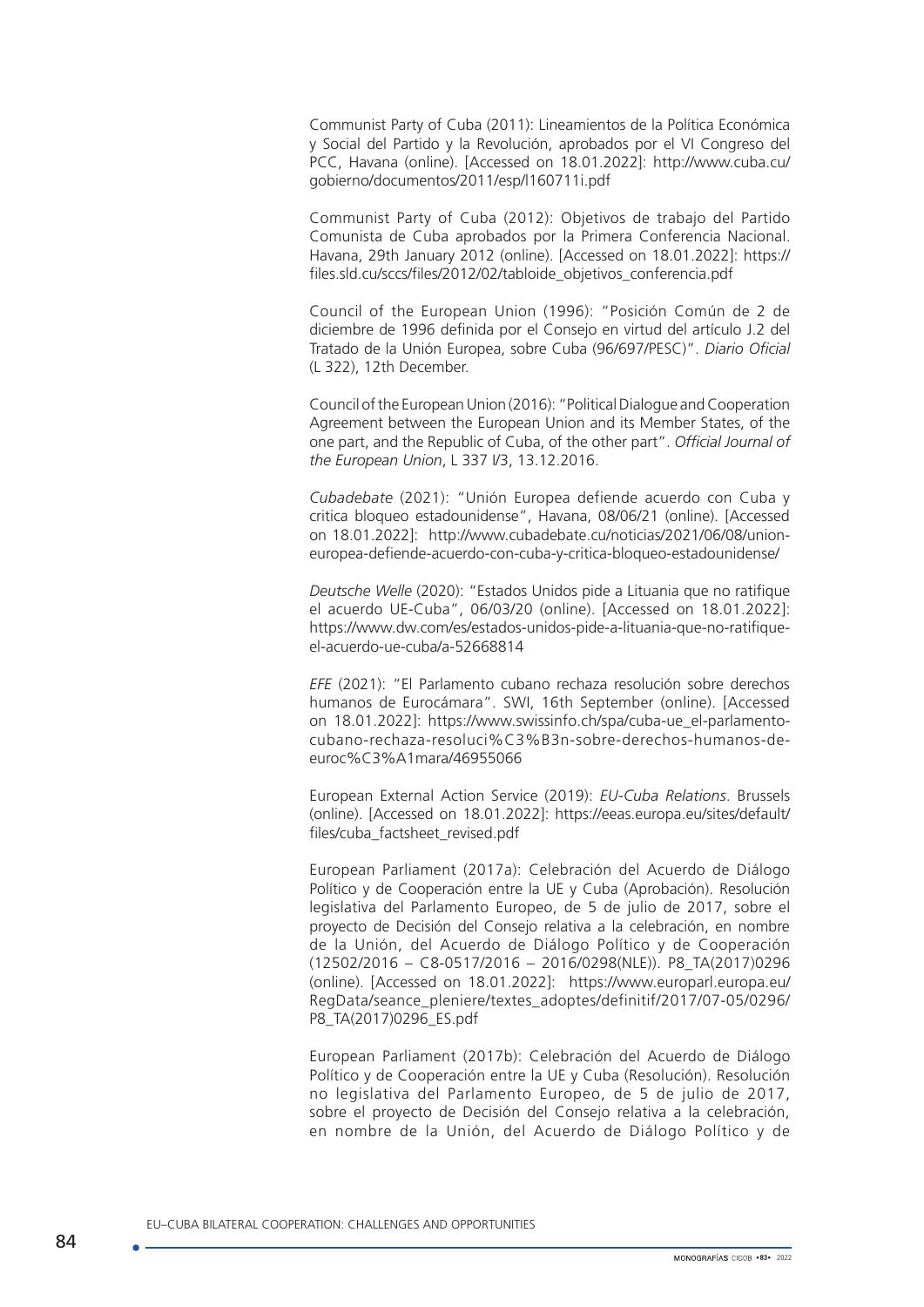Cooperación entre la Unión Europea y sus Estados miembros, por un lado, y la República de Cuba, por otro (12502/2016 – C8-0517/2016 –2016/0298(NLE) – 2017/2036(INI)). P8\_TA(2017)0297 (online). [Accessed on 18.01.2022]: https://www.europarl.europa.eu/RegData/ seance\_pleniere/textes\_adoptes/definitif/2017/07-05/0297/P8 TA(2017)0297\_ES.pdf

European Parliament (2021a): Resolución del Parlamento Europeo, de 10 de junio de 2021, sobre los derechos humanos y la situación política en Cuba. (2021/2745(RSP)) P9\_TA(2021)0292 (online). [Accessed on 18.01.2022]: https://www.europarl.europa.eu/doceo/document/TA-9- 2021-0292\_ES.html

European Parliament (2021b): Resolución del Parlamento Europeo, de 16 de septiembre de 2021, sobre la represión gubernamental de las protestas y de los ciudadanos en Cuba (2021/2872(RSP) (online). [Accessed on 18.01.2022]: https://www.europarl.europa.eu/doceo/ document/TA-9-2021-09-16\_ES.html#sdocta12

European Union Delegation in Cuba (2019): *Cooperación Unión Europea-Cuba. Contribuyendo a la Agenda 2030 para el desarrollo sostenible, Havana* (online). [Accessed on 06.05.2011]: [Brochure\\_Cooperacion\\_Union\\_Europea-Cuba\\_-\\_Contribuyendo\\_a\\_la\\_](http://cuba.cu/gobierno/discursos/2003/esp/f260703e.html) [Agenda\\_2030\\_para\\_el\\_Desarrollo\\_Ssostenible.pdf](http://cuba.cu/gobierno/discursos/2003/esp/f260703e.html)

Fukuyama, Francis (2011): *El fin de la historia y el último hombre*. Planeta, (ePUB). http://www.epubgratis.me

High Representative (2021a): "Cuba: Declaration by the High Representative on behalf of the European Union on recent events". Brussels, 29/07/2021 (online). [Accessed on 18.01.2022]: https:// www.consilium.europa.eu/en/press/press-releases/2021/07/29/ cuba-declaration-by-the-high-representative-on-behalf-of-the-europeanunion-on-recent-events/

High Representative (2021b): "Cuba: Speech on behalf of High Representative/Vice-President Josep Borrell on government's crackdown against popular protests". Delivered by Commissioner for Home Affairs Ylva Johansson, Brussels, 16/09/2021 (online). [Accessed on 18.01.2022]: https://eeas.europa.eu/delegations/cuba/104249/ node/104249\_en

Huntington, Samuel P. (2015): El choque de civilizaciones y la reconfiguración del orden mundial. Paidós, Barcelona, (ePUB). http:// [www.planetadelibros.com](http://www.planetadelibros.com)

Pan American Health Organization (2021): "Proyecto para fortalecer la respuesta a la pandemia en Cuba apoya labores en COMBIOMED". Havana, 24th September (online). [Accessed on 18.01.2022]: https:// www.paho.org/es/noticias/24-9-2021-proyecto-para-fortalecerrespuesta-pandemia-cuba-apoya-labores-combiomed

Perera Gómez, Eduardo (2017): *La política de la Unión Europea hacia Cuba: construcción, inmovilismo y cambio (1988-2017)*. Ruth Casa Editorial, Panama.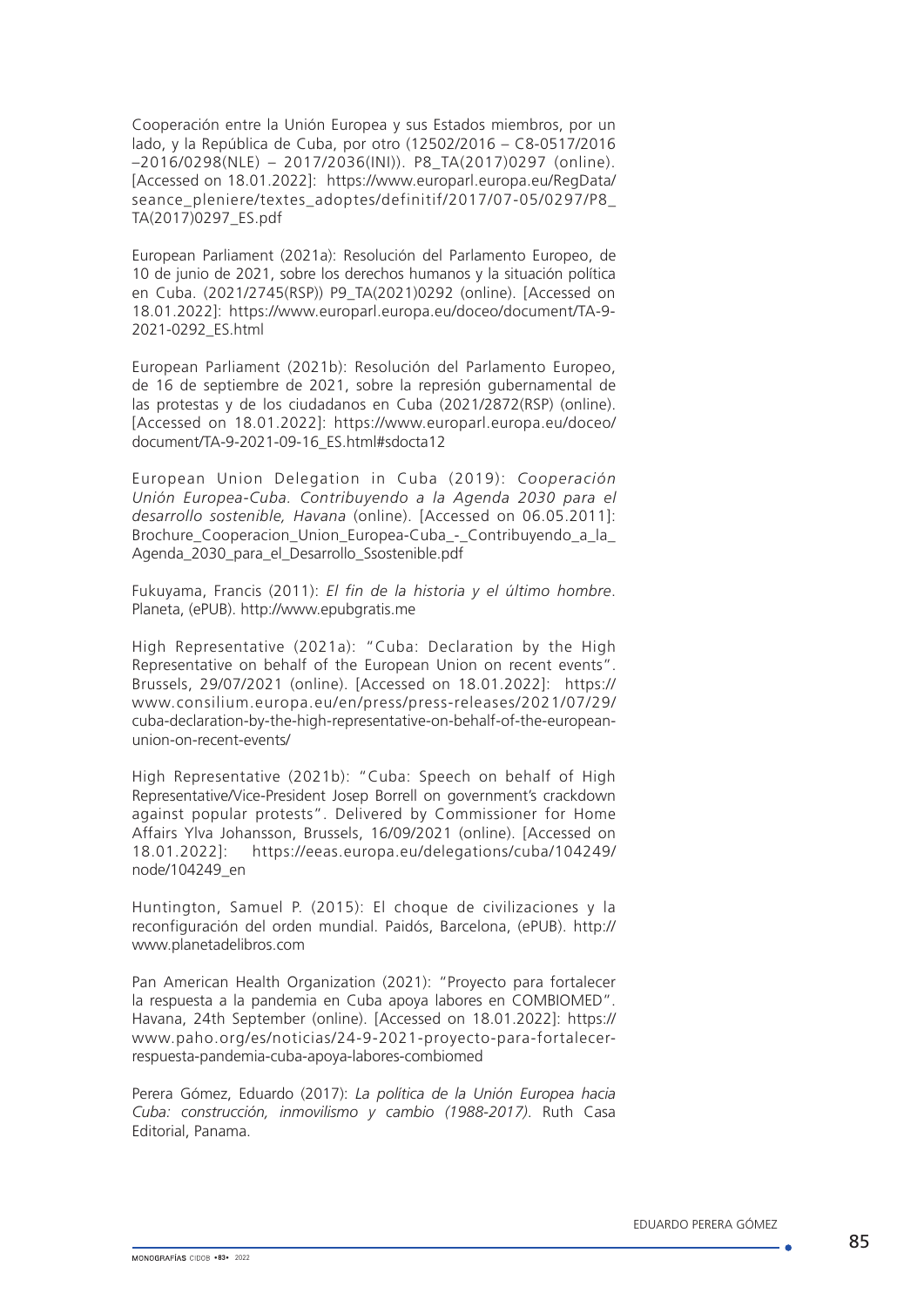*Prensa Latina* (2021a): "Canciller de Cuba emplaza a Alto Representante de la Unión Europea". Lima, 29/07/21 (online). [Accessed on 18.01.2022]: <https://www.prensa-latina.cu/index.php?o=rn&id=465806>

*Prensa Latina* (2021b): "Cuba y UE por más capacitación en fuentes renovables de energía", Havana, 24/09/21 (online). [Accessed on 18.01.2022]: <https://www.prensa-latina.cu/index.php?o=rn&id=477817>

Sanahuja, José Antonio (2000): "Asimetrías económicas y concertación política en las relaciones Unión Europea-América Latina: un examen de los problemas comerciales", *Revista Electrónica de Estudios Internacionales*  (1) (online). [Accessed on 06.05.2011]:<http://www.reei.org/>

Tvevad, Jesper (2015): *Cuba, the USA and the EU: Forging closer ties, looking to the future*, Directorate-General for External Policies, European Parliament, Brussels.

EU–CUBA BILATERAL COOPERATION: CHALLENGES AND OPPORTUNITIES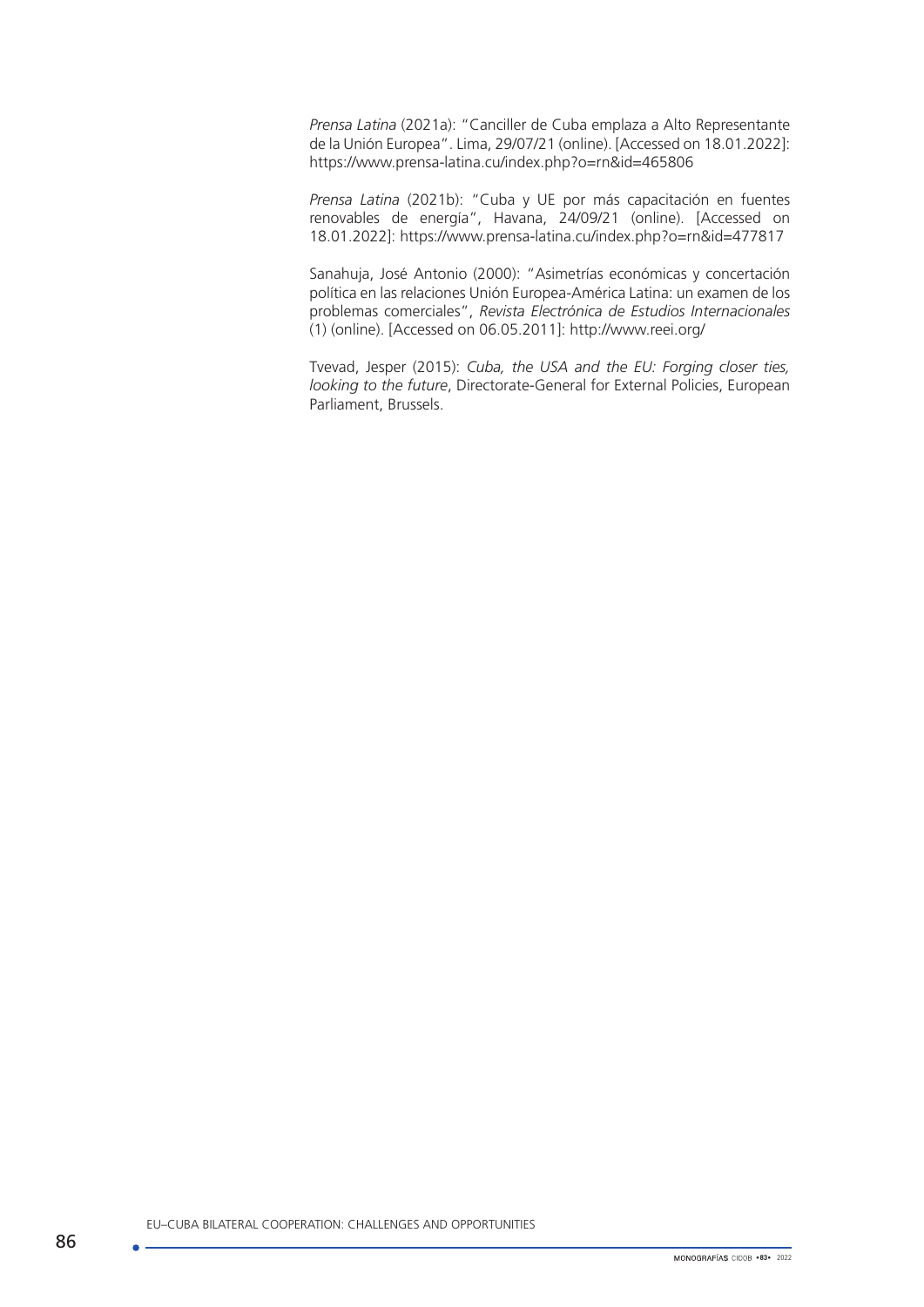**Claudia Sánchez Savín**

*International Policy Research Centre (CIPI)*

# Introduction

In its foreign policy, Cuba has given high priority to relations with the European Union (EU) and historical evidence suggests that the Italian Republic is among the states given highest priority.

However, academic work on Cuba–Italy bilateral relations has been lacking, with the exception of minimal contributions focusing on past decades. This chapter aims to explain the development of Cuba–Italy bilateral ties within the context established since the signing of the Political Dialogue and Cooperation Agreement (PDCA), the global COVID-19 pandemic and the changes on the international scene and in the balances of power, using a critical International Relations perspective.

The chapter will be structured into three main sections. The first briefly addresses the background to Cuba–EU relations in order help understand the state of these connections. The second section gives a historical overview of Cuba–Italy relations from the 1990s onwards. Finally, in order to achieve the chapter's overall objective the third section addresses the key strands of work within the countries' relations, which will be defined and expanded within the sub-sections: Cooperation, Solidarity, Economy (divided into Trade, Investments and Tourism) and Political Relations.

# 1. Development

## **1.1. Essential background to Cuba–EU relations**

Cuba–western Europe relations have always been triangular, with the United States (US) at the apex (Perera Gómez, 1997; 2006; 2017; Gratius, 2009; 2010; Pellón Azopardo, 2015), and in Cuba–EU ties changes and continuities have emerged over time. Among the variables that have influenced them are the nature of the political forces within the governments, the historical conjuncture (in the Braudelian sense,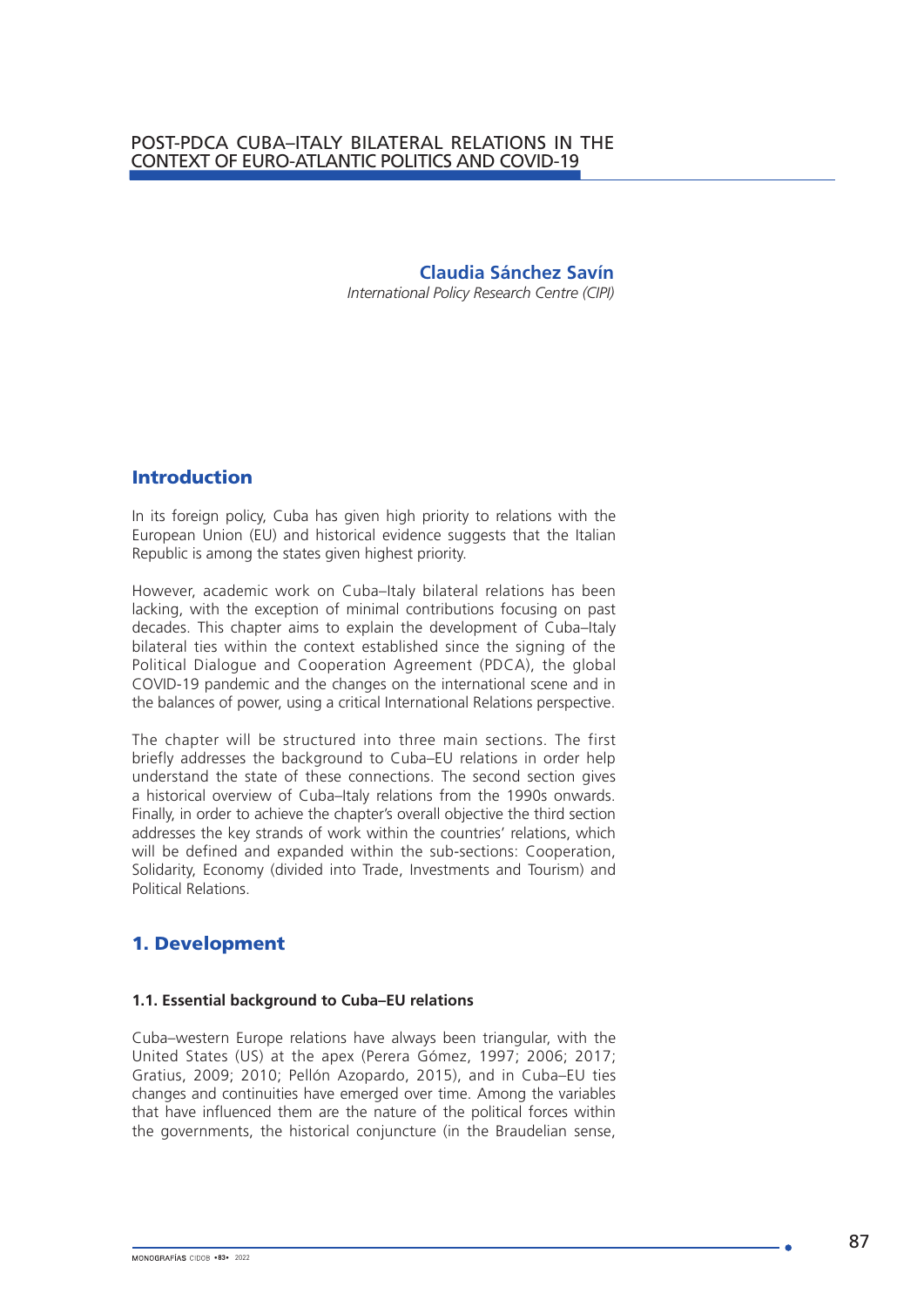1. Historical conjunctures and the political forces present in the government are closely connected and are essential to the configuration of Cuba–EU ties and those between Cuba and certain member states. This was evident around 2003 when several highly conservative administrations emerged onto the transatlantic electoral landscape at around the same time (George W. Bush in the US, Aznar in Spain and Berlusconi in Italy). Along with the events of Cuba's so-called "Black Spring", this led relations to deteriorate. The form the links took was also related to EU policy decisions (the application of sanctions with reference to the political conditionality imposed for cooperation, the suspension of exchanges at the highest level, the priority given to relations with opposition groups and the return of the old practice of inviting them to the celebrations of national holidays, which became known as the "Cocktail Wars") and to Cuba's reaction (mass protests at the embassies of the countries in question and an understandably reluctant attitude to dialogue, given the conditionalities whose spearhead was respect for human rights and democracy).

- 2. The "events" category includes events and one-off incidents and is one of the variables that conditions the development of a state's foreign policy, its activity towards another state and the behaviour of a relationship between various subjects and actors from the international community (Rodríguez Hernández, 2017).
- 3. For two decades this was the framework for Cuba–EU relations: conditionality when it came to development cooperation and exceptionality, in the sense of making Cuba, in formal terms, the only country in the region without a cooperation agreement with the EU. The Common Position was signed at a time when the US blockade against Cuba was tightening and was a clear attempt to take advantage of the collapse of Soviet socialism and the close alliance between the US government and the conservative leadership of the Spanish People's Party, led by José María Aznar when it reached power. It should, nevertheless, be recalled that relations between Spain and Cuba had been deteriorating for years, even during the mandate of Felipe González's Spanish Socialist Workers Party, which had shifted to the right

understood as the state of the societies in question, meaning domestic and foreign policy and the effects of global affairs on the countries in the medium term – in other words, a period of decades that contain a number of profound changes) and, above all, the interactions between the two actors. These interactions go hand in hand with mutual perceptions, which can contribute to modifying interests, actions and outreach towards the counterpart (Perera Gómez, 2017; Alzugaray, 2015 in Perera Gómez, 2017: 72; Navas Morata, 2015 in Perera Gómez 2017: 72; Portocarero, 2015, in Perera Gómez, 2017: 72; Mujica Cantelar, 2015 in Perera Gómez, 2017: 94).<sup>1</sup>

Similarly, certain events<sup>2</sup> and their consequences in the short and medium term conditioned the ups and downs of the ties and established certain patterns. Among them were the fall of the Berlin Wall (November 9th 1989), the creation of the EU with the signing of the Maastricht Treaty (February 7th 1992), the shooting down of the Brothers to the Rescue planes (February 24th 1996), the adoption of the Common Position (December 2nd 1996),<sup>3</sup> the events that became known as the "Black Spring" (March–April 2003), the various Congresses of the Communist Party of Cuba,<sup>4</sup> the changes in the presidency of the Cuban government,<sup>5</sup> elections on both sides of the Atlantic (Pérez Benítez, 2017; Perera Gómez, 2017; Mujica Cantelar, 2015 in Perera Gómez, 2017: 125; Fiffe Cabreja, 2018) and, more recently, the events that occurred in Cuba on July 11th 2021.

However, the most important event was the announcement on December 17th 2014 that diplomatic relations would be re-established between Cuba and the United States. And, despite subsequent changes like the rightward shift on both sides of the Atlantic, Cuba–EU relations have since reached unprecedented levels. The maturing of the ties is palpable, with old quarrels being gradually overcome and conciliation in spite of the differences that remain. The most visible signs of this were the repealing of the Common Position on December 12th 2016 and the signing of the PDCA, which entered into provisional force on November 1st 2017. The great triumph of the negotiations over a new stage of bilateral relations was to remove the political conditionalities on cooperation and instead reach an agreement that facilitates dialogue and joint work to achieve the foreign policy goals each holds towards the other.

The advent of a left-wing decade in Latin America saw Cuba's regional involvement rise – in contrast to the isolation others had attempted to force on it. Meanwhile, a number of EU countries decided to increase trade and bilateral cooperation, as awareness grew among the European establishment that their hostility and the Common Position were nonsensical, both for achieving the goals set out and for their own foreign policy interests. Combined, all of these factors led relations to thaw and the commitment to dialogue and negotiation to emerge (Gratius, 1998; Roy, 2015; Perera Gómez, 2017; Allende Karam, 2015, in Perera Gómez, 2017: 211;Tvevad, 2015: 27, in Perera Gómez, 2017: 210; Alzugaray, 2015, in Perera Gómez, 2017: 211, Portocarero, 2015, in Perera Gómez, 2017: 181, Ayuso & Gratius, 2017, Ayuso, Gratius & Pellón Azopardo, 2017). As Gratius (2016: 2) has pointed out, "change for trade" – the European foreign policy tradition which was resumed and which the Obama administration later assimilated – tends to be the most effective way to use such tools, as was later generally accepted.<sup>6</sup>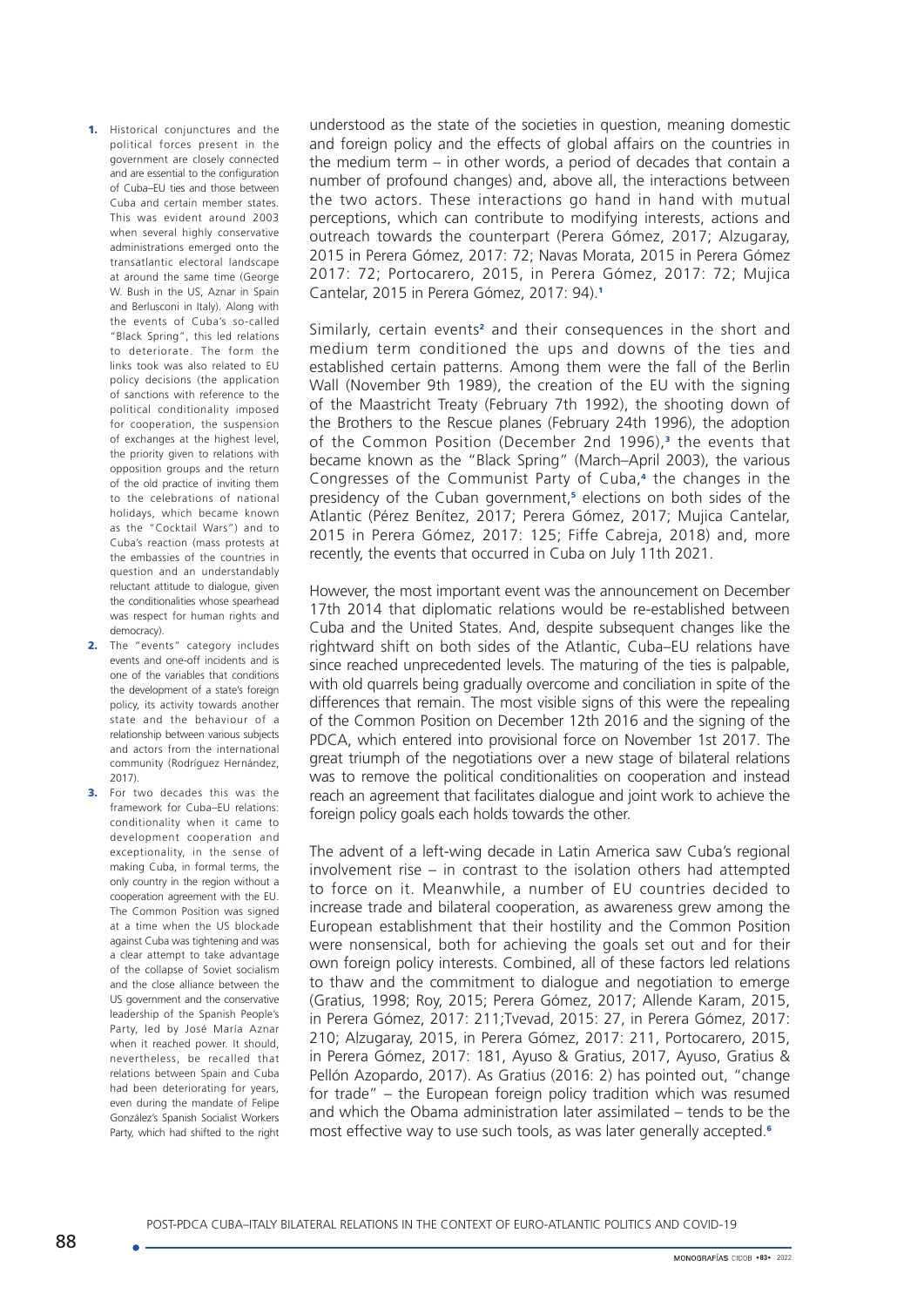Analysing contributions made by the most prominent authors on the subject (Eduardo Perera Gómez, Anna Ayuso, Susanne Gratius, Raynier Pellón Azopardo and Joaquín Roy)<sup>7</sup> shows a level of consensus about the characterisation of these links and their historical development. In short, Cuba–EU relations have been difficult, controversial, vulnerable and highly conditioned by a third actor (the US). They have undergone multiple realignments, due to the clear and obvious inconsistencies, uncertainties, biases and above all whims of both sides.

## 2. Overview of Cuba–Italy relations

When discussing its relations with Cuba, Italy's consideration as an individual state comes after its position as an EU member state, as the configuration of its links with Cuba have been determined by its central place in the bloc in general. It is not the EU state with the largest role in Cuban and Latin American politics, but it is among the most important.<sup>8</sup> Above all, this is due to the significant role Italy played in redirecting the Cuban economy in the 1990s and its longstanding and continuing importance in the fields of trade, investment and tourism, as well as other sectors (Roque Valdés, 1997; Perera Gómez, 2017; Allende Karam, 2008; 2015; 2017). Over the past 30 years, Italy has been Cuba's eighth-largest trading partner worldwide and second of EU member states (*Prensa Latina*, 2021a) (although occasionally it ranks third, as in 2017) (Ayuso, Gratius & Pellón Azopardo, 2017). From 1995 to 2019, exports from Italy to Cuba grew at an annual rate of 5.97%, from \$81.3 m in 1995 to \$327 m in 2019 (Observatory of Economic Complexity, 2020).<sup>9</sup> Since 2014 it has been the ninth-largest source of tourists to Cuba, with numbers increasing more or less steadily until the pandemic (reaching a high of 227,829 visitors in 2017) (ONEI, 2019).<sup>10</sup> These facts have shaped their links.

It should be clarified that addressing relations between Cuba and Italy covers more than just bilateral ties at governmental level and traditional diplomacy as the only infallible tool. The widest possible links are included – between government agencies at all rungs of the political hierarchy, and between them and non-state actors.

Of course, bilateral interests have never been equal in proportion (Perera Gómez, 2017). While Cuba has not been a priority for European or Italian foreign policy, the Caribbean country has attributed great importance to the EU and specific countries, including Italy (Hernández, 2015; Pérez Benítez, 2017). Nevertheless, Cuba–EU and Cuba–Italy ties have clearly strengthened as mutual interest has grown.

Until the 1990s the bilateral relationship between Cuba and Italy was modest. The pattern of exchange was imbalanced and, despite Cuba's gradually more active role, this has remained the case. When Cuban trade and foreign policy was reoriented, which inevitably translated into an opening up to trade, foreign investment, tourism and the resumption of ties with its emigrants, Italy was among the European states most involved in the range of opportunities offered. Cuba's need for cooperation with these developed countries was undeniably felt more than ever and it was logical that the first steps were taken by those

(Pellón Azopardo, 2009; Allende Karam, 2017; Moré, 2018). Given the leading role Spain had always played in European positions on Cuba and the difficult circumstances on the island, there was consensus over the Common Position, even if certain states, including Italy, had reservations or more nuanced views (IRELA, 1996; Perera Gómez, 2017).

- 4. The PCC Congresses that drew interest for the clues they provided to Cuba's future prospects were those from the fourth Congress onwards as this was the first to be held in the post–Cold War period (1991). The 5th to the 8th congresses took place on the following dates: October 8–10th 1997; April 16–19th 2011; April 16–19th 2016; April 16–19th 2021.
- 5. The handover of nower from Fidel Castro Ruz to Raúl Castro Ruz was announced on February 24th 2008 and from the latter to Miguel Díaz-Canel Bermúdez on April 19th 2018.
- **6.** It is worth noting the release of those arrested during the events of March 2003 and the reaction to it. This step taken or concession made by Cuba led to the adoption of diplomatic measures, which shows that certain specific decisions made by both parties, both in practical terms and in terms of the image projected, can contribute to making advances (Perera Gómez, 2017: 185).
- **7.** The contribution should be recalled of Carlos Rafael Rodríguez (1981) on the foreign policy Cuba should follow with the countries of the European Community and his accurate vision of the need to develop these links and the risks Cuba ran of lapsing into "infantilism" due to ideological mediation, ignorance and ideas about Europe copied automatically from opinions of the United States.
- 8. Italy is among the European countries with significant interest in the Latin American and Caribbean region. However, Spain constitutes the historical bridge par excellence, as by general consensus it is seen as its natural space. European countries follow unwritten rules that divide up their spheres of influence and interest in the region (Pellón Azopardo, 2009; Karam, 2017). For Italy, the area above all comprises the large South American countries (Brazil, Argentina, Chile and Uruguay) (Allende Karam, 2017; Roy, 2006; Ayuso, 2019). However, Cuba's dual political and cultural importance, both for the project of rescuing *Latindad* (consider the internationally certified Italian language and culture teaching centres and complementary study programmes such as the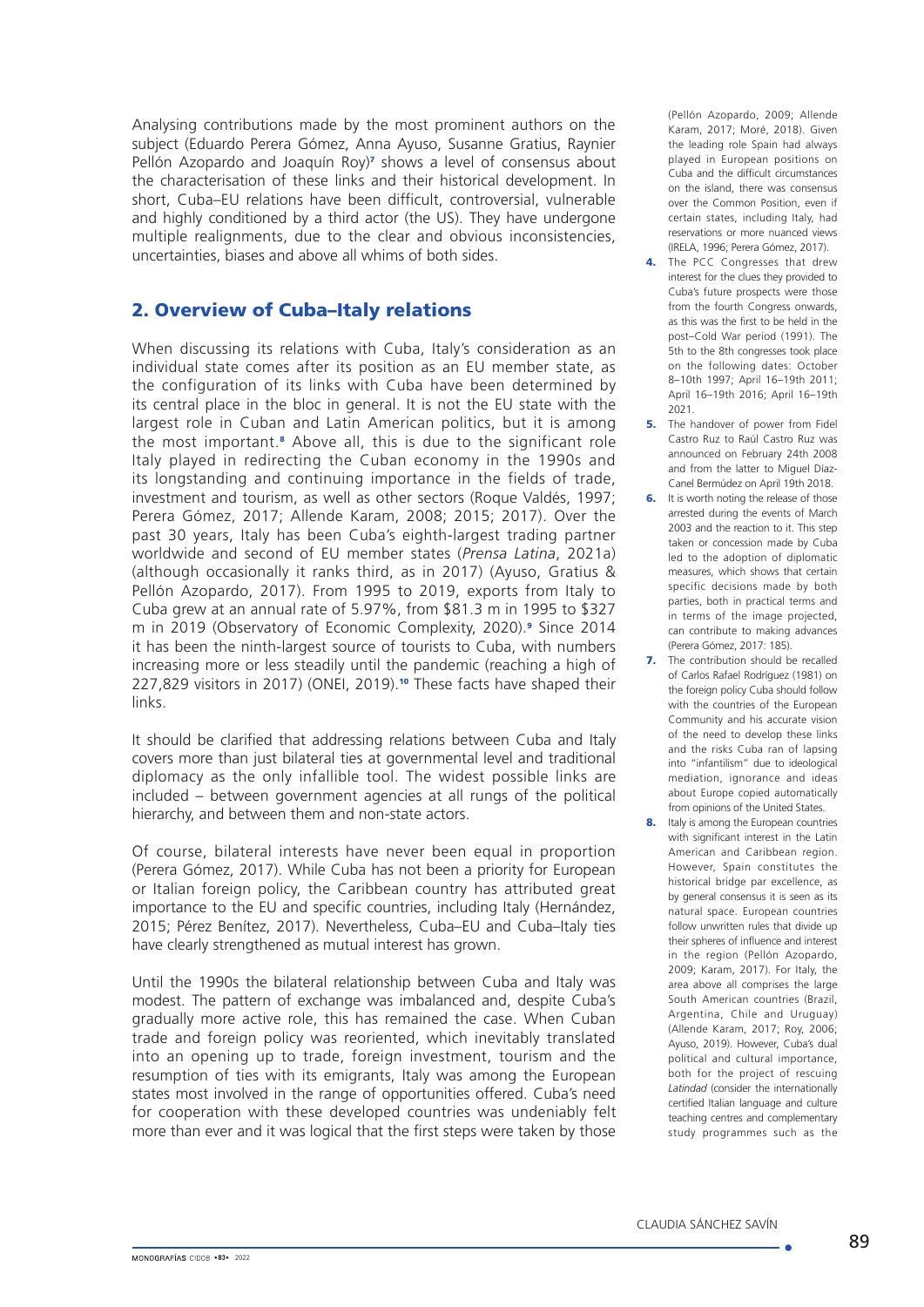Dante Alighieri Society and the Academia Leonardo da Vinci) and as the region's leading anti-hegemonic and unifying country, aroused Italian interest in rapprochement with the Caribbean island for a number of years. To this must be added Italy's importance as one of the main destinations for Cuban migrants, another factor that raises the bilateral interest, especially for Cuba.

- 9. Import statistics justify the importance Cuba assigns to Italy, with the European country the third-largest source of goods to the Caribbean island (Observatory of Economic Complexity, 2020).
- 10. With the pandemic, it moved to seventh place (ONEI, 2021).
- 11. Zealous defence of its sovereignty is of paramount importance to Cuba, as is international recognition of that fact. In foreign policy terms it is the source of its greatest pride, as recognised by figures working in the field from or for Cuba, and by scholars (Hernández, 2015; Declercq, 2016: 127, in Perera 2017; Pérez Benítez, 2017; Allende Karam, 2017; Perera Gómez, 2017).

Meanwhile, much of western Europe's activity reproduces the role of the old metropole. Logically, following the loss of its colonial spaces and its place as the main centre of global accumulation its myths and pride began to consist of flaunting the potential for new ways of inserting itself and gaining presence in former colonial spaces – its own or those of others. The interconnections entailed by modern globalisation have only strengthened this.

- 12. By 1995, it was third in the list of countries by number of economic partnerships, behind Spain and Canada. These countries worked in strategic sectors such as telecommunications, light industry, the food industry and tourism. In turn, the various economic reforms carried out in Cuba since 1993 and the investment protection and promotion agreement signed that same year with Italy – the first of its kind between Cuba and another state – undoubtedly contributed to Italian investors' growing interest in Cuba and the increase of economic partnerships seen from that year onwards. The largest investment at the time was that of STET (part of the IRI public industrial group), which owned 49% of the mixed company ETECSA, alongside a Mexican co-investor (Roque Valdés, 1997: 78). 13. These shows of solidarity with
- Cuba continue to this day, as

that had most interest in Cuba (Roque Valdés, 1997; Gratius, 1998; IRELA, 1997; 1998).

In the 1990s, Italy–Cuba relations began to acquire the shape they have today, being characterised by respect, cordiality and discretion despite the political differences. According to Roque Valdés (1997: 88), Italy has managed to maintain a respectful distance, avoiding the extreme and variable positions typical of other deeper historical and cultural linkages, where passion generates conflicting attitudes. Roque Valdés adds another essential element for good relations with Cuba, given its foreign policy principles and certain crystallised characteristics of greater importance even than "high politics": respect for sovereignty and non-interference in its internal affairs.<sup>11</sup> In fact, although relations at this stage were fundamentally conditioned by economic interests (promotion of Italian investments, tourism, renegotiation of Cuban debt),<sup>12</sup> the significant state presence in both nations' economies made fluid political relations a necessary condition for the functioning of economic ties (Roque Valdés, 1997: 88–89). Comparatively low levels of intolerance and aggression – a feature of Italian foreign policy (Norman, 1963) – explain why it has become one of Cuba's main economic partners and one of the EU countries with the best bilateral relations portfolio.

At this stage areas of common interest also began to be identified and trade, investment and cooperation agreements were signed that remain in effect today. These years represented a milestone and sustainable guidelines for bilateral ties were put in place that have endured. One successful and necessary practice Cuba established with Europe in general – and with prioritised countries in particular – was to further increase its ties with local governments, parties, unions, associations, organisations and artists, as well as other groups, to provide stability against any electoral ups and downs in Europe that could risk the achievements mad, because, ultimately, a country transcends a government (Hernández, 2015; Pérez Benítez, 2017). So, whenever a social group, a set of emigrants or a party, for example, showed sympathy for Cuba, it presented an opportunity for solidarity, cooperation or trade, or to pressure their governments to support Cuba's battles, especially the end of the blockade.<sup>13</sup>

The groups that traditionally promoted solidarity with Cuba in Italy followed this line and began to promote decentralised solidarity. This envisaged a more direct link between regions and provinces in Italy and provinces and localities in Cuba in order to achieve specific cooperation goals agreed between both parties, taking into account the needs and priorities of the different Cuban areas (Roque Valdés, 1997: 87).

Hence, during the hard years of the Common Position, the 2003 sanctions and the thawing process, Italy was one of the countries leading the calls for a good relationship with Cuba.14 Susanne Gratius (2018: 6) lists France, Italy and Portugal as the countries that most clearly support constructive engagement with Cuba. Their approach and opposition to unilateral sanctions are related to their more distant relationship with the US and the low level of importance given to promoting democracy in their foreign policy, which tends to favour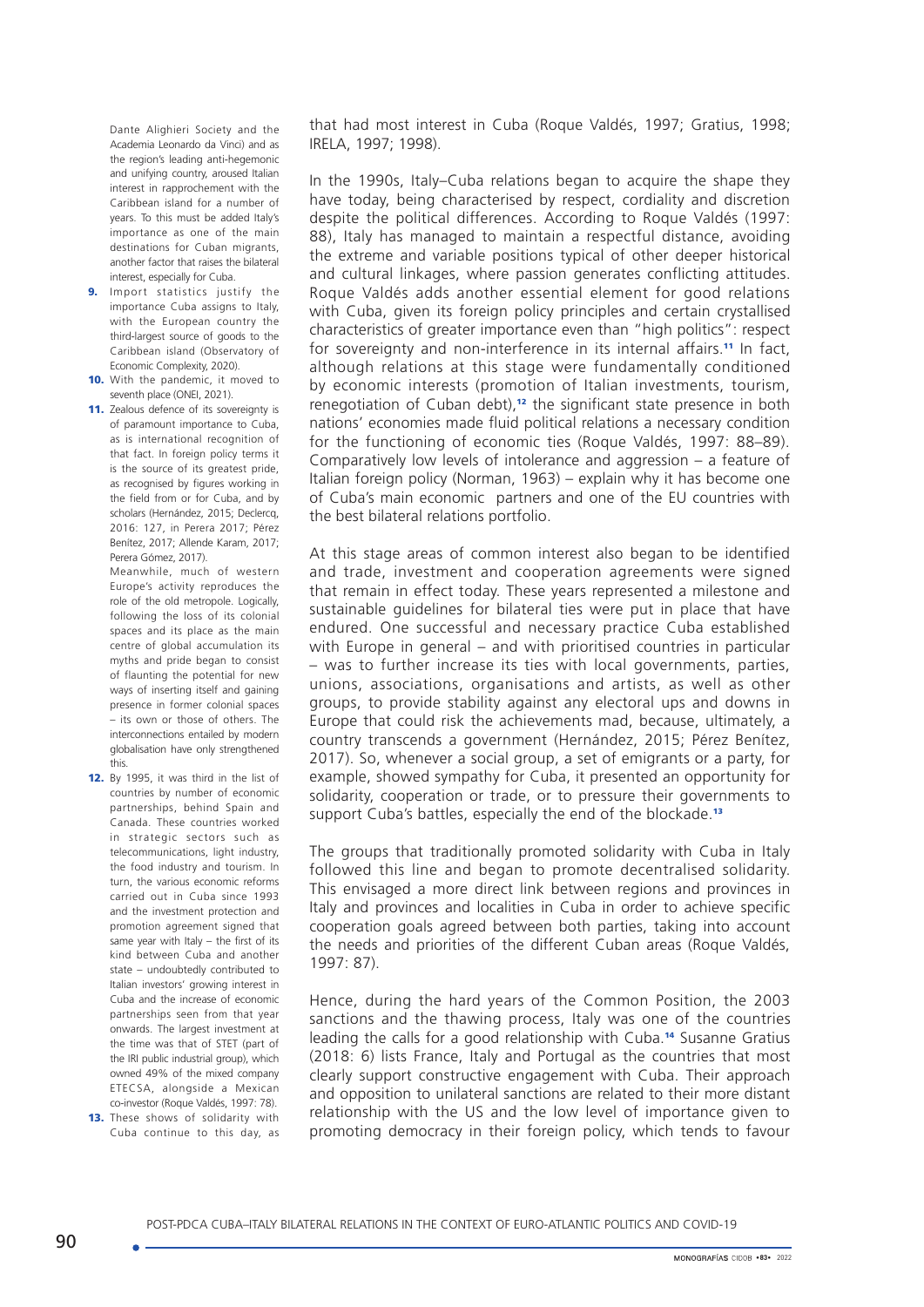cooperation, dialogue and economic relations. That the influential High Representative of the EU, Federica Mogherini, comes from a country that has traditionally looked more favourably upon constructive commitment without political conditions should come as no surprise.

Another specialist on the subject, Ambassador Isabel Allende Karam (2015) argues that the European Union still tends to see Cuba above all as "Latin", adding that it is no coincidence that the first attempt at dialogue with the EU occurred when the troika was formed of Spain, France and Italy (Perera Gómez 2017: 86). Added to this is the fact that Italy has always been resistant to US diplomatic interference aimed at halting the agreement with Cuba (Perera Gómez, 2017).

Thus, despite the contradictions it contains, the Cuba–Italy bilateral plan has become among the most favourable, stable and balanced.

# 3. Bilateral relations in the post-PDCA landscape and the context of COVID-19

## **3.1. Cooperation**

Within the bilateral cooperation framework, the three priority sectors for intervention have been: 1) culture, heritage and the creative economies; 2) sustainable agriculture, natural resource management and agri-food systems; and 3) local development and territorial innovation (AICSa). At the start of 2020, the recorded budget was €21 million and there were 11 engagements in projects in Cuba, some of which remain ongoing (AICS, 2019).<sup>15</sup> The Italian cooperation strategy prioritises support for small farmers and their organisations, promoting the sustainable intensification of agricultural practices, and gives particular attention to applied research and technical dissemination to achieve higher production targets in both quantitative and qualitative terms. Italian activity also prioritises the connection between local food production and consumption, supporting the municipal self-sufficiency strategy (AICSa).

One of the major interventions carried out in the area of cultural heritage conservation – and a way of renewing mutual collaborative relations – was the support programme for the comprehensive restoration of Old Havana's "Plaza del Cristo", launched via an operational alliance between the Office of the Historian of Havana/ OHCH and the IILA (AICSb).

Where development cooperation takes place, opportunities for future joint ventures may emerge, and vice versa. The two nations have been working since 2019 to promote sectors such as agriculture through the Italian Agency for Development Cooperation (AICS, 2019). One example was the participation of three farmers in the "Macfrut 2021" fair in Italy in September of that year, which was presented as an opportunity for Cuban exports. Participation in the event was one of the "CubaFruta" development cooperation initiatives, and was supported by the Italian trade promotion agency (ICE) and the AICS office in Havana (La Demajagua, 2021).

Where development cooperation takes place, opportunities for future joint ventures may emerge, and vice versa.

each year several groups in Italy (Organizzazione internazionale italo-latino americana [IILA]; Agency for Cultural and Social interchange with Cuba [AICEC]; Cuba Va; Coordinadora Nacional de Cubanos Residentes en Italia [CONACI]; Asociación Nacional de Amistad Italia–Cuba [ANAIC]; Italian General Confederation of Labour [CGIL] speak out against the blockade and above all call for an end to the sanctions that most affect Cuban citizens, such as the restrictions on remittances, travel and consular procedures (La Demajagua, 2016; 2020; Cubaminrex-EmbaCubaItalia, 2020a; 2020b; 2021a; 2021b).

14. While it backed the Common Position, Italy was one of the countries that fought most for the more "gradual" version of the first Spanish draft (Perera Gómez, 2017:108). Consulting it was therefore a priority for aligning Washington's and Brussels' interests on Cuba (Roy, 2002: 50).

15. A figure of  $\epsilon$ 7,013,699 was allocated to the field of "Culture and Heritage", with around six projects. Meanwhile, "Sustainable Agriculture and the Environment", the highest priority area, included another six projects and €9,085,830. For its part, "Territorial Development" was allocated €3,400,000 and two projects (AICS, 2019: 15).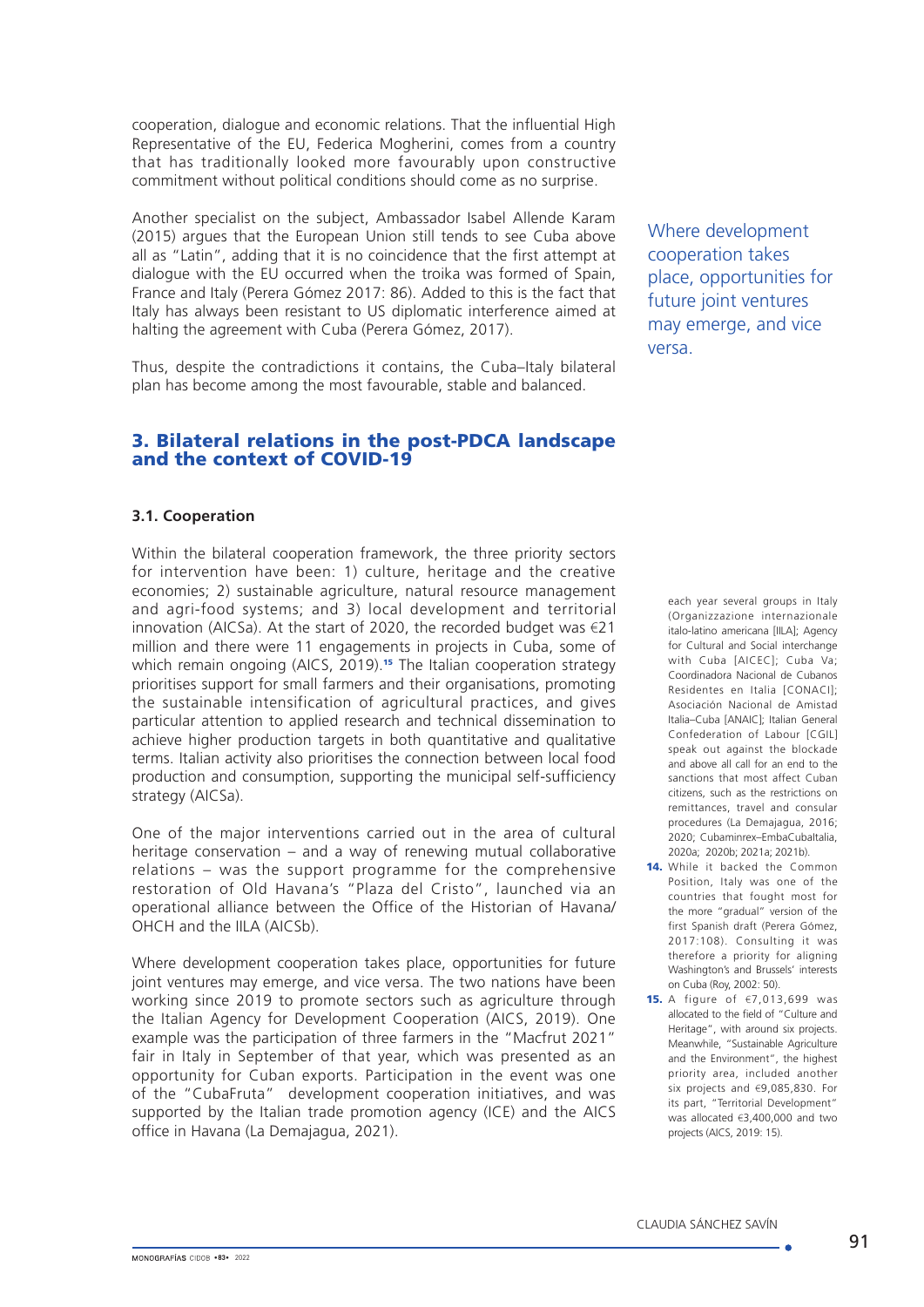Various exchanges have taken place at government level to confirm ongoing projects or cooperation opportunities in the mentioned areas or other new ones.

Meanwhile, the Plataforma Articulada para el Desarrollo Integral Territorial (PADIT), co-financed by the Italian government and managed on the Cuban side by the Ministry of Economy and Planning, the Ministry of Foreign Trade and Foreign Investment (MINCEX) and by ten provincial governments, has been active in Cuba since 2014. It aims to strengthen local skills in planning and managing integrated territorial economic development in line with the aims of the country's National Plan for Economic and Social Development (PNDES), the 2030 Agenda, and seeks to strengthen Italy's contribution to localising the SDGs (MAECI, 2020a).

In fact, going back to 2017, when the approval and implementation of the PDCA were in the air, an agreement for a Livestock Cooperatives Development Project in the Central-Eastern Region (PRODEGAN) was signed in Rome by Alba Soto Pimentel, then Cuban Ambassador to Italy and Permanent Representative of the Rome-based United Nations agencies, and the President of IFAD, Kanayo F. Nwanze. This was the second project launched since Cuba rejoined IFAD in 2014 and succeeded PRODECOR, which also sought to complement government efforts in the field of developing the Cuban agricultural sector (Cubaminrex-EmbaCubaItalia, 2017). Similarly, in 2018, Cuba's Ministry of Energy and Mines (MINEN) and the Italian Ministry for the Environment, Land and Sea signed a memorandum of understanding to promote the use of safe and clean energies, in response to the commitment to reduce fossil fuel dependence and the increased importance of environmental sustainability (La Demajagua, 2018).

Various exchanges have taken place at government level to confirm ongoing projects or cooperation opportunities in the mentioned areas or other new ones and, alongside them, requalification, technical and professional advice and the granting of scholarships to Cubans to study in Italy (La Demajagua, 2021). One project the Cuban foreign minister discussed with members of the IILA was "Ciudades verdes" (Green Cities), an initiative to support cities' transition towards a circular economy, with sustainable tourism and agriculture (ACN, 2020a).

More recently, and of a different nature, was the signing of a memorandum of understanding on April 12th 2021 by the Italian Ambassador to Cuba, José Carlos Rodríguez Ruiz, between the Cuban Institute of Radio and Television (ICRT) and the Italian public broadcaster Radiotelevisione italiana (RAI). The agreement aims to promote and develop cooperation in the media sector and will be in effect for three years from its signing and may be renewed based on written agreements (Cubaminrex- EmbaCubaItalia, 2021c).

Meanwhile, the Cuban Ambassador to Italy thanked the Director General for Cooperation at the Italian foreign ministry for giving approval in March 2021 to the HAB.AMA programme for food selfsufficiency and the development of sustainable economic initiatives in Havana. Aided by Italian government contributions, it aims to strengthen local food self-sufficiency capacity in five selected municipalities in Havana province. The HAB.AMA. programme figures among the lines approved by the Italian Ministry of Foreign Affairs for working with Cuba (*Prensa Latina*, 2021a).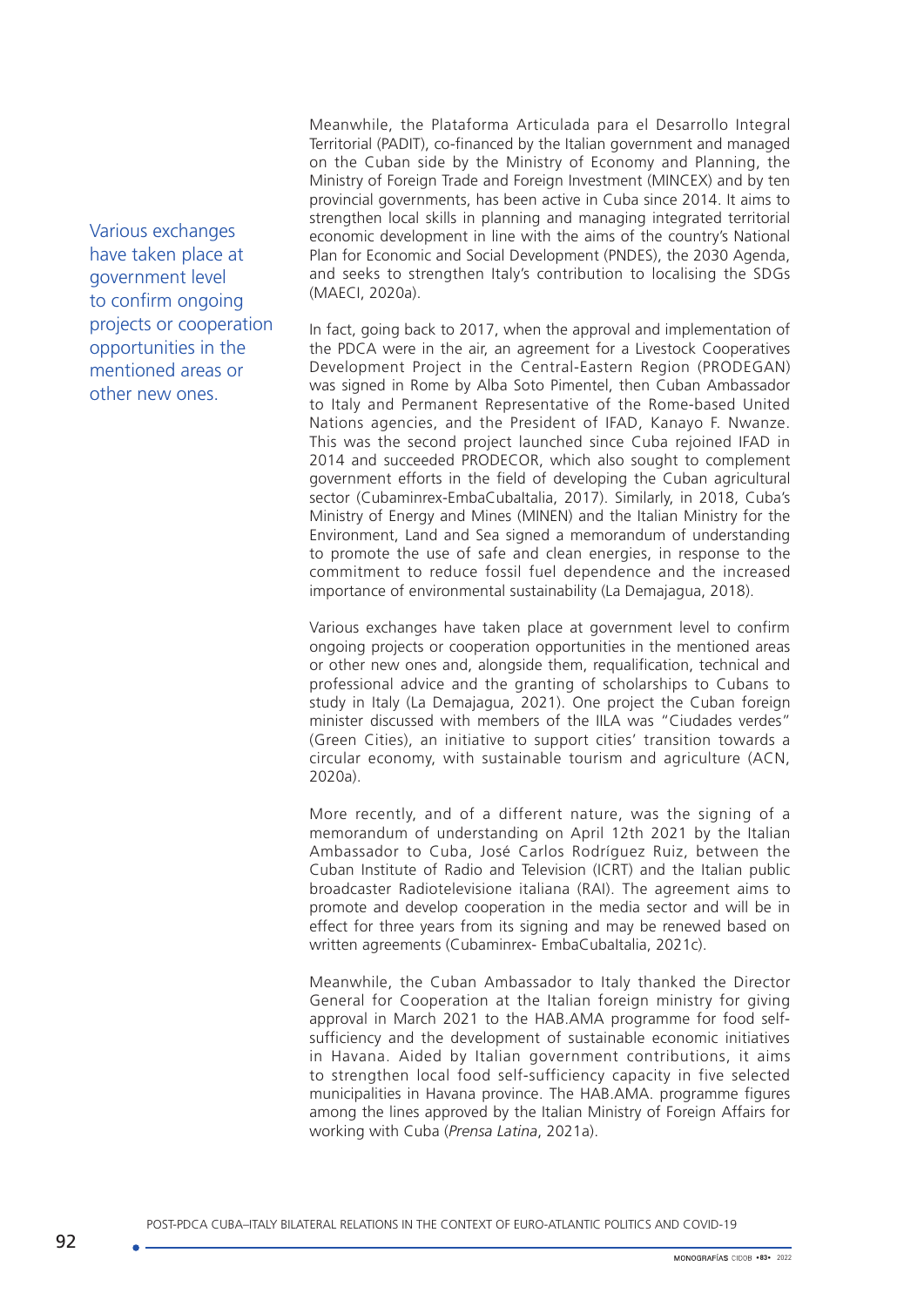#### **3.2. Political relations, trade, investment and tourism**

Cuba and Italy have confirmed the good state of their bilateral ties, as well as the shared desire to strengthen their economic, financial, commercial and cooperative relations. In general terms, a fundamental factor has been the mutual aid that both countries provided in 2020 and 2021, during their respective COVID-19 peaks. What is more, multiple meetings and exchanges have taken place to identify opportunities for cooperation, trade and relaunching tourism (Cubaminrex-EmbaCubaItalia, 2020a; 2020c; 2020d; 2020e; 2021b; 2021d; 2021e; 2021f; MAECI, 2020b).

Added to this are the calls for the end of the blockade and internal interference in Cuba. The clearest expression of which was motion 238 of April 14th 2021 in favour of lifting the blockade, which was approved by the Senate of the Italian Republic after being presented by senators Paola Nugnes and Loredana de Petris, both from the Mixed Group - Free and Equal Party (LeU) (Cubaminrex-EmbaCubaltalia, 2021q).<sup>16</sup> Closely related to this, the Center for Research and Elaboration for Democracy/ International Legal Intervention Group (CRED/GIGI in its Italian acronym) criticised the debates on Cuba in the European Parliament that ultimately resulted in a resolution being approved, with certain positions appearing to favour a regression in EU–Cuba relations, including the suspension of the PDCA (*Prensa Latina*, 2021b). Meanwhile, Foreign Minister Luigi Di Maio made certain clarifications that turned out to be important on the non-acceptance of a resolution presented by the Non-Aligned Movement (NAM) calling for the removal of the use of sanctions as a tool (Cubaminrex-EmbaCubaItalia, 2020f). Di Maio said that they were not intended to target Cuba and reiterated his traditional stance against the US blockade, while nevertheless insisting that they were necessary. While this constituted a point of political dissent, it was not compromising.

The Italian government also contributed €120,000 in August 2021 to support the World Food Programme's (WFP) food assistance work in Cuba. The funding turned out to be considerable, as it began a process that led to the purchase of 50 metric tons of beans and oil intended to bolster the diet of some 2,300 people in hospitals in Havana and Matanzas (Cubaminrex-EmbaCubaItalia, 2021h).

Another example that shows the level of bilateral relations and their good state was the hosting of the Cuban Ambassador to Italy by the new President of the Foreign Affairs Committee of the Italian Chamber of Deputies, Piero Fassino. The Cuban diplomat expressed the desire of Cuba's legislative body (the National Assembly of People's Power [ANPP]) to promote inter-parliamentary relations and cooperation with the Italian parliament in various fields, as a way to contribute to developing ties between the two countries and for the benefit of both peoples (Cubaminrex-EmbaCubaItalia, 2020a).

The virtual exchanges with migrants should not be overlooked, and neither should the statements about the new opportunities the approval of SMEs and the continuing development of the Mariel Special Development Zone offer to both migrants and Italian investors, or the updating of draft laws to combine renewing the economic model with

Cuba and Italy have confirmed the good state of their bilateral ties, as well as the shared desire to strengthen their economic, financial, commercial and cooperative relations.

**16.** However, at the same time a second agenda was approved whose first signatory was the leader of the Brothers of Italy, Luca Ciriani. It called instead for selective sanctions against Cuban political leaders and a general review of the sanctions system to better protect the activity of Italian companies in international markets (Cubaminrex-EmbaCubaItalia, 2021i).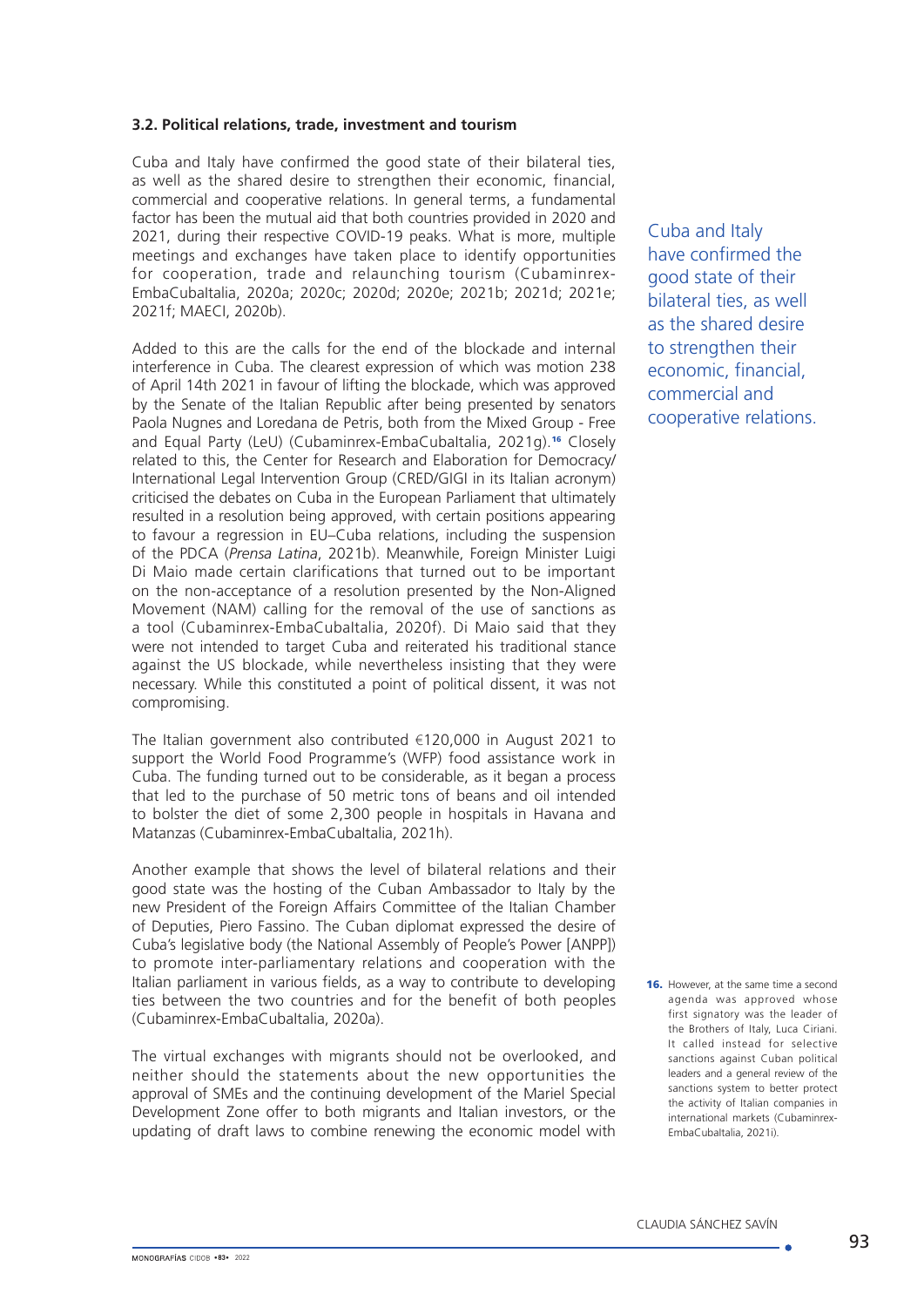projecting an image of a country in the process of adapting to global trends. The same applies to the face-to-face and individual exchanges conducted by both Cuba's foreign minister, Bruno Rodríguez Parrilla, and its Ambassador to Italy. The latter has worked unstintingly to promote "*Producto Cuba*", particularly in the light of the 2030 Agenda and the favourable current circumstances for rapprochement with Cuba (Cubaminrex- EmbaCubaItalia, 2020d; 2020e; 2021b).

There is no doubt that the prestige earned from the medical collaboration in Italy opened the doors for Cuba to engage in other projects, not only in terms of cooperation and solidarity, but also trade, investment and exchange. Indeed, meetings have been held between the Piedmontese authorities and the Cuban Embassy in Italy with the aim of promoting business connections between Cuba and the Piedmont region – especially the provinces of Matanzas, Cienfuegos and Villa Clara. This is part of a business offensive towards various Italian regions undertaken by the Cuban Embassy in coordination with Cuban organisations such as MINCEX, the Chamber of Commerce of the Republic of Cuba and ProCuba (Cubaminrex-EmbaCubaItalia, 2020e). As part of this strategy, the Cuban Ambassador was hosted on May 25th 2021 by the Mayor of Florence, Dario Nardella, at the city's emblematic town hall, the Palazzo Vecchio (Cubaminrex-EmbaCubaItalia, 2021e).<sup>17</sup>

Tourism is a key sector for the bilateral relationship, with both countries participating in international tourism fairs to promote new modalities in the sector and travel to Cuba (Prensa Latina, 2019). The pandemic caused tourism to fall but, given the success of its vaccination programme, Cuba is at the threshold of the post-COVID era and the Cuban Ambassador has been engaging with Italian tour operators since 2020 over the island's relaunch as a destination and the projections for Italian tourism in Cuba (Cubaminrex-EmbaCubaltalia, 2020q).<sup>18</sup>

The Binational Committee meetings should also be mentioned. Italy was called upon to manage the counterpart funds provided for in the bilateral debt management agreement, and the committees provide a support tool for Italian companies interested in investments and projects with local counterparts in Cuba. The Cuban government undertook to convert some commercial debts (€88.6 million) into a fund in local currency to be allocated to financing strategic projects for the country's development in which Italian companies participate – by preference small and mediumsized companies, and Italian–Cuban joint ventures (MAECI, 2020b).<sup>19</sup>

## **3.3. Solidarity**

Lastly, there is the mutual solidarity the two nations have shown over the past two years of COVID-19. This has undoubtedly shaped the current ties and will condition those of the future. From April to November 2020, the active participation of the members of Cuba's Henry Reeve Emergency Medical Contingent was notable, as they provided emergency health assistance in Turin (Piedmont) and Crema (Lombardy). Based on the positive experiences, the first Italy–Cuba Medical Symposium: "Exchange on Covid-19" was held in Turin

- 17. Among the resolutions reached at the meeting, the City of Florence promised to support the sending of a Florentine trade mission to Cuba by the end of 2021 to be organised by the business and investment-promotion body " Emprendedores por Cuba", which is led by businessman Claudio Cardini. Florence's chamber of commerce will support the trade mission.
- 18. At the meeting held on June 26th 2020, Cuba's attractiveness to the Italian market was recognised, and it was clarified that Italian travellers favour tour routes. Both parties confirmed their desire to continue promoting tourism to Cuba, recognising its multiple values – historical, heritage, cultural, natural and social – its safety as a destination and its health security, as reflected by the successful handling of the COVID-19 pandemic in Cuba itself and the fact that over 60 countries received the cooperation of Cuban medical personnel, including Italy (Cubaminrex-EmbaCubaItalia, 2020g).
- 19. The Binational Committees met to approve the associated internal regulations and establish the mechanisms for accessing the counterpart funds and the criteria for defining the eligible projects for the committees. In particular, in accordance with the provisions of the debt management agreements, the counterpart fund resources (in the commercial and cooperation areas) may be used to subsidise (in local currency) expenditure made in Cuba on investment and industrial or development projects approved by the two respective committees (MAECI, 2020b).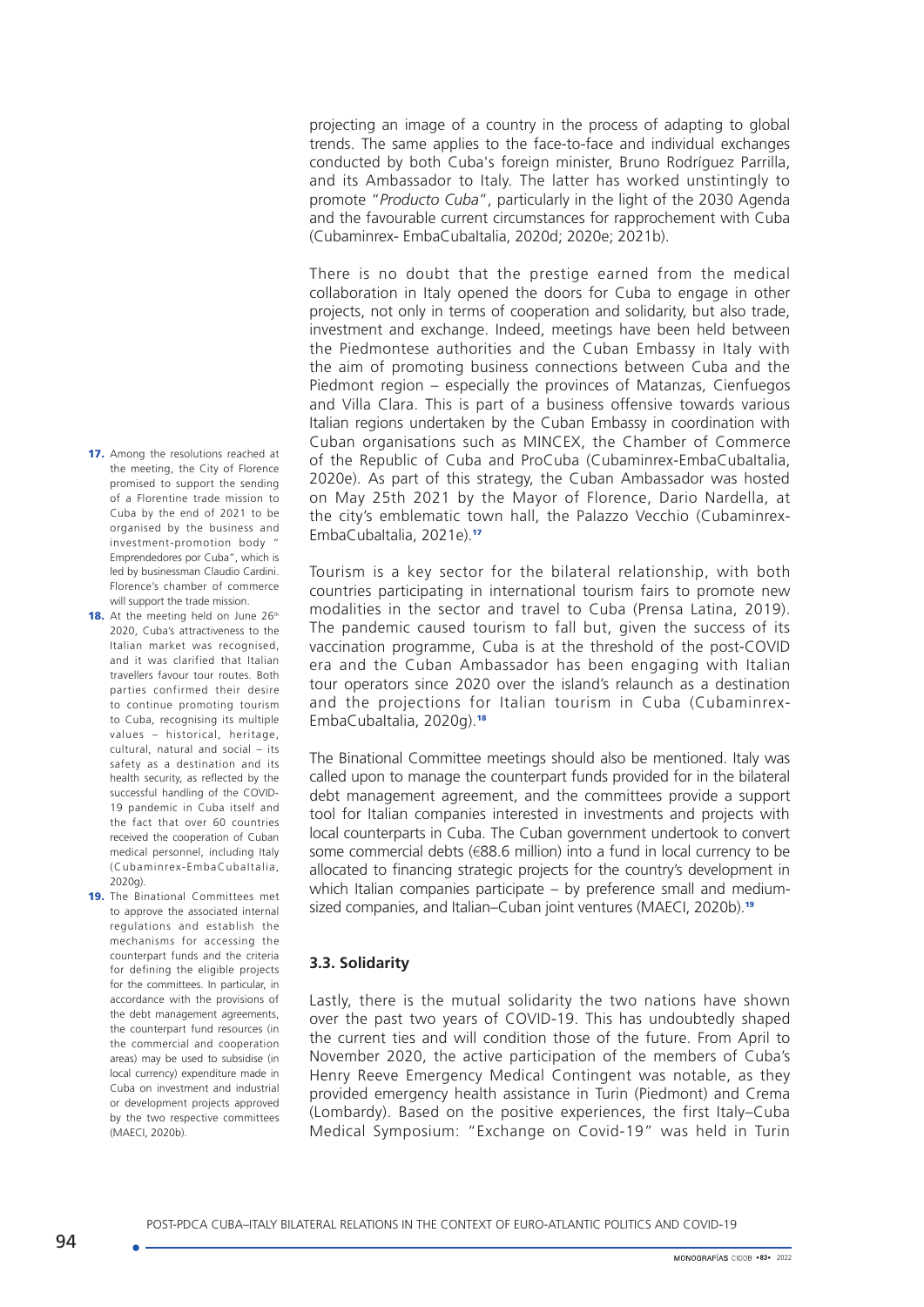in June 2020. From that event a generalised proposal emerged to maintain medical and scientific collaboration between Piedmont and Cuba, with future exchanges between professionals in the sector (Cubaminrex-EmbaCubaItalia, 2020h).

On July 21st 2020, in an initiative called "Una Luz Por Cuba" (*ACN*, 2020b) La Mole Antonelliana, symbol of Turin and one of Italy's most emblematic buildings, was illuminated with the colours of the Cuban flag in a show of gratitude to Cuba and the medical brigade that collaborated in the fight against COVID-19 in Piedmont.

Similarly, La Villetta per Cuba, a Rome-based group promoting solidarity with the Cuban people, organised medical supplies to be collected and sent to Cuba in response to the United States' blockade, which has been tightened during the pandemic and has even prevented the arrival of emergency medical supplies and equipment to tackle the COVID-19 pandemic (Cubaminrex-EmbaCubaItalia, 2020b).

Similarly, the Associazione Italia-Cuba-Salerno sent a donation for primary school children (41kg) to the province of Santiago de Cuba as a gesture of gratitude for the presence of the two Cuban medical brigades of the Henry Reeve Contingent (Cubaminrex-EmbaCubaItalia,  $2020b$ ).<sup>20</sup>

In August 2021, the pandemic's peak in the country, Cuba benefited from several donations from Italy. Among them, the shipment of medical supplies coordinated by the youth section of the Italian Association of Private Hospitality (AIOP) in the Lombardy region, which arrived on August 9th and was followed by another on the 23rd. Both were aided by logistical support from the international freight forwarding company Vector and the airline Neos,<sup>21</sup> as well as the business groups in the health sector San Donato, Gheron and Mantova Salus. On the 26th of the same month, a medical donation arrived coordinated by the CGIL, AICEC, CONACI, ANAIC, the regional government of Piedmont, the Community of Sant'Egidio and La Villeta per Cuba. They were joined by the UNDP's Articulated Platform for Integral Territorial Development, the Italian Recreational and Cultural Association of Umbria, Our America-Italian Chapter of the Network in Defense of Humanity and the Cambiando de Ruta youth organisation (€280,000, 150 respirators and medical supplies) (Fuentes Puebla, 2021). It should be added that since the pandemic began ANAIC has aathered over €144,000 to support the Cuban health system, research, the development of vaccines against COVID-19, protective equipment for the Pedro Kourí Institute of Tropical Medicine and the acquisition of cancer drugs for paediatric patients (Cubaminrex-EmbaCubaItalia, 2021a).

The Cuba–Italy Business Committee (CICI), meanwhile, sent a container full of donations "for our Cuban brothers" to support the COVID-19 prevention and control plan (Cubaminrex-EmbaCubaItalia, 2021f). ANAIC went on to show its firm rejection of the European Parliament's resolutions against Cuba approved on June 10th and September 16th 2021, respectively. Voices from Italian society, Cubans residing in that country, the Communist Refoundation Party and other groups expressed support for Cuba in the difficult period when the epidemiological

<sup>20.</sup> In 2004 Emilio Lambiase proposed the twinning of the Province of Salerno and Santiago de Cuba from which multiple cultural, economic and social exchanges have resulted.

<sup>21.</sup> The airline has been highly active in these donations, with further services on October 4th.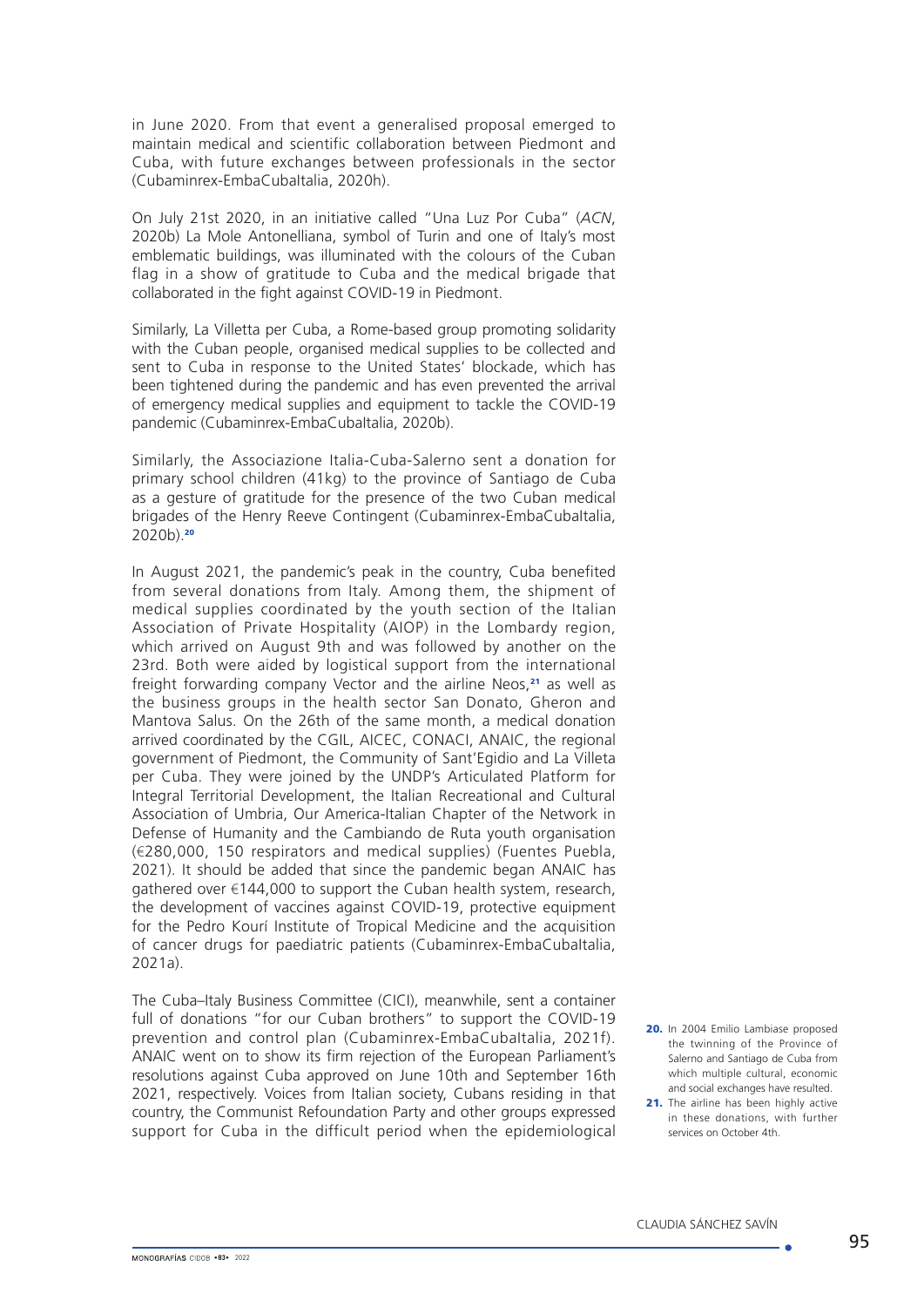situation was worsening, the blockade was tightened and defamatory campaigns were being generated with the help of social network algorithms (Puccio, 2021). In sum, then, Italian solidarity towards Cuba, which was always active, grew during the pandemic.

The PDCA frameworks provided a positive framework for Cuba– Italy ties to grow from their usually favourable state to higher levels of consolidation and rapprochement.

# **Conclusions**

Historically, the framework of Cuba–Italy bilateral relations has shown the importance of the political will to achieve dialogue and of cordiality and mutual respect. It provides a good example of positive outcomes being achieved in spite of political systems.

The Cuba–Italy pairing – always bearing in mind the latter's membership of the European Union – demonstrates the need for and effectiveness of placing common interests before differences and, above all, of opting for a foreign policy characterised by political nonconditionality towards counterparts. The principles of non-interference in internal affairs, of true respect for the self-determination of peoples and the avoidance of seeking to bring about changes in counterparts' political systems are the keys to success, as Cuba–Italy relations have shown.

The links between the two states are extensive and demonstrate that countries transcend governments and ideologies, as broad swathes of the population, as well as various non-governmental or decentralised entities, provide niches of opportunity for states to increase their presence in their counterparts' countries and benefit from formal or informal exchange with them. Hence, extending political horizons towards other areas of power and groups of people, using public and traditional diplomacy, are good practices for one state to achieve its foreign policy goals with regard to another.

The PDCA frameworks and the COVID-19 pandemic, in particular, provided a positive framework for Cuba–Italy ties to grow from their usually favourable state to higher levels of consolidation and rapprochement.

Over the period analysed, the differences between the countries' priorities remain clear. Looking beyond the good state of bilateral relations, from a governmental point of view Cuba's more proactive stance is noticeable, as is the greater involvement of Cuban high politics, using diplomacy as its key foreign policy instrument, which contrasts with its Italian counterpart. The central role in Italy's outreach towards Cuba is played by solidarity groups and regional governments, above all in areas where the Cuban medical brigades provided their services. This is a clear sign of the success of the Cuba's diplomatic strategy of expansion and rapprochement with all locations and levels of power and beyond to achieve its objectives towards Italy.

The development of Cuba's ties with Italy shows how, depending on the circumstances, cooperation and solidarity can be as important as high politics or more so in its relations with EU states, especially given the risks posed by the electoral and political fluctuations in these countries.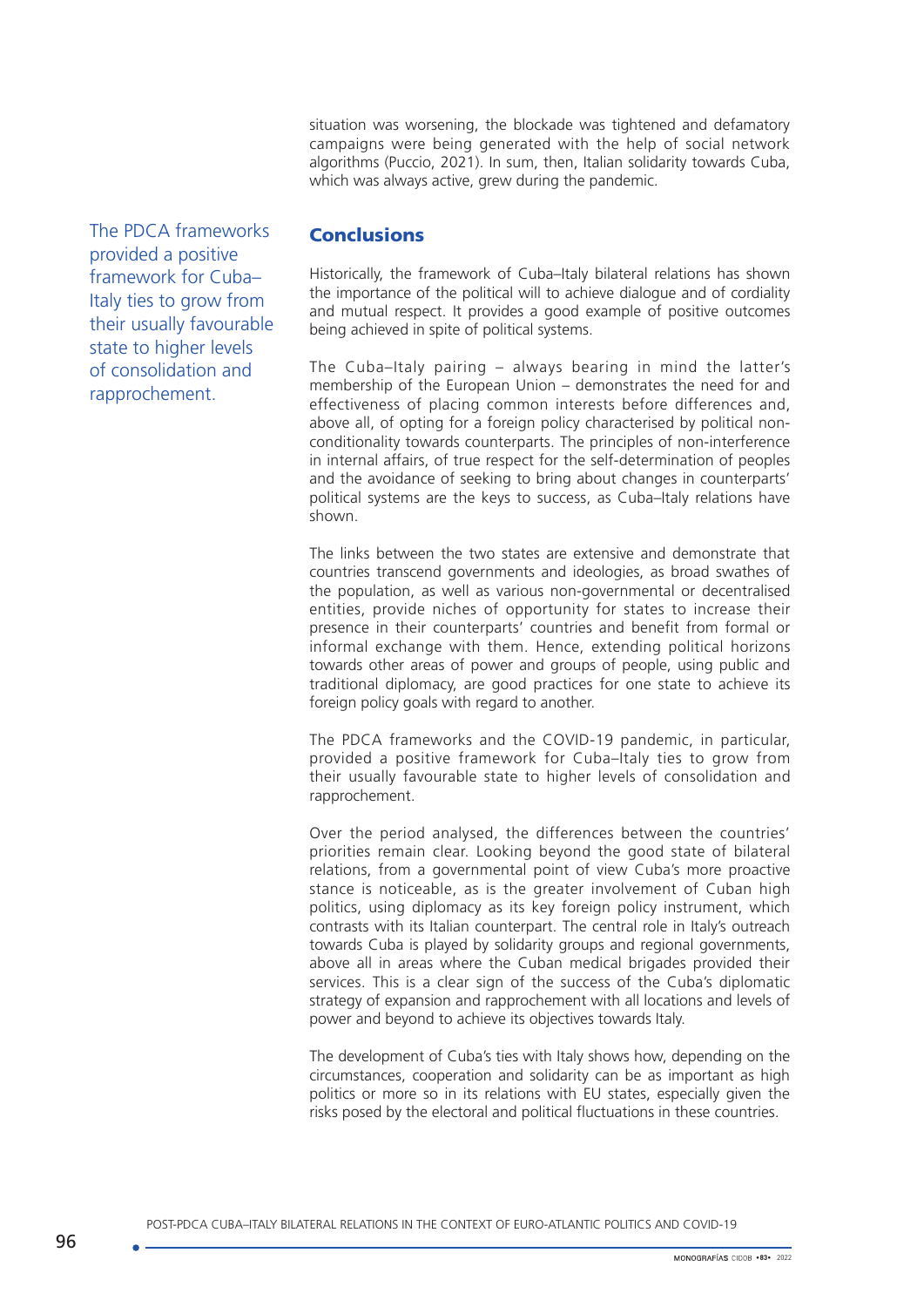## **References**

*Agencia Cubana de Noticias* (ACN). (2020a). "Sostiene canciller cubano reunión virtual con Instituto Italo-Latinoamericano" (online). [Accessed on 03.02.2022]: [http://lademajagua.cu/sostiene-canciller-cubano](http://lademajagua.cu/sostiene-canciller-cubano-reunion-virtual-instituto-italo-latinoamericano/)[reunion-virtual-instituto-italo-latinoamericano/](http://lademajagua.cu/sostiene-canciller-cubano-reunion-virtual-instituto-italo-latinoamericano/)

*Agencia Cubana de Noticias* (ACN). (2020b). Se iluminará hoy la Mole Antonelliana en agradecimiento a médicos cubanos (online). [Accessed on 03.02.2022]: [http://lademajagua.cu/se-iluminara-hoy-la-mole](http://lademajagua.cu/se-iluminara-hoy-la-mole-antonelliana-agradecimiento-medicos-cubanos/)[antonelliana-agradecimiento-medicos-cubanos/](http://lademajagua.cu/se-iluminara-hoy-la-mole-antonelliana-agradecimiento-medicos-cubanos/)

Agencia de Cooperación Italiana Para El Desarrollo (AICSa). Cultura, patrimonio y economías creativas (online). [Accessed on 03.02.2022]: <https://lavana.aics.gov.it/home/paises/cuba/iniciativas/>

Agencia de Cooperación Italiana Para El Desarrollo (AICSb). Las relaciones entre Italia y Cuba (online). [Accessed on 03.02.2022]: [https://](https://www.italia-cuba.org/las-relaciones-entre-italia-y-cuba/) [www.italia-cuba.org/las-relaciones-entre-italia-y-cuba/](https://www.italia-cuba.org/las-relaciones-entre-italia-y-cuba/)

Agencia de Cooperación Italiana Para El Desarrollo (AICSb).(2019). *Informe Anual 2019*.

Allende Karam, I. (2008). "Las relaciones Cuba-Unión Europea a cincuenta años del triunfo de la revolución cubana". *Política Internacional*, 26–37.

Allende Karam, I. (2015). "Entrevista realizada por Eduardo Perera Gómez. Instituto Superior de Relaciones Internacionales, La Habana, 5 de agosto", in: Perera Gómez, E. (2017*). La Política de la Unión Europea hacia Cuba: Construcción, Inmovilismo Y Cambio (1988-2017)*. Havana: Ruth Casa Editorial.

Allende Karam, I. (2017). "Entrevista realizada por la autora. Instituto Superior de Relaciones Internacionales", Havana, 25th May.

Alzugaray, C. (2015). "Entrevista realizada por Eduardo Perera Gómez en la residencia del entrevistado, La Habana, 22 y 28 de julio", in: Perera Gómez, E. (2017). *La Política de la Unión Europea hacia Cuba: Construcción, Inmovilismo y Cambio (1988-2017)*. Havana: Ruth Casa Editorial.

Ayuso, A. & Gratius, S. (2017). *Nueva etapa entre Cuba y la UE: Escenarios de futuro*. CIDOB, Barcelona, (Eds.).

Ayuso, A., Gratius, S. & Pellón Azopardo, R. (2017). "Reencuentro Cuba-UE, a la tercera va la vencida: Escenarios tras el acuerdo de cooperación". *Nota CIDOB* (177), Barcelona.

Ayuso, A. (2019). "La difícil construcción de una gestión global compartida de la gobernanza de las migraciones entre la Unión Europea y América Latina y el Caribe", in: *Las relaciones de la Unión Europea con América Latina y el Caribe*, (coords.) Tomás Mallo and José Antonio Sanahuja. Madrid: Fundación Carolina, pp. 259–312.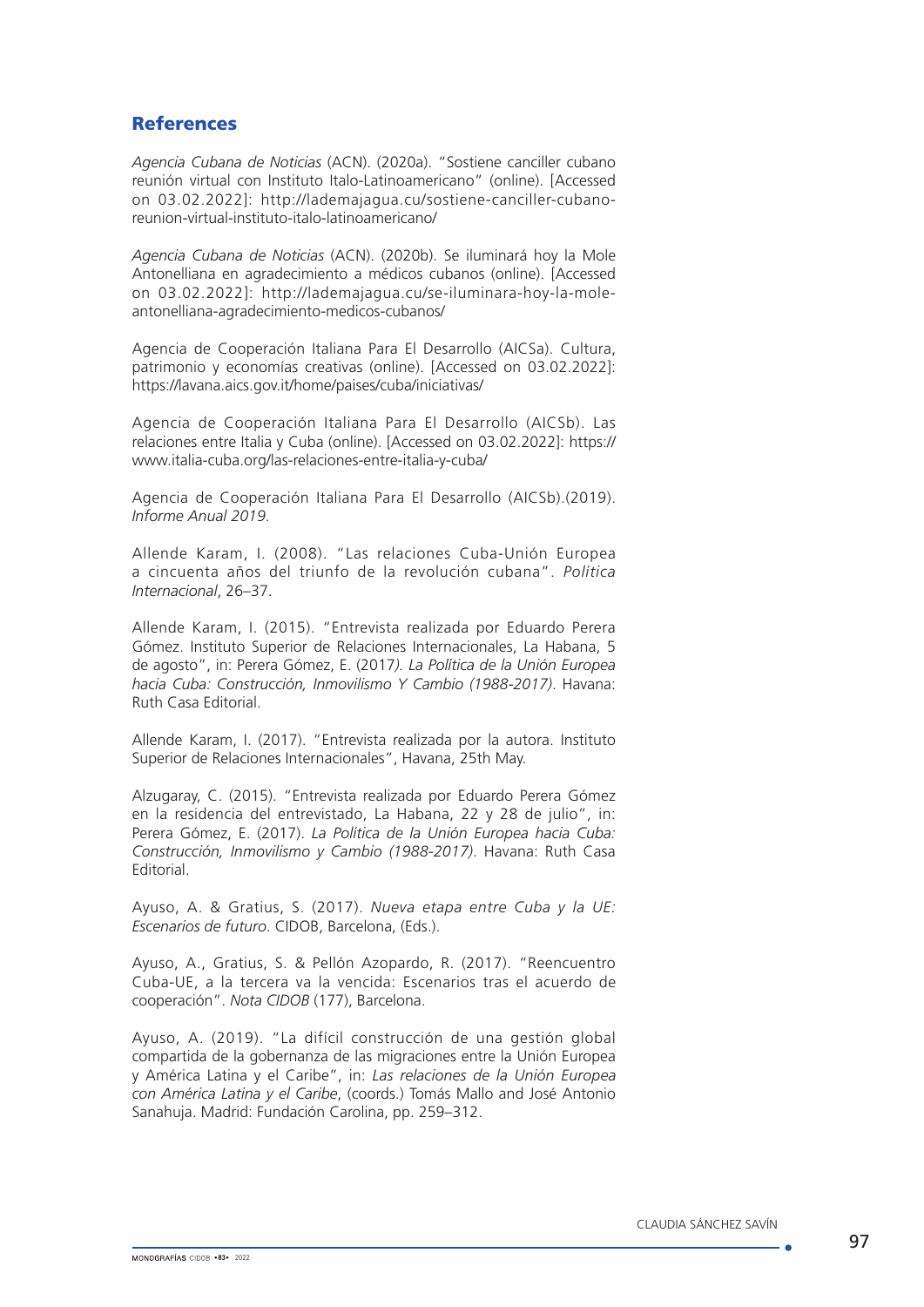Braudel, F. (1968). *La Historia y las Ciencias Sociales*. Madrid: Alianza Editorial, S.A.

Cubaminrex- EmbaCubaItalia. (2017). "Cuba y el Fondo Internacional de Desarrollo Agrícola (FIDA) firman en Roma Acuerdo para el Desarrollo de la Ganadería isleña" (online). [Accessed on 03.02.2022]: http://misiones. minrex.gob.cu/es/articulo/cuba-y-el-fondo-internacional-de-desarrolloagricola-fida-firman-en-roma-acuerdo-para-el

Cubaminrex- EmbaCubaItalia. (2020a). "Presidente de la Comisión de Asuntos Exteriores de la Cámara de Diputados de Italia recibe a Embajador cubano" (online). [Accessed on 03.02.2022]: [http://www.](http://www.minrex.gob.cu/es/node/3595) [minrex.gob.cu/es/node/3595](http://www.minrex.gob.cu/es/node/3595) 

Cubaminrex- EmbaCubaItalia. (2020b). "La solidaridad en Italia rompe el bloqueo y organiza suministros médicos a Cuba" (online). [Accessed on 03.02.2022]: [http://misiones.minrex.gob.cu/es/articulo/](http://misiones.minrex.gob.cu/es/articulo/la-solidaridad-en-italia-rompe-el-bloqueo-y-organiza-suministros-medicos-cuba) [la-solidaridad-en-italia-rompe-el-bloqueo-y-organiza-suministros](http://misiones.minrex.gob.cu/es/articulo/la-solidaridad-en-italia-rompe-el-bloqueo-y-organiza-suministros-medicos-cuba)[medicos-cuba](http://misiones.minrex.gob.cu/es/articulo/la-solidaridad-en-italia-rompe-el-bloqueo-y-organiza-suministros-medicos-cuba)

Cubaminrex- EmbaCubaItalia. (2020c). "Empeñados en el reforzamiento de las relaciones económicas entre Italia y Cuba" (online). [Accessed on 04.10.2021]: [http://misiones.minrex.gob.cu/es/](http://misiones.minrex.gob.cu/es/articulo/empenados-en-el-reforzamiento-de-las-relaciones-economicas-entre-italia-y-cuba) [articulo/empenados-en-el-reforzamiento-de-las-relaciones-economicas](http://misiones.minrex.gob.cu/es/articulo/empenados-en-el-reforzamiento-de-las-relaciones-economicas-entre-italia-y-cuba)[entre-italia-y-cuba](http://misiones.minrex.gob.cu/es/articulo/empenados-en-el-reforzamiento-de-las-relaciones-economicas-entre-italia-y-cuba)

Cubaminrex- EmbaCubaItalia. (2020d). "Surgen nuevos intereses de colaboración científica y económica con Cuba en el Piamonte" (online). [Accessed on 03.02.2022]: [http://misiones.minrex.gob.cu/es/articulo/](http://misiones.minrex.gob.cu/es/articulo/surgen-nuevos-intereses-de-colaboracion-cientifica-y-economica-con-cuba-en-el-piamonte) [surgen-nuevos-intereses-de-colaboracion-cientifica-y-economica-con](http://misiones.minrex.gob.cu/es/articulo/surgen-nuevos-intereses-de-colaboracion-cientifica-y-economica-con-cuba-en-el-piamonte)[cuba-en-el-piamonte](http://misiones.minrex.gob.cu/es/articulo/surgen-nuevos-intereses-de-colaboracion-cientifica-y-economica-con-cuba-en-el-piamonte)

Cubaminrex- EmbaCubaItalia. (2020e). "Cuba y Región Piamonte impulsan la creación de puente empresarial" (online). [Accessed on 03.02.2022]: [http://misiones.minrex.gob.cu/es/articulo/cuba-y-region](http://misiones.minrex.gob.cu/es/articulo/cuba-y-region-piamonte-impulsan-la-creacion-de-puente-empresarial)[piamonte-impulsan-la-creacion-de-puente-empresarial](http://misiones.minrex.gob.cu/es/articulo/cuba-y-region-piamonte-impulsan-la-creacion-de-puente-empresarial)

Cubaminrex- EmbaCubaItalia. (2020f). "Confirma Canciller italiano que Italia nunca ha votado a favor del bloqueo de EE.UU. contra Cuba" (online). [Accessed on 03.02.2022]: [http://www.minrex.gob.cu/es/](http://www.minrex.gob.cu/es/node/4398) [node/4398](http://www.minrex.gob.cu/es/node/4398)

Cubaminrex- EmbaCubaItalia. (2020g). "Embajador de Cuba en Italia sostiene encuentro con turoperadores italianos" (online). [Accessed on 03.02.2022]: [http://misiones.minrex.gob.cu/es/articulo/embajador-de](http://misiones.minrex.gob.cu/es/articulo/embajador-de-cuba-en-italia-sostiene-encuentro-con-turoperadores-italianos)[cuba-en-italia-sostiene-encuentro-con-turoperadores-italianos](http://misiones.minrex.gob.cu/es/articulo/embajador-de-cuba-en-italia-sostiene-encuentro-con-turoperadores-italianos) 

Cubaminrex- EmbaCubaItalia. (2020h). "Se realiza en Turín el Primer Simposio Médico Italia-Cuba" (online). [Accessed on 03.02.2022]: [http://misiones.minrex.gob.cu/es/articulo/se-realiza-en-turin-el-primer](http://misiones.minrex.gob.cu/es/articulo/se-realiza-en-turin-el-primer-simposio-medico-italia-cuba)[simposio-medico-italia-cuba](http://misiones.minrex.gob.cu/es/articulo/se-realiza-en-turin-el-primer-simposio-medico-italia-cuba)

Cubaminrex- EmbaCubaItalia. (2021a). "La solidaridad no se puede bloquear" (online). [Accessed on 03.02.2022]: [http://misiones.minrex.](http://misiones.minrex.gob.cu/es/articulo/la-solidaridad-no-se-puede-bloquear-1) [gob.cu/es/articulo/la-solidaridad-no-se-puede-bloquear-1](http://misiones.minrex.gob.cu/es/articulo/la-solidaridad-no-se-puede-bloquear-1)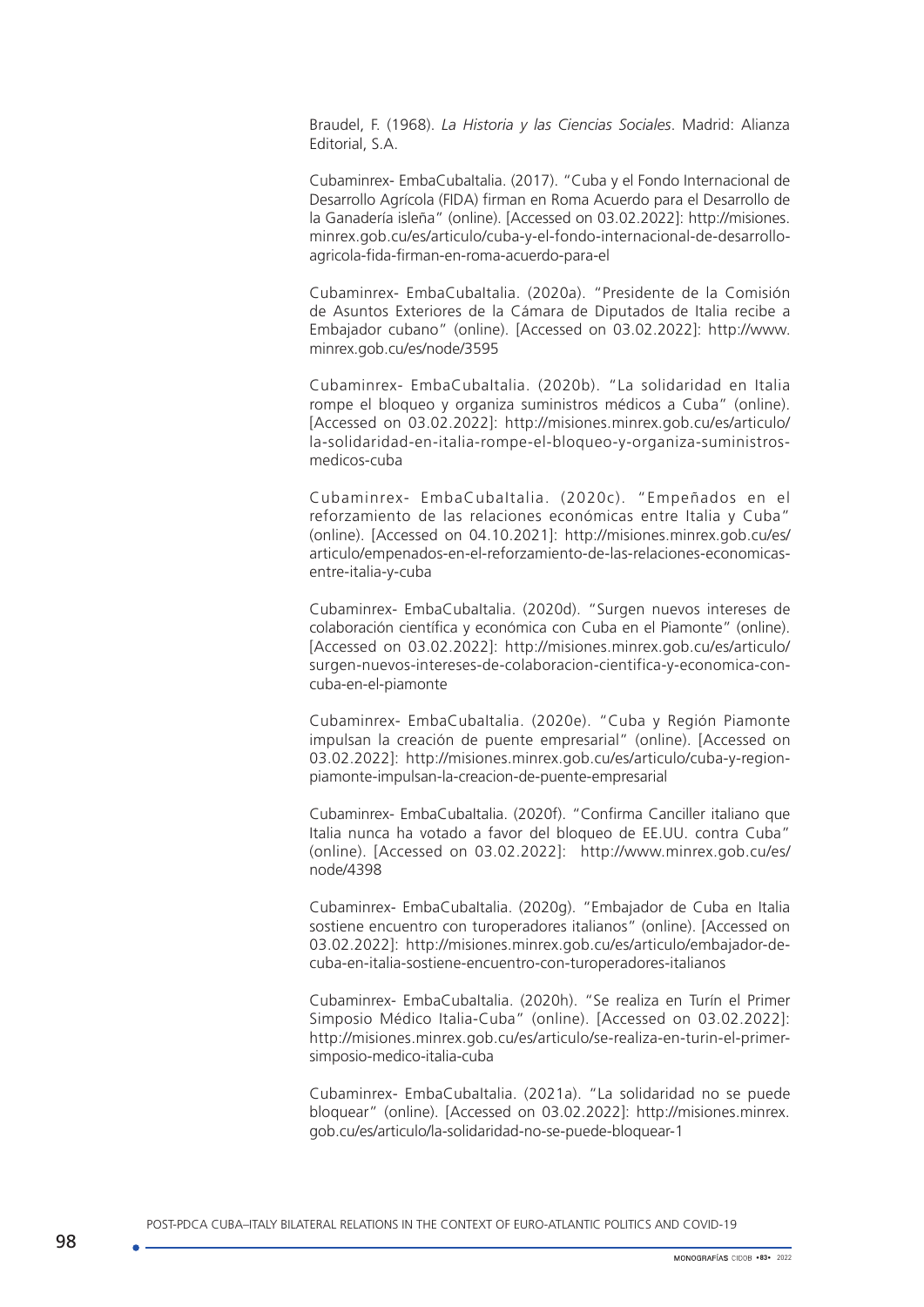Cubaminrex- EmbaCubaltalia. (2021b). "Por Cuba y por el cese del bloqueo se refuerza la unidad de los cubanos residentes en Italia" (online). [Accessed on 03.02.2022]: [http://misiones.minrex.gob.cu/es/articulo/por-cuba-y-por-el](http://misiones.minrex.gob.cu/es/articulo/por-cuba-y-por-el-cese-del-bloqueo-se-refuerza-la-unidad-de-los-cubanos-residentes-en)[cese-del-bloqueo-se-refuerza-la-unidad-de-los-cubanos-residentes-en](http://misiones.minrex.gob.cu/es/articulo/por-cuba-y-por-el-cese-del-bloqueo-se-refuerza-la-unidad-de-los-cubanos-residentes-en) 

Cubaminrex- EmbaCubaItalia. (2021c). "Cuba e Italia firman memorando de entendimiento para favorecer cooperación en el ámbito de la comunicación pública radio-televisiva" (online). [Accessed on 03.02.2022]: [http://misiones.minrex.gob.cu/es/articulo/cuba-e-italia-firman-memorando](http://misiones.minrex.gob.cu/es/articulo/cuba-e-italia-firman-memorando-de-entendimiento-para-favorecer-cooperacion-en-el-ambito-de)[de-entendimiento-para-favorecer-cooperacion-en-el-ambito-de](http://misiones.minrex.gob.cu/es/articulo/cuba-e-italia-firman-memorando-de-entendimiento-para-favorecer-cooperacion-en-el-ambito-de)

Cubaminrex- EmbaCubaItalia. (2021d). "Se impulsa la cooperación e intercambio de experiencias sindicales entre Italia y Cuba" (online). [Accessed on 03.02.2022]: [http://misiones.minrex.gob.cu/es/articulo/](http://misiones.minrex.gob.cu/es/articulo/se-impulsa-la-cooperacion-e-intercambio-de-experiencias-sindicales-entre-italia-y-cuba) [se-impulsa-la-cooperacion-e-intercambio-de-experiencias-sindicales](http://misiones.minrex.gob.cu/es/articulo/se-impulsa-la-cooperacion-e-intercambio-de-experiencias-sindicales-entre-italia-y-cuba)[entre-italia-y-cuba](http://misiones.minrex.gob.cu/es/articulo/se-impulsa-la-cooperacion-e-intercambio-de-experiencias-sindicales-entre-italia-y-cuba)

Cubaminrex- EmbaCubaItalia. (2021e). "Florencia y Cuba construyen puentes de amistad y beneficio muto" (online). [Accessed on 03.02.2022]: [http://misiones.minrex.gob.cu/es/articulo/florencia-y-cuba](http://misiones.minrex.gob.cu/es/articulo/florencia-y-cuba-construyen-puentes-de-amistad-y-beneficio-muto)[construyen-puentes-de-amistad-y-beneficio-muto](http://misiones.minrex.gob.cu/es/articulo/florencia-y-cuba-construyen-puentes-de-amistad-y-beneficio-muto)

Cubaminrex- EmbaCubaItalia. (2021f). "Las empresas italianas siempre al lado de Cuba" (online). [Accessed on 03.02.2022]: [http://misiones.](http://misiones.minrex.gob.cu/es/articulo/las-empresas-italianas-siempre-al-lado-de-cuba) [minrex.gob.cu/es/articulo/las-empresas-italianas-siempre-al-lado-de-cuba](http://misiones.minrex.gob.cu/es/articulo/las-empresas-italianas-siempre-al-lado-de-cuba)

Cubaminrex- EmbaCubaItalia. (2021g). "Aprueba el Senado italiano moción pidiendo se refuercen las acciones internacionales para que se elimine el bloqueo a Cuba" (online). [Accessed on 03.02.2022]: [http://](http://misiones.minrex.gob.cu/es/articulo/aprueba-el-senado-italiano-mocion-pidiendo-se-refuercen-las-acciones-internacionales-para) [misiones.minrex.gob.cu/es/articulo/aprueba-el-senado-italiano-mocion](http://misiones.minrex.gob.cu/es/articulo/aprueba-el-senado-italiano-mocion-pidiendo-se-refuercen-las-acciones-internacionales-para)[pidiendo-se-refuercen-las-acciones-internacionales-para](http://misiones.minrex.gob.cu/es/articulo/aprueba-el-senado-italiano-mocion-pidiendo-se-refuercen-las-acciones-internacionales-para)

Cubaminrex- EmbaCubaItalia. (2021h). "Italia aporta fondos para asistencia alimentaria en hospitales de La Habana y Matanzas" (online). [Accessed on 03.02.2022]: [http://misiones.minrex.gob.cu/es/articulo/](http://misiones.minrex.gob.cu/es/articulo/italia-aporta-fondos-para-asistencia-alimentaria-en-hospitales-de-la-habana-y-matanzas) [italia-aporta-fondos-para-asistencia-alimentaria-en-hospitales-de-la](http://misiones.minrex.gob.cu/es/articulo/italia-aporta-fondos-para-asistencia-alimentaria-en-hospitales-de-la-habana-y-matanzas)[habana-y-matanzas](http://misiones.minrex.gob.cu/es/articulo/italia-aporta-fondos-para-asistencia-alimentaria-en-hospitales-de-la-habana-y-matanzas)

Cubaminrex- EmbaCubaltalia. (2021i). "El Senado italiano aprueba una moción para levantar el embargo" (online). [Accessed on 03.02.2022]: http://misiones.minrex.gob.cu/es/articulo/aprueba-el-senado-italianomocion-pidiendo-se-refuercen-las-acciones-internacionales-para-2

Declercq, X. (2016). "Entrevista realizada por Eduardo Perera Gómez. Bar La porteuse d'eau, Bruselas, 9 de septiembre", in: Perera Gómez, E. (2017). *La Política de la Unión Europea hacia Cuba: Construcción, Inmovilismo Y Cambio (1988-2017)*. Havana: Ruth Casa Editorial.

Fiffe Cabreja, M. E. (2018). "Entrevista realizada por la autora. Dirección de Europa y Canadá, Ministerio de Relaciones Exteriores de la República de Cuba". Havana, 18th February.

Fuentes Puebla, T. (2021). "Ayer nos ayudaste, hoy nos toca a nosotros". Arriba a Cuba donativo de insumos médicos desde Italia (online). [Accessed on 03.02.2022]: http://www.cubadebate.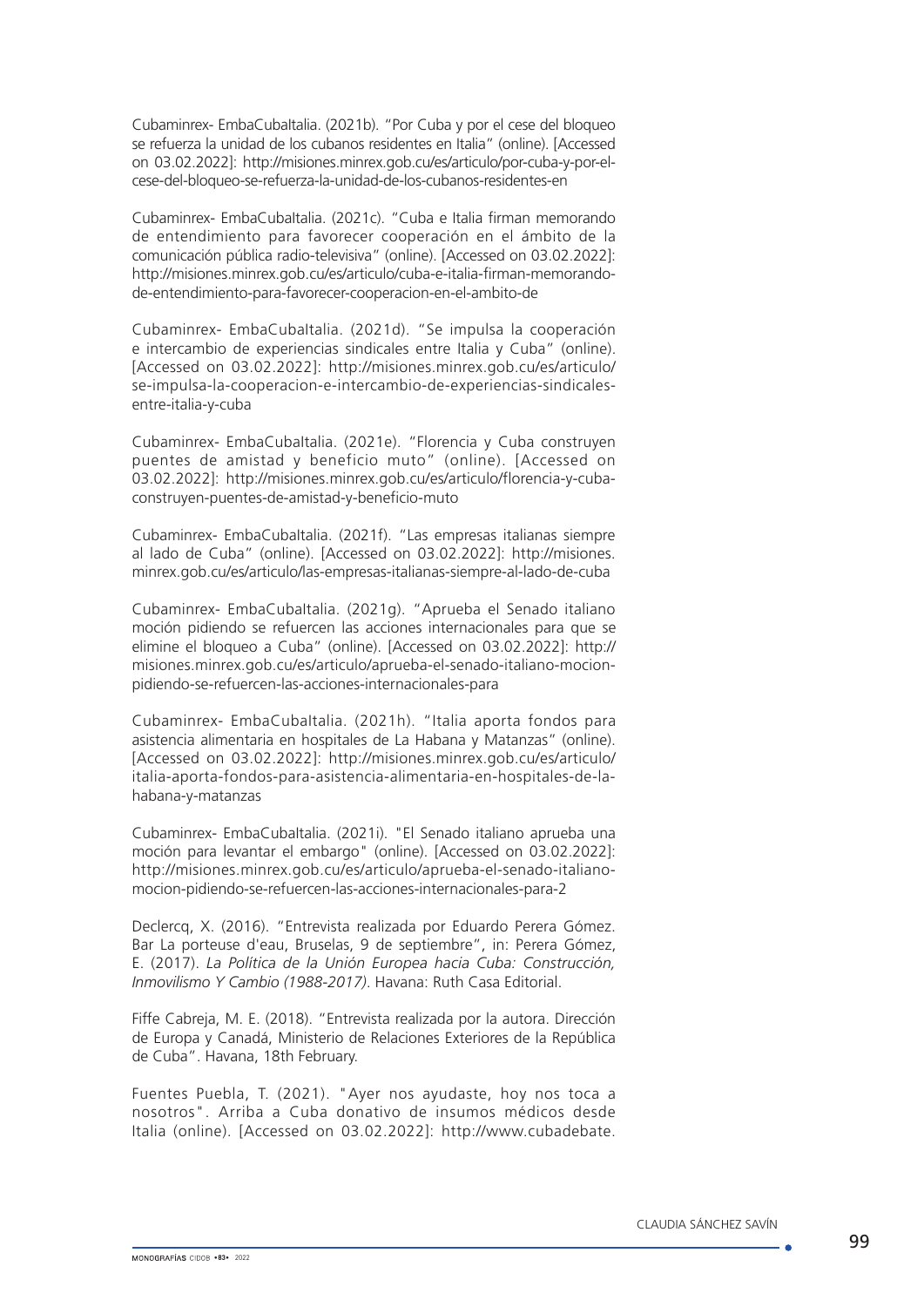cu/noticias/2021/08/26/arriba-a-cuba-donativo-desde-italia-para-elenfrentamiento-a-la-pandemia-fotos/

Gratius, S. (1998). "Cuba y Europa: Diez años de encuentros y desencuentros". *América Latina, Hoy* (18), pp. 91–98 (online). [Accessed on 03.02.2022]: [https://redib.org/Record/oai\\_articulo499625-cuba-y](https://redib.org/Record/oai_articulo499625-cuba-y-europa-diez-aÒos-de-encuentros-y-desencuentros)[europa-diez-a%C3%B1os-de-encuentros-y-desencuentros.](https://redib.org/Record/oai_articulo499625-cuba-y-europa-diez-aÒos-de-encuentros-y-desencuentros)

Gratius, S. (2009). "Cuba, Estados Unidos y Europa: perspectivas de cambio". *Política Exterior* (130), July/August, Madrid.

Gratius, S. (2010). "La política de la Unión Europea en el triángulo Cuba-Estados Unidos-España". *Temas* (62–63), April–September, Havana.

Gratius, S. (2016). "Lecciones del Acuerdo Cuba-UE". *Opinión CIDOB*, (393) (online). [Accessed on 03.02.2022]: [https://www.cidob.org/en/](https://www.cidob.org/en/publications/publication_series/opinion/america_latina/lecciones_del_acuerdo_cuba_ue) [publications/publication\\_series/opinion/america\\_latina/lecciones\\_del\\_](https://www.cidob.org/en/publications/publication_series/opinion/america_latina/lecciones_del_acuerdo_cuba_ue) [acuerdo\\_cuba\\_ue](https://www.cidob.org/en/publications/publication_series/opinion/america_latina/lecciones_del_acuerdo_cuba_ue) 

Gratius, S. (2018). "El papel de la Unión Europea en el triángulo Cuba, EE.UU. y Venezuela". *Ideas* (online). [Accessed on 03.02.2022]: [https://](https://journals.openedition.org/ideas/2154) [journals.openedition.org/ideas/2154](https://journals.openedition.org/ideas/2154)

Hernández, C. M. (2015). *Factores influyentes en los procesos de deterioro y distensión de las relaciones de la Unión Europea con Cuba entre 1989 y 2014*. Thesis paper. Havana: Instituto Superior de Relaciones Internacionales.

Instituto De Relaciones Europeo-Latinoamericanas (IRELA). (1996). "La Posición Común de la UE sobre Cuba: debate interno, reacciones y repercusiones". *Briefing*, (8), Madrid.

Instituto De Relaciones Europeo-Latinoamericanas (IRELA). (1997). "Cuba después del V Congreso del PCC". *Briefing*, (8). Madrid.

Instituto De Relaciones Europeo-Latinoamericanas (IRELA). (1998). "El mundo se abre a Cuba: avances hacia su plena inserción internacional". *Briefing*, (3), Madrid.

*La Demajagua* (2016). "Crece en Italia demanda de levantamiento del bloqueo contra Cuba" (online). [Accessed on 03.02.2022]: [http://](http://lademajagua.cu/crece-en-italia-demanda-de-levantamiento-del-bloqueo-contra-cuba/) [lademajagua.cu/crece-en-italia-demanda-de-levantamiento-del-bloqueo](http://lademajagua.cu/crece-en-italia-demanda-de-levantamiento-del-bloqueo-contra-cuba/)[contra-cuba/](http://lademajagua.cu/crece-en-italia-demanda-de-levantamiento-del-bloqueo-contra-cuba/)

*La Demajagua* (2018). "Firman Italia y Cuba acuerdo para promoción de energías limpias" (online). [Accessed on 03.02.2022]: [http://](http://lademajagua.cu/firman-italia-cuba-acuerdo-promocion-energias-limpias/) [lademajagua.cu/firman-italia-cuba-acuerdo-promocion-energias](http://lademajagua.cu/firman-italia-cuba-acuerdo-promocion-energias-limpias/)[limpias/](http://lademajagua.cu/firman-italia-cuba-acuerdo-promocion-energias-limpias/)

*La Demajagua* (2020). "Reconocen en Italia labor de brigada médica de Cuba en lucha contra la COVID-19" (online). [Accessed on 03.02.2022]: [http://lademajagua.cu/reconocen-italia-labor-brigada-medica-cuba](http://lademajagua.cu/reconocen-italia-labor-brigada-medica-cuba-lucha-la-covid-19/)[lucha-la-covid-19/](http://lademajagua.cu/reconocen-italia-labor-brigada-medica-cuba-lucha-la-covid-19/)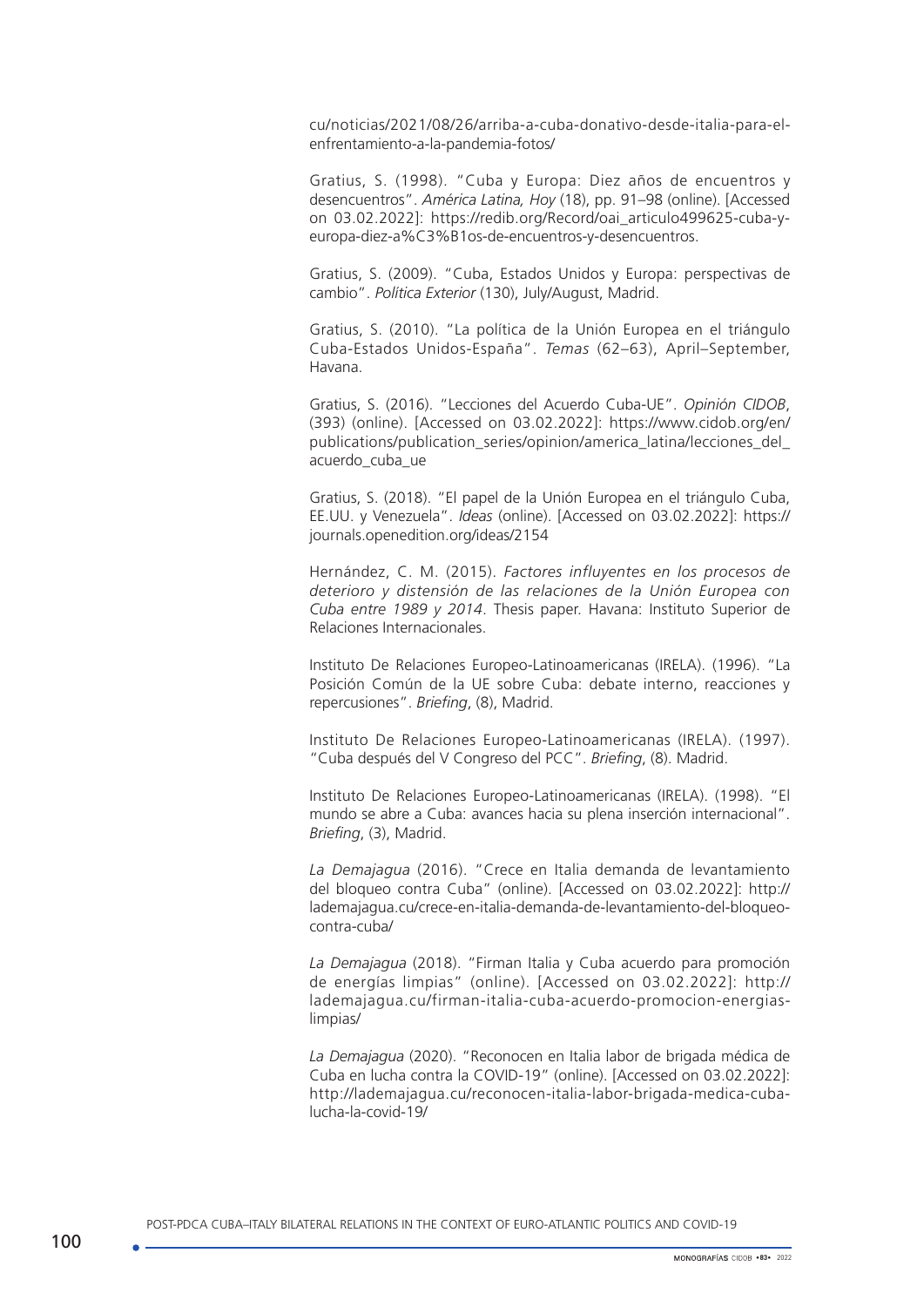*La Demajagua* (2021). "Promueven productos agrícolas cubanos en Italia" (online). [Accessed on 03.02.2022]: [http://lademajagua.cu/](http://lademajagua.cu/promueven-productos-agricolas-cubanos-italia/) [promueven-productos-agricolas-cubanos-italia/](http://lademajagua.cu/promueven-productos-agricolas-cubanos-italia/)

Ministerio de Asuntos Exteriores y Cooperación Internacional italiano (MAECI). (2020a). "Cooperación italiana en Cuba" (online). [Accessed on 03.02.2022]: [https://www.esteri.it/mae/it/cooperaz\\_sviluppo/festival](https://www.esteri.it/mae/it/cooperaz_sviluppo/festival-sostenibilita-2020.html)[sostenibilita-2020.html](https://www.esteri.it/mae/it/cooperaz_sviluppo/festival-sostenibilita-2020.html)

Ministerio de Asuntos Exteriores y Cooperación Internacional italiano (MAECI).(2020b). "Comités Italia-Cuba de apoyo a inversiones y cooperación" (online). [Accessed on 03.02.2022]: [https://www.esteri.it/](https://www.esteri.it/it/sala_stampa/archivionotizie/approfondimenti/2017/05/comitati-italia-cuba-a-sostegno/) [it/sala\\_stampa/archivionotizie/approfondimenti/2017/05/comitati-italia](https://www.esteri.it/it/sala_stampa/archivionotizie/approfondimenti/2017/05/comitati-italia-cuba-a-sostegno/)[cuba-a-sostegno/](https://www.esteri.it/it/sala_stampa/archivionotizie/approfondimenti/2017/05/comitati-italia-cuba-a-sostegno/)

Moré, M. (2018). "Entrevista realizada por la autora. Dirección de Europa y Canadá, Ministerio de Relaciones Exteriores de la República de Cuba". Havana, 15th February.

Mujica Cantelar, R. J. (2015): "Entrevista realizada por Eduardo Perera Gómez. Residencia del entrevistado, La Habana, 8 de julio", in: Perera Gómez, E. (2017). *La Política de la Unión Europea hacia Cuba: Construcción, Inmovilismo y Cambio* (1988–2017). Havana: Ruth Casa Editorial.

Navas Morata, R. (2015). "Entrevista realizada por Eduardo Perera Gómez. Ministerio de Relaciones Exteriores, La Habana, 6 de mayo", in: Perera Gómez, E. (2017). *La Política de la Unión Europea hacia Cuba: Construcción, Inmovilismo y Cambio (1988-2017)*. Havana: Ruth Casa Editorial.

Norman, K. (1963). *La política estera italiana*. Milán: Lerici Editori.

Observatory of Economic Complexity. (2020). Comercio Cuba-Italia (online). [Accessed on 03.02.2022]: https://oec.world/olap-proxy/data?cube=trade\_i [Value&parents=true&sparse=false&properties=Exporter+Country+ISO+3](https://oec.world/olap-proxy/data?cube=trade_i_baci_a_92&Importer+Country=nacub&Year=2009,2019&drilldowns=Year,Exporter+Country&locale=es&measures=Trade+Value&growth=Year,Trade+Value&parents=true&sparse=false&properties=Exporter+Country+ISO+3)

Oficina Nacional de Estadísticas (ONEI) (2019). Anuario Estadístico de Cuba: Turismo 2019 (online). [Accessed on 03.02.2022]: [http://www.](http://www.onei.gob.cu/sites/default/files/15_turismo_2019_0.pdf) [onei.gob.cu/sites/default/files/15\\_turismo\\_2019\\_0.pdf](http://www.onei.gob.cu/sites/default/files/15_turismo_2019_0.pdf)

Oficina Nacional de Estadísticas (ONEI) (2021). Anuario Estadístico de Cuba. Información preliminar Septiembre 2021 (online). [Accessed on 03.02.2022]:<http://www.onei.gob.cu/node/14661>

Pellón Azopardo, R. (2009). "El papel de España en la UE y su impacto para las relaciones con Cuba". *Revista de Estudios* Europeos (83), Centro de Estudios Europeos, Havana.

Pellón Azopardo, R. (2015). "Convergencias y divergencias de Estados Unidos y sus aliados trasatlánticos respecto a Cuba: ¿cambio o continuidad?" *Revista de Estudios Estratégicos* (135), Centro de Investigaciones de Política Internacional, Havana.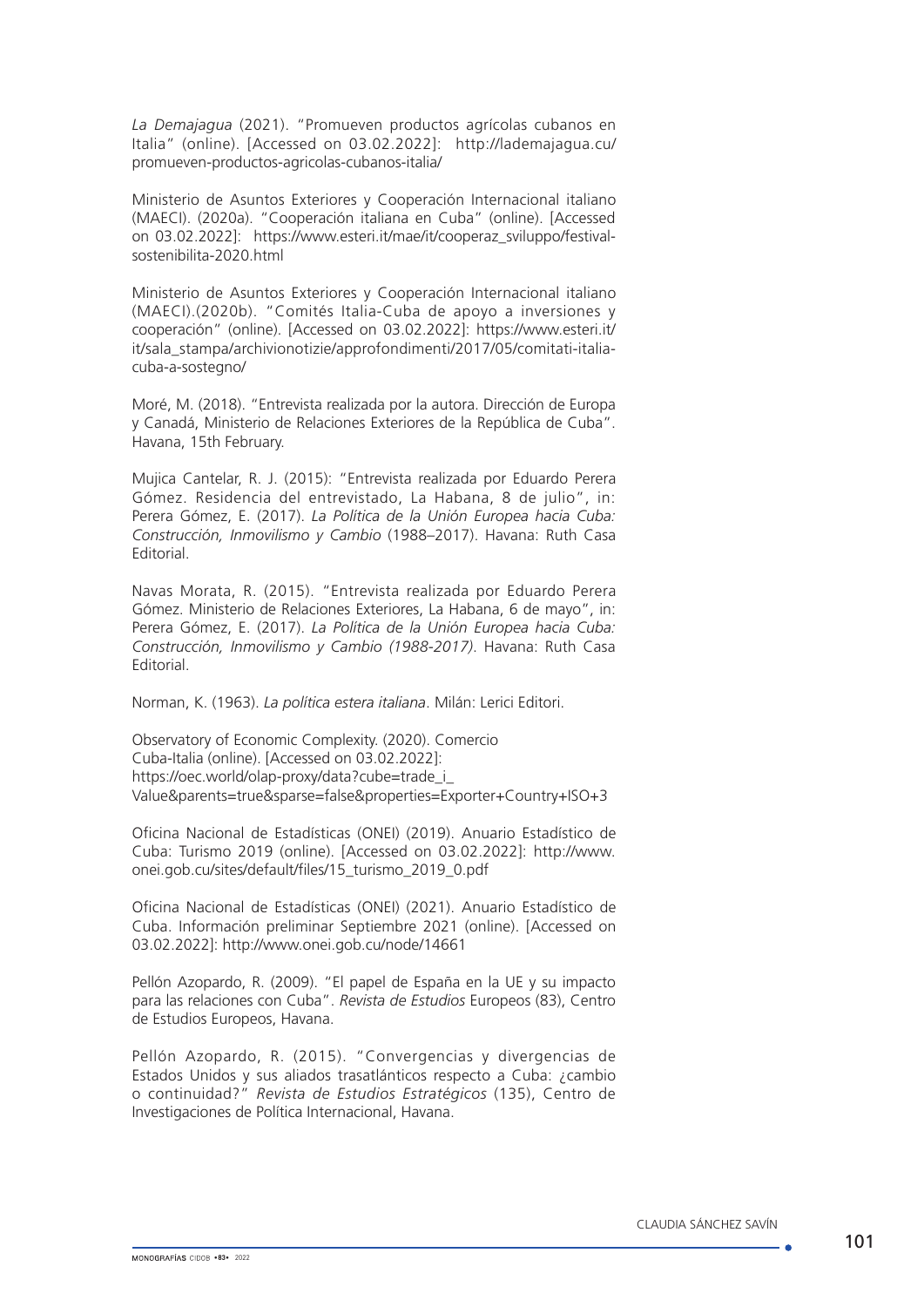Perera Gómez, E. (1997). "Cuba y la Unión Europea: los factores del estancamiento". Investigaciones, Centro de Estudios Europeos, Havana.

Perera Gómez, E. (2006). "El triángulo UE-Estados Unidos-Cuba: tendencias y opciones". *Revista de Estudios Europeos* (72), Centro de Estudios Europeos, Havana.

Perera Gómez, E. (2017). *La Política de la Unión Europea hacia Cuba: Construcción, Inmovilismo y Cambio (1988-2017)*. Havana: Ruth Casa Editorial.

Pérez Benítez, S. (2017). "Entrevista realizada por la autora. Centro de Investigaciones de Política Internacional, La Habana, 8 de mayo".

Portocarero, H. (2015): "Entrevista realizada por Eduardo Perera Gómez. Delegación de la Unión Europea, La Habana, 28 de agosto", in: Perera Gómez, E. (2017). *La Política de la Unión Europea hacia Cuba: Construcción, Inmovilismo y Cambio (1988-2017)*. Havana: Ruth Casa Editorial.

*Prensa Latina*. (2019). "Asistirá Cuba a Feria Internacional de Turismo BIT de Milán 2019" (online). [Accessed on 03.02.2022]: a[http://](http://lademajagua.cu/asistira-cuba-feria-internacional-turismo-bit-milan-2019/) [lademajagua.cu/asistira-cuba-feria-internacional-turismo-bit-milan-2019/](http://lademajagua.cu/asistira-cuba-feria-internacional-turismo-bit-milan-2019/)

*Prensa Latina*. (2021a). "Italia reafirma voluntad de seguir desarrollando la cooperación con Cuba" (online). [Accessed on 03.02.2022]: [http://](http://misiones.minrex.gob.cu/es/articulo/italia-reafirma-voluntad-de-seguir-desarrollando-la-cooperacion-con-cuba) [misiones.minrex.gob.cu/es/articulo/italia-reafirma-voluntad-de-seguir](http://misiones.minrex.gob.cu/es/articulo/italia-reafirma-voluntad-de-seguir-desarrollando-la-cooperacion-con-cuba)[desarrollando-la-cooperacion-con-cuba](http://misiones.minrex.gob.cu/es/articulo/italia-reafirma-voluntad-de-seguir-desarrollando-la-cooperacion-con-cuba) 

*Prensa Latina*. (2021b). "Juristas de Italia condenan acciones contra Cuba de algunos miembros del Parlamento Europeo" (online). [Accessed on 03.02.2022]: https://www.plenglish.com/news/2021/06/08/italiancred-gigi-condemns-maneuver-of-european-mps-against-cuba

Puccio, A. (2021). "El Parlamento Europeo aprueba otra resolución de condenación al gobierno de Cuba" (online). [Accessed on 03.02.2022]: [https://www.occhisulmondo.info/2021/09/19/il-parlamento-europeo](https://www.occhisulmondo.info/2021/09/19/il-parlamento-europeo-approva-unaltra-risoluzione-di-condanna-verso-il-governo-di-cuba/)[approva-unaltra-risoluzione-di-condanna-verso-il-governo-di-cuba/](https://www.occhisulmondo.info/2021/09/19/il-parlamento-europeo-approva-unaltra-risoluzione-di-condanna-verso-il-governo-di-cuba/)

Rodríguez, C. R. (1981). "Fundamentos estratégicos de la política exterior de Cuba", *Cuba Socialista* 1(1), Havana.

Rodríguez Hernández, L. E. (2017). *Un siglo de Teoría de las Relaciones Internacionales*. Havana: Editorial Universitaria Félix Varela.

Roque Valdés, N. (1997). "Las relaciones Italia-Cuba en los noventa". *Revista de Estudios Europeos* XI (42), pp.75–95.

Roy, J. (2002). "La Unión Europea ante Cuba y Colombia: de buenas intenciones y altas esperanzas a notables contradicciones y grandes frustraciones". *América Latina Hoy* (31), Ediciones de la Universidad de Salamanca.

Roy, J. (2006). "España y Cuba: ¿una relación muy especial?" *Revista CIDOB Afers d'Internacionals*, (31), pp. 147–166.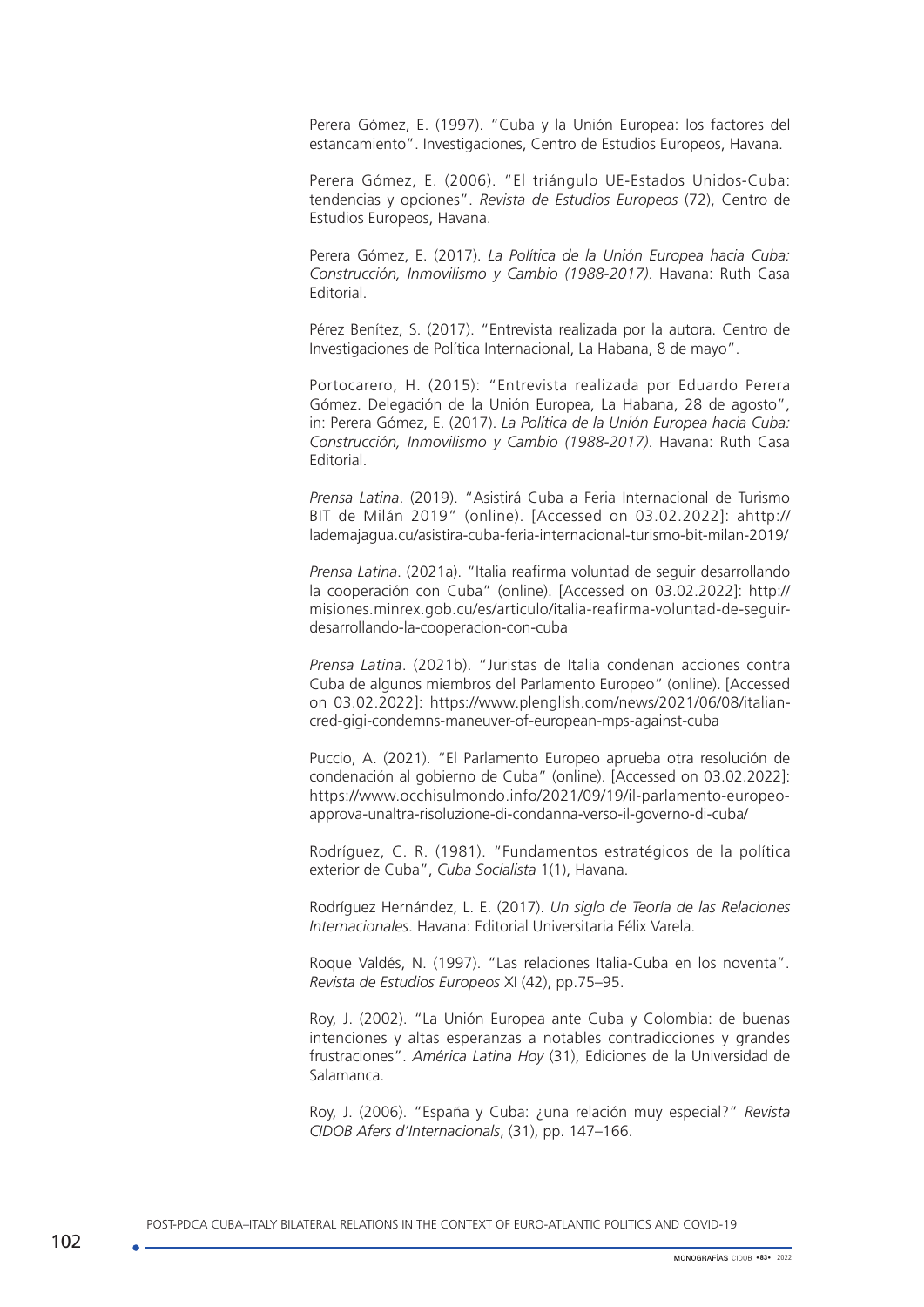Roy, J. (2015). "Las relaciones entre la UE y Cuba en el marco de la apertura de Barack Obama y Raúl Castro". *ARI* (10). Real Instituto Elcano, Madrid.

TradeMap. (2021). Intercambio commercial entre Cuba e Italia (online). [Accessed on 10.12.21]: <http://comtrade.un.org/>

Tvevad, J. (2015). "Cuba, the USA and the EU: Forging closer ties, looking to the future, Directorate-General for External Policies, European Parliament, Brussels", in Perera Gómez, E. (2017). *La Política de la Unión Europea hacia Cuba: Construcción, Inmovilismo y Cambio* (1988–2017). Havana: Ruth Casa Editorial.

. .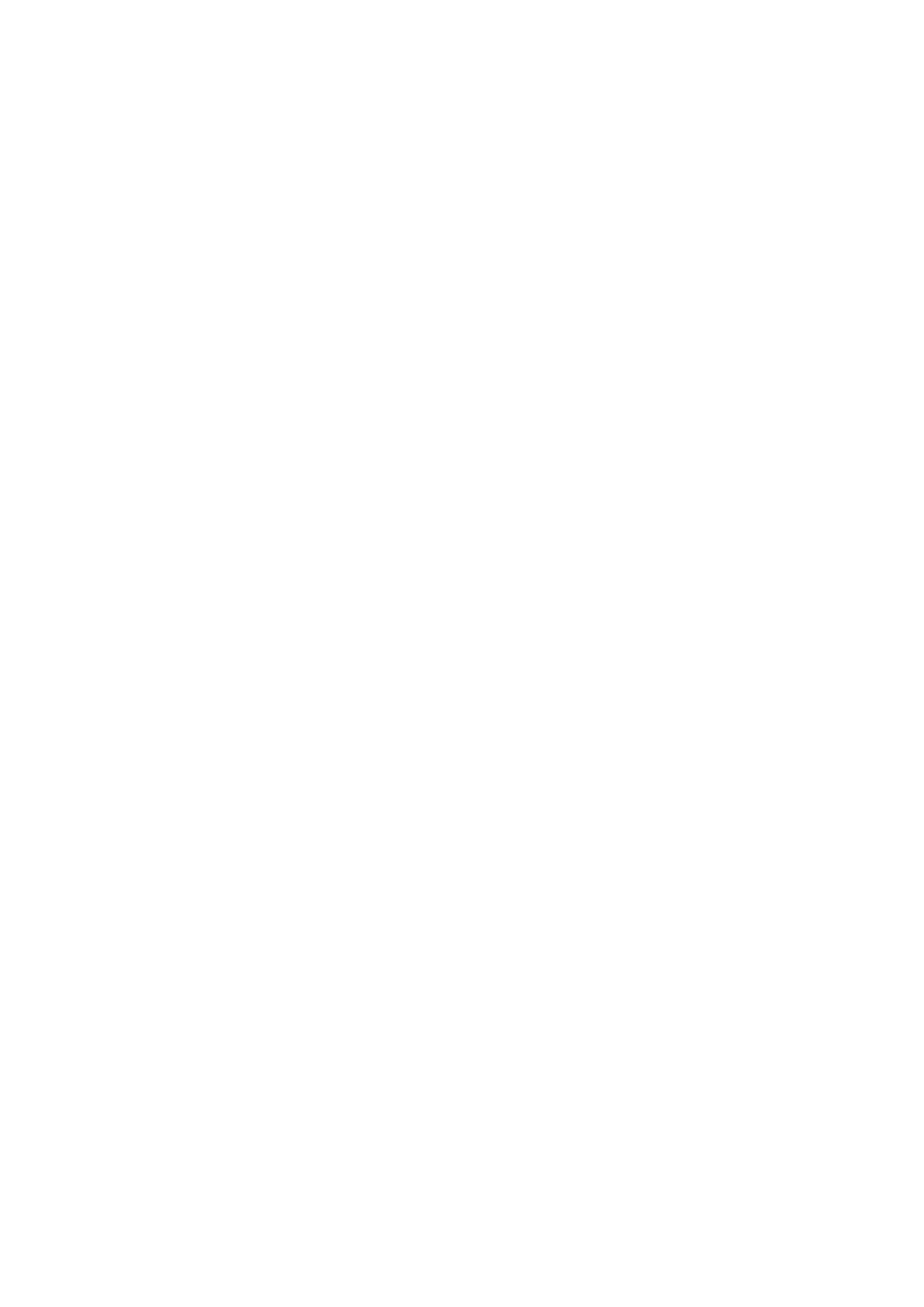# PART II: REGIONAL AND GLOBAL **INSERTION**

• CUBA BETWEEN LATIN AMERICA AND THE CARIBBEAN: A SUI GENERIS MODEL OF INTERNATIONAL INSERTION

*Anna Ayuso and Susanne Gratius*

• THE OAS AND THE REPOLITICISATION OF THE CUBAN QUESTION IN THE AMERICAS

*Marie Laure Geoffray*

• AFTER THE PROTESTS AND THE PANDEMIC: REASSESSING THE INTERNATIONAL PROFILE OF POST-CASTRO CUBA

*Bert Hoffmann and Laurence Whitehead*

**Sec**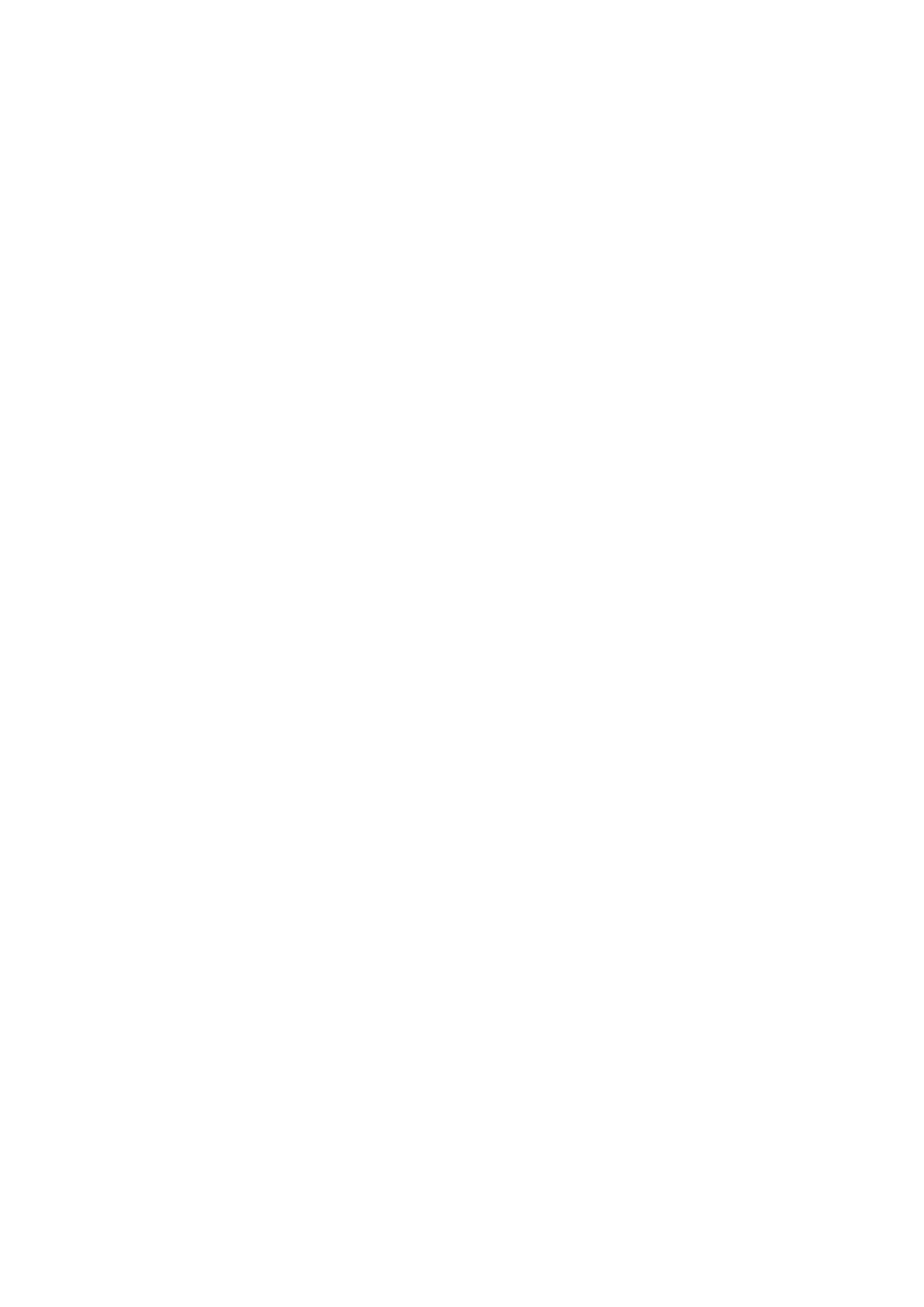## CUBA BETWEEN LATIN AMERICA AND THE CARIBBEAN: A SUI GENERIS MODEL OF INTERNATIONAL INSERTION<sup>1</sup>

**Anna Ayuso** *Barcelona Centre for International Affairs (CIDOB)*

#### **Susanne Gratius**

*Universidad Autónoma de Madrid (UAM)*

## 1. Introduction

Since the 1959 revolution, Cuba's high levels of human development have seen it ranked in an intermediate position among the countries of the Global North and South, on the one hand, and LAC, on the other. The 2020 Human Development Index placed Cuba 70th in the world and 6th in the region. It is listed among the countries with a "high level of development", ahead of Mexico, Peru, Colombia and Brazil,<sup>2</sup> and during the Cold War its development was similar to that of the socialist countries of the "second world". Within the Americas it has also served as a bridge between Latin America and the Caribbean island states. In spite of multiple setbacks and very limited resources, Cuba has managed its two positions in a way that has given it disproportionately large geopolitical influence for its small size and population, despite or precisely because of its dispute with the US.

The two conditions – North–South bridge country and dual Caribbean– Latin American identity – have been an advantage when it has come to regional integration. During the Cold War, being the only country in the Americas with a socialist regime and membership of the Council for Mutual Economic Assistance (CMEA or Comecon)<sup>3</sup> stymied its full integration into the region. But when the bipolar confrontation vanished in the 1990s this ceased to be a problem, in fact it became an advantage, as it meant Cuba participated in and had presence, influence and recognition both inside and outside the region.

Cuba's closest neighbours in the region are The Bahamas, Haiti and Jamaica. Its special status between Latin America and the Caribbean allows it to play in both leagues: on the one hand, the island participates in the Association of Caribbean States (ACS) and CARIFORUM and, on the other, it is a founding member of the Ibero-American Summits and the Community of Latin American and Caribbean States (CELAC).

Cuba's full acceptance in LAC and its active participation in a number of interregional cooperation forums and mechanisms has also facilitated rapprochement between Cuba and the EU, particularly since the creation

- **1.** We are grateful for the comments and suggestions made by Elisa Botella Rodríguez, member of the Europe–Cuba Forum, which helped to improve the article.
- 2. [http://hdr.undp.org/en/countries/](%20http://hdr.undp.org/en/countries/profiles/CUB) [profiles/CUB](%20http://hdr.undp.org/en/countries/profiles/CUB); [http://hdr.undp.org/](http://hdr.undp.org/en/2020-report ) [en/2020-report](http://hdr.undp.org/en/2020-report )
- 3. CMEA was created in 1949 from a socialist bloc of 11 countries to serve as an organisation for economic cooperation with the USSR at its centre. The organisation was dissolved in 1991.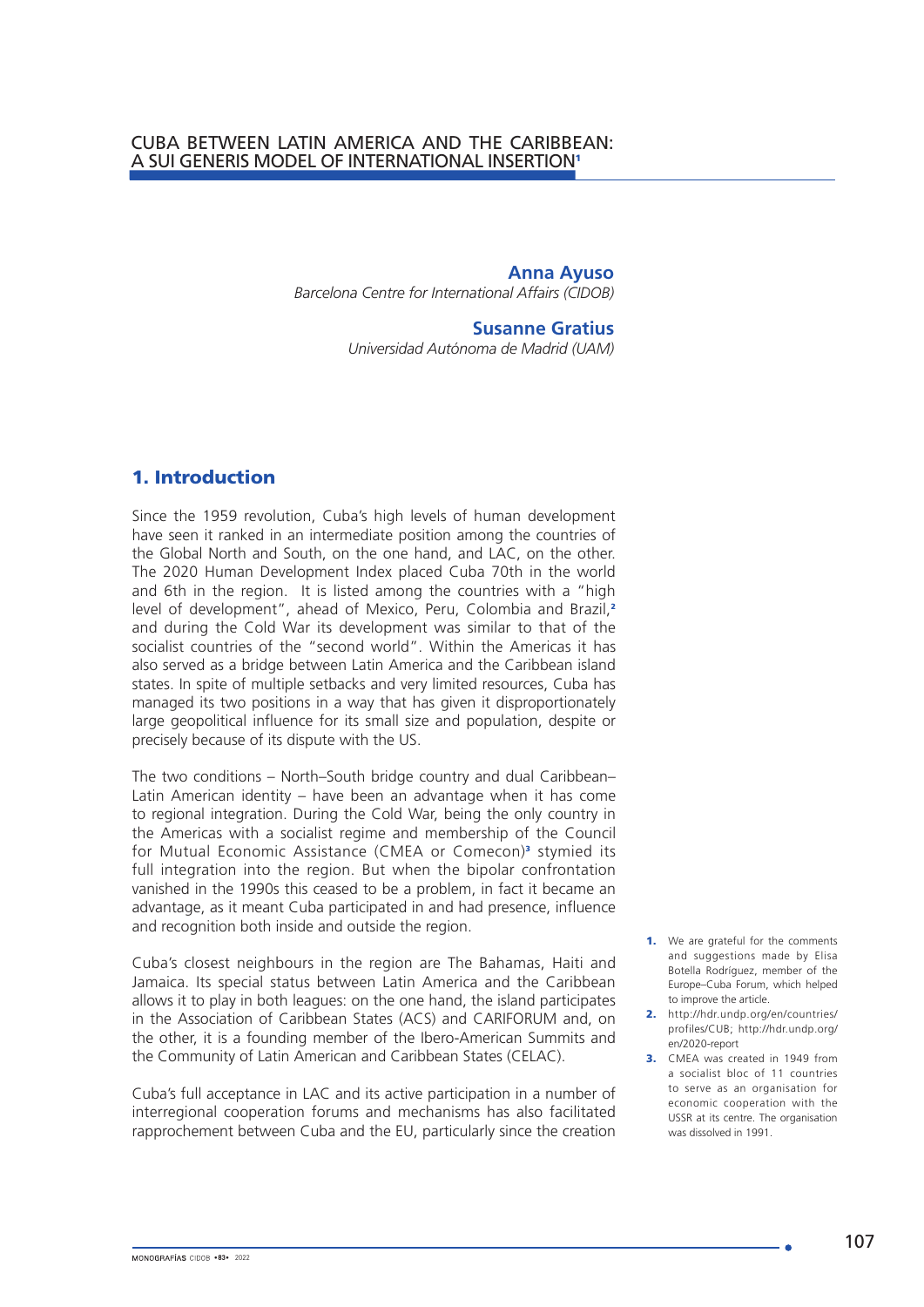of CELAC. Its presence in the Latin American and Caribbean and Ibero-American "communities" have been an advantage for Cuba when negotiating an agreement with the EU. In this context, it is worth recalling that the negotiations between Havana and Brussels had taken several different forms: in the 1990s (1994) they were conducted on a bilateral basis; after 2000 attempts were made to situate the relationship within CARIFORUM and the ACP group of countries; and from 2014 onwards a return was made to bilateral dialogue until the Political Dialogue and Cooperation Agreement (PDCA) was signed in 2016.<sup>4</sup>

From this starting point, first the text investigates what development model Cuba represents out of a great range of international integration strategies in the region (Shifter, Binetti, 2019), giving consideration to the political and economic priorities. Secondly, it analyses the advantages, obstacles and limitations to Cuba's full regional and international integration in the various different forums in which it has been active through the different stages from the Cold War to the present day. By addressing these two questions, the chapter analyses the possible alternatives to the regional integration model practiced by the government. Following this introduction, the questions will be addressed in four sections: a brief theoretical and empirical reflection on Cuba's international integration model; an examination of the evolution of its gradual integration process in the Americas; an analysis of its active role in South–South cooperation from the 1959 revolution to the present; and a final evaluation that takes stock of the current insertion model and includes some prospects for the future in an uncertain context.

## 2. The Cuban model of international insertion: political and economic pillars

While debates have taken place on "international insertion" as a structurally dependent position for Latin America and the Global South (Chagas-Bastos, 2018), the concept has engendered little further academic development and barely any relevant academic literature exists. As an idea "international insertion" or the "international insertion model" combines Political Economy and Foreign Policy Analysis and generally refers to the search for spaces of agency in international politics (Chagas-Bastos, 2018: 10), particularly by the countries of the Global South. From a critical point of view, it also means a position of subordination and/or acceptance of the global rules defined by a small group of powerful countries (Chagas-Bastos, 2018: 15). When it comes to Latin America two strands have dominated: first, the structural asymmetries between core and periphery put forward in Dependency Theory; and second the international context that frames the region's development problems, as gathered, from a trade and investment perspective, by ECLAC (Chagas-Bastos, 2018: 12).

Shifter and Binetti (2019: 77) provide a more pragmatic definition, arguing that an international insertion model means having a roadmap that indicates which countries and international institutions should be prioritised, which are the key markets and on which issues on the global agenda the focus should be placed. According to this definition, unlike its capitalist neighbours, Cuba has not prioritised insertion in regional

4. [https://eur-lex.europa.eu/legal](https://eur-lex.europa.eu/legal-content/EN/TXT/PDF/?uri=CELEX:22016A1213(01)&qid=1647879493483&from=EN)[content/EN/TXT/PDF/?uri=CELEX:22](https://eur-lex.europa.eu/legal-content/EN/TXT/PDF/?uri=CELEX:22016A1213(01)&qid=1647879493483&from=EN) [016A1213\(01\)&qid=164787949348](https://eur-lex.europa.eu/legal-content/EN/TXT/PDF/?uri=CELEX:22016A1213(01)&qid=1647879493483&from=EN) [3&from=EN](https://eur-lex.europa.eu/legal-content/EN/TXT/PDF/?uri=CELEX:22016A1213(01)&qid=1647879493483&from=EN)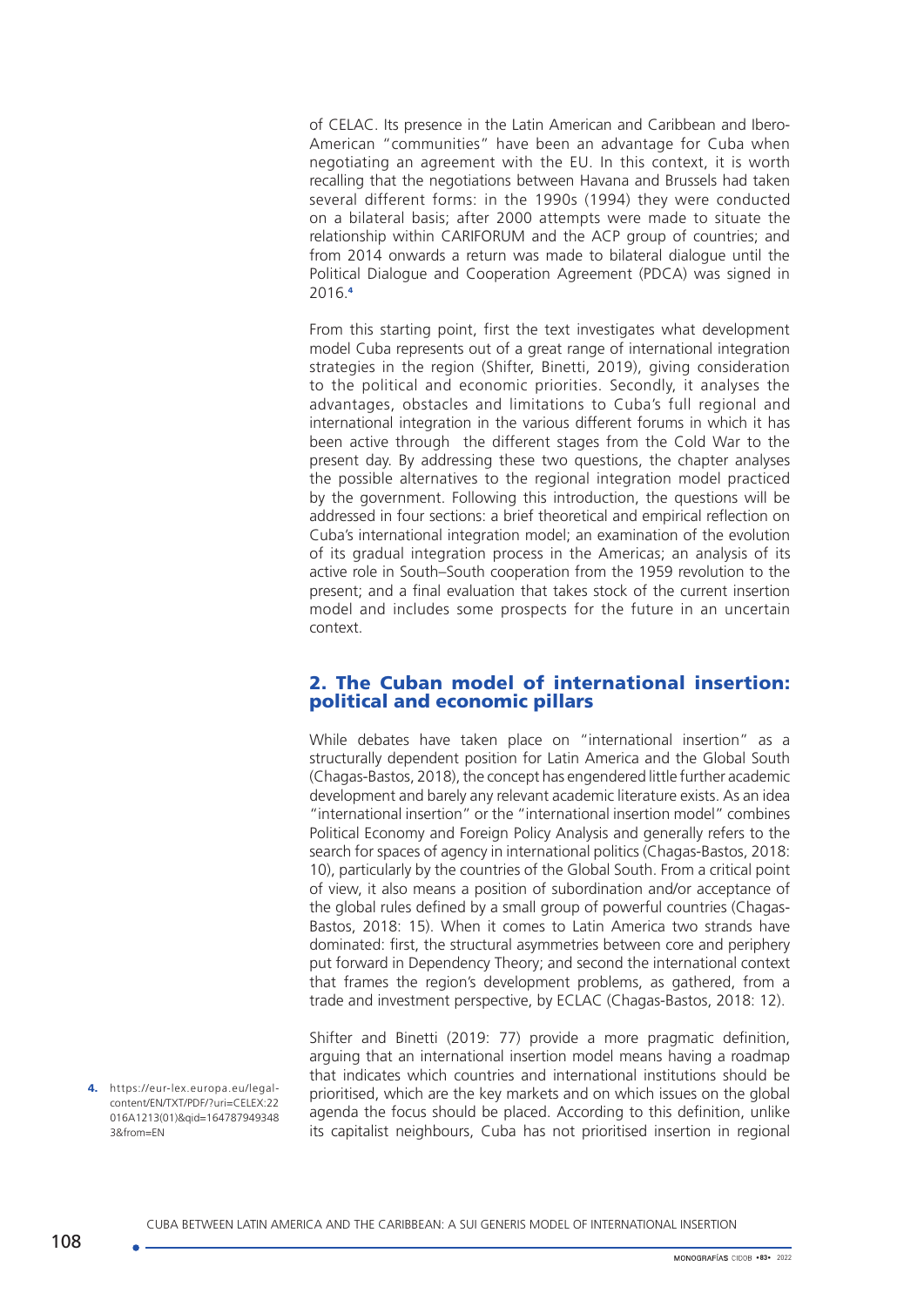or international markets. Its insertion model has been shaped by the importance given to preserving its political system, with strategic alliances favoured with ideologically similar partners – first the USSR and then Venezuela. This prioritisation of the political is a crucial difference from the other countries in the region considered in this chapter, with Cuba's socialist political system making it an outsider in regional terms. A second feature that distinguishes it from the rest of the region is the long-term vision and the search for political autonomy, which somewhat conflicts with the economic dependence when it comes to basic necessities such as food and medicine, as we will show below.

According to article 16 of its 2019 Constitution, "The Republic of Cuba bases international relations on the exercise of its sovereignty as well as on … antiimperialist and internationalist principles" (Constitución de la República de Cuba, 2019: 8). This foreign policy principle confirms its status as a "rebel state" (Schenoni & Escudé, 2016), above all due to the longstanding conflict with the United States that gave rise to an insertion model that is autonomous and distanced from Washington, but dependent on other partners – first the USSR and later Venezuela. It should also be recalled that the US continues to impose sanctions on the government in Havana, a sign of the high economic and political costs of a foreign policy of "absolute autonomy", as defined in Carlos Escudé's theory of Peripheral Realism (Schenoni & Escudé, 2016: 7). Its position of rebel against US hegemony forced Cuba to seek an insertion model of regional and international alliances with other "enemies" of Washington – first the Soviet Union and from 2000 onwards Venezuela – or with those who "challenged" the sanctions, including Canada, the EU and some of LAC. However, in a vicious circle, the strategic relations with these partners created new dependencies that replaced the previous ones: colonial dependency on Spain until 1898 was replaced by dependence on the United States until 1959 when, following the revolution, Cuba's development became dependent on trade with the USSR and since 2000 with Venezuela.

As well as a declarative statement of the anti-imperialist nature of its foreign policy, Article 16 d) of Cuba's constitution states that it "Reaffirms its will to integrate and collaborate with the countries of Latin America and the Caribbean". This process has led to the full normalisation of its relations with the region, albeit with fluctuations as the political leanings of the other Latin American leaders have changed, with much more favourable conditions between 2003 and 2013 during the mandates of the so-called Pink Tide presidencies of Lula da Silva in Brazil, Evo Morales in Bolivia and Hugo Chávez and later Nicolás Maduro in Venezuela, who forged close ties with the Havana government (Kruijt, 2019: 292).

Cuba's insertion in the region was achieved thanks to the pull of the soft power produced by the resilience or strength of its David versus Goliath image, the appeal of its special insertion model and its socialist political system. Cuba looked to strengthen its ties with LAC in order to gain allies in its dispute with the United States and because it needed to explore new markets after the dissolution of the socialist bloc. Losing the USSR as a strategic ally sunk the country into its deepest economic crisis since the revolution, with GDP falling more than 30%. Overnight, it was forced to seek new partners among capitalist countries, especially in its immediate surroundings.

Cuba has not prioritised insertion in regional or international markets. Its insertion model has been shaped by the importance given to preserving its political system.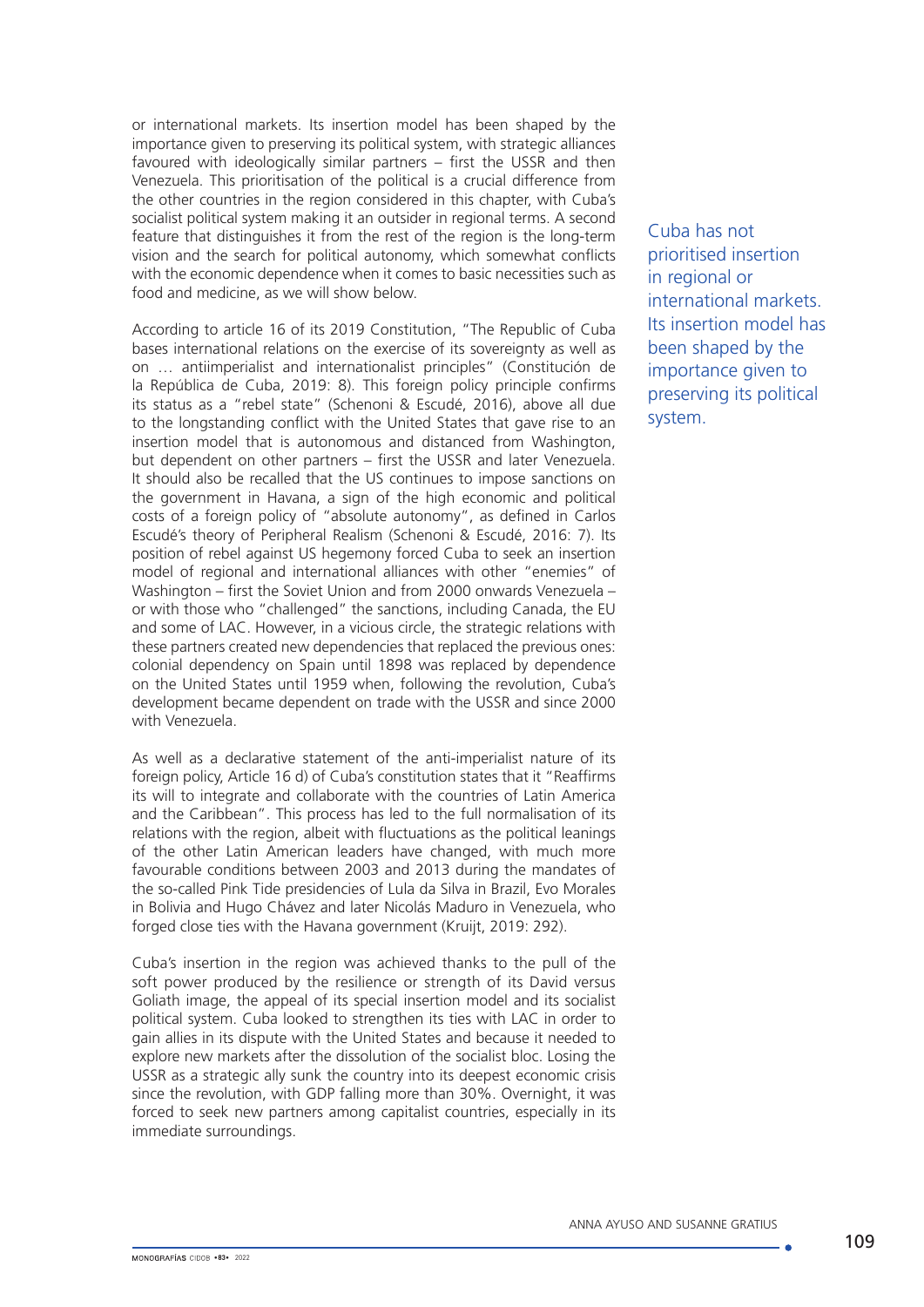Cuba weathered the storm thanks to cooperation with a few neighbouring countries like Canada, and with the EU. Although it was obliged to carry out some capitalist economic reforms (Alonso, Vidal, 2020; Gratius, 2021), it did not follow model that dominated in the region in the 1990s of neoliberal economic policy based on the "Washington Consensus". Its period of greatest regional insertion coincided with the region changing model, as leftist presidents won elections in Argentina, Bolivia, Brazil, Ecuador and other countries between 2003 and 2013 and advocated a more autonomous and socially focussed form of regional integration based on South-South cooperation and fighting poverty and inequality. Within this bloc of countries with leftist governments that opted for a more autonomous type of insertion with their differing strategies and policies, Cuba represented the most radical wing, along with Venezuela. They joined forces in 2004 to create the Bolivarian Alliance for the Peoples of our America (ALBA), an ideological initiative for South–South cooperation that included Bolivia, Nicaragua, Ecuador (for a time) and several Caribbean countries, which benefited from cooperation with Cuba (technical assistance) and Venezuela (energy cooperation through Petrocaribe).

The commodity price boom of 2003–2013 also brought an acceleration of China's penetration in the region. Ahead of its neighbours, Cuba was the first country to establish closer economic and political ties with Beijing and China became an important trading partner early in the post–Cold War period. It never reached the preponderance of the USSR in its day, but Havana in some ways served an important gateway for China into Latin America. One consequence of countries like Argentina, Brazil, Bolivia, Costa Rica, Chile and Peru growing closer to China was that their relations with the United States cooled, which in turn facilitated Cuba's regional insertion and helped overcome the isolation from its neighbours experienced during the Cold War (see Table 1).

| Table 1: Cuba's trade partners (% of total), 2020 |                          |                             |  |  |  |
|---------------------------------------------------|--------------------------|-----------------------------|--|--|--|
| <b>Imports</b>                                    | <b>Exports</b>           | <b>Total trade</b>          |  |  |  |
| EU: 36.6%                                         | $EU: 36\%$               | EU: 36.5%                   |  |  |  |
| China: 13%                                        | Venezuela 20.2%          | China: 11%<br>$\mathcal{L}$ |  |  |  |
| Argentina: 7.4%                                   | Russia: 9.3%             | Russia: 6.1%<br>З.          |  |  |  |
| Mexico: 6.2%                                      | Switzerland: 3.9%        | Argentina: 6%<br>4.         |  |  |  |
| Russia: 5.4%                                      | Bolivia: 3.3%            | Venezuela 5.9%<br>5.        |  |  |  |
| Brazil: 4.7%                                      | Taiwan: 3.1%             | Mexico: 5.2%<br>6.          |  |  |  |
| USA: 4.4%                                         | Hong Kong: 2.7%          | USA: 4%<br>7.               |  |  |  |
| Canada: 3.9%                                      | USA: 2.4%                | Brazil: 3.9%<br>8.          |  |  |  |
| Vietnam: 3.8%                                     | Turkey: 2.2%             | Canada: 3.4%<br>9.          |  |  |  |
| Venezuela 2.7%                                    | Dominican Republic: 1.9% | 10. Vietnam: 3.2%           |  |  |  |

**Table 1: Cuba's trade partners (% of total), 2020**

Source: European Commission, *European Union, Trade in Goods with Cuba*. Directorate-General for Trade, 2 June 2021.

In contrast to previous periods, data for 2020 (European Commission, 2021; ONEI, 2021) suggest that trade grew with partners that are not strategic political allies. Until 1989, Cuba's economic insertion was enacted through relations with the USSR and CMEA (Pérez, 1983). From 2000 to 2014 the dominant relationship was with Venezuela, initially under Hugo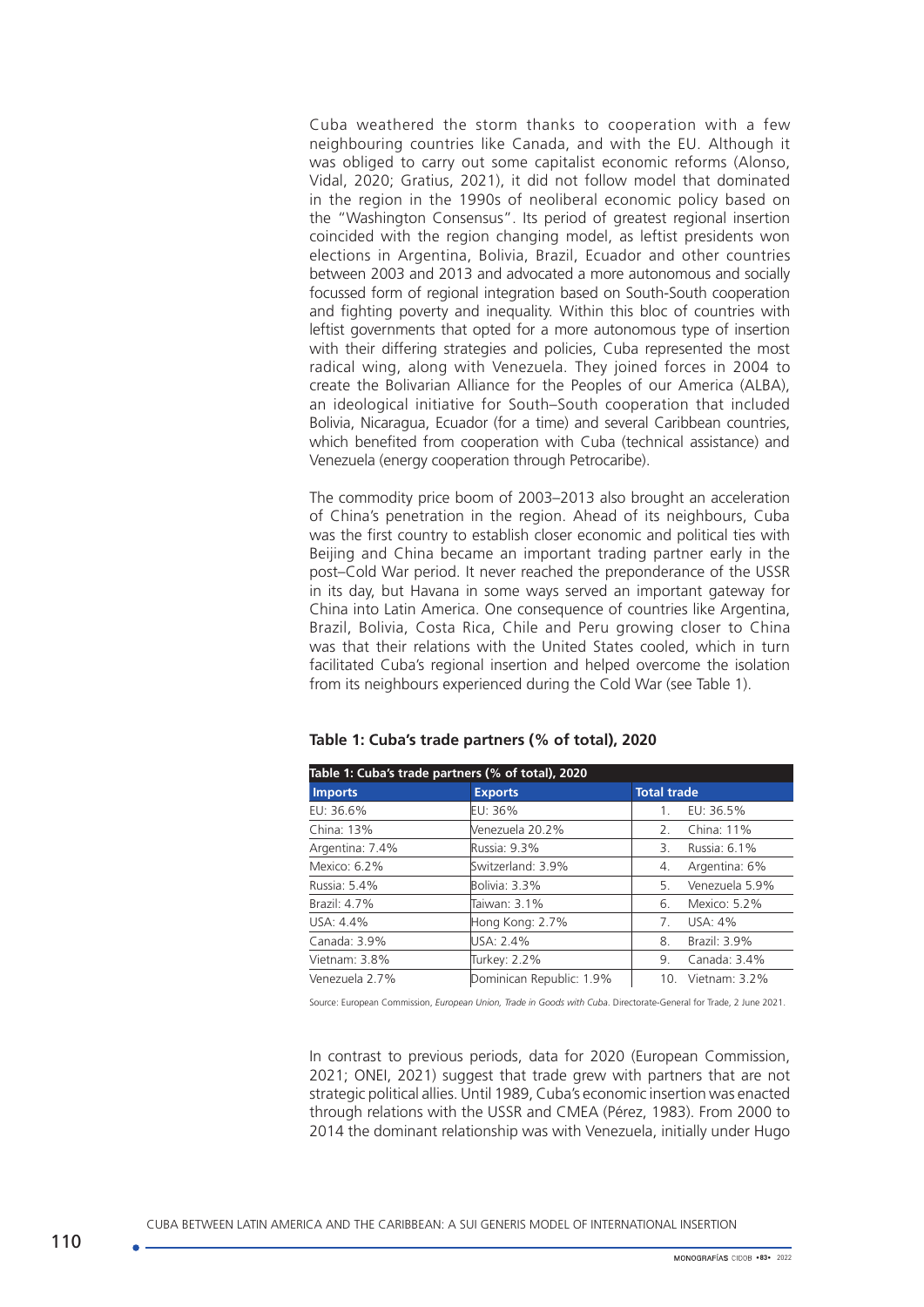Chávez's leadership. But in recent years, the EU has been Cuba's largest trading partner, accounting for 36.5% of exports and imports. China sits in second place with less than a third of the EU's proportion (11%), followed by Russia (6.1%), Argentina (6%), Venezuela (5.9%), Mexico (5.2%) and the United States (4%). In terms of Cuban exports, Venezuela remained in second place in 2020,<sup>5</sup> behind the EU.

The same trend is reflected in the strategic sector of tourism. According to data from the ONEI, Cuba's National Statistics Office, in 2020 (year of the COVID-19 pandemic) 1.2 million tourists visited the island from, in declining order, Canada, Russia, the United States, France, Germany, Italy and Spain. These figures also reflect the dissonance between an international insertion model that seeks ideological allies and the pragmatism of an economic insertion model that increasingly depends on actors that do not meet these criteria, particularly Canada and the EU and its member states.

Unlike the Cold War period, when almost 90% of the island's trade was with the USSR and its allies, and the first decade of the millennium, when Venezuela accounted for 40% of Cuban trade, the rest of Latin America currently plays a larger role in commercial relations. Thus, alongside Venezuela in the list of the main destinations for Cuban goods exports, is Bolivia in fifth place and the Dominican Republic in tenth. While among countries from which Cuba imports most Argentina ranks third, Mexico fourth and Brazil sixth (European Commission, 2021). First of all, this confirms the presence of a more pragmatic and reformist economic policy, while it also attests to the growing importance of LAC in providing a model of regional insertion into which Cuba is gradually incorporating itself.

In recent decades, the Cuban economy has been characterised by extreme dependence on foreign aid and a financing crisis that continually recurs despite successive debt cancellation and reduction agreements being reached in recent decades. These deficiencies are determined by both internal and external factors. The United States' embargo, which prevents Cuba from normalising relations with its neighbour and natural partner, is undoubtedly one of the key determining factors in the development of relations with the region. US–Cuba trade has taken place since 2000, when the embargo was partially lifted on the importing of medicine and food, with the Cuban government obliged to pay in cash. However, other limitations impede the full development of relations between Cuba and its neighbours, which are explained below.

# 3. From regional isolation to insertion

Despite the progress made, Cuba faces two barriers to its full insertion in the region. First, its exclusion from the Organization of American States (OAS), from which it was initially forced out, but more recently has been in self-imposed exile, prevents it from holding regular dialogue with 34 countries, from participating in continental initiatives and from accessing soft loans from the Inter-American Development Bank (IDB) and other continental financial instruments. The root cause here is the US embargo. Second, its socialist development model prevents it from participating in regional integration processes that involve trade liberalisation.

In recent years, the EU has been Cuba's largest trading partner, accounting for 36.5% of exports and imports.

5. [https://webgate.ec.europa.eu/](https://webgate.ec.europa.eu/isdb_results/factsheets/country/details_cuba_en.pdf) [isdb\\_results/factsheets/country/](https://webgate.ec.europa.eu/isdb_results/factsheets/country/details_cuba_en.pdf) [details\\_cuba\\_en.pdf](https://webgate.ec.europa.eu/isdb_results/factsheets/country/details_cuba_en.pdf)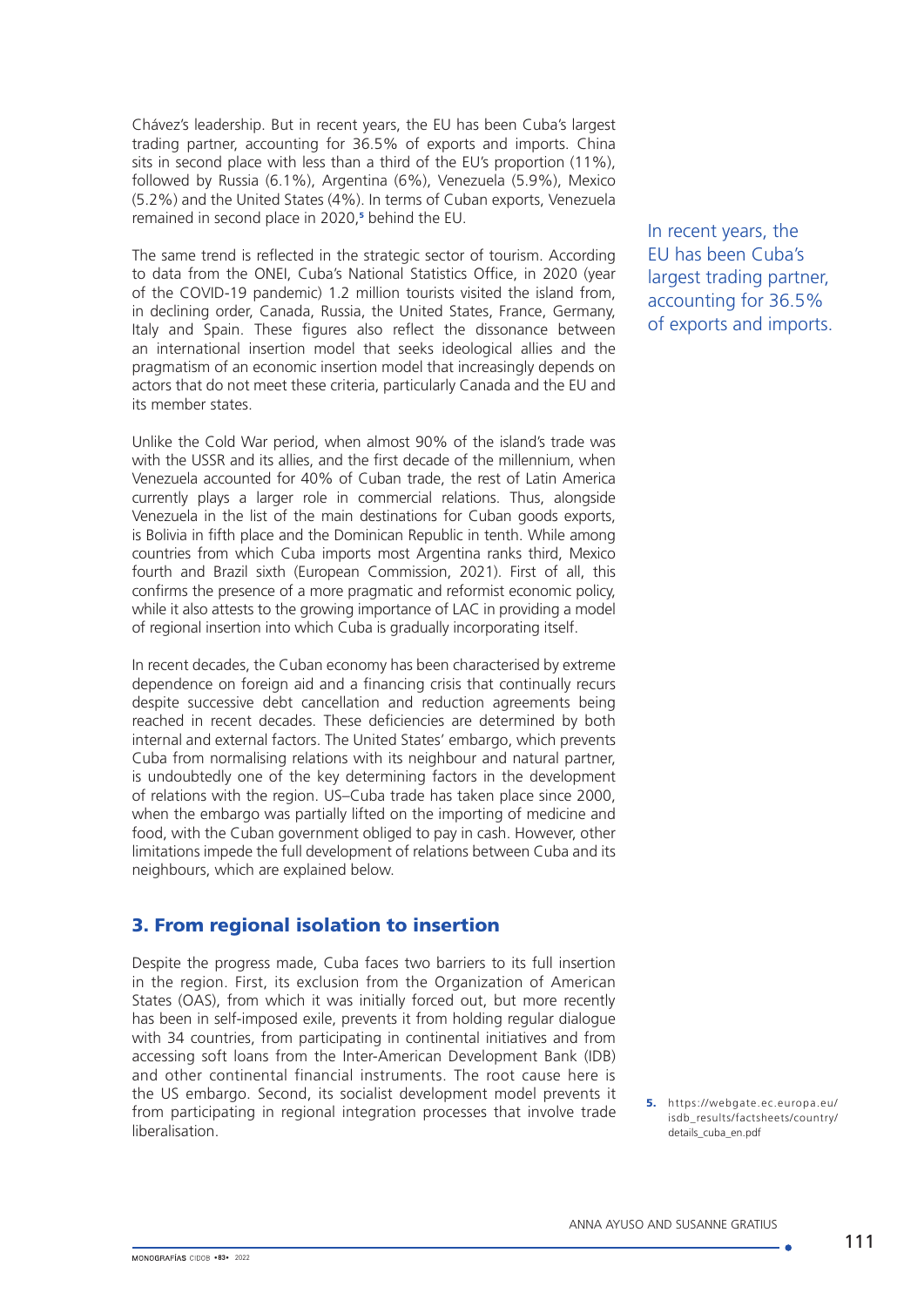#### **3.1. Cuba and the OAS**

Cuba's regional insertion and its complex relationship with the OAS (see Geoffray, 2021) and the inter-American system in general were made even more difficult, particularly during the Cold War, by the awkward fit of its socialist model in a US-dominated continent. Setting out to prevent a "second Cuba" in its hemisphere through diplomatic and even military means, the US excluded the island from continental initiatives like the Alliance for Progress, which was specifically designed to avoid communist governments taking hold. The effects of political isolation were augmented by the economic sanctions Cuba faced via the embargo and the extraterritorial sanctions that were even strengthened in the post–Cold War period, as, with the aim of toppling the Castro regime (Hoffmann, 1997), the Torricelli Act and Helms–Burton Act were approved in 1992 and 1996, respectively.

Cuba was a founding member of the OAS and participated in the organisation and in the wider inter-American system until 1962, when Resolution VI of the 8th Meeting of Ministers of Foreign Affairs held in Punta del Este (Uruguay) ruled that the Marxist–Leninist regime posed a threat to collective security, and a majority of countries, led by the US, decided to exclude Cuba not only from the OAS but from the inter-American system as a whole (Peña Barrios, 2021: 24). A second sanction prohibiting bilateral diplomatic relations with Cuba imposed by the OAS in 1964 was not lifted until 1975.

In the first phase of the Cold War, Mexico and Canada were the only two countries in the Americas that maintained diplomatic relations with Cuba, and they remain the island's most enduring partners, despite both signing the North American Free Trade Agreement (NAFTA) with the US in 1994. Both use their ties with Cuba to challenge Washington's sanctions policy and show "solidarity" with the threatened Revolution (Erisman & Kirk, 2018) while demonstrating that their foreign policy is autonomous, despite their major economic dependence on the US. The historically good relationship with Mexico helped open the door to greater cooperation with Canada, a country that has always condemned Washington's embargo and was for many years a strategic partner for Cuba through what was called "constructive engagement" (investment, dialogue, tourism, development cooperation and trade), cementing a relationship of friendship (Legler and Baranyi, 2009) that has survived various changes of government.

When the OAS clause prohibiting relations with Cuba disappeared in 1975, the island's gradual political reintegration with all the countries in the region began. At first, the process towards full diplomatic normalisation was slow, but it accelerated, especially after the Cold War ended, when LAC ceased to be a secondary battleground in the ideological and military confrontation between the US and the USSR (Cuba's main ally until its dissolution in 1991). After the Soviet bloc collapsed, Cuba carried out its own constitutional reform in 1992 and began to consider the best way to approach its relations with the OAS.

Cuba's exclusion from the OAS in 1962 might have been due to its status as a Marxist–Leninist country, but this was not the only obstacle to its reincorporation. The democratic transitions that took place in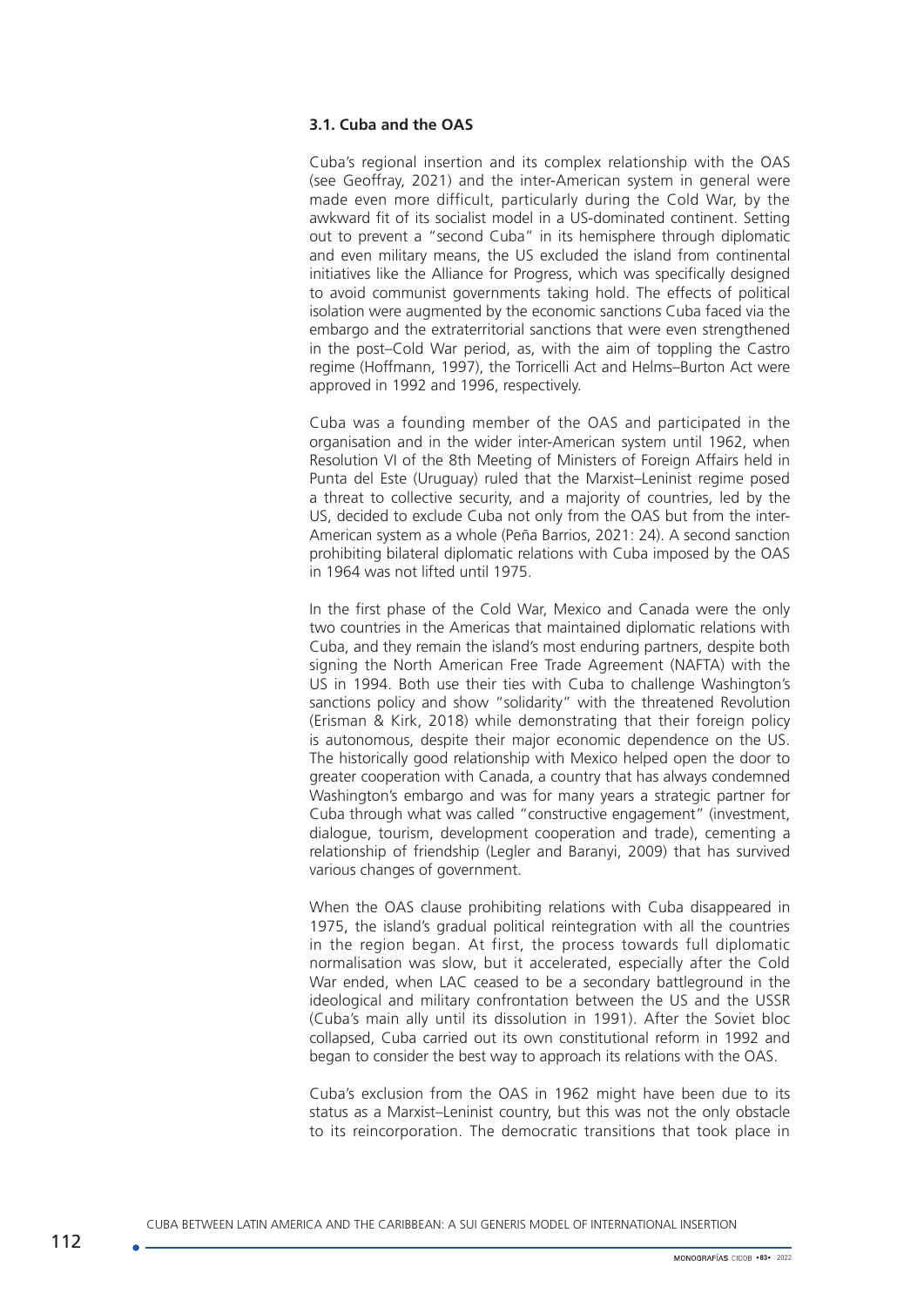the region during the 1980s meant that the barrier to Cuba's return to hemispheric institutions shifted from being the socialist nature of the regime to the absence of plural elections (López-Levy, 2009). This was accentuated when the Inter-American Democratic Charter was approved in 2001,<sup>6</sup> which explicitly states that one of the purposes of the OAS is to promote and consolidate representative democracy and that the member states have "the obligation to promote and defend it". But the Democratic Charter is not binding and it should be recalled that the Cuban government has had no hesitation in signing similar documents like, for example, the declaration of the VI CELAC Summit whose point 21 "reaffirms its commitment to guarantee full respect for democracy and citizen participation, the rule of law, as well as unrestricted respect for human rights".

Beginning with the 1998 election victory of Hugo Chávez, who established a close alliance with Fidel Castro, it was the rise of leftwing leaders to power in many Latin American countries from the late 1990s onwards that changed the perception of relations with Cuba and facilitated its partial incorporation first into Latin American regionalism and then also into hemispheric relations. The change of government in Brazil that followed Lula da Silva's victory in 2002 was decisive in facilitating Cuba's insertion in the region. It was the Brazilian president who promoted Cuba's inclusion in the Summits of the Americas and the lifting of the special clause that prevented its full membership of the OAS. In 2004, Cuba co-founded ALBA with Venezuela and four years later it joined the Rio Group, CELAC's predecessor.

Latin American pressure and the Democrat Barack Obama winning the US presidency in 2009 saw the clause that had excluded Cuba from the OAS annulled by the unanimous vote of all members.<sup>7</sup> However, the Cuban government rejected its reinstatement, arguing that the organisation is an instrument of US domination. Instead, along with other governments from the so-called 21st century left, the Cuban government favoured making CELAC an alternative space for regional cooperation to the OAS, with the United States excluded.

Nevertheless, Cuba attended the 7th Summit of the Americas held in Panama in 2015, which was where Raúl Castro and Barack Obama met for the first time since the thaw in relations was announced on December 17<sup>th</sup> 2014. However, the rapprochement with the hemispheric forum was cut short when Donald Trump was elected president of the United States and reversed his predecessor's policy by opting for a return to confrontation. Neither he nor Raúl Castro attended the next Summit of the Americas, the 8th, which was held in Lima in 2018. During Trump's term and with Luís Almagro as Secretary General the OAS became an increasingly polarised forum (Geoffray, 2021), with the Venezuelan political crisis the focus of regional tensions. As Cuba's closest ally, it incurred harsher sanctions and pressure, and the prospects of further rapprochement between Cuba and the United States diminished.

In 2022, the United States is scheduled to hold the 9th Summit of the Americas, the first of the Joe Biden presidency. As host, it will fall to him to demonstrate whether greater priority will be given to hemispheric relations, as he has suggested. The Cuban regime's democratic deficit During the 1980s the barrier to Cuba's return to hemispheric institutions shifted from being the socialist nature of the regime to the absence of plural elections.

6. [https://www.oas.org/charter/docs/](https://www.oas.org/charter/docs/resolution1_en_p4.htm) [resolution1\\_en\\_p4.htm](https://www.oas.org/charter/docs/resolution1_en_p4.htm)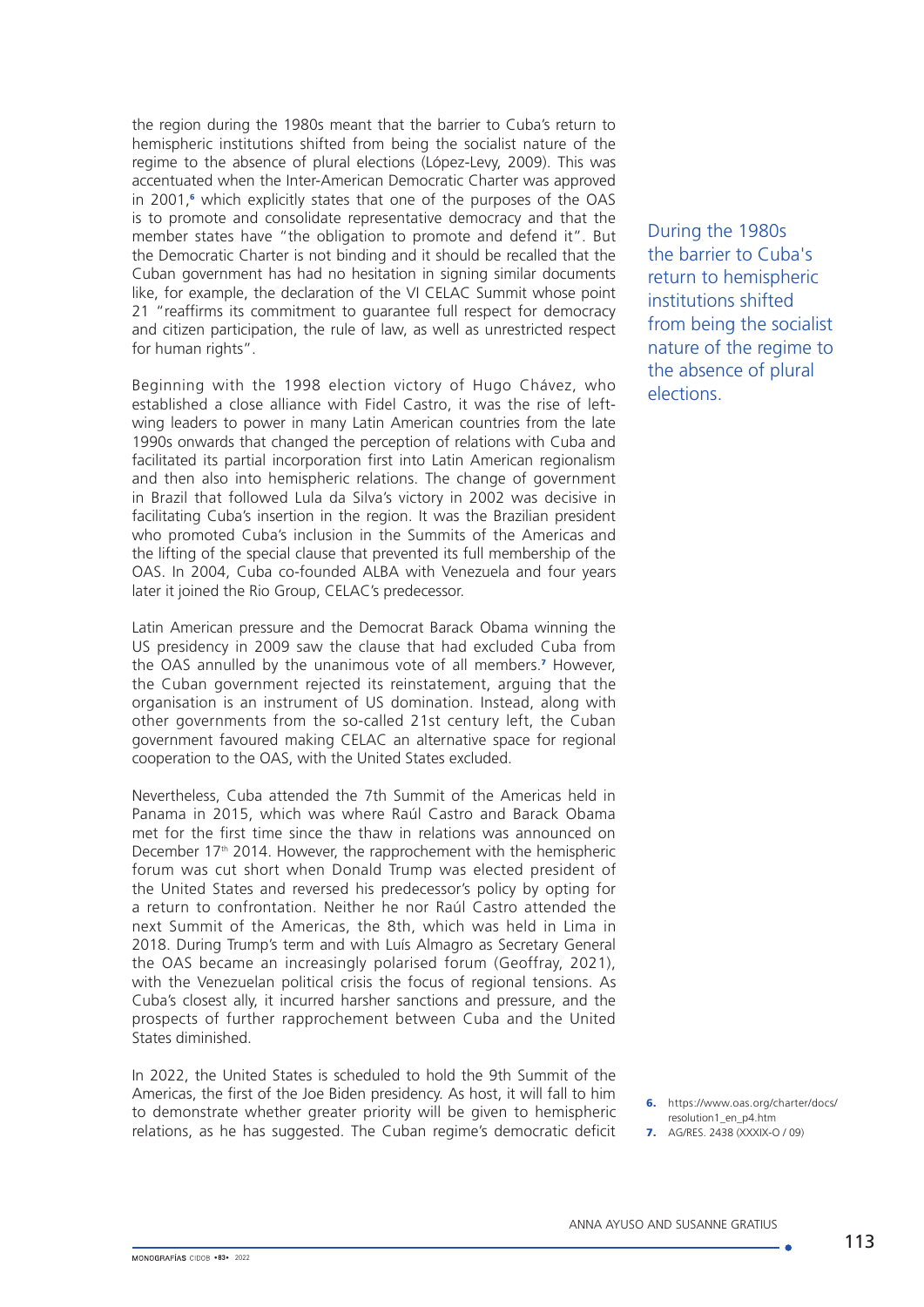The island retains its power of attraction due to the Revolution's status as a symbol of resistance and softbalancing or defiance of US hegemonic power.

continues to be an obstacle. Reincorporation would mean Cuba subjecting itself to the scrutiny of the Inter-American Commission on Human Rights, something the Cuban government has always opposed – though that hasn't stopped the organisation from preparing regular reports on the human rights situation on the island. The last such report was published in June 2020 and analysed the 2017 to 2019 period (IACHR, 2020). The attempt by the chair of the Permanent Council of the OAS to convene an extraordinary session on the human rights situation in Cuba after the July 2021 protests was opposed by several member countries allied to the Díaz-Canel government, who considered it an unfriendly move towards a non-member country.<sup>8</sup> The priority Biden has placed on defending democratic principles in his hemispheric foreign policy limits the chance of advancing on Cuba's insertion in pan-American organisations, with the sole exception of the Pan American Health Organization (PAHO).

### **3.2. Cuba's reinsertion in the region**

Cuba's regional status is somewhat paradoxical: on the one hand it is not fully integrated into the region and, on the other, it has been the symbol and promoter of an autonomous Latin American regionalism that challenges the United States and its interpretation of democratic conditionality. While almost all Latin American and Caribbean countries accepted and agreed to this democracy clause, they did not demand that Cuba accept it before joining regional organisations and forums, and nor was there any debate on the issue. In this sense, the island retains its power of attraction due to the Revolution's status as a symbol of resistance and soft-balancing or defiance of US hegemonic power.

Today, Cuba maintains diplomatic relations with the continent's 34 countries. Its political reintegration into the continent has been a gradual process that began in the 1970s in the Caribbean and has lasted several decades. In 1972, Barbados, Guyana, Jamaica and Trinidad & Tobago decided to re-establish diplomatic contacts with Castroism and counteract the regional trend towards isolating Cuba. It was the beginning of a closer relationship with several non-Spanish-speaking neighbours and the transfer of Cuban human resources to certain Caribbean countries. However, the Dominican Republic and Haiti did not re-establish full relations with Cuba until 1998, with Costa Rica and El Salvador following in 2009 when Cuba joined the Summits of the Americas. Although Cuba maintained close ties with its Caribbean neighbours, its support for various attempts to establish socialist governments, such as the 1979 revolution on the island of Grenada that was thwarted by US military intervention in 1983, led to tensions with the region.

In the late 1980s, the disintegration of the socialist bloc forced Cuba to rebuild its relations with Western countries, especially in Latin America and the Caribbean. After a long period of regional isolation and distance, in the post–Cold War setting new spaces for autonomy opened up, allowing full diplomatic insertion and partial integration into certain organisations and economic spaces. Thus, Cuba participated as a founding member in the Association of Caribbean States (ACS), which was created in 1994 in Cartagena de Indias to promote

8. [https://www.efe.](https://www.efe.com/efe/usa/portada/la-objecion-de-algunos-paises-obliga-a-oea-aplazar-una-sesion-sobre-cuba/50000064-4597006) [com/efe/usa/portada/](https://www.efe.com/efe/usa/portada/la-objecion-de-algunos-paises-obliga-a-oea-aplazar-una-sesion-sobre-cuba/50000064-4597006) [la-objecion-de-algunos-paises](https://www.efe.com/efe/usa/portada/la-objecion-de-algunos-paises-obliga-a-oea-aplazar-una-sesion-sobre-cuba/50000064-4597006)[obliga-a-oea-aplazar-una-sesion](https://www.efe.com/efe/usa/portada/la-objecion-de-algunos-paises-obliga-a-oea-aplazar-una-sesion-sobre-cuba/50000064-4597006)[sobre-cuba/50000064-4597006](https://www.efe.com/efe/usa/portada/la-objecion-de-algunos-paises-obliga-a-oea-aplazar-una-sesion-sobre-cuba/50000064-4597006)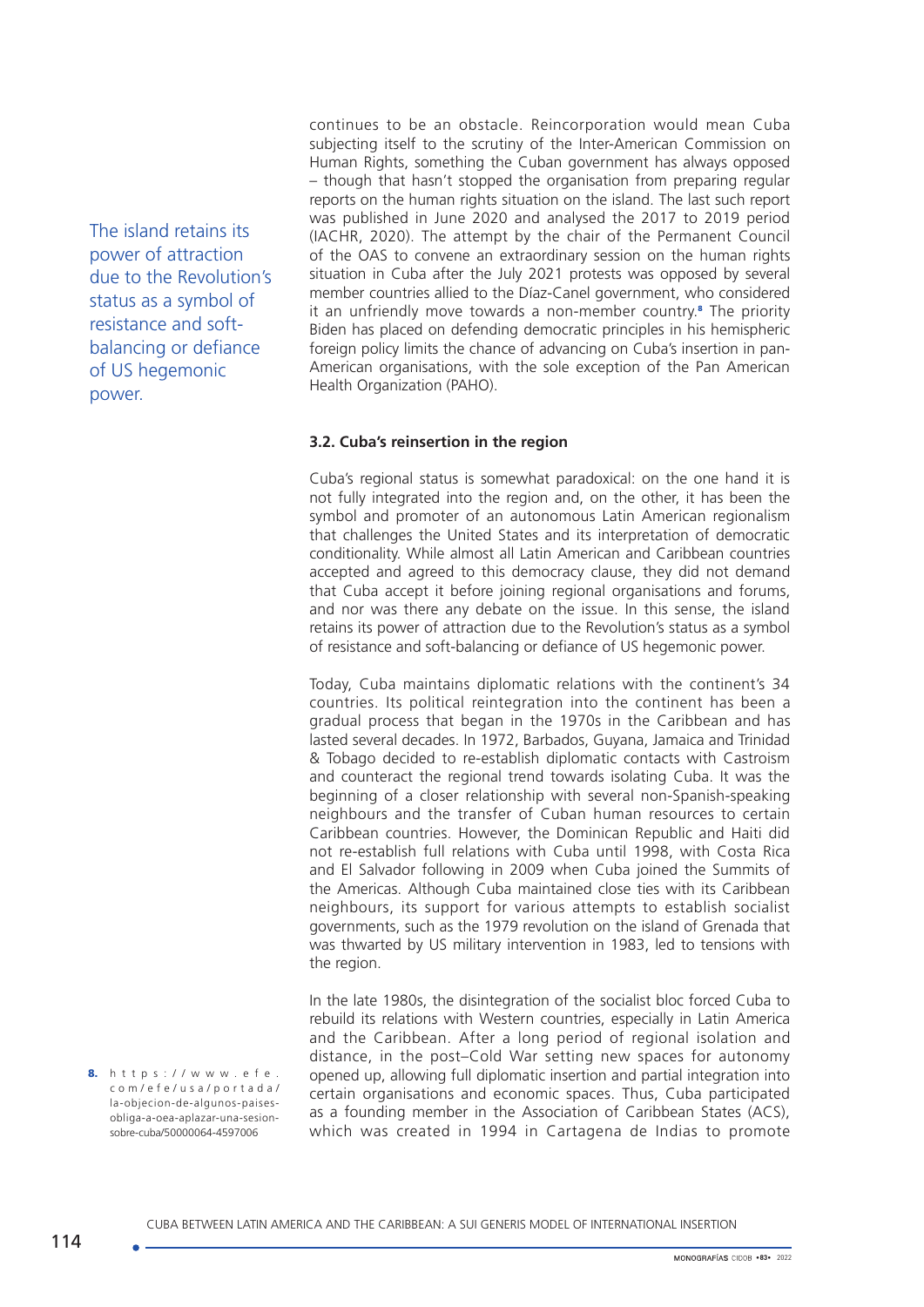"consultation, cooperation and concerted action" among its 32 member and associated states. Because of its socialist or statist economy, Cuba does not form part of the Caribbean Community (CARICOM), although bilateral summits have been held since 2002.

These political ties also facilitated some Caribbean countries joining the ALBA initiative, where they benefitted from South–South cooperation with Cuba and oil from Venezuela. As well as opening up new economic opportunities in its neighbourhood, in political terms cooperation with the Caribbean provides Cuba with essential diplomatic support in regional (CELAC) and international (United Nations) forums when it comes to condemning US sanctions and solidarity with Cuba's antihegemonic struggle. Cuba is also a member of organisations with an economic focus like the Latin American and Caribbean Economic System (SELA) and the Latin American Integration Association (ALADI), which it joined in 1996 and 1998, respectively (see Table 2).

| Table 2: Cuba in the region |                                          |                                                           |                                                  |                                           |  |
|-----------------------------|------------------------------------------|-----------------------------------------------------------|--------------------------------------------------|-------------------------------------------|--|
| <b>Organisation</b>         | <b>Members</b>                           | <b>Objectives</b>                                         | <b>Status of Cuba</b>                            | <b>Obstacles</b>                          |  |
| OAS (1948)                  | 34 (Caribbean, LA,<br>North America)     | Democracy, development,<br>security                       | Did not request re-admission                     | Democracy clause                          |  |
| ALADI (1980)                | 19 LA countries                          | Technical harmonisation<br>in trade                       | Full member since 1998                           | Socialist economy                         |  |
| <b>ECLAC (1984)</b>         | 33 LAC countries                         | Statistics and reports on the<br>socio-economic situation | Full original member                             | Access to some economic<br>data           |  |
| SELA (1975)                 | 19 LA countries                          | Consultation forum,<br>in decline                         | Founding member                                  | None                                      |  |
| CELAC (2011)                | 33 (Caribbean, LA)                       | Political dialogue, summits                               | Full original member                             | Democracy clause                          |  |
| ALBA (2004)                 | 11 LAC countries                         | South-South cooperation                                   | Full original member                             | <b>Financial resources</b>                |  |
| ACS (1994)                  | Caribbean countries.<br>Venezuela        | Cooperation between<br>Caribbean countries                | Founding member                                  | None                                      |  |
| Petrocaribe (2005)          | Caribbean, Central America,<br>Venezuela | Oil supply                                                | Full integration                                 | <b>Financial resources</b><br>(Venezuela) |  |
| <b>CARICOM (1957)</b>       | 14 countries                             | Economic and political<br>integration                     | Not a member                                     | Socialist economy                         |  |
| CARIFORUM (1970)            | 15 countries                             | Caribbean Group<br>of the ACP-EU Group                    | Full member, but not of the<br>Cotonou Agreement | ACDP Cuba and EU                          |  |

Source: compiled by authors, updated from Gratius (2018).

Cuba was a founding member of CELAC upon its creation in February 2011 and even hosted the 2nd summit, which took place in Havana on January  $28<sup>th</sup>$  and  $29<sup>th</sup>$  2014 and whose most important outcome was to declare the region a zone of peace. Despite the democracy clause CELAC inherited from its predecessor, the Rio Group, there was no regional debate on Cuba's incorporation, among other reasons due to the predominance of left-wing governments in the region that promoted the island's insertion into the intra-Latin American system and which, in passing, sent a message of autonomy to Washington and the OAS.

Backed by Brazil and with Mexico's longstanding support, Cuba's incorporation met no intra-regional opposition. This was an important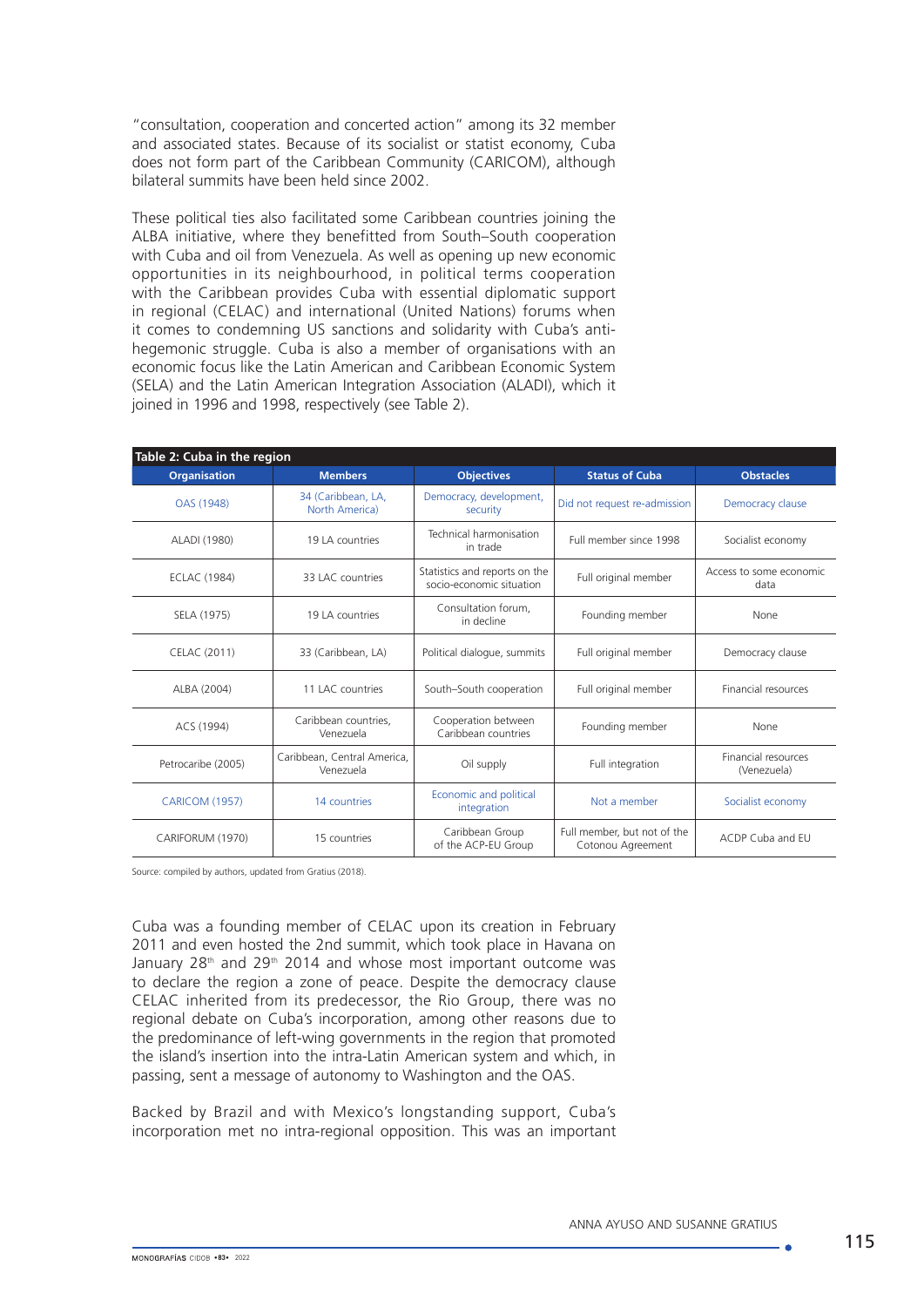At present, the Cuban regime is fully recognised and participates in eight out of ten regional initiatives and organisations.

step for Cuba's relations with the EU because regionalism was followed by inter-regionalism and the EU–CELAC Summits automatically counted on Cuban participation without prior debate, as had been the case with previous summits at which the island was present, following the first edition in 1999 in Rio de Janeiro. As well as bringing regional recognition, participating in CELAC enabled Cuba to take part in the two EU–CELAC Summits (2013 and 2015) and the CELAC-China Forum which, unlike the EU–CELAC Summits, which have been halted since 2015, continue to be held every year. Hence, Cuba was fully integrated into the region without being part of the inter-American system. The island is also one of the original members of the Ibero-American Summits set up in 1991 under Spanish leadership. These have played a part in promoting South–South and triangular cooperation in the region and had significant Cuban participation.

At present, the Cuban regime is fully recognised and participates in eight out of ten regional initiatives and organisations. This number includes ALBA, the group the island spearheads with Venezuela, whose appeal grew in the region during the 2004-2014 period and which acted as a counterweight to the Free Trade Area of the Americas (FTAA) promoted by the United States, which sought to create a hemispheric free trade zone and failed, among other reasons, due to resistance and pressure from the ALBA group, along with Argentina and Brazil (see Table 1). Cuba's participation in all these forums consolidated a successful regional recognition policy that bore fruit over 30 years after the 1959 revolution.

Today Cuba is fully accepted in the majority of LAC organisations and forums and, despite ideological differences, none of its neighbours questions its participation in ALADI, the ACS or CELAC for political reasons or invoking the democracy clause. That is why Latin American and Caribbean countries' reactions to the protests in Cuba in July 2021 and their violent repression were lukewarm, except in countries with centre-right governments like Brazil and Colombia. However, US coercion and the ongoing conflict continue to hinder Cuba's full political and economic insertion in the American continent, including access to soft loans from the IADB.

### **3.4. Relations with the Caribbean: cooperation without integration**

While Cuba established diplomatic relations with a number of Caribbean countries in the 1970s, it was not part of the integration processes that took place in its neighbourhood. The island participated in neither the 1975 creation of CARIFTA (the Caribbean Free Trade Association) nor the 1973 founding of CARICOM (the Caribbean Community) –both free market-based economic integration processes that are incompatible with its centralised socialist economic system.

However, Cuba has played an active role in regional dialogue as a founding member of the Association of Caribbean States (ACS) and through its close bilateral relations with Caribbean countries via cooperation agreements. The Convention Establishing the ACS was signed on July  $24<sup>th</sup>$  1994 in Cartagena de Indias, Colombia, with the purpose of promoting "consultation, cooperation and concerted action"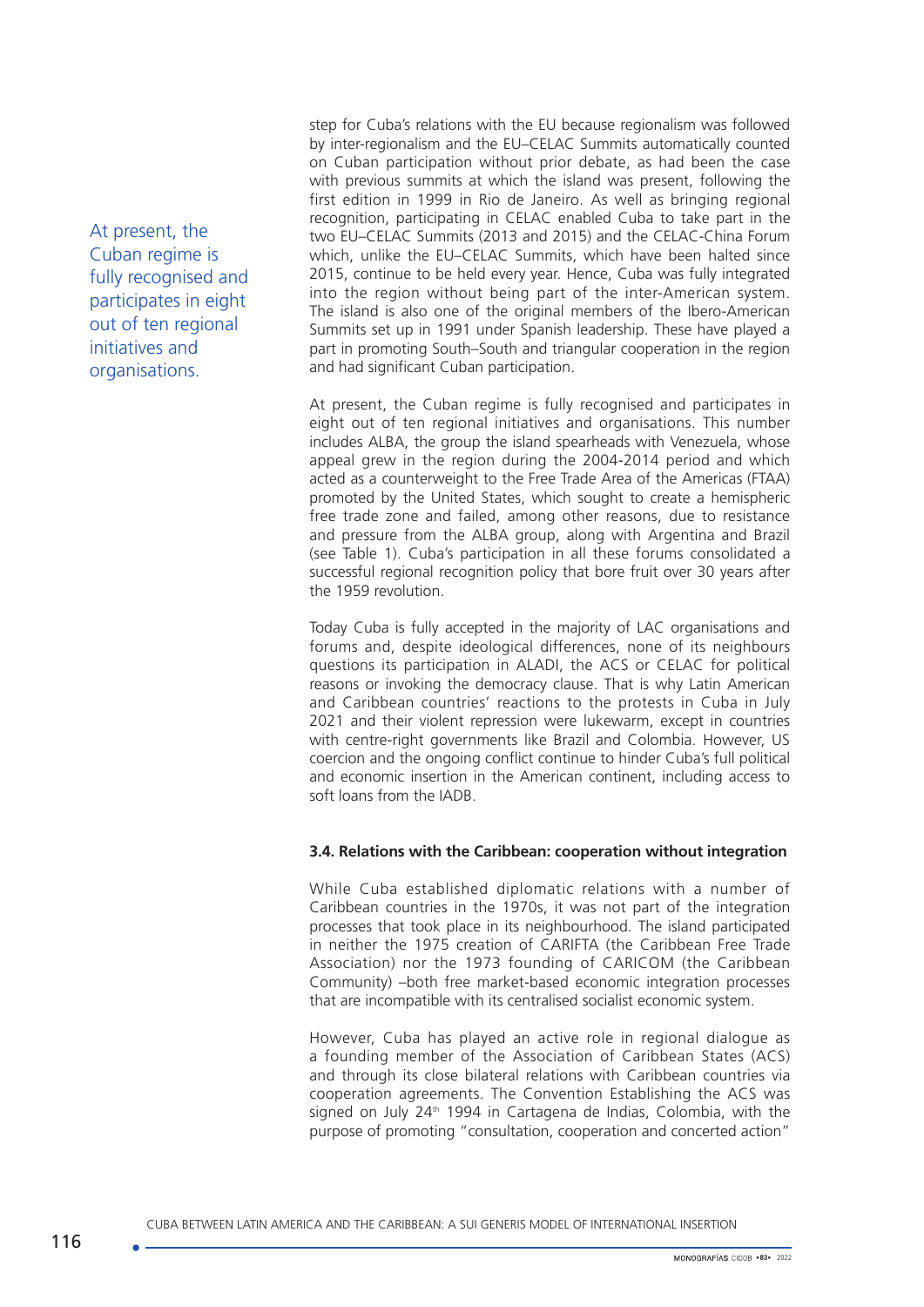among all the Caribbean countries. It is formed of 25 member states<sup>9</sup> and seven associate members.<sup>10</sup> It is a consultative body that involves no transfer of sovereign powers and among whose objectives is to develop the potential of the Caribbean Sea through interaction between member states and with third countries and to promote an expanded economic space for trade and investment that provides opportunities for cooperation and dialogue.

Within this framework, Cuba was able to develop its relations not only with the Caribbean islands, but also with the Central American countries with Caribbean coastlines (Martínez Reinosa, 2015). The secretariesgeneral of CARICOM, the ACS and the Central American Integration System (SICA) meet periodically, but the ambition of achieving cooperation is hamstrung by the shortage of financial resources and the greater strength of other regional initiatives that emerged later. And yet some interesting projects have been set up, such as the Caribbean Sea Commission, which was founded in 2006 to promote and supervise the sustainable use of the Caribbean Sea, the Agreement for Regional Cooperation on Natural Disasters and the progress towards implementing a Caribbean Territorial Information Platform for Disaster Prevention.

The path towards rapprochement between Cuba and CARICOM was promoted from the 11th summit held in Kingston (Jamaica) in 1990, where it was agreed that a commission should be sent to Havana to analyse bilateral collaboration projects, particularly in the fields of biotechnology, human resources development, trade, tourism and the environment. In 1993, the Cuba–CARICOM mixed commission was created and in 1996 Cuba requested that an agreement be negotiated that was eventually finalised in 2000 when the CARICOM–Cuba Trade and Economic Cooperation Agreement was signed. The Second Protocol to the CARICOM–Cuba Trade and Economic Cooperation Agreement was signed in 2017 and since 2002, Cuba-CARICOM Summits have been held every three years. In 2002, Cuba drew up a comprehensive plan for the Caribbean (*Plan Integral del Caribe*) that was implemented from 2003 onwards and which sought to bring cohesion to all Cuban actions towards the region and establishes the basic aims of Cuban foreign policy.

Laguardia (2015) gives several reasons why Cuba's accession to CARICOM is, however, unviable: the unique nature of its economic and political model, the transfer of sovereignty that participation in regional integration schemes requires and the exhaustive overhaul the Cuban economy would have to undergo as a prerequisite for admission (Laguardia, 2015). Trade between Cuba and CARICOM therefore remains relatively insignificant compared to trade with other countries. It is hindered by factors such as high transport costs, legal and institutional differences, insufficient financing and credit mechanisms and, manifestly, the United States' continuing blockade against Cuba (Laguardia, 2015). The declaration from the last CARICOM–Cuba Summit on December  $8<sup>th</sup>$  2020, which was held remotely and shaped by the impacts of COVID-19, underlines the "will to strengthen South-South cooperation as an expression of solidarity, for the promotion of bilateral and regional programs, as well as triangular cooperation for development",11 especially in the areas of health and natural disasters.

- 9. Antigua and Barbuda, Bahamas, Barbados, Belize, Colombia, Costa Rica, Cuba, Dominica, the Dominican Republic, El Salvador, Grenada, Guatemala, Guyana, Haiti, Honduras, Jamaica, Mexico, Nicaragua, Panama, St. Kitts and Nevis, Saint Lucia, Saint Vincent and the Grenadines, Suriname, Trinidad and Tobago and Venezuela.
- 10. Aruba, Curação, France (Frenchi Guiana & Saint Barthélemy), Guadeloupe, the Turks and Caicos Islands (inactive), the British Virgin Islands, Martinique, the Kingdom of the Netherlands, Saint Martin and Sint Maarten.
- 11. [https://caricom.org/](http://www.cuba.cu/gobierno/cuba.htm) [final-declaration-of-the-7th-caricom](http://www.cuba.cu/gobierno/cuba.htm)[cuba-summit-meeting](http://www.cuba.cu/gobierno/cuba.htm)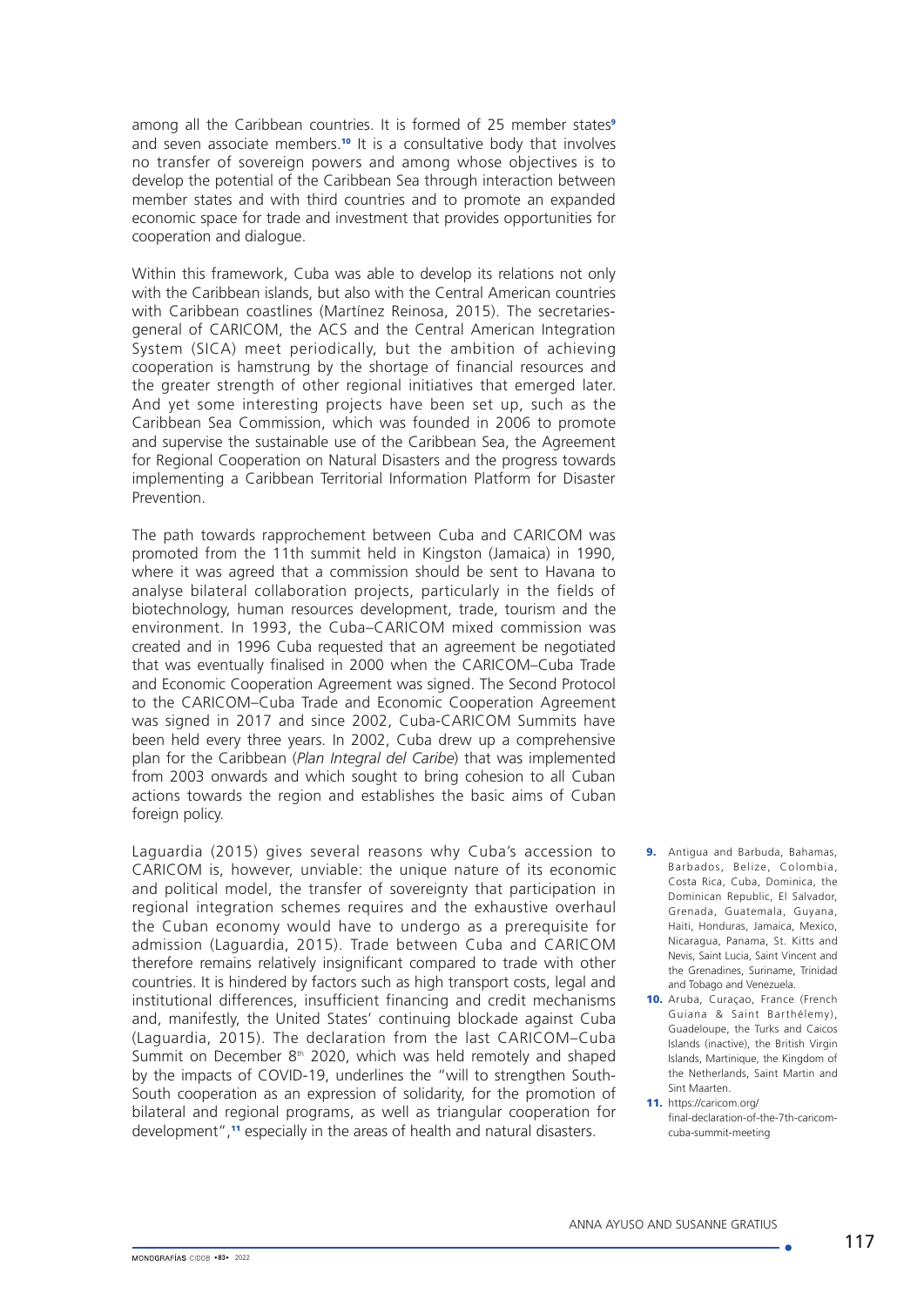Without full membership of CARICOM Cuba was unable to sign up to the Cotonou Agreement, despite attempts to include it.

Without full membership of CARICOM Cuba was unable to sign up to the Cotonou Agreement, despite attempts to include it on several occasions. This means that EU policy towards Cuba treats it as part of Latin America. As such, cooperation funds are allocated in the percentage that corresponds to the region within the Neighbourhood, Development and International Cooperation Instrument (NDICI). Meanwhile, it was not given access to the European Development Fund (EDF) for the Africa, Caribbean and Pacific (ACP) group, as ultimately Cuba was not included in that grouping (Dembicz and Rudowski, 2021). Nevertheless, the Caribbean's inclusion in the NDICI and the integration of EDF resources into the EU's general budget will facilitate EU regional cooperation with the Caribbean, including Cuba. What is more, since 2001, Cuba has been a full member of CARIFORUM, a group for dialogue and cooperation between Caribbean countries and the EU, although it has not joined the EU–CARIFORUM Economic Association Agreement, as it is a free trade agreement.

Petrocaribe was created in 2005, six months after ALBA was officially established in Havana in 2004. These initiatives boosted South–South cooperation in the Caribbean through the perfect combination of Venezuelan financial capital and Cuban human and technical capital (Martinez Reinosa, 2015). The implementation of initiatives such as *Operación Milagro* (to improve the eyesight of people with few resources) and the literacy project *Yo Sí Puedo* helped foster positive feelings towards Cuba among Caribbean countries and people. This helped ensure continued support in international forums such as the OAS and CELAC, where, due to their numbers, these countries provide strong backing. ALBA and Petrocaribe's cooperation has been weakened by Venezuela's political and financial crisis, although many Caribbean countries continue to give political backing in international forums. Petrocaribe has also contributed to funding some cooperation projects within the ACS.

By including several member countries from the Caribbean and having specific projects for the subregion, ALBA and Petrocaribe, led jointly by Cuba and Venezuela, have become the two main platforms for South– South cooperation. Alongside its petrostate ally Venezuela, Cuba took on prominent role in the Caribbean. This, and the fact that it is the largest island in the Antilles, explains Cuba's preference for a bilateral agreement with the EU and for being included in the programme with Latin America and not the EDF. As the latter was originally created to facilitate cooperation with the less-developed former European colonies, Cuba was never really a good fit.

### 4. Insertion via south–south cooperation: cuba between two worlds

Cuba's international status was exceptional until the Cold War ended, being located somewhere between the "second and third worlds" and isolated in its own neighbourhood for decades by the US policy of embargo and harassment (Alzugaray, 2015). To connect the two spheres of its foreign policy. Cuba engaged with the Soviet bloc and with developing countries outside of LAC. Following the revolution, Cuba took on international commitments, participating in the Non-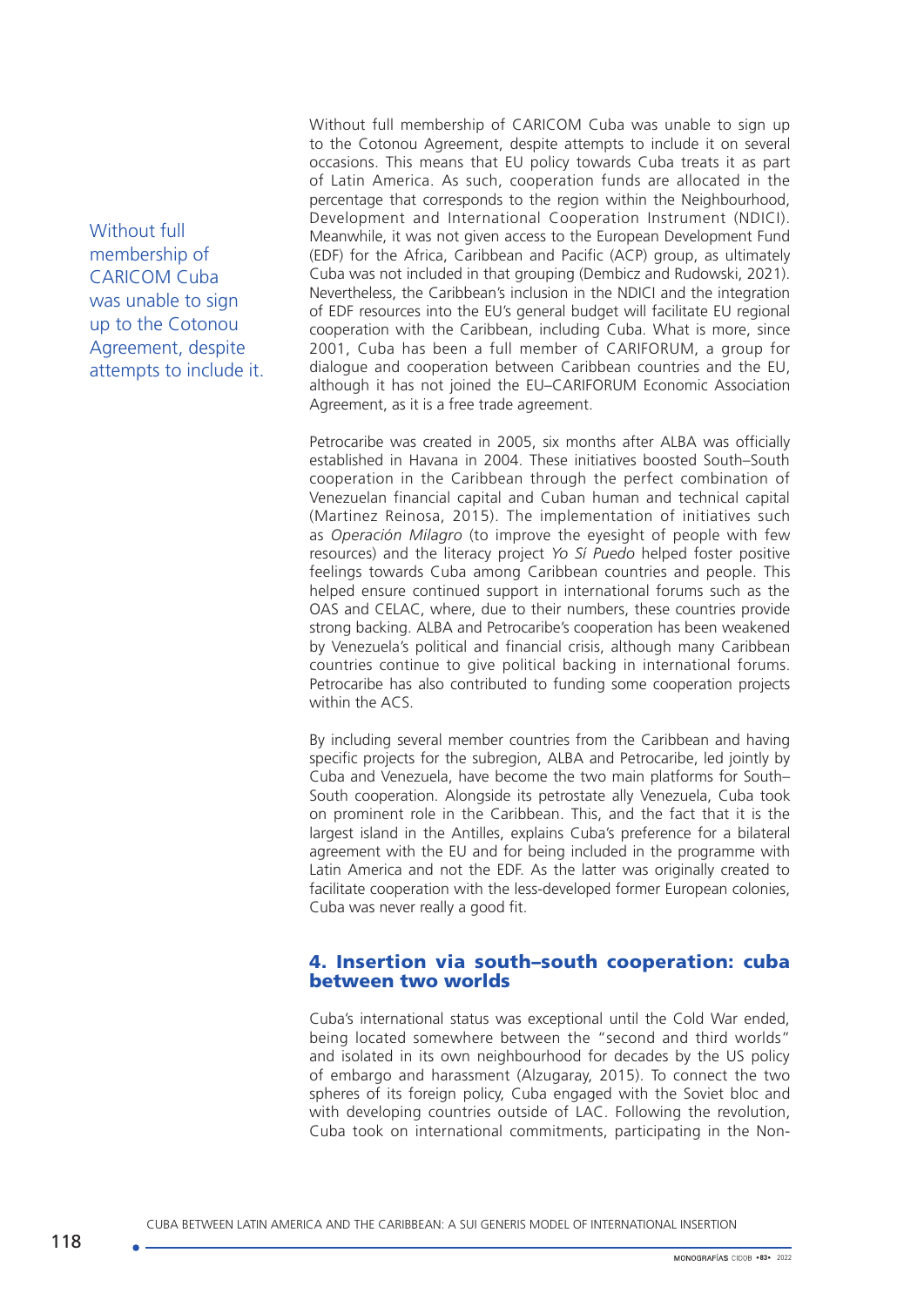Aligned Movement (NAM), which was created in 1961, the G-77 three years later and the Buenos Aires Plan of Action I (1978) and Buenos Aires Plan of Action + 40 (2019), within the framework of the United Nations conferences and initiatives in this field (Ruiz Cumplido, 2015). With the backing of multilateral organisations, Cuban internationalism worked both in its own region – especially with Central American and Caribbean countries – and beyond its neighbourhood, above all in Sub-Saharan Africa, in a continuation of the support for the revolutionary or similar governments to which Cuba provided aid, military advice and medical assistance from the 1960s to the 1980s.

### **4.1. The first stage of South–South cooperation between the "second and third worlds"**

Cuba has traditionally been highly active in South–South cooperation. It did not participate in the Bandung Conference in 1955 (before the revolution), which produced the NAM, but it was the only country from its region to take part as a member at the second conference in Belgrade in 1961, where the group was officially founded and at which most countries were Asian and African. From that point on, it took on a leadership role that led to it organising the 6th Summit Conference in Havana in 1979, in which 96 member states, nine observers and ten guests participated (Alburquerque, 2017).

Cuba has also been a promoter of the Buenos Aires Plan of Action for Promoting and Implementing Technical Cooperation among Developing Countries (BAPA) approved in 1978.12 This laid the foundations for what is now known as South–South cooperation, whose regained momentum over the last decade was in evidence at the second High-level United Nations Conference on South–South Cooperation (BAPA + 40)<sup>13</sup> held in 2019 in Buenos Aires. It was also a founding member of the Sao Paulo Forum created in 1990, which later became part of the World Social Forum.

On the other hand, Cuba was part of the socialist bloc and in 1972 joined the Council for Mutual Economic Assistance (CMEA) led by the Soviet Union. Until the USSR was dissolved and Russia gradually withdrew from 1990 onwards, the socialist countries of Central and Eastern Europe, Vietnam and other member states of the socialist bloc were Cuba's main economic and political partners (Pérez, 1983). Within the CMEA framework, the island also formed close relations with countries such as the pre-unification German Democratic Republic (GDR), Poland, Hungary and the Czech Republic, which, after joining the EU in 2004 became, under post-socialist governments, harsh critics of the human rights violations of Cuba's one-party regime in a reversal of their own recent history within the socialist bloc.

Whereas economic relations with that group of countries were very close and various exchange schemes were set up with the former German Democratic Republic (GDR), among other places, these bonds all but disappeared in the last days of the Cold War and when the first democratic governments renewed their countries' political relations with still-socialist Cuba they were difficult and at times conflictive. Among other occasions, this was evident during the annual meetings of the Cuban internationalism worked both in its own region – especially with Central American and Caribbean countries – and beyond its neighbourhood, above all in Sub-Saharan Africa.

- 12. [https://drive.google.com/file/d/0B](https://drive.google.com/file/d/0B-buqyoV0jpSMm1OVEZYU2hNTWc/view?resourcekey=0-vHSWEOfh9t7DRHmRvShVZQ)[buqyoV0jpSMm1OVEZYU2hNTWc/](https://drive.google.com/file/d/0B-buqyoV0jpSMm1OVEZYU2hNTWc/view?resourcekey=0-vHSWEOfh9t7DRHmRvShVZQ) [view?resourcekey=0](https://drive.google.com/file/d/0B-buqyoV0jpSMm1OVEZYU2hNTWc/view?resourcekey=0-vHSWEOfh9t7DRHmRvShVZQ) [vHSWEOfh9t7DRHmRvShVZQ](https://drive.google.com/file/d/0B-buqyoV0jpSMm1OVEZYU2hNTWc/view?resourcekey=0-vHSWEOfh9t7DRHmRvShVZQ)
- 13. https://documents-dds-ny.un.org/ doc/UNDOC/GEN/N19/066/47/PDF/ N1906647.pdf?OpenElement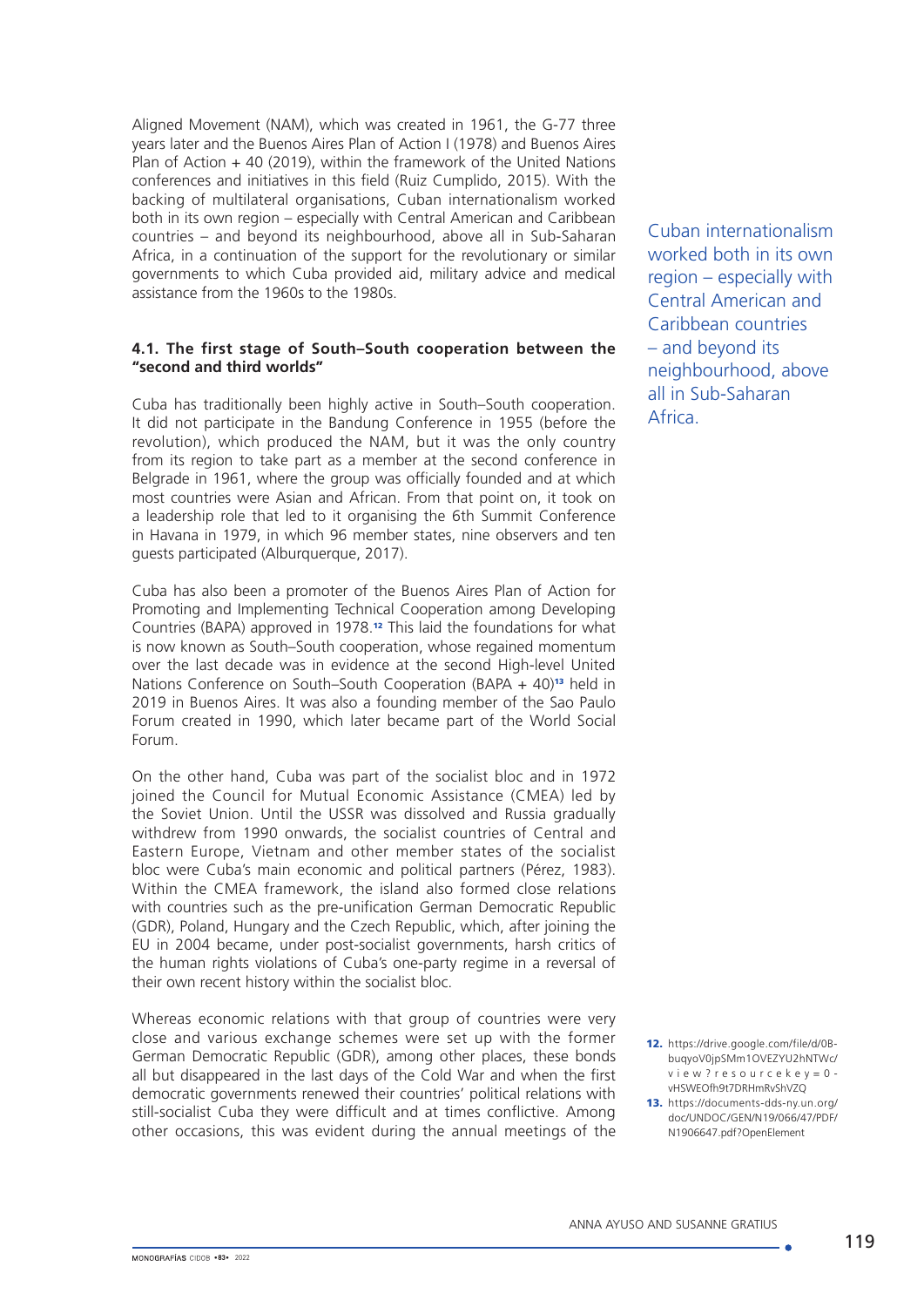Council of the EU on the Common Position on Cuba approved in 1996, with Poland and the Czech Republic promoting diplomatic sanctions against the Cuban government and a hard political line.

During the Cold War, Cuban activism beyond CMEA and its immediate environment focused mainly on Africa (Angola, Mozambique), where there was more room for manoeuvre than in LAC, which was dominated by the US as hegemonic power. Cuba supported the struggles for independence in Algeria (1954–62), Mozambique (1964–74), Angola (1961–75), Guinea-Bissau (1963–4) and Cape Verde (1962–75), among other places, with military cooperation accompanied by social assistance (medical services and literacy campaigns). At the time, South–South cooperation was a way to export the Cuban Revolution and win allies (against the United States) outside the Americas and, among other reasons, to each year condemn the unilateral sanctions Washington imposed on the island.

## **4.2. The second stage of South–South cooperation with Latin America**

Aiming to export the Revolution around the region, Cuba gave support to the armed struggles in Bolivia and Colombia and later Nicaragua during the Sandinista Revolution of 1979. This generated tensions with several countries in the region and within the OAS and, among other things, hindered its political and economic reintegration into the neighbourhood. Once the Cold War ended, relations became more cooperative. Cuba offered medical services to ideologically sympathetic countries and in 1999, under Fidel Castro's presidency, set up the Latin American School of Medicine (ELAM), which to this day trains doctors and other health personnel from many Latin American and African countries (Kirk and Erisman, 2009). ELAM is part of the Comprehensive Health Program (PIS), which promotes Cuban health internationalism in Latin America, the Caribbean, Africa and Asia. Its purpose is twofold: to export Cuban health services abroad in order to increase soft power while at the same time counteracting the capitalist model embodied by the United States – in Guerra Rondón's words, creating a counterhegemonic tool (2020: 4).

In this second phase of post–Cold War South–South cooperation, Cuba's aims were both ideological and economic, as compensated solidarity (Guerra Rondón: 2020) or compensated collaboration (Ruiz Cumplido, 2015: 155) became a business with its own institutions and agency dedicated to collecting repayment for the human resources Cuba sent to many neighbouring countries and around the world. In 2019, the year before the pandemic, the island participated in 250 actions, projects and cooperation programmes, mostly bilateral South–South cooperation in the health and education fields (SEGIB, 2021: 156)

The alliance with Venezuela, which began with Hugo Chávez's first official trip to the island in 2000, led Cuba's presence in the region to grow substantially. The initial bilateral agreements signed were expanded and, in 2004, the two countries launched the ALBA South– South cooperation initiative, which sought to develop an alternative development model to the liberalism of the US-led FTAA project (Gratius

South–South cooperation was a way to export the Cuban Revolution and win allies (against the United States) outside the Americas.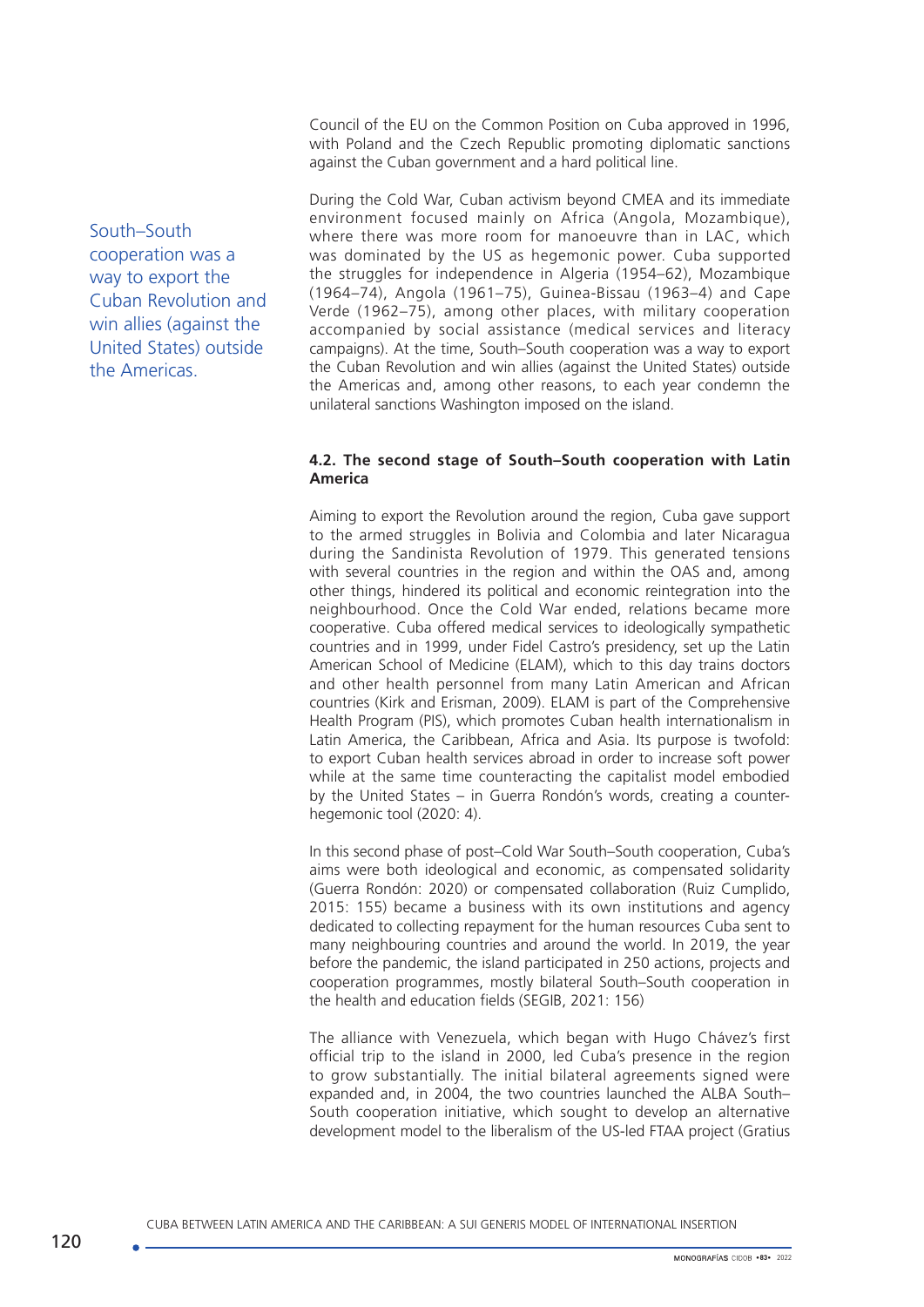and Puente, 2018). The main goal of the ALBA alliance, which is made up of nine countries (Bolivia, Cuba, Nicaragua, Venezuela and five Caribbean nations) was to create a counter-hegemonic unit to oppose the United States (Toro, 2011). Much more effective in terms of visibility and as a "rebel countries" brand (Escudé and Schenoni, 2016) than as a South–South cooperation initiative, its main limitations have been a topdown governmental approach and the unfeasibility of many proposed projects, including the adoption of a common currency (impossible to achieve without transferring sovereignty to supranational institutions).

ALBA was most notable for its annual summits. At these events, leaders who were ideologically sympathetic to Cuban socialism demonstrated unity and cooperation that extended to ALBA member countries and particularly its strategic ally Venezuela. In its early years, the Cubadesigned, Venezuela-funded ALBA initiative increased the visibility, presence and soft power of the Castro regime among participating countries and the rest of the region, who either sought rapprochement or opposed the project (Benzi, 2016).

The ideological division of the region that occurred after ALBA emerged had both costs and benefits. On the one hand, the counter-hegemonic alliance led by Cuba and Venezuela demonstrated their ideational and material power, as well as their capacity to resist the United States, and at the Summit of the Americas in Bariloche, Argentina in 2005 it halted the FTAA project. On the other hand, ALBA brought an ideological polarisation to the region that ultimately led to the dissolution of UNASUR due to a confrontation between Bolivia and the countries with conservative governments. It also caused a crisis in CELAC that remains ongoing, although the summit on September 18th 2021 in Mexico may suggest a new, more autonomous political direction, in line with Cuban and Venezuelan foreign policy (Mansilla, 2021). The binational alliance was highly beneficial to Cuba, as it increased its presence on the continent and, in economic terms, allowed it to guarantee high income from reselling oil received in exchange for the Cuban human resources sent to Venezuela, an exchange that until 2013 made up 40% of Cuba's total trade (Gratius and Puente, 2018).

### **4.3. The fourth stage of South–South cooperation or its end?**

Cuba has been exporting its professional services (mainly doctors and teachers) to third countries in Africa, Latin America and Asia for decades, and during the COVID-19 pandemic sent 3,800 healthcare professionals to 39 countries, including Italy (Guerra Rondón 2020: 2). However, Cuba's prospects of continuing to play a leading role in South–South cooperation have been diminished by both the hardships the island has suffered during the COVID-19 pandemic and ALBA's existential crisis, as its main funder, Venezuela, enters economic and financial collapse, making the organisation's continuity unsustainable (Gratius and Puente, 2018). On the other hand, having developed its own vaccines, which it will commercialise in the Global South, opens up new horizons for the Cuban biotechnology and health sector, which, despite its decline in recent years, remains at the vanguard in LAC. Unlike many other countries in the region, Cuba has a universal healthcare system. Despite the continuing exportation of medical services reducing national

ALBA brought an ideological polarisation to the region that ultimately led to the dissolution of UNASUR.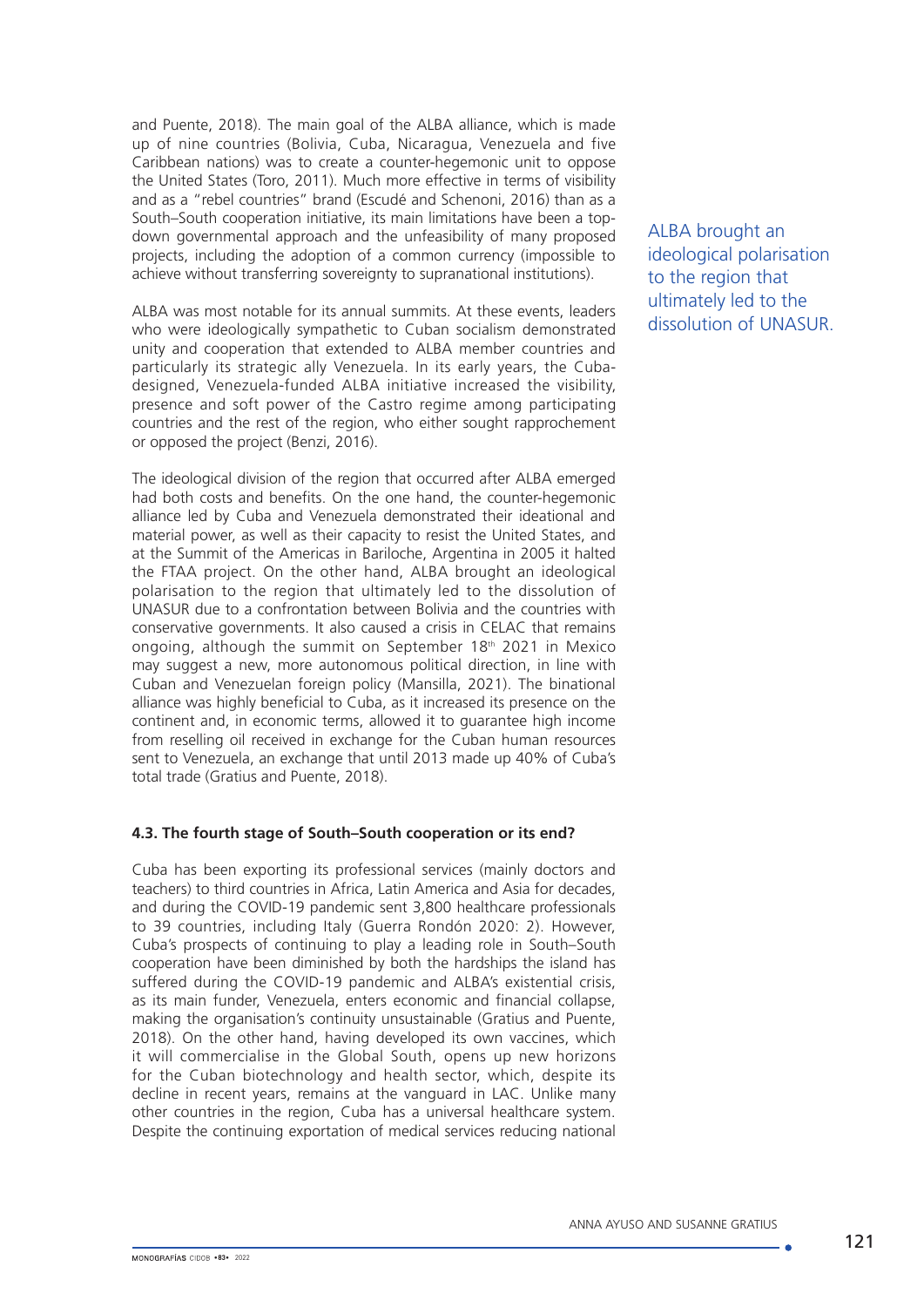coverage, Cuba still had nine doctors per 1,000 inhabitants in 2019, while the average for the region is 2.1 doctors per 1,000 inhabitants (Oficina Nacional de Estadísticas, ONE, Cuba).

Cuba's active engagement in South–South cooperation has both advantages and disadvantages. In the first and second phases, it was a means of attempting to spread the Revolution to other countries, but above all to gain ideational and material power (through its alliances with the USSR and Venezuela). However, it was also a risky bet, as shown first by the USSR's sudden and unexpected disappearance and later by the political, economic and social crisis enveloping Venezuela. In both cases, Cuba's material dependence on Soviet and Venezuelan oil, which it resold on the international market in exchange for foreign currency, was highly significant: between 1972 and 1990, 90% of Cuban trade was with the USSR and between 2003 and 2013, 40% of Cuban GDP depended on the exchange of human resources for Venezuelan oil. Unsurprisingly, more diversified relationships with the region and third states are emerging as a survival strategy (Gratius, 2019).

# 5. Assessing the special insertion model

In 2021, Cuba is a country that is politically integrated in LAC but economically distant from regional integration projects due to its socialist system, which prevents it from participating in free trade agreements or economic integration processes. As such, Cuba is not part of CARICOM or any other regional initiative with these characteristics. Another peculiarity is its exceptional position in and partial exclusion from the inter-American system. Since 2009 it has been part of the Summits of the Americas, but it is not a member of the OAS and it does not receive credits and/or projects from the IMF, the World Bank or the Inter-American Development Bank. It does however participate in the PAHO, and has played an active and important role during the COVID-19 pandemic.

Cuba falls between two stools: on the one hand, it is part of several continental initiatives (the Summits, PAHO), while on the other it denounces the US sanctions and democratic conditionality that prevent it from fully inserting itself into the inter-American system. It could, theoretically, be part of the OAS, but it prefers to avoid discussion and facing the opposition of the many countries led by the US on the subject of its one-party political system, which certainly neither meets nor aspires to meet the criteria of a liberal democracy. Until structural political changes take place on the island or the US lifts its embargo, Cuba will continue to occupy a sui generis place in the inter-American system.

Even so, it is a country that is wholly integrated in LAC and a full member of CELAC whose links with regional organisations in the Caribbean are growing. It is also among the most active countries with the largest number of South–South cooperation projects (SEGIB, 2021) in Africa and Latin America. Its active role in regional (ALBA) and global (Africa and other regions) South-South cooperation and its multilateral commitment, as a founding member of the UN and participant in the NAM, the G-77 and the São Paulo Forum, all combine to bolster its regional presence and give it a proactive foreign policy that other larger countries lack.

More diversified relationships with the region and third states are emerging as a survival strategy.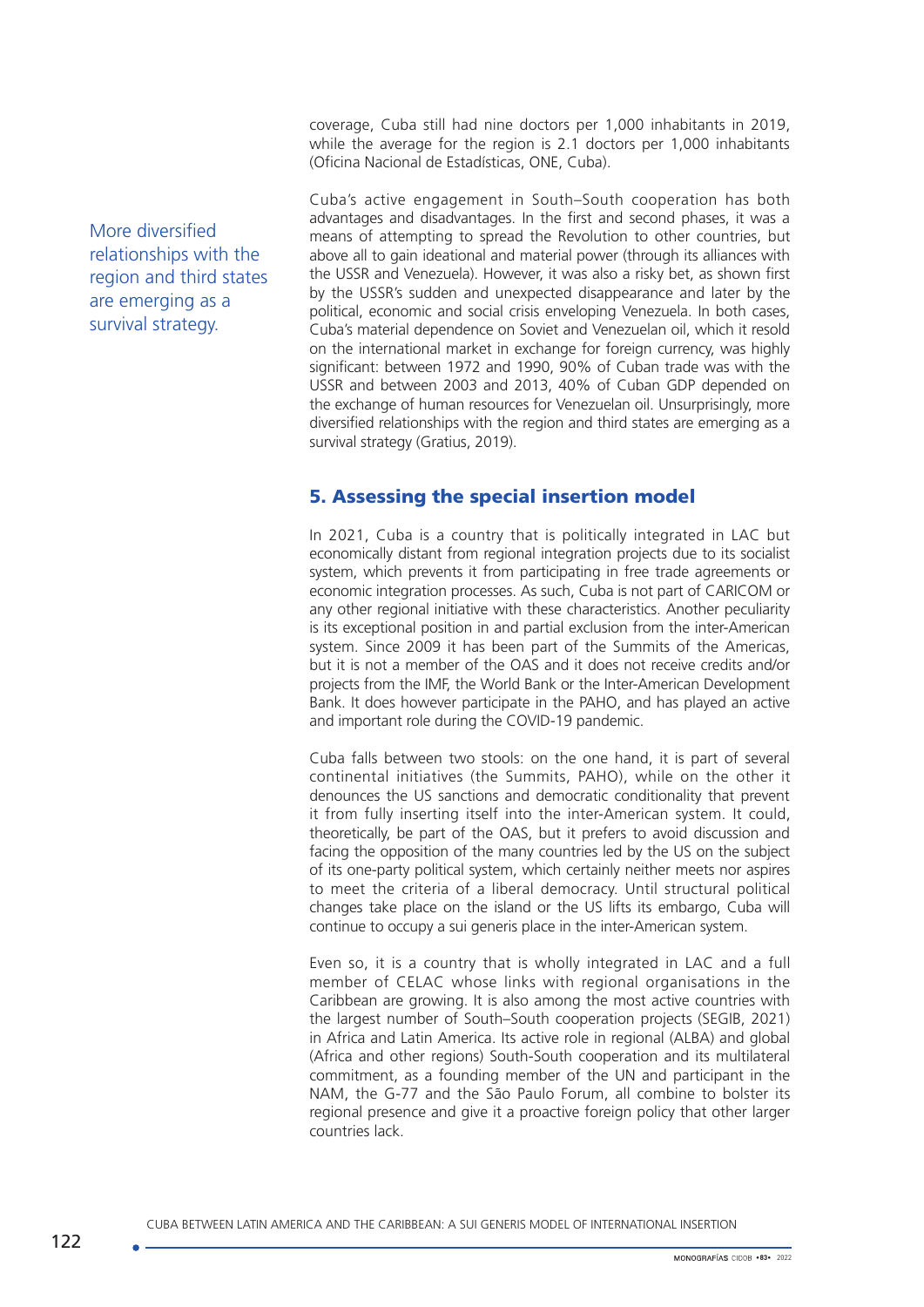The key characteristics of Cuba's sui generis insertion model are its mix of political and ideological alliances based on the socialist system, a disproportionately large regional and international commitment for the small size of the island, and its resilience and marked anti-imperialism on the Latin American and global stage. The advantages are the island's regional and international presence and influence and its ability to forge alliances with countries of greater size and/or strategic weight that, while asymmetrical, have at least temporarily assisted the government in preserving its socialist system. South–South cooperation and resistance to US harassment have helped mould the island's international image of resilience in the face of a very powerful "enemy", which has incentivised other anti-hegemonic or anti-imperialist policies, as embodied, regionally, in the ALBA alliance.

Despite Washington's pressure, Cuba has achieved full diplomatic recognition from all the countries in the region. With the US ultimately isolated by its diplomatic breakdown with the island, then Democratic President Barack Obama decided to put an end to the policy and rekindle relations with Havana, an important step dramatised by a historic visit to Cuba in 2015. This important decision, which despite the additional sanctions imposed on Cuba was not reversed under President Trump, was primarily the result of Latin American pressure (particularly from Brazil). When the continent's electoral map underwent a conservative shift just a few years later the balance tipped against Cuba once again.

The politically driven commitment to regional and international insertion had great economic benefits while the alliances with the USSR and Venezuela lasted, but high costs were incurred when these strategic relations disintegrated. This has been reflected in a deep recession over the past eight years, with GDP falling in 2020 by a historic 10.9% and an inflation rate that, according to official ONE data, reached over 178% in October 2021 and an interannual rate of 66%.14 The political pillars of Cuba's insertion model (autonomy, South–South cooperation, anti-imperialism) appear to be somewhat contradicted by the economic pragmatism of trading with countries and entities that are not ideological allies of the Cuban Revolution. Nor are they consistent with extreme dependence on the outside world, as is the case with tourism forming the main source of GDP and the need to import 75% of food, conditions that Cuba shares with many of its Caribbean neighbours. Meanwhile, contrary to its discourse of autonomy, the alliances with non-socialist countries have forced Cuba to adapt its economy to the demands of global capitalism – albeit in a way that was controlled and tutored by the government – and take on new dependencies and asymmetries.

Despite these setbacks, Cuba shows that there is more than one path to regional insertion in the Americas. The route Cuba has taken combines capitalist instruments with alternatives like South–South cooperation, while also seeking out ideologically similar allies with greater material capacity in order to achieve insertion in its neighbourhood and the wider world without losing its own identity. In this sense, Cuba's regional insertion has been pragmatic. The socialist nature of the regime has not been renounced and political impositions with practical implications for its own political system have not been accepted. The insertion is The politically driven commitment to regional and international insertion had great economic benefits while the alliances with the USSR and Venezuela lasted, but also high costs.

14. ONEI: [http://www.onei.gob.cu/](http://www.onei.gob.cu/publicaciones-tipo/Serie) [publicaciones-tipo/Serie](http://www.onei.gob.cu/publicaciones-tipo/Serie)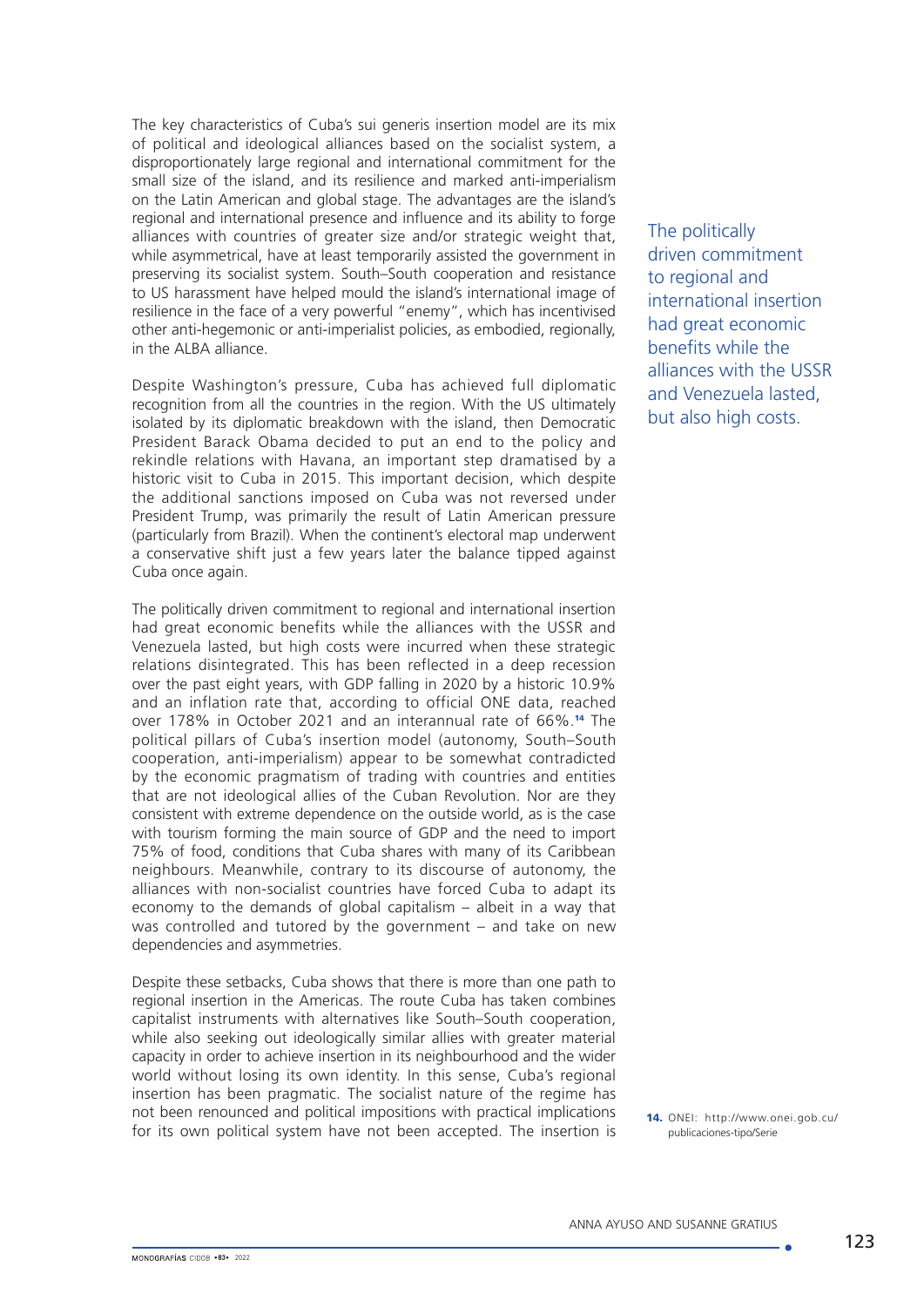Cuba will need external cooperation to overcome a multidimensional crisis and the major difficulties it has accessing financial resources.

incomplete, sectoral and intermittent, in order – from the government's point of view – to avoid jeopardising the foundations of the Revolution: the one-party system, majority state ownership, control over society and the absence of foreign interference in domestic affairs. In the economic sphere, the need to survive has brought significant, but very slow concessions to capitalism (both internal and external), including long periods of adaptation and reflection that preserve the essence of a socialist or state-centric economy (Alonso and Vidal, 2020, link), and produce a complex interaction between state structures and private initiative wherever it is allowed to operate.

Any assessment of the success of Cuba's insertion model must therefore be mixed. On the one hand, it has acquired considerable soft power through the export of medical services and other human resources within the framework of South-South cooperation. This has helped preserve the reputation of the social pillars of the Revolution. On the other hand, its political system has brought costs in the form of the US sanctions that have forced Cuban governments to seek risky alternatives. A difficulty obtaining international credit is among them. This has been severe and is partially responsible for the public discontent that broke out in a wave of protests throughout the country on July  $11<sup>th</sup>$ 2021, although there were many other factors, including the inefficient planning system and the dependence on imports for basic necessities (Welp, 2021; Whitehead/Hoffmann, 2021).

In the immediate future, Cuba will need external cooperation to overcome a multidimensional crisis and the major difficulties it has accessing financial resources to help tackle its growing fiscal deficit. Its greater integration into regional cooperation structures and the changes in the EU's international cooperation with the region may help it access previously unavailable funds and instruments. Meanwhile, due to its active role in South-South cooperation, Cuba is a privileged partner for triangular cooperation projects with the EU, particularly in Africa. It is also an important partner for greater bi-regional collaboration to fight the COVID-19 pandemic. On the other hand, Cuba's full participation in regional and interregional cooperation schemes continues to be held back by two of the political and economic pillars of the socialist regime that the Constitution declares untouchable. But there is room to increase flexibility and improve insertion to bring an end to the extreme dependence of previous eras.

### **References**

ALBURQUERQUE, German (2017) "Cuba en el Movimiento de Países No Alineados: el camino al liderazgo. Causas y motivaciones. 1961-1983" *Caravelle,* 109, pp. 179–193

ALONSO, José Antonio & VIDAL, Pavel (2020). "La reforma económica en Cuba: atrapada en el medio", in: José Antonio Alonso (coord*.), Cooperación entre la UE y Cuba para las reformas económicas y productivas. Desafíos de la reforma económica.* Monografías CIDOB (Foro Europa-Cuba), Barcelona, pp. 19–37.

ALZUGARAY, Carlos (2015), "Cuba's foreign policy" in: Domínguez, *Handbook of Latin America in the World*. Bolder/London: Routledge.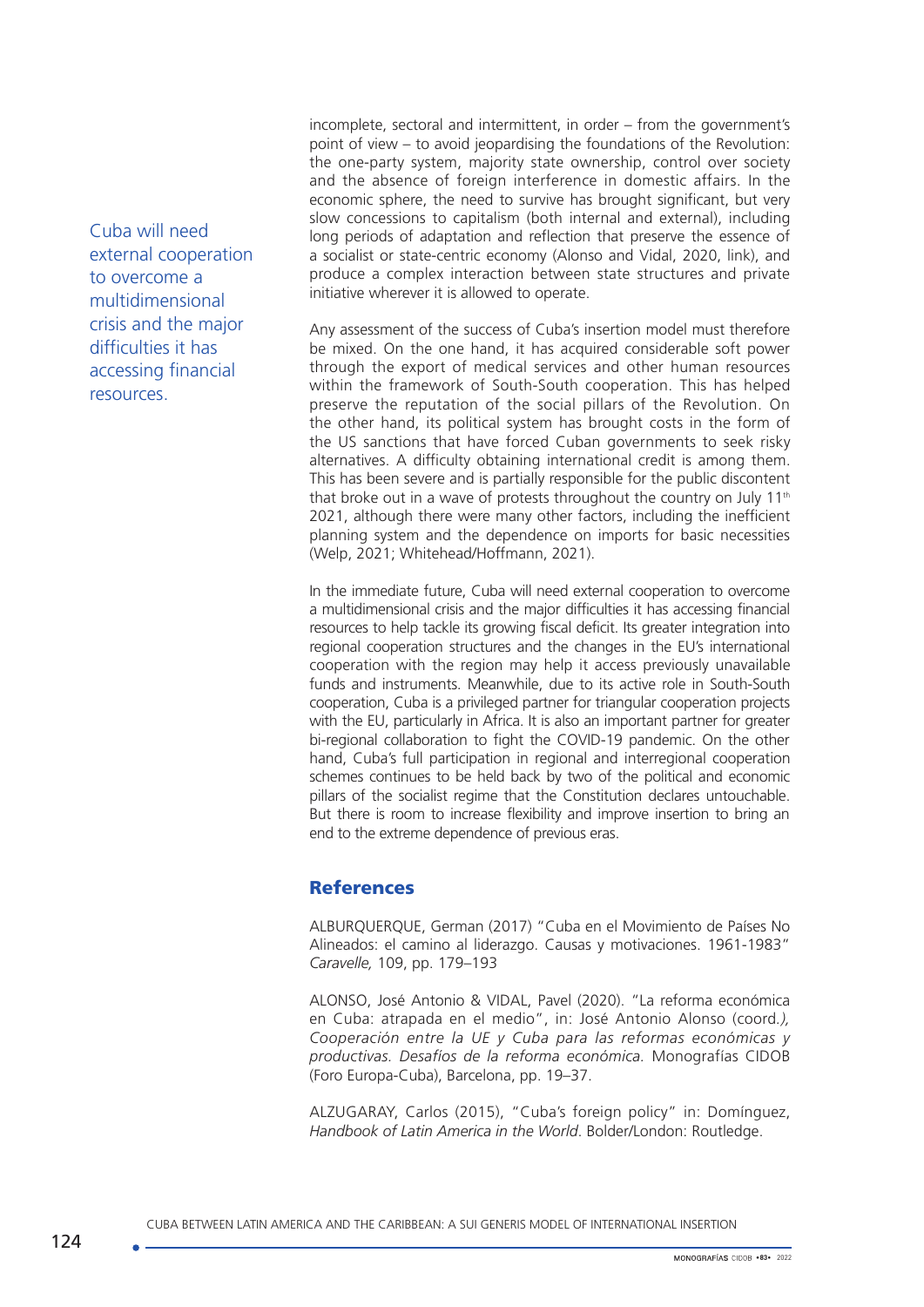BENZI, Daniele (2016), "El exitoso ocaso del ALBA: réquiem para el último vals tercermundista", Nueva Sociedad, 261, pp. 77–90.

CIDH (2020), "Situación de Derechos Humanos en Cuba" OEA/Ser.L/V/II. Doc. 2, 3rd February 2020.

Constitución de la República de Cuba (2019), original at http://www. cuba.cu/gobierno/cuba.htm English translation by the Constitute Project (online). [Accessed on 11.01.2022]: https://www.constituteproject.org/ constitution/Cuba\_2019.pdf?lang=en

CHAGAS-BASTOS, Fabricio (2018), "La invención de la inserción internacional: fundaciones y evolución histórica del concepto", *Análisis Político* 94: 10–30.

ERISMAN, Michael; KIRK, John M. (2018), Cuban Foreign Policy: Transformation under Raúl Castro. Rowman & Littlefield.

EUROPEAN COMMISSION (2021), *European Union, Trade in Goods with Cuba.* Brussels: Directorate-General for Trade.

GEOFFRAY, Marie Laure (2021), "The OAS and the repoliticization of the Cuban question in the Americas", Europe–Cuba Forum Working Paper, Barcelona.

GRATIUS, Susanne (2021), "¿Un paso adelante, dos atrás? El proceso de reformas en Cuba y el papel de España", *Papeles*. Madrid: Fundación Felipe González.

GRATIUS, Susanne (2019), "Claves de la política exterior de Cuba: presente y futuro de una revolución subsidiada", *Anuario Internacional CIDOB*, 2019.

GRATIUS, Susanne (2018), "Cuba as an example of Transatlantic Conflict, Shifting Triangles, and Incomplete Hybrid Regionalism", in: Gardini, Gian Luca; Koschut, Simon; Falke, Andreas (eds.), *Inter-Regionalism and the Americas*. Rowman & Littlefield: 145–163.

GRATIUS, Susanne & PUENTE, José Manuel (2018), "¿Fin del proyecto alternativo ALBA: una perspectiva política y económica", *Revista de Estudios Políticos* 180: 229–252.

GUERRA RONDÓN, Lianne (2020), "Las rutas sanitarias de la cooperación sur-sur cubana en tiempos de Covid-19", *Análisis Carolina,* 53, Madrid.

HOFFMANN, Bert (1997), "¿Helms-Burton a perpetuidad? Repercusiones y perspectivas para Cuba, Estados Unidos y Europa", *Nueva Sociedad,* No. 151, Septiembre-Octubre 1997, pp. 57–72.

KIRK, John M. & ERISMAN, Michael (2009), *Cuban Medical Internationalism: Origins, Evolutions, and Goals*. New York: Palgrave Macmillan.

KRUIJT, Dirk (2019), "Cuba y sus lazos con América Latina y el Caribe, 1959-presente", *Revista Uruguaya de Ciencia Política* 28(1): 279–301.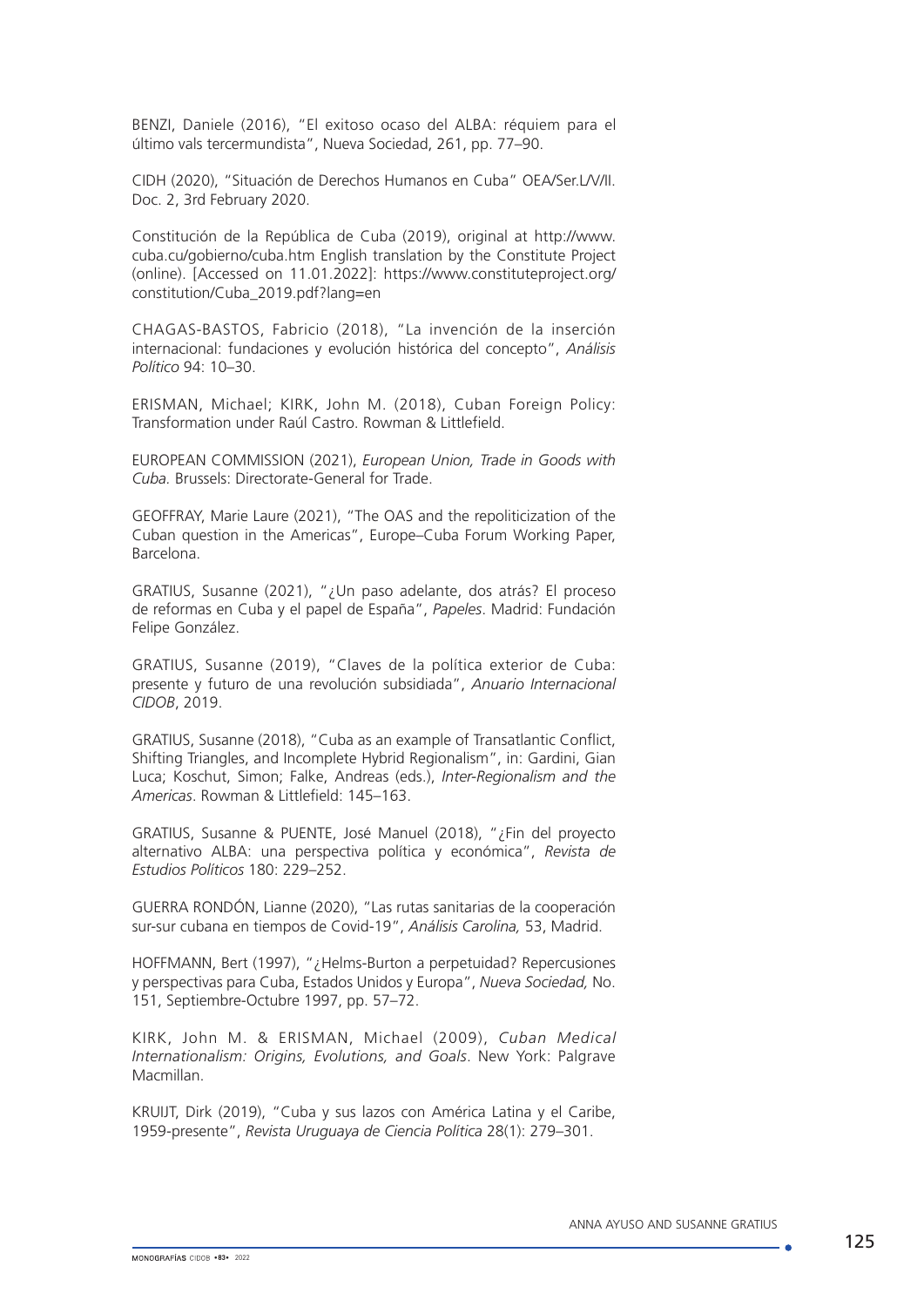LAGUARDIA MARTÍNEZ, Jacqueline (2015), "Las relaciones Cuba-CARICOM. Presente y futuro en un entorno cambiante" in: APONTE, Maribel and AMEZQUITA, Gloria (Comp.) "El ALBA-TCP. Origen y fruto del nuevo regionalismo latinoamericano y Caribeño", CLACSO, Buenos Aires.

LEGLER, Thomas & BARANYI, Stephen (2009), "El largo compromiso de Canadá con Cuba: paradojas y posibilidades", *América Latina Hoy*, 52, pp. 131–146

LOPEZ-LEVI, Arturo (2009), "Cuba y la OEA: Cambio y Continuidad." *América Latina Hoy* vol. 52: 107–130

MANSILLA, Roberto (2021), "La geopolítica tras la Cumbre de la CELAC 2021", *Esglobal*, Madrid, 15th October (online). [Accessed on 11.01.2022]: [https://www.esglobal.org/la-geopolitica-tras-la-cumbre-de](https://www.esglobal.org/la-geopolitica-tras-la-cumbre-de-la-celac-2021/)[la-celac-2021/](https://www.esglobal.org/la-geopolitica-tras-la-cumbre-de-la-celac-2021/)

MARTÍNEZ REINOSA, Milagros (2015), "Las relaciones de Cuba con la Comunidad del Caribe (CARICOM) contando la historia y pensando el futuro" in: APONTE, Maribel and AMEZQUITA, Gloria (Eds.), 2015, *El ALBA-TCP. Origen y fruto del nuevo regionalismo latinoamericano y caribeño*, CLACSO, Buenos Aires.

OLIVA CAMPOS, Carlos (2015), "América Latina y el Caribe frente al nuevo escenario cubano-norteamericano:¿continuidad o cambios?", *Geopolítica* 6 (1): 11–37.

ONEI (Oficina Nacional de Estadística e Información de la República de Cuba) (online). [Accessed on 25.11.2021]: [http://www.onei.gob.cu/](http://www.onei.gob.cu/publicaciones-tipo/Serie) [publicaciones-tipo/Serie](http://www.onei.gob.cu/publicaciones-tipo/Serie) 

PEÑA BARRIOS, Raudiel Francisco (2021), Cuba y el sistema interamericano. Entre el mito político y la realidad jurídica. *Revista Foro Cubano (RFC)* 2(2)*:* 24–36(online). [Accessed on 11.01.2022]: https:// revistas.usergioarboleda.edu.co/index.php/forocubano

PÉREZ, Silvia (1983), "Cuba en el CAME. Una integración extracontinental", *Nueva Sociedad* 68, Caracas, pp. 31–39.

RUIZ CUMPLIDO, Juan Diego (2015), "La cooperación sur-sur como elemento de acción exterior: la experiencia cubana", *Revista Española de Ciencia Política* 39: 139–164.

SCHENONI, Luis & ESCUDÉ, Carlos (2016), "Peripheral Realism Revisited", *Revista Brasileira de Política Internacional* 59 (1) (online). [Acessed on 25.01.2022]: [https://www.scielo.br/j/rbpi/a/](https://www.scielo.br/j/rbpi/a/X5zyX4f6qY8hYk5hWt3Rhhy/?format=pdf&lang=en) [X5zyX4f6qY8hYk5hWt3Rhhy/?format=pdf&lang=en](https://www.scielo.br/j/rbpi/a/X5zyX4f6qY8hYk5hWt3Rhhy/?format=pdf&lang=en)

SEGIB, (2021), *Informe de la Cooperación Sur-Sur y Triangular en Iberoamérica 2020*, Madrid: SEGIB.

SHIFTER, Michael & BINETTI, Bruno (2019). "En busca de una estrategia de inserción internacional para América Latina", *Pensamiento Iberoamericano* 7: 77–85.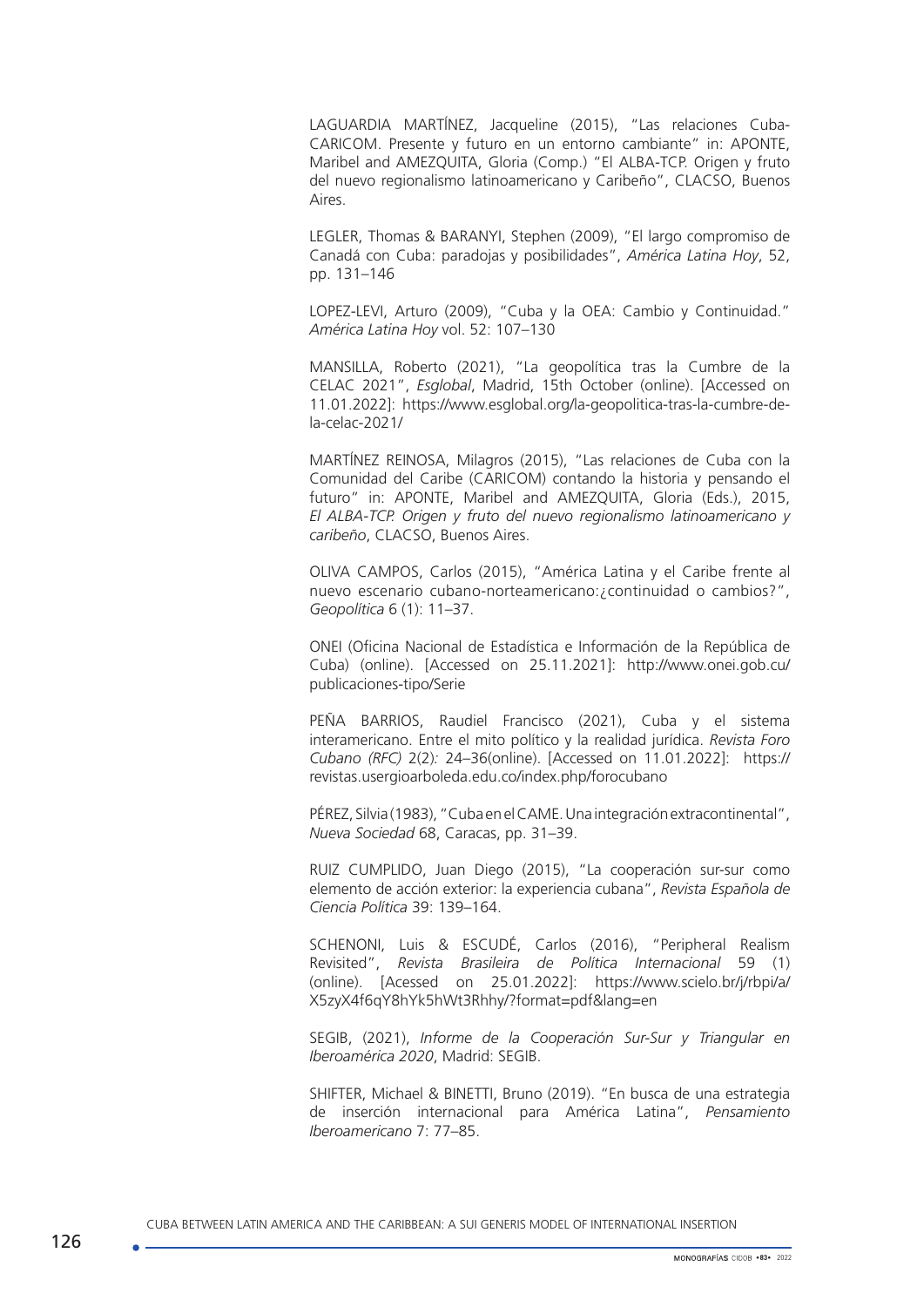TORO, A. (2011), "El ALBA como instrumento de "soft-balancing", *Pensamiento Propio* 33, pp. 159–185.

WHITEHEAD, Laurence & HOFFMANN, Bert (2021), "Después de la protestas y la pandemia: Revalorando el perfil internacional de la Cuba post-Castrista", Europe–Cuba Forum Working Paper, Barcelona: CIDOB.

WELP, Yanina (2021), "Cuba en perspectiva latinoamericana: estallidos, protestas y demandas de cambio", Europe–Cuba Forum Working Paper, Barcelona: CIDOB.

 $\overline{\phantom{a}}$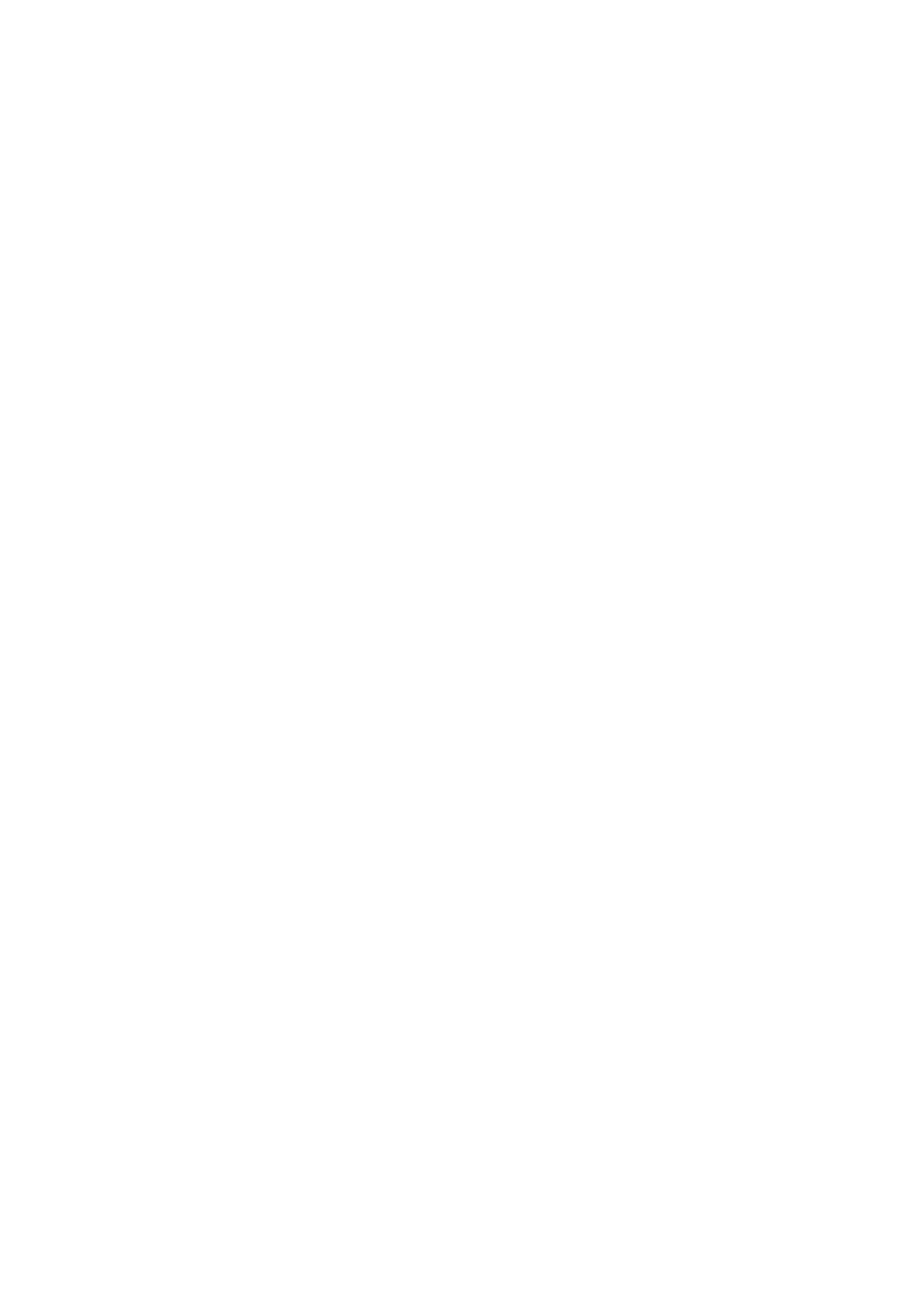# **Marie Laure Geoffray**

*IHEAL-Sorbonne Nouvelle*

# Introduction

This chapter aims to show the extent to which the actions of Luis Almagro, the Secretary General of the Organization of American States (OAS), towards Cuba (and Venezuela and Nicaragua, although they will not be addressed here) since 2015 has led to the re-politicisation of Cuba as an issue and of the OAS as an organisation. Most literature on international organisations points out that they tend to tackle issues in technical ways, to avoid conflict and thus "manage" or "govern" the world order in a "depoliticized" way (Waltz, 1979; Keohane, 1989; Barnett and Finnemore, 2004). But recent scholarship has shown that international organisations in fact undergo processes of both politicisation and depoliticisation, just like other bureaucracies (Petiteville, 2016; 2017). I understand politicisation to be the crafting of a debate around an issue that generates collective mobilisation, polarisation and cleavage, and ideological controversies and conflicts (Petiteville, 2016). Politics are generally deflected by specific processes within international organisations: their technification and reliance on "objective" expertise or universal norms, their avoidance of conflict and dilation in time (Louis and Maertens, 2021).

The OAS is a specific type of international organisation, being dominated by one superpower in a continental context of great power asymmetry. Indeed, the US is both the provider of most of the organisation's budget<sup>1</sup> and home to its headquarters. Because of the history of US military and political intervention on the subcontinent. the OAS has often been portrayed and perceived as a highly political and politicised organisation that advances the specific interests of the US. However, many scholars and experts have argued that US influence has diminished over the years (Boniface, 2002; Shaw 2004), especially in the 2000s, thanks to the emergence of left-of-centre governments in many South American nations and the creation of new regional bodies such as ALBA, CELAC and UNASUR, which excluded the US (and Canada) (Lopez-Levy, 2009; Gratius, 2018). These new organisations promote a more autonomous kind of regional integration based on cooperation and complementarity and they strongly support

1. 59% in 2020 according to Larry Luxner, "Nestor Mendez discusses OAS priorities in wake of Venezuela, migrant crises", *The Washington Diplomat*, 29.08.2019 (online). [Accessed on 09.02.2022]: <https://> [washdiplomat.com/nestor-mendez](https://)[discusses-oas-priorities-in-wake-of](https://)[venezuela-migrant-crises/](https://)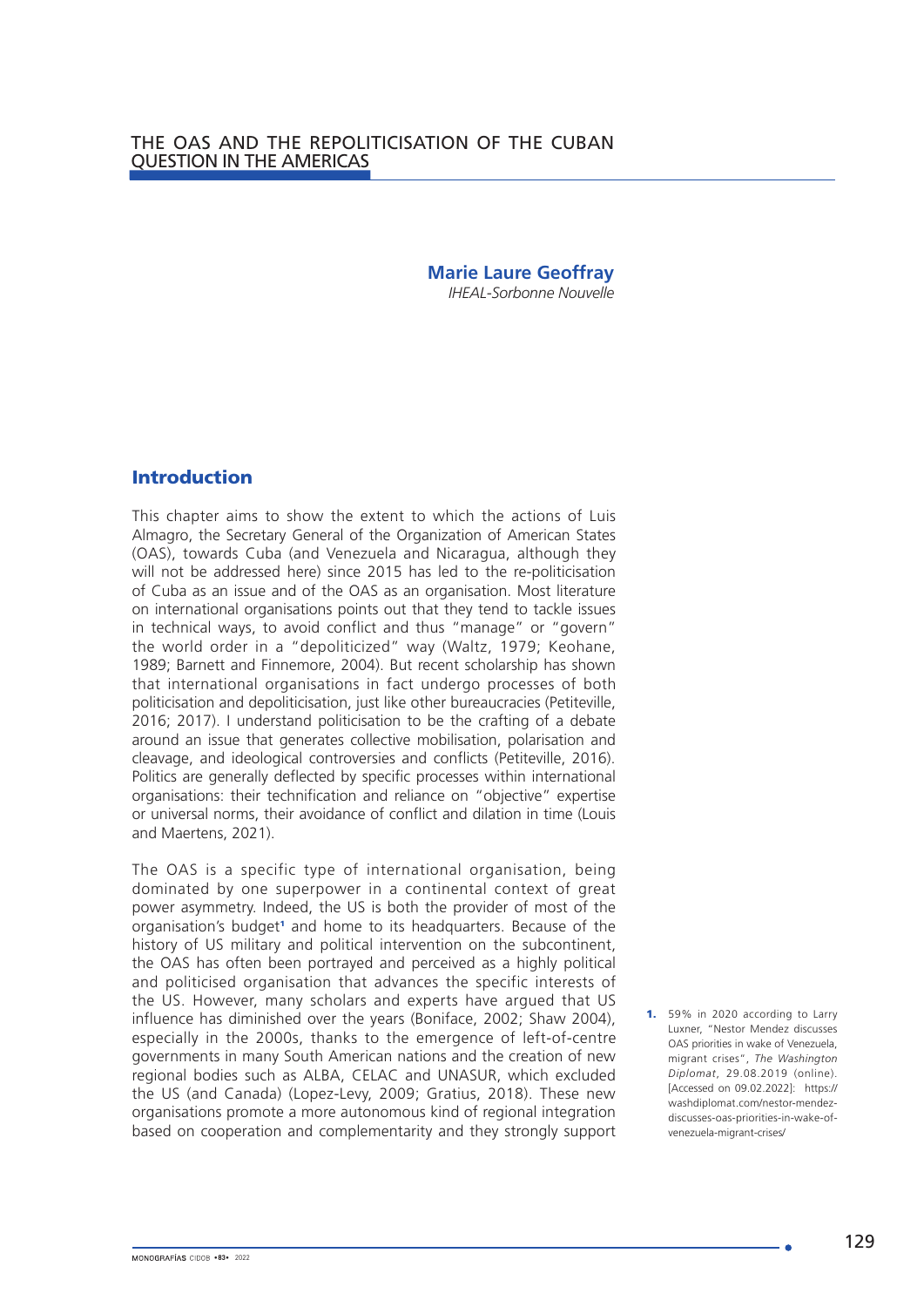the principle of national and regional sovereignty (Legler, 2013). Hence, all include Cuba, despite the ongoing political debates over the nature and legitimacy of its political system. It cannot be said that these new integration processes were not politicised – as they entailed a break from US domination and were often driven by leftist governments – but they were intended to overcome the historical polarisation of the Cuban issue on the subcontinent.

Since Luis Almagro was elected Secretary General in 2015, scholars and experts alike have noted that the role of the OAS General Secretariat has shifted as Almagro's politics have become much more aligned with those of the White House and State Department under President Donald Trump (Marcetic, 2019; Pensack, 2020). As such, the new Secretary General has, among other things, implemented a policy which consists of stigmatising and sanctioning the Venezuelan and Cuban governments. This was unexpected, as his candidacy was strongly promoted by former Uruguayan president José Mujica and was even supported by Venezuelan president Nicolás Maduro. The objective of this paper is to try and understand the newfound policy direction of the Secretary General, which I will analyse as a form a repoliticisation of the institution and of the role of the Secretary General. The issue of Cuba and its interaction with the Venezuelan situation have been key to that process. Indeed, since 2015 OAS policy has regained the anti-communist undertones of the 1960s. It once again emphasises the need for a total institutional break, not only with the Cuban government, but also with those considered its allies in the hemisphere and beyond.

I will first outline the history of the OAS resolutions on Cuba to show the extent to which, at the turn of the 21st century, the Cuban question had been somewhat depoliticised, in terms of its management within the inter-American system. I will then show that Luis Almagro's election as Secretary General of the OAS has changed this situation and that his actions have led to the repoliticisation of the Cuban question, which has in turn contributed to the heightened political polarisation on the continent. Finally, I will mention some of the consequences of this position on how democracy is conceptualised in certain political and institutional circles on the subcontinent.

I will not discuss the authoritarian characteristics of the Cuban, Nicaraguan and Venezuelan governments and their violations of human rights, which have been thoroughly documented elsewhere. This paper rather aims at discussing the specific way the OAS is dealing with these political regimes (all of which are associated with the left), without giving the same attention to other forms of political crises and democratic backsliding in the Americas today. This is problematic, because in the very polarised contemporary American context (both north and south), the OAS will be unable to legitimate its mission in terms of human rights and democracy promotion if it does not apply the same rules and criteria everywhere. Indeed, research has shown that lack of consistency in the promotion of democracy and human rights leads to inefficiency (Pace, 2009) and can backfire (Tezcür, 2012). Meanwhile, powerful governments' actions are not trusted if they do not also enforce consistent democratic policies at home (Whitehead, 2016).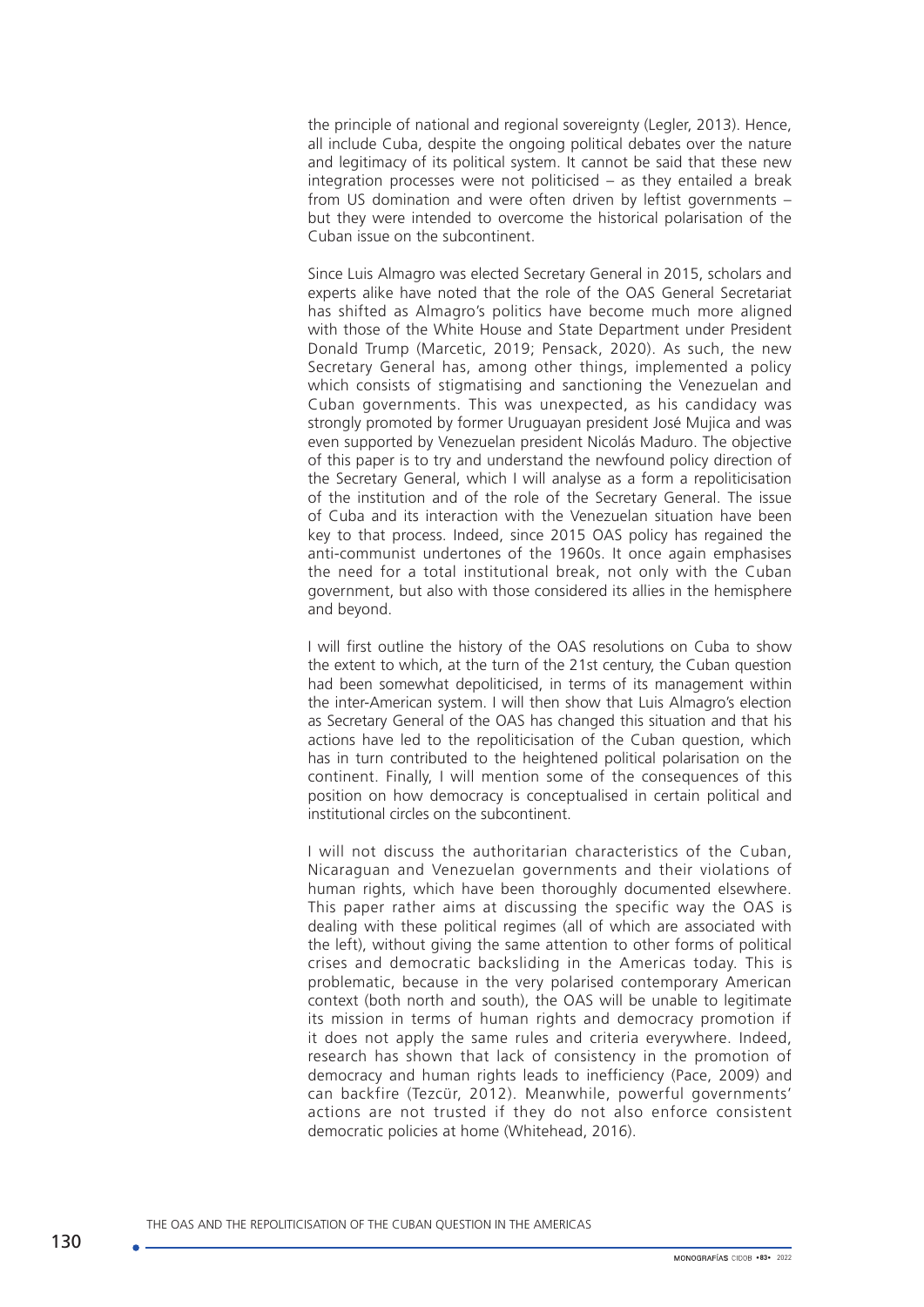# 1. From anti-communist consensus to foreign policy pragmatism

From the 1960s to the mid-1970s, a shift took place and the anticommunist consensus against the Cuban government gave way to the implementation of pragmatic foreign policies on the subcontinent. The opening of archives and the publication of recent works on the foreign policies of the different Latin American states show that, despite the political differences in Latin America, only the United States has conducted a policy of exception towards Cuba for more than six decades.

### **An anti-communist consensus**

The opening of these diplomatic archives in many countries and new historiographical work on the inter-American system shows that the "Cuban question" was actually less divisive among Latin American governments than had been thought (Keller, 2015; Karl, 2016; Harmer, 2019). While the literature (Lopez-Levy, 2009; Kornbluh and LeoGrande, 2015; Rabe, 2012; Grandin, 2006) seemed to pit governments that were relatively supportive of the Cuban Revolution (whose leaders saw the OAS as an imperialist weapon)<sup>2</sup> against those who wished to overthrow it through sanctions or an invasion led by US forces, recent work shows that, in fact, almost all governments in the subcontinent were opposed to the socialist turn taken by the leaders of the Cuban Revolution in 1960 and 1961.

The work of historian Tanya Harmer (2019) is particularly stimulating in this regard. She recalls that only three had not broken off diplomatic relations with the USSR by the mid-1950s. All the governments were then characterised by their anti-communist positions and largely aligned with the position of the United States in the East–West conflict. On the Latin American continent, even progressive leaders who had initially recognised the legitimacy of the Cuban revolution (such as José Figueres in Costa Rica and Romulo Betancourt in Venezuela) supported the Cuban exiles during the 1960s. Indeed, the policy of exporting the Cuban revolution by providing support to guerrillas and social movements in the region worried the political elites (Rabe, 1988; Harmer, 2019). The "communist threat" was, thus, understood both as an external threat (Soviet intervention) and an internal one (destabilising traditional political elites).

Harmer shows that while there was consensus on the existence of this threat, there were differences over how to deal with it. Some supported the principle of non-intervention, one of the pillars of the inter-American system, while others wanted to implement a policy of sanctions or even promote a military intervention by the United States. On the other hand, various governments (Chile, Argentina, Brazil, Mexico, Ecuador, Bolivia) argued that punitive measures would be counterproductive, in the sense that they would promote a closer alliance with the Soviet bloc and generate even stronger support for the Cuban experience among social movements and opposition parties in Latin America. Still other governments were interested in developing economic and commercial exchanges with Cuba in order to benefit from the US embargo policy (Marques Bezerra, 2012).

From the 1960s to the mid-1970s, a shift took place and the anticommunist consensus against the Cuban government gave way to the implementation of pragmatic foreign policies on the subcontinent.

2. Fidel Castro called the OAS little more than a "Yankee Ministry of Colonies" in a Speech at the Second National Assembly of the People of Cuba on February 4th 1962 (online). [Accessed on 09.02.2022]: [https://www.](https://www.wilsoncenter.org/blog-post/cuba-and-the-oas-story-dramatic-fallout-and-reconciliation) [wilsoncenter.org/blog-post/](https://www.wilsoncenter.org/blog-post/cuba-and-the-oas-story-dramatic-fallout-and-reconciliation) [cuba-and-the-oas-story-dramatic](https://www.wilsoncenter.org/blog-post/cuba-and-the-oas-story-dramatic-fallout-and-reconciliation)[fallout-and-reconciliation](https://www.wilsoncenter.org/blog-post/cuba-and-the-oas-story-dramatic-fallout-and-reconciliation)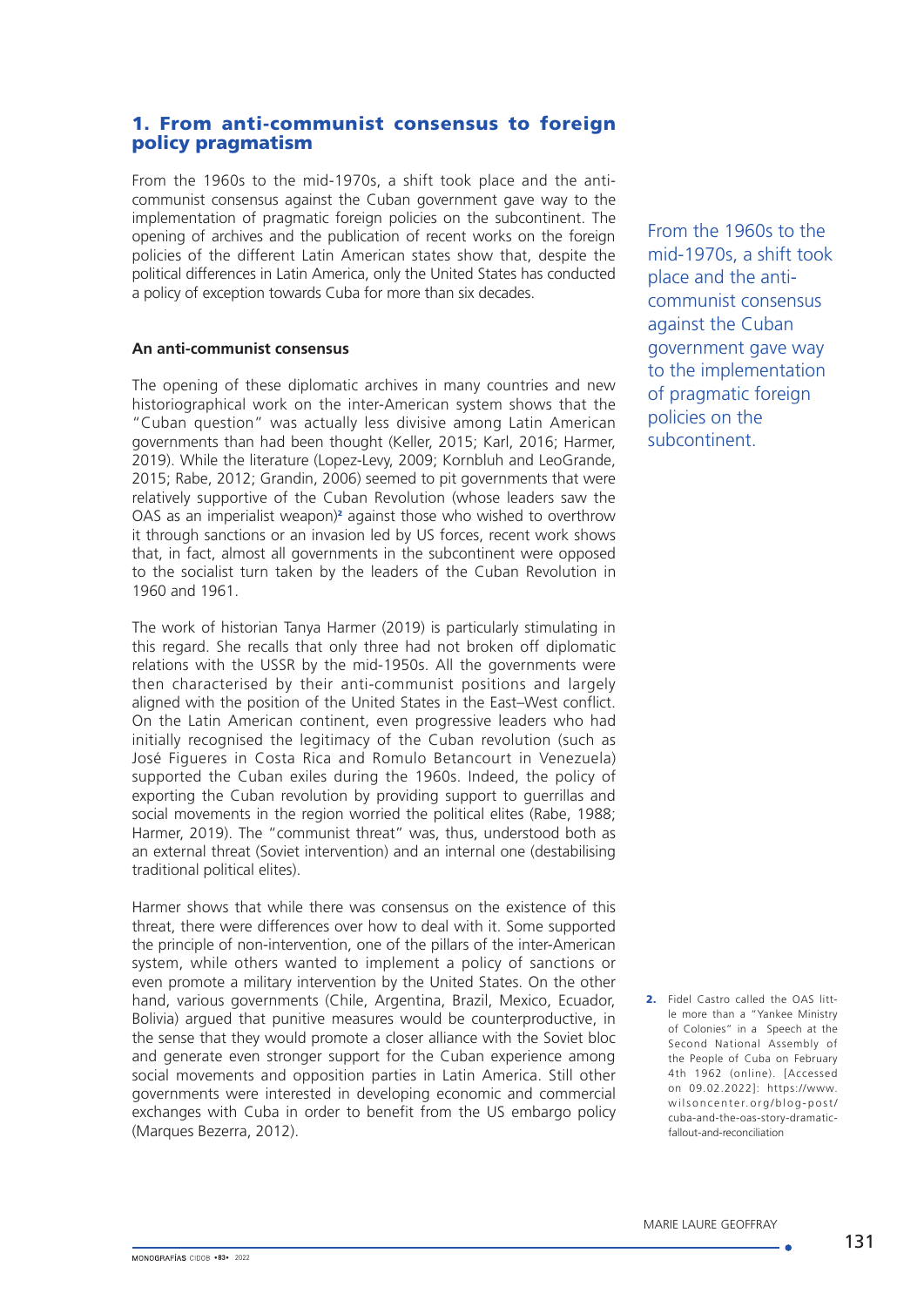All Latin American governments agreed with the US State Department's analysis that the circulation of communist ideas thrived on the widespread poverty.

In any case, it is particularly relevant to underline that all Latin American governments agreed with the US State Department's analysis that the circulation of communist ideas thrived on the widespread poverty among the continent's population (Harmer, 2019). At that time, there was consensus on the need to implement both development and redistributive social policies. All the countries in the subcontinent went on to welcome the launch of the Alliance for Progress (Rabe, 2014), including the most conservative forces (e.g., the pro-Batista Cuban exiles).<sup>3</sup>

These analyses make it clear that the policy of sanctions against Cuba – suspension from the OAS in 1962, the arms embargo and the suspension of the Inter-American Defense Board, followed in 1964 by restrictions on trade, the implementation of Article 6 of the Inter-American Treaty of Reciprocal Assistance (TIAR) and the severance of diplomatic relations – was not solely the result of pressure from the United States, but rather of a common understanding of the threat posed by the Cuban Revolution at that time. The desire expressed by Latin American governments for Cuba's return to the inter-American system in 2009 cannot be seen to be solely the effect of a loosening of US hegemony on the subcontinent.

### **1975: A silent turning point**

To account for the dynamics that led to Cuba's suspension from the OAS being overturned in 2009, we must return to the silent turning point of the mid-1970s. Ten years after the OAS implemented its sanctions policy, several countries had already re-established diplomatic relations with Cuba and others wished to do so. Most countries no longer considered Cuba to be a threat in the hemisphere. Thus, in 1974 the foreign ministers of Colombia, Costa Rica and Venezuela requested the suspension of the measures voted for in 1964. They did not obtain the necessary 2/3 qualified majority (14 votes out of 21). But it is interesting to note, nevertheless, that the 12 countries that voted in favour of lifting the sanctions asked for a statement of protest against the voting procedure and its consequences to be entered into the minutes of the meeting.

In this statement, they criticise the fact that a blocking minority (three countries) supported by the abstention of six other countries, led to the failure of the request for suspension. They therefore warn that they no longer feel bound by Resolution I of the 9th Meeting of Consultation of 1964 and are free to re-establish diplomatic relations with Cuba.<sup>4</sup> They conclude by emphasising that their intention was not to devitalise the inter-American system, but rather to restructure it to respond to the pressing problems facing the subcontinent – "underdevelopment, poverty and violence" – while respecting the central principle of non-intervention. Although the signatories of the text did not explicitly denounce the OAS's double standards, since Chile, Uruguay and Brazil (the three countries in the blocking minority) were all governed by military juntas at the time, the text was a blow to the legitimacy of the inter-American system.

In 1975, Colombia, Venezuela and Costa Rica, accompanied by seven other countries, asked for a new vote on the "freedom of action" of member countries with regard to Cuba at the 16th Meeting of Consultation of Ministers of Foreign Affairs in San José, Costa Rica. This

3. See *Patria*, the pro-Batista newspaper founder by Ernesto Montaner in Miami in the summer of 1959. Accessible at the Cuban Heritage Collection at the University of Miami.

4. Proceedings of the 15th Meeting of Consultation of Ministers of Foreign Affairs, Quito, Ecuador, 8–12 November 1974 (online). [Accessed on 09.02.2022]: http://www.oas. org/council/MEETINGS%20OF%20 CONSULTATION/Actas/Acta%2015. pdf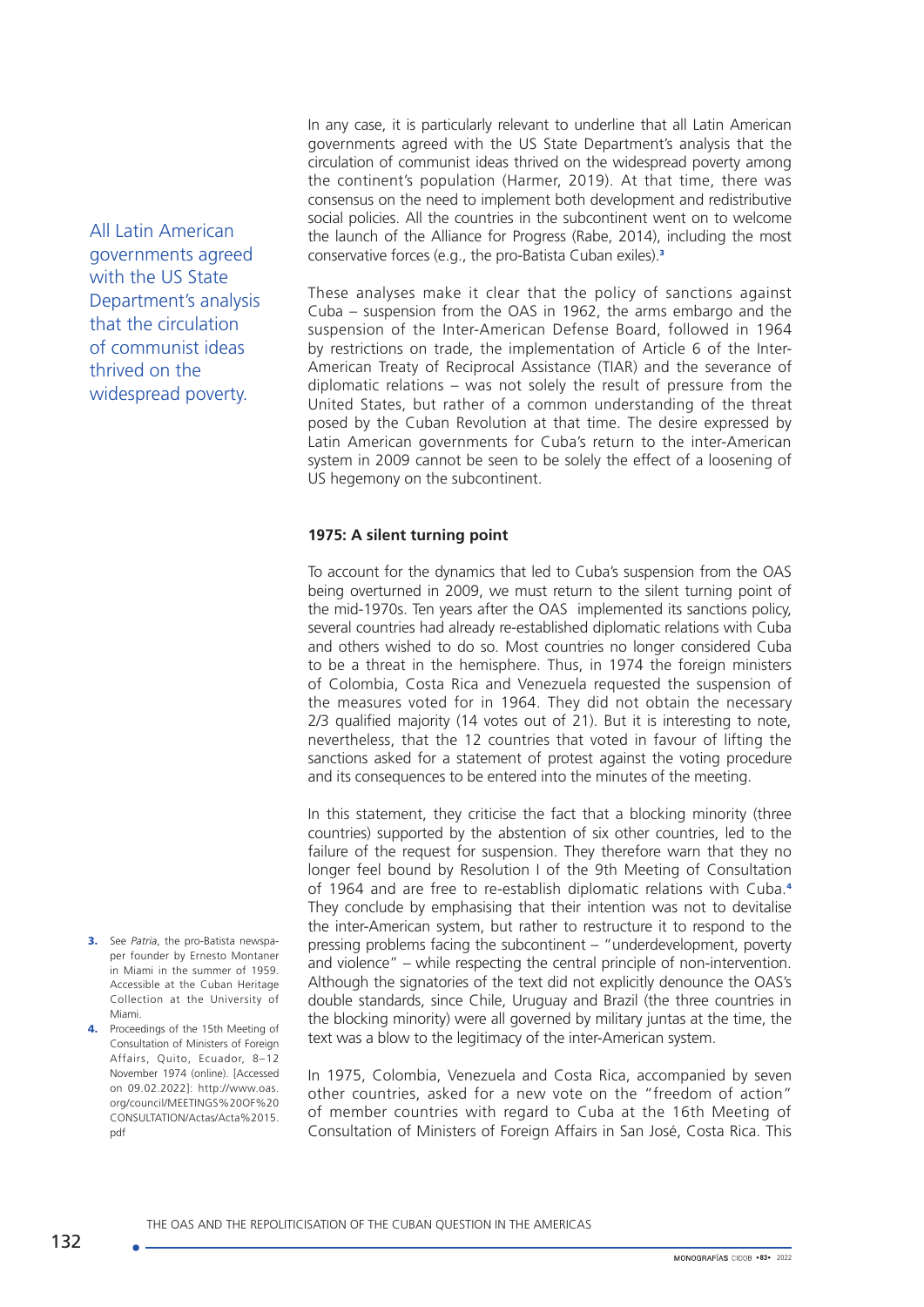time they obtained the votes in favour of a majority of the countries, including the United States. Only Chile, Paraguay and Uruguay voted against, while Brazil abstained this time, along with Nicaragua.<sup>5</sup> This vote allowed countries to choose whether to reinitiate diplomatic relations with Cuba (Krepp, 2017). It should be noted that several countries (Chile, Peru, Ecuador, Argentina and Panama, as well as several small Caribbean countries) had already resumed relations with Cuba without waiting for the vote (Kruijt, 2017).

The creation of the Latin American Economic System (SELA) in 1975 has already demonstrated the existence of an even greater desire for autonomy vis-à-vis the United States. This organisation included Cuba and excluded the neighbouring superpower, in a context in which military regimes remained in power in the Southern Cone. The organisation's headquarters were located in Caracas and Venezuela was its largest financial contributor (Balfour, 1999). Thus, under the government of Carlos Andrés Pérez (1974–1978), Venezuela was already using its extraordinary oil resources to play a major role in the subcontinent's claims to economic and commercial independence. As can be seen, the normalisation of relations of all kinds with Cuba took place long before both the transitions to democracy and the so-called leftward turns in Latin America. It was a pragmatic normalisation as far as economic and commercial relations were concerned, which also benefited from the rise of "Third World" countries coordinating in the Non-Aligned Movement. Indeed, unlike the Cuban case, the OAS refused to take action against the Sandinista guerrillas in 1978–1979 and even issued a resolution advocating "for the replacement of Somoza and leaving the solution of the conflict in the hands of the Nicaraguan people" (Shaw, 1999). All these examples show that Latin American states had much more leeway in decision-making at the OAS than scholars had thought (Shaw, 2004).

### **The relative depoliticisation of the Cuban issue from the 1980s onwards**

This pragmatic normalisation was in play until the 1990s. Before that, in the 1980s, Cuba had been involved in the negotiations conducted by the Contadora Group to find a way out of the crisis in Central America, thus partially bypassing the OAS (Heller, 2003). In 1994, it was César Gaviria, former centre-right Colombian president and then Secretary General of the OAS, who expressed the desire that the organisation take the Cuban question in hand and begin the process of fully reintegrating Cuba into the inter-American system (Gaviria, 1994). In 1996, the OAS General Assembly passed a resolution on "Freedom of Trade and Investment in the Hemisphere", which was a clear and unanimous rejection (except for the negative vote of the United States) of the Helms-Burton Act, which the US Congress passed that same year to strengthen the sanctions against Cuba (Heller, 2003). After joining the Association of Caribbean States in 1994, Cuba joined ALADI, the Latin American Integration Association, in 1998. Governments of both right and left were thus not only tolerating the existence of the Cuban communist regime, but building new regional cooperation organisations with Cuba (Heine and Weiffen, 2014) well before Hugo Chávez became president of Venezuela. Of course, this

The normalisation of relations of all kinds with Cuba took place long before both the transitions to democracy and the so-called leftward turns in Latin America.

**5.** Proceedings of the 16th Meeting of Consultation of Ministers of Foreign Affairs, July 29th, 1975, San José, Costa Rica, (online). [Accessed on 09.02.2022]: [http://www.oas.org/](http://www.oas.org/council/MEETINGS%20OF%20CONSULTATION/Actas/Acta%2016.pdf) [council/MEETINGS%20OF%20](http://www.oas.org/council/MEETINGS%20OF%20CONSULTATION/Actas/Acta%2016.pdf) [CONSULTATION/Actas/Acta%2016.](http://www.oas.org/council/MEETINGS%20OF%20CONSULTATION/Actas/Acta%2016.pdf) [pdf](http://www.oas.org/council/MEETINGS%20OF%20CONSULTATION/Actas/Acta%2016.pdf)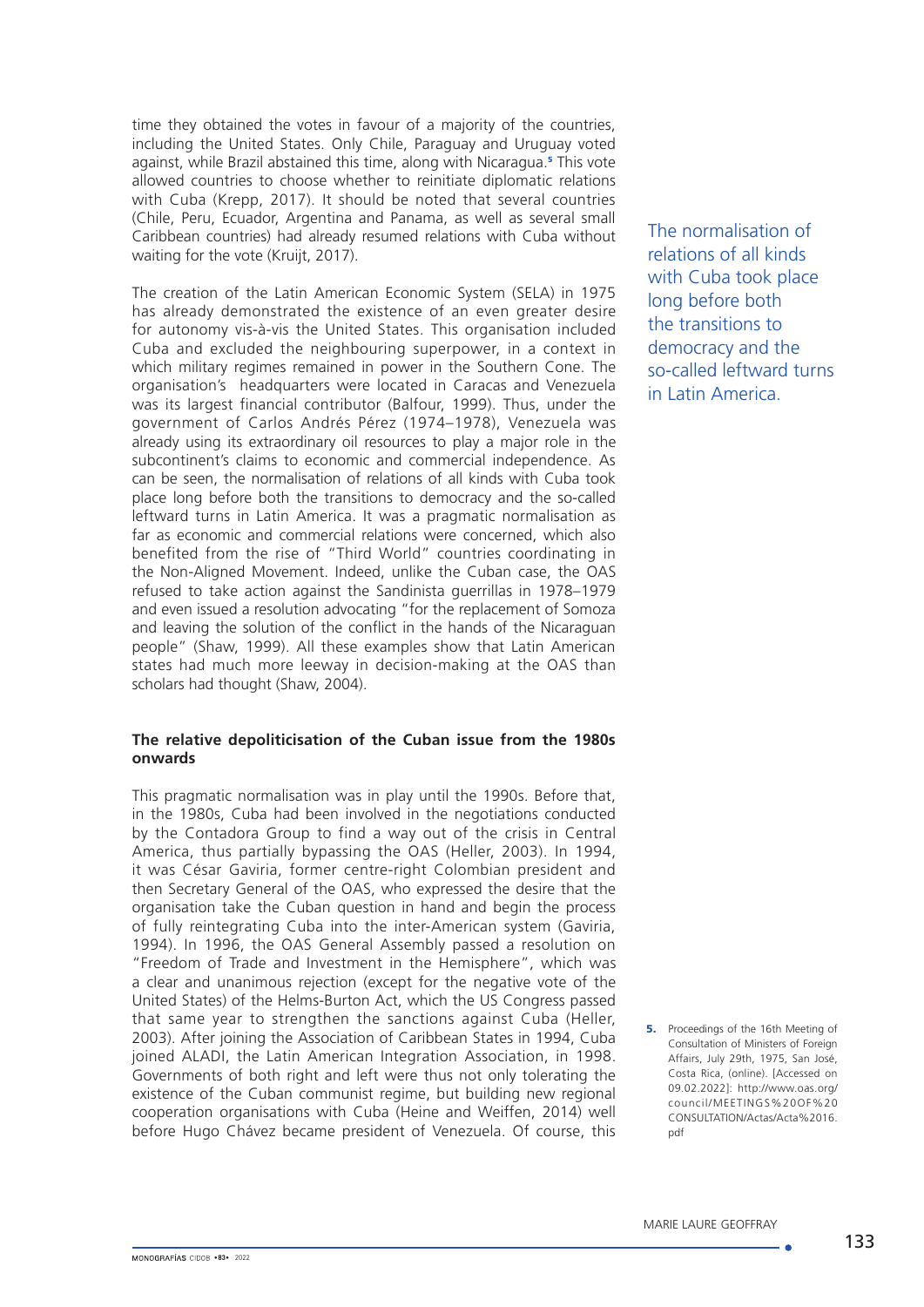process accelerated after Chávez won the presidential elections in 1998. He crafted an alliance with the Cuban government that resulted in the creation of ALBA in 2004, which made Cuba a member of eight of the continent's ten regional organisations (Gratius, 2018). The possibility of welcoming Cuba back into the OAS was also regularly discussed during José Miguel Insulza's mandate until the lifting of the 1962 suspension.<sup>6</sup>

Indeed, from the year 2000 onwards, there was bipartisan consensus on the failure of the policy of sanctions and isolation pursued by the United States (Griswold, 2009) and the OAS since the 1962 resolution on Cuba's suspension from the organisation (Gaviria, 1994; CIDH, 2006). The same consensus can also be found in the academic literature (Lowenthal, 2009; Legler, 2012; Kornbluh and LeoGrande, 2015). The 1990s and 2000s were also marked by a growing desire for autonomy vis-à-vis the United States. Latin American support for the principle of non-intervention is thus not a hallmark of leftward drifts. As early as 1992, Mexico and many small Caribbean countries opposed the Washington Protocol (which included the possibility of suspending a member of the organisation for failing to comply with democratic norms) for what they perceived as an intrusion in their internal affairs (Ribeiro Hoffmann, 2019). At the time, they were not yet benefiting from the oil subsidies granted under the Chávez and then Maduro governments as part of the PetroCaribe cooperation. It should also be underlined that the newly founded regional organisations like CELAC and UNASUR, which competed with the OAS and included Cuba, were supported by right-wing governments as well as by left-wing ones.

Thus, in 2009, when the members of the OAS voted unanimously to abolish the resolution suspending Cuba from the organisation, it was a decision that was as much the result of new power politics on the subcontinent, such as leftward turns, as of more long-term economic, political and diplomatic processes. Nonetheless, other long-term issues were still in play at that time. Long-term divisions persisted between the governments that continued to support the Cuban government (Brazil, Venezuela, Bolivia, Ecuador and Argentina) and others which were looking for a new strategy to promote democracy and human rights on the island. Engagement thus meant rather different things to different countries: support for the socialist experiment on the one hand and the implementation of non-coercive democracy promotion on the other (Merke, 2015). All in all, there was convergence over the need to adopt a more pragmatic and less polarising approach that would be based on dialogue, cooperation and negotiation.

# 2. Repoliticisation at the OAS General Secretariat after 2015

In this section I will show that since his election in 2015 the new OAS Secretary General has inaugurated a new era for the hemisphere's international regime (Legler, 2012): whereas the institutional design of inter-American democracy promotion is state-centric (Legler and Tieku, 2010), Almagro has promoted civil society participation. This participation departs from the previously encouraged "insider civil

Latin American support for the principle of non-intervention is thus not a hallmark of leftward drifts.

6. *CNN en español*, "Insulza: cuando llegué a la OEA no se hablaba de Cuba", 25 May 2015 (online). [Accessed on 09.02.2022]: [https://](https://cnnespanol.cnn.com/2015/05/25/insulza-cuando-yo-llegue-a-la-oea-no-se-hablaba-de-cuba) [cnnespanol.cnn.com/2015/05/25/](https://cnnespanol.cnn.com/2015/05/25/insulza-cuando-yo-llegue-a-la-oea-no-se-hablaba-de-cuba) [insulza-cuando-yo-llegue-a-la-oea](https://cnnespanol.cnn.com/2015/05/25/insulza-cuando-yo-llegue-a-la-oea-no-se-hablaba-de-cuba)[no-se-hablaba-de-cuba/](https://cnnespanol.cnn.com/2015/05/25/insulza-cuando-yo-llegue-a-la-oea-no-se-hablaba-de-cuba)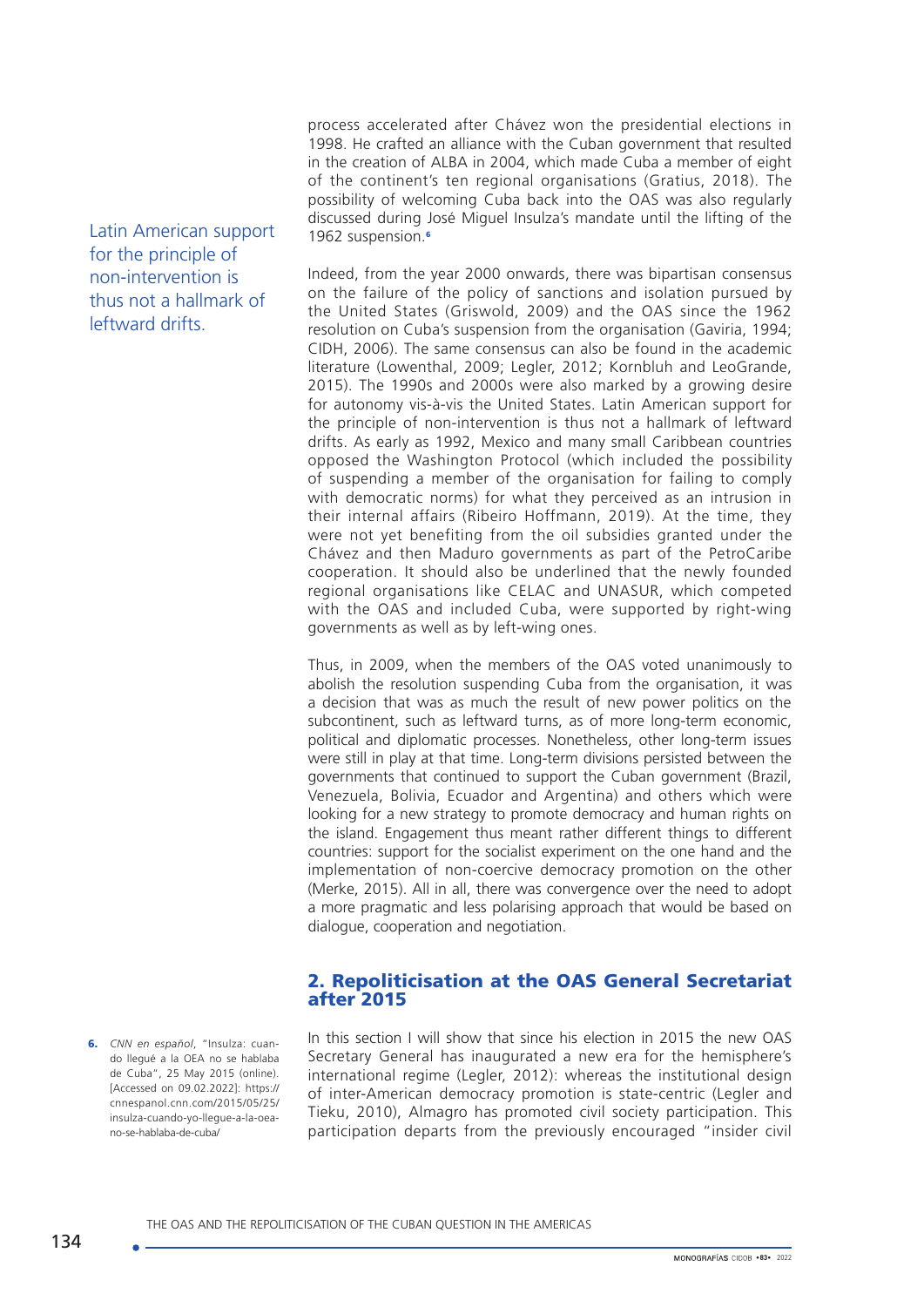society" (Smith and Korzeniewiecz, 2006) based around well-established knowledge-based NGOs and foundations focused on creating expertise that have connections to the political world. Although Luis Almagro also relies on this "insider civil society", he has opened the door to "militant, combative civil society groups" (Legler, 2012), who work to provoke the demise of authoritarian governments through different means, some of them coercive and even violent. He has also relied on conservative executives to push his agenda within the OAS, especially at the Permanent Council. How can we explain this turn of events? Into what concrete forms has it translated? Finally, what does it tell us about the leadership of the Secretary General and the OAS as an international organisation?

#### *The re-emergence of Cold War discourse*

When Almagro was elected Secretary General of the OAS, few expected his mandate to become a crusade against certain Latin American governments. Almagro himself puts special emphasis on the need for dialogue and negotiation:

We are also living in a world of uncertainty in which power is expressed in the most diverse and increasingly less conventional ways, in which we must advance a positive agenda to help the OAS rise to the occasion and prevent the Hemisphere from relapsing into Cold War practices, which we must avoid by every means. To do so, we have to shore up the negotiation, mediation, and consensus-building skills of this OAS, which brings together all countries of the Hemisphere. (Excerpt from his swearing-in speech, May 26<sup>th</sup> 2015)<sup>7</sup>.

The new Secretary General even warns against "relapsing into Cold War practices" that may lead to violent confrontation at the expense of the people of the Americas. He presents himself as a diplomat intent on opening up dialogues and wary of the sanctions strategy. One of his objectives is to welcome Cuba back into the OAS;<sup>8</sup> he even stresses Cuba's capacity to bring its expertise to the continent's development agenda. Where Venezuela is concerned, Almagro very clearly positions himself against the sanctions diplomacy implemented by the United States, as it hinders the necessary dialogue between different sectors of the society.<sup>9</sup> He thus proposed to work with all countries "without exceptions" and "put an end to unnecessary fragmentations" (Gaudan, 2015).

Nonetheless, less than a year into his first mandate, the Secretary General started acting in a way which contradicted his early speeches. He put pressure on Nicolás Maduro's government to allow OAS observers to attend the Venezuelan elections, which took place in December 2015. He openly supported the Venezuelan opposition. And he publicly insulted Maduro, calling him a "*dictadorzuelo*". So marked was the change that his former mentor, José Mujica, sent him an open letter, making clear that their political paths had diverged too much to keep working together.<sup>10</sup> Three years later, Luis Almagro was expelled from the Frente Amplio.<sup>11</sup> In 2017 and especially 2018, he began developing a new discourse about Cuba, reformulating some of the tropes of the Cold War era, especially those put forward by Latin American governments and which led to Cuba's suspension from the OAS12.

- 7. Luis Almagro, « Towards an OAS for the 21st century », May, 26th, 2015, Remarks by the Secretary General of the Organization of American States (OAS), Luis Almagro Lemes, on the occasion of his inauguration [https://](https://www.oas.org/en/media_center/press_release.asp?sCodigo=S-009/15) [www.oas.org/en/media\\_center/](https://www.oas.org/en/media_center/press_release.asp?sCodigo=S-009/15) [press\\_release.asp?sCodigo=S-009/15](https://www.oas.org/en/media_center/press_release.asp?sCodigo=S-009/15)
- 8. *El País* (Uruguay) "OEA debe hacer mea culpa por haber expulsado a Cuba", May 27th 2015 (online). [Accessed on 09.02.2022]: [https://](https://www.elpais.com.uy/informacion/almagro-oea-debe-mea-culpa-haber-expulsado-cuba.html) [www.elpais.com.uy/informacion/](https://www.elpais.com.uy/informacion/almagro-oea-debe-mea-culpa-haber-expulsado-cuba.html) [almagro-oea-debe-mea-culpa-haber](https://www.elpais.com.uy/informacion/almagro-oea-debe-mea-culpa-haber-expulsado-cuba.html)[expulsado-cuba.html](https://www.elpais.com.uy/informacion/almagro-oea-debe-mea-culpa-haber-expulsado-cuba.html)
- 9. See his interview "Luis Almagro: 'Cuba puede aportar mucho a la OEA'", *El Comercio*, March 21st 2015 (online). [Accessed on 09.02.2022]: [https://www.](https://www.elcomercio.com/actualidad/entrevista-luisalmagro-cuba-secretario-oea.html) [elcomercio.com/actualidad/entrevis](https://www.elcomercio.com/actualidad/entrevista-luisalmagro-cuba-secretario-oea.html)[ta-luisalmagro-cuba-secretario-oea.](https://www.elcomercio.com/actualidad/entrevista-luisalmagro-cuba-secretario-oea.html) [html](https://www.elcomercio.com/actualidad/entrevista-luisalmagro-cuba-secretario-oea.html)
- 10. See: [subrayado.com.uy/](subrayado.com.uy/pelea-almagro-y-mujica-provoca-renuncia-asesores-la-oea-n51064; the open letter can be found here: https://www.facebook.com/unetvhn/posts/149704630042407) [pelea-almagro-y-mujica-provoca](subrayado.com.uy/pelea-almagro-y-mujica-provoca-renuncia-asesores-la-oea-n51064; the open letter can be found here: https://www.facebook.com/unetvhn/posts/149704630042407)[renuncia-asesores-la-oea-n51064;](subrayado.com.uy/pelea-almagro-y-mujica-provoca-renuncia-asesores-la-oea-n51064; the open letter can be found here: https://www.facebook.com/unetvhn/posts/149704630042407)  [the open letter can be found here:](subrayado.com.uy/pelea-almagro-y-mujica-provoca-renuncia-asesores-la-oea-n51064; the open letter can be found here: https://www.facebook.com/unetvhn/posts/149704630042407)  [https://www.facebook.com/unetvhn/](subrayado.com.uy/pelea-almagro-y-mujica-provoca-renuncia-asesores-la-oea-n51064; the open letter can be found here: https://www.facebook.com/unetvhn/posts/149704630042407) [posts/149704630042407](subrayado.com.uy/pelea-almagro-y-mujica-provoca-renuncia-asesores-la-oea-n51064; the open letter can be found here: https://www.facebook.com/unetvhn/posts/149704630042407)9
- 11. *CNN en español*, "Luis Almagro es expulsado del Partido Frente Amplio en Uruguay", December 15th 2018 (online). [Accessed on 09.02.2022]: [https://cnnespanol.cnn.](https://cnnespanol.cnn.com/2018/12/15/almagro-expulsado-frente-amplio-uruguay-partido/) [com/2018/12/15/almagro-expulsado](https://cnnespanol.cnn.com/2018/12/15/almagro-expulsado-frente-amplio-uruguay-partido/)[frente-amplio-uruguay-partido/](https://cnnespanol.cnn.com/2018/12/15/almagro-expulsado-frente-amplio-uruguay-partido/)
- 12. I have selected all of Luis Almagro's official speeches and press releases on the Cuban situation and I have added his more general speeches (general statements, statements on Venezuela, speeches on democracy and the inter-American democratic system) in which Cuba is mentioned, as they often mention Cuba's negative influence on the hemisphere (29 speeches in total). I have taken into consideration both his official speeches (available on the OAS website) and press releases, as well as his speeches in other kinds of venue. Table 1 is a short synthesis of the ideas he develops in his speeches.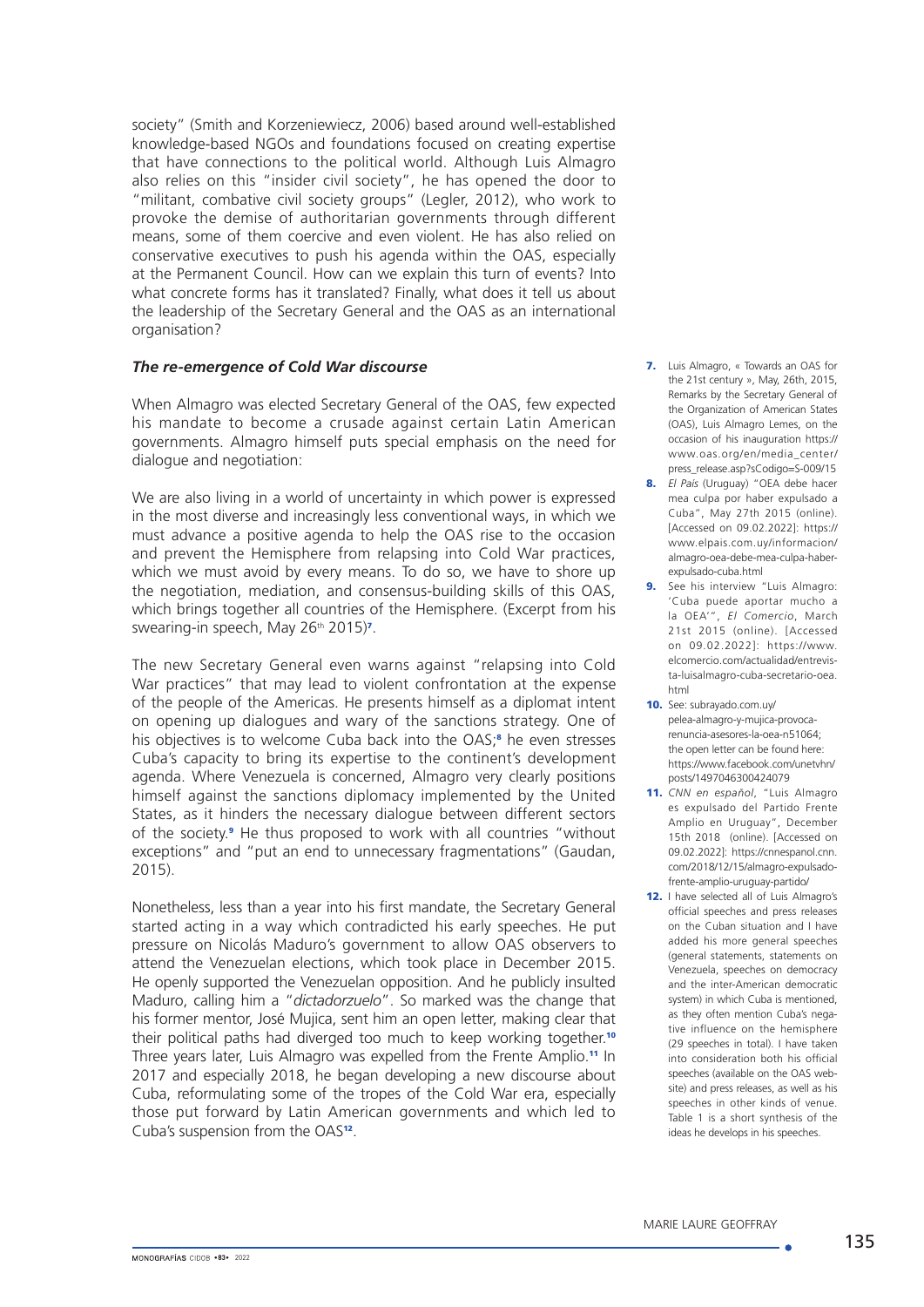| Table 1: Cuba's influence on the hemisphere according to the OAS Secretary General's speeches (2015-2021) (translat-<br>ed from the Spanish original)                                                                                                                                                                                                                                                                                                                                                       |                                                                                                                                                                                                                                                                                                                                                                                                                                                                                                                                             |                                                                                                                                                                                                                                                                                                                                                                                                                                                                                                                                                                                                                                                                                                                       |  |  |  |
|-------------------------------------------------------------------------------------------------------------------------------------------------------------------------------------------------------------------------------------------------------------------------------------------------------------------------------------------------------------------------------------------------------------------------------------------------------------------------------------------------------------|---------------------------------------------------------------------------------------------------------------------------------------------------------------------------------------------------------------------------------------------------------------------------------------------------------------------------------------------------------------------------------------------------------------------------------------------------------------------------------------------------------------------------------------------|-----------------------------------------------------------------------------------------------------------------------------------------------------------------------------------------------------------------------------------------------------------------------------------------------------------------------------------------------------------------------------------------------------------------------------------------------------------------------------------------------------------------------------------------------------------------------------------------------------------------------------------------------------------------------------------------------------------------------|--|--|--|
| <b>How Cuba is defined politically</b>                                                                                                                                                                                                                                                                                                                                                                                                                                                                      | Its effects on the hemisphere                                                                                                                                                                                                                                                                                                                                                                                                                                                                                                               | <b>Need for action</b>                                                                                                                                                                                                                                                                                                                                                                                                                                                                                                                                                                                                                                                                                                |  |  |  |
| Authoritarianism/totalitarianism<br>"Cuba is a perfect example of a captive<br>nation. The communist dictatorship not<br>only enslaves, tortures, murders, perse-<br>cutes, intimidates and forces its people<br>into exile, it also exports its totalitarian<br>practices to the rest of the region" <sup>13</sup><br>"stays in power through brute force and<br>fear" <sup>14</sup><br>"state terrorism against its citizens" <sup>15</sup>                                                               | <b>Exporting authoritarian practices</b><br>"Cuba today controls the Venezuelan<br>civilian intelligence service, as well as the<br>military intelligence service; it controls the<br>Bolivarian National Guard, as well as col-<br>ectivos, armed gangs, who are asked to<br>do the government's dirty work, shooting<br>and terrorising demonstrators" <sup>16</sup>                                                                                                                                                                      | <b>Need for confrontation</b><br>"Unfortunately, those who look the other<br>way, those who support these actions<br>by the dictatorship, are supporting this<br>violent solution, sometimes even while<br>saying that they do not support a violent<br>solution they are doing so. []<br>Permissiveness won't solve anything,<br>it has never existed in any part of the<br>world where a dictatorship has ended,<br>dictatorships end when they are con-<br>fronted and they are ended by those who<br>confront them and that is why we espe-<br>cially welcome the resolution that has<br>been approved today" <sup>17</sup>                                                                                       |  |  |  |
| <b>Human rights violations</b><br>"Cuba is the longest-lived dictatorship<br>in the Americas, the absence of rights<br>is flagrant. They call themselves a dicta-<br>torship of the proletariat, but in reality it<br>is a dictatorship against the proletariat<br>and against the workers, where the basic<br>right of independent unionisation does<br>not exist and forms of forced labour per-<br>sist, some of which we have denounced<br>within the framework of medical mis-<br>sions" <sup>18</sup> | <b>Creates polarisation and violence</b><br>"When there is a dictatorship, it is com-<br>pletely dysfunctional in the rest of the<br>hemisphere" <sup>19</sup><br>"dictatorships are the origin and the root<br>cause of polarisation in this hemisphere" 20<br>"Cuba is a "central lab" of "destabilisa-<br>tion"21<br>"their old methodology of exporting<br>polarisation and bad practices to essen-<br>tially finance, support and promote<br>political and social conflict" <sup>22</sup>                                              | Need to fight back<br>"In democracy, we still have the need to<br>seek mechanisms to fight impunity, and<br>to confront phenomena and bad prac-<br>tices that threaten the preservation of<br>human rights, such as organised crime,<br>drug trafficking and corruption" <sup>23</sup><br>"The responsible path for Venezuela<br>is that of R2P, the irresponsible path is<br>that of Hands Off Venezuela. Today, we<br>have to ask for all hands on Venezuela,<br>because we have to solve the most<br>important humanitarian crisis that the<br>continent has ever had"                                                                                                                                             |  |  |  |
| <b>Economic failure</b><br>"the clearest and most pathetic example<br>of political, economic, social and pro-<br>ductive failure. Complete destruction<br>of the productive apparatus, complete<br>destruction of the economic variables and<br>complete destruction of the full exercise<br>of sovereignty by the people" <sup>24</sup>                                                                                                                                                                    | Use of Venezuela for Cuban purposes<br>There is an "occupation army in<br>Venezuela" <sup>25</sup><br>"The Cubans have been intervening in<br>Venezuela for years. It is the only mili-<br>tary intervention that has ever happened<br>in that country. The Cubans are a para-<br>site that keeps sucking on the carcass of<br>Venezuela's dead economy" <sup>26</sup>                                                                                                                                                                      | Drive Cuba out of Venezuela<br>"For too long the Cuban dictator-<br>ship has enjoyed impunity; the OAS is<br>working to put an end to this state of<br>affairs"27                                                                                                                                                                                                                                                                                                                                                                                                                                                                                                                                                     |  |  |  |
| <b>Organised crime and drug trafficking</b><br>"The Cuban dictatorship was the first to<br>make the state work according to the<br>logic of drug trafficking. It came out of a<br>very Cuban methodology, finding 6 or 7<br>scapegoats, including war heroes such as<br>General Ochoa" <sup>28</sup>                                                                                                                                                                                                        | <b>Organised crime and drug trafficking</b><br>"Corruption, crimes against humanity<br>and drug trafficking, that is the complete<br>dictatorial combo of the Venezuelan dic-<br>tatorship. It was not even invented by the<br>Venezuelan dictatorship, the origin is the<br>Cuban dictatorship, those old leftovers of<br>the Cuban dictatorship were introduced<br>into the logic of the 21st century in a<br>process that we could call the "thou-<br>sand steps", for the installation of the<br>Venezuelan dictatorship" <sup>29</sup> | <b>Organised crime and elections</b><br>"What does drug trafficking and organ-<br>ised crime mean in political terms? It<br>means money, money that is pumped<br>into the democratic system and then<br>pierces it like gruyère cheese. If there is<br>one thing I would like to do more than<br>anything else in the world, it is to go after<br>Bolivarian money in every campaign in<br>the hemisphere, from Canada to Tierra<br>del Fuego. It is what would clean up the<br>political systems of the hemisphere the<br>most, what would generate the best con-<br>ditions for the functioning of democracy,<br>to clean up that money pumped into<br>campaigns and political activities for all<br>those years"30 |  |  |  |

Cold war discourses about Cuba have been marked by five characteristics: 1. an emphasis on the Cuban government's ideology (Marxist–Leninist) and its incompatibility with representative democracy; 2. a focus on the violations of human rights and due process: 3. the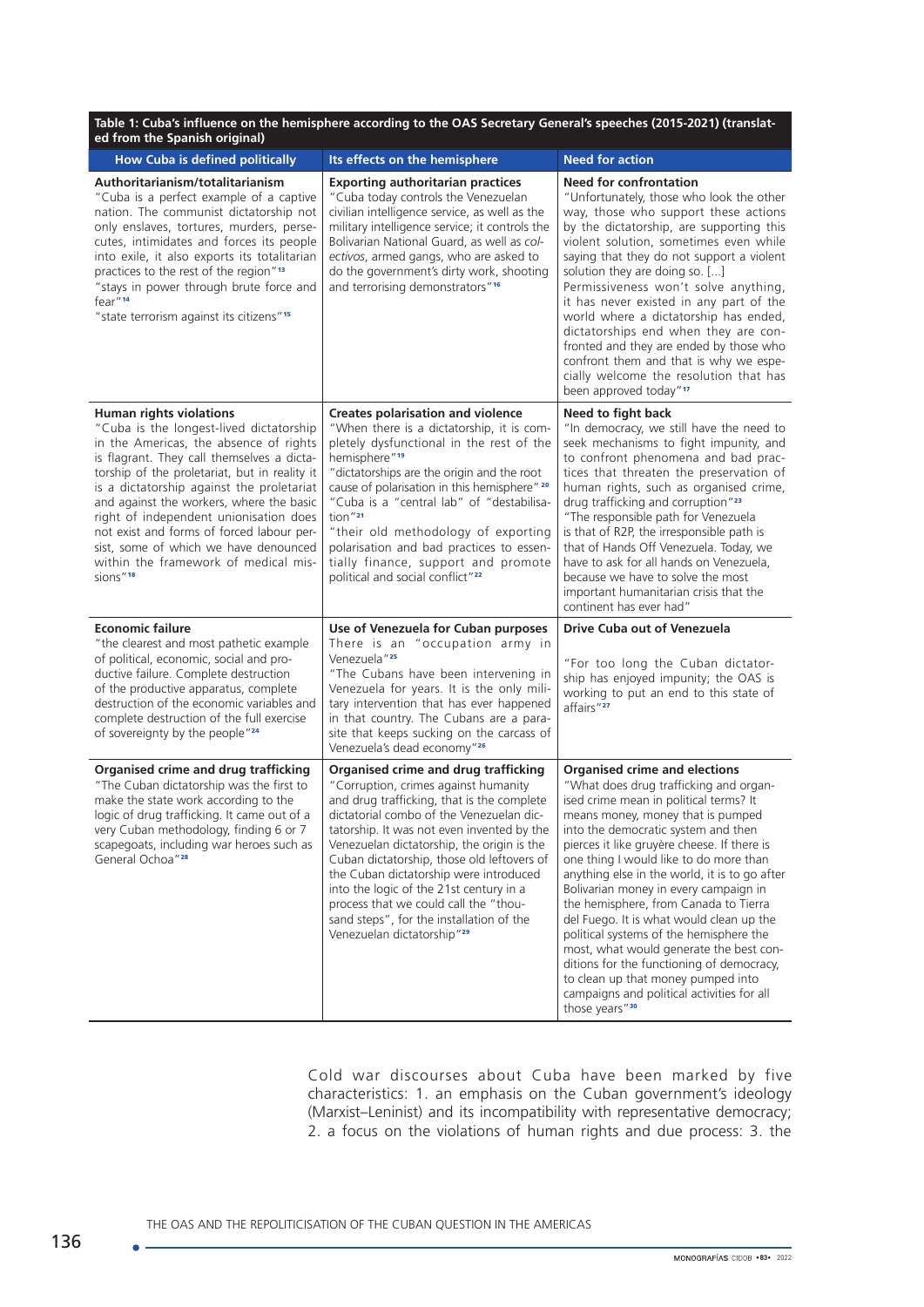idea that Cuba was a Soviet proxy and not an autonomous communist regime; 4. the idea that the mere existence of the Cuban regime posed a security threat to the hemisphere, as the Cuban government was exporting its Revolution abroad and supporting Soviet-led communist expansion; 5. the fact that social policies were needed to steer state action towards reformism and prevent revolutionary dynamics (and especially to undermine Cuban communist propaganda and agitation). These views led to Cuba's exclusion from the OAS, as we saw in the first part of this chapter, but they also led to the promotion of the Alliance for Progress. Anti-communism and the focus on security went hand in hand with a reflection on the social roots of political upheavals and the need to bridge the gap between the rich and the poor.

Luis Almagro's speeches about Cuba only feature three of these five dimensions. Interestingly enough, those that are ignored are the ideological and social dimensions. Indeed, no mention is made of repudiating the Marxist-Leninist ideology and the social underpinnings of revolutionary warfare in Latin America are not addressed, meaning the political debates are ignored that took place at the time and which still have bearing on contemporary Latin American politics. On the contrary, the three other characteristics of Cold War discourses about Cuba (Cuba as a human rights violator, as a Soviet proxy and as a security threat) are reformulated and combined with new elements. In Table 1, I have arranged all the aspects of the Secretary General's speeches since he took office in 2015 into three categories: the way he defines the Cuban regime, the effects this regime is deemed to have on the hemisphere and the way to deal with them.

As we can see, the Cuban political regime is defined as "dictatorial", "authoritarian" and "totalitarian". It is relevant to point this out because the notion of authoritarianism has become hegemonic in social sciences and expertise because of the intense controversies, ideological inconsistencies and strategic uses of the notion of totalitarianism for Cold War purposes (Traverso, 1998; Guilhot, 2005). Cuba is singled out as a "perfect example of a captive nation", "the longest-lived dictatorship" and the first one to be based on drug trafficking.

The threat posed by the Cuban regime, another Cold War trope, is also put to the forefront. It builds on old discourses (Cuba as a threat to democracy, human rights and security) but with two new components. First, Cuba is deemed to be exporting bad practices that lead to social conflict, specifically repression and propaganda. From this perspective, the contemporary political polarisation of the Americas (stemming from many different dynamics, including fascist, racist, populist and religious ones) is simply and purely ascribed to Cuba. Secondly, the Cuban regime is now seen as a threat to security, not only because it is deemed to be exporting its know-how in terms of social repression, but also corruption, drugs trafficking and organised crime. From that perspective, only leftist regimes seem to be prone to having their states penetrated by these dark networks. Emblematic cases like Mexico under Enrique Peña Nieto, Colombia under Alvaro Uribe and Honduras under Juan Orlando Hernandez are simply disregarded. Thus, in this view, Cuba is not only defined as an authoritarian regime per se, but also as a regime with a strong and malign influence on other Latin American countries – it endangers the whole hemisphere and creates the need for a specific regional response. Particular emphasis is placed on the criminal nature

- 13. "Luis Almagro : 'Cuba es un ejemplo perfecto de nación cautiva'", Radio Television Marti, July 16th 2019 (online). [Accessed on 10.02.2022]: [https://www.radiotelevisionmarti.](https://www.radiotelevisionmarti.com/a/luis-almagro-cuba-sigue-siendo-una-amenaza-a-los-derechos-humanos/242744.html) [com/a/luis-almagro-cuba-sigue-sien](https://www.radiotelevisionmarti.com/a/luis-almagro-cuba-sigue-siendo-una-amenaza-a-los-derechos-humanos/242744.html)[do-una-amenaza-a-los-derechos-hu](https://www.radiotelevisionmarti.com/a/luis-almagro-cuba-sigue-siendo-una-amenaza-a-los-derechos-humanos/242744.html)[manos/242744.html](https://www.radiotelevisionmarti.com/a/luis-almagro-cuba-sigue-siendo-una-amenaza-a-los-derechos-humanos/242744.html)
- 14. Speech at the United Nations about Cuban political prisoners, New York, Oct. 16th 2018.
- 15. [https://www.dw.com/es/](https://www.dw.com/es/almagro-acusa-a-cuba-de-terrorismo-de-estado-contra-sus-ciudadanos/a-57021304
) [almagro-acusa-a-cuba-de-terro](https://www.dw.com/es/almagro-acusa-a-cuba-de-terrorismo-de-estado-contra-sus-ciudadanos/a-57021304
)[rismo-de-estado-contra-sus](https://www.dw.com/es/almagro-acusa-a-cuba-de-terrorismo-de-estado-contra-sus-ciudadanos/a-57021304
)[ciudadanos/a-57021304](https://www.dw.com/es/almagro-acusa-a-cuba-de-terrorismo-de-estado-contra-sus-ciudadanos/a-57021304
)
- 16. Speech at the inauguration of the new academic year in Santiago de Chile, June 9th 2020.
- 17. Speech at the Permanent Council on the political situation in Venezuela, Washington D.C., Dec. 9th 2020.
- 18. Speech at IDEA: presidential dialogue: "Latin America, now or never ?", Washington D.C., Nov. 17th 2020.
- 19. Speech at the presentation of the book De*recho Internacional de la Democracia, Washington D.C.*, Sept. 29th 2020 (online). [Accessed on 24.02.2022]: [https://www.oas.org/](https://www.oas.org/es/acerca/discurso_secretario_general.asp?sCodigo=20-0061) [es/acerca/discurso\\_secretario\\_gene](https://www.oas.org/es/acerca/discurso_secretario_general.asp?sCodigo=20-0061)[ral.asp?sCodigo=20-0061](https://www.oas.org/es/acerca/discurso_secretario_general.asp?sCodigo=20-0061)
- 20. Speech at the forum "Defensa de la democracia en las Américas", Miami, May 5th 2021.
- 21. Speech at the forum "Defensa de la democracia en las Américas", Miami, May 5th 2021.
- 22. Press release, 16 October 2019 (online). [Accessed on 10.02.2022]: [https://www.oas.org/](https://www.oas.org/en/media_center/press_release.asp?sCodigo=E-081/19) [en/media\\_center/press\\_release.](https://www.oas.org/en/media_center/press_release.asp?sCodigo=E-081/19) [asp?sCodigo=E-081/19](https://www.oas.org/en/media_center/press_release.asp?sCodigo=E-081/19)
- 23. Speech at the conference on organised crime, Miami, Oct. 23rd 2018.
- 24. Speech at the forum "Defensa de la democracia en las Américas", Miami, May 5th 2021.
- 25. This formulation has been heavily quoted by journalists in media outlets, by experts from think tanks and by activists. See, for instance, Infobae, July 19th 2017 (online). [Accessed on 10.02.2022]: [https://www.infobae.](https://www.infobae.com/america/eeuu/2017/07/19/luis-almagro-ante-el-senado-de-los-eeuu-venezuela-es-el-pais-mas-corrupto-del-continente-toda-la-estructura-del-estado-esta-tomada-por-el-narcotrafico/) [com/america/eeuu/2017/07/19/](https://www.infobae.com/america/eeuu/2017/07/19/luis-almagro-ante-el-senado-de-los-eeuu-venezuela-es-el-pais-mas-corrupto-del-continente-toda-la-estructura-del-estado-esta-tomada-por-el-narcotrafico/) [luis-almagro-ante-el-senado-de](https://www.infobae.com/america/eeuu/2017/07/19/luis-almagro-ante-el-senado-de-los-eeuu-venezuela-es-el-pais-mas-corrupto-del-continente-toda-la-estructura-del-estado-esta-tomada-por-el-narcotrafico/)[los-eeuu-venezuela-es-el-pais-mas](https://www.infobae.com/america/eeuu/2017/07/19/luis-almagro-ante-el-senado-de-los-eeuu-venezuela-es-el-pais-mas-corrupto-del-continente-toda-la-estructura-del-estado-esta-tomada-por-el-narcotrafico/)[corrupto-del-continente-toda-la](https://www.infobae.com/america/eeuu/2017/07/19/luis-almagro-ante-el-senado-de-los-eeuu-venezuela-es-el-pais-mas-corrupto-del-continente-toda-la-estructura-del-estado-esta-tomada-por-el-narcotrafico/)[estructura-del-estado-esta-tomada](https://www.infobae.com/america/eeuu/2017/07/19/luis-almagro-ante-el-senado-de-los-eeuu-venezuela-es-el-pais-mas-corrupto-del-continente-toda-la-estructura-del-estado-esta-tomada-por-el-narcotrafico/)[por-el-narcotrafico/](https://www.infobae.com/america/eeuu/2017/07/19/luis-almagro-ante-el-senado-de-los-eeuu-venezuela-es-el-pais-mas-corrupto-del-continente-toda-la-estructura-del-estado-esta-tomada-por-el-narcotrafico/). But the OAS transcript of Luis Almagro's speech at the Senate hearing does not mention it. See: Statement of OAS Secretary General Luis Almagro to U.S. Senate Hearing on Venezuela, July 9th 2017 (online). [Accessed on 10.02.2022]: [https://www.oas.](https://www.oas.org/en/media_center/press_release.asp?sCodigo=S-020/17) [org/en/media\\_center/press\\_release.](https://www.oas.org/en/media_center/press_release.asp?sCodigo=S-020/17) [asp?sCodigo=S-020/17](https://www.oas.org/en/media_center/press_release.asp?sCodigo=S-020/17)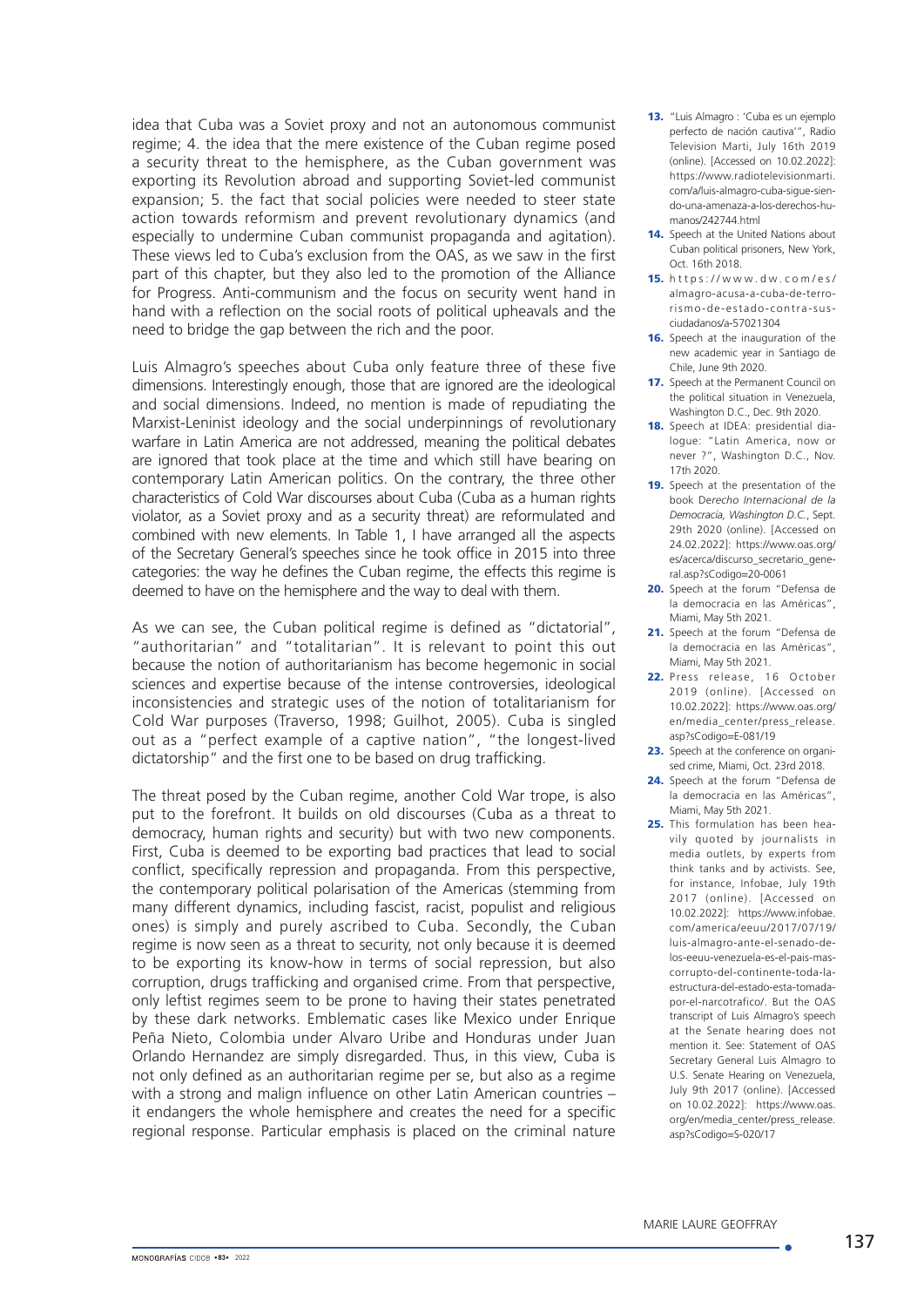of the Cuban government's activities and their exportation to Venezuela. The Cuban government is explicitly presented as responsible for the present political and economic crisis in the country, while the Venezuelan government is conceived as a puppet of the Cuban government, which recalls the Cold War trope that Cuba was a Soviet proxy.

As a result, political and diplomatic coexistence is presented as undesirable and strong action as necessary. At the core of this vision is the idea that you cannot negotiate with dictatorships, as this would be both immoral and inefficient (Clemens, 2011). In Luis Almagro's terms, coexistence is equivalent to "permissiveness" or "looking away".<sup>31</sup> He argues that these policies fail to put an end to dictatorships and that "confrontation" is the only way to achieve this. In his discourse, confrontation is presented as a set of institutional solutions to put pressure on authoritarian regimes' elites, but he does not completely rule out the possibility of an external intervention, albeit within the confines of international law.<sup>32</sup>

Interestingly, the Secretary General presents the policy of confrontation as the only legitimate path, even though these types of policy have been criticised for their inconsistency and inefficiency. Indeed, scholars and experts have shown that sanctions have often disproportionately hit the people, rather that the elite and the government (Kuntz and Jackson, 1994; AAWH, 1997; Napier, 2010). They have also demonstrated that sanctions and isolation do not lead to regime change (Fontaine and Ratliff, 2000; Borer and Bowen, 2007). Finally, they have pointed out that these politics have also had an adverse effect on security in the US and the wider hemisphere (Pape, 1997; Clemens, 2011; Russo and Haney, 2012). On the contrary, research has shown that a less ambitious strategy, focused on policy change rather than on regime change can achieve results (Jentleson, 2006; Bach, Espach and Rosenau, 2017). How can we then explain the Secretary General's confrontational stance and his emphasis on coercive diplomacy?

### **Explaining the Secretary General's newfound confrontational stance**

Different explanations have been given for the Secretary General's unexpected change, but thus far none seem very convincing. First, Almagro has been accused of siding with Donald Trump in order to keep the US Congress funding for the OAS, as Trump wanted to slash funds for multilateral organisations (Shifter and Raderstorf, 2017). I believe this argument is misleading. Almagro's tougher stance on Venezuela began in autumn 2015, thus pre-dating Trump's election (November 8th 2016) by more than a year. However, Trump's policy on Cuba and Venezuela can rightly be seen as key in reinforcing Luis Almagro's stance on both issues *after* his first moves, with priority for dealing with Venezuela given to the OAS rather than to other regional institutions (Palestini, 2021).

Another hypothesis suggests that Almagro comes from a rather conservative political background and has a tendency to change sides on certain issues (Marcetic, 2019). This would explain his recent repositioning. This is an interesting hypothesis, but it needs refining. Indeed, between 2010 and 2015, Almagro has generally acted in harmony with José Mujica's government. His record on human rights defence was already

- 26. "Cuba en Venezuela, la conquista del siglo XXI", CASLA Institute, Washington D.C., June 9th 2020.
- 27. "Cuba en Venezuela, la conquista del siglo XXI", CASLA Institute, Washington D.C., June 9th 2020.
- 28. Conference on the interamerican system of human rights (Boston University), Oct. 30th 2020.
- 29. Conference on the interamerican system of human rights (Boston University), Oct. 30th 2020.
- 30. Speech at the forum "Defensa de la democracia en las Américas", Miami, May 5th 2021.
- 31. "No es con permisividad, jamás ha existido en ninguna parte del mundo que se haya terminado una dictadura, las dictaduras se terminan cuando son confrontadas y son terminadas por quienes las confrontan y por eso saludamos especialmente la resolución que ha sido aprobada hoy": (online). [Accessed on 10.02.2022]: [https://www.oas.org/es/acerca/](https://www.oas.org/es/acerca/discurso_secretario_general.asp?sCodigo=20-0081) [discurso\\_secretario\\_general.](https://www.oas.org/es/acerca/discurso_secretario_general.asp?sCodigo=20-0081) [asp?sCodigo=20-0081](https://www.oas.org/es/acerca/discurso_secretario_general.asp?sCodigo=20-0081)
- 32. *DW,* "OAS chief: 'Military intervention' in Venezuela cannot be ruled out", September 15th 2018 (online). [Accessed on 10.02.2022]: [https://www.dw.com/en/oas-chief](https://www.dw.com/en/oas-chief-military-intervention-in-venezuela-cannot-be-ruled-out/a-45496823)[military-intervention-in-venezuela](https://www.dw.com/en/oas-chief-military-intervention-in-venezuela-cannot-be-ruled-out/a-45496823)[cannot-be-ruled-out/a-45496823.](https://www.dw.com/en/oas-chief-military-intervention-in-venezuela-cannot-be-ruled-out/a-45496823) After the media picked up his quote, Luis Almagro repeatedly said he had been misquoted and/ or misunderstood. At the same time, another interview in *Americas Quarterly* revealed that he would not disagree with an intervention if it took place within the limits of international law: "Luis Almagro: Venezuela cannot become another Rwanda", *Americas Quarterly*, September 20th 2018 (online). [Accessed on 10.02.2022]: [https://](https://www.americasquarterly.org/article/luis-almagro-venezuela-cant-become-another-rwanda/) [www.americasquarterly.org/article/](https://www.americasquarterly.org/article/luis-almagro-venezuela-cant-become-another-rwanda/) [luis-almagro-venezuela-cant-beco](https://www.americasquarterly.org/article/luis-almagro-venezuela-cant-become-another-rwanda/)[me-another-rwanda/](https://www.americasquarterly.org/article/luis-almagro-venezuela-cant-become-another-rwanda/)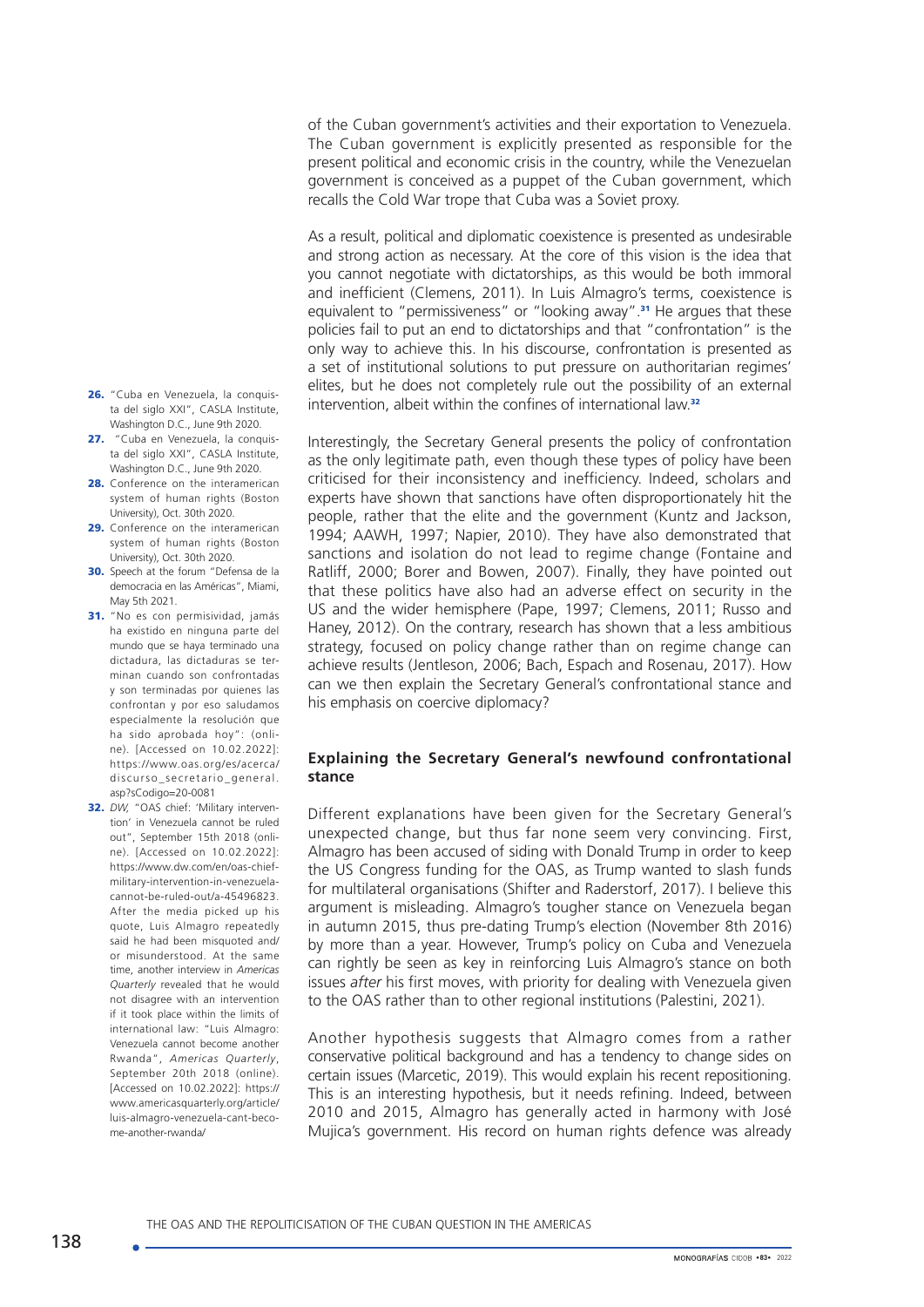notable at the time he became OAS Secretary General and he worked to confront the legacy of Uruguay's dictatorial past, advocating in favour of refugees and supporting the decriminalisation of marijuana, all moves associated with more progressive leanings. It is true that Almagro emerged from a rightist political tradition, as he first joined the Uruguayan Foreign Service as a member of the National Party (a broad centre-right to rightwing coalition). Further study would be needed of this early political socialisation to understand the extent to which it was downplayed during Almagro's mandate under the Frente Amplio and how it re-emerged when he became OAS Secretary General, but that is beyond the scope of this paper.

Rather, I argue that the Secretary General's activism in the Venezuelan case and then his interactions with Cuban exiles are key to understanding his new stance on Cuba. Luis Almagro's first involvement was in the resolution of the Venezuelan crisis. At the time, his stance on Venezuela was softer than the Obama administration's, which inflicted sanctions on top Venezuelan officials in order to protest against human rights violations in Cuba in March 2015.<sup>33</sup> He took a more active role at the end of 2015, when he voiced concern about the upcoming legislative elections, and then in 2016, after President Maduro manoeuvred to constrain and marginalise the new majority at the National Assembly after his party lost the December 2015 elections. Almagro's conflictive stance was surprising, given his former political credentials and the polarisation in Latin America over the Venezuela crisis, but his more radical approach aligned with the majority of OAS members. Stefano Palestini (2021) explains the unexpected 2017 OAS sanctions as the consequence of the alignment of preferences between MERCOSUR (and its two strongest states, Argentina and Brazil) and the US (Palestini, 2021). Palestini writes that threats to democracy posed by incumbents are rarely sanctioned, especially when they take place in powerful states like Venezuela. But in 2017 the political context had changed in the Americas. Indeed, some of the more powerful countries in the hemisphere had either elected or re-elected right-wing presidents (Enrique Peña Nieto in Mexico [2012], Mauricio Macri in Argentina [2015], Donald Trump in the United States [2016], Michel Temer in Brazil after Dilma Rousseff's impeachment [2016]), and the Lima Group had managed to build a wide coalition of countries: 12 at first (Argentina, Brazil, Canada, Chile, Colombia, Costa Rica, Guatemala, Honduras, Mexico, Panama, Paraguay and Peru), then 15 (with Haiti, Guyana and Santa Lucia) and finally 19 (with the US, Barbados, Jamaica and Granada). These countries supported the group's attempts to find a solution to the Venezuelan political crisis by trying to broker a deal between the opposition and Maduro's government. In this continental context, although Luis Almagro's activism was notable (open support given to Leopoldo López for instance), his position was in line with those of the majority of the governments of the hemisphere. However, this position progressively evolved and became much more confrontational as his discourse over Venezuela went far beyond a condemnation of the breach of the political order and began to stigmatise all progressive governments in the region.

I argue that this more confrontational stance correlates with the place Cuban exiles have managed to carve out for their perspectives at the OAS. Luis Almagro's first moves with regard to Cuba took place in a

The Secretary General's activism in the Venezuelan case and then his interactions with Cuban exiles are key to understanding his new stance on Cuba.

33. "'Deeply concerned' Obama imposes sanctions on Venezuelan officials", *The Guardian*, March 9th 2015 (online). [Accessed on 10.02.2022]: https://www.theguardian.com/world/2015/mar/09/ obama-venezuela-security-threatsanctions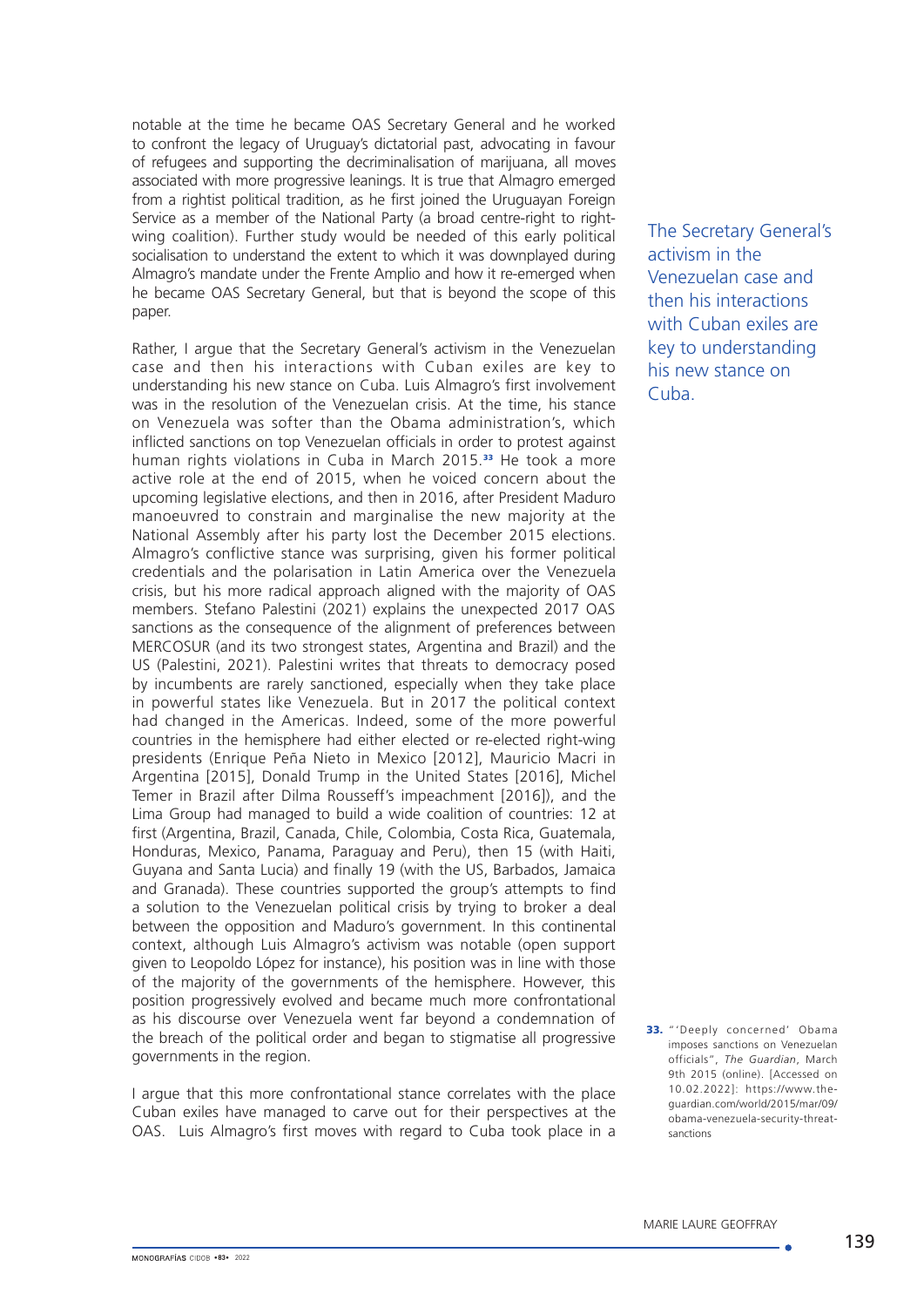Almagro's first official speech on Cuba, at the United Nations on October 16th 2018, specifically mentions that Cuba has been exporting methods of repression and specific political know-how to Latin America.

34. "Speech on Cuban political prisoners", October 16th 2018, United Nations. [http://www.oas.org/es/](http://www.oas.org/es/acerca/discurso_secretario_general.asp?sCodigo=18-0091) [acerca/discurso\\_secretario\\_general.](http://www.oas.org/es/acerca/discurso_secretario_general.asp?sCodigo=18-0091) [asp?sCodigo=18-0091](http://www.oas.org/es/acerca/discurso_secretario_general.asp?sCodigo=18-0091) 35. Ibid.

context in which exiled Cubans had built a new discursive framework for understanding the Cuban regime as the mother of all evils (i.e. as the force responsible for most political turmoil) in Latin America, and especially responsible for the Venezuelan crisis. This discourse builds on existing credible evidence that high-ranking Cuban officials are advising the Venezuelan government on many state issues such as defence and security, electoral matters and political institutions (see the reports and publications by CASLA, 2019; FHRC, 2019; and Werlau, 2019). This discourse is crafted so as to make the Cuban government the origin of the Venezuelan social and political crisis, thus stripping Nicolás Maduro of political agency and responsibility.

Despite being an interpretation that is highly contested, Almagro's first official speech on Cuba, at the United Nations on October 16th 2018, specifically mentions that Cuba has been exporting methods of repression and specific political know-how to Latin America.<sup>34</sup> In other speeches, Almagro states that witnesses have mentioned that they saw and/or heard Cuban officials during their detention – and sometimes poor treatment – following the 2018 protests in Nicaragua and on many different occasions in Venezuela.<sup>35</sup> He thus endorsed the interpretation provided by both Venezuelan and Cuban exiles, that is, that the Cuban issue is intrinsically connected to the Venezuelan one and more broadly that progressive governments all tend to become dictatorships. Evidence shows that this endorsement can be linked to Luis Almagro's regular interactions with the exile community and the lack of counter-discourse.

#### **The role of the Cuban exile organisations at the OAS**

Civil society had already carved itself a space at OAS before Luis Almagro's tenure. Canada and several other countries, including the US, were especially intent on opening the OAS up to civil society organisations and since 1998 they have been granted observer status at the Permanent Council and offered a space to share their perspectives at the new Summits of the Americas (Shamsie, 2000). As I underlined earlier, the civil society involved was mostly what Smith and Korzeniewiecz (2006) have called an "insider civil society", in other words, civil society organisations with relatively strong connections to the political world and legitimate resources, expertise and know-how that are intent on co-building and co-implementing the guidelines delineated by the organisation.

Luis Almagro has inaugurated a new era for civil participation at OAS. Although he still relies on "insider civil society", he has opened the door to more "militant, combative civil society groups" (Legler, 2012). In the Cuban case the two are interconnected due the specific characteristics of Cuban American networks, which encompass both political actors (congressmen, senators, governors) and civil society actors (NGOs and foundations). Combative civil society groups are generally thought to be positioned towards the left of the political spectrum, but in this case they are mostly anti-communist think tanks and activists. These activists have been regularly invited to the OAS headquarters in Washington D.C. during Luis Almagro's mandate and he has also participated in events they have organised. He has also regularly commented on his appearances at such events on social media.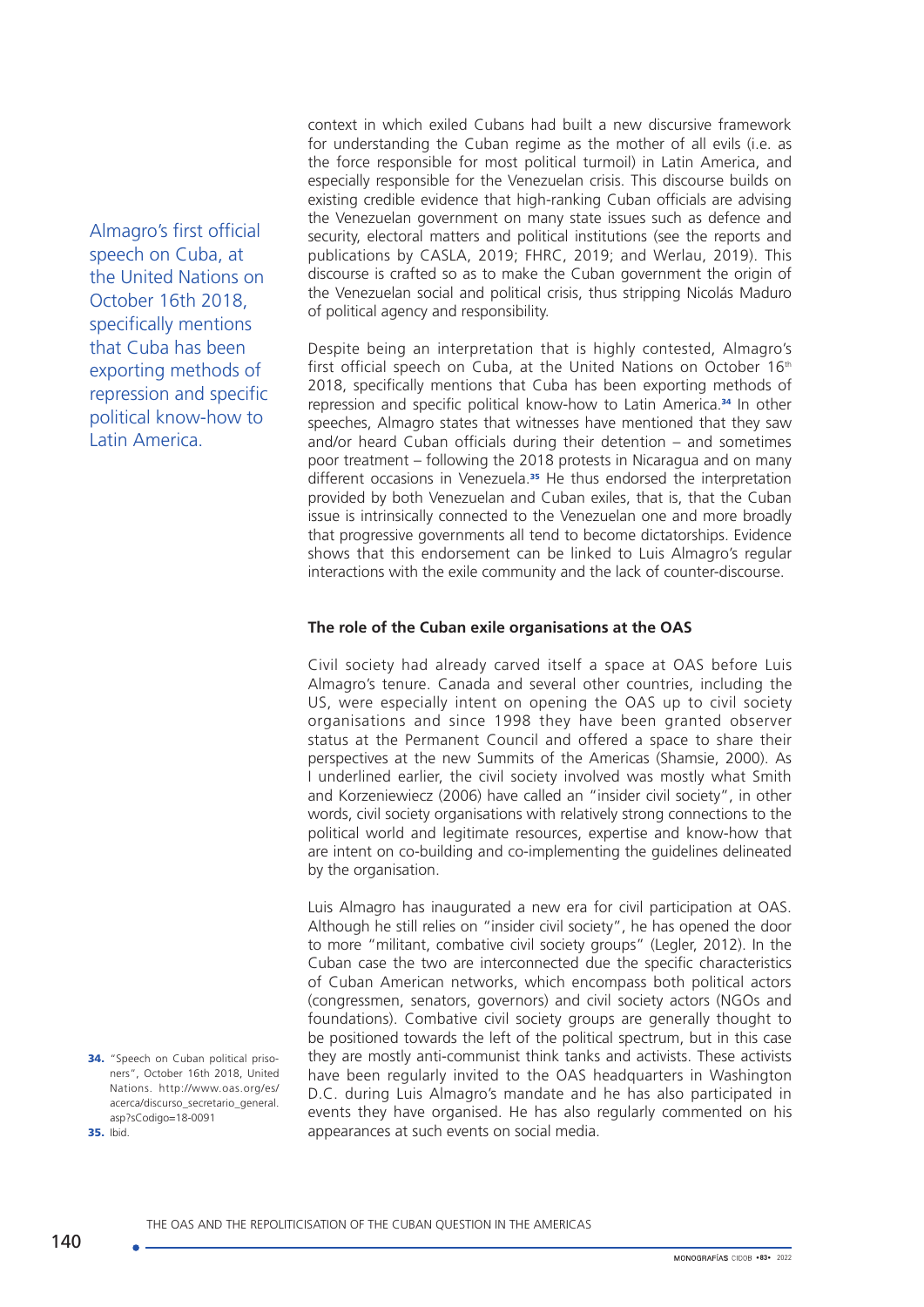| Table 2: Secretary General Luis Almagro's speeches, press releases and events relating to Cuba                           |                                                                                                                                                                                                                                                                                                                                                                                                                                                                                                                                                                                                                                                                                                                                                                                                                |                                                                                                                                                                                                                                                                                                                                                                                                       |  |  |
|--------------------------------------------------------------------------------------------------------------------------|----------------------------------------------------------------------------------------------------------------------------------------------------------------------------------------------------------------------------------------------------------------------------------------------------------------------------------------------------------------------------------------------------------------------------------------------------------------------------------------------------------------------------------------------------------------------------------------------------------------------------------------------------------------------------------------------------------------------------------------------------------------------------------------------------------------|-------------------------------------------------------------------------------------------------------------------------------------------------------------------------------------------------------------------------------------------------------------------------------------------------------------------------------------------------------------------------------------------------------|--|--|
| <b>Events/Years</b>                                                                                                      | Speeches and public statements by L. Almagro                                                                                                                                                                                                                                                                                                                                                                                                                                                                                                                                                                                                                                                                                                                                                                   | Civil society involved (including think tanks,<br>foundations and parties)                                                                                                                                                                                                                                                                                                                            |  |  |
| 2015                                                                                                                     | Tweets favourable to more opening up towards Cuba<br>(April 12th, May 26th, June 16th) <sup>36</sup>                                                                                                                                                                                                                                                                                                                                                                                                                                                                                                                                                                                                                                                                                                           |                                                                                                                                                                                                                                                                                                                                                                                                       |  |  |
| 2016                                                                                                                     |                                                                                                                                                                                                                                                                                                                                                                                                                                                                                                                                                                                                                                                                                                                                                                                                                |                                                                                                                                                                                                                                                                                                                                                                                                       |  |  |
| 2017<br>May 10<br>July 22                                                                                                | Meeting with civil society, including Cuban exiles<br>Message from Secretary General on anniversary of the<br>death of Oswaldo Paya (PR)                                                                                                                                                                                                                                                                                                                                                                                                                                                                                                                                                                                                                                                                       | Justice Cuba (with Directorio Democratico<br>Cubano)                                                                                                                                                                                                                                                                                                                                                  |  |  |
| 2018<br>Feb. 10<br>March 8<br>Sept. 28<br>Oct. 16<br>Oct. 23<br>Dec. 7                                                   | Presentation of a documentary on Oswaldo Paya<br>Message from Secretary General about the Oswaldo<br>Paya prize (PR)<br>Meeting with Cuban exile organisations<br>Speech about the crisis of political prisoners in Cuba (at<br>the UN)<br>3rd presidential debate (about organised crime in Latin<br>America<br>Speech at the first Conference on Human Rights in<br>Cuba                                                                                                                                                                                                                                                                                                                                                                                                                                     | Voice of Communism Memorial Foundation, Cuba<br>Decide<br>Asemblea de la Resistencia Cubana, Justice Cuba<br>IDEA, Catedra N. Mezerhane (Miami Dade<br>College)<br>Cubalex, Cuba Decide, M.A.R. por Cuba, Justice<br>Cuba                                                                                                                                                                             |  |  |
| 2019<br>Feb. 7<br>May 6<br>May 14<br>June 5<br>June 26<br>June 27<br>July 16<br>Aug. 22<br>Oct. 16<br>Oct. 28<br>Dec. 18 | Conference "The new Cuban constitution and the Inter-<br>American democratic charter" at the OAS<br>Conference on artistic freedom in Cuba<br>Speech about the use of Cuban doctors and the expor-<br>tation of the Cuban model<br>Endorsement of US Treasury sanctions against the<br>Cuban government<br>Forum on crimes against humanity in Cuba, Nicaragua<br>and Venezuela<br>Meeting with Cuba Decide<br>Endorsement of "captive nation" description of Cuba<br>Speech about the necessity to democratise Cuba and<br>Venezuela<br>Statement about the role of Cuba and Venezuela in<br>destabilising Latin America <sup>37</sup><br>Speech about the Cuban medical missions<br>Signature of the Agreement on Democracy in Cuba<br>Conference on the obscure reality behind Cuba's medi-<br>cal missions | Cubalex, Cuba Decide, Transparencia Electoral<br>América latina<br>Revista La Hora and artists<br>Cuban Defenders (press conference on crimes<br>against humanity in Cuba)<br>Casla Institute, Cuban Defenders<br>Cuba Decide, Fundacion x la democracia,<br>JuventudLAC<br>Victims of Communism Memorial Foundation<br>ODCA seminar<br>Cuba Decide, Directorio Democratico Cubano<br>Cuban Defenders |  |  |
| 2020<br>May 7<br>June 9<br>Sept. 17<br>Dec. 10                                                                           | Interview with influencer A. Otaola on his show<br>Speech about Cuban intervention in Venezuela<br>"Cuba en Venezuela, la conquista del siglo XXI" <sup>38</sup><br>IDEA: 5th presidential dialogue: "Latin America, now or<br>never?"<br>Speech about the need to fight the spread of the<br>authoritarian virus <sup>39</sup>                                                                                                                                                                                                                                                                                                                                                                                                                                                                                | "Hola Ota-Ola"<br><b>CASLA Institute</b><br>IDEA <sup>40</sup><br>Victims of Communism Memorial Foundation<br>(Conference on Human Rights and Democracy in<br>Cuba, Venezuela and Nicaragua)                                                                                                                                                                                                          |  |  |
| 2021<br>March 23<br>May 5                                                                                                | Press conference about repression in Cuba<br>Conference on the defence of democracy in the<br>Americas                                                                                                                                                                                                                                                                                                                                                                                                                                                                                                                                                                                                                                                                                                         | Cuba Decide<br>Interamerican Institute for Democracy, Radio y TV<br>Martí, Foundation for Human Rights in Cuba                                                                                                                                                                                                                                                                                        |  |  |

Scholars have already shown the critical importance of exile organisations on the crafting of US foreign policy. Quite a few studies exist on the Cuban case and testify to their importance (Haney and Vanderbush, 2005; Vanderbush, 2009; Badella, 2014; 2016). These organisations have also become very active at the OAS. Just as exiles have become regular figures at Congressional hearings, especially since the 1980s (Vanderbush, 2009), so they have become frequent attendees of the OAS General Secretariat. It is not the intention of the following section to question the right of Cuban exiles (or Venezuelan, for that

. e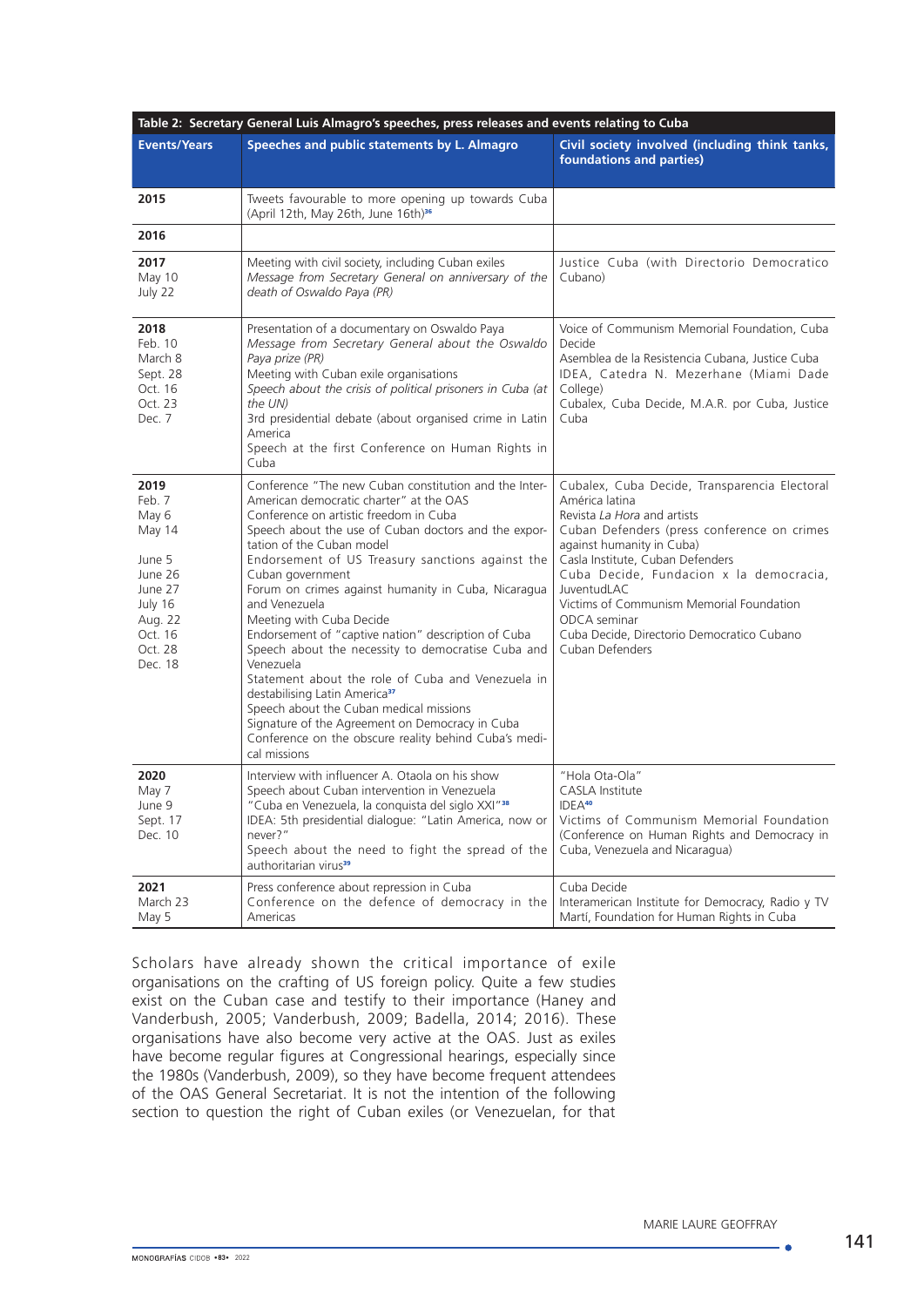There are hundreds of organisations in the Cuban diaspora whose main objective is to promote a transition process in Cuba.

- 36. Tweeted before and after he took office on May 26th.
- 37. Statement of the OAS General Secretariat, [https://www.oas.org/](https://www.oas.org/en/media_center/press_release.asp?sCodigo=E-081/19) [en/media\\_center/press\\_release.](https://www.oas.org/en/media_center/press_release.asp?sCodigo=E-081/19) [asp?sCodigo=E-081/19](https://www.oas.org/en/media_center/press_release.asp?sCodigo=E-081/19)
- 38. [https://www.oas.org/es/acer](https://www.oas.org/es/acerca/discurso_secretario_general.asp?sCodigo=20-0039)[ca/discurso\\_secretario\\_general.](https://www.oas.org/es/acerca/discurso_secretario_general.asp?sCodigo=20-0039) [asp?sCodigo=20-0039](https://www.oas.org/es/acerca/discurso_secretario_general.asp?sCodigo=20-0039)
- 39. Speeches and other documents by the Secretary General (in Spanish only), "Dia de los derechos humanos, conferencia sobre derechos humanos y democracia en Cuba, Venezuela y Nicaragua" (online). [Accessed on 24.02.2022]: [https://www.oas.org/es/acerca/](https://www.oas.org/es/acerca/discurso_secretario_general.asp?sCodigo=20-0080) [discurso\\_secretario\\_general.](https://www.oas.org/es/acerca/discurso_secretario_general.asp?sCodigo=20-0080) [asp?sCodigo=20-0080](https://www.oas.org/es/acerca/discurso_secretario_general.asp?sCodigo=20-0080)
- 40. IDEA is a network of former Latin American presidents. It is presented as bipartisan, but active members almost exclusively belong to rightwing parties.
- 41. See FIU's list of Cuban American institutions and organisations: https://cri.fiu.edu/cuban-america/ org-institutes/
- 42. Cubalex and the artists whose names appear are associated with this network, except in a more peripheral way, and their position on sanctions is less unanimous. The Cubalex association, for example, did not defend the embargo for the time it worked in Cuba and it has been inactive on this issue since the exile of 14 of its members to the United States.

matter) to be heard in such an important venue as the OAS, the purpose is to stress that only specific organisations manage to be heard.

I have put together the most exhaustive list possible of speeches and events referring to Cuban issues in which the Secretary General has participated since he took office in 2015. The aim of this table is to objectify the networks with which he has been working so as to shed light on the particular political position he has sided with. Three elements are striking here: first, the lack of either discourse or action concerning Cuba during the first two years of Luis Almagro's mandate (May 2015–May 2017) and the subsequent importance the Cuban question has acquired; second, the Secretary General's regular participation in organised civil society events; and, finally, the notably limited circles with which he has been working on this issue since 2018.

There are hundreds of organisations in the Cuban diaspora whose main objective is to promote a transition process in Cuba. An extreme minority supports the legitimacy of the Cuban government and denounces US interference in Cuban affairs. As for the others, they are split into two major positions: an anti-communist position that favours a policy of sanctions, isolation and confrontation, and an anti-authoritarian position that advocates a policy of "engagement" on the grounds that sanctions and isolation are not effective and even counterproductive (Torres, 1999; Garcia, 1996). The anti-communist position is defended by longstanding exile organisations, which are both professionalised and politicised, and which have been joined by younger activists since the 2010s (Grenier, 2018). They enjoy significant political and institutional support, both in conservative think tanks (Heritage Foundation, Fundación International para la Libertad, Voice of Communism Memorial Foundation) and in various political spaces (the city of Miami, the State of Florida, the US Congress and the State Department). The "anti-authoritarian" position is less well-represented in Florida, where it is regularly attacked and caricatured. It includes non-profit organisations (Cuba Study Group, Cuban Americans for Engagement), political parties in exile (social democrat and Christian democrat), more informal collectives organised around digital platforms (Cuba Posible, 23 y Flagler) and is upheld by think tanks such as the Brookings Institution.<sup>41</sup>

The popularity of these two positions among the Cuban diaspora has fluctuated depending on the period and the political and social events in Cuba and the United States (migration flows, diplomatic incidents, economic crises). While in the Miami enclave, anti-communism has generally remained the majority position, in spite of modulations in the 2010s the pro-engagement position was widely favoured by younger generations of Cuban Americans until the election of Donald Trump. While Trump's election led to a new degree of polarisation and a reclaiming of the anti-communist position, in general this has lost its hegemony over the past 20 years. And yet the OAS Secretary General has almost exclusively been interacting with representatives of the prosanctions position.

With the exception of the Cuban artists mentioned in the table and Cubalex (an organisation of lawyers who defend the rights of people under arrest or incarcerated), $42$  the other organisations in the table are all positioned towards the right of the political spectrum. Internationally,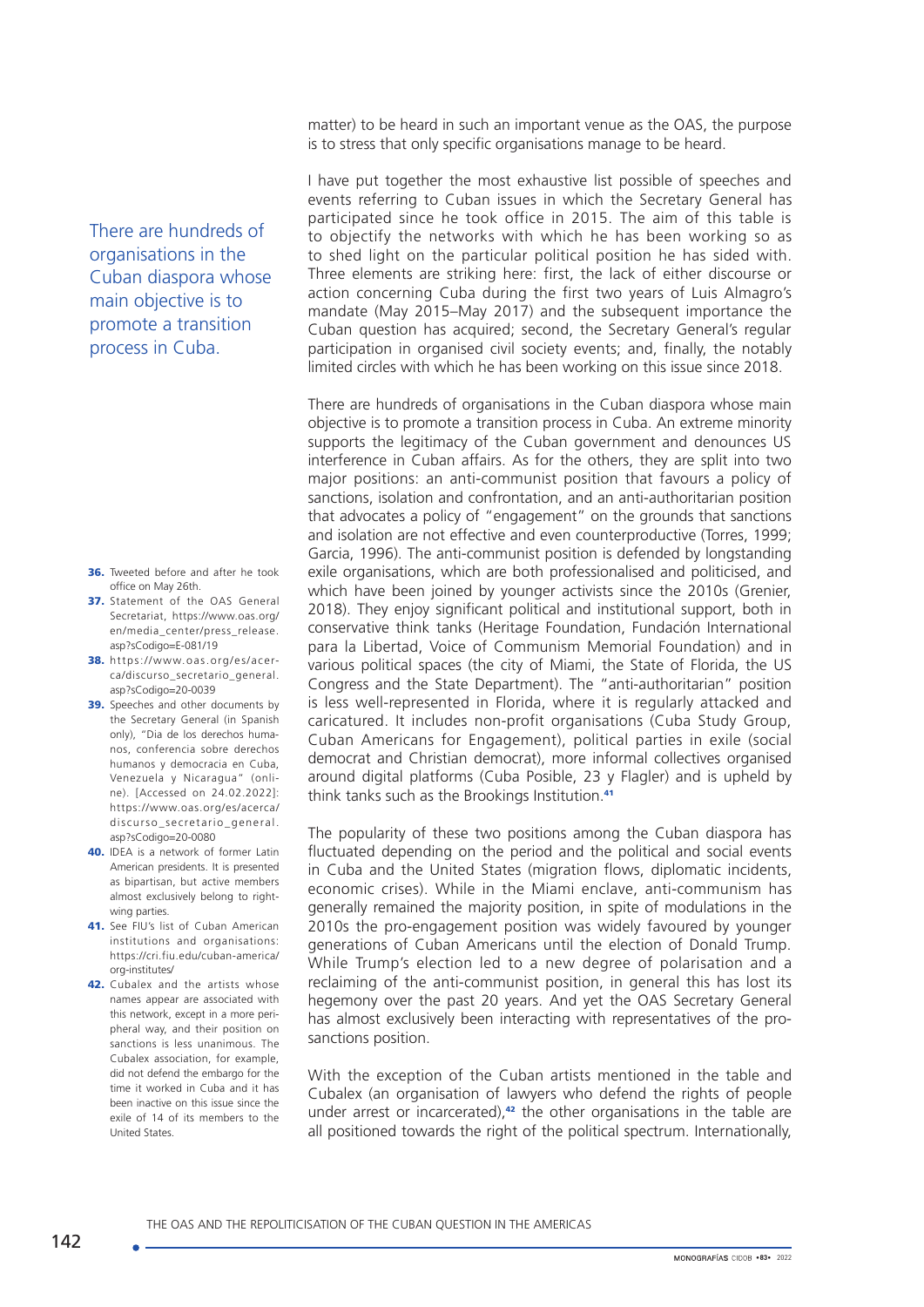they have supported or sought the support of political figures such as Donald Trump (United States), Jair Bolsonaro (Brazil), Ivan Duque (Colombia) and Jeanine Áñez (Bolivia). In terms of relations between Cuba and the United States, they all promote a policy of isolation (embargo, sanctions) and confrontation. Some of them campaigned for a "humanitarian" intervention by the US following the repression of the July 11<sup>th</sup> 2021 demonstrations.<sup>43</sup> Most promote a model of transition based primarily on criminal justice and the building of cases to be presented in national or international courts, rather than the more traditional transitional justice process of uttering the truth, building memory and crafting reconciliation. Among their models are the International Criminal Courts created for Yugoslavia and Rwanda.<sup>44</sup>

The point here is not to judge the relevance or otherwise of the position of these organisations, but to underline that they belong to the same conservative political world, with converging Cold Warrior views on handling the Cuban political situation: coercive diplomacy, lack of negotiation and a transitional justice based on criminal law. It is thus necessary to stress that despite the growing diversity of organisations and positions in the Cuban diaspora, the Secretary General has chosen to connect the OAS General Secretariat with one specific political line only. Even more surprisingly, the Secretary General has bestowed legitimacy on one of the most controversial of the Cuban exiles in Miami, Alexander Otaola, an alt-right social media influencer, by participating in his show in 2020. Otaola is particularly renowned for his histrionics, racism and systematic practice of denigrating those who do not share his positions, invariably calling them "communists"<sup>45</sup> and placing them on a "red list" (a blacklist of communists), all of which gives his show a McCarthyite air. It is also important to stress that the OAS's connection with this single political line was reinforced by the nomination of Cuban American conservative Carlos Trujillo as US ambassador to the OAS under Donald Trump.46 Indeed, Trujillo is a political ally of conservative Cuban American Florida Senator Marco Rubio, who has in turn consistently supported the most conservative leaders of Cuban exile civil society.

The relationship between the Secretary General and these exile organisations translates into very concrete consequences. As the OAS General Secretariat is prevented by the obstruction of the Cuban government from drafting reports on the human rights situation on the island, it often relies on evidence given by exiles to shape its discourse and policies on Cuba. As a result, the words they use to frame the political and human rights situation on the island are found in most of the Secretary General's speeches ("captive nation", "a state based on drug trafficking", "state terrorism", "slave labour"). Although most international NGOs (like Amnesty International and Human Rights Watch) agree that Cuba's record on human rights is problematic, their framing is quite distinct and they refuse to use those terms, which they deem false and counterproductive.<sup>47</sup>

One can therefore question the support given by an OAS Secretary General to this single political line, which goes well beyond the OAS mandate of defence of democracy and human rights. Indeed, partisan politics have consequences for the framing of possible forms of action for dealing with Cuba as well as Venezuela. The discursive support and legitimacy given by Despite the growing diversity of organisations and positions in the Cuban diaspora, the Secretary General has chosen to connect the OAS General Secretariat with one specific political line only.

- 43. Padgett, Tim. "Call for US military intervention amid Cuban protests sparks Miami exile debate, *WLRN*, 13 July 2021 (online). [Accessed on 10.02.2022]: [https://www.wlrn.](https://www.wlrn.org/news/2021-07-13/call-for-u-s-military-intervention-amid-cuba-protests-sparks-miami-exile-debate) [org/news/2021-07-13/call-for-u-s](https://www.wlrn.org/news/2021-07-13/call-for-u-s-military-intervention-amid-cuba-protests-sparks-miami-exile-debate)[military-intervention-amid-cuba-pro](https://www.wlrn.org/news/2021-07-13/call-for-u-s-military-intervention-amid-cuba-protests-sparks-miami-exile-debate)[tests-sparks-miami-exile-debate](https://www.wlrn.org/news/2021-07-13/call-for-u-s-military-intervention-amid-cuba-protests-sparks-miami-exile-debate)
- 44. See the online presentation of Justice Cuba, one of the main organisations, which intends to build cases prior to the fall of the communist regime, so as to anticipate the transition and steer the transitional justice process towards a criminal justice dynamic: [https://jus](https://justicecuba.wildapricot.org/)[ticecuba.wildapricot.org/](https://justicecuba.wildapricot.org/)
- 45. Padgett, Tim. "Can a racist demagogue be a serious defender of human rights", *WLRN*, December 3rd 2020 (online). [Accessed on 10.02.2022]: [https://www.wlrn.](https://www.wlrn.org/commentary/2020-12-03/hola-otaola-can-a-racist-demagogue-be-a-serious-defender-of-cuban-rights) [org/commentary/2020-12-03/hola](https://www.wlrn.org/commentary/2020-12-03/hola-otaola-can-a-racist-demagogue-be-a-serious-defender-of-cuban-rights)[otaola-can-a-racist-demagogue-be](https://www.wlrn.org/commentary/2020-12-03/hola-otaola-can-a-racist-demagogue-be-a-serious-defender-of-cuban-rights)[a-serious-defender-of-cuban-rights](https://www.wlrn.org/commentary/2020-12-03/hola-otaola-can-a-racist-demagogue-be-a-serious-defender-of-cuban-rights)
- 46. Klas, Mary Ellen & Patricia Mazzei "Carlos Trujillo named as US ambassador to the Organization of American States", 26 October 2017 (online). [Accessed on 10.02.2022]: [https://](https://www.tampabay.com/florida-politics/buzz/2017/10/26/carlos-trujillo-names-as-u-s-ambassador-to-oas/) [www.tampabay.com/florida-politics/](https://www.tampabay.com/florida-politics/buzz/2017/10/26/carlos-trujillo-names-as-u-s-ambassador-to-oas/) [buzz/2017/10/26/carlos-trujillo-names](https://www.tampabay.com/florida-politics/buzz/2017/10/26/carlos-trujillo-names-as-u-s-ambassador-to-oas/)[as-u-s-ambassador-to-oas/](https://www.tampabay.com/florida-politics/buzz/2017/10/26/carlos-trujillo-names-as-u-s-ambassador-to-oas/)
- 47. See for instance José Miguel Vivanco's tweet (January 11th 2021) about calling Cuba a sponsor of terrorism and his "Written testimony to the US House Western Hemisphere Committee on Cuba", July 22nd 2021, as well as Amnesty International's call (2020) for a more balanced political vision at the OAS in the wake of Luis Almagro's re-election.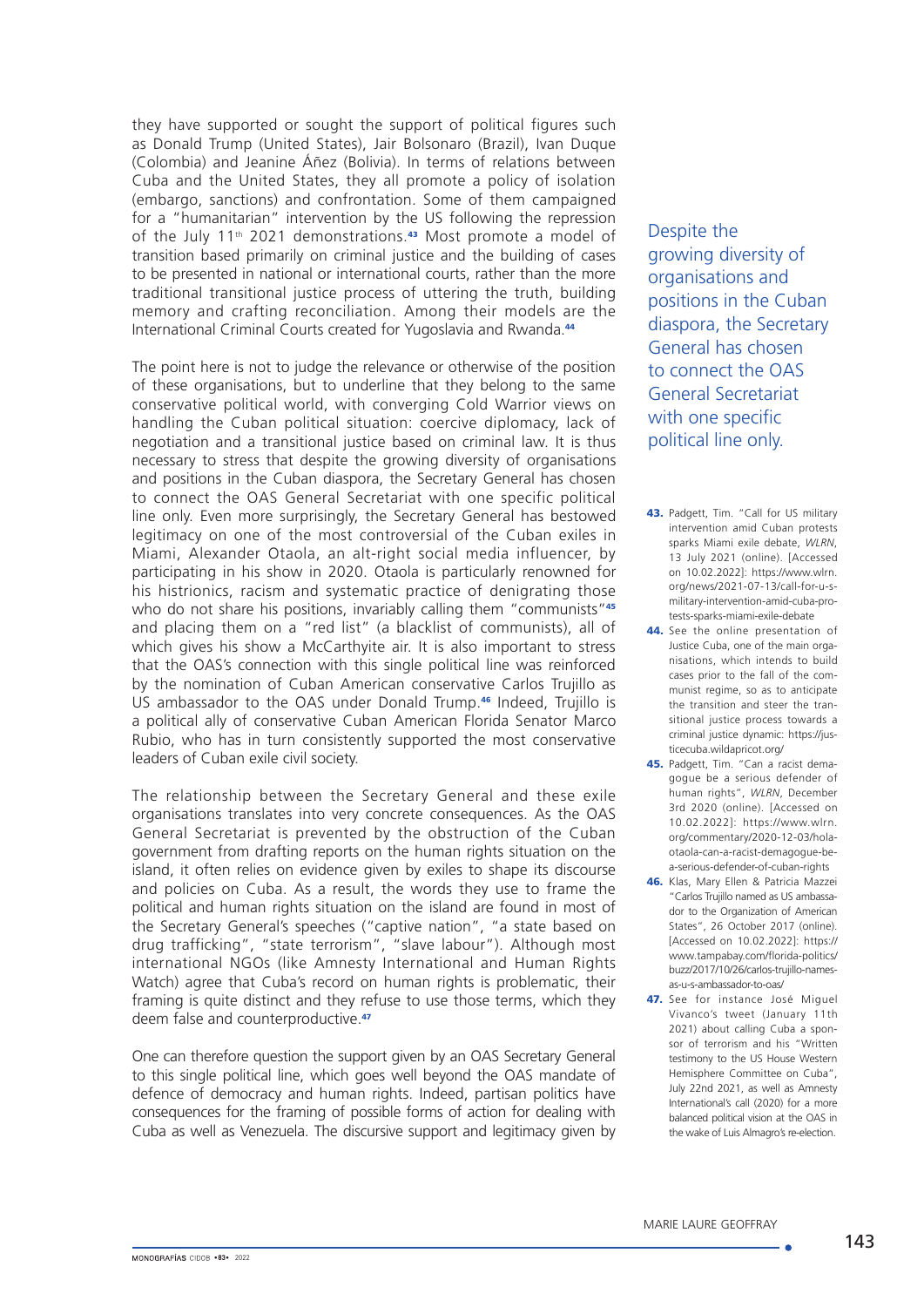The Secretary General's activism does not impact the way the Permanent Council of the OAS deals with pressing political issues in the hemisphere.

- 48. For Susanne Gratius, the return to hostile relations shows the "still hegemonic position of the United States in (the) inter-American system", in: Gardini, Gian Luca; Koschut, Simon & Andreas Falke (eds.), *Interregionalism and the Americas,* Lexington, 2018, p. 147.
- 49. Luis Almagro has been constantly working and debating with conservative parties and governments in the Americas and Europe (for instance FAES – José Maria Aznar's foundation – in Spain, ODCA – the Organization of Christian Democrats in the Americas, the new rightwing South American organisation PROSUR).
- **50.** Author's translation from the Spanish: "En la OEA estamos iluminando intencionalmente el flagelo, la terrible tragedia que significa la dictadura venezolana para los pueblos de Cuba y de Venezuela. Queremos que el mundo vea claramente los abusos cometidos por el régimen cubano en su propia isla, en Venezuela y en otros lugares del continente"*:* "Cuba en Venezuela, la conquista del siglo XXI" CASLA Institute, Washington D.C., June 9th 2020 (online). [Accessed on 24.02.2022]: [http://www.oas.org/](http://www.oas.org/es/acerca/discurso_secretario_general.asp?sCodigo=20-0039) [es/acerca/discurso\\_secretario\\_gene](http://www.oas.org/es/acerca/discurso_secretario_general.asp?sCodigo=20-0039)[ral.asp?sCodigo=20-0039](http://www.oas.org/es/acerca/discurso_secretario_general.asp?sCodigo=20-0039).

Luis Almagro – with all the social and political capital he enjoys as the OAS Secretary General – to hardline confrontational politics, sometimes verging on warmongering, once again raises questions about the autonomy of the OAS in relation to US power. Susanne Gratius (2018) has described this in her research,<sup>48</sup> and it seems all the more applicable when this same Secretary General asks for more US leadership in the organisation. But it also raises questions about OAS autonomy with regard to politicised organised interests and the ability of the General Secretariat to maintain a balanced and diplomatic position when it systematically sides with conservative political networks in the Americas and elsewhere.<sup>49</sup>

### 3. Shaping the OAS General Secretariat into a political and moral authority

This third and final part will address one of the effects of the Secretary General's stance on Cuba – and more generally Venezuela and Nicaragua – in the Americas. Very recent research (Palestini, 2021) has shown that the Secretary General's activism does not impact the way the Permanent Council of the OAS deals with pressing political issues in the hemisphere. Indeed, this activism is "neither sufficient nor necessary" for the enforcement of the Inter-American Democratic Charter. This enforcement is rather inconsistent and depends upon "the preferences of the executives of the most powerful member states" (Boniface, 2002; Palestini, 2020; 2021). I thus argue that this activism serves another purpose: that of shaping the Secretary General to be a kind of political and moral authority in the Americas with the legitimacy to distinguish between good and bad democratic practices and between good democratic government and bad authoritarian rule, thus contributing to granting (partial) autonomy to the role of Secretary General and the action of the OAS in relation to its members states (Barnett and Finnemore, 1999; 2004). It also contributes to repositioning the OAS as the major regional organisation in the Americas and returning its leadership to the US.

The following interesting excerpt from one of Almagro's speeches formulates one of his objectives as OAS Secretary General: to shed light on Cuban and Venezuela human rights abuse *with a purpose*.

We at the OAS are intentionally illuminating the terrible tragedy that the Venezuelan dictatorship imposes on the people of Cuba and Venezuela. We want the world to see clearly the abuses committed by the Cuban regime on its own island, in Venezuela and elsewhere on the continent*.* 50

These few sentences are worth analysing. Here Almagro is being clear that he is putting special emphasis on Cuba and Venezuela ("intentionally illuminating"), for "the world to see". He is also tying the two situations together: the Cuban and Venezuelan people are first presented as tragically affected by the Venezuelan dictatorship, and secondly the Cuban regime is given as responsible for abuse committed in Cuba, in Venezuela and in other parts of the continent. The Secretary General's objective here is first and foremost to expose what is presented as a tragic situation, to communicate it to the "world". In doing so, he is also assigning responsibilities in moral and political terms to the Cuban and Venezuela governments.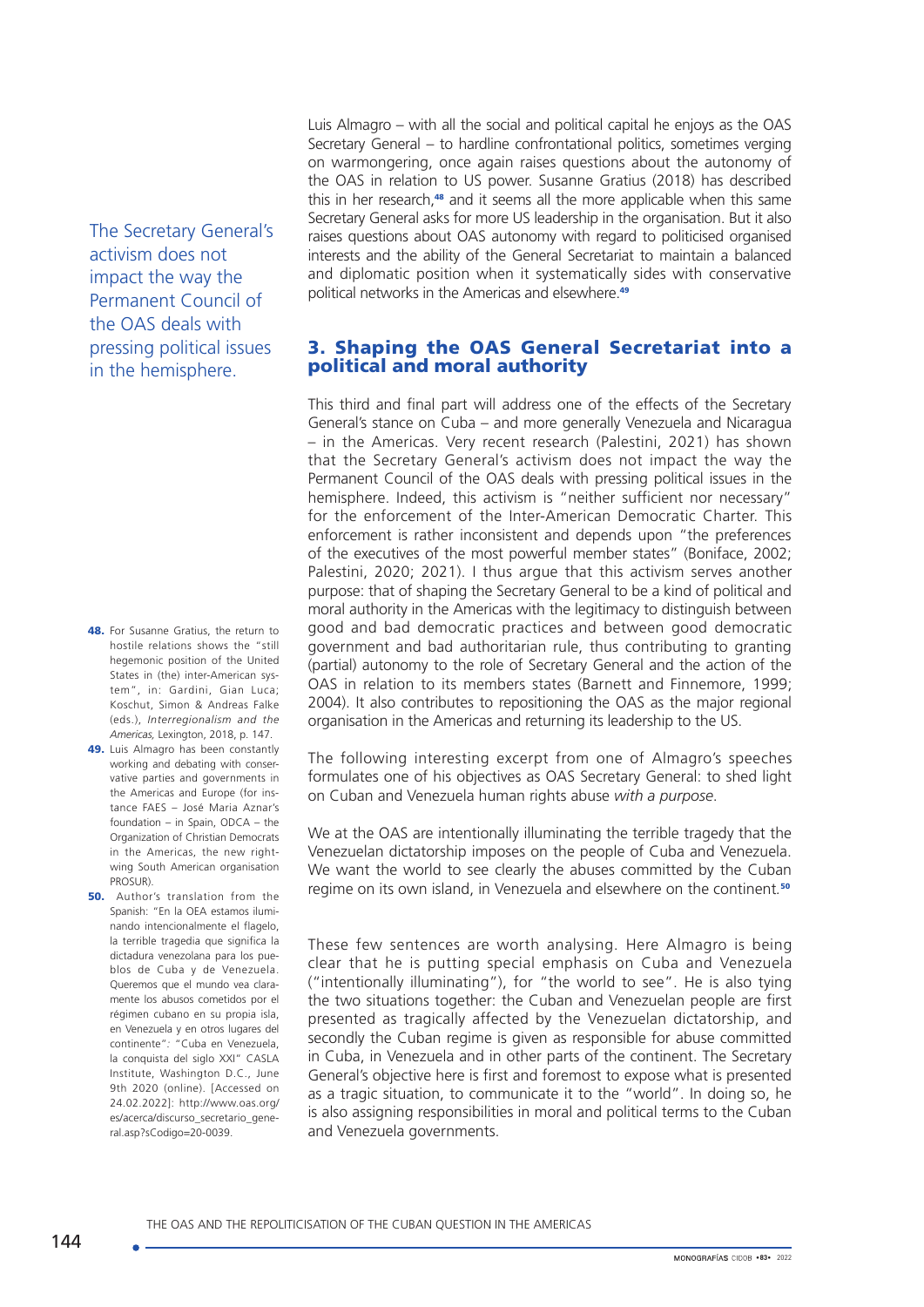Luis Almagro's purpose is twofold: he seeks both to delegitimise the Cuban and Venezuelan governments *and* to stage that delegitimation in order to steer the OAS towards a new role – as an arbiter of democracy and human rights in the Americas. The opposition between the way José Miguel Insulza understood his function as Secretary General and the way Luis Almagro understands it is very telling.

There is one thing that will not change: this is a body consisting of 34 states, not a supranational power. I am not the president of the OAS, nor the president of the Americas. I am the Secretary General that implements the resolutions of the Permanent Council, and this is something that no one will change.<sup>51</sup>

José Miguel Insulza presents himself as a kind of facilitator between 34 states and the legal embodiment of the decision-making process between them. He embodies the realist approach to international organisations, in which these organisations are perceived as having no autonomy of their own. On the contrary, Luis Almagro explicitly contradicted José Miguel Insulza's statement in an interview with *El Pais* in 2018, claiming that the Secretary General has "powers according to the OAS Charter, the Inter-American Democratic Charter, and Resolution 1080 for the defense of democracy, for the defense of security, and regional stability".52 He is promoting a wider and more normative interpretation of the Secretary General's mandate.<sup>53</sup>

Moreover, Luis Almagro understands the OAS as an international organisation with its own norms and principles, above and beyond the governments that form part of it.

(…) democratic states must act more to support democracy and human rights. Governments come and go. Changes are inevitable. But principles remain and the OAS continues to defend those principles. The organisation is much more than an individual, than a member state, than diplomats, than officials. Let us not forget for whom and for what the OAS has existed all this time. For what and for whom it will continue to work in subsequent decades. The peoples of the Americas. The OAS will be what the people want the OAS to be.<sup>54</sup>

In Almagro's view, the Secretary General thus embodies a kind of distinct, autonomous authority that gives voice to *the people*, not only to the member states. He thus becomes an interpreter of those voices. This justifies the occasional overlooking of internal procedures (Zamorano, 2017) in defence of a greater good, which the Secretary General, with the support of like-minded governments, must uphold.

We must never forget these principles. The geopolitical configuration formerly based on bullying and against wills has fallen apart. Today we are building a geopolitical architecture based on principles. Some will be on the side of principles, others will not. That is the logic that we have to face in the organisation and that we have been facing for a long time.<sup>55</sup>

This quote is especially interesting for two reasons. First, despite the Secretary General's constant invocation of the Inter-American Democratic Charter and other pro-democracy instruments as the best ways to defend democracy, he actually states here that his policy on that matter

- 51. Quoted in Zamorano, Patricio. "The OAS and the crisis in Venezuela: Luis Almagro in his labyrinth", Council on Hemispheric Affairs, 28 April 2017 (online). [Accessed on 10.02.2022]: [https://www.coha.org/](https://www.coha.org/the-oas-and-the-crisis-in-venezuela-luis-almagro-and-his-labyrinth/) [the-oas-and-the-crisis-in-venezuela](https://www.coha.org/the-oas-and-the-crisis-in-venezuela-luis-almagro-and-his-labyrinth/)[luis-almagro-and-his-labyrinth/](https://www.coha.org/the-oas-and-the-crisis-in-venezuela-luis-almagro-and-his-labyrinth/)
- 52. Naïm, Moisés, "Sometimes failures can also bring progress towards democracy", *El Pais*, July 3rd 2018 (online). [Accessed on 10.02.2022]: [https://english.](https://english.elpais.com/elpais/2018/06/29/inenglish/1530282967_359823.html) [elpais.com/elpais/2018/06/29/](https://english.elpais.com/elpais/2018/06/29/inenglish/1530282967_359823.html) [inenglish/1530282967\\_359823.](https://english.elpais.com/elpais/2018/06/29/inenglish/1530282967_359823.html) [html](https://english.elpais.com/elpais/2018/06/29/inenglish/1530282967_359823.html)
- 53. See: Kille (2013) on Secretaries General's leadership.
- 54. Author's translation from the Spanish original: " (…) los Estados democráticos debemos acentuar el hecho de actuar en favor de la democracia y los derechos humanos. Los gobiernos van y vienen. Los cambios son inevitables. Pero los principios permanecen y la OEA permanece defendiendo esos principios La Organización es mucho más que un individuo, que un estado miembro, que los diplomáticos, que los funcionarios. No olvidemos para quién y para qué la OEA ha existido todo este tiempo. Para qué y para quién seguirá trabajando en décadas subsecuentes. Los pueblos de las Américas. La OEA será lo que la gente quiere que la OEA sea", [http://www.oas.org/es/](http://www.oas.org/es/acerca/discurso_secretario_general.asp?sCodigo=19-0013) [acerca/discurso\\_secretario\\_general.](http://www.oas.org/es/acerca/discurso_secretario_general.asp?sCodigo=19-0013) [asp?sCodigo=19-0013](http://www.oas.org/es/acerca/discurso_secretario_general.asp?sCodigo=19-0013)
- 55. Author's translation from the Spanish original: "Nunca debemos olvidar estos principios. La configuración geopolítica que antes se armaba con base a bullying y en contra de voluntades, se desmoronó. Hoy estamos construyendo una arquitectura geopolítica con base en principios. Unos estarán de lado de los principios, otros no lo estarán. Esa es la lógica que debemos enfrentar en la Organización y que hemos enfrentado durante mucho tiempo", [http://www.oas.org/es/](http://www.oas.org/es/acerca/discurso_secretario_general.asp?sCodigo=19-0013) [acerca/discurso\\_secretario\\_general.](http://www.oas.org/es/acerca/discurso_secretario_general.asp?sCodigo=19-0013) [asp?sCodigo=19-0013](http://www.oas.org/es/acerca/discurso_secretario_general.asp?sCodigo=19-0013)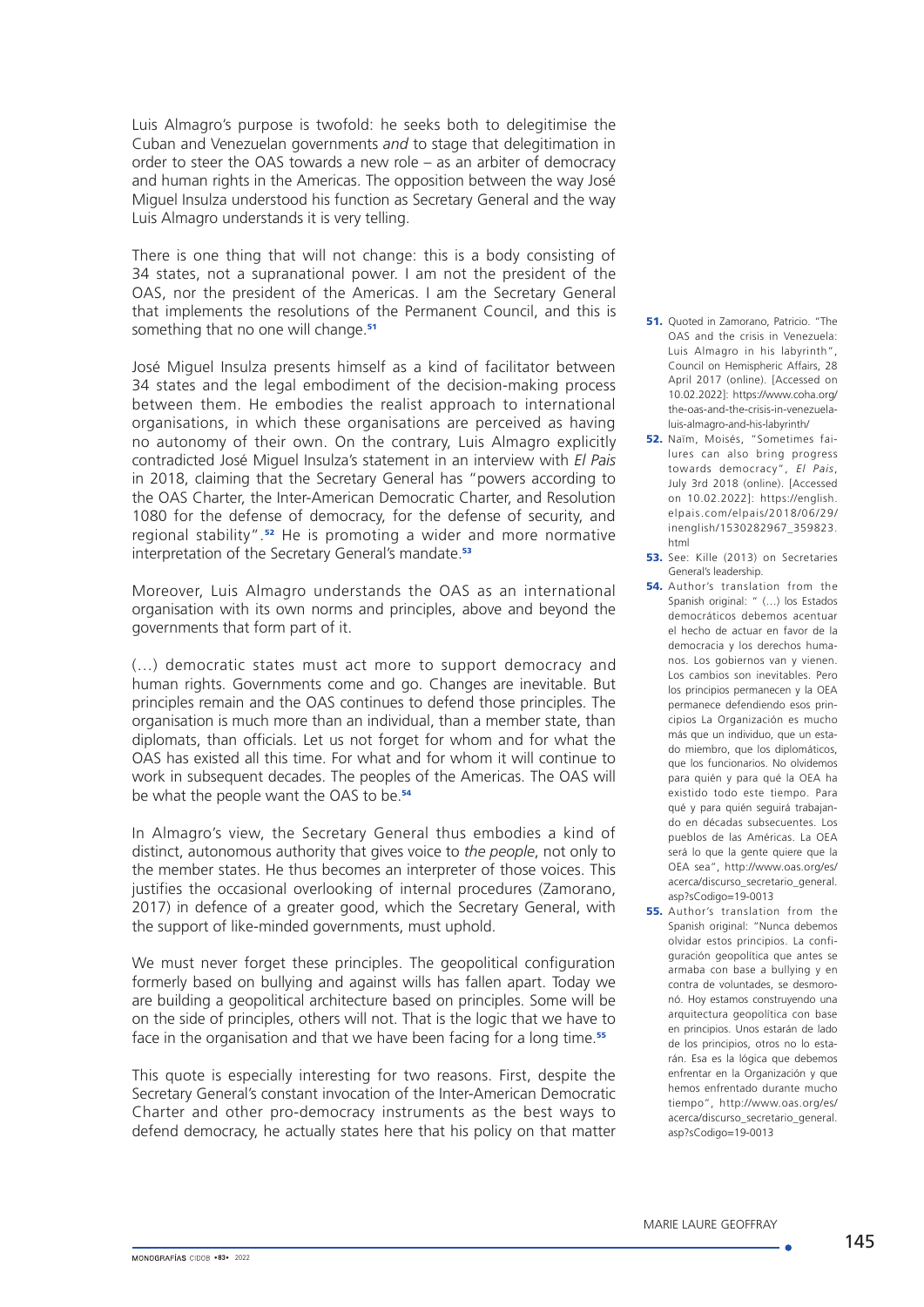There is a clear imbalance in the importance given to democratic backsliding, which is conditioned by the political leaning of the governments concerned.

- **56.** Almagro used this dichotomy to describe his fight for human rights in this interview: Ordoñez, Franco. "Uruguayan diplomat makes OAS a player, again", *McClatchy*, March 13th 2016 (online). [Accessed on 10.02.2022]: https://www.mcclatchydc.com/news/nation-world/ world/article65423642.html
- 57. Author's translation from the Spanish original: "Nos vamos a ceder un ápice en nuestra lucha contra las dictaduras. Si les gusta a todos muy bien y si no le gusta a nadie, muy bien también*"*. Reelection speech, [http://www.oas.](http://www.oas.org/es/acerca/discurso_secretario_general.asp?sCodigo=20-0030) [org/es/acerca/discurso\\_secretario\\_](http://www.oas.org/es/acerca/discurso_secretario_general.asp?sCodigo=20-0030) [general.asp?sCodigo=20-0030](http://www.oas.org/es/acerca/discurso_secretario_general.asp?sCodigo=20-0030)
- **58.** Author's translation from the Spanish original: "Nuestros informes han estado basados siempre en hechos, nosotros no emitimos opinión, no tenemos opinión política, no podemos tener opinión política, no somos ideológicos*".* Speech at the presentation of the book *Derecho International de la democracia*, Washington D.C., Sept. 29th, 2020.
- **59.** "Almagro : Election would lead Venezuela to 6 more years of dictatorship", *Miami Herald*, January 21st 2018.

has much more to do with the building of power politics: "a geopolitical architecture", with those who will "be on the side of principles" and "those who will not". Moreover, he presents the struggle for democracy and human rights as a black or white set of two alternatives.<sup>56</sup> Here, the "principles" are presented as universal and the opposition between those who will defend them and the others as a moral divide between a good side (morally unquestionable) and a bad side (prone to "bullying"). This logic justifies ongoing action, which is presented as a kind of crusade that he proposes to carry out with or without approval:

We will not retreat an inch in our fight against dictatorships. If everybody likes it, fine, and if nobody likes it, fine too.<sup>57</sup>

In that sense, there is a blatant contradiction between the will to create "consensus" and support "political dialogue" (terms used in the paragraphs just before this quote) and the statement that he does not care about those who disagree with his perspectives, methods and actions. Luis Almagro here seems to be considering his job as that of a truth bearer:

Our reports have always been based on facts, we do not issue opinions, we do not have political opinions, we cannot have political opinions, we are not ideological.<sup>58</sup>

While at the same time he consistently rejects other approaches, like those that are habitual in most diplomatic activity, grounded in low-key negotiations between parties and behind closed doors.<sup>59</sup>

Nevertheless, we must mention here that other events and processes might have prompted the concern of the Secretary General. Here is a small table of relevant cases of repeated human rights abuse and attack against democracies, which are either mentioned only "in passing" in the Secretary General's communications (although they are generally addressed by the Interamerican Commission on Human Rights - IACHR) or are not addressed at all, even though they have marred the American continent's political record in recent years.

It is important to underline that the OAS Secretary General generally addresses most human rights concerns, like the Ayotzinapa murders in Mexico in 2014, the widespread social and political violence in Colombia and Peru, and journalists and community leaders' murders in Honduras and Mexico. However, there are blatant exceptions, like George Floyd's murder by the police in the US and the horrendous state of Brazilian prisons. His statements have a different weight depending on whether they are published as tweets or as Secretary General's press releases. Social violence is generally addressed in tweets, while any political processes that are responsible for that violence are mostly downplayed or ignored. Moreover, attacks on democratic institutions are unevenly addressed: Brazil and the US, which have strongly supported Luis Almagro's activism against the Cuban, Venezuelan and Nicaraguan governments, are almost completely spared from criticism. And, finally, there is a clear imbalance in the importance given to democratic backsliding, which is conditioned by the political leaning of the governments concerned. Right-wing governments (the US under Donald Trump, Brazil under Jair Bolsonaro and El Salvador under Nayib Bukele) are much less scrutinised than left-leaning governments.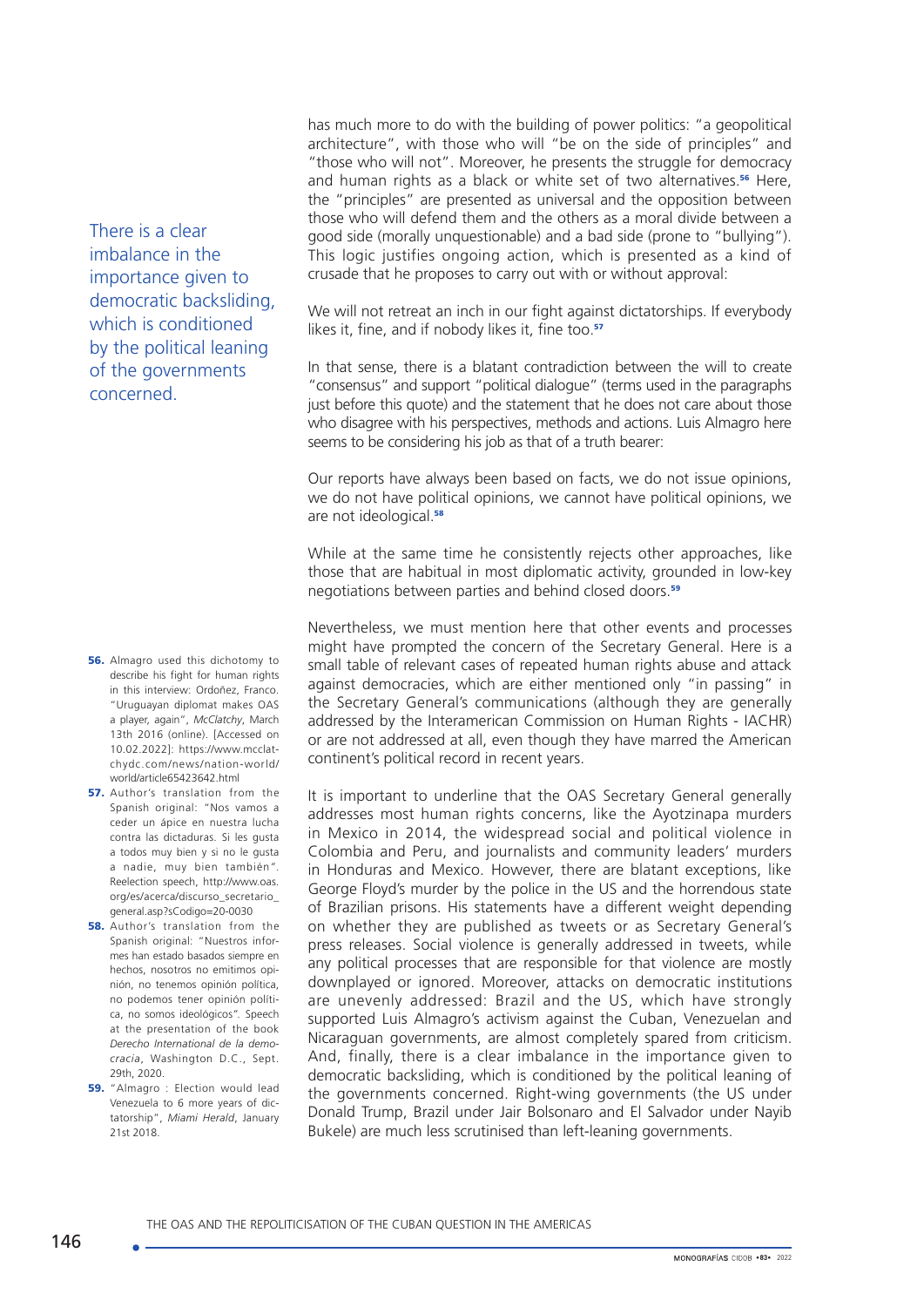| Table 3. Relevant human rights abuse or attacks on democracy with less visibility |                                                                                                                                                                                                           |                                                                                                                                                                                                                                                                                                                      |
|-----------------------------------------------------------------------------------|-----------------------------------------------------------------------------------------------------------------------------------------------------------------------------------------------------------|----------------------------------------------------------------------------------------------------------------------------------------------------------------------------------------------------------------------------------------------------------------------------------------------------------------------|
| Date &<br>country                                                                 | <b>Event</b>                                                                                                                                                                                              | <b>OAS Secretary General's public response</b>                                                                                                                                                                                                                                                                       |
| Sept. 2021<br><b>Brazil</b>                                                       | President Bolsonaro's policies on human rights and dem-<br>ocratic institutions threaten the rule of law, endanger<br>people's lives and the environment (the Amazon) <sup>60</sup>                       | No statement, no tweet.<br>Constant praise of President Bolsonaro's support for the OAS pol-<br>icy on Venezuela                                                                                                                                                                                                     |
| May 2021<br><b>El Salvador</b><br><b>July 2021</b><br><b>El Salvador</b>          | Dismissal of the Attorney General and the judges of the<br>Constitutional Chamber<br>Deportation of Mexican journalist, harassment of the media<br>and anti-transparency measures (on public information) | Statement (May 2nd 2021). No follow-up since then.<br>No statement, no tweet                                                                                                                                                                                                                                         |
| Jan. 2021<br>US                                                                   | Mob attack on US Capitol & President Trump's attempt to<br>organise an "auto-coup"                                                                                                                        | Statement (on the Capitol events only, no mention of President<br>Trump's repeated attacks on the democratic process) <sup>61</sup>                                                                                                                                                                                  |
| June 2020<br><b>US</b>                                                            | George Floyd's murder (returning police killings in the US to<br>the news)                                                                                                                                | No statement, no tweet                                                                                                                                                                                                                                                                                               |
| Oct. 2019<br><b>Bolivia</b>                                                       | Violent repression of protesters during contested electoral<br>process                                                                                                                                    | No statement against violence (press releases and tweets on the<br>electoral process and against the incumbent president)                                                                                                                                                                                            |
| Oct. 2019<br>Chile                                                                | Violent repression of protesters (including torture, sexual<br>abuse and deaths)                                                                                                                          | Statement (Oct. 24 <sup>th</sup> ) endorses IACHR's condemnation of human<br>rights violation during protests in Chile while at the same time<br>accusing the Venezuelan and Cuban governments of instigating the<br>protest. <sup>62</sup> Later public speeches supported President Piñera's actions <sup>63</sup> |
| Oct. 2019<br><b>Ecuador</b>                                                       | Violent repression of protesters                                                                                                                                                                          | Statement (Oct. 8 <sup>th</sup> ) calling for the protection of freedom of<br>expression, but which at the same time condemns protesters'<br>violence. <sup>64</sup> No condemnation of police violence. Later public<br>speeches supported President Moreno's actions <sup>65</sup>                                 |
| May 2019<br><b>Brazil</b>                                                         | Widespread violence in Brazilian prisons leading to more<br>than 60 deaths                                                                                                                                | No statement, no tweet                                                                                                                                                                                                                                                                                               |
| March 2018<br><b>Brazil</b>                                                       | Murder of activist and politician Marielle Franco                                                                                                                                                         | One tweet (March 15 <sup>th</sup> ). No follow up despite evidence of involve-<br>ment of President Bolsonaro's entourage                                                                                                                                                                                            |
| Jan. 2018<br><b>US</b>                                                            | Donald Trump signs an executive order to keep<br>Guantanamo Bay prison open despite well documented<br>violations of human rights                                                                         | No statement, no tweet (despite Feb. 23 <sup>rd</sup> 2016 tweet welcoming<br>Obama's decision to close the prison)                                                                                                                                                                                                  |

The OAS Secretary General's newfound activism has not generated new forms of institutionalisation of the democratic norm, as occurred for instance under João Clemente Soares Baena, who played a leading role in shaping resolution 1080 in 1991. There are talks around making OAS instruments more effective for defending democracy and human rights but so far no concrete steps have been taken.<sup>66</sup> Luis Almagro instead relies on the reformulation of the debate about democracy and human rights in the hemisphere, opposing "dictatorship" with "democracy" and using the OAS General Secretariat as a political platform, together with the mainstream media and the social media, in order to name and shame. By doing so, Luis Almagro has crafted new discursive power politics that have put the OAS back in the spotlight.

Although we might rejoice at the liveliness of debates about democracy within regional organisations, the OAS Secretary General's stance has in fact led to an increased polarisation within the organisation and in the Americas more generally. Within the OAS, his activism has alienated quite a few countries at the Permanent Council and created mistrust, especially on the issue of Cuba (see: Sanders, 2020b; 2021). It led, for instance, to the adjournment of a meeting 60. See: Human Rights Watch, "Brazil : Bolsonaro threatens democratic rule", September 15th 2021 (online). [Accessed on 10.02.2022]: [https://www.hrw.org/](https://www.hrw.org/news/2021/09/15/brazil-bolsonaro-threatens-democratic-rule) [news/2021/09/15/brazil-bolsonaro](https://www.hrw.org/news/2021/09/15/brazil-bolsonaro-threatens-democratic-rule)[threatens-democratic-rule](https://www.hrw.org/news/2021/09/15/brazil-bolsonaro-threatens-democratic-rule); as well as US senators' note: "Top senate democrats sound alarm on Brazil's democratic decline", September 28th 2021 (online). [Accessed on 10.02.2022]: [https://www.fore](https://www.dw.com/en/oas-chief-military-intervention-in-venezuela-cannot-be-ruled-out/a-45496823.)[ign.senate.gov/press/chair/release/](https://www.dw.com/en/oas-chief-military-intervention-in-venezuela-cannot-be-ruled-out/a-45496823.) [top-senate-democrats-sound-alarm](https://www.dw.com/en/oas-chief-military-intervention-in-venezuela-cannot-be-ruled-out/a-45496823.)[on-brazils-democratic-decline-and](https://www.dw.com/en/oas-chief-military-intervention-in-venezuela-cannot-be-ruled-out/a-45496823.)[creeping-authoritarianism-under](https://www.dw.com/en/oas-chief-military-intervention-in-venezuela-cannot-be-ruled-out/a-45496823.)[president-bolsonaro-](https://www.dw.com/en/oas-chief-military-intervention-in-venezuela-cannot-be-ruled-out/a-45496823.)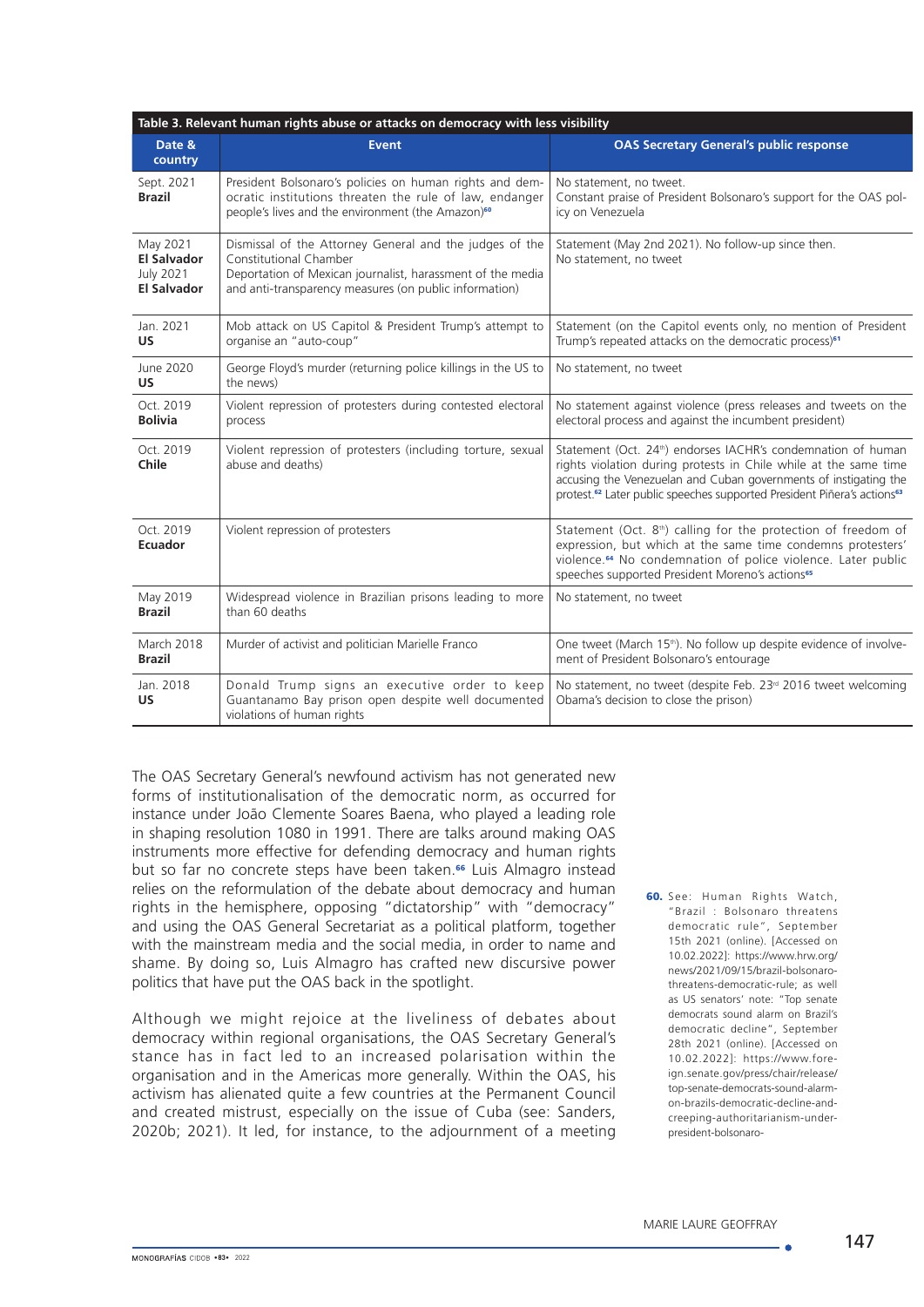Institutional mechanisms remain in place that de facto limit the General Secretary's powers when the representatives of OAS member states reject the direction in which he is taking the organisation.

- 61. OAS press release, E-001/21, January 6th, 2021.
- 62. OAS press release, C-088/19, October 24th, 2019.
- 63. del Pino, José Maria. "El secretario general de la OEA defendio a Sebastian Piñera y acuso a Cuba y a Venezuela por las protestas en Chile", El Clarin, January 9th 2020 (online). [Accessed on 10.02.2022]: [https://www.clarin.com/mundo/](https://www.clarin.com/mundo/secretario-general-oea-defendio-sebastian-pinera-acuso-cuba-venezuela-protestas-chile_0_Y5-Wx_KL.html) [secretario-general-oea-defendio](https://www.clarin.com/mundo/secretario-general-oea-defendio-sebastian-pinera-acuso-cuba-venezuela-protestas-chile_0_Y5-Wx_KL.html)[sebastian-pinera-acuso-cuba-vene](https://www.clarin.com/mundo/secretario-general-oea-defendio-sebastian-pinera-acuso-cuba-venezuela-protestas-chile_0_Y5-Wx_KL.html)[zuela-protestas-chile\\_0\\_Y5-Wx\\_](https://www.clarin.com/mundo/secretario-general-oea-defendio-sebastian-pinera-acuso-cuba-venezuela-protestas-chile_0_Y5-Wx_KL.html) KI html
- 64. OAS press release, E-078/19, October 8th 2019.
- 65. El Universo, "Luis Almagro felicita a Ecuador por aislar las protestas sociales", October 30th 2019 (online). [Accessed on 10.02.2022]: [https://www.youtube.com/](https://www.youtube.com/watch?v=w8A8DSxtVk4) [watch?v=w8A8DSxtVk4](https://www.youtube.com/watch?v=w8A8DSxtVk4)
- 66. See the propositions mentioned in the introduction, for instance. Eduardo Gamarra, Professor of Political Science at FIU, also mentioned during that conference José Miguel Insulza asked for a report about possible early warning mechanisms that would allow better assessment of the threats and thresholds around democratic backsliding. But to his knowledge the report has never really been discussed or implemented.
- 67. [https://www.reuters.com/world/](https://www.reuters.com/world/americas/latin-americas-resurgent-left-caribbean-spurn-us-policy-cuba-2021-08-02/) [americas/latin-americas-resurgent](https://www.reuters.com/world/americas/latin-americas-resurgent-left-caribbean-spurn-us-policy-cuba-2021-08-02/)[left-caribbean-spurn-us-policy](https://www.reuters.com/world/americas/latin-americas-resurgent-left-caribbean-spurn-us-policy-cuba-2021-08-02/)[cuba-2021-08-02/](https://www.reuters.com/world/americas/latin-americas-resurgent-left-caribbean-spurn-us-policy-cuba-2021-08-02/)

on human rights in Cuba in July 2021 after the social uprisings of July 11<sup>th</sup> and 12<sup>th</sup> were repressed by the Cuban government. Thirteen countries out of 34 sent a letter criticising what they saw as a divisive and conflictive policy that did not promote peace and cooperation in the hemisphere.<sup>67</sup> This shows that institutional mechanisms remain in place that de facto limit the General Secretary's powers when the representatives of OAS member states reject the direction in which he is taking the organisation.

Luis Almagro's broad interpretation of his role has been especially criticised by Caribbean states, who have repeatedly voted against his positions and his broad interpretation of his mandate, especially in terms of setting priorities (Sanders, 2020a). Beyond the OAS, Amnesty International (2020) has been very critical of the Secretary General's actions and tried to raise concerns to member states' when Almagro was seeking re-election in 2020. The organisation wrote to the representatives of OAS members to draw attention to the need to elect an impartial and independent representative to the position of Secretary General. Indeed, the NGO deplored the OAS's lack of consideration for the massive human rights violations committed in countries other than Cuba, Nicaragua and Venezuela.

### Conclusion

In this paper, I have shown that the dispassionate, bipartisan and pragmatic policy towards Cuba pursued since the mid-1970s was quickly called into question after the election of Luis Almagro as Secretary General of the OAS. This reversal of the OAS position on the subject can be linked to several factors. First, the Secretary General's position on Cuba is correlated with his stance on the Venezuelan issue. Indeed, his activism on Cuba only intensified after the 2017 institutional crisis in Venezuela. The close relationship between the Secretary General and pro-sanctions organisations of Cuban exiles led him to endorse their narrative, which emphasises the role played by the Cuban government in the Venezuelan crisis and in supporting the Venezuelan government. This narrative frames the Cuban state as a thoroughly criminal agent, thus making it into an enemy with whom it would be morally questionable to negotiate. From that perspective, the Cuban government can only be part of the problem and not part of the solution, as other voices advocate (Zamorano, 2017; Rendon, 2020; Stuenkel, 2021). As these exile organisations have monopolised access to the Secretary General, despite the existence of other perspectives, their views have become hegemonic in his discourse.

Nevertheless, the influence of Cuban civil society actors needs to be understood in the new political context of the second part of the 2010s. From 2015 onwards, general elections (and the removal of a president) did indeed lead right-wing presidents to govern powerful countries, in both the US and Latin America. The role played by some of these new presidents, like Donald Trump and Jair Bolsonaro, in defending the OAS's role in the hemisphere and Luis Almagro's activism on the Cuban and Venezuelan issues, reinforced the Secretary General's position on those issues, leading to an imbalanced focus on democratic backsliding and human rights abuses under left-leaning governments.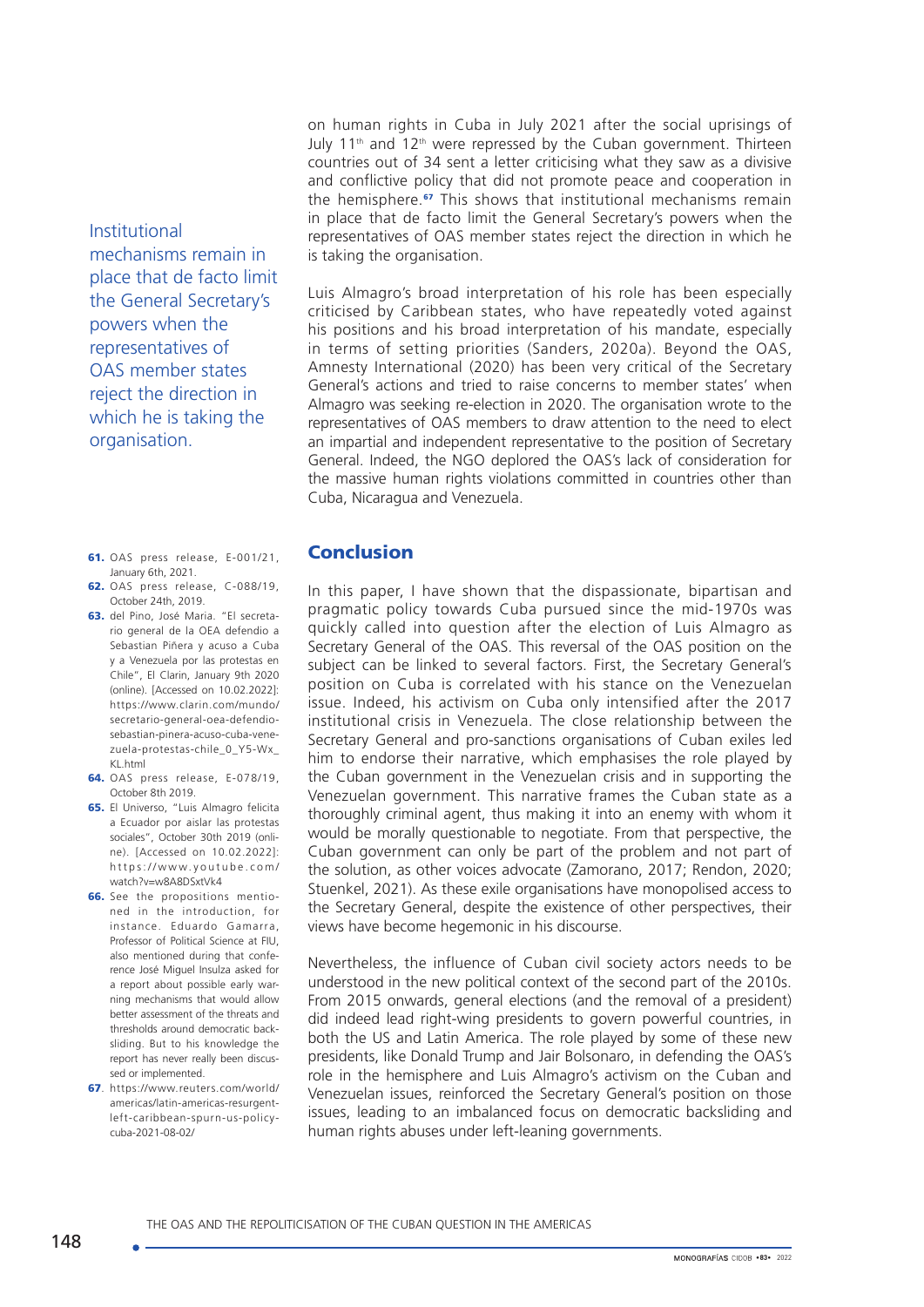A third factor is the Secretary General's broad interpretation of his mandate, which allows him to push forward some of his priorities at the OAS Permanent Council and in other venues and to promote his sanctions-oriented perspective on Cuba, as well as on Venezuela and Nicaragua. This activism has been successful as it has also been supported by executives with an interest in the sanctioning of regimes associated with 21th century socialism, such as in Colombia and Brazil.

By upholding this non-compromising stance, the Secretary General has repoliticised the issue of Cuba and the role of the General Secretariat. He has also crafted a new public image for the organisation, which has regularly made it into the headlines of both mainstream and social media since Luis Almagro's election. This new discourse has given the Secretary General political prominence and enabled his re-election at the OAS Secretariat, mainly thanks to the support of right-leaning governments. But his activism has not translated into efficiency on the Cuban or Venezuelan questions. Both countries are facing deep crises and are confronted with ever-stronger polarisation in the hemisphere. We must conclude that, rather than flagrant declarations, there is a need for a lower-profile multilateralism that involves political engagement, dialogue and negotiation.

## **References**

American Association for World Health (1997), *Denial of Food and Medicine*: *The Impact of the U.S. Embargo on Health and Nutrition in Cuba*, Washington: AAWH.

Amnesty International (2020), "Open letter to the representatives of member states of the Organization of American States (OAS) regarding elections to the most senior positions in the OAS General Secretariat", AMR 01/1904/2020

Bach, Robert; Espach, Ralph & William Rosenau (2017), "From Threat to Partner? A Regional Security Framework for Engaging Cuba", *CNA Occasional Paper Series* (online). [Accessed on 10.02.2022]: https://www. cna.org/cna\_files/pdf/COP-2016-U-014218-1Rev.pdf

Badella, Alessandro (2014), "American hybris: US Democracy Promotion in Cuba after the Cold War (Part I)", *International Journal of Cuban Studies*, vol. 6, no. 2, pp. 157–188.

Badella, Alessandro (2016), "American hybris: US Democracy Promotion in Cuba after the Cold War (Part II)", *International Journal of Cuban Studies*, vol. 7, no. 2, pp. 38–78.

Balfour, Sebastián (1999), *Castro,* Madrid: Biblioteca Nueva.

Barnett, Michael & Finnemore, Martha (1999), "The Politics, Power, and Pathologies of International Organizations", *International Organization,* vol. 53, no. 4, pp. 699–732.

Barnett, Michael & Finnemore, Martha (2004), *Rules for the World. International Organization in Global Politics.* Ithaca, New York, Cornell University Press.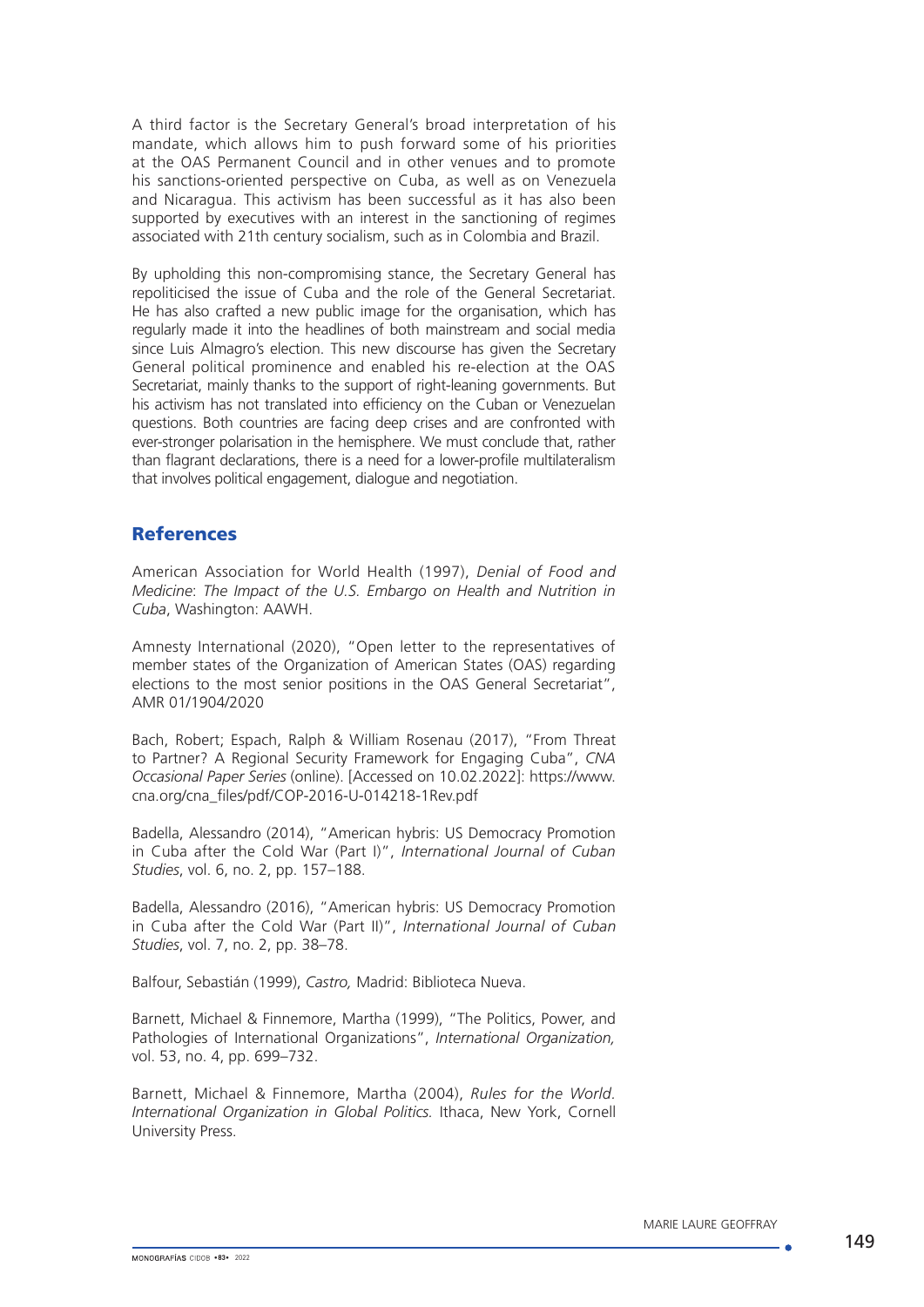Boniface, Dexter (2002), "Is There a Democratic Norm in the Americas? An Analysis of the Organization of American States", *Global Governance*, vol. 8, no. 3, 365–381.

Borer, Douglas A., Bowen, James D. (2007), "Rethinking the Cuban Embargo: An Inductive Analysis", *Foreign Policy Analysis*, Volume 3, Issue 2, April, pp. 127–143.

CASLA Institute (2019), *Annual Report*.

CIDH (2000), *Informe annual 2000*, OEA/Ser.L/VI II.11. 16 April 2021.

CIDH (2006), *Informe anual de la comisión interamericana de derechos humanos*, capitulo IV.

Clemens, Walter C. Jr. (2011), "Can – Should – Must We Negotiate with Evil", *Pacific Focus, Inha Journal of International Studies*, [https://](https://onlinelibrary.wiley.com/doi/full/10.1111/j.1976-5118.2011.01067.x) [onlinelibrary.wiley.com/doi/full/10.1111/j.1976-5118.2011.01067.x](https://onlinelibrary.wiley.com/doi/full/10.1111/j.1976-5118.2011.01067.x)

Fontaine, Roger & Ratliff, William (2000), *A Strategic Flip-Flop in the Caribbean*, Stanford, CA, Hoover Institution.

FHRC - Foundation for Human Rights in Cuba (2019), *Cubazuela. Chronicle of a Cuban Intervention*, Miami, FHRC Report.

Garcia, Maria Cristina (1996), *Havana USA. Cuban exiles and Cuban Americans in South Florida, 1959-1994*, Berkeley, University of California Press.

Gaviria, César (1994), "Palabras de César Gaviria Trujillo al asumir la Secretaría General de la Organización de Estados Americanos", (Washington D.C., 15th September 1994) (online) [Accessed on 10.02.2022]: [https://revistas.uniandes.edu.co/doi/pdf/10.7440/](https://revistas.uniandes.edu.co/doi/pdf/10.7440/colombiaint27.1994.04) [colombiaint27.1994.04](https://revistas.uniandes.edu.co/doi/pdf/10.7440/colombiaint27.1994.04)

Gaudan, Andrés (2015), "Latin Americanist Luis Almagro of Uruguay Chosen as New OAS Chief", October 4th, UNM digital repository (online). [Accessed on 10.02.2022]: https://digitalrepository.unm.edu/cgi/ viewcontent.cgi?article=15322&context=notisur

Grandin, Greg (2006), *Empire's workshop. Latin America, the United States, and the Rise of the New Imperialism,* New York, Metropolitan Books.

Gratius, Susanne, (2018), "Cuba as an Example of Transatlantic Conflict, Shifting Triangles, and Incomplete Hybrid Interregionalism", in: Gardini, Gian Luca, Koschut, Simon & Andreas Falke (eds.), *Interregionalism and the Americas,* Lexington, 2018, pp. 145–162.

Grenier, Guillermo J. (2018), *2018 FIU Cuba Poll: How Cuban Americans in Miami View U.S.*

*Policies Toward Cuba*, Cuba Research Institute, (online). [Accessed on 10.02.2022]: [https://digitalcommons.fiu.edu/cgi/viewcontent.](%20http://www.cubahora.cu/sociedad/conversando-sobre-proteccion-de-datos-en-cuba%20) [cgi?article=1010&context=cuba\\_poll](%20http://www.cubahora.cu/sociedad/conversando-sobre-proteccion-de-datos-en-cuba%20)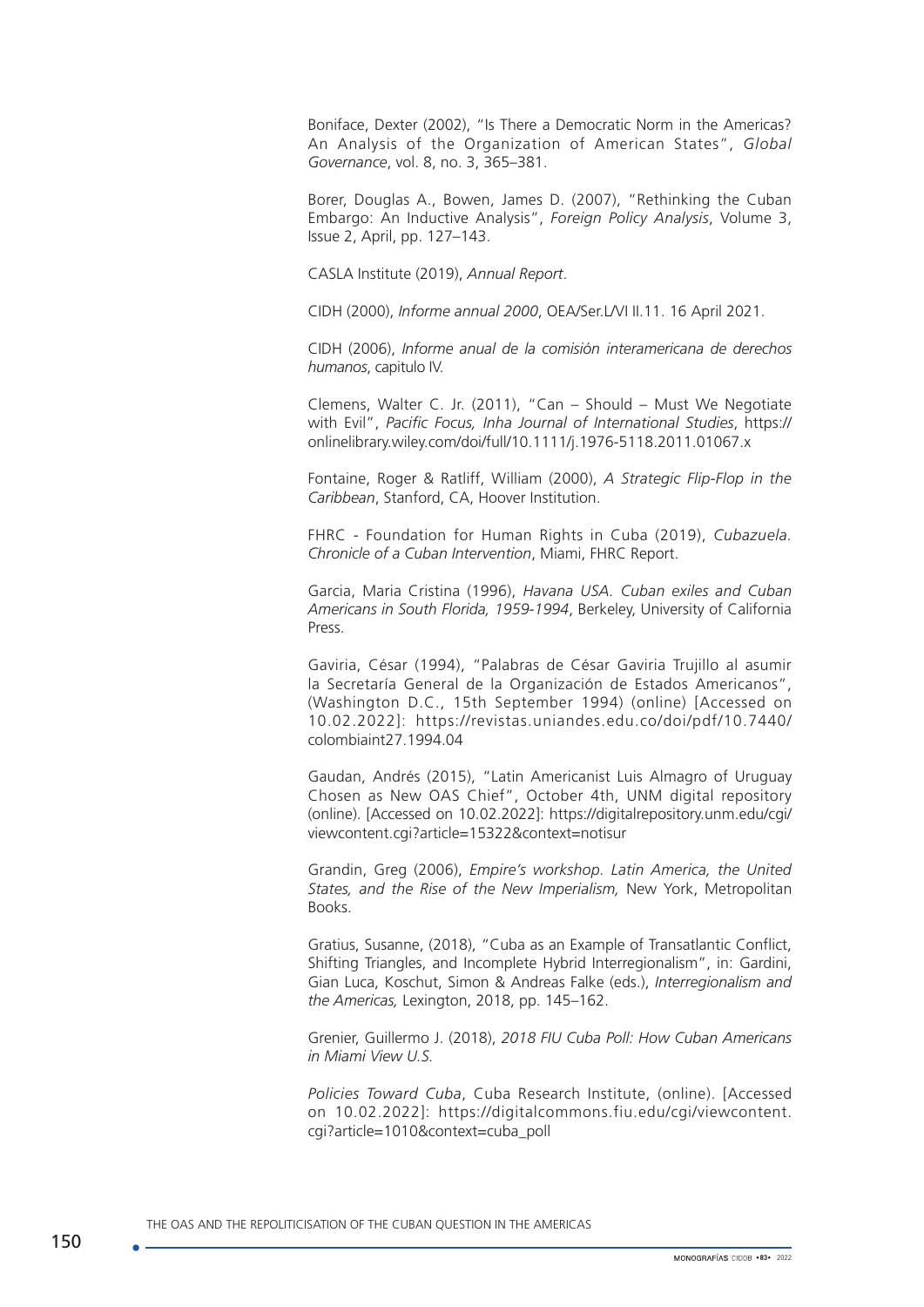Griswold, Daniel (2009), "The US embargo of Cuba is a failure", CATO Institute, June 15th 2009 (online). [Accessed on 10.02.2022]: [https://](https://www.cato.org/commentary/us-embargo-cuba-failure) [www.cato.org/commentary/us-embargo-cuba-failure](https://www.cato.org/commentary/us-embargo-cuba-failure)

Guilhot, Nicolas (2005), *Democracy Makers. Human rights and international order*, New York, Columbia University Press.

Haney, Patrick and Vanderbush, Walt (2005), *The Cuban Embargo: Domestic Politics of American Foreign Policy*, Pittsburgh, University of Pittsburgh Press.

Harmer, Tanya (2019), "The Cuban question and the Cold War in Latin America, 1959–1964", *Journal of Cold War Studies*, vol. 21, no. 3, pp. 114–151.

Heller, Claude (2003), "La cuestion cubana en los foros multilaterals", *Foro Internacional* vol. 43, no. 3 (173) (July–Sept), pp. 675–692.

Heine, Jorge and Waffen, Brigitte (2014), *21st Century Democracy Promotion in the Americas. Standing up for the Polity*, London, Routledge Global Institutions.

Jentleson, Bruce (2006), "Coercive Diplomacy: Scope and Limits in the Contemporary World", *The Stanley Foundation Policy Analysis Brief* (online). [Accessed on 10.02.2022]: <https://stanleycenter.org/publications/pab/pab06CoerDip.pdf>

Karl, Robert (2016), "Reading the Cuban Revolution from Bogotá. 1957– 62", *Cold War History*, vol. 16, no.4, pp. 337–358.

Keller, Renata (2015), "The Latin American Missile Crisis", *Diplomatic History*, vol. 39, no. 2, pp. 195–222.

Keohane, Robert O. (1989) *International Institutions and State Power*, Westview, Boulder Co.

Kille, Kent K. (2013), "Secretaries-General of international organizations: leadership capacity and qualities", *Routledge Handbook of International Organizations,* Routledge, pp. 244–256.

Kornbluh, Peter and LeoGrande, William (2015), *Back Channel to Cuba. The Hidden History of Negotiations between Washington and Havana*, Chapel Hill, University of North Carolina Press.

Krepp Stella (2017), "Cuba and the OAS: A Story of Dramatic Fallout and Reconciliation", The Wilson Center, https://www. wilsoncenter.org/blog-post/cuba-and-the-oas-story-dramatic-falloutand-reconciliation.

Kruijt, Dirk (2017), "The Long Itinerary to Normalization: The Cuban – Latin American Relations", *IdeAs* no. 10 (online). [Accessed on 10.02.2022]: https://journals.openedition.org/ideas/2162#text

Kuntz, Diane and Jackson, Cheryl (1994), "The Politics of Suffering: The Impact of the US. Embargo on the Health of the Cuban People: Report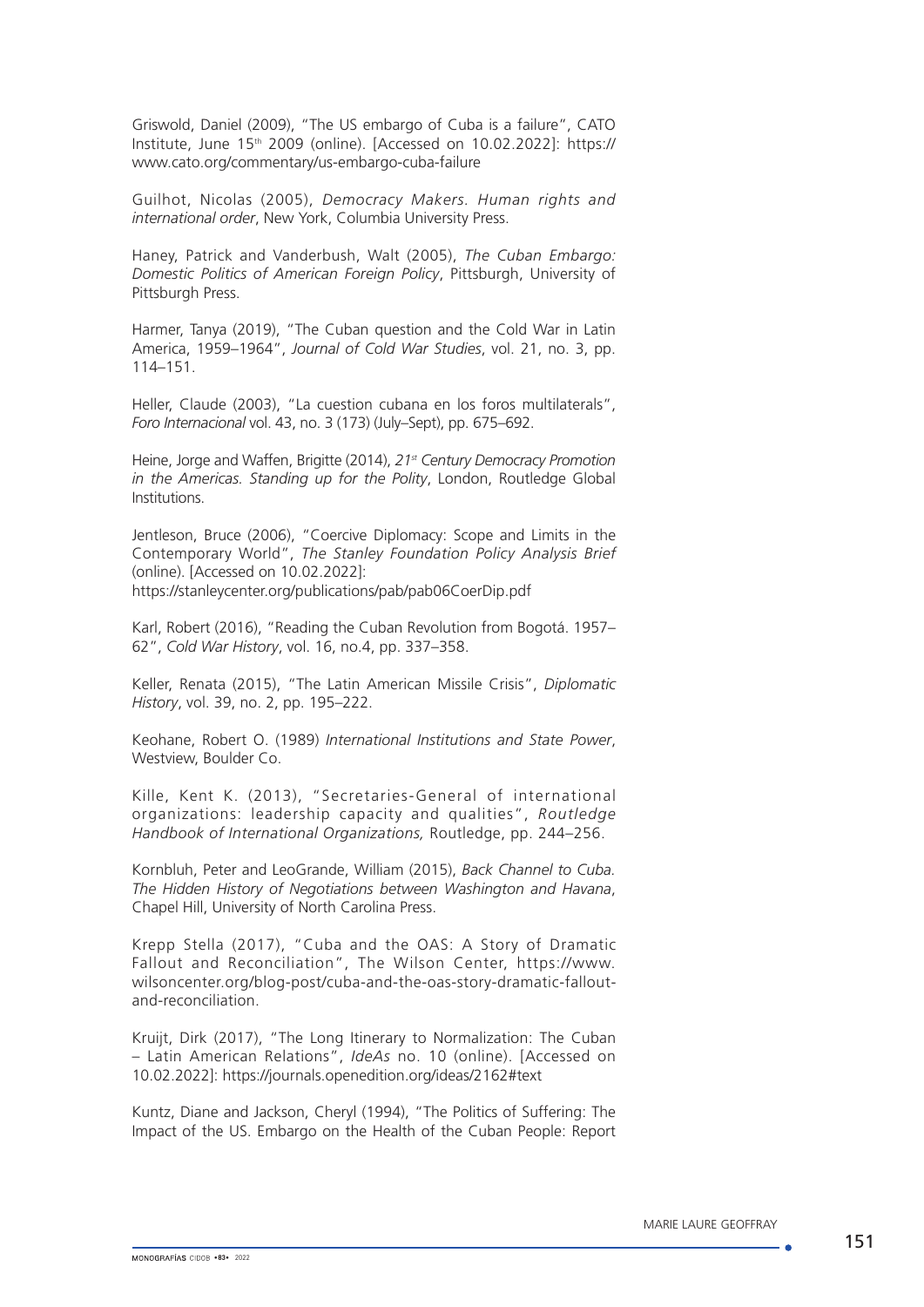of a Fact-Finding Trip to Cuba, June 6-11, 1993", *International Journal of Health Services*, vol. 24, no. 1, pp. 161–179.

Legler, Thomas (2012), "The Shifting Sands of Regional Governance: The Case of Inter-American Democracy Promotion", *Politics & Policy*, vol. 40, no. 5: 848–870.

Legler, Thomas (2013), "Post-hegemonic regionalism and sovereignty in Latin America: optimists, skeptics, and an emerging research agenda", *Contexto International*, vol. 35, no. 2, pp. 325–352.

Legler, Thomas, Tieku, Thomas K. (2010), "What Difference Can a Path Make? Regional Democracy Promotion Regimes in the Americas and Africa". *Democratization* 17 (3): 465–491.

Louis, Marieke and Maertens, Lucile (2021), *Why International Organizations Hate Politics: Depoliticizing the World*, London, Routledge.

Lopez-Levy, Arturo (2009)," Cuba y la OEA: cambio y continuidad", *América Latina Hoy* no. 52, pp. 107–130.

Marcetic, Branko (2019), "How the Leader of the OAS Became a Right-Wing Hawk – And Paved the Way for Bolivia's Coup", *In these Times,* 21 November (online). [Accessed on 10.02.2022]: https://inthesetimes.com/ article/oas-bolivia-coup-venezuela-maduro-trump-luis-almagro

Marques Bezerra, Gustavo Henrique (2012), *Da Revolução ao Reatamento: A Politica Externa Brasileira e a Questão Cubana (1959- 1986)*, Brasilia, Fundação Alexandre de Gusmão.

McClain, Napier (2010), "The Cuban embargo: Detrimental to Cuba, the United States and Democracy", *Sigma. Journal of Political and International Studies*, vol. 27, pp. 58–67.

Merke, Federico (2015), "The New Cuba Moment: Can Latin American States Help Spark Reform", *Carnegie Endowment for International Peace*, 21 September.

Muñoz, Heraldo (1993), "International Organizations and Democracy: the OAS and Democratic Governance", *Journal of Democracy*, Johns Hopkins University Press, vol. 4, no. 3, July, pp. 29–38.

Pace, Michelle (2009), "Paradoxes and contradictions in EU democracy promotion in the Mediterranean: the limits of EU normative power", *Democratization,* vol. 16, no. 1, pp. 39–58.

Palestini, Stefano (2020), "Regional organizations and the politics of sanctions against undemocratic behaviour in the Americas", *International Political Science Review*, pp. 1–15.

Palestini Stefano (2021), "Enforcing People's Right to Democracy: Leadership and Power Politics in Contemporary Interamerican Relations", Working Paper.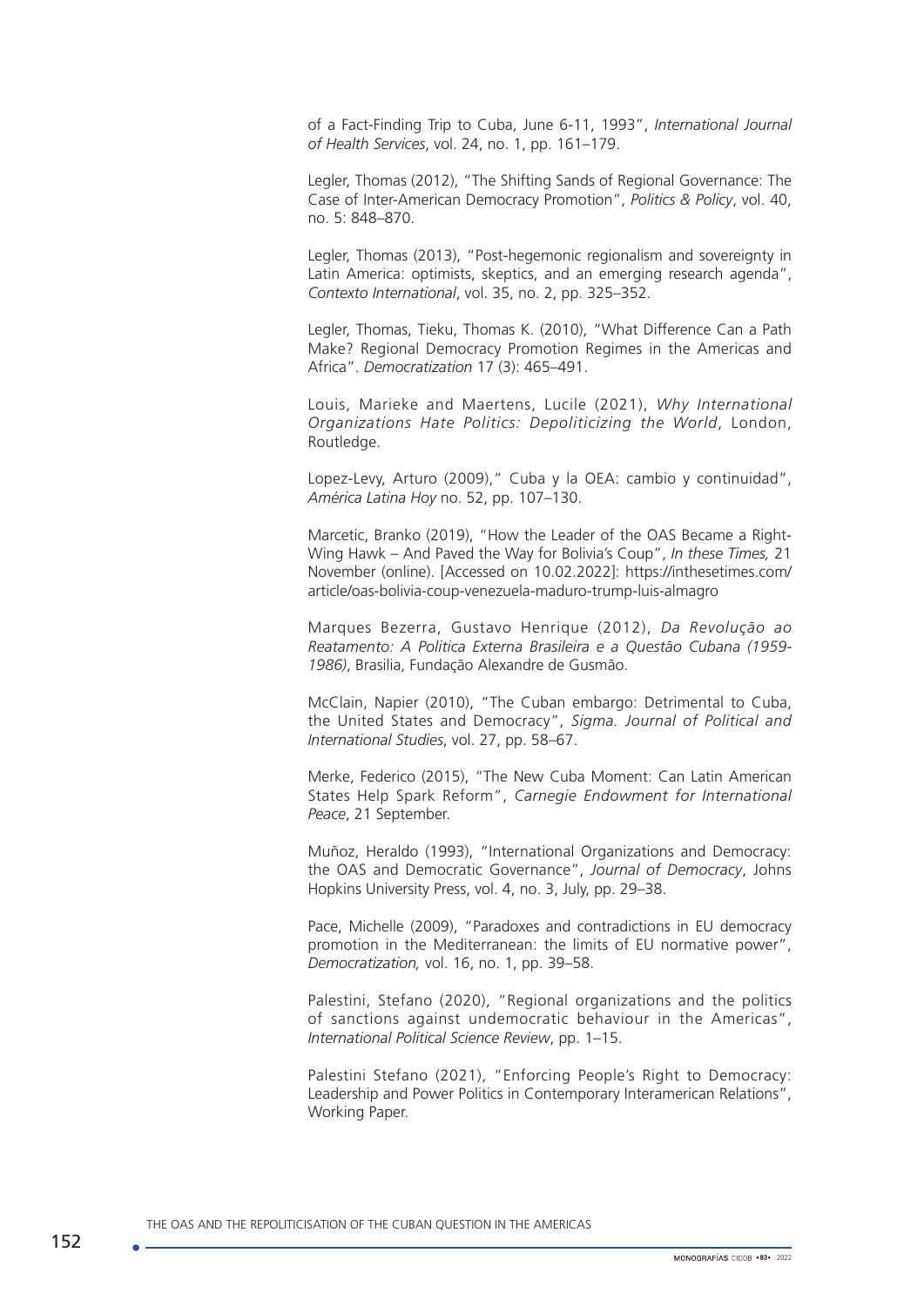Pape, Robert (1997), "Why Economic Sanctions Do Not Work", *International Security*, 22/2, pp. 90–136.

Pensack, Miriam (2020), "OAS doubles down on polarization, NACLA Report, vol. 52, no. 2, pp. 120–125.

Petiteville, Franck (2016), "Les organisations internationales dépolitisentelles les relations internationals?", *Gouvernement et action publique*, vol. 5, no. 3, pp. 113–129.

Rabe, Stephen (1988), *Eisenhower and Latin America: The Foreign Policy of Anticommunism*, Chapel Hill, University of North Carolina Press.

Rabe, Stephen (2012), *The Killing Zone. The United States Cold War in Latin America*, New York, Oxford University Press.

Rabe, Stephen (2014), *The Most Dangerous Area in the World. John F. Kennedy Confronts Communist Revolution in Latin America*, Chapel Hill, University of North Carolina Press.

Rendon, Moises (2020), "The Fabulous Five: How Foreign Actors Prop Up the Maduro Regime in Venezuela", CSIS brief, October 19th.

Ribeiro Hoffman, Andrea (2019), "Negotiating normative premises in democracy promotion : Venezuela and the Inter-American Democratic Charter", *Democratization*, vol. 26, no. 5, pp. 815–831.

Russo, Philip A. and Haney, Patrick (2012), "Intermestic politics and homeland security", in: James McCormick, *The Domestic Sources of American Foreign Policy: Insights and Evidence*, Rownman and Littlefield Publishers, pp. 285–299.

Sanders, Ronald (Sir) (2020a), "Contest for OAS Secretary-General: The Caribbean's interest", Sir Ronald Sanders website, January 2nd (online). [Accessed on 10.02.2022]: http://www.sirronaldsanders.com/viewarticle. aspx?ID=730

Sanders, Ronald (Sir) (2020b) "US and Cuba: Caribbean chooses cooperation not confrontation", Sir Ronald Sanders website, February 13th (online). [Accessed on 10.02.2022]: [http://www.sirronaldsanders.](http://www.sirronaldsanders.com/viewarticle.aspx?ID=753) [com/viewarticle.aspx?ID=753](http://www.sirronaldsanders.com/viewarticle.aspx?ID=753)

Sanders, Ronald (Sir) (2021), "Using the OAS to promote discord over Cuba", Sir Ronald Sanders website, July 29th (online). [Accessed on 10.02.2022]:<http://www.sirronaldsanders.com/viewarticle.aspx?ID=813>

Shamsie, Yasmine (2000), "Engaging with civil society. Lessons from the OAS, FTAA, and Summits of the Americas", The North-South Institute, Ottawa, pp. 1–24.

Shaw, Carolyn M. (1999), "The International Dynamics of the Organization of American States: Hegemonic Influence and Organizational Autonomy", Paper presented at the International Studies Association, Washington D.C., Feb 16–20.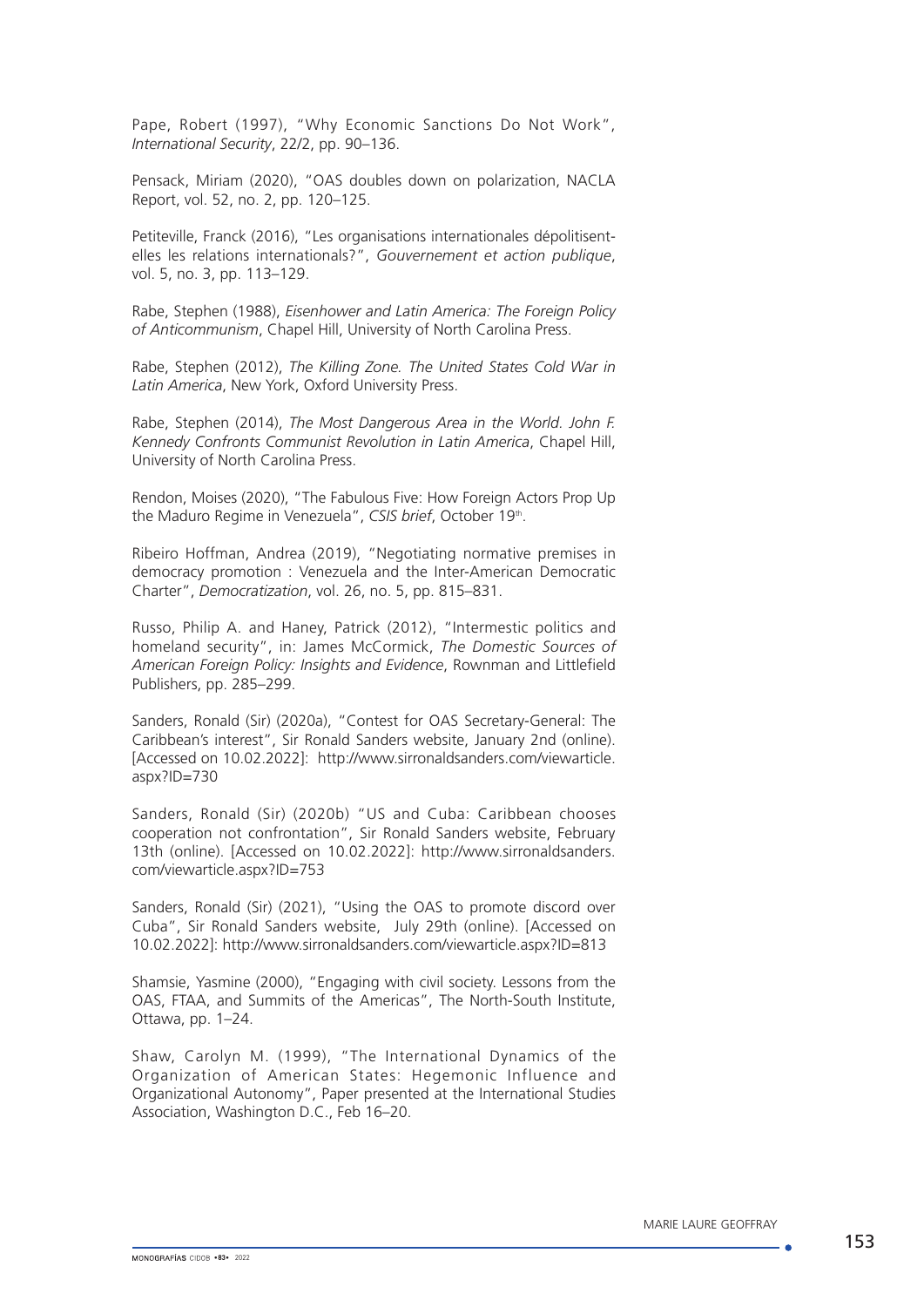Shaw, Carolyn M. (2004), *Cooperation, Conflict and Consensus in the Organization of American States*, New York, Palgrave MacMillan.

Shifter, Michael and Raderstorf, Ben (2017), "Almagro's Bold and Risky Cuba Move", *The Dialogue*, 16 February (online). [Accessed on 10.02.2022]: https://www.thedialogue.org/blogs/2017/02/almagrosbold-and-risky-cuba-move/

Slater, Jerome (1967), *The OAS and United States Foreign Policy*, Columbus, Ohio State University Press.

Smith, William C. & Korzeniewicz, Roberto P. (2006). "El movimiento doble: Insiders y outsiders en la emergencia de una sociedad civil transnational en las Américas", *Colombia International,* no. 63, pp. 40–69.

Stuenkel, Oliver (2021), "The complex task of reviving multilateralism in Latin America", *Americas Quarterly,* 1st Feburary (online). [Accessed on 10.02.2022]: https://www.americasquarterly.org/article/the-complextask-of-reviving-multilaterals-in-latin-america/

Tezcür, Güneş Murat (2012), "Democracy promotion, authoritarian resiliency, and political unrest in Iran", *Democratization* vol. 19, no. 1, pp. 120–140.

Torres, Maria de los Angeles (1999), *In The Land of Mirrors*. *Cuban Exile politics in the United States,* Ann Arbor, The University of Michigan Press.

Traverso, Enzo (1998), "Le totalitarisme. Histoire et aporie d'un concept", *L'Homme et la Société*, no. 129, pp. 97–111.

Vanderbush, Walt (2009), "Exiles and the Marketing of U.S. Policy toward Cuba and Iraq", *Foreign Policy Analysis*, vol. 5, issue 3, pp. 287–306.

Waltz, Kenneth (2010), *Theory of International Politics*, Long Grove, Waveland Press [1979].

Werlau, Maria (2019), *Cuba's Intervention in Venezuela: A Strategic Occupation with Global Implications*, Trade Paperback.

Whitehead, Laurence (2016), "The Future of "Democracy Promotion": Lessons from the setbacks of 2000-2016", Notes prepared for the Antwerp conference, December 6<sup>th</sup>.

Zamorano, Patricio (2017), "La OEA y la crisis venezolana. Luis Almagro en su laberinto", Council on Hemispheric Affairs, 2 May 2017 (online). [Accessed on 10.02.2022]: [https://www.coha.org/la-oea-y-la-crisis](https://www.coha.org/la-oea-y-la-crisis-venezolana-luis-almagro-en-su-laberinto/)[venezolana-luis-almagro-en-su-laberinto/](https://www.coha.org/la-oea-y-la-crisis-venezolana-luis-almagro-en-su-laberinto/)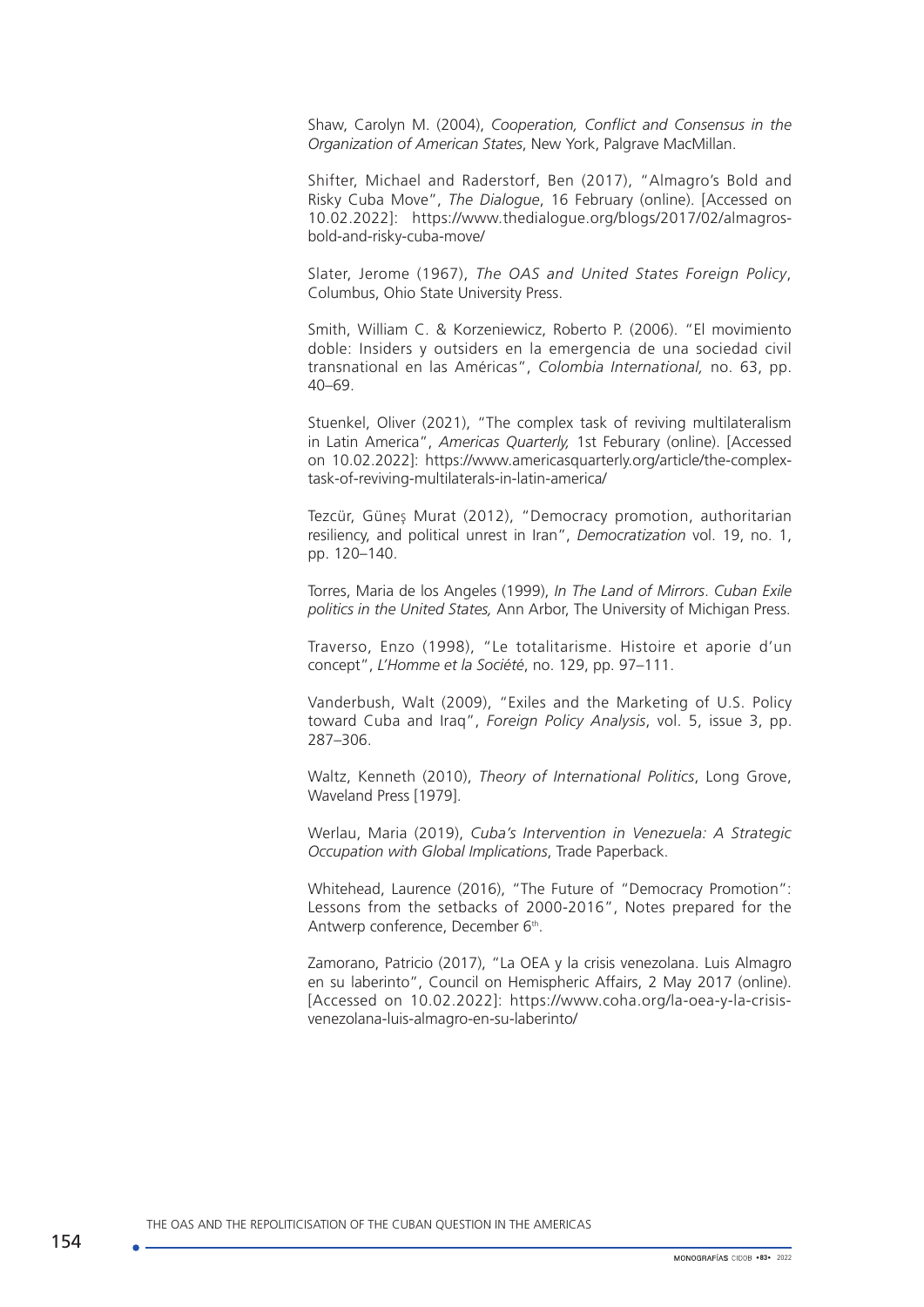# **Bert Hoffmann and Laurence Whitehead**

*German Institute for Global and Area Studies (GIGA, Hamburgo)*

In 2021 the "Europe-Cuba Forum" concentrated on the acute domestic governance challenges now facing the Cuban regime, as the resulting volume on social policy and institutional transformation attests (Hoffmann, 2021). The n 2021 the "Europe-Cuba Forum" concentrated on the acute domestic governance challenges now facing the Cuban regime, as the resulting volume on social policy and institutional transformation the tremendous external difficulties that interact with and reinforce these internal issues. Even before Russia's invasion of Ukraine there were massive imponderables and unpredictable short-term risks attached to both these dynamics. But they also have an underlying structure that has persisted for several decades, and that may well continue to generate gridlock and dysfunctionality for years to come. Just as we explored the potential for a domestic course correction guided by the UN Sustainable Development Goals for 2030, so should our next contribution try to look beyond the immediate situation to reflect on the underlying international pressures and constraints that will shape the options for the Cuban nation over the next decade, however the current potentially "critical" juncture unfolds.

# US–Cuba relations

Inevitably the starting point must be the dynamics of the US–Cuba relationship. While the Florida election of 2022 and the presidential contest of 2024 pose existential risks to the current fragile cross-straits equilibrium, there remain certain parameters that are predictable. While it may be an open question whether or not Puerto Rico becomes a US state, the Republic of Cuba will remain a separate sovereign nation with its own historical consciousness and a set of inheritances that diverge radically from the US worldview. For example, the healthcare system and its distinctive profile can hardly be scrapped and replaced by the fundamentally different US approach to such matters, at least not over the coming decade, whatever other realignments may occur. While it is conceivable that Washington might gain an opportunity to pour resources into the island on other fronts (tourism, for example, or real estate) the US Congress will never assume financial responsibility for social programmes in Cuba that it flinches from funding even for its own citizens (food stamps, for example, or unemployment benefits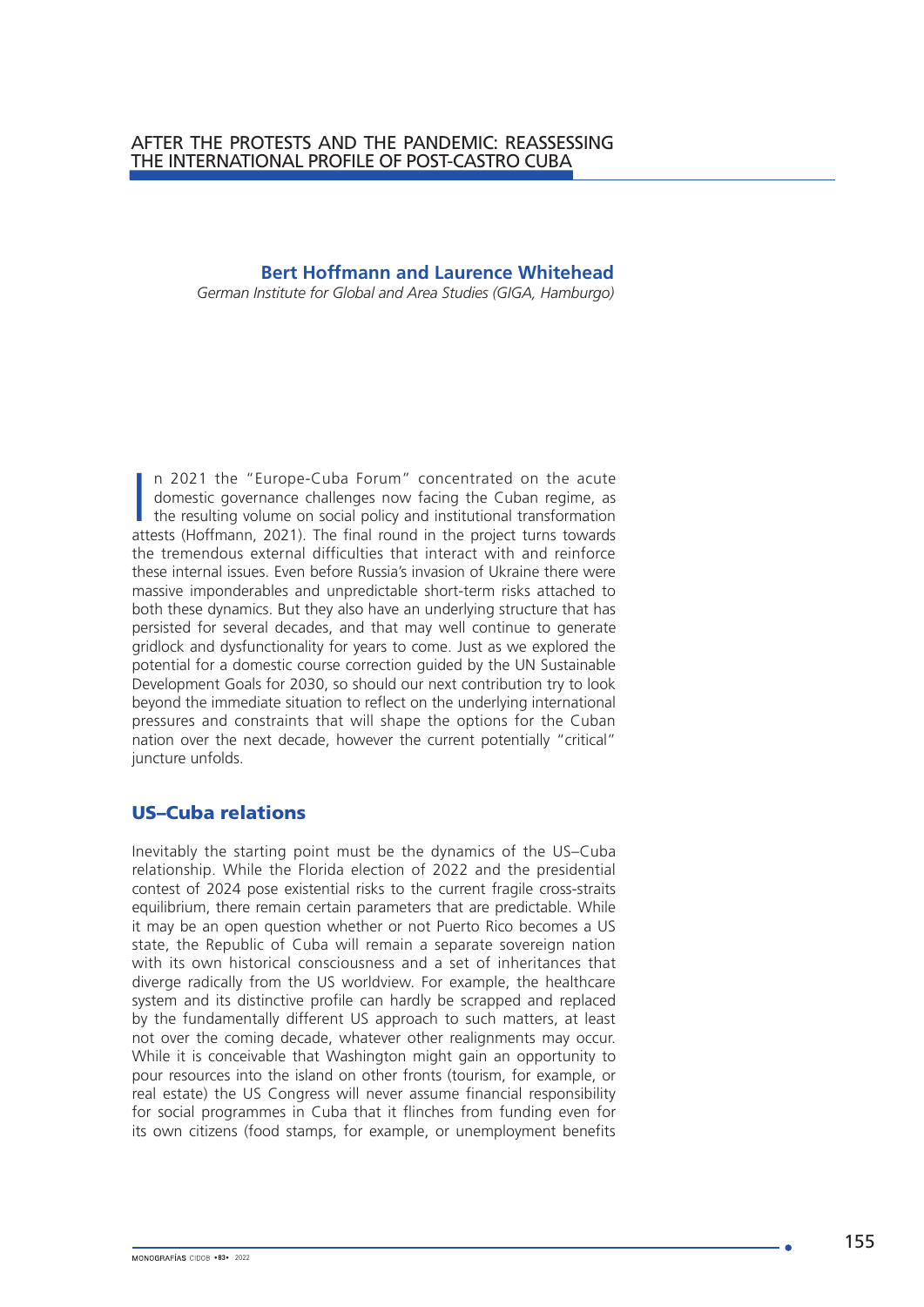Even at the moments of greatest conflict between the Castro regime and Washington, certain stabilising "back channels" were always kept open.

or pensions). On the security front, whether denouncing Havana as a source of terrorism or embracing its military as the essential partner for controlling refugee flows and the penetration of organised crime the Pentagon and Homeland Security will be operating on a state-tostate basis with Cuban counterparts that are highly professional and distinctly autonomous. This is why, as LeoGrande and Kornbluh (2014) documented so well, even at the moments of greatest conflict between the Castro regime and Washington, certain stabilising "back channels" were always kept open. This included coastguard communications and some collaboration over hurricanes and similar shared natural hazards.

Under current conditions the scope for co-operation on matters of common interest is much reduced and the hopeful opening of the Obama years is long past. However, even following the protests of July 2021 and heightened tension concerning Havana's ties with Moscow not all US–Cuban interactions are antagonistic. One significant line of bilateral dialogue is apparently channelled through the church hierarchy, as most recently illustrated by the visit of the Cardinal of Boston to Cuba on September 26th 2021 (see González, 2021). The White House still claims that it will in due course resume consular relations and family remittances.

But even before the July 2021 protests the Biden administration had resiled from its campaign promises to ease the sanctions on Cuba that Trump had tightened just before leaving office (LeoGrande, 2021). Following the street outbursts and their repercussions in Miami he went further, placing economic sanctions on Cuba's Defence Minister and the "Black Berets" unit of the Interior Ministry and promising to assist dissidents on the island whose social media access had been interrupted. In October 2021 the US Congress also unanimously adopted a "Helping American Victims Afflicted by Neurological Attacks Act" which was titled the "Havana Act" – notwithstanding the fact that such attacks had taken place in several other countries as well as Cuba, and that while their origins remain unknown it is quite implausible to assign main authorship to the authorities in Havana. Even more implausible is the State Department position that bracketed Cuba with Iran, North Korea and Syria as the world's four "state sponsors of terrorism" in 2021.

However, even on the US left, Havana's repressive response to the street protests made a mark. Both former presidential candidate Bernie Sanders, whose friendly words for the Cuban government even in the thick of the 2020 presidential race horrified Cuban Miami, and the figurehead of the socialist left within the Democratic Party, Alexandria Ocasio Cortez, condemned state violence and called for respect for freedom of expression.

In any case, beyond bilateral relations, Havana's interactions with Washington are also mediated by various third parties, notably Canada, Mexico, the EU, and a range of regional and international fora that require separate analysis. The Cuban regime also possesses a complex and diverse network of external relationships with other powers that, far from any suspicion of acting as US proxies are now clearly aligned as potential counterweights – China, Russia, Iran - and of course the much degraded but still relevant player that is Venezuela.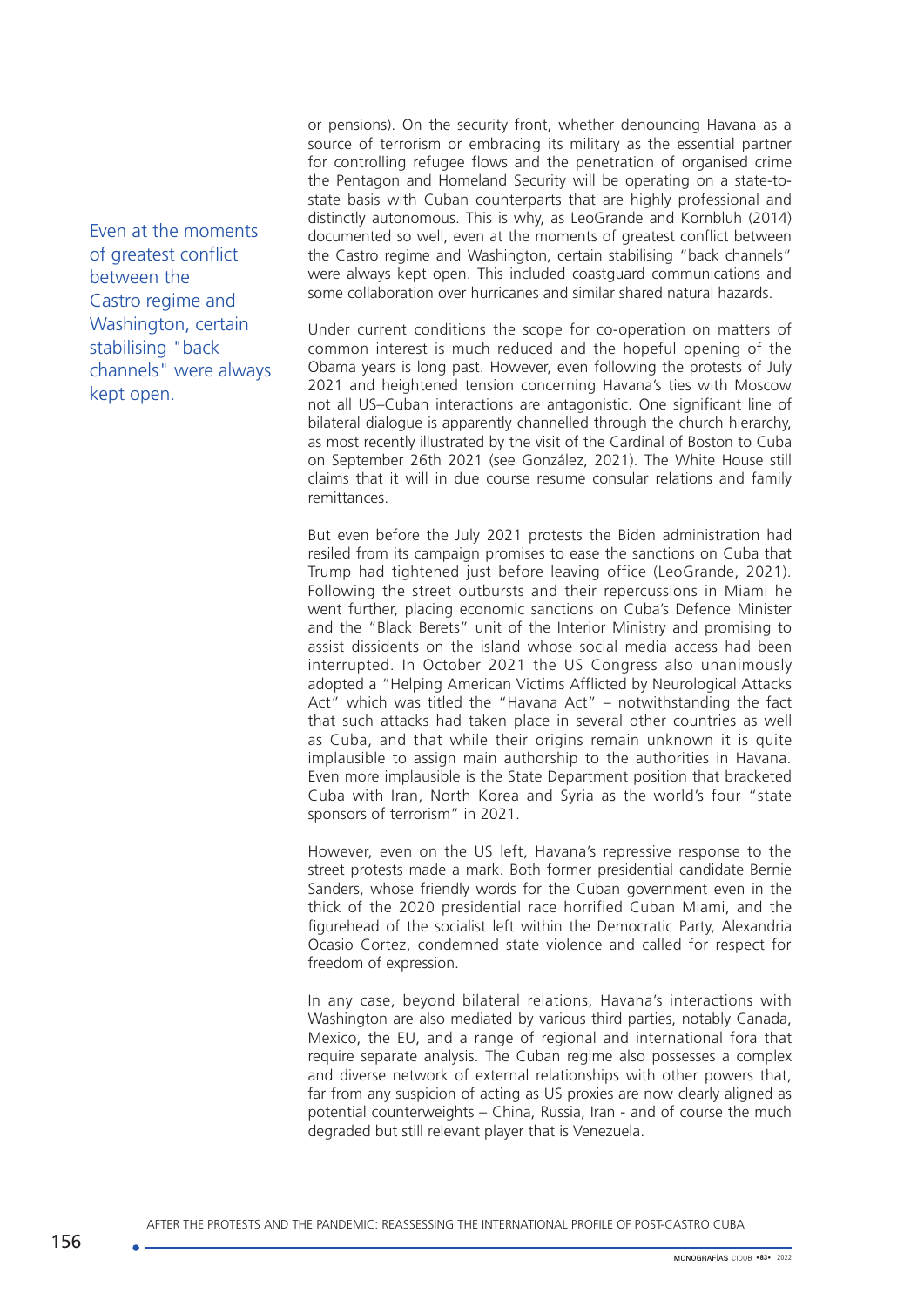# Canada

Although south Florida is seen as the key player in North American positioning towards the Cuban Revolution it is not the sole significant actor in that world region. Indeed the intense and personal animosity Miami directs against the Castro regime has elicited something of a backlash in some other parts of the "Free World", including Canada. It was noteworthy that even the Conservative government of John Diefenbaker resisted pressure from the Kennedy administration to enforce sanctions against Cuba (see Molinaro, 2016). At a more personal level, in 1960 a rising young Canadian liberal politician from Quebec, Pierre Trudeau, was rescued in the straits of Florida while trying to paddle to Cuba. Diefenbaker taunted him in the House for conducting his "love affair" with the Cuban Revolution "by canoe". Forty years later Fidel Castro travelled to Montreal to serve as a pall bearer at Pierre Trudeau's burial. Sixteen years afterwards, in 2016, his son, the incoming Canadian premier Justin Trudeau, spoke at the University of Havana in the presence of Raúl Castro and Miguel Díaz-Canel, saying Canada would be a "steadfast and unflinching friend to Cuba. We disagree with the approach the US has taken with Cuba. We think that our approach is much better – of partnership, of collaboration, of engagement" (Trudeau, 2016).

On July 15th 2021 the younger Trudeau's government initially reacted mildly to the protests of July 11th, merely stating that "Canada supports the right to freedom of expression and assembly" (Dyer, 2021). Since that risked provoking an electoral backlash, however, Justin Trudeau soon condemned any official violence. As he was re-elected two months later, this moderate stance towards Havana seems destined to continue. Indeed in August 2021 Canada donated two million syringes to help with the COVID vaccination programme, which was being impeded by US sanctions; while tourist flows are expected to resume in time for the coming winter season (in 2019 a quarter of all tourists to Cuba – 1.1million entries – came from Canada).

Canada's friendly disposition towards Havana reflects more than the personal inclinations of a handful of politicians. There is an underlying national interest at stake. Among other things, the Helms-Burton Act – were it to fully prevail – mandates a US-approved electoral system with the Fidelistas barred, which would once again leave Cuba subject to heavy supervision by the US Congress. This could have damaging implications for Canada's scope for political independence – a sentiment that also sways nationalist opinion in Mexico and various Caribbean democracies. On the economic side, Canada's significant investments in nickel mining and other areas would face massive competition from US investors. In cultural terms, Quebecois insecurities within a predominantly anglophone federation, and academic and intellectual identification with a proud and sophisticated nation subject to external intolerance tend in the same direction.

But there are definite limits to this friendly disposition. Ottawa can only go so far in diverging from Washington on questions considered to be of vital interest to the latter. Moreover, as a liberal democratic regime with a foreign policy that stresses human rights and political dialogue the acceptance of an avowedly communist one-party regime can only Canada's friendly disposition towards Havana reflects more than the personal inclinations of a handful of politicians. There is an underlying national interest at stake.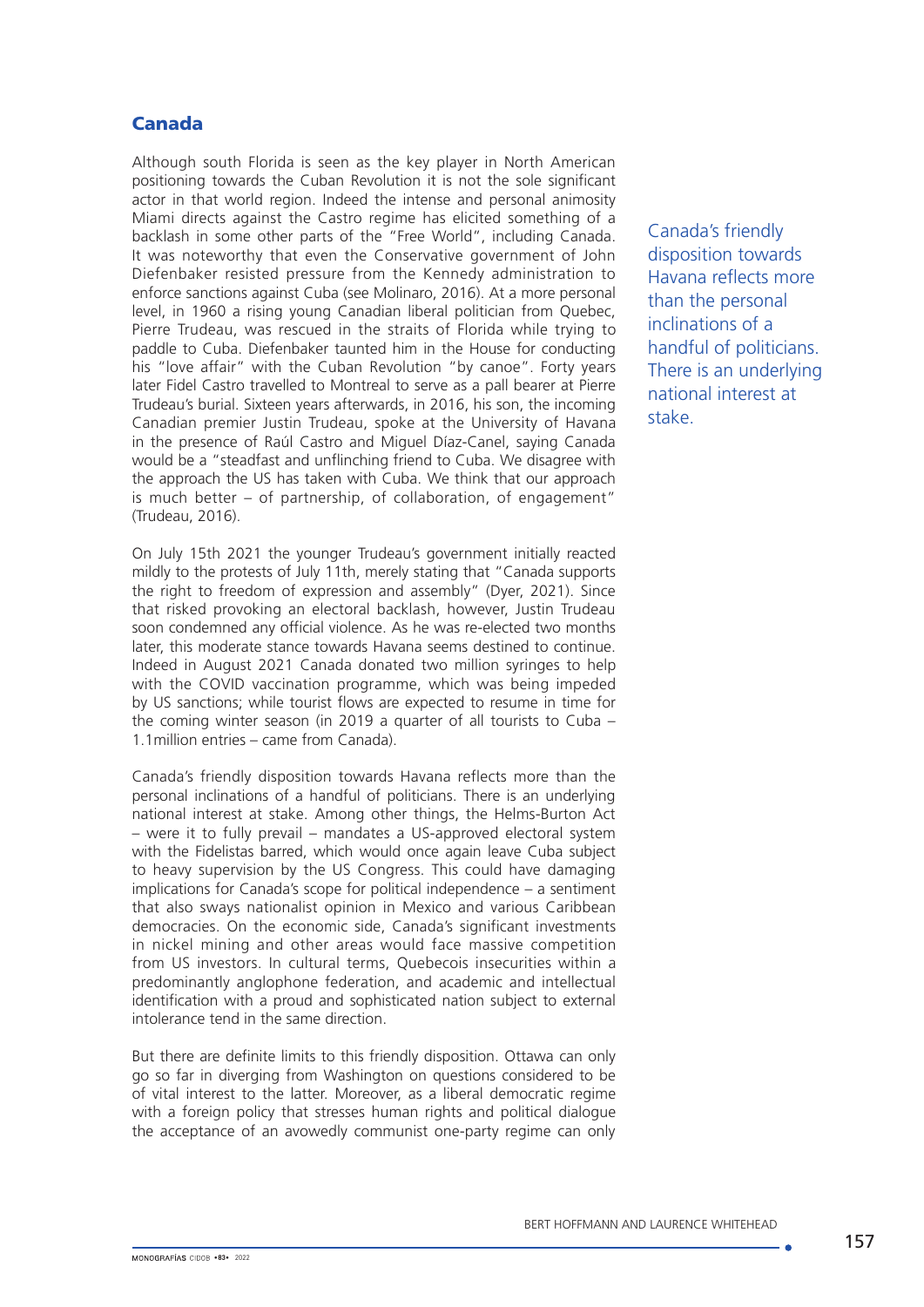be sustained to the extent that Cuba appears to practice moderation. Canadian public opinion would not remain quiescent in the event of Hong Kong or Belarus-style open mass repression in Havana. Trudeau junior's government has not hesitated to take a tough line with Ortega's Nicaragua and Maduro's Venezuela, meaning Díaz-Canel's Cuba can be in little doubt about Ottawa's red lines.

The most striking evidence of Mexican sympathy for the Cuban cause surfaced following the Trump administration and the pandemic outbreak.

1. Salinas has published an extensive account of his efforts to mediate between Castro and Clinton in the mid-1990s. He devoted a full chapter to this in his massive *Mexico: Un Paso Dificil a la Modernidad* (editorial Norma, Madrid, 2000), and expanded that into the full length *Muros, Puentes y Litorales: Relaciones entre Mexico, Cuba, y Estados Unidos* (Penguin Random House, Madrid, 2018).

### **Mexico**

Mexican relations with Cuba reflect similar dynamics. Fidel Castro's 1956 Granma expedition was launched from Mexico and the Cárdenas wing of the ruling party viewed it as a parallel movement of national liberation. Although the higher reaches of the Mexican government were always ambivalent – and much of the elite disliked Cuban radicalism – Mexico was alone in the western hemisphere in maintaining diplomatic relations, and always opposed US sanctions against Havana. Ana Covarrubias (1996) explains this convergence in terms of a shared commitment to non-intervention (although the phrase might be narrowed down to non-intervention against anti-Monroeist regimes). The two governments worked to some extent in parallel over the Central American crises of the 1980s and the (in domestic respects quite conservative) administration of Carlos Salinas de Gortari hosted the Salvadoran peace agreement of 1992, working in part with Havana.<sup>1</sup> Similar co-operation helped to advance the peace process in Colombia (the talks were hosted by Havana between 2012 and 2016), another progressive foreign policy offset endorsed by a domestically conservative PRI government. And in 2021 Mexico hosted a negotiation over the impasse in Venezuela, with Cuba again treated as a valid intermediary. Once again, the contrast is stark with the US State Department's continuing classification even under the Biden administration of Cuba as a "state sponsor of terrorism", alongside Iran, North Korea and Syria.

The most striking evidence of Mexican sympathy for the Cuban cause surfaced following the Trump administration and the pandemic outbreak. Within weeks of the July 11<sup>th</sup> protests the Mexican authorities despatched three shiploads of humanitarian aid – fuel, medicines and food – to help alleviate the immediate distress. More explicit signs of political solidarity soon followed. Cuban President Díaz-Canel was given a place of honour at the celebrations commemorating the 211<sup>th</sup> anniversary of Mexican independence on September 16<sup>th</sup> 2021. Receiving him at the Chapultepec Castle, President López Obrador spoke at length on Cuba: "We can agree or disagree with the Cuban Revolution and its Government, but to have resisted 62 years without subjugation is an indisputable historic feat […] the country should be recognized as the new Numantia and I think for that reason it must be declared a World Heritage Site […] [So we respectfully call] on the United States to lift the blockade on Cuba because no state has the right to subjugate another people, another country… it is wrong for the U.S. government to use the blockade to hinder the welfare of the Cuban people so that they, forced by necessity, have to confront their own Government. […] If that perverse strategy were to succeed, which does not seem likely, it would turn into a pyrrhic, vile and despicable victory, one of those stains that cannot be removed even with all the water in the ocean. […] Hopefully Biden, who possesses sufficient political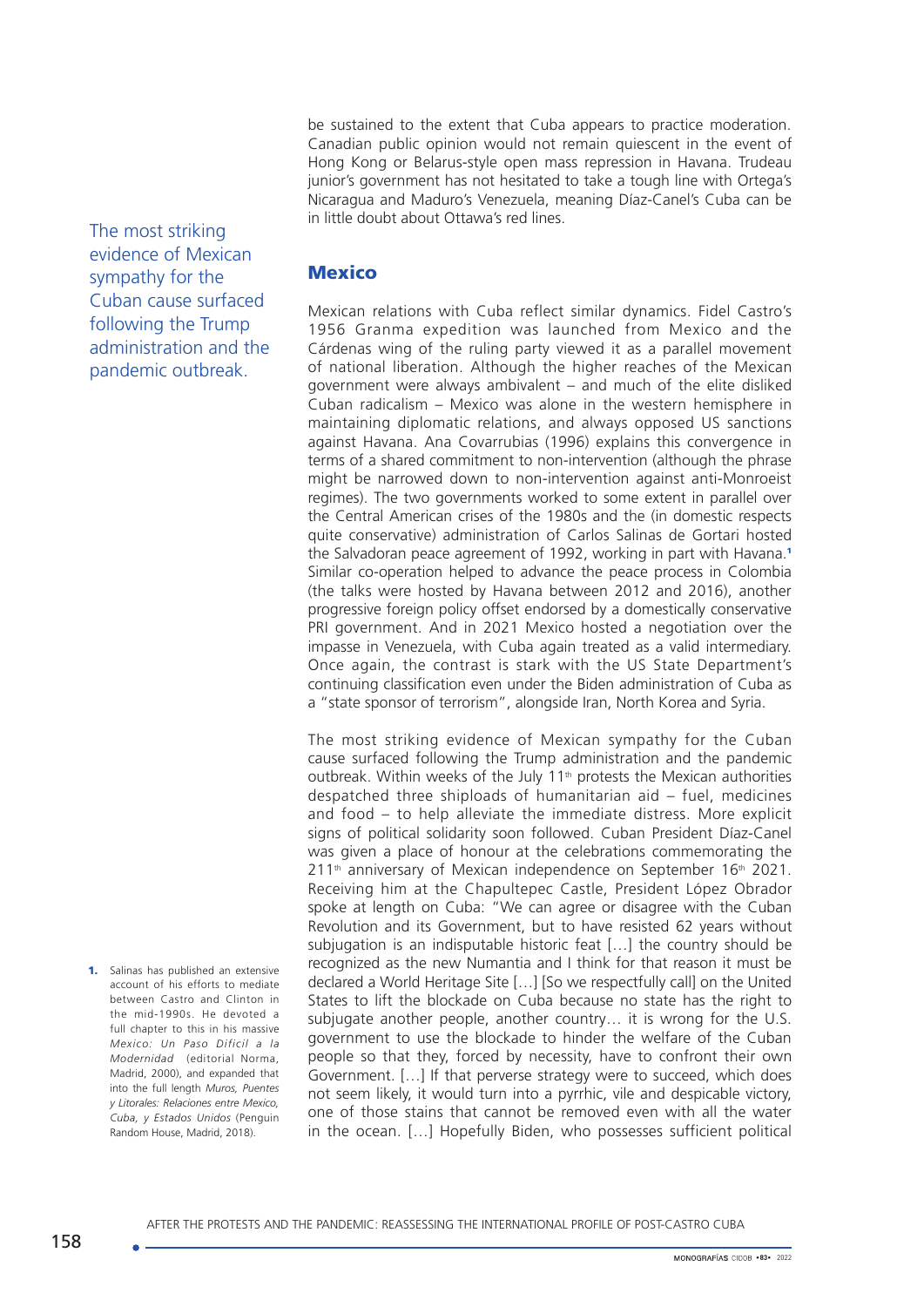sensitivity will … end the policy of aggravating Cuba forever" (cited in: Telesur, 2021). Like their Canadian counterparts, Mexican airlines are in the process of restoring flights to Cuba.

The position of the OAS towards Cuba has transformed dramatically since Luis Almagro was elected Secretary General in 2015. From an institution seeking the re-integration of Cuba into the hemispheric organisation it has become closely allied with Washington in attacking Cuba (and the left-wing governments of Venezuela and Nicaragua) for failing to comply with liberal democratic norms (see Geoffray, 2022). As John Kirk (2021) reports in his insightful account of international reactions to the July 11<sup>th</sup> 2021 protests in Cuba, Almagro's call for an OAS emergency session was roundly condemned by 13 Caribbean Community (CARICOM) nations, showing the ongoing support for Cuba in the region. He then cites Sir Ronald Sanders, the ambassador of Antigua and Barbuda to the OAS and coordinator of the CARICOM group there, stating that "the OAS can enforce nothing on [Cuba]. Any discussion can only satisfy political hawks with an eye on US mid-term elections, where winning South Florida with the backing of Cuban exiles would be a prize. The task of the OAS should be to promote peaceful and cooperative relations in the hemisphere, not to feed division and conflict" (Kirk, 2021).

## Europe

Tourist flights from Europe are also in the course of being restored to normal, with Spain particularly interested in the reopening of the major hotels. As long as the Trump administration was in office and tightened US sanctions, European nations refrained from closing ranks with Washington. As the Biden administration took a wait-and-see attitude, so did Europe. However, the nationwide street protests on July 11<sup>th</sup> 2021 changed matters. The lack of civil liberties in Cuba has always been a thorny issue in EU–Cuban relations, but at the same time there was a foundation of goodwill within many western European societies (and governments) on the grounds of Cuba's social development, and a broad reluctance to sign up to the US's aggressive policies. Over the years this goodwill has been diminished by the accession of post-communist states in eastern Europe, and in the west it has also undergone a process of gradual erosion, as Europe's social democratic parties have waned, Cuba's domestic economic reform process came to a halt and civil society voices on the island were met with stiff responses from the government.

At the beginning of the COVID-19 pandemic Cuba gained a great deal of respect internationally by sending medical brigades to fight the pandemic in numerous other countries, most prominently Bergamo in Italy, the early epicentre of the pandemic in Europe. But this was soon obscured from view by Havana's hardline response to the July 11th 2021 street protests, and the strains in EU–Cuban relations became fully visible. Within the EU's institutional framework, it has above all been the European Parliament that has taken high-profile public stances criticising the Cuban government, as highlighted by the award of the Sakharov prize to the "Ladies in White" dissidents in 2005 and to Guillermo Fariñas in 2010. After the July 11th protests, the European Parliament The lack of civil liberties in Cuba has always been a thorny issue in EU–Cuban relations.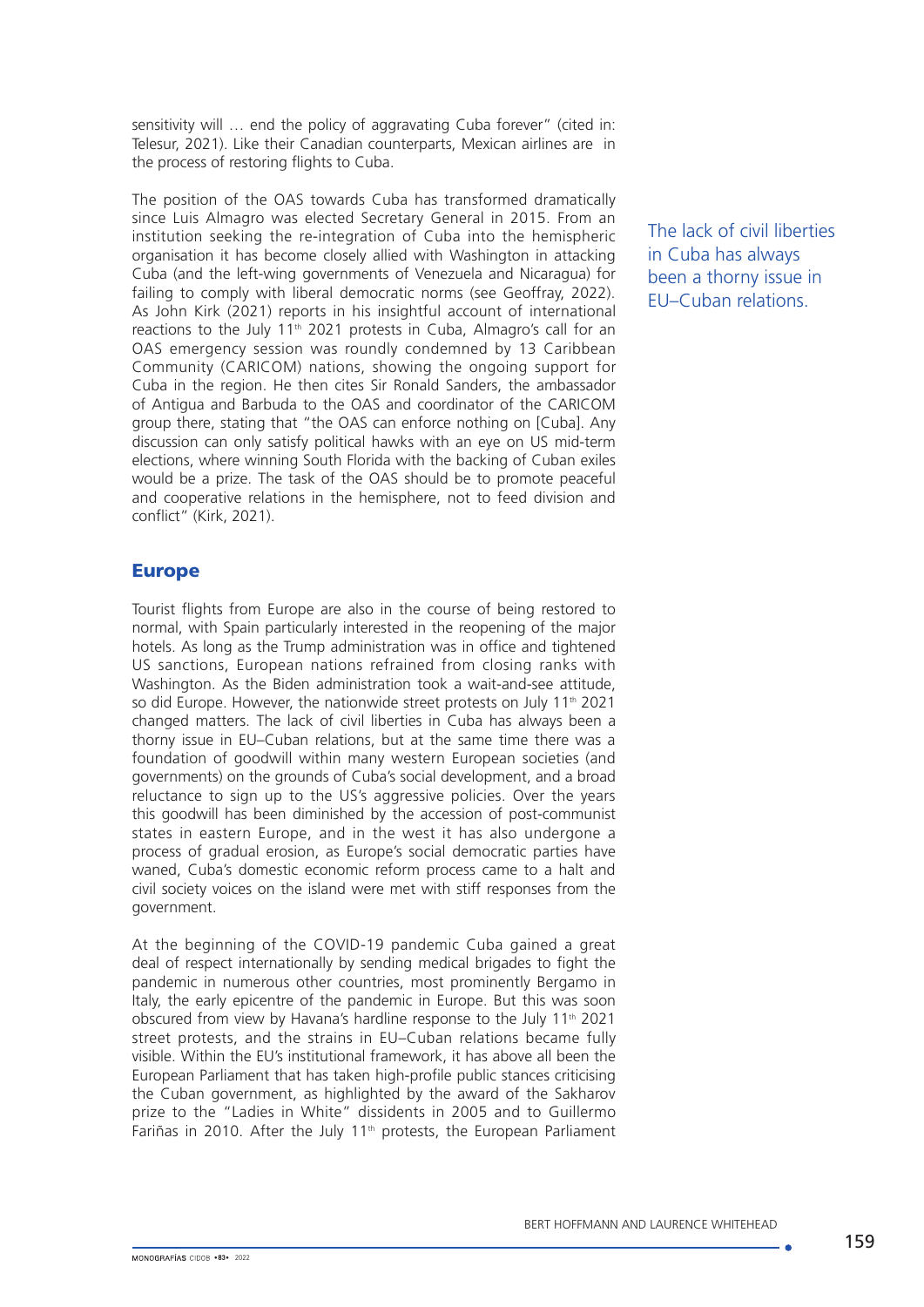stepped up its position, not only condemning violence against protesters and human rights activists, but also calling on the 27-nation bloc to impose sanctions on those responsible for human rights violations in Cuba. The broad majority in favour of this move – with 426 in favour, 146 against and 115 abstentions – would have been unthinkable in the past.<sup>2</sup>

For Cuba 2021 not only brought a terrible slump in the economy. The island also saw COVID19 infection rates skyrocket from June when the highly contagious Delta variant entered the country following an ill-prepared opening to tourism. But once the vaccines developed on the island reached the stage of mass production, the vaccination process advanced at remarkable speed. As a result, Cuba re-opened the country to international tourism from November  $15<sup>th</sup>$  2021, just in time for the important winter season. As Spain has particularly significant investments in Cuba's tourism industry, this will also have a bearing on the country's policies towards the island. Flows of tourists from other European countries will also revive, but staying well below pre-pandemic levels.

However, in its bilateral relations with European countries the Cuban government will struggle. Germany will be a case in point. With the change of government and the Greens to head the Foreign Office, Cuba's notion of national sovereignty and its allergic reactions to anything it decries as meddling in its domestic affairs will be at odds with the Greens' traditional understanding of standing up for human rights issues anywhere. Even before the events of July 11<sup>th</sup> the failure to respond with more openness to the emergent bottomup digital media and to enter into meaningful dialogue with critical artists and intellectuals has eroded some of the tacit support and goodwill Cuba retained among many in the social democratic and green social constituencies in the past. Meanwhile, a heightened ideological confrontation with China will not ease matters.

## Russia

These days, another potential source of tourism is the Russian Federation. In April 2021 President Putin phoned President Díaz-Canel to congratulate him on his promotion to the leadership of the Communist Party and to propose what he termed a "strategic partnership" in the fight against COVID-19. The Russian Foreign Ministry promptly labelled the July 11<sup>th</sup> protests an "attempted colour revolution", with Moscow also sure to view them through the prism of similar events in Belarus. Evaluating this source of support requires a long historical perspective and a sharp focus on the geopolitics involved (see Loss & Prieto, 2012; Bain, 2015; Chaguaceda, 2019; and Simes, 2020). In contrast to the friendly democratic regimes discussed above, Moscow's approach reflects a national strategy that is hostile to the West's democracy promotion agenda and ready to weaken US global leadership in its Caribbean "backyard", provided the costs and risks involved are not too high. The Ukraine conflict casts this old relationship in an unpredictable new light.

2. For a more detailed analysis of EU–Cuba relations from a Cuban perspective see Perera, 2021.

Moscow's approach reflects a national strategy that is

hostile to the West's democracy promotion agenda and ready to weaken US global leadership in its

Caribbean "backyard".

For three decades, from the Cuban Revolution until the collapse of the USSR, Moscow provided the fundamental economic, military and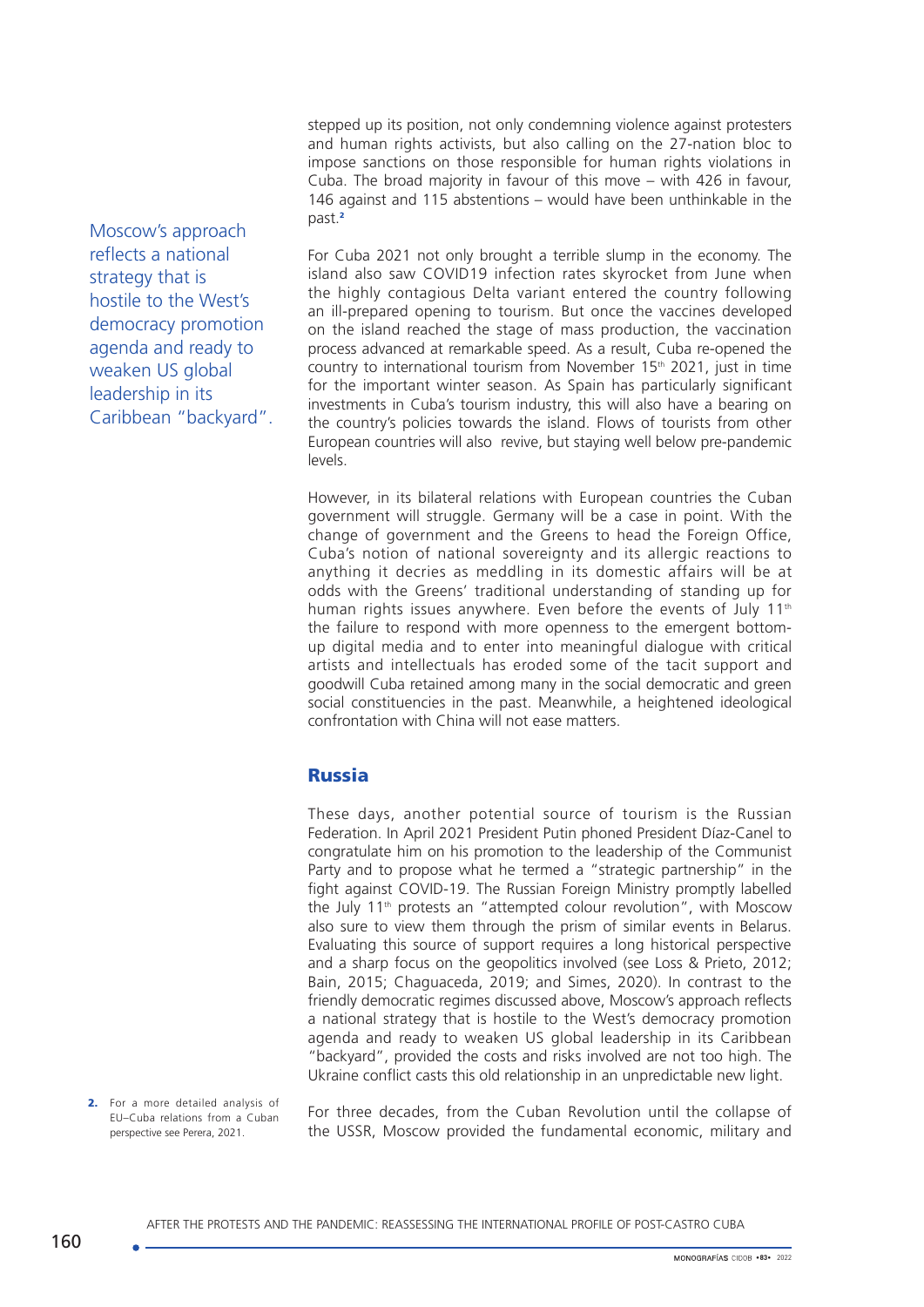political backing that enabled the Castro regime to sustain its high international profile and ambitions. In exchange, Cuba delivered major strategic, symbolic and reputational benefits, although the partnership was obviously unequal and at times quite stormy. The three decades since the Soviet collapse are far less studied. Yet, Cuban–Russian relations are still a significant factor in the island's affairs and their oscillations have a bearing on current circumstances and near-term prospects. The low point came just after Yeltsin replaced Gorbachev and the US Congress adopted the Torricelli Act. Moscow not only withdrew its troops and its aid, but went as far as abstaining in the 1992 UN vote condemning that legislation. Between 1992 and 1994 the Russian Federation actually voted with the US and against Cuba at the UN Human Rights Council in Geneva. But that changed in 1995 (at the time of the first Chechen War), and the following year Moscow joined the vast majority of states in condemning the 1996 Helms-Burton Act codifying and tightening unilateral US sanctions.

It was in that year that the "Latina" Travel Agency was opened, paving the way for Russian tourism at a time when trade and investment flows also restarted. Among other things Cuba desperately needed to import spare parts for all the material it had acquired during the Soviet period. Once Putin came to office he was quick to visit Havana, where he signed an exchange deal for 2001–2005 involving sugar, rum, medicines and medical equipment from the island in return for oil, machinery and chemicals. Subsequently Cuban nickel overtook the supply of sugar. However, on the other side of the balance sheet, and to Havana's displeasure, the Lourdes military listening post was closed.

Cuba was, however, unable to sustain a balanced trade relationship and by the time of the global financial crisis in 2009 it could no longer service its accumulated debts to Moscow. So, rather than commercial benefits, it was a new geopolitical event (Russia's annexation of Crimea in 2014) that spurred further outreach from Moscow during the 2015–2020 period. First Moscow forgave 90% of the outstanding Soviet-era debt of \$22.2 billion, and then in 2017 (responding to the crisis in Venezuela) it resumed oil shipments to Havana for the first time since 1990 and committed to revitalise the island's decapitalised rail system. Two years later, as the Trump administration stepped up its pressure, Russia offered help to maintain Soviet-era military equipment, and in June 2019 it despatched an advanced warship on a visit to Havana. Foreign Minister Lavrov visited in February 2020 and Putin twice phoned the new president in 2021. In short, Moscow's long engagement with the Cuban Revolution remains a relevant factor in the island's security and continues to be driven more by Great Power considerations than by commercial logic.

## Venezuela

Ideological solidarity was more strikingly in evidence in Havana's relations with Caracas, although the instability of the economic and commercial links was once again clear. It is important to be aware of the centuries-long prehistory and the initial convergence of the Cuban and Venezuelan rebellions in 1958/9, before Caracas and Havana became Cold War antagonists. The personal bonds linking Fidel Castro and Hugo

Moscow's long engagement with the Cuban Revolution remains a relevant factor in the island's security and continues to be driven more by Great Power considerations than by commercial logic.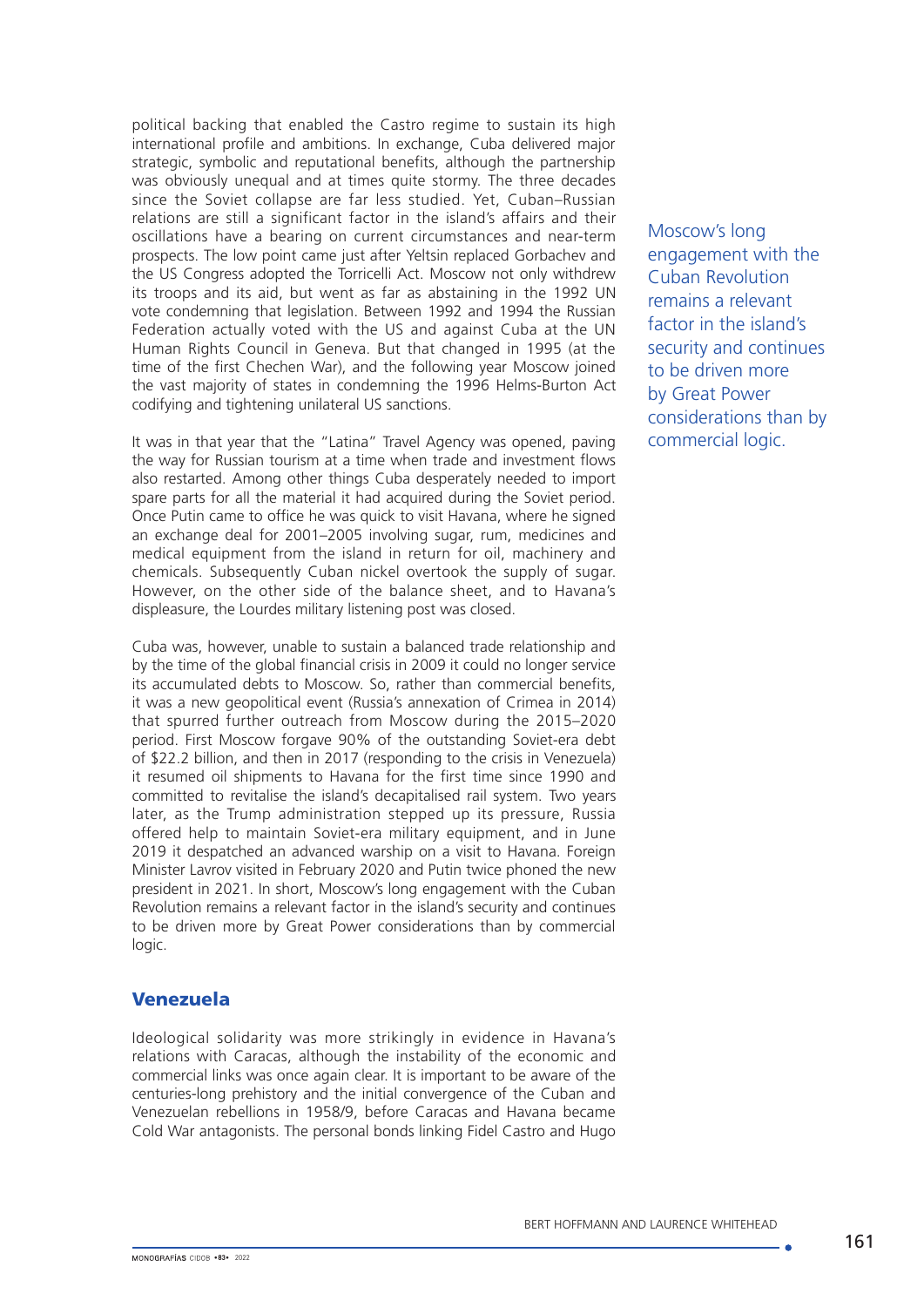The scope for an early return to any kind of mutually beneficial exchange between Caracas and Havana is very slender.

Chávez also deserve attention, particularly after the failed coup against Chávez in 2002 that made his divorce from Washington complete and precipitated his regime's close security dependence on Cuba. Once oil prices surged the Cuban offer of healthcare and social mobilisation proved a spectacular success and the two governments (still quite divergent in their beliefs and practices) achieved a decade of partnership and international influence that temporarily promised a breakthrough.

But the foundations of the "Bolivarian" project to establish "21st Century Socialism" were always fragile and the death of Chávez, followed by the collapse of PDVSA gradually turned a honeymoon into a nightmare. The chimera of Venezuelan largesse as a substitute for Soviet aid has proved another illusion. But Havana has proved unable to disentangle itself from Caracas's failed experiment in "21st Century Socialism" and solidarity among progressives in the Western liberal democracies has also been undermined by its continuing endorsement of the Ortega autocracy's 2021 electoral charade in Nicaragua.<sup>3</sup>

It is the downswing in Cuba–Venezuela relations since about 2014 that most concerns us here (see Mesa-Lago & Vidal, 2019; Fonseca and Polga-Hecimovich, 2021). Perhaps Havana could have diversified its sources of support and reduced its exposure to the vagaries of the Maduro regime if the Obama administration's "normalization" of relations with Cuba had remained in place, but the arrival of Trump in the White House was followed by the rise of Juan Guaidó to head the Venezuelan National Assembly, with the resultant polarising consequences. As the crisis in Caracas spiralled downward, Havana scaled back its health and welfare commitments to Venezuela, but maintained its unswerving political support for Maduro and perhaps reinforced its security assistance. (Evidence on the latter point is much disputed, with implausible claims in abundance and few trustworthy sources). To the surprise of many observers Maduro has outlasted "maximum pressure" from the Trump administration, but by the time the pandemic arrived it was no longer able to meet Cuba's needs for imported energy. Although it is possible that negotiations promoted by Norway (and supported by Cuba) might broaden the base for a durable settlement of Venezuela's internal conflicts and help steer the country towards a slightly more stable oil economy, the scope for an early return to any kind of mutually beneficial exchange between Caracas and Havana is very slender. Nearly all the risks remain on the downside for Cuba – that the negotiations will fail; that US hostility will continue to besiege Maduro; and that Havana's commitment to a floundering regime will generate further problems and harmful consequences, instead of supplying the island with much needed relief.

## China

3. It is telling that ahead of the "Marcha Civica" planned for Cuba on November 15th the most vocal advocates of popular protest in neighbouring Puerto Rico were on the colony's "progressive" wing – the Independence party (PIP) and the Movimiento Civico (MVC).

The People's Republic of China might provide a much more solid, broadbased and long-term source of likeminded partnership – and even some short-term assistance – but it is doubtful whether the authorities in Beijing will judge this a sound move. Diplomatic relations were established in 1960, shortly after the Revolution, but Havana's embrace of Moscow was not to the PRC's liking and relations were erratic until the fall of the Berlin Wall. In the wake of the Special Period, Fidel Castro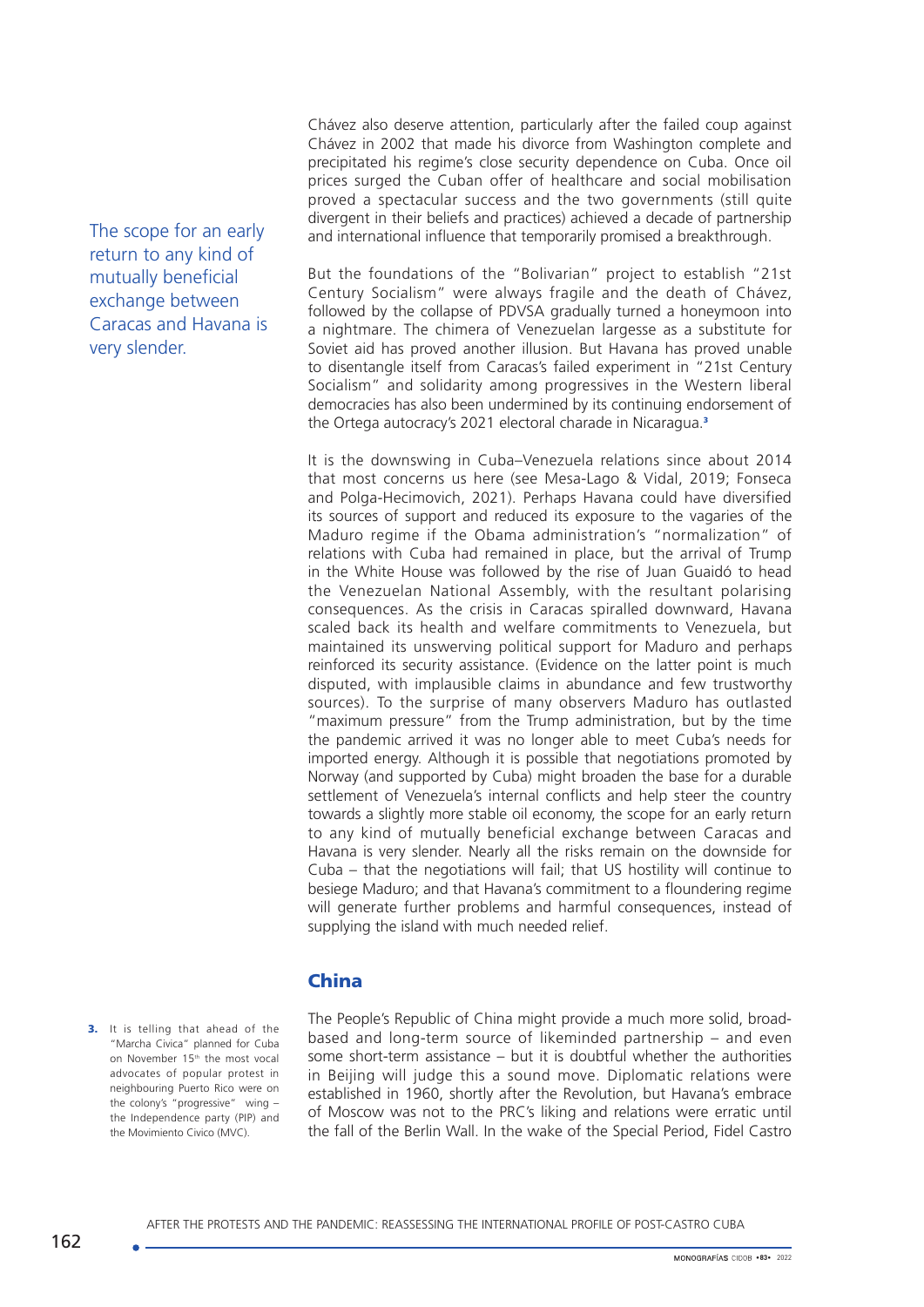travelled to China and seriously examined whether the best solution for Cuban communism might be to learn from their model. However, he eventually reported back that this would be unfeasible, given the proximity and dominance of the US and the counter-revolutionary spirit of the exiles in Florida.

In 2011 Beijing agreed to write off \$6 billion of Cuba's old debt. This was an exceptional gesture – Beijing normally stretches out foreign debts, and has only rarely forgiven them (Iraq and Serbia are the only other instances so far). When President Xi Jinping visited Havana in 2014 he stated that "The two countries advance hand in hand (towards) construction of socialism with its own characteristics, offering *reciprocal support* on issues related to our *respective national interests"* (Xi, 2014, authors' italics). This led to a \$120 million Chinese bank loan to expand the Santiago container port and the establishment of biopharmaceutical and artificial intelligence enterprises in the Mariel Free Trade Zone. But a proposed \$300 million investment in Cuban nickel and a much larger (\$6 billion) project to upscale the Cienfuegos oil refinery fell through. China partly funded Cuba's ALBA-1 underseas cable to Venezuela, and Huawei has a contract to install fibre optic cables across the island. By 2017 it is reported that Cuban imports from China were worth \$1.35 billion (including new cars from Geely, trucks from SinoTruck and buses from Yutong), but in exchange it only exported \$379 million (mostly raw sugar and nickel) (Jiménez Enoa, 2019). In 2018 Cuba signed up to the Belt and Road Initiative to secure tractors, irrigation equipment and support for sugar and rice production. It also gained a computer assembly plant, renewable energy investments and a Confucius Institute was opened at the University of Havana. While China became a key trading partner for Cuba, the relationship was clearly very lopsided and even before the pandemic the prospects of repayment were poor. In 2022 the sugar harvest looks so poor that Havana will be hard-pressed to find the 400,000 tonnes it had promised to the PRC. Whereas China sold weapons systems to likeminded Andean partners it made no such commitments to Cuba.

The most significant security commitment may have been the technology provided by Huawei TP-Link and ZTE to ETECSA, the state telecoms company (US sanctions meant that Havana had no access to Western alternatives). It is alleged (Lazarus / Ellis 2021) that these suppliers provide the "key to the regime's ability" to shut off internet and telephone services in the wake of the July 11<sup>th</sup> protests. According to Sweden's Qurium, Huawei's network management software eSight was used to filter web searches. Indeed, on August 31st 2021 President Xi Jinping phoned President Díaz-Canel for the fourth time since the pandemic began. According to reports of the conversation (Xinhua, 2021), he said "China is willing to walk together with Cuba in building socialism and be good partners in pursuing common development" as well as "being good exemplars of anti-COVID-19 fight and good partners in strategic coordination". But he also said: "*No matter how the situation changes* (our italics) China's policy of sticking to long-term friendship with Cuba will not change, and its willingness to deepen co-operation in various field with Cuba will not change" (Xinhua, 2021). It is worth underscoring the first six words, as they can clearly be read as saying that Beijing, ultimately, does not see its relations with the island as bound to the political status quo or the regime currently in power.

While China became a key trading partner for Cuba, the relationship was clearly very lopsided and even before the pandemic the prospects of repayment were poor.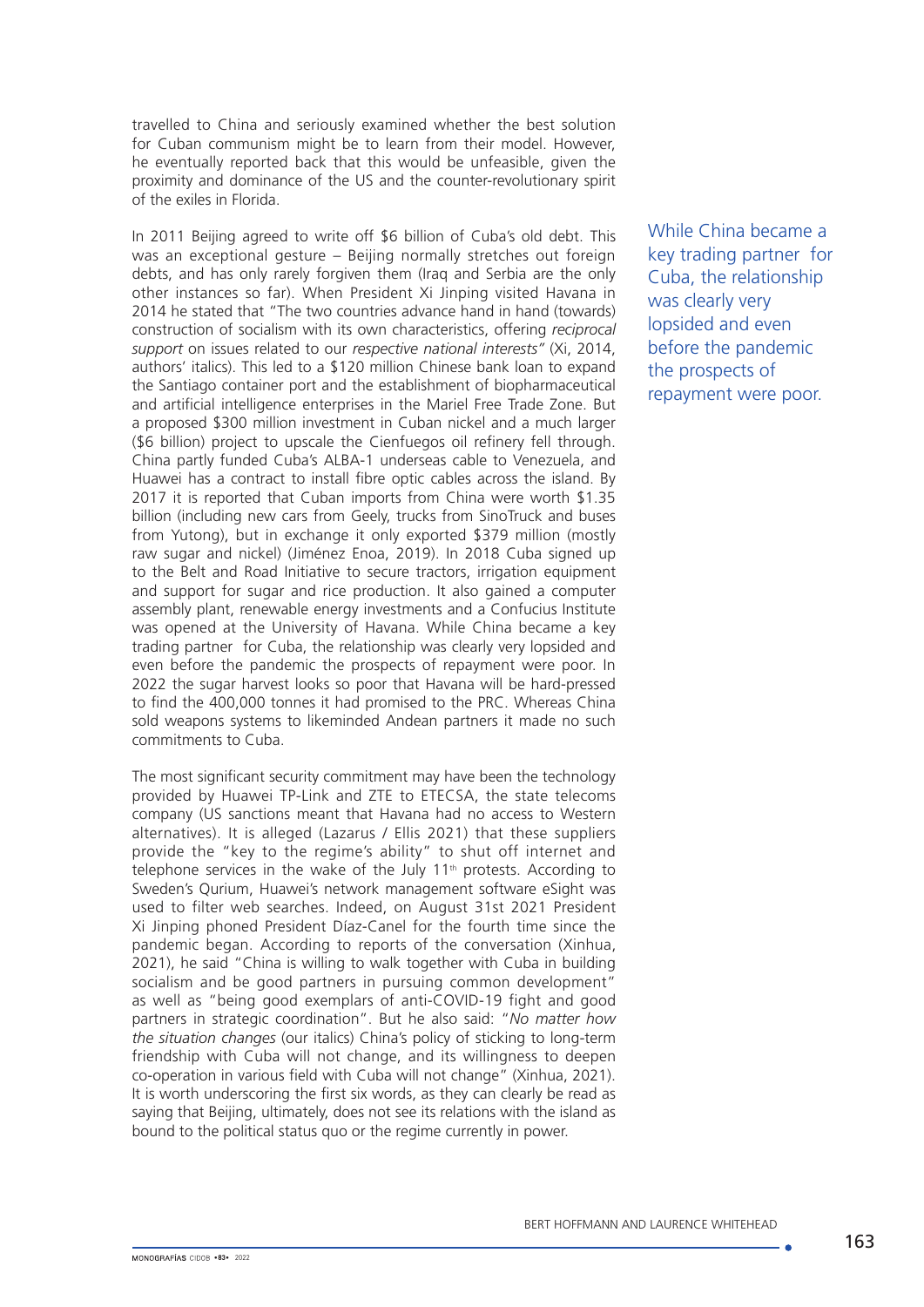At the onset of the COVID crisis Cuba was once again able to turn its medical sector into a key instrument of international softpower projection.

Although Cuba hoped to rely exclusively on its own vaccines to suppress the pandemic, by mid-2021 it was clear that production bottlenecks were slowing this essential rollout and President Díaz-Canel appealed for humanitarian assistance. But President Biden was only prepared to allow external vaccines onto the island if they were distributed by an international organisation independent of the Cuban government – an intolerable infringement of sovereignty from Havana's point of view. So at the end of August Cuba agreed to roll out China's Sinopharm vaccine with a Cuban booster. Whether or not these were donated by Beijing has not been clarified, but the incident illustrates the scope for China to select strategic areas where it can usefully "deepen collaboration" with Havana, no matter how the internal circumstances unfold.

## Cuban vaccinces: Cuba's new source of softpower diplomacy?

In its international relations, soft-power diplomacy has traditionally been of crucial importance for Cuba, be it the early campaign for literacy, cultural institutions such as Casa de las Américas and the Havana Film Festival, the sporting triumphs at the Olympic Games or the medical missions abroad. When Cuba entered a phase of rapprochement with the US in Obama's second term in office, the island's soft-power capital was once again key for the truly high levels of goodwill and sympathetic perceptions of Cuba in North America and Europe. Havana became the place to be and pop stars, politicians and businesspeople all flocked to the island. Politically, Obama's presidential visit in 2016 and, culturally, the Rolling Stones concert became events that seemed to mark a new era. In hindsight, they marked the zenith after which things once again soured – not only in US–Cuba relations, but also with regard to the timid opening process within Cuba itself.

Trump brought the Cold War back to US–Cuba relations. While the island suffered from the economic fallout of sharpened US sanctions and a deteriorating image due to its domestic failures to reform, it could count on Trump's bullying eliciting enough opposition throughout the Western world and within Latin America to perfectly maintain its traditional David vs. Goliath imagery. Even while other sources of soft power eroded, this consistently held firm to provide a baseline of (albeit defensive) international support.

At the onset of the COVID crisis Cuba was once again able to turn its medical sector into a key instrument of international soft-power projection as the island quickly sent its Henry Reeve Brigades of doctors and medical staff to numerous countries affected by the pandemic. Most notably this included the Italian city of Bergamo, the devastating images of whose collapsed hospital in the rich North became emblematic and put it at the centre of global attention. That help came not from European neighbours but from poor, distant Cuba was seen to underscore not only Cuba's medical achievement but also the country's humanitarian vocation.

Honing in on its reputation as an international medical power punching way above its weight, Cuba started to develop its own anti-COVID-19 vaccines (Drexler & Hoffmann, 2021). However, before they became available in sufficient quantity (with the names of Abdala and Soberana) in summer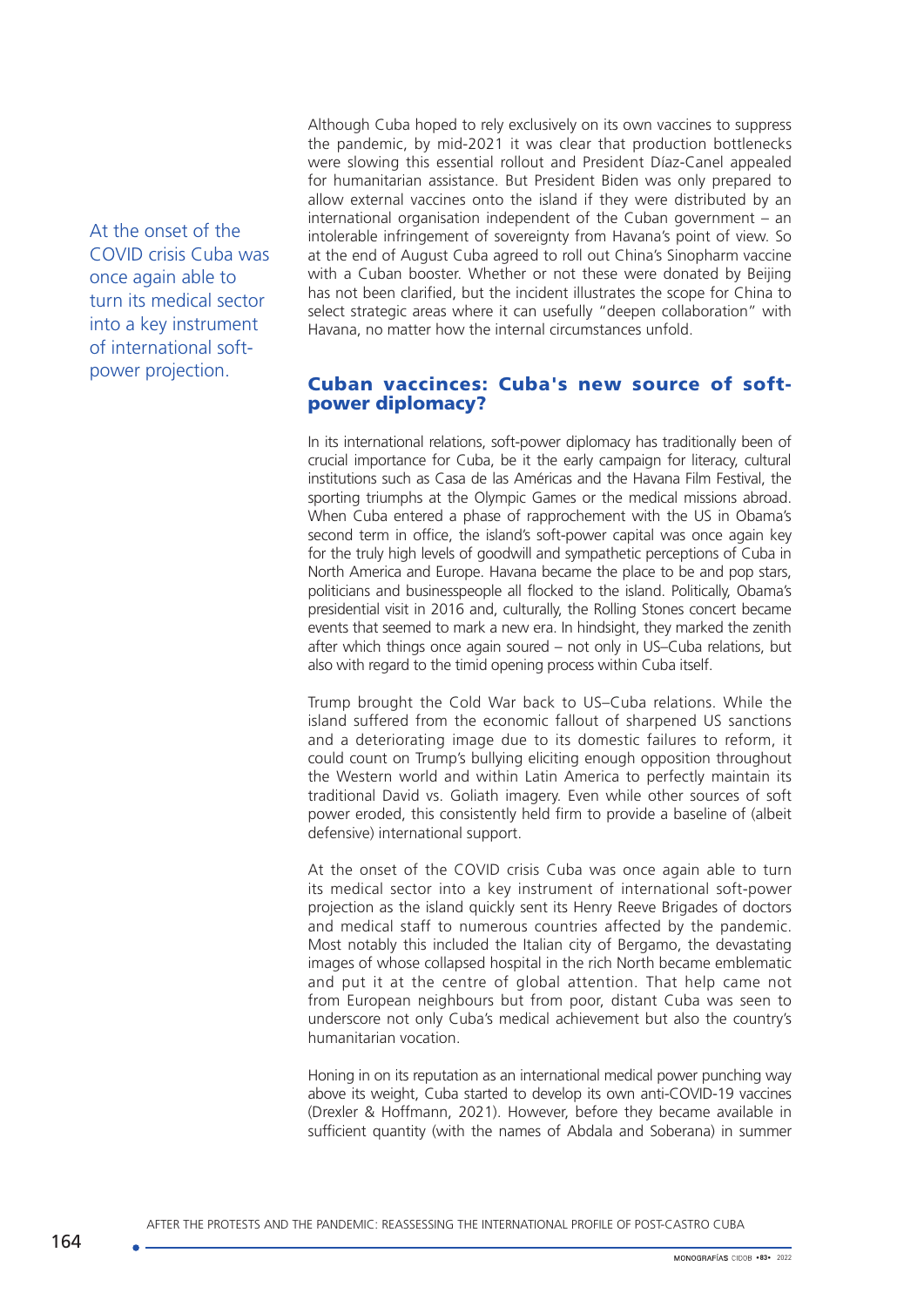2020 the island itself became an epicentre of the global pandemic as the Delta variant spread with such force that the health system – the pride of Cuba's social achievements – was quickly overrun. The dramatic health crisis, combined with the dire economic situation, were the sombre background for the July 11th street protests. While the Cuban vaccines are not yet recognised by the WHO, once the island managed to mass produce the vaccines they proved their worth. The massive vaccination campaign in the second half of 2021 was key to bringing the pandemic under control, with daily case numbers falling from more than 9,000 at the peak in August to some 200 by the end of November. With Cuban vaccines being administered to children from 2 years onward, by February 2022 90% of the population has been fully vaccinated.

This success allowed Cuba to restart international tourism by mid-November without fearing a new wave of the pandemic hitting the island. (In fact, the entry of Omicron then pushed infection numbers up somewhat but with hardly any effect on the national health care system.) Moreover, as much of the Caribbean suffers from low vaccination rates, the mass roll-out of vaccines (which will also include vaccine updates becoming a routine healthcare provision over the coming years) makes Cuba stand out in a region where most neighbouring islands' vaccination rates are low. This could give Cuba a competitive edge in marketing the island as a "safe" tourist destination. However, the worsening economic situation and the negative international image from the increased social and political tensions will outweigh this effect and will impede a speedy and strong rebound of Western tourism.

Cuban vaccines are not sophisticated mRNA or vector vaccines but "oldschool" protein-subunit-based vaccines. As such, their great advantage is their comparatively simple production process and their ease of handling, which requires no deep-freeze storage. The lack of independent monitoring of their efficacy is a drawback, but their main issue is the absence of international recognition. Even with these limitations, though, Cuba's home-grown vaccines have revived some of the soft-power diplomacy historically associated with its medical achievements.

Cuba also tied considerable economic hopes on the vaccine development that their export could become a new source of foreign exchange. Given the lack of international recognition of the vaccines and the greatly increased availability of other vaccines, initial ideas of vaccine tourism to Cuba have been shelved. But country-to-country exports to Venezuela and Vietnam and licensed production in Iran have begun. However, so far this is limited to a handful of countries. For the Cuban economy, the vaccines are good news, but they are far from being a magic bullet, and will be hardly enough to offset the island's other economic troubles.

## Conclusion

Cuba is a strategically located nation-state with a proud history, a strong cultural identity and a globally recognised political profile as an antiimperialist revolutionary beacon. But it has only a modest population (the same as both Haiti and the Dominican Republic) and a crippled economy. It still projects an international presence far beyond the scale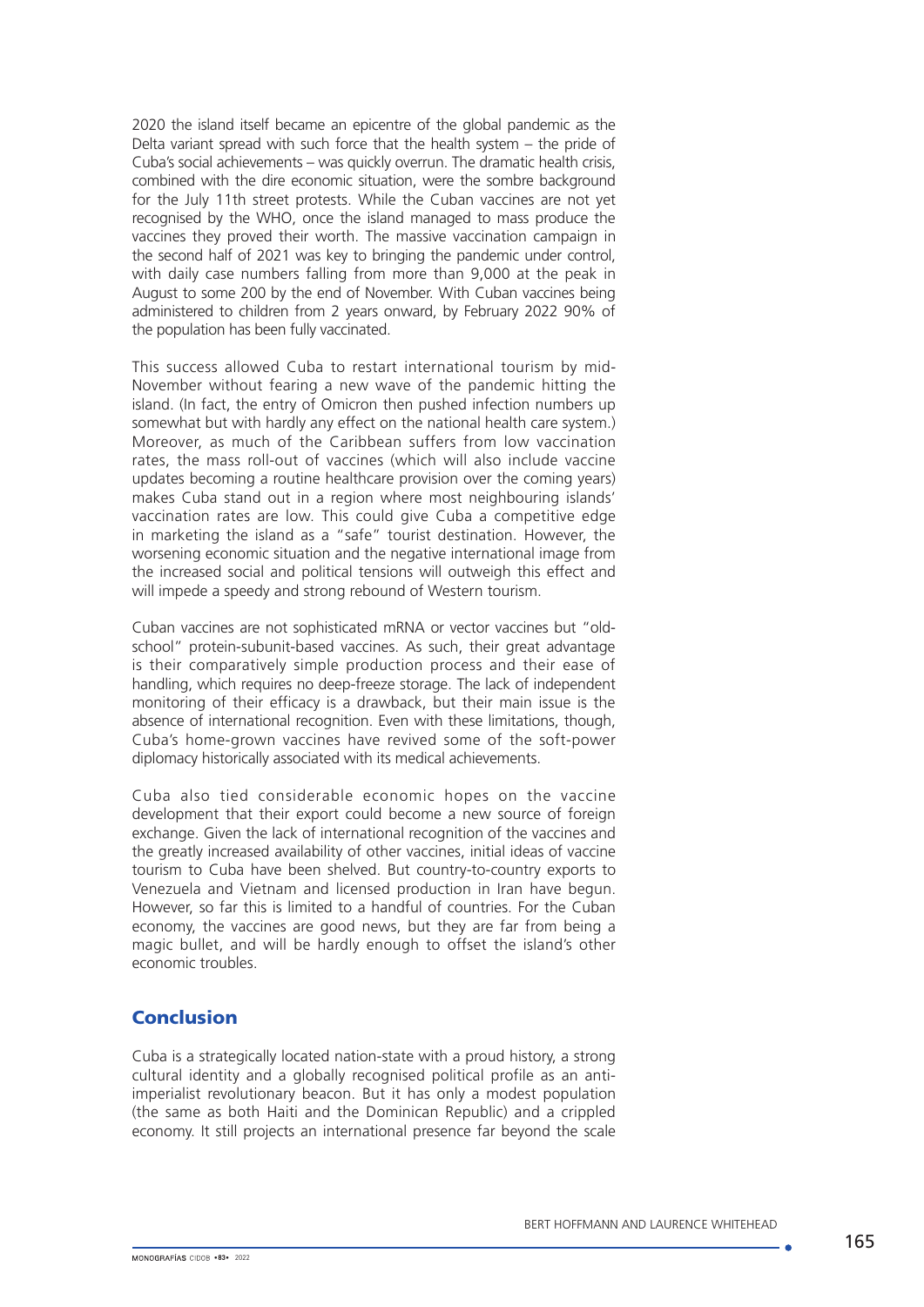Havana has progressively lost ascendancy over the domestic narrative as its capacity to deliver has faltered.

4. To put this into comparative perspective, this clearly is different from, for instance, the Korean case, where the rupture was more absolute and the fate of internal dissenters was even more dire. In the Cuban variant of communism exile and domestic sanction are less decisive and a good deal of regime legitimacy has been gained through more positive means.

of its domestic base, and the success or failure of Havana's revolutionary endeavours matters to external opinion far more than its reduced capabilities would suggest. In short, the Castro regime offended US national pride and produced an unequal contest with Washington that still conditions international reactions to the fate of the island. The result is a precarious stasis with Havana and Washington both heavily invested in incompatible narratives and worldviews, while the rest of the world – from the most liberal of democracies to the most hardline of autocracies – all view the contest with a certain degree of incomprehension (even as they take sides on human rights issues or against the extra-territoriality of US sanctions under the Helms-Burton Act).

For the first half-century after the Revolution the Cuban regime was successful in separating external assessments of its affairs from the domestic sphere. It could rely on a wellspring of national sentiment and a controlled internal public opinion to support its assertions of sovereignty against the domineering "empire" to its north. Those islanders who doubted its message could typically leave, but then they would lose much of their access to their families and communities of origin.<sup>4</sup>

Over the past decade, however, Havana has progressively lost ascendancy over the domestic narrative as its capacity to deliver has faltered, while cautious liberalisation has led to more exposure to external influences (through tourism, remittances, foreign travel for nationals, social media advances and the effects of the 2014 Obama "normalization" programme). A more plural and more disenchanted citizenry has emerged. With *exit* blocked and *loyalty* to the regime fading, only the third pillar of Hirschman's trio of potential responses to poor conditions remains: *voice* (Hirschman 1970). When in the statesponsored referendum of 2019 the people endorsed the reformed Constitution many may not simply have acted out of obedience to authority, but also have harboured hopes that the revised Magna Carta will allow for greater *voice* on key public issues.

For the most part external observers have little exposure to such glacial realignments of Cuban domestic sentiment. The varied reactions to the COVID pandemic and the July 11<sup>th</sup> protests surveyed in this chapter are not driven primarily by an informed appreciation of the changing attitudes and balance of forces within the island. As in the past, they largely reflect the assumptions and political commitments of the diverse external players engaged in the ongoing Cuban drama. The established pattern has been for such actors to project onto the blank slate of internal Cuban opinion the beliefs and expectations that derive from their own worldviews, ideals and pragmatic considerations. The real task of revising and adjusting those interpretations in the light of feedback emanating directly from the Cuban people remains a matter for future elaboration, rather than a process that is already under way. The threestage programme of this Europe-Cuba Forum project, with shared participation and distribution both on and off the island, is one attempt from a European perspective to advance such dialogue and closer ties.

In the short run it remains difficult for outsiders to assess the scale and distribution of domestic opinion on post-pandemic Cuba's alternatives. Setting aside the impulses transmitted from outside the island, it seems clear that islanders have expressed some forceful views about family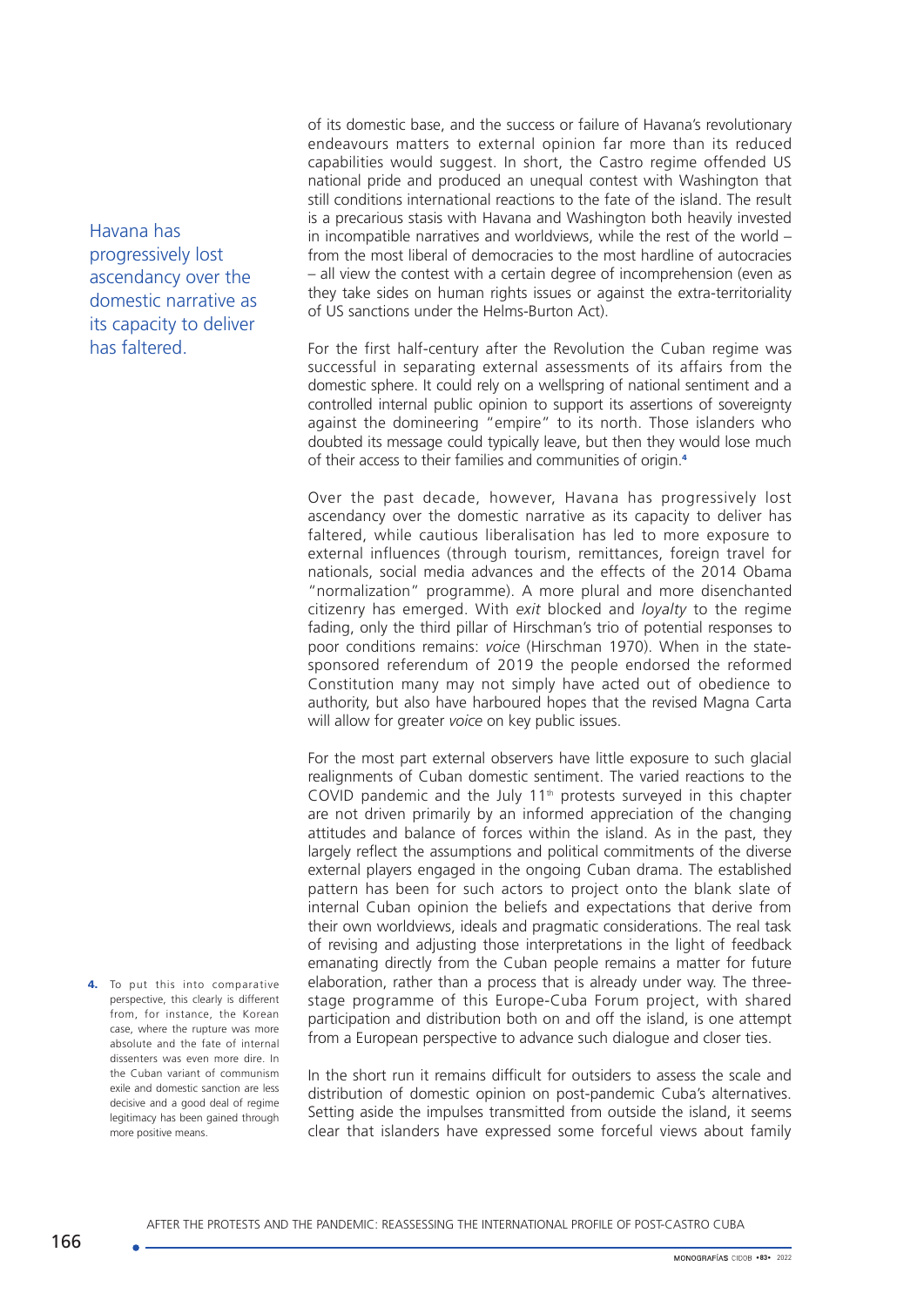law, in addition to their protests over shortages and social hardships. Reassertions of local identities, and perhaps some revival of religiosity, may also be emerging. On the most directly political issues of policing, official censorship and redress for government errors polemics still crowd out trustworthy testimony and solid evidence. Past cycles of regime "*tira y afloja*" (tug of war) make it difficult to distinguish temporary clampdowns from major inflection points. Credible observers report that in contrast to previous periods, this time the regime's intolerance of even quite moderate expressions of dissent may be proving unacceptable to major segments of the hard-pressed Cuban people, especially to many educated young people who make extensive use of the social media outlets that remain available. This chapter has focussed on external reactions to the 2021 protests, but even the relatively supportive responses from abroad are generally tentative and conditional on domestic calm. Such foreign partners could easily pull back if they reach the conclusion that a clear majority of the Cuban people are withdrawing their acquiescence to the prevailing dispensation.

But external observers can also reflect on probable longer-term dynamics. Looking, say, a decade ahead, regardless of how the current emergency unfolds, Cuba will still be a highly organised and independent sovereign state. Biden's latest references to "state failure" (CNN, 2021) may apply to Haiti, but sorely mischaracterise Cuba.

Even if the Díaz-Canel leadership remains in power, sooner or later this cohort will no longer be entitled to hold office, and one way or another the islanders will be called upon to consider the next stage in their national development. It remains to be seen whether the forces of continuity can prevail over pressures for accelerated change. (*Patria o Muerte* compared with *Patria y Vida*, to cite the current alternative slogans). Too much continuity would almost certainly accentuate the demographic decline and internal demoralisation of the past decade. Too reckless a course correction is likely to create cross-straits population flows and asset redistributions so violent that they destabilise the wider region, perhaps opening the way for an upsurge in organised crime and even armed confrontations. The international community therefore has a collective interest in supporting some intermediate path over the coming decade.

Various analysts have reacted to the events of July 11<sup>th</sup> and the sequels by observing that the myth of Cuban "exceptionalism" has been destroyed. It is true that the long-cultivated rosy official image of the Cuban Revolution was substantially dented, and that underlying currents of dissatisfaction and dissent have now surfaced in a manner that will be hard to disguise, let alone to reverse. It is still too early to be sure whether this marks a true breakpoint, or whether the regime can succeed in containing the shock and reconstructing its legitimising narrative. But, in any case, the core of the "exceptionalist" thesis was much broader and far less dependent on Havana's selfdescription than this critique supposes.<sup>5</sup> Scholarly attempts to explain the course of Cuba's national development by shoehorning its long-term political trajectory into any of the standard formulae – authoritarian (or totalitarian) deviation; Communist Party takeover; Third World charismatic nationalist revolution; Soviet proxy; let alone historically inevitable exercise in building socialism – all these framing devices are more liable to distort or mislead about the history of the past six decades On the most directly political issues of policing, official censorship and redress for government errors polemics still crowd out trustworthy testimony and solid evidence.

**5.** For a broader discussion of the debate on Cuban exceptionalism see Hoffmann & Whitehead, 2007.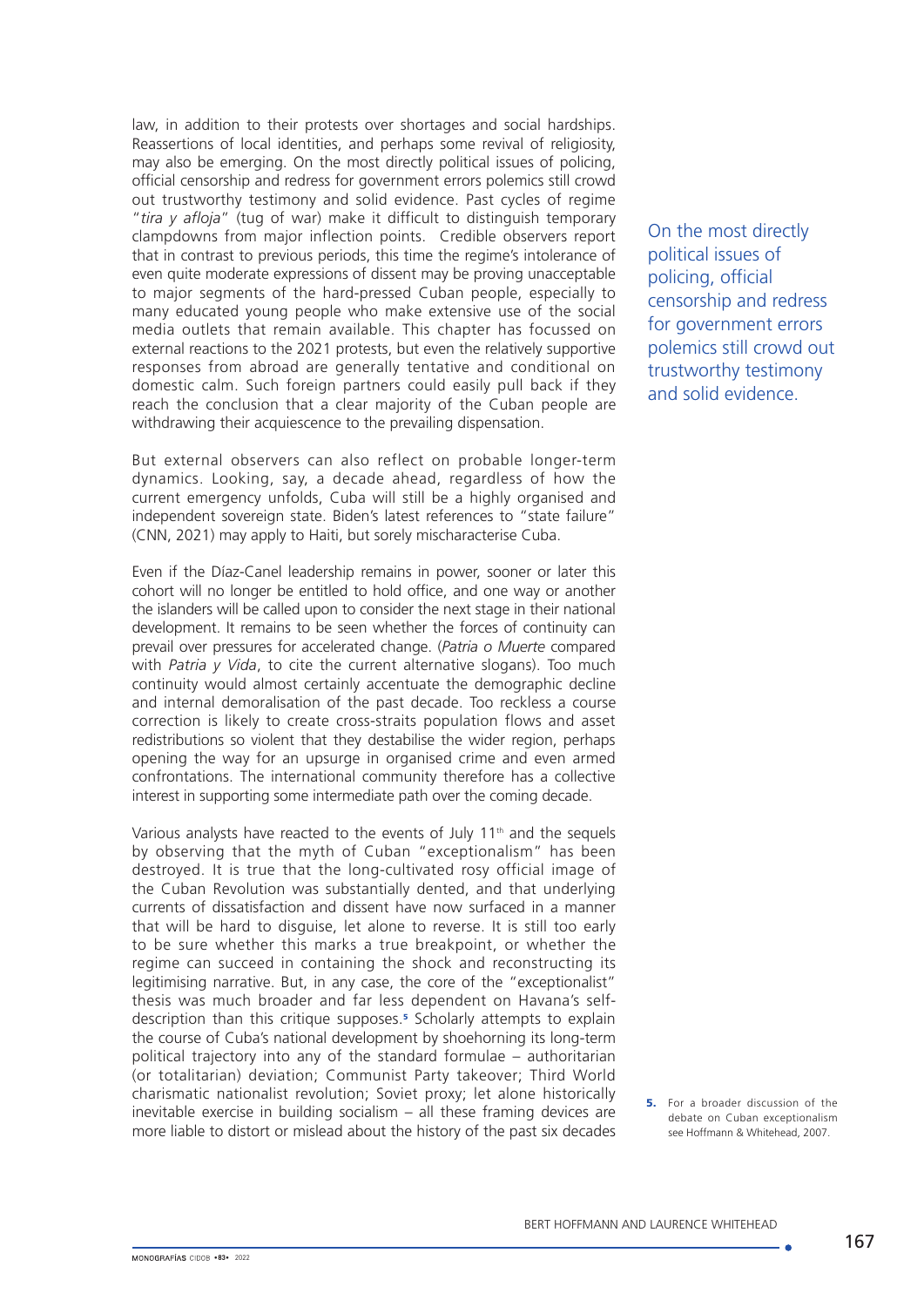than to illuminate them. There are still major anomalies in the unfolding of this experience that require careful Cuba-specific analysis. Although the Fidelista prospectus of voluntarist transformation unconstrained by any of the normal forces determining political possibility has been tested to destruction, the resulting regime is still fairly unlike what any of these predictive schemas would foretell.

Cuba is now less "exceptional" than it was in the past, but even so it remains fairly sui generis, and false analogies with other political trajectories still need to be debunked.

Perhaps 2021 will be viewed in retrospect as the moment when the crushing pressures of social reality extinguished all the regime's margin of manoeuvre, but that juncture has been falsely proclaimed on many previous occasions, and even in the current straitened circumstances it would be prudent to acknowledge that Havana still has significant defensive resources. This chapter has outlined the international assets it retains, and our previous volume highlighted the unusual strengths (as well as acute weaknesses) of its domestic policy inheritance.

So perhaps Cuba is now less "exceptional" than it was in the past, but even so it remains fairly sui generis, and false analogies with other political trajectories still need to be debunked. President Biden may think Cuba is a "failed state", but a Washington policy that confuses Cuba with Haiti is unlikely to work well. In contrast to Puerto Rico, Cuba is not an unincorporated territory of the US under the ultimate authority of the US Congress, and it does not have the remotest prospect of being admitted as an additional state of the Union. Whatever else happens it will remain a separate sovereign nation, internationally recognised as such, and required to provide for its own citizens rather than to seek welfare handouts from Washington.

Unlike Venezuela, the Cuban nation has always been energy-short, and has had no alternative to relying on its human capital to generate any productive capacity it may have. Whereas the Bolivarian Republic has turned into a mismanaged electoral autocracy with very reduced internal legitimacy, Cuba has been consistent in resisting electoral contestation and in claiming patriotic unity on programmatic grounds. In contrast to the oligarchic democracy of Honduras the revolutionary regime has never allowed the US military presence in Guantanamo Bay to exercise the slightest influence over the internal affairs of the republic. Unlike the Democratic People's Republic of Korea, Cuban communism did not degenerate into dynastic rule by a family, it is not bent on acquiring a nuclear weapons capability, and does not operate a gulag system of repressive control. In contrast to the German Democratic Republic, the Castro revolution was not imposed by the Red Army on one occupied zone of a defeated enemy, and its claims to nationalist authenticity were projected across the entire territory on the basis of its own internally generated legitimacy. Unlike the Soviet Union, Cuban communism was not continental in scale and Cuba's "socialism in one country" signified a compact project with a restricted geopolitical potential that rested its survival on winning international goodwill through persuasion and alliances, soft-power projection and an ambitious foreign policy, rather than by projecting hegemonic dominance. The Yeltsin debacle inoculated various party regimes against perestroika and glasnost, with Cuba one of the first to resist that siren song. To sum up, even if Cuba is less "exceptional" than some previous authors imagined, it is different enough from all these comparators to require a separate evaluation based on its own reality, not that of any supposed counterparts.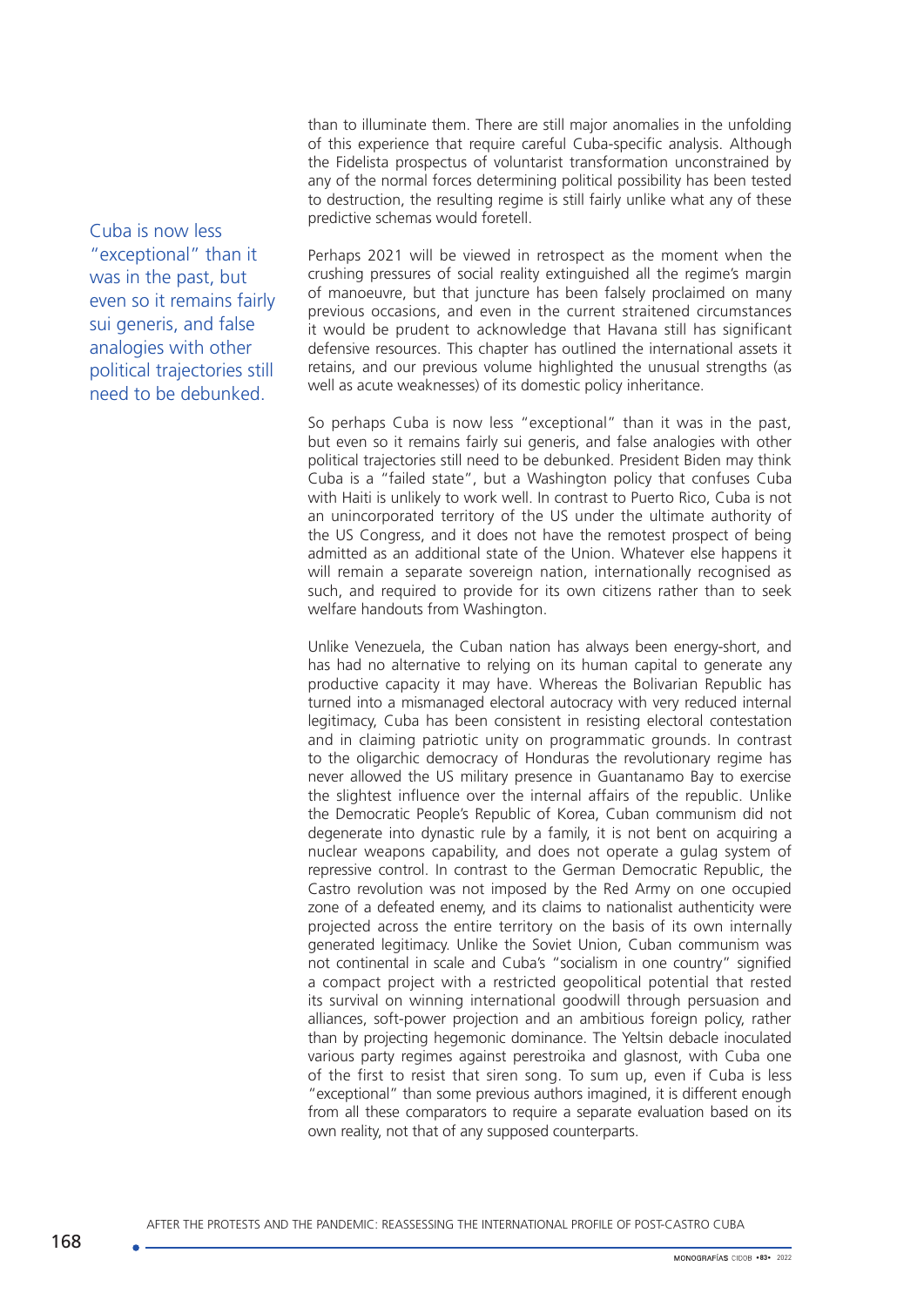From comparative experience as well as the evidence of domestic tendencies it would be prudent to assume that a substantial current of opinion will continue to value various key aspects of the "revolutionary" inheritance, while the strength of pressures for a different social pact will depend in large part on the influence (or otherwise) of the emigrant community, above all in Florida, and on whether any internal leverage it might obtain is used to bridge the gap in worldviews, rather than to attempt the extreme project of suppressing all traces of the past six decades. As indicated in the course of this chapter, such a "Plattist" (referring to the early years of Cuba's independence under US tutelage) ambition may remain alive and well in Dade County, but on the international stage it would be greeted with widespread scepticism, if not indignation. On balance it seems more realistic to conclude that the last word will rest with the inhabitants of the island.

But following Moscow's military assault on Ukraine a new caveat is in order. Ever since the 1959 Revolution Cuba has seen the defence of sovereignty against the encroachments of its powerful neighbour to the North as the nation's ultimate value. This included, of course, the sovereign choice of its allies up to the point, in 1962, of stationing Soviet nuclear missiles just 90 miles off the US coast.

Russia has become a key economic partner of Cuba but Putin's open disrespect for Ukraine's sovereignty made Havana's stance a diplomatic high wire act. While state media follow Russia's wording and speaks of "special military operation" rather than war (e.g. Granma, 24 February 2022), in the United Nations vote of 24 February Cuba abstained<sup>6</sup>. The notion that a powerful country, if it judges its security to be at risk, can invade a neighbouring country with impunity sets most perilous precedents from a Cuban point of view. The long-standing history of US hegemonic policies towards the island, as embodied in the US-mandated Platt amendment of the early 20th century and the Helms-Burton Law of 1996, indicate that Havana is not immune to such risks.

## **References**

Bain, Mervyn J. (2015): "Back to the Future?" Cuban—Russian relations under Raúl Castro; in: *Communist and Post-Communist Studies*; (2015) 48 (2-3): 159–168.

Chaguaceda, Armando (2019): "The bear comes to the West: The Russian agenda in Latin America"; in: *Global Americans*, 20 March 2019 (online). [Accessed on 16.12.2021]: [https://theglobalamericans.org/2019/03/the](https://theglobalamericans.org/2019/03/the-bear-comes-to-the-west-the-russian-agenda-in-latin-america)[bear-comes-to-the-west-the-russian-agenda-in-latin-america](https://theglobalamericans.org/2019/03/the-bear-comes-to-the-west-the-russian-agenda-in-latin-america)

CNN (2021): "Biden says Cuba is a 'failed state' and calls communism 'a universally failed system'"; CNN July 16th 2021 (online). [Accessed on 18.11.2021]: [https://edition.cnn.com/2021/07/15/politics/cuba](https://edition.cnn.com/2021/07/15/politics/cuba-communism-biden/index.html)[communism-biden/index.html](https://edition.cnn.com/2021/07/15/politics/cuba-communism-biden/index.html)

Covarrubias, Ana (1996): "Cuba and Mexico: A Case for Mutual Nonintervention"; *Cuban Studies* 26, pp. 121–41.

Drexler, Felix & Hoffmann, Bert (2021): "COVID-19 in Latin America: Where We Stand and What Is to Come"; Hamburg: *GIGA Focus* Russia has become a key economic partner of Cuba but Putin's open disrespect for Ukraine's sovereignty made Havana's stance a diplomatic high wire act.

6. While Havana refers to "the use of force and non-observance of legal principles and international norms which Cuba strongly supports, and are, particularly for small countries, an essential resource in resisting hegemony, abuse of power and injustice", at the same time it puts all blame for the war on the US and NATO and underscores that "Russia has the right to defend itself" ("Rusia tiene derecho a defenderse") (MinRex, 2022).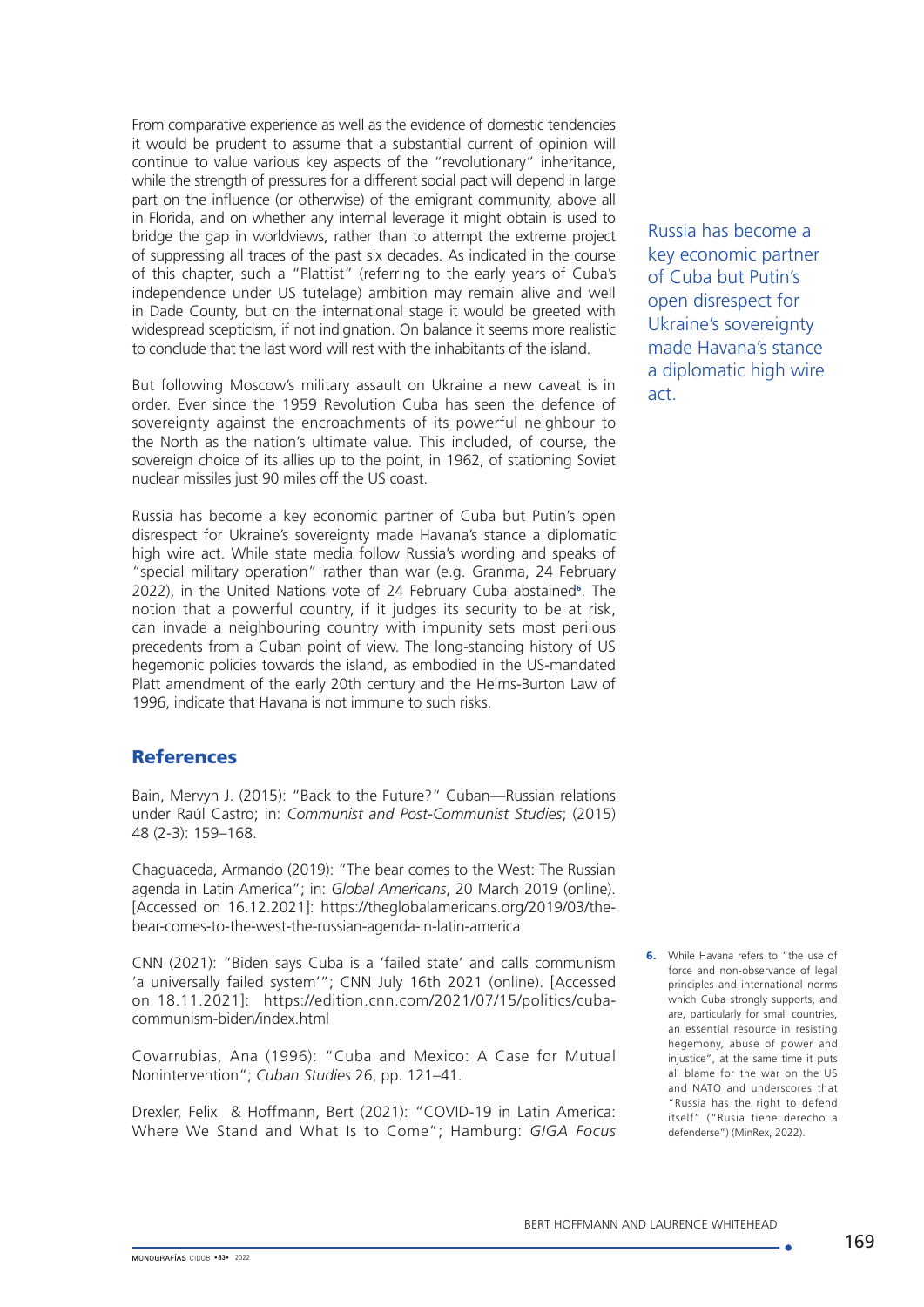5/2021 (online). [Accessed on 11.02.2022]: [https://assets.ctfassets.net/](https://assets.ctfassets.net/jlhgjubhhjuo/1fSC24PDvMXDXPc5rqc1RD/42d576d31ae2ce87f7236f2d86b590b5/web_LA_2021_05.pdf) [uo/1fSC24PDvMXDXPc5rqc1RD/42d576d31ae2ce87f7236f2d86b590b5/](https://assets.ctfassets.net/jlhgjubhhjuo/1fSC24PDvMXDXPc5rqc1RD/42d576d31ae2ce87f7236f2d86b590b5/web_LA_2021_05.pdf) [web\\_LA\\_2021\\_05.pdf](https://assets.ctfassets.net/jlhgjubhhjuo/1fSC24PDvMXDXPc5rqc1RD/42d576d31ae2ce87f7236f2d86b590b5/web_LA_2021_05.pdf)

Dyer, Evan (2021): "As Cuba erupts, Cuban-Canadians accuse the Trudeau government of turning its back", CBC News, July 15th (online). [Accessed on 01.03.2022]: https://www.cbc.ca/news/politics/cubacanada-justin-trudeau-1.6102440

Feinberg, Richard (2021): "The Geopolitics of Cuba–Venezuela–US Relations: An Informal Note"; in: Cynthia Arnson (ed.) *Venezuela's Authoritarian Allies: The Ties that Bind*, Washington DC: The Wilson Center, pp. 122–135.

Fonseca, Brian & Polga-Hecimovich, John (2021): "Two Nations, One Revolution: The Evolution of Contemporary Cuba–Venezuela Relations" in: Cynthia Arnson (ed.) *Venezuela's Authoritarian Allies: The Ties that Bind*, Washington DC: The Wilson Center, pp. 102–121.

Geoffray, Marie-Laure (2022): "The OAS and the repolitization of the Cuban question in the Americas"; *Foro Europa-Cuba Working Paper Series Vol. 31, January 2022 (online)* [Accessed on 14.02.2022] *http://www.foroeuropacuba.org/docs/work/20-01-22\_08-01-09\_ workingpaper-foro-europa-cuba\_31.pdf.*

González, Lenier (2021): "¿Qué implica la visita del cardenal Sean Patrick O'Malley a Cuba?"; *The Dialogue*, September 26th 2021 (online). [Accessed on 11.02.2022]: [https://www.thedialogue.org/blogs/2021/09/](https://www.thedialogue.org/blogs/2021/09/que-implica-la-visita-del-cardenal-sean-patrick-omalley-a-cuba/) [que-implica-la-visita-del-cardenal-sean-patrick-omalley-a-cuba/](https://www.thedialogue.org/blogs/2021/09/que-implica-la-visita-del-cardenal-sean-patrick-omalley-a-cuba/)

Hirschman, Albert O. (1970): *Exit, Voice, and Loyalty. Responses to Decline in Firms, Organizations, and States*. Cambridge, MA: Harvard University Press.

Hoffmann, Bert (ed.) (2021): *Social Policies and Institutional Reform in Post-COVID Cuba*; Opladen, Berlin, Toronto: Barbara Budrich.

Hoffmann, Bert & Whitehead, Laurence (eds.) (2007): *Debating Cuban Exceptionalism*; New York: Palgrave/Macmillan.

Jiménez Enoa, Abraham (2019): China: Cuba's latest benefactor; *Diálogo Chino*; (online). [Accessed on 11.02.2022]: https://dialogochino.net/en/ trade-investment/31432-china-cubas-latest-benefactor/

Kirk, John M. (2021): "The International Reaction to 11J"; contribution to: The Road Ahead – Cuba after the 11 July Protests (Symposium); American University, Center for Latin American and Latino Studies (online). [Accessed on 11.02.2022]: https://www.american.edu/centers/ latin-american-latino-studies/cuba-after-the-july-11-protests-kirk.cfm

Lazarus, Leland & Ellis, Evan (2021): How China Helps the Cuban Regime Stay Afloat and Shut Down Protests; *The Diplomat*, 03.08. 2021)(online). [Accessed on 14.02.2022]: https://thediplomat.com/2021/08/how-chinahelps-the-cuban-regime-stay-afloat-and-shut-down-protests/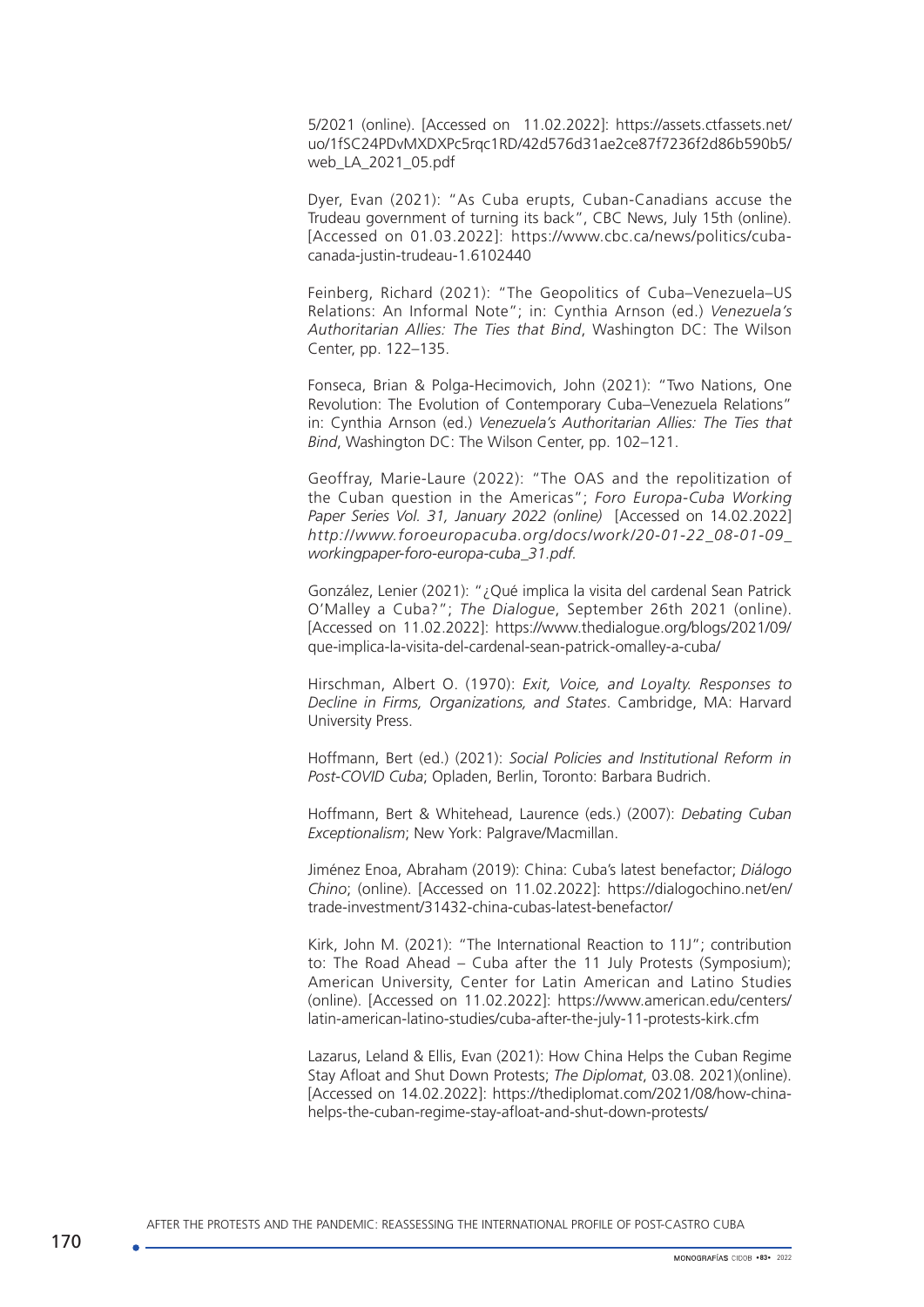LeoGrande, William M. (2021): "Not a Top Priority: Why Joe Biden embraced Donald Trump's Cuba policy"; contribution to: The Road Ahead – Cuba after the 11 July Protests (Symposium); American University, Center for Latin American and Latino Studies; (online). [Accessed on 11.02.2022]: [https://www.american.edu/centers/latin](https://www.american.edu/centers/latin-american-latino-studies/upload/leogrande_us-cuban-relations.pdf)[american-latino-studies/upload/leogrande\\_us-cuban-relations.pdf](https://www.american.edu/centers/latin-american-latino-studies/upload/leogrande_us-cuban-relations.pdf)

LeoGrande, William & Kornbluh, Peter (2014): *Back Channel to Cuba: The Hidden History of Negotiations Between Washington and Havana*; Chapel Hill: University of North Carolina Press.

Loss, Jacqueline & Prieto, Jose Manuel (eds.) (2012): *Caviar with Rum: Cuba, the USSR, and the Post-Soviet Experience*; New York: Palgrave/ Macmillan.

Mesa-Lago, Carmelo & Vidal, Pavel: "El Impacto en la Economía Cubana de la Crisis en Venezuela y las Políticas de Trump"; Madrid: Instituto Elcano de Asuntos Internacionales, Documento de Trabajo, 2019 (online). [Accessed on 11.02.2022]: [http://www.mesa-lago.com/](http://www.mesa-lago.com/uploads/2/7/3/1/27312653/w_el-impacto-economia-cubana-crisis-venezolana-politicas-donald-trump2019.pdf) [uploads/2/7/3/1/27312653/w\\_el-impacto-economia-cubana-crisis](http://www.mesa-lago.com/uploads/2/7/3/1/27312653/w_el-impacto-economia-cubana-crisis-venezolana-politicas-donald-trump2019.pdf)[venezolana-politicas-donald-trump2019.pdf](http://www.mesa-lago.com/uploads/2/7/3/1/27312653/w_el-impacto-economia-cubana-crisis-venezolana-politicas-donald-trump2019.pdf)

Mesa-Lago, Carmelo (2021): *Cuba en la era de Raúl Castro. Reformas económico-sociales y sus efectos*; Madrid: Editorial Colibrí.

MinRex [Ministerio de Relaciones Exteriores de la República de Cuba (2022): *"Cuba aboga por una solución que garantice la seguridad y soberanía de todos" - Declaración del Gobierno Revolucionario*. /http:// www.cubaminrex.cu/es/cuba-aboga-por-una-solucion-que-garantice-laseguridad-y-soberania-de-todos-declaracion-del, 26 Feb 2022.

Molinaro, Denis (2016): "'Calculated diplomacy' : John Diefenbaker and the origins of Canada's Cuba policy"; in: Robert Wright & Lana Wylie (eds.): *Our Place in the Sun. Canada and Cuba in the Castro era*; Toronto: Toronto University Press, pp. 75–95.

Perera, Eduardo (2021) "La cooperación bilateral UE-Cuba: Desafíos y oportunidades" Working paper vol. 25 Foro Europa- Cuba Jean Monnet Network. December.

Salinas de Gortari, Carlos (2018): Madrid, (2000): *Muros, Puentes y Litorales: Relaciones entre Mexico, Cuba, y Estados Unidos*; Madrid: Penguin Random House.

Salinas de Gortari, Carlos (2000): *Mexico: Un Paso Dificil a la Modernidad*; Madrid: editorial Norma.

Simes, Dimitri (2020): Putin is resurrecting Russia's Cold War pact with Cuba; *The Spectator*, 6 February 2020; (online) [Accessed on 14.02.2022]: https://www.spectator.co.uk/article/putin-is-resurrectingrussia-s-cold-war-pact-with-cuba

Telesur (2021): *AMLO Urges Biden Once Again To Lift US Blockade Against Cuba; 16 Sept 2021* (online). [Accessed on 11.02.2022]: https:// www.telesurenglish.net/news/AMLO-Urges-Biden-Once-Again-To-Lift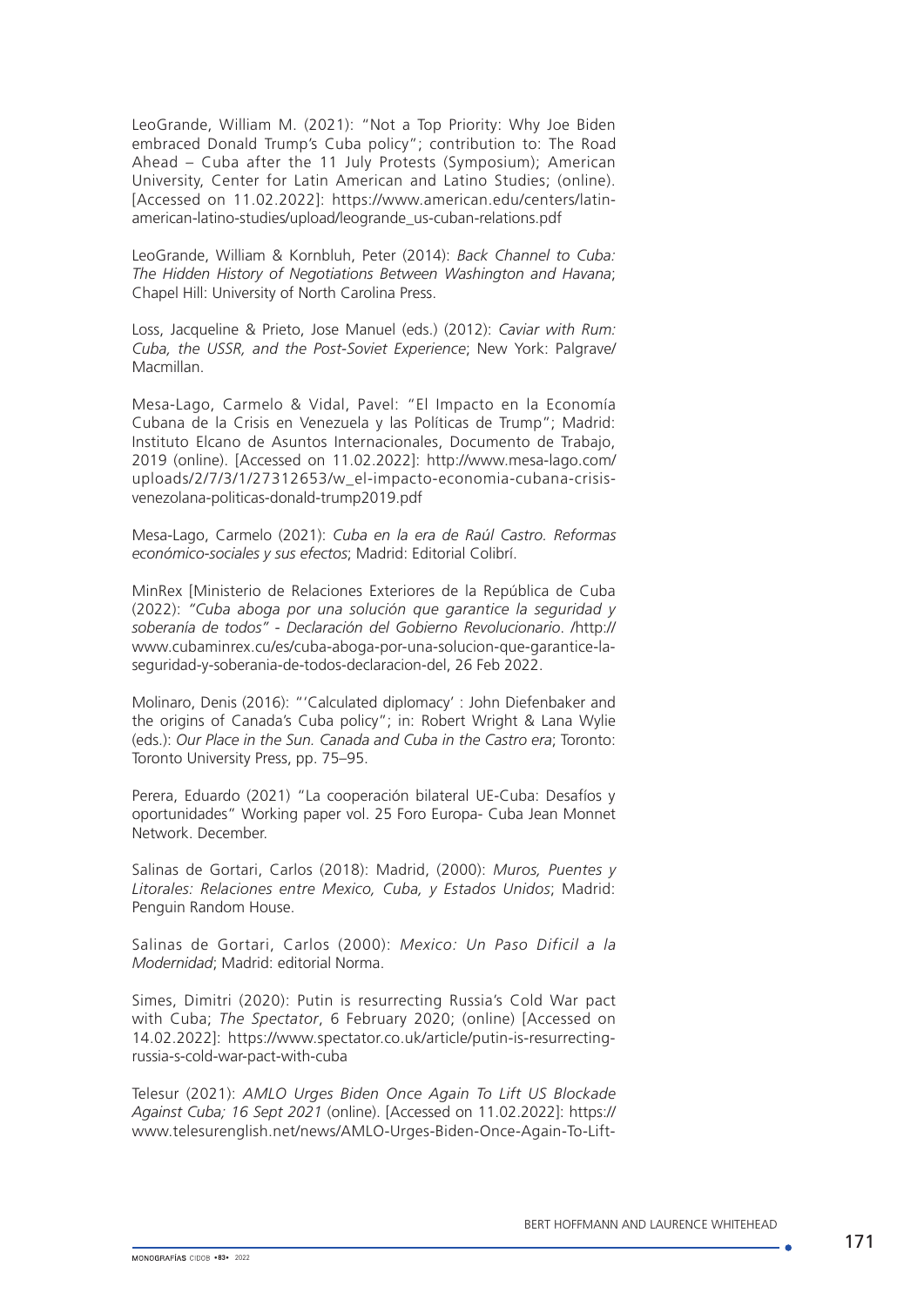US-Blockade-Against-Cuba-20210916-0017.html

Trudeau, Justin (2016): "Prime Minister Trudeau delivers remarks at the University of Havana"; 16 Nov 2016; Website of the Prime Minister of Canada (online). [Accessed on 20.11.2022]: [https://pm.gc.ca/en/](https://pm.gc.ca/en/videos/2016/11/16/prime-minister-trudeau-delivers-remarks-university-havana) [videos/2016/11/16/prime-minister-trudeau-delivers-remarks-university](https://pm.gc.ca/en/videos/2016/11/16/prime-minister-trudeau-delivers-remarks-university-havana)[havana](https://pm.gc.ca/en/videos/2016/11/16/prime-minister-trudeau-delivers-remarks-university-havana)

Xi, Jinping (2014): *Written Interview Given by Chinese President Xi Jinping to Major Media Agencies of Four Latin American and Caribbean Countries*; 19.07.2014; Foreign Ministry of the People's Republic of China; (online) [Accessed on 14.02.2022]: https://www.fmprc.gov.cn/ mfa\_eng/wjdt\_665385/zyjh\_665391/201408/t20140826\_678195.html

Xinhua (2021): "Xi says China willing to walk together with Cuba in building socialism"; XinhuaNet, 30 August 2021 (online). [Accessed on 18.11.2021]: [http://www.news.cn/english/2021-08/30/c\\_1310157364.](http://www.news.cn/english/2021-08/30/c_1310157364.htm) [htm](http://www.news.cn/english/2021-08/30/c_1310157364.htm)

Whitehead, Laurence (2021): "Governance Challenges in Contemporary Cuba: Social Policies and the UN's Sustainable Development Goals"; in: Hoffmann, Bert (ed*.): Social Policies and Institutional Reform in Post-COVID Cuba*; Opladen, Berlin, Toronto: Barbara Budrich, pp. 17–45.

AFTER THE PROTESTS AND THE PANDEMIC: REASSESSING THE INTERNATIONAL PROFILE OF POST-CASTRO CUBA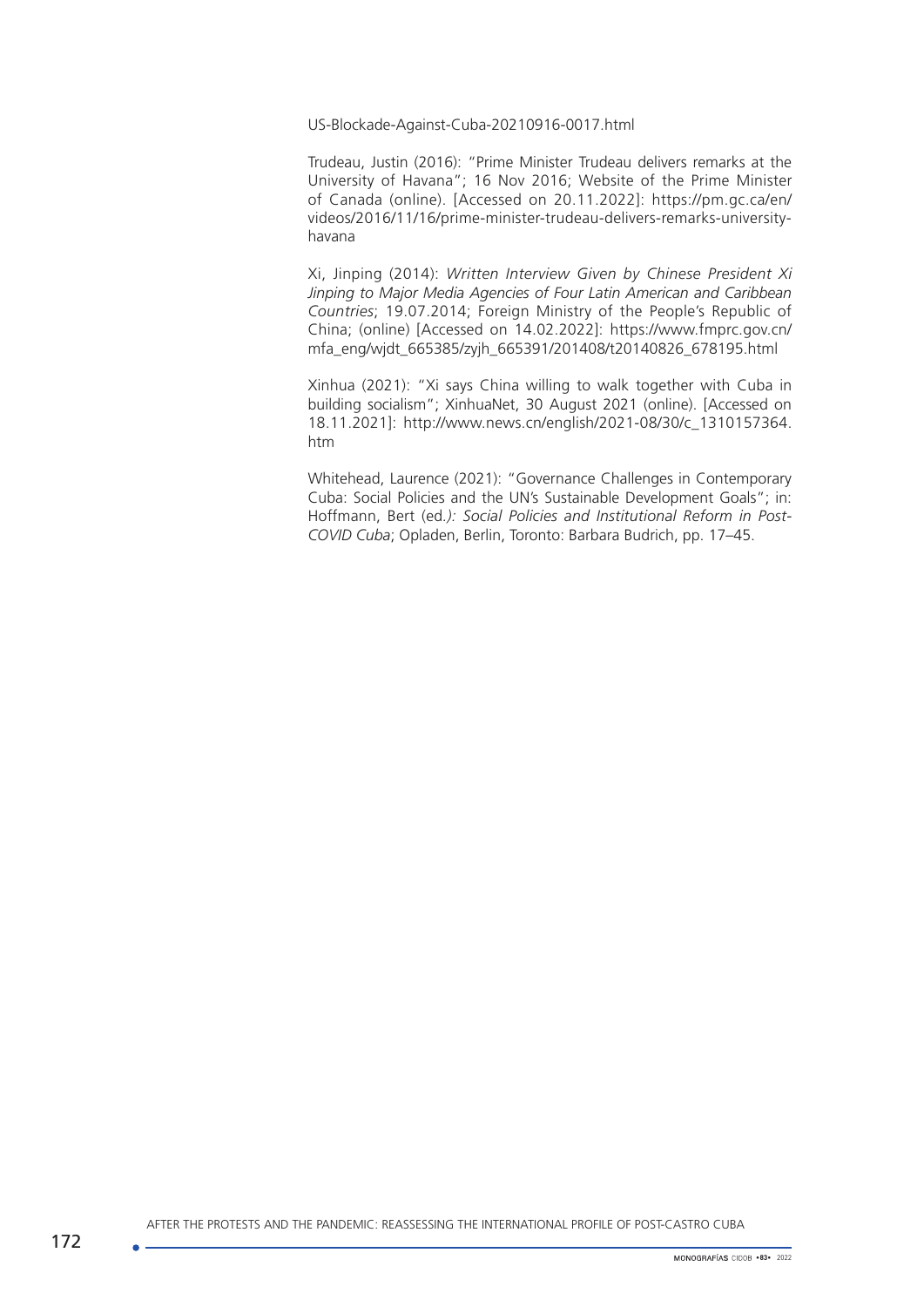### **Anna Ayuso**

Doctor in Public International Law and Master in European Studies from the Universitat Autònoma de Barcelona (UAB). Senior Research Fellow on Latin American at CIDOB since 2002. Associate Professor of Public International Law at the UAB. Associate Professor at the Institut Barcelona d'Estudis Internacionals (IBEI). Member of the Editorial Board of the *Revista CIDOB d'Afers Internacionals*; of the advisory boards of the *Revista Mural Internacional* (Universidade Federal do Río de Janeiro) and the *Comillas Journal of International Relations* (Universidad Pontificia Comillas); and of the Scientific Committee of the magazine *América Latina Hoy* (University of Salamanca).

### **Katarzyna Dembicz**

Latin Americanist, geographer (PhD) and political scientist (postdoc). Professor at the Institute of Iberian and Ibero-American Studies, University of Warsaw. Visiting Professor: University of Panama (2016), IHEAL University Sorbonne Nouvelle – Paris 3 (2017), Instituto de Iberoamérica USAL (2013, 2014 and 2021). Coordinator of various research projects: "Quo Vadis Cuba? Implicaciones para Europa y Polonia" (2011–2013), "Discourses and development dilemmas of Central American local communities" (2019–2023). Director of the scientific journal *Ameryka Łacińska* (University of Warsaw). Formerly General Secretary of REDIAL, and founder of the Fundación Profesor Andrzej Dembicz; currently a member of the board of directors of CEISAL. She is the author or co-author of six monographs and over 60 scientific texts and has edited 13 books. ORCID: 0000-0002-8023- 088X

### **Marie Laure Geoffray**

Received her PhD from Sciences Po. She is an Associate Professor in political science at IHEAL-Sorbonne Nouvelle. She has extensively published about Cuban issues, especially about civil society dynamics. Her latest publications include: « Less Velvet for the Cuban transition? Entanglements between Central European, Latin American and Cuban Transnational Networks », Revue d'Etudes comparatives Est-Ouest, Revue d'Etudes comparatives Est-Ouest n°2-3, 2020, pp. 185-224; « Mettre la peur à distance. Retour sur une expérience ethnographique en contexte autoritaire », Critique Internationale n° 86, 2020, pp. 141- 164, and « Digital critique in Cuba », in Sara Garcia and Ted Henken (eds), Cuba's Digital Revolution, Coral Gables, Florida University Press, 2021.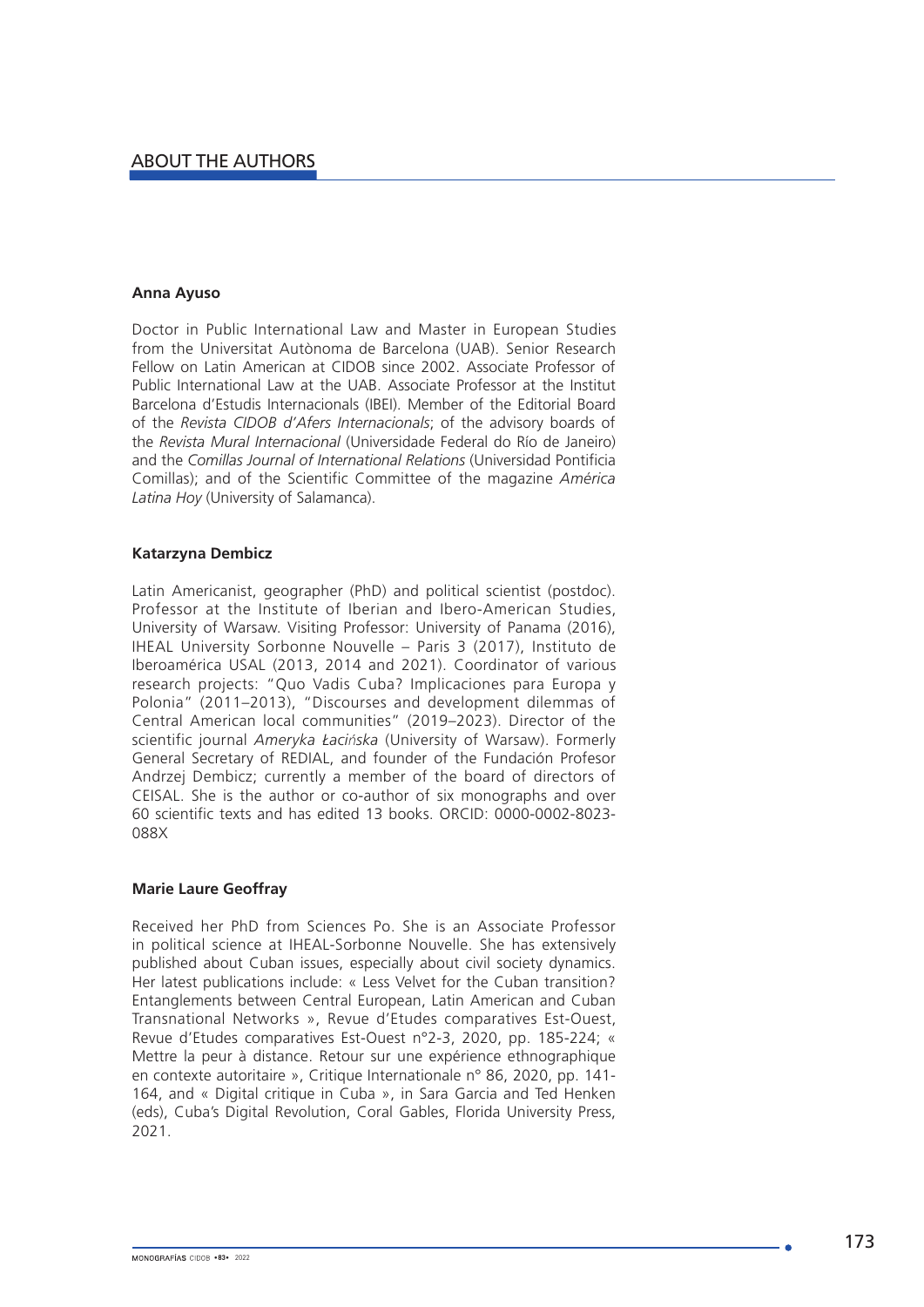### **Susanne Gratius**

Professor and, since 2020, Head of the Department of Political Science and International Relations in the Faculty of Law at the Autonomous University of Madrid (UAM). Associate Senior Researcher at CIDOB. Lectures on master's and undergraduate programmes on Foreign Policy Analysis, Globalization and International Regimes, International Relations Theory and Latin America in the International System. Her research and publications focus on Latin America (Cuba, Brazil and Venezuela) and its relations with the EU (foreign policy, political regimes, populism).

### **Prof. Dr. Bert Hoffmann**

Lead Researcher at the GIGA Institute for Latin American Studies, Head of the GIGA Berlin Office, and Professor of Political Science at Freie Universität Berlin. As member of the Foro Europa Cuba network and recently edited the volume: [Social Policies and Institutional Reform in](https://shop.budrich.de/en/product/social-policies-and-institutional-reform-in-post-covid-cuba/) [Post-COVID Cuba](https://shop.budrich.de/en/product/social-policies-and-institutional-reform-in-post-covid-cuba/) (Opladen: Barbara Budrich); 2021. (Open Access, also fully available in [Spanish.](https://shop.budrich.de/en/product/politica-social-y-reformas-institucionales-en-la-cuba-pos-covid/))

As a Principal Investigator in the German–Latin American Centre of Infection & Epidemiology Research and Training 8 (GLACIER) he is leading a comparative study of COVID-19 vaccination policies in Cuba, Mexico and Central America. ORCID: 0000-0001-7522-3610

### **Eduardo Perera Gómez**

Bachelor's degree in International Relations from the Instituto Superior de relaciones Internacionales (ISRI) in 1982 and Doctor of Historical Sciences (University of Havana, 2016). Full Professor. Jean Monnet Chair (2015–2018). Researcher at the Center for European Studies (1985–2006). Advisor, Second Head of Mission at the Cuban Embassy to the Kingdom of Belgium, the Grand Duchy of Luxembourg and the European Union (2006–2009). Deputy Director of the International Policy Research Centre (CIPI) (2010–2012). Professor at the University of Havana (2012–2021). Specialist in European integration, Europe– Latin America relations and contemporary European history. Author of a number of works published in various magazines and books, in both Cuba and other countries.

### **Raynier Pellón Azopardo**

Senior researcher at CIPI. Bachelor's degree in History (with honours) from the University of Havana (UH) (2006). Master's in Contemporary History and International Relations. Special mention in European Studies (UH, 2008). Researcher and Head of the Department of Global and Regional Affairs at the Center for European Studies (Havana, 2009– 2010). Project Manager and Coordinator of "Escenarios de Política Internacional Europa" (CIPI, Havana, 2012–present). Member of the Jean Monnet Chair at the UH (2015–2018). Assistant Researcher, 2017. Member of the advisory board of the scientific journal *Cuadernos de Nuestra América*. Doctorate in Contemporary History (UH, 2022).